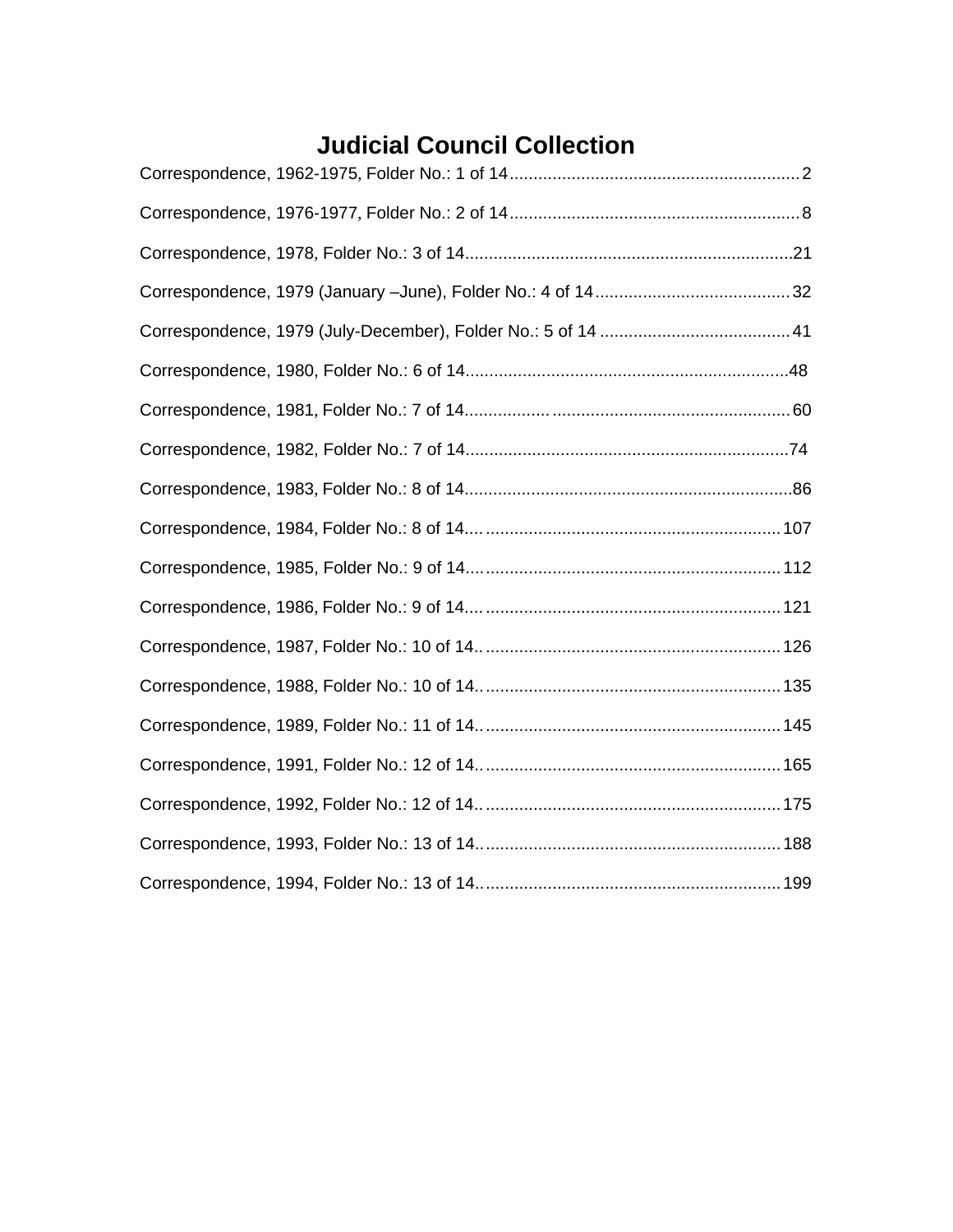#### Subject: Correspondence, 1962-1975 Folder No.: 1 of 14

- 1. Letter of June 18, 1962 from Henry A. Hillemann to David P. Jones regarding salaries of state trial judges. Accompanied by: letter of June 14, 1962 from David P. Jones to Legislative Reference Library; letter of June 29, 1962 from Earl Sachse to David P. Jones; and letter of May 21, 1962 from David P. Jones to Joint Legislative Council
- 2. Letter of October 8, 1964 from Henry A. Hillemann to James Sarres regarding the necessity of a county being uniform in its treatment of supplementary pay to county judges
- 3. Memo to all circuit judges of February 23, 1971 from Richard W. Bardwell regarding summer conference, accompanied by a list of Board of Circuit Judges of Wisconsin elected officers for 1971
- 4. Letter of August 3, 1971 from Glenn R. Coates to Lester C. Kohut regarding position of state director of family conciliation. Accompanied by: original letter of July 26, 1971 from Les Kohut to Chairman, judicial council and Mr. Wilson Brue regarding Legislation to create the position of state director of family conciliation; and *No fault Divorce Brings No avalanche* (newspaper article)
- 5. Letter of February 9, 1972 from Harland H. Hill to James Hough accompanied by list of Wisconsin state board of juvenile court judges – 1972
- 6. Memorandum of Agreement, June 12, 1972 between the Judicial council of the state of Wisconsin and Attorney James E. Hough
- 7. Letter of August 21, 1972 from William E. Gramling to Richard R. Malmgren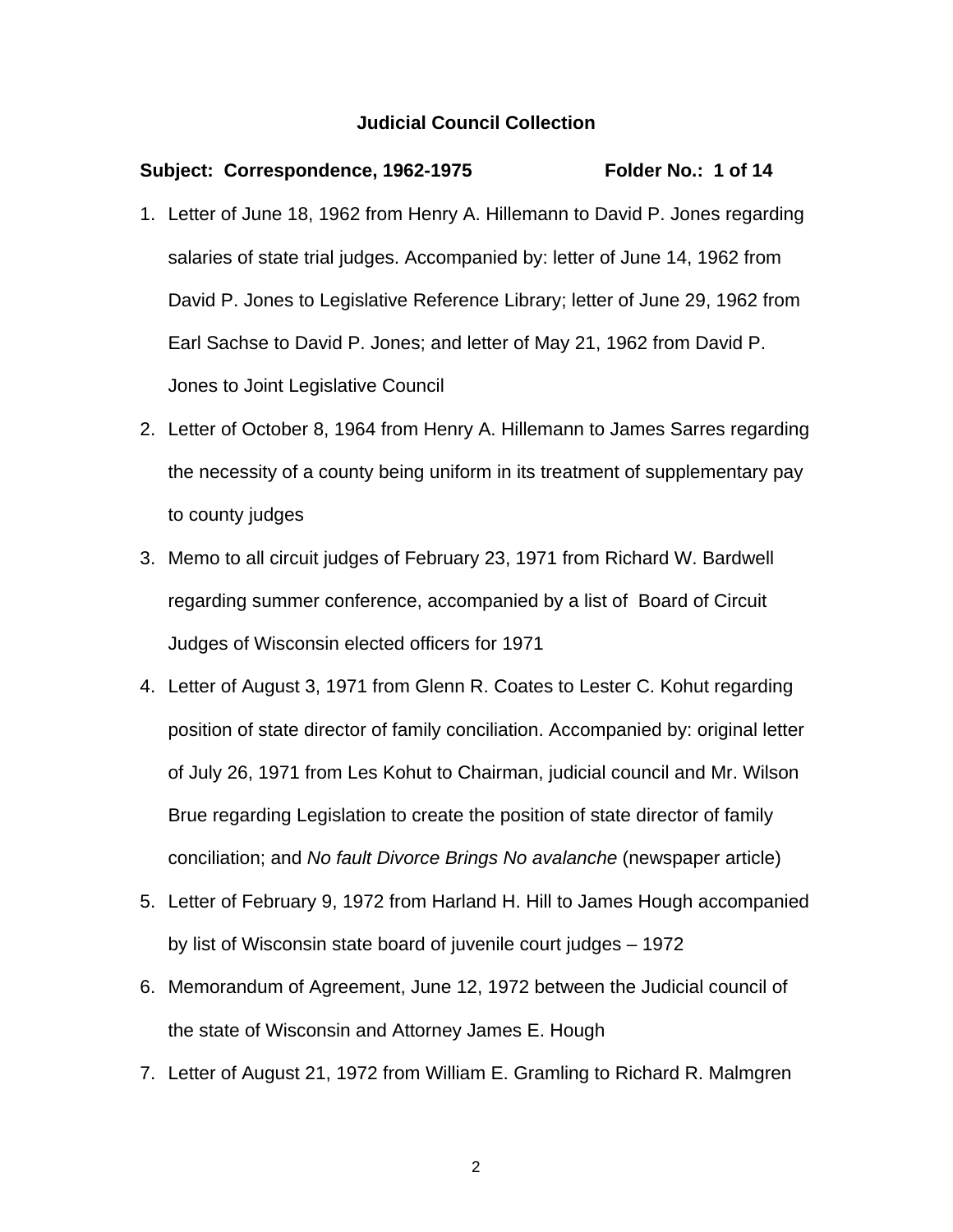- 8. Letter of February 6, 1973 from Walter Harvey to Wm. F. Harvey. Accompanied by letter of February 6, 1973 from Walter L. Harvey to John H. Thill
- 9. Letter of March 7, 1973 from James A. Hanley to Richard R. Malmgren regarding Proposed Wisconsin Rules of Evidence Sec. 906.14
- 10. Letter of March 7, 1973 to Richard Malmgren. Accompanied by *Advocate a Common Sense Approach to No-Fault Insurance* by Carroll and James Heft
- 11. Letter of April 2, 1973 from Richard R. Malmgren to Gary Helgerson. Accompanied by letter of March 26, 1973 from Gary Helgerson to James Hough
- 12. Letter of May 7, 1973 from Roger L. Elmer to The Court Administrator
- 13. Letter of September 18, 1973 from Walter L. Harvey to Richard Malmgren. Accompanied by letter of September 17, 1973 from Richard R. Malmgren to Walter L. Harvey
- 14. Letter of January 8, 1974 from Richard R. Malmgren to Daniel T. Kelley
- 15. Letter of February 25, 1974 from Richard R. Malmgren to Alexander Hopp, accompanied by letter of February 6, 1974 from Alexander Hopp to Richard R. Malmgren
- 16. Letter of February 27, 1974 from Richard R. Malmgren to James Elauser
- 17. Letter of March 6, 1974 from Richard R. Malmgren to Anthony S. Earl
- 18. Letter of April 3, 1974 from Richard R. Malmgren to David J. Hase. Accompanied by memo of April 3, 1974 from Richard R. Malmgren regarding Assembly Bill 213; memo of April 3, 1974 from Richard R. Malmgren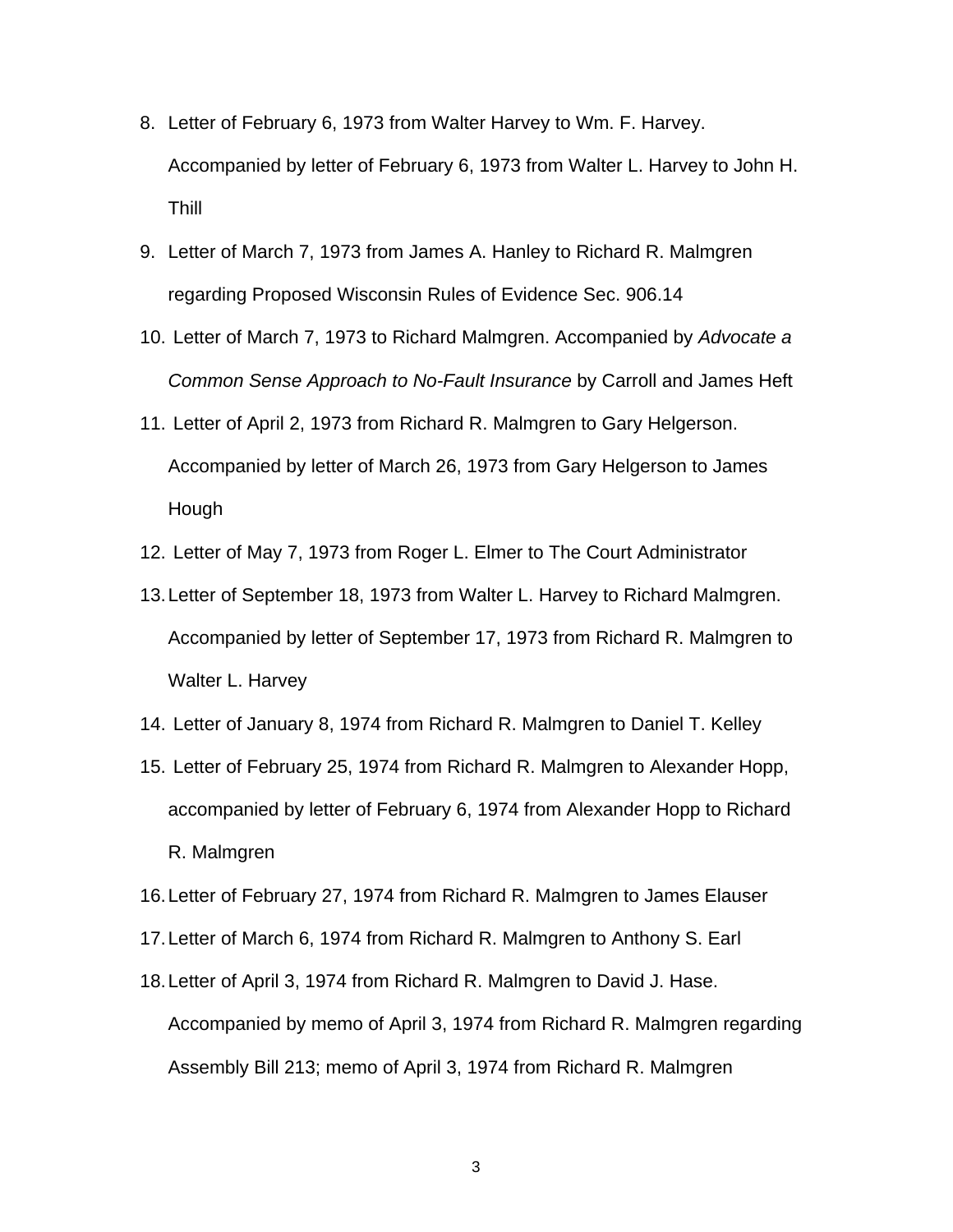regarding Assembly Bill 1076; and memo of April 3, 1974 from Richard R. Malmgren regarding Assembly Bill 1224

- 19. Letter of April 3, 1974 from Richard Malmgren to Mrs. William F. Hogan
- 20. Letter of June 19, 1974 from Richard R. Malmgren to John Bolgert
- 21. State Historical Society of Wisconsin User Property Loan List for Tim Watson, dated August 15, 1974
- 22. Letter of December 12, 1974 from John E. Conway to Members of Judicial Council regarding Revision so Statutes Dealing with Provisional Remedies
- 23. Letter of January 13, 1975 from Charles D. Clausen to Reuben W. Peterson, Jr. Accompanied by drafts for Section 802.10 Scheduling and Pretrial Conferences, 802.06 Defenses and Objection: When and How presented: by pleading or motion: motion for judgment on the pleading, 804.08(1)(a), 805.13(3) Instruction and verdict conference, 805.17Trial to the Court801.15(2)(b)
- 24. Letter of January 14, 1975 from Richard R. Malmgren to Members of Judicial **Council**
- 25. Press Release February 17, 1974 regarding Supreme Court of Wisconsin's adoption of comprehensive rules of civil procedure governing the procedure to be followed in Wisconsin courts.
- 26. Letter of February 3, 1975 from Donald W. Steinmetz to Court Administrators Offices, Justice Horace W. Wilkie, State Bar of Wisconsin, and Richard R. Malmgren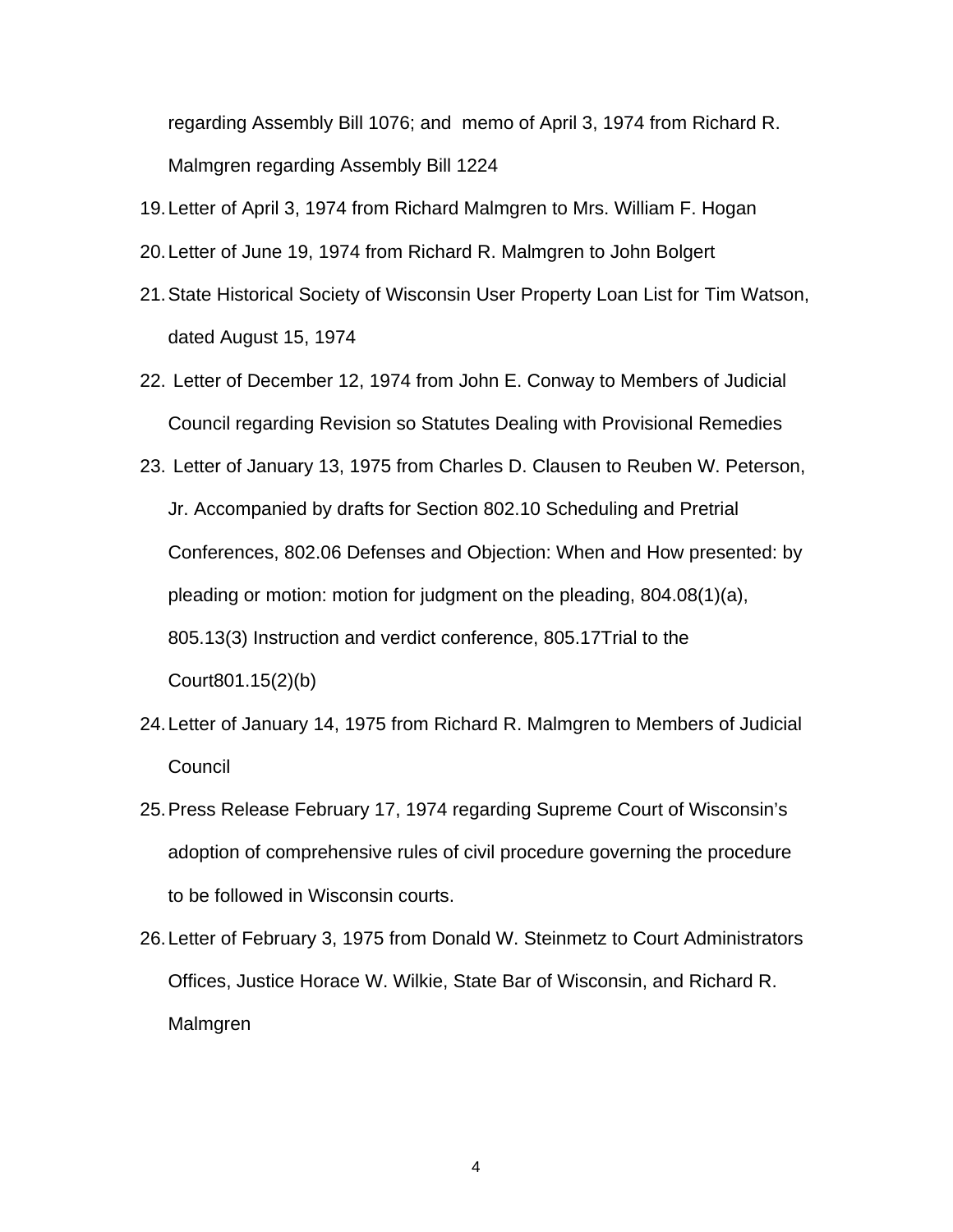- 27. Letter of March 13, 1975 from Richard R. Malmgren to Members of Judicial Council. Accompanied by section 11; and 1975 Assembly Joint Resolution 11
- 28. Letter of March 13, 1975 from Richard R. Malmgren to Members of Judicial Council accompanied by LRB-2362/1 "an Act to amend 66.12(3)(A), 288.195(1), 345.37(2) and 345.43(1)(a); and to repeal and recreate 300.20(1) of the statutes, relating to court costs in traffic ordinance forfeiture actions, entering pleas and demands for jury trial
- 29. LRB-25/78/1 "an Act to repeal 48.03(2) and (3), 48.04(3),…relating to revision of the children's code
- 30. Letter of May 25, 1975 from Richard R. Malmgren to Members of Judicial Council regarding revisions to the Children's Code
- 31. Letter of June 12, 1975 from Richard R. Malmgren to Members of Judicial Council regarding: final recommendations of the Evidence Committee for Wisconsin Rules of Videotape procedure
- 32. Letter of June 12, 1975 from Mark J. Farnum to Edwin C. Dahlberg
- 33. Letter of June 27, 1975 from Richard R. Malmgren to Reuben W. Peterson, Jr. Accompanied by petition in the matter of the modification Rules of Evidence and Section 895.40 of the statutes for the state of Wisconsin
- 34. Letter of October 1, 1975 from Richard R. Malmgren to Members of Judicial Council and Civil Rules, Evidence and General Projects Committees. Accompanied by In the matter of the modification of rules of civil procedure, promulgation of rules of videotape procedure, modification of rules of evidence, and amendment of section 895.40 of the Wisconsin statutes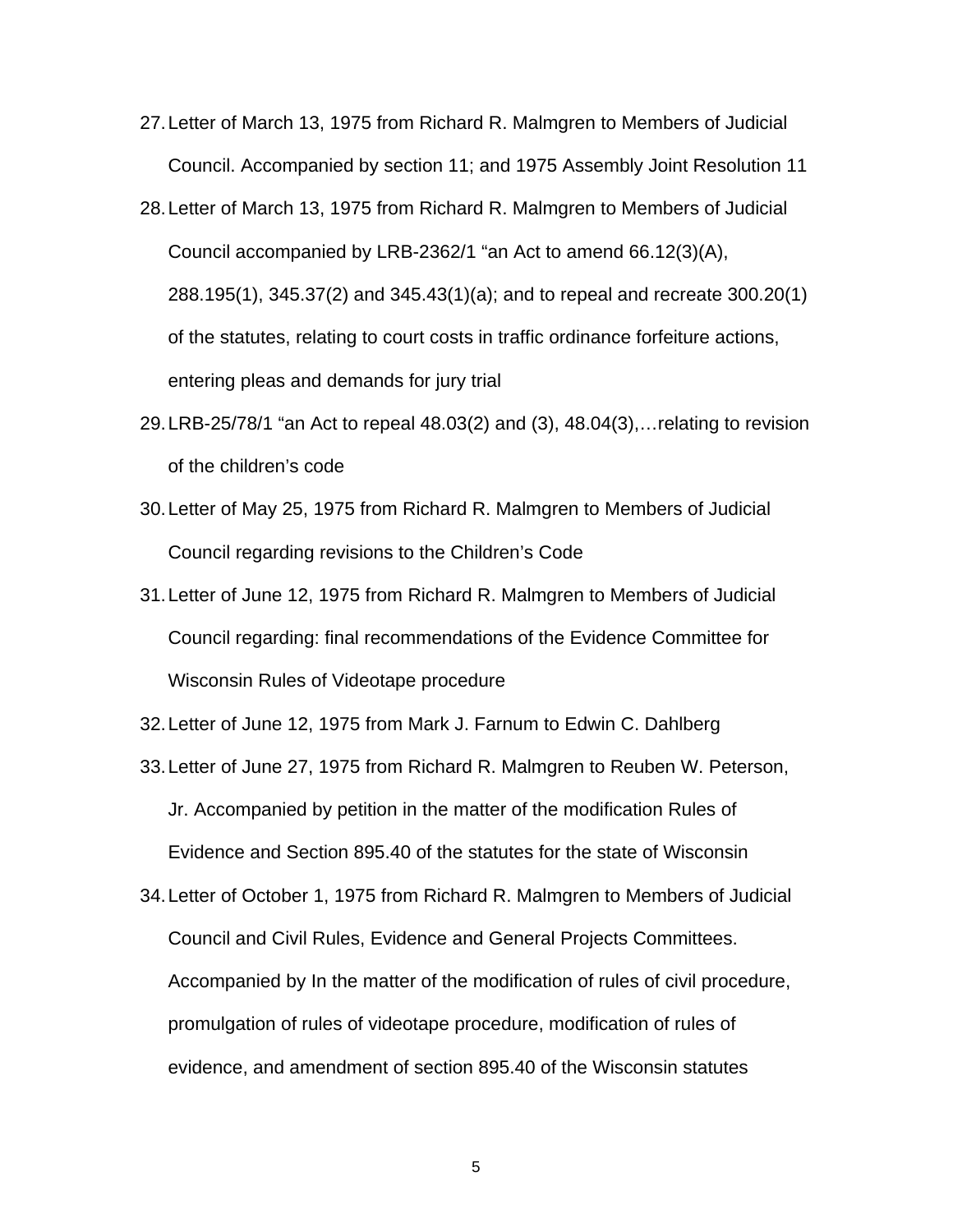35. Letter of October 10, 1975 from William A. Platz to Richard Malmgren regarding State's Appeal in Criminal Cases

36. Letter of October 14, 1975 from William G. Lunney to Reuben Peterson

- 37. Draft and judicial council notes dated November 11, 1975 for 974.05(1). Accompanied by letter of October 31, 1974 form Richard R. Malmgren to William A. Platz; Draft and judicial council notes for 974.05(1); letter of October 29, 1075 from William A. Platz to Richard R. Malmgren; letter of October 27, 1975 from Richard R. Malmgren to William A. Platz with draft of 974.05(1) and Judicial Council Note; and letter of October 10, 1975 from William A. Platz to Richard Malmgren regarding State's Appeal in Criminal Cases
- 38. Letter of December 2, 1975 from Richard R. Malmgren to John E. Conway. Accompanied by copies of Letter of December 11, 1975 from John E. Conway to Members of the Joint Judicial Council-State Bar of Wisconsin Provisional Remedies Committee regarding Policy on Provisional Remedies; and original (partially handwritten) version of December 11, 1975 letter from John E. Conway to Members of the Joint Judicial Council-State Bar of Wisconsin Provisional Remedies Committee regarding Policy on provisional remedies
- 39. Letter of December 11, 1975 from Richard R. Malmgren to Judicial Council members regarding final recommendations of the judicial council judge substitution and court commissioners committee regarding revisions to the Wisconsin statutes dealing with substitution or disqualification of a judge.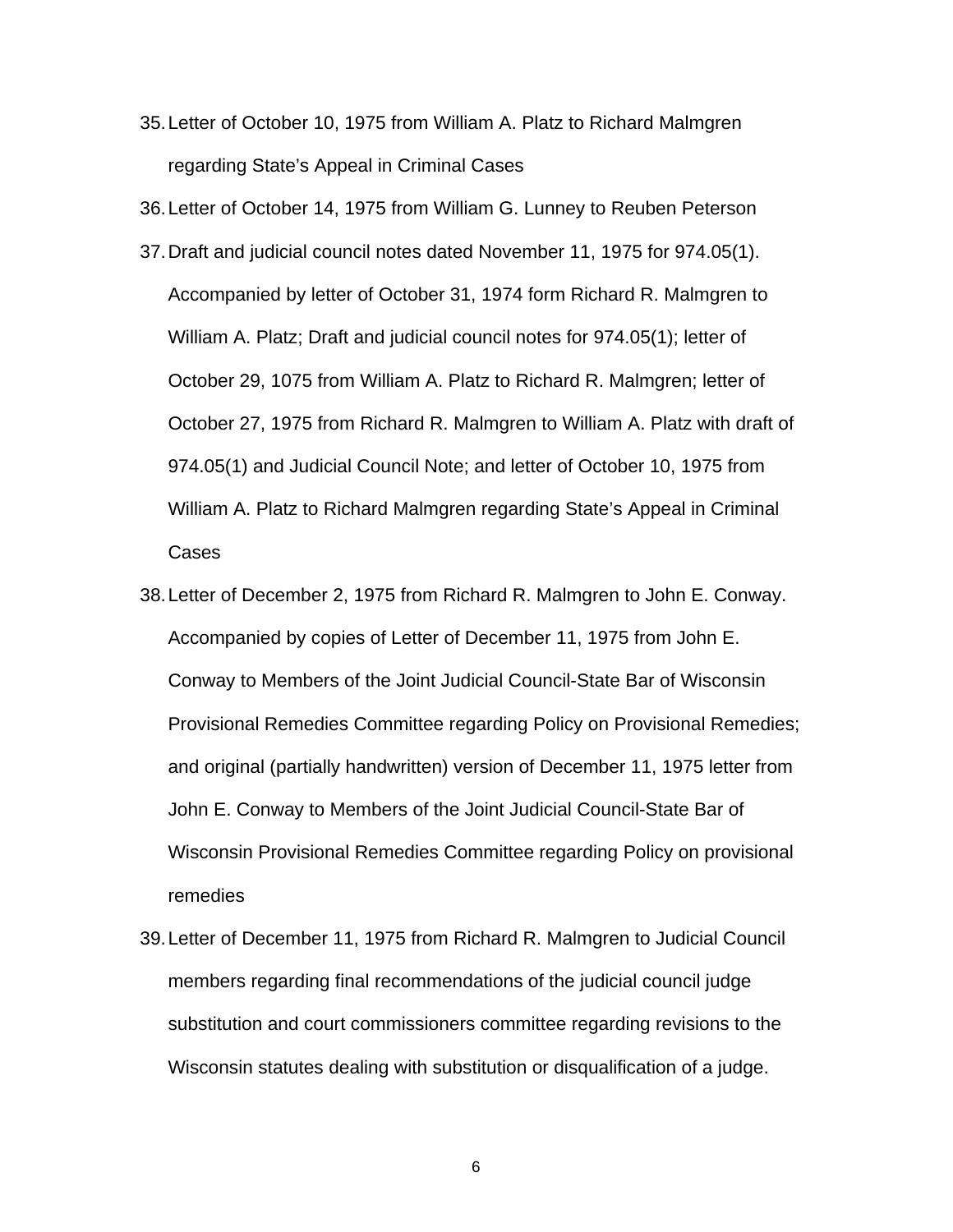Accompanied by Drafts and judicial council notes for sections 76.22, 88.07, 103.60, 253.142(1)(b) and (3)256.19299.215, 300.05, 300.055, 345.315801.58(1) to (3), 801.62, 971.20

40. The Case for Court Modernization, Speech Outline and Reference Materials prepared by State Bar of Wisconsin

41. LRB-438/4 "an Act to repeal 93.19, 196.405, 205.17(3), 227.08, 227.11, 227.16(1m), 227.20(1), 551,61(2), 553.56(2) and 601.62(3)(b); to renumber 227.01(3) to (5), 227.10, 227.13, 227.14 and 227.20(2); to amend 227.01(2), 227.014(1), 227.08(1), as renumbered, 227.15, 227.16(1) and 227.19(3); to repeal and recreate 227.07, 227.09 and 227.12; and to create 227.02(2)(a) to (c) and (2m) to (8), 227.075, 227.08(5)(7), 227.13, 227.15, 227,20(1) to (9) and 227.22(3) and (4) of the statutes, relating to a revision of procedure concerning contested cases under the administrative procedure act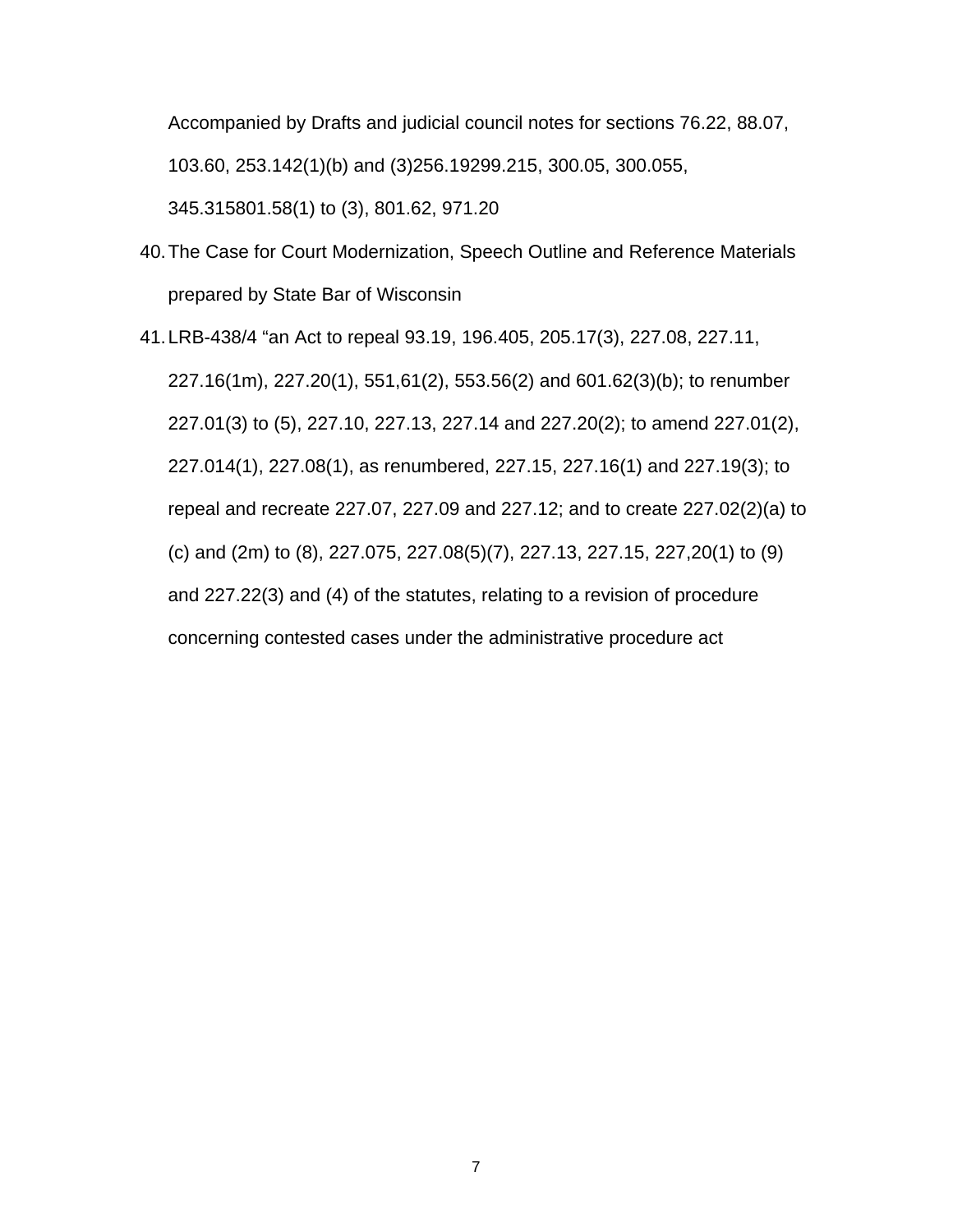## Subject: Correspondence, 1976-1977 Folder No.: 2 of 14

- 42. Letter of January 5, 1976 from Pat Fassbender to Jackie Kelliher regarding Changes in Judges' Listings
- 43. Letter of January 16, 1976 from Henry Dorman to Gerald D. Kleczka. Accompanied by letter of January 9, 1976 from Bronson C. La Follette to Henry Dorman regarding State Claims Board Chairmanship; letter of January 22 from Gerald D. Kleczka to Henry Dorman; and Senate Substitution Amendment 1 to 1975 Senate Bill 418, LRB-7954/2, dated December 11, 1975
- 44. 1975 Assembly Bill 164, Chapter 150, Published January 16, 1976. Accompanied by 1975 Assembly Bill 164, LRB 1054/1, dated January 23, 1975
- 45. Letter of January 20, 1976 from Pat Fassbender to Jackie Kelliher regarding Change in County Judges' Listing
- 46. Letter of January 27, 1976 from Horace W. WIlkie to Reuben W. Peterson, Jr.
- 47. Letter of February 3, 1976 from Richard R. Malmgren to Reuben W. Peterson, Jr.
- 48. Letter of February 9, 1976 from Charles M. Hill, Sr. to Richard Malmgren regarding Proposed Revision of Criminal Procedures – SB 670. Accompanied by Remarks to the Senate committee on judiciary and consumer affairs by Charles M. Hill, SR., January 29, 1974; and letter of December 9, 1975 from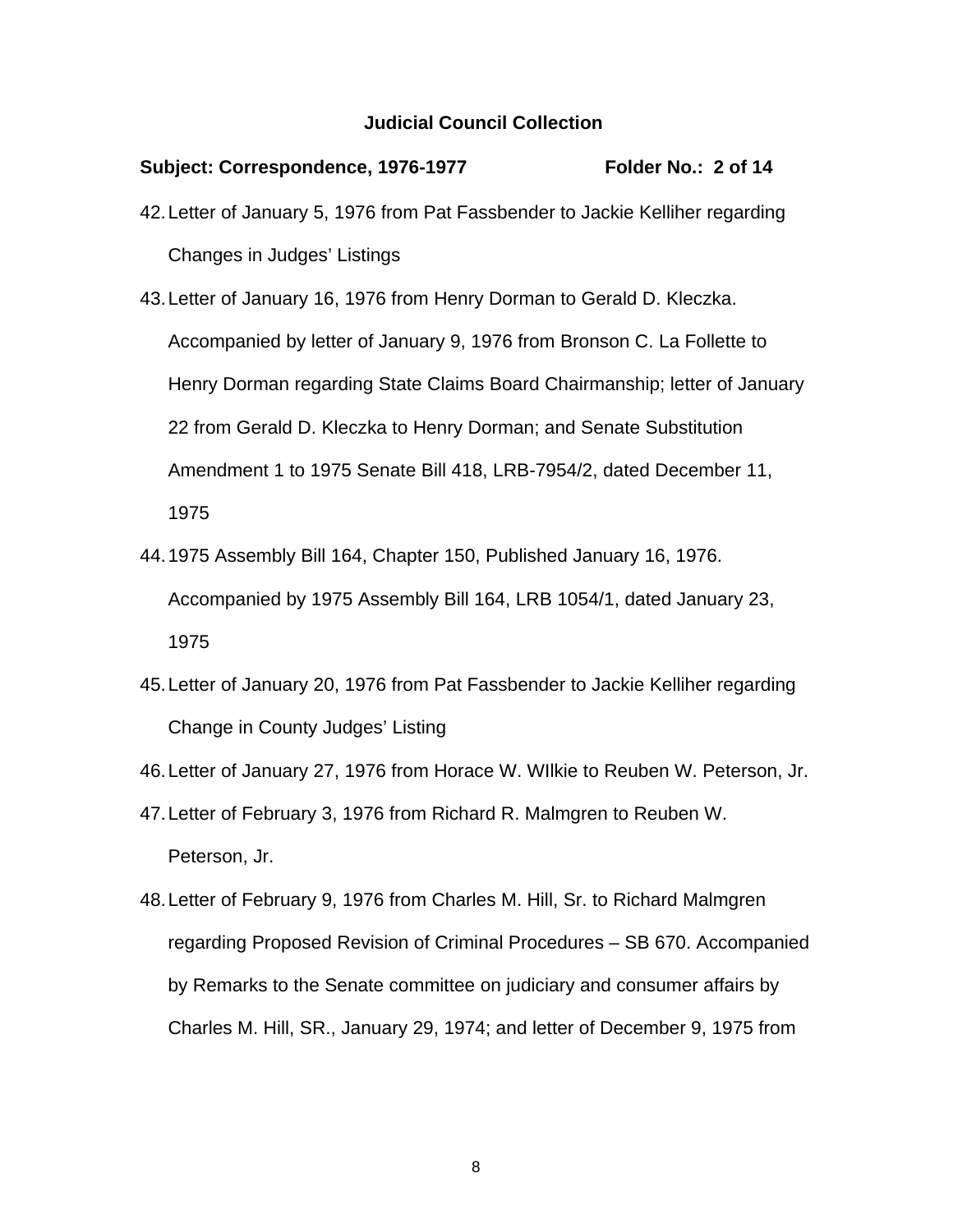John Schmolesky to Fritz Miller regarding Codification of the Byrd decision by Senate Bill 670

49. Press Release February 11, 1976 regarding The formation of a fifteenmember committee to prepare recommendations to improve the method in which court cases are appealed in Wisconsin

50. Letter of February 16, 1976 from Lynn S. Adelman to Richard Malmgren

- 51. Letter of February 26, 1976 from Richard R. Malmgren to Members of Judicial Council, Court Commissioners Committee, Judicial Council-State Bar provisional remedies committee and appellate practice and procedures committee
- 52. Conference Substitute amendment 1 to 1975 Assembly Joint Resolution 11, February 12, 1976, LRB-8129/3
- 53. Letter of March 16, 1976 from Helen R. Lewis to Reuben W. Peterson, Jr.
- 54. Letter of April 14, 1976 from Bronson C. La Follette to Rueben W. Peterson, Jr. regarding Appointment to Appellate Practice and Procedure Committee of the Judicial Council
- 55. Letter of April 14, 1976 from Bronson C. La Follette to Rueben W. Peterson, Jr. regarding Appointment of Attorney General's designee to judicial council 56. Memo to file, April 26, 1976
- 57. Letter of April 29, 1976 to Richard R. Malmgren. Accompanied by letter of April 29, 1976 from Richard R. Malmgren to Nathan S. Heffernan
- 58. Letter of May 17, 1976 from John J. Kircher to Reuben W. Peterson, Jr. regarding Judicial Council Meeting—May 21, 1976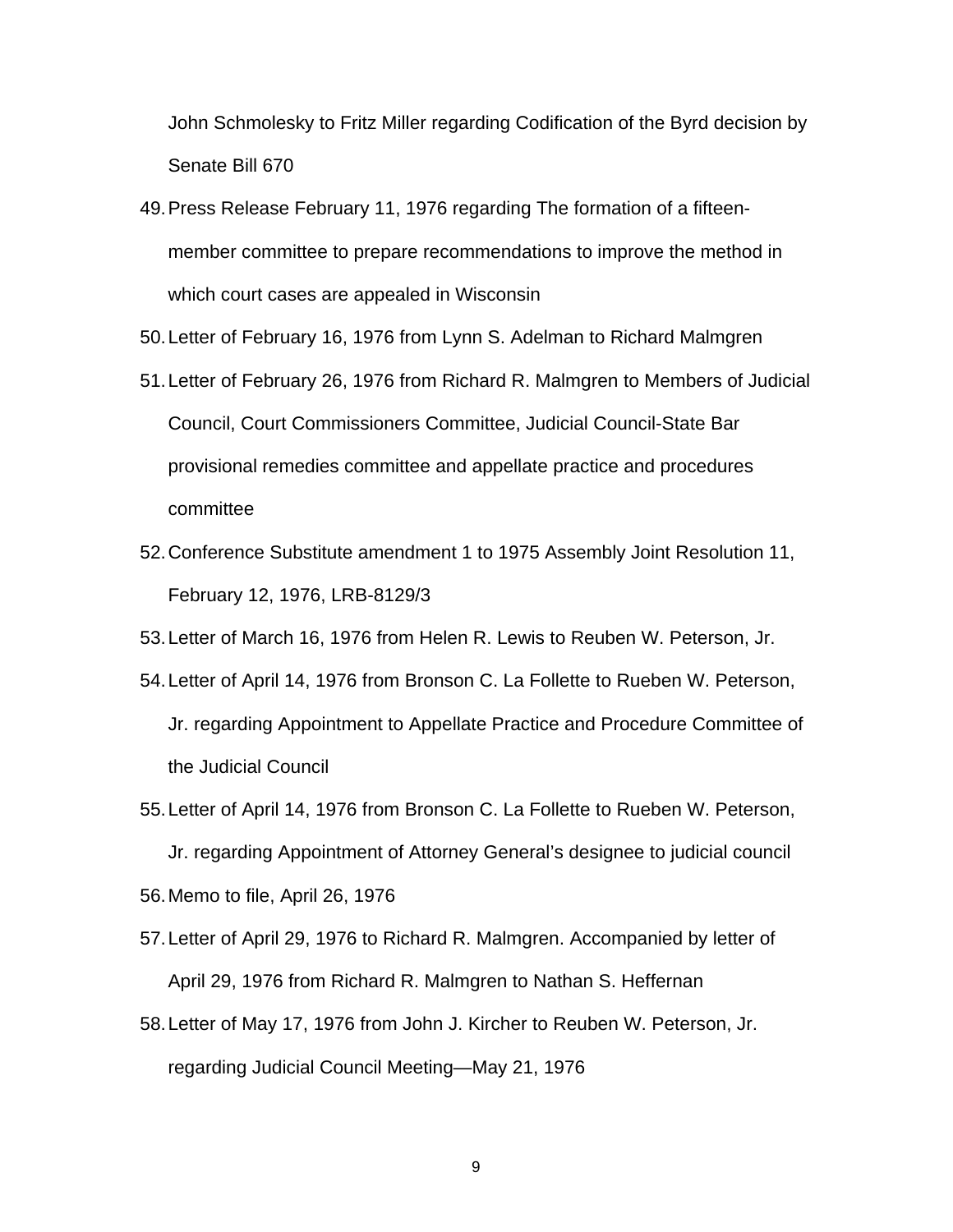- 59. Letter of May 18, 1976 from Rodney O. Kittelsen to Judicial Council, Attn: Richard Malmgren
- 60. Letter of May 18, 1976 from Robert F. Pfiffner to Richard Malmgren
- 61. Handwritten letter of June 14, 1976 from Margaret Hansel to Richard R. Malmgren. Accompanied by letter of May 28, 1976 from Richard R. Malmgren to Margaret Hansel
- 62. Letter of June 11, 1976 from Richard R. Malmgren to members of the Judicial Council. Accompanied by draft and committee notes for 102.23(1), 247.061, 247.061(2), 247.23(2), 801.15(2)(a), 801.15(2)(c), 802.06(2)(e) and (8), 804.07(2), 805.14(3), 805.17(1), (2), and (3), 806.02(4), 806.03, 812.10, 889.22
- 63. Letter of June 14, 1976 from Richard R. Malmgren to John E. Conway
- 64. 1975 Assembly Bill 163 Chapter 414, Published June 24, 1976
- 65. Letter of June 29, 1976 from Donald W. Steinmetz to Richard Malmgren
- 66. Letter of July 8, 1976 from Thomas G. Sazama to Clifford W. Krueger
- 67. Letter of July 6, 1976 from Gary B. Schlosstein to Members of State Board of County Judges
- 68. Memorandum of July 12, 1976 from Gail Holmes to Dick Malmgren
- 69. Letter of July 30, 1976 from Richard R. Malmgren to Marvin C. Holz
- 70. State Historical Society of Wisconsin User Property Loan List for Richard Malmgren dated August 15, 1976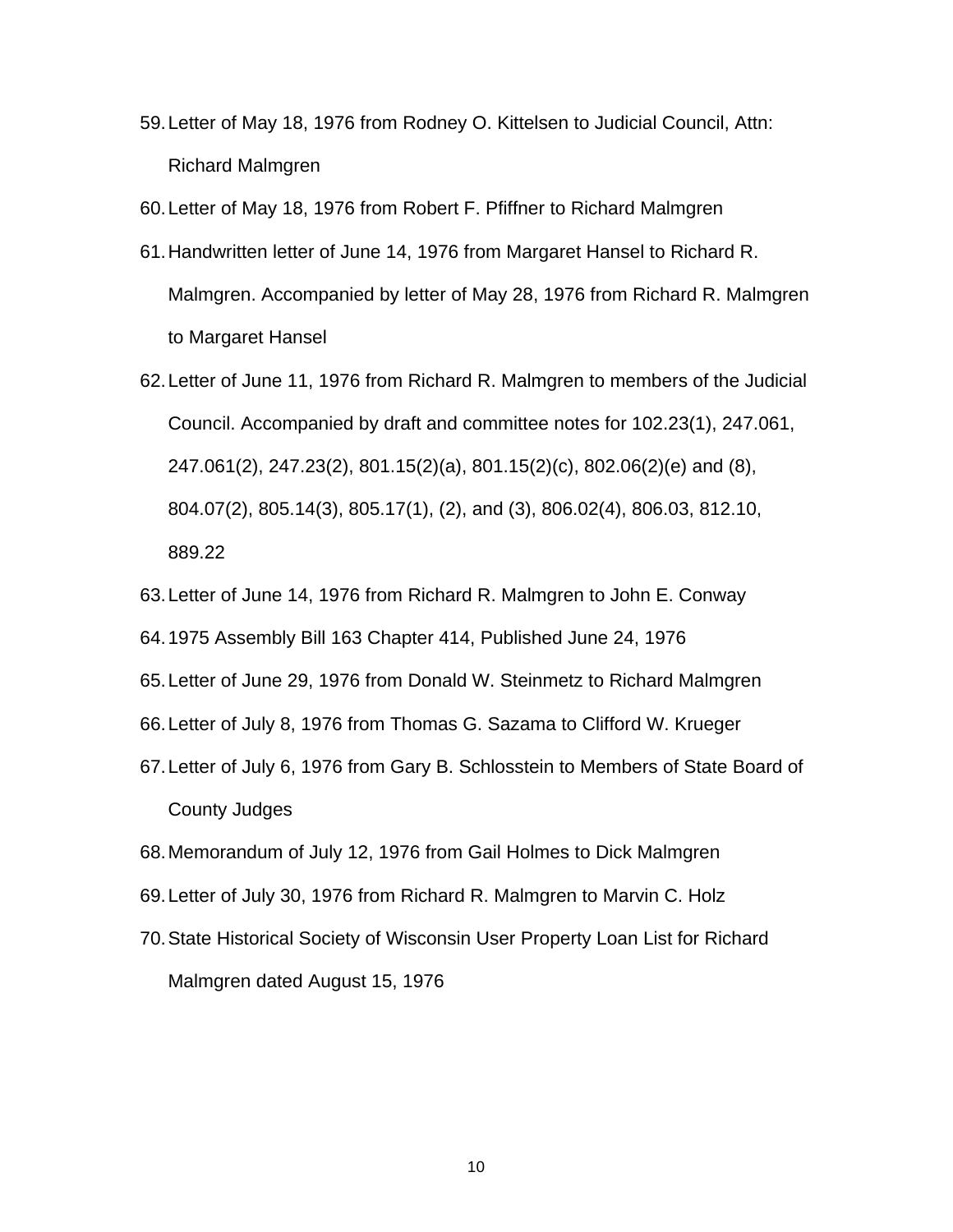- 71. Letter of August 16, 1976 from Richard R. Malmgren to Members of the Judicial Council regarding schedule of the judicial council meetings through the end of 1976
- 72. Letter of August 24, 1976 from Richard R. Malmgren to Reuben W. Peterson, Jr.
- 73. Letter of September 9, 1976 from Richard R. Malmgren to Members of the board of Circuit Court Judges regarding working draft and committee notes of a proposal being prepared by the judicial council to substantially improve the court commissioner system in Wisconsin. Accompanied by sections 51.04(2), 59.77(6), 245.16(5), 247.081(1), (2), and (3), 247.13(1) and (2), 246.15(3), (4), and (5), 247.40, 256.68(1)256.68(3)(b)252.15 and 262.152, 252.155, 252.17, 253.41 (intro), (2)(2), (3) and (4), 273.035(2)
- 74. Letter of September 10, 1976 from Richard R. Malmgren to Members of the Judicial Council
- 75. Letter of September 17, 1976 from Richard R. Malmgren to Members of the Judicial Council. Accompanied by draft and Judicial Council Committee notes for 102.23(1); and letter of September 3, 1976 from Bronson C. La Follette to Robert O. Uehling regarding Proposed Modifications of Rules of Civil Procedure
- 76. Judicial Council Budget, September 17, 1976 from Richard R. Malmgren
- 77. Letter of September 23, 1976 from Richard R. Malmgren to Gary B. **Schlosstein**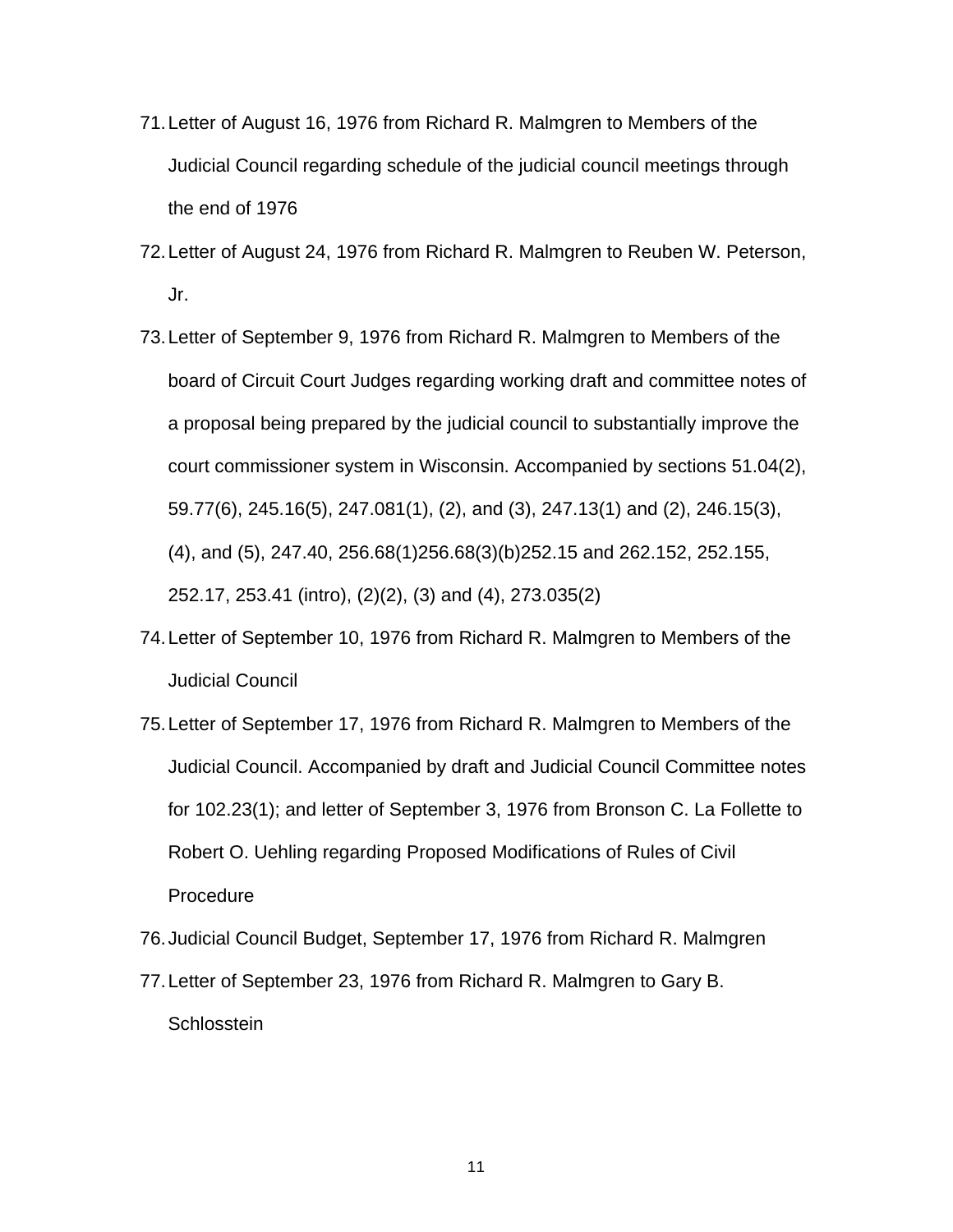- 78. Letter of October 11, 1976 from John J. Kircher to Gary B. Schlosstein regarding Judicial Council meeting
- 79. Letter of October 13, 1976 from Kenneth K. Port to Judicial Council, Attention Mr. Richard R. Malmgren
- 80. Letter of October 14, 1976 from Jean G. Setterholm to Richard R. Malmgren
- 81. Letter of October 14, 1976 from Walter L. Harvey to Richard R. Malmgren regarding Wisconsin Videotape Rules
- 82. Letter of October 14, 1976 from Jean G. Setterholm to Richard R. Malmgren
- 83. Letter of October 25, 1976 from Robert L. Habush to Richard R. Malmgren
- 83.1 1975 Senate Bill 829, LRB-9563/1, "An act to amend various provisions of the statutes for the purpose of correcting errors, clarifying language and eliminating distinctions based upon sex as authorized by section 13.93(1)(m) of the statutes (Revisor's Correction Bill).
- 84. Letter of November 12, 1976 from Geo. K. Steil to Richard R. Malmgren
- 85. Letter of December 1, 1976 from Richard R. Malmgren to Members of Judicial Council regarding Judicial Council meeting dates from December 1976 through June 17, 1977
- 86. Letter of December 1, 1976 from Gary B. Schlosstein to Richard R. Malmgren
- 87. Letter of December 9, 1976 from Richard R. Malmgren to Members of the Judicial Council. Accompanied by 1975 Senate Bill 769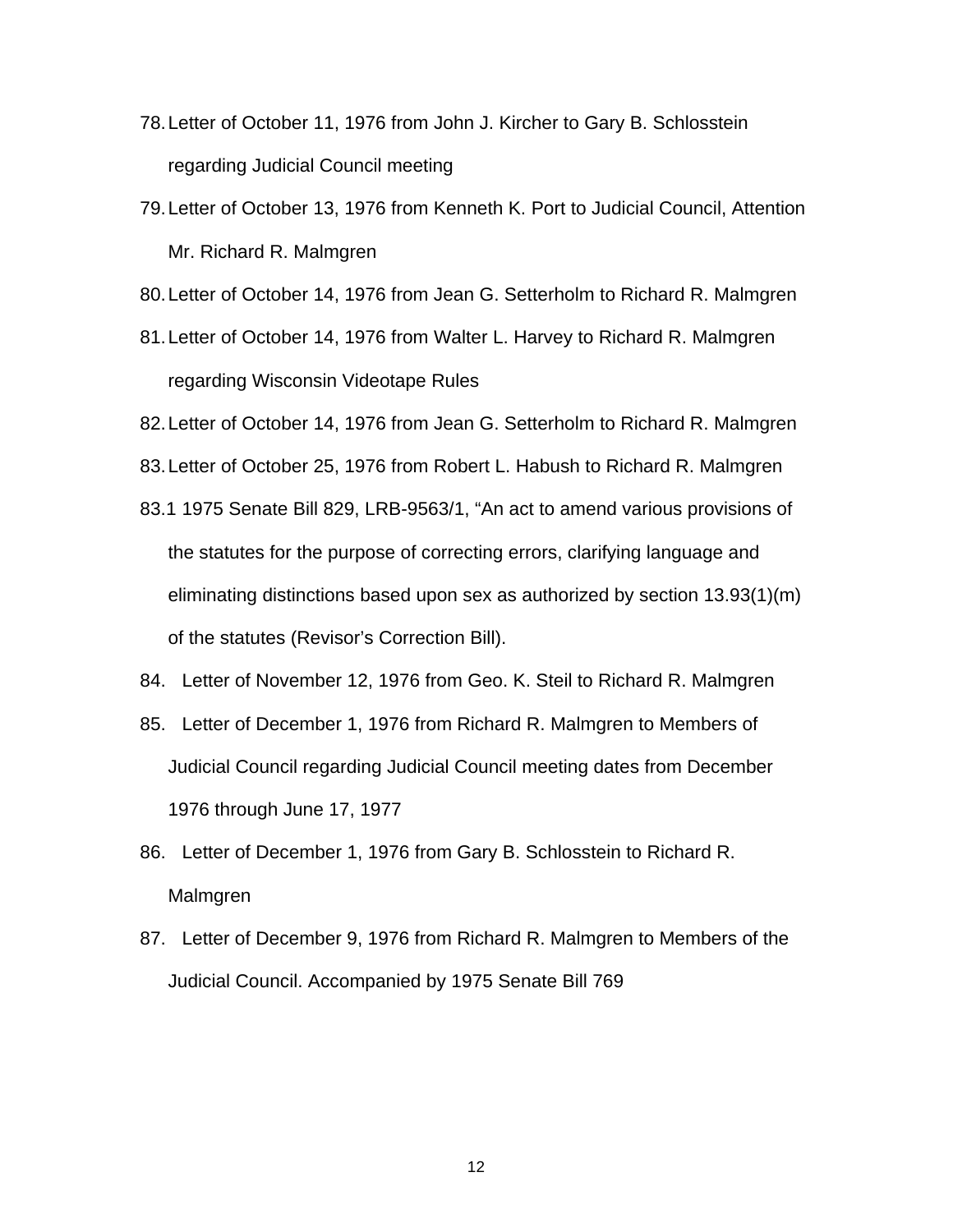- 88. Letter of December 9, 1976 from Richard R. Malmgren to Members of the Judicial Council. Accompanied by Assembly Substitute Amendment 1, to 1975 Assembly Bill 198
- 89. Letter of December 9, 176 from Richard R. Malmgren to Members of the Judicial Council
- 90. Letter of December 9, 1976 from Richard R. Malmgren to Gary B. **Schlosstein**
- 91. Letter of December 9, 1976 from Richard R. Malmgren to Members of the Judicial Council
- 92. Letter of December 9, 1976 from Richard R. Malmgren to Members of the Judicial Council
- 93. Letter of December 9, 1976 from Richard R. Malmgren to Members of the Judicial Council
- 94. Letter of December 9, 1976 from Richard R. Malmgren to Members of the Judicial Council. Accompanied by Assembly Substitute Amendment 1, to 1975 Assembly Bill 198
- 95. Letter of December 10, 1976 from Richard R. Malmgren to Gary B. **Schlosstein**
- 96. Handwritten letter of December 12, 1976
- 97. State Bar of Wisconsin, December 10, 1976, Agenda Item 1
- 98. Letter of December 20, 1976 from W. J. Hickmann to Richard Malmgren
- 99. Letter of December 23, 1976 from Richard R. Malmgren to William J. Hickmann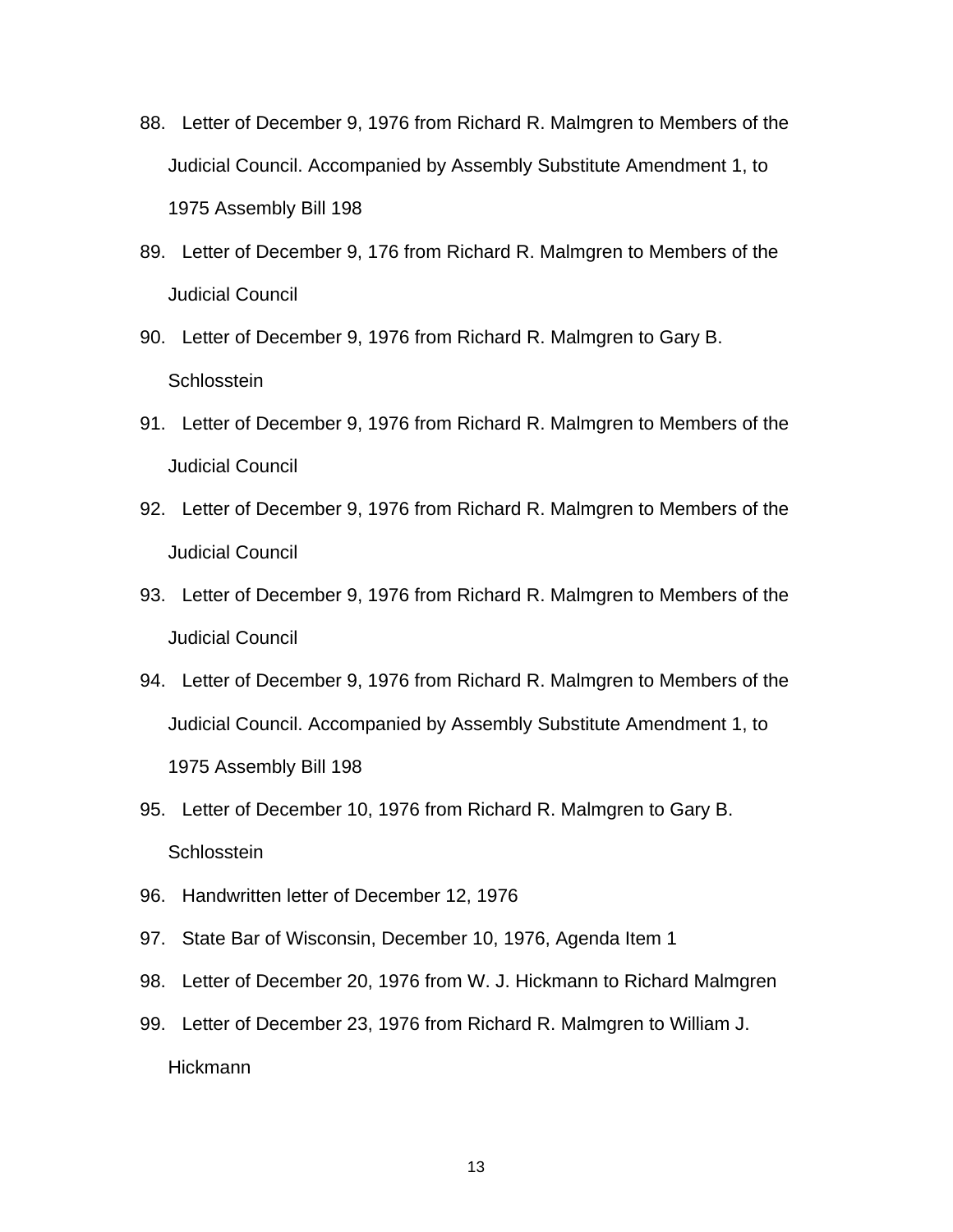- 100. Letter of December 23, 1976 from Richard R. Malmgren to Gary B. **Schlosstein**
- 101. Letter of December 27, 1976 to Richard R. Malmgren
- 102. Analysis by the Legislative Reference Bureau
- 103. Letter of March 11, 1977 from Geo. K. Steil to Richard R. Malmgren
- 104. Letter of February 16, 1977 from Robert G. Turcott to Richard Malmgren
- 105. Letter of January 31, 1977 from Lynn S. Adelman to Patrick J. Lucey
- 106. Letter of January 17, 1977 from James A. Rutkowski to Richard Malmgren
- 107. "An act to repeal chapter 809, chapter 811, chapter 812 (title), …"
- 108. Letter of January 18, 1977 from Richard R. Malmgren to Members of the Judicial Council
- 109. Letter of February 10, 1977 from Shirley and Kathleen Weger to David **Dancey**
- 110. Letter of March 14, 1977 from Richard R. Malmgren to Members of the Judicial Council
- 111. Letter of March 16, 1977 from John J. Kircher to Gary B. Schlosstein
- 112. Letter of March 28, 1977 from Richard R. Malmgren to members of Judicial Council. Accompanied by Program for Judicial Council Conference on Internal Operating Procedures of the Wisconsin Supreme Court, April 22
- 113. Letter of April 5, 1977 from Henry C. Friend to Robert J. Martineau
- 114. Letter of April 14, 1977 from Richard R. Malmgren to Bruce F. Beilfuss. Accompanied by letter of April 14, 1977 from Richard R. Malmgren to Conner T. Hansen; letter of April 14, 1977 from Richard R. Malmgren to Shirley S.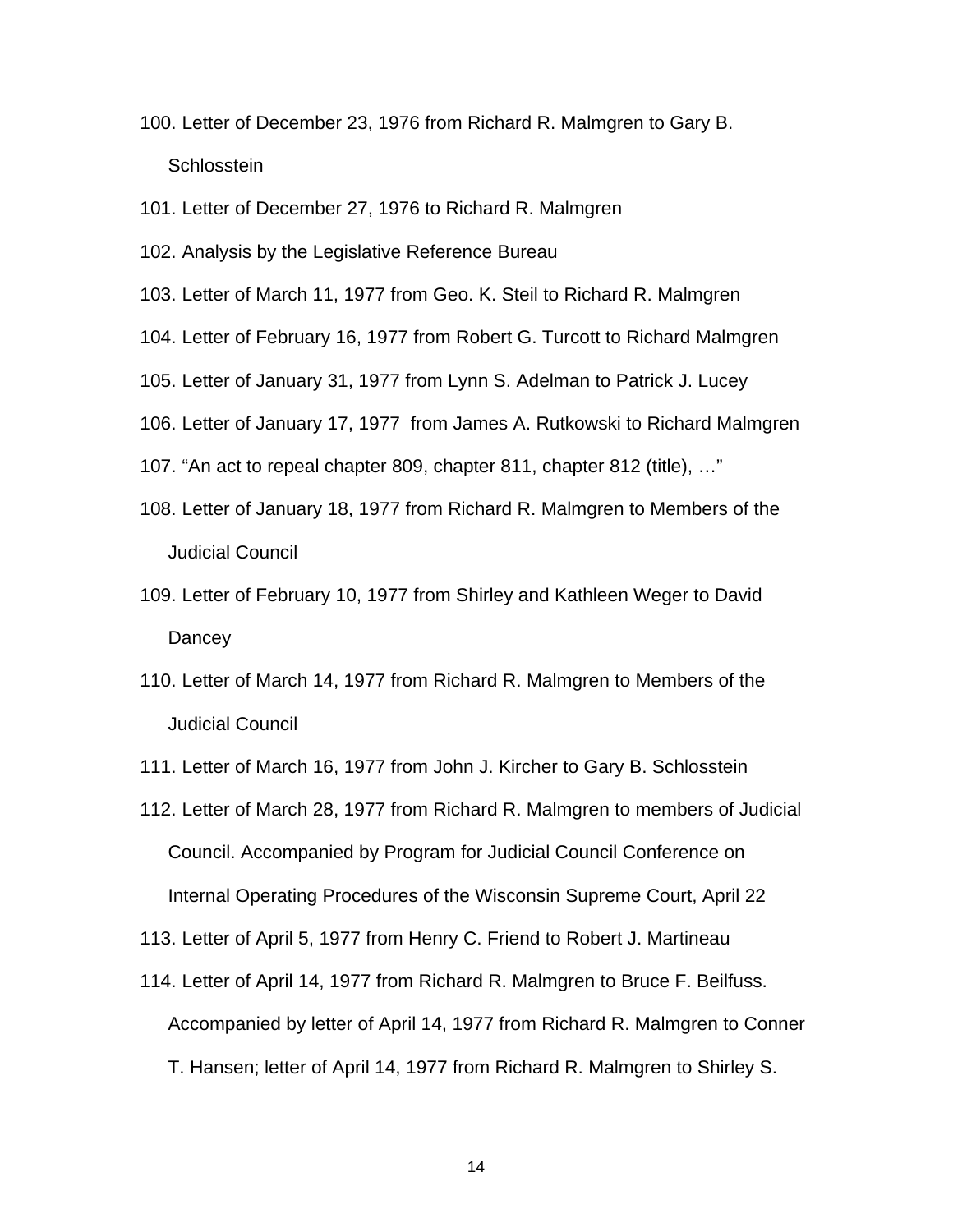Abrahamson; and Letter of April 14, 1977 from Richard R. Malmgren to William G. Callow

- 115. Letter of April 14, 1977 from Richard R. Malmgren to Members of Judicial Council and its Appellate Practice and Procedure Committee. Accompanied by Program for Judicial Council Conference on Internal Operating Procedures of the Wisconsin Supreme Court; Letter of April 14, 1977 from Arlen Christenson to Judicial Council Conference on the Internal Operating Procedures of the Wisconsin Supreme Court regarding Tentative Proposals for Changes in the Internal Operating Procedures of the Wisconsin Supreme Court
- 116. Letter of April 14, 1977 from John E. Conway to Members of Judicial Council regarding Revision of Law on Provisional Remedies, Exemptions from Execution and Procedure for Enforcing Judgments

117. Letter of April 26, 1977 from Richard R. Malmgren to Jerome Fox

- 118. Letter of April 27, 1977 from Lee Wells to Richard Malmgren regarding Proposed Rules Regarding Preliminary Examinations. Accompanied by photocopy of a brief
- 119. Letter of May 12, 1977 from Richard R. Malmgren to Gary B. Schlosstein
- 120. "An Act to amend 973.10(2) of the statutes, relating to sentencing a person after a probation revocation
- 121. Letter of June 1, 1977 from Richard R. Malmgren to Truman Q. McNulty
- 122. Letter of May 12, 1977 from Richard R. Malmgren to Gary B. Schlosstein. Accompanied by letter of May 18, 1977 from Richard R. Malmgren to George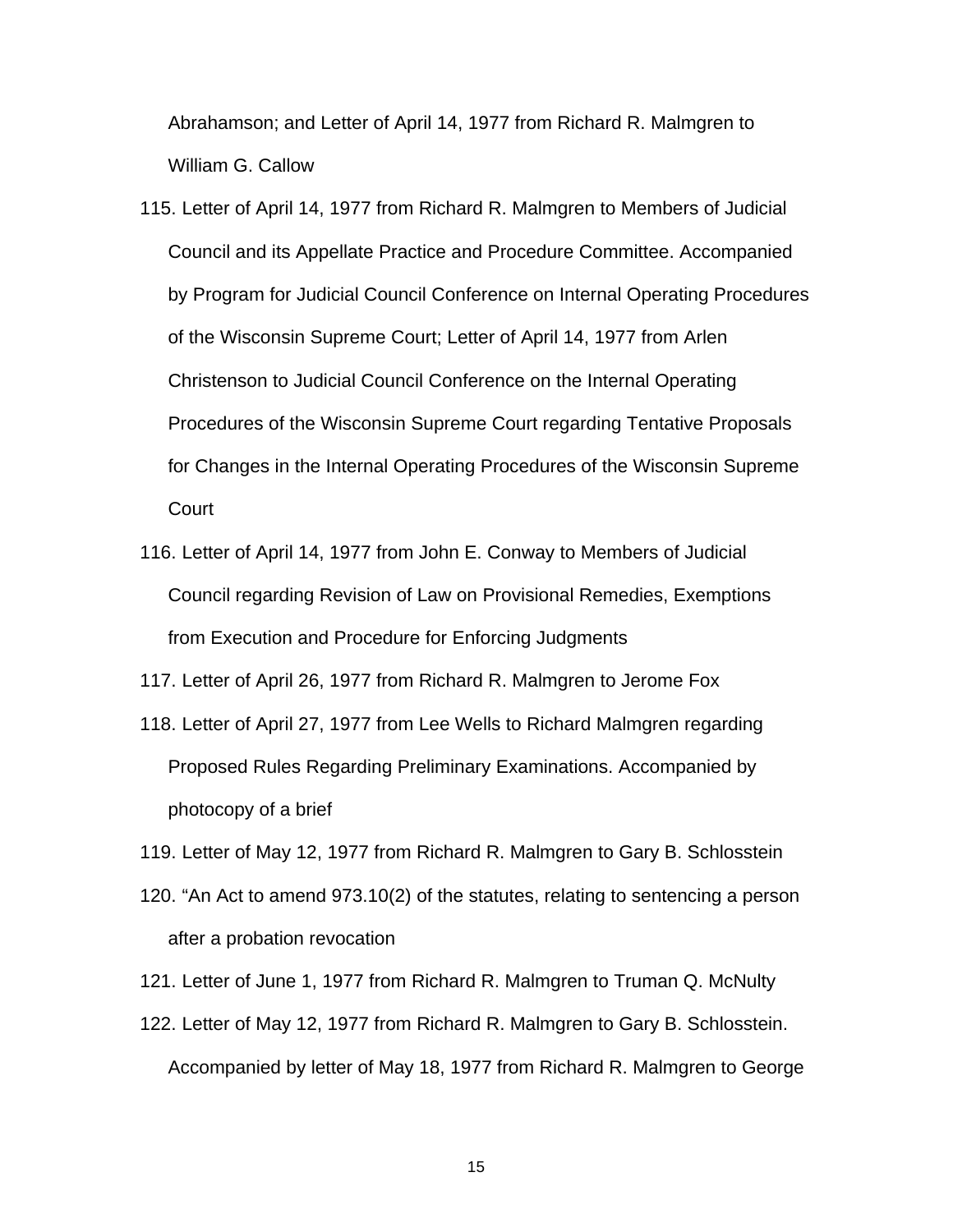E. Steil; letter of June 9, 1977 from Richard R. Malmgren to Members of Judicial Council; and report on Supreme Court Internal Operating Procedures, Judicial Council Committee on Appellate Practice and Procedure

- 123. Letter of June 9, 1977 from Richard R. Malmgren to Members of Judicial Council. Accompanied by Report on Supreme Court Internal Operating Procedures, Judicial Council Committee on Appellate Practice and Procedure
- 124. Letter of June 13, 1977 from Richard R. Malmgren to Gary B. Schlosstein
- 125. see number 124
- 126. Analysis of Substitute Amendment 1 to Senate Bill 72 (Analysis prepared by the Judicial Council)
- 127. Letter of June 21, 1977 from Richard R. Malmgren to Members of the Judicial Council regarding dates of judicial council meetings during the 1977- 1978 fiscal year
- 128. Letter of June 21, 1977 from Richard R. Malmgren to Members of the Judicial Council regarding dates of judicial council meetings during the 1977- 1978 fiscal year
- 129. Letter of July 25, 1977 from Richard R. Malmgren to Francis R. Croak
- 130. Amended Petition In the matter of promulgation of Rules of Appellate Practice and Procedure for the State of Wisconsin (February 2, 1978)
- 131. Letter of August 15, 1977 from Richard R. Malmgren to James A. Rutkowski
- 132. Letter of September 9, 1977 from Richard R. Malmgren to Members of the Judicial Council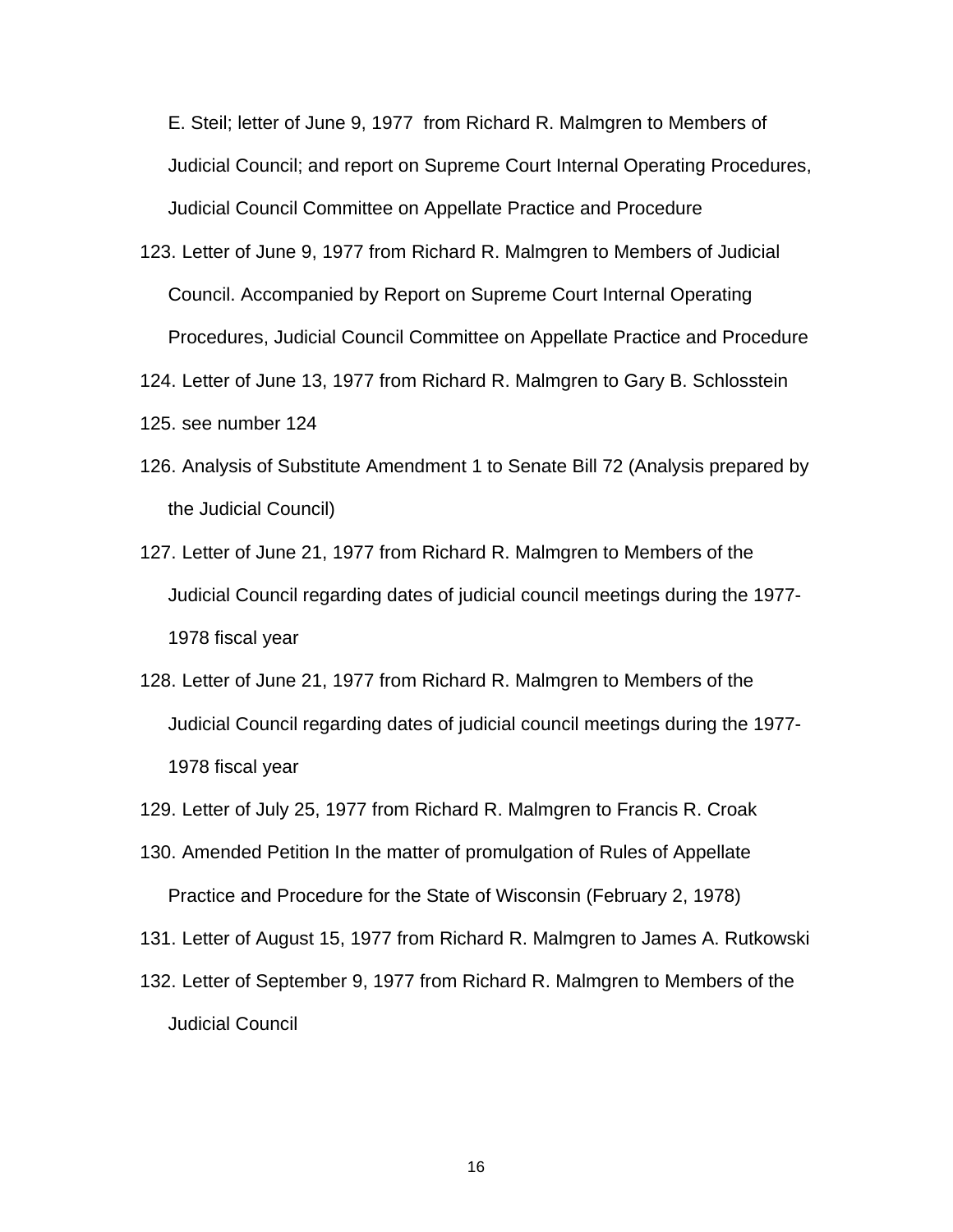- 133. Letter of September 12, 1977 from Mark J. Farnum to Wisconsin Judicial Council regarding September Council Meeting
- 134. Letter of September 12, 1977 from D. H. Sebora to Garvase Hephner regarding An Act to Create 865.16(3) of the Statutes, Relating to Closing Estates by Sworn Statement. Accompanied by "An Act to create 865.16(3) of the statutes, relating to closing estates by sworn statement
- 135. Memorandum of September 15, 1977 from Beilfuss to All Justices, Staff Counsel, Clerk of Supreme Court, and Law Clerks regarding Internal Operating Procedures
- 136. Agenda for Judicial Council Meeting September 16, 1977. Accompanied by "An act to amend 51.30(3), 905.04(title), (1)(a) and (c), (2), (3), and (4)(a) and to create 905.04 (1)(d) of the statutes, relating to privileged communications between psychologists and patients; and July 1977 Judicial Council Membership list
- 137. Letter of September 27, 1976 from Richard R. Malmgren to Mark J. Farnum. Accompanied by Letter of September 24, 1976 from Mark J. Farnum to Richard R. Malmgren
- 138. Letter of September 28, 1977 from Richard R. Malmgren to Henry C. Friend. Accompanied by letter of September 15, 1977 from Henry C. Friend to Judicial Council regarding Set-Offs
- 139. Letter of October 4, 1977 from Richard R. Malmgren to Jerome L. Fox. Accompanied by Letter of October 5, 1977 from Jerome L. Fox to Richard R. Malmgren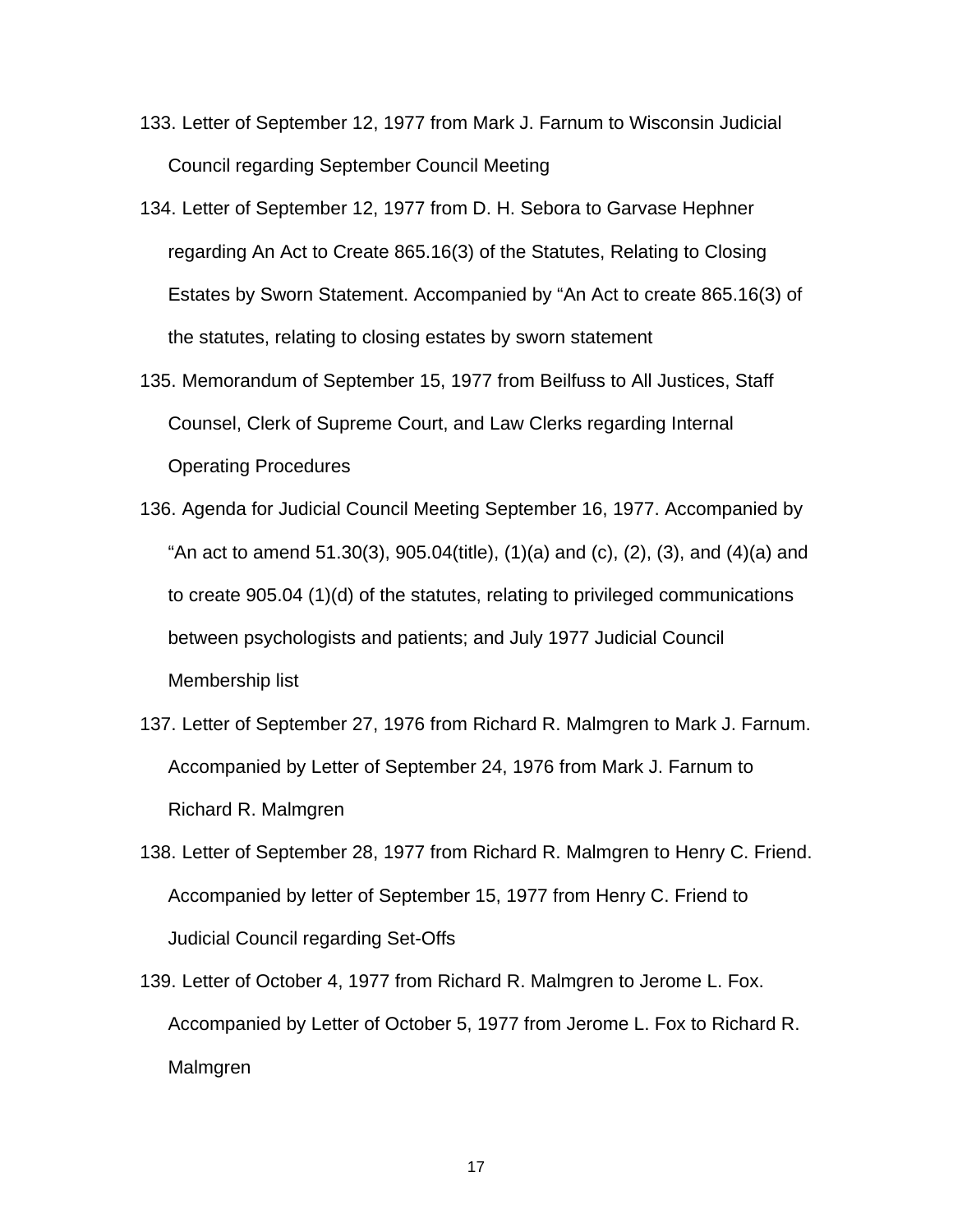- 140. Letter of October 5, 1977 from R. L. Tevik to Program Participants Attorneys Section Meeting. Accompanied by League of Wisconsin Municipalities 79<sup>th</sup> Annual Conference; and Letter of September 26, 1977 from Jean G. Setterholm to Richard Malmgren
- 141. Letter of October 13, 1977 from Gordon Samuelsen to Members of the Judicial Council
- 142. Letter of October 14, 1977 from Richard R. Malmgren to Members of the Judicial Council
- 143. Letter of October 24, 1977 from Robert L. Habush to Richard R. Malmgren
- 144. Letter of October 24, 1977 from Richard R. Malmgren to Members of the Judicial Council
- 145. Letter of October 24, 1977 from Richard R. Malmgren to Members of the Judicial Council
- 146. Letter of October 25, 1977 from Richard R. Malmgren to Gary B. **Schlosstein**
- 147. Letter of October 28, 1977 from Richard R. Malmgren to Truman G. McNulty
- 148. Letter of October 26, 1977 from Richard R. Malmgren to Robert F. Pfiffner
- 149. Letter of October 28, 1977 from Richard R. Malmgren to Roland B. Day
- 150. Letter of October 24, 1977 from Richard R. Malmgren to Members of the Judicial Council
- 150.1 Letter of October 28, 1977 from Richard R. Malmgren to Francis R. Croak
- 151. Letter of November 8, 1977 from Richard R. Malmgren to Members of the Judicial Council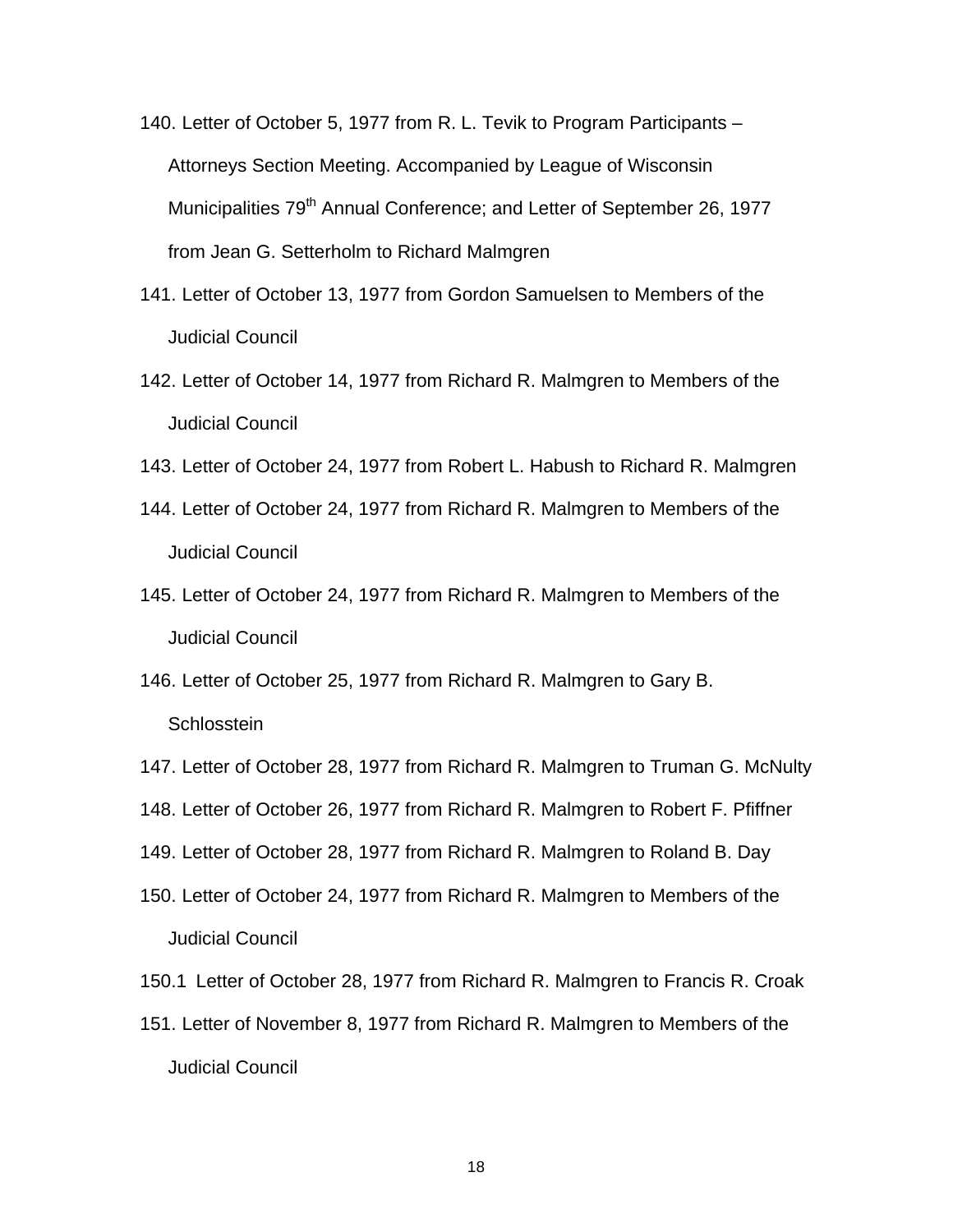- 152. Letter of November 10, 1977 from Richard R. Malmgren to Judge Gary B. Schlosstein. Accompanied by Memorandum of October 21, 1977 from William Lunney to Members of the Judicial Council regarding Agenda Item V – Future Judicial Council Projects
- 153. Letter of November 10, 1977 from Richard R. Malmgren to Members of the Judicial Council. Accompanied by Petition In the matter of the modification of Rules of Civil Procedure for the State of Wisconsin (December 1, 1977); draft of and Judicial Council Committee notes on 801.58(1), 802.02, 802.06(1), 802.08(1), 802.09(1), 802.09(3), 802.10(1) and (2), 803.05(1), 806.02(5), 806.04(3m)
- 154. Letter of November 10, 1977 from Fred A. Risser to Dick Malmgren. Accompanied by 1977 Senate Bill 609
- 155. Letter of November 30, 1977 from Dorothy M. Wagner & Associates to Richard R. Malmgren
- 156. Letter of November 22, 1977 from Richard R. Malmgren to Gary B. **Schlosstein**
- 157. Draft and Judicial Council Committee notes for 801.58(1), 802.02(1), 802.06(1), 802.08(1), 802.09(1), 802.09(3), 802.10(1) and (2), 803.05(1), 806.02(5), 806.04(3m)
- 158. Letter from Richard Warnke to Judicial Council
- 159. Letter of December 8, 1977 from Richard R. Malmgren to Members of the Judicial Council. Accompanied by December 1977 Judicial Council Court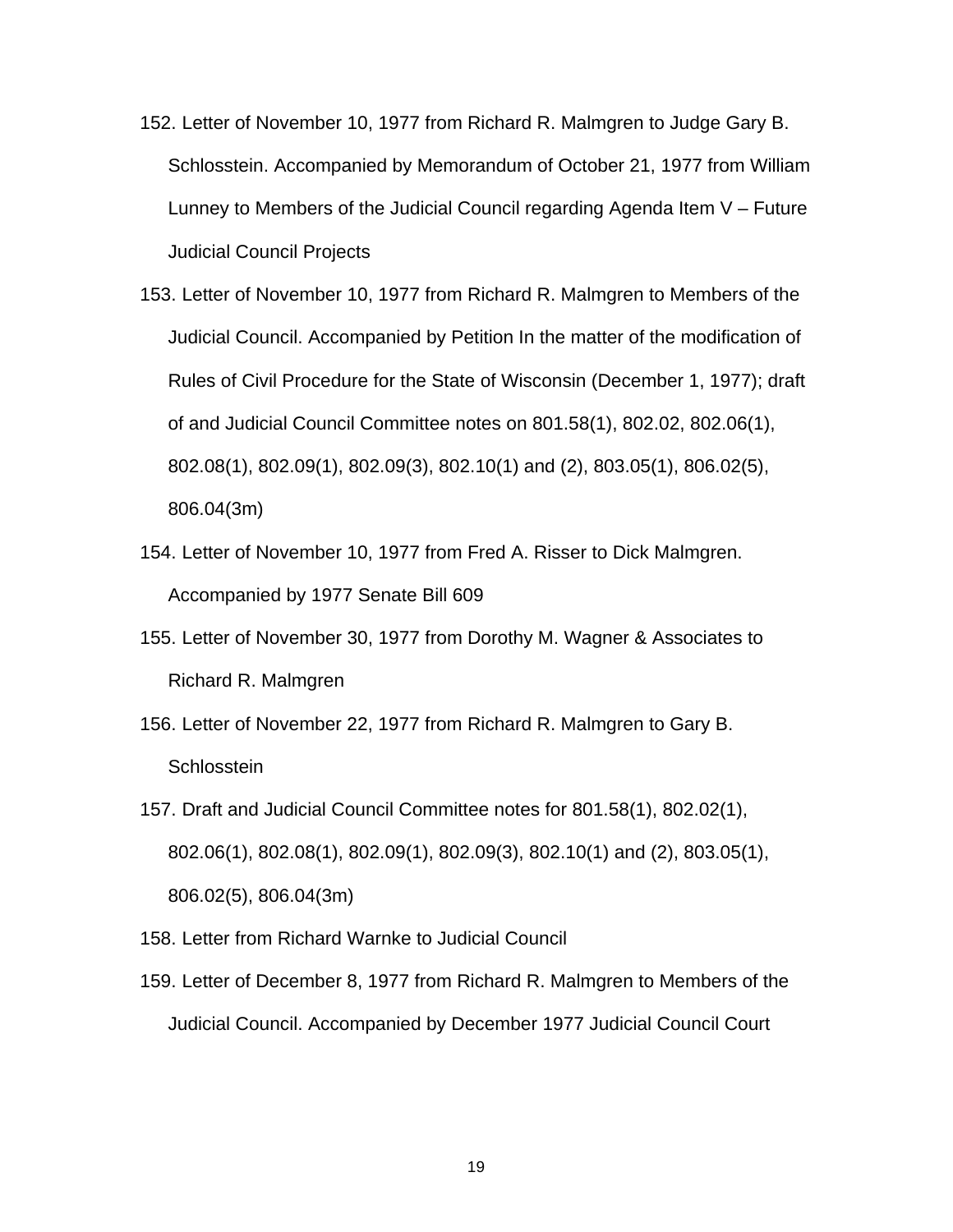Administration Committee roster; Judicial Council Statute of limitation

Committee roster; and Judicial Council General Projects Committee roster

- 160. Letter of December 8, 1977 from Richard R. Malmgren to Members of the Judicial Council
- 161. December 12, 1977 Press Release
- 162. Letter of December 12, 1977 from Robert H. Sander to Jucicial [sic] Council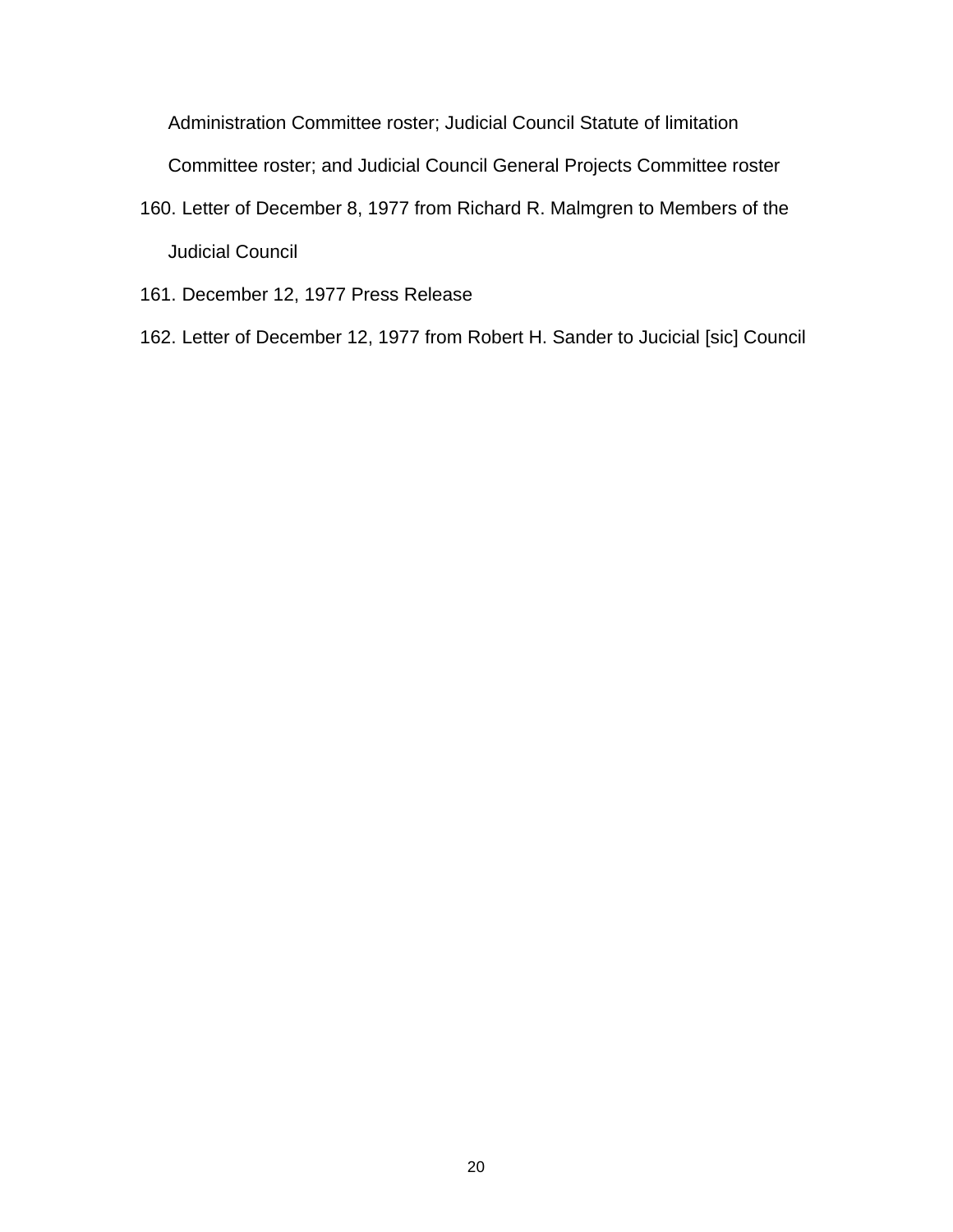Subject: Correspondence, 1978 **Folder No.: 3 of 14** 163. Letter of January 6, 1978 from Richard R. Malmgren to members of the Judicial Council

- 164. Letter of January 16, 1978 from Richard R. Malmgren to Nathan S. Heffernan
- 165. Rules of Appellate Procedure, Chapter 809
- 166. Letter of January 19, 1978 from Richard R. Malmgren to Members of Judicial Council
- 167. Letter of January 27, 1978 from Truman G. McNulty to Richard R. Malmgren
- 168. Letter of January 27, 1978 from Edwin M. WIlkie to Gary B. Schlosstein
- 169. Letter of January 31, 1978 from Richard R. Malmgren to Frank L. Nikolay
- 170. Letter of February 3, 1978 from Delia DiGiacomo to Judicial Council regarding Court Reporting
- 171. Letter of February 13, 1978 from Richard R. Malmgren to Francis R. Croak. Accompanied by letter of February 13, 1978 from Richard R. Malmgren to Jerome Fox; and Letter of February 13, 1978 from Richard R. Malmgren to Truman G. McNulty
- 171.1 Letter of February 21, 1978 from Richard R. Malmgren to Vern Langhorst
- 172. Letter of February 21, 1978 from Richard R. Malmgren to Members of the Judicial Council, Court Administration Committee, and Statute of Limitation **Committee**
- 173. Letter of March 6, 1978 from Richard R. Malmgren to James R. Klauser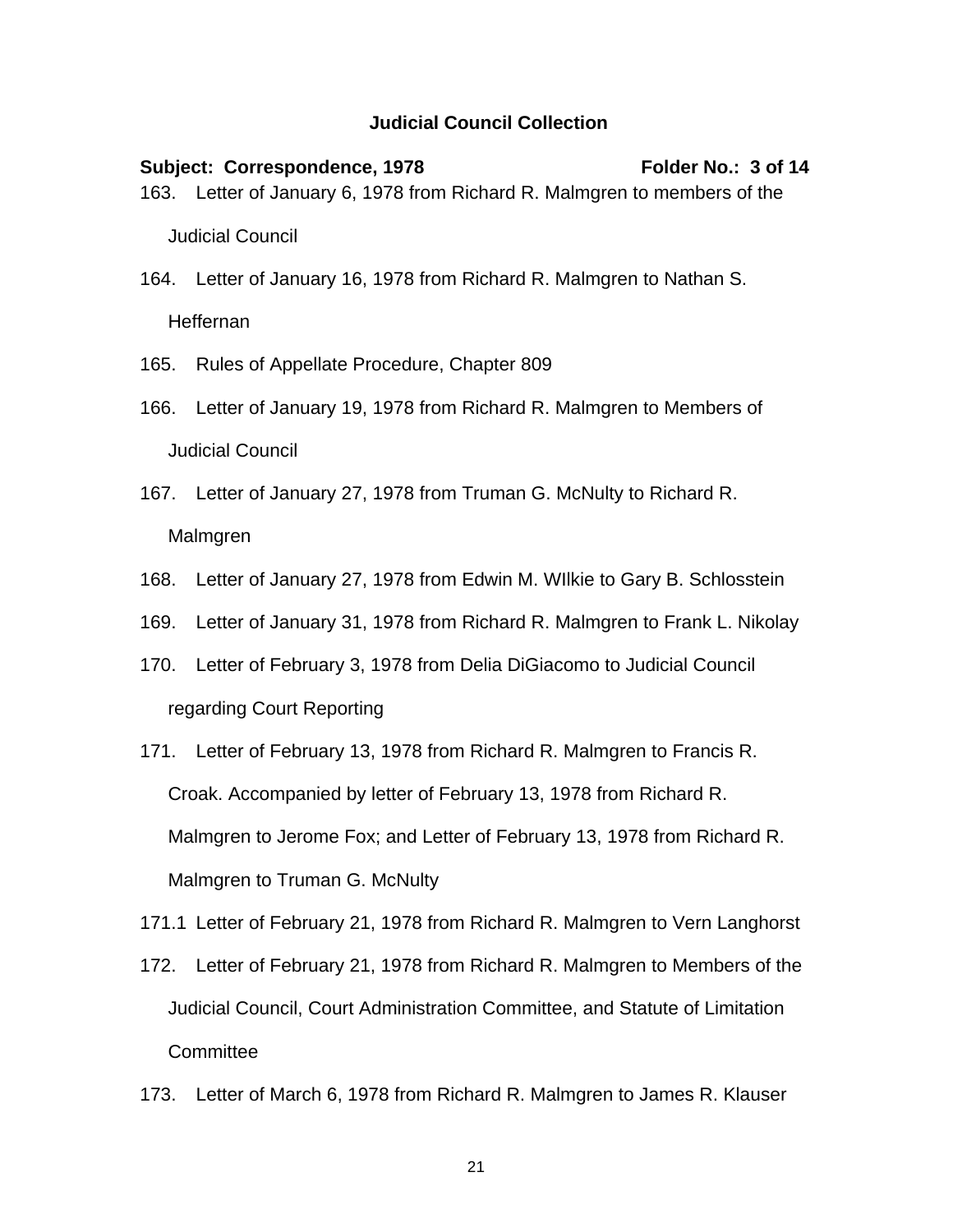- 174. Letter from Donald W. Steinsetz. Accompanied by 1978 State Board of County Judges Officers and Committees list
- 175. Letter of March 11, 1978 from Henry C. Friend to Judicial Council regarding Diner's Club, Inc. v. Douglas D. Redmond. Accompanied by letter of March 1, 1978 from Donald W. Steinmetz to Judicial Council regarding Diner's Club, Inc. v. Douglas D. Redmond; and letter of February 28, 1978 from Henry Friend to Judicial Council regarding Diner's Club, inc v. Douglas D. Redmond
- 176. Letter of March 13, 1978 from Richard R. Malmgren to Gary B. Schlosstein. Accompanied by Resolution and Invitation
- 177. Letter of March 13, 1978 from Richard R. Malmgren to James A. Rutkowski
- 178. Letter of March 20, 1978 from Richard R. Malmgren to Dawn L. Freitag. Accompanied by letter of March 16, 1978 from Dawn L. Freitag to Judicial Council Office regarding Committee on Statute of Limitations
- 179. Letter of march 21, 1978 from Richard R. Malmgren to Richard J. Weber
- 180. Letter of March 21, 1978 from Richard R. Malmgren to Members of Judicial Council and Rules of Civil Procedure Committee. Accompanied by In re the rules of civil procedure (March 14, 1978); draft and Judicial Council Committee notes for 801.58(1), 802.02(1), 802.06(1), 802.08(1)802.09(1)802.09(3)802.10(1) and (2), 803.05(1), 806.02(5), 806.04(3m)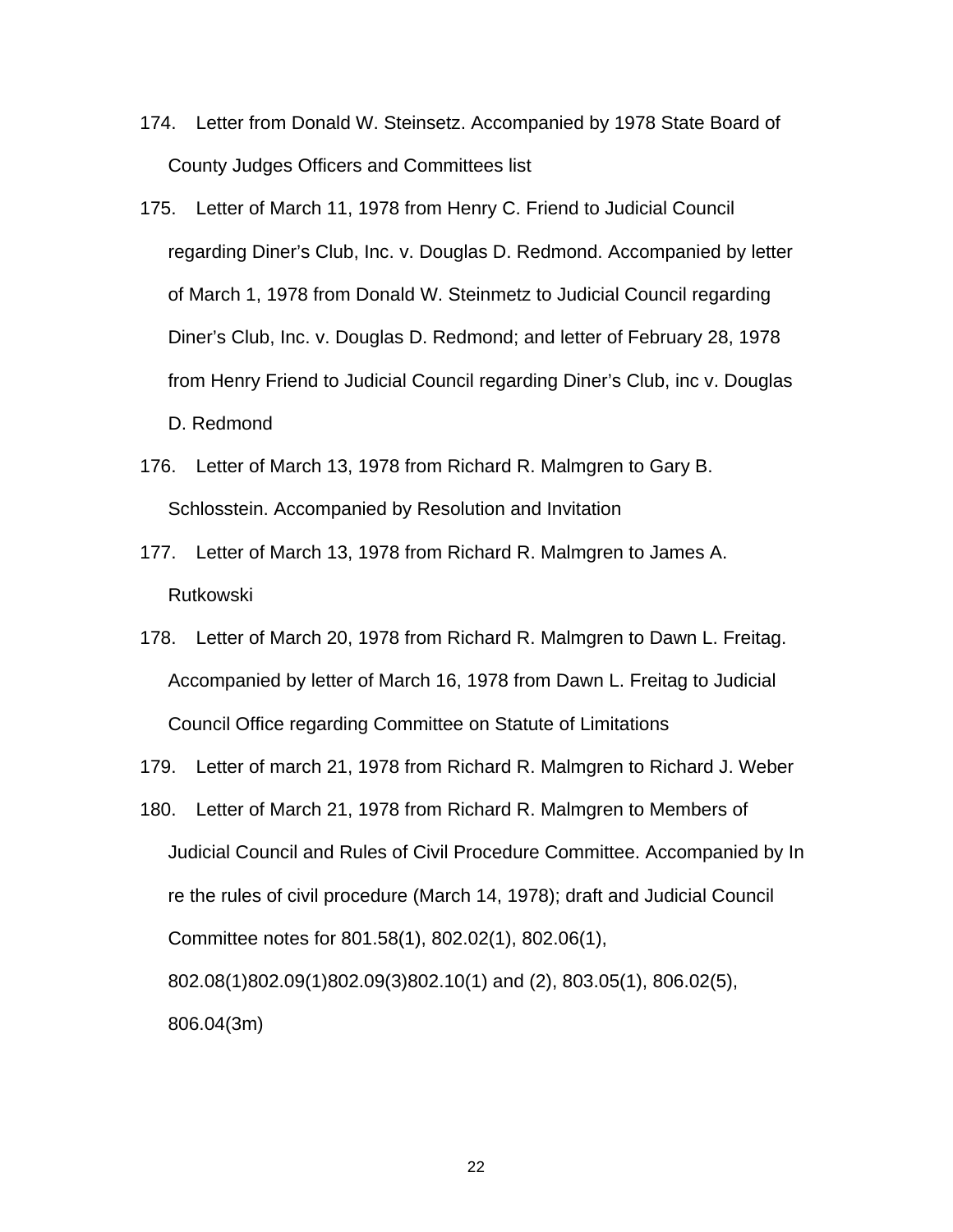- 181. Letter of March 28, 1978 from Richard R. Malmgren to Gary B. **Schlosstein**
- 182. Letter of April 3, 1978 from Richard R. Malmgren to Robert H. Gee
- 183. Letter of April 5, 1978 from Richard R. Malmgren to John J. Kircher. Accompanied by handwritten letter of April 3, 1978 from Sally Gunerman to Richard Malmgren
- 184. Letter of April 6, 1978 from Henry C. Friend to Judicial Council regarding Diner's Club, Inc. v. Douglas D. Redmond. Accompanied by Pretrial Conference and Conciliation Data form
- 185. Letter of April 11, 1978 from Gary B. Schlosstein to Bruce F. Beilfuss. Accompanied by April 11, 1978 from Gary B. Schlosstein to Members of Judicial Council Court Administration Committee regarding April 21<sup>st</sup> Committee Meeting Devoted to State Court Structure; and Proposed Administrative Organization for Wisconsin State Court System
- 186. Letter of April 11, 1978 from Richard R. Malmgren to Walter J. Dickey
- 187. Letter of April 12, 1978 from Bruce F. Beilfuss to Gary B. Schlosstein
- 188. Letter of April 13, 1978 from Richard R. Malmgren to members of Judicial Council regarding Status of All Judicial Council Legislation Introduced in 1977-78 session
- 189. Letter of April 14, 1978 from Richard R. Malmgren to Daniel Fernbach and James L. Fullin
- 190. Letter of April 25, 1978 from Richard R. Malmgren to William L. Seymour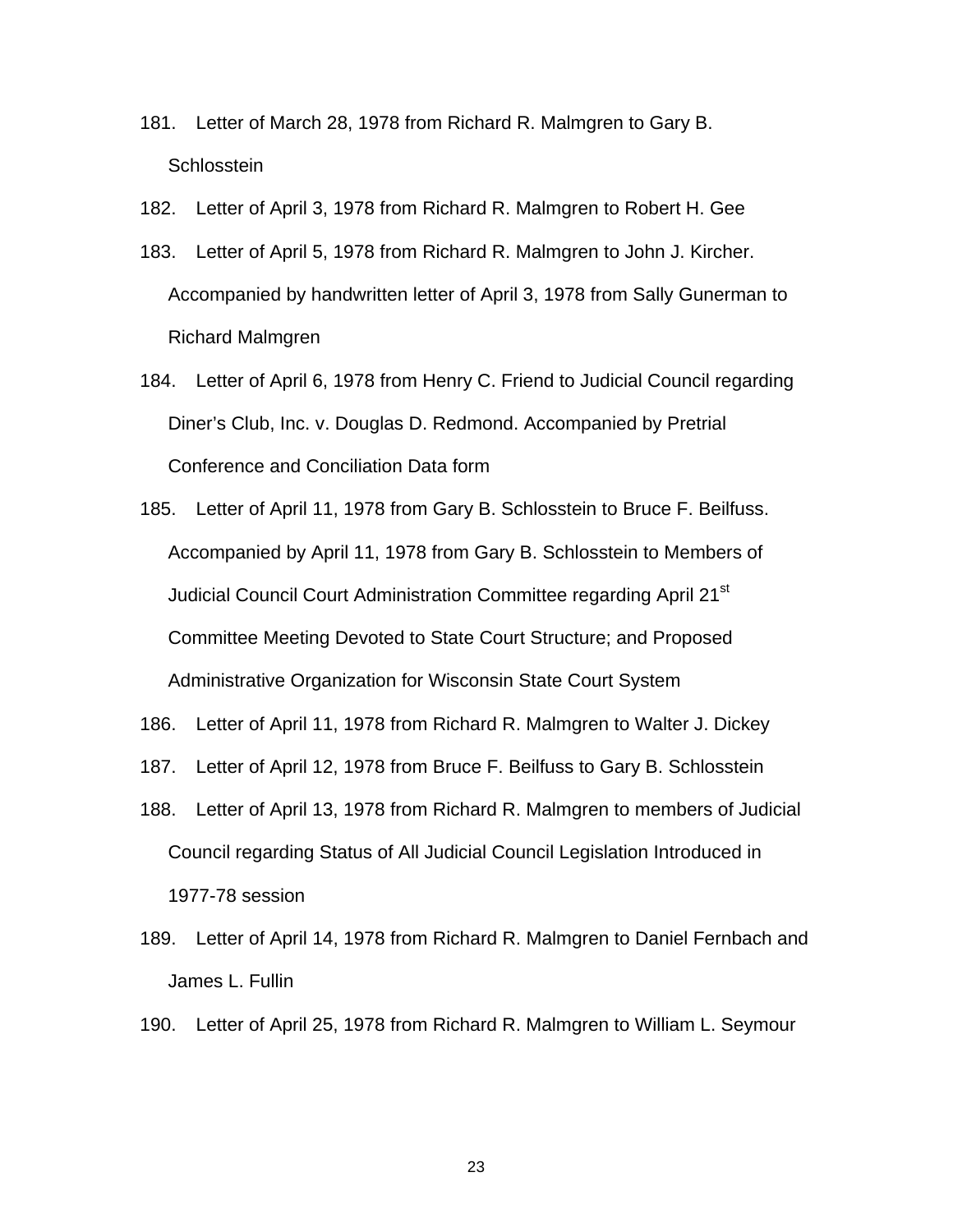- 191. Letter of April 28, 1978 from Henry C. Friend to Judicial Council regarding Diner's Club, Inc. v. Douglas D. Redmond. Accompanied by letter of April 27, 1978 from Nikola P. Kostich to Henry C. Friend regarding Diner's Club, inc. – vs – Douglas Redmond Case NO. C-135655; Redmond – Outstanding Debts; and Unemployment benefit computation for Douglas D. Redmond
- 192. Letter of May 1, 1978 from Richard. Flintrop to Richard Malmgren
- 193. Letter of May 4, 1978 from Henry C. Friend to Judicial Council regarding Diners Club, Inc. vs. Douglas D. Redmond
- 194. Letter of May 12, 1978 from Douglas Lafollette
- 195. Letter of May 17, 1978 from Henry C. Friend to Nikola P. Kostich regarding Diners Club, Inc v. Douglas D. Redmond
- 196. Letter of May 18, 1978 from Robert P. Pfiffner to Richard Malmgren
- 197. Letter of May 18, 1978 from Richard R. Malmgren to Orlan L. Prestegard
- 198. Notice of Public Hearing on May 19, 1978 regarding Medical Malpractice Statute of Limitation. Accompanied by Draft of a Medical Malpractice Statute of Limitation for Wisconsin
- 199. Letter of May 19, 1978 from Richard R. Malmgren to Members of Judicial Council. Accompanied by letter of April 20, 1978 from Thomas Barland to Richard R. Malmgren regarding Substitution of Judge to Criminal Cases; and letter of May 1, 1978 from William O'Brien to Richard Malmgren regarding Substitution of Judge in Criminal cases
- 200. Letter of May 22, 1978 from Richard R. Malmgren to James T. Flynn and James A. Rutkowski regarding timely requests for substitution of judges.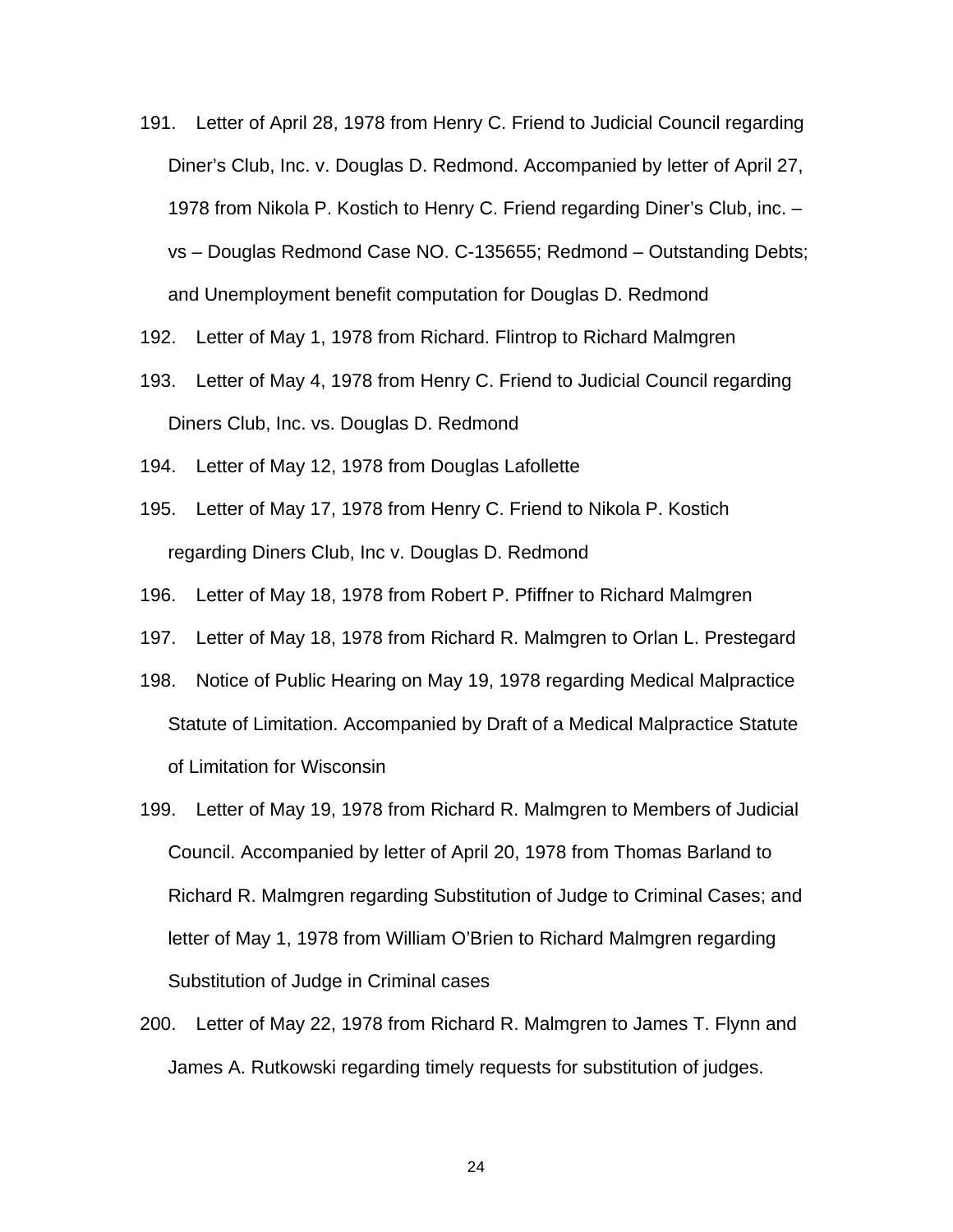- 201. Letter of May 30, 1978 from James T. Flynn to Richard R. Malmgren
- 202. League of Wisconsin Municipalities, list of clerks in Wisconsin villages (June 1, 1978)
- 203. League of Wisconsin Municipalities, list of clerks in Wisconsin cities (June 1, 1978
- 203.1 Letter of June 2, 1978 from Richard R. Malmgren to Gary R. Schlosstein
- 204. Letter of June 6, 1978 from Donald Ubell to Richard Malgren [sic]. Accompanied by Letter of June 2, 1978 from Robert Dean to Michigan Supreme Court regarding Proposed Michigan Court Rules of 1978; Letter of August 18, 1975 from Thomas Giles Kavanaugh to Wallace D. Riley; Letter of August 16, 1975 from Robert Dean to Chief Justice Kavanaugh regarding Funding for Court Rule Consolidation Committee; Letter of June 24, 1975 from Michael Frank to Wallace D. Riley; Memorandum of May 10, 1975 from Bob Dean to Chief Justice T. C. Kavanaugh; State Bar Committee on District Courts May 3, 1975 meeting minutes; Memorandum from Jason L. Honigman to the Justices of the Supreme Court regarding district court rules and amendments to OCR; "Report of the Committee to Revise and Consolidate the Court Rules," Michigan State Bar Journal (February 1978); and "A Review of the Proposed Michigan Court Rules," Michigan State Bar Journal (February 1978)
- 205. Letter of June 6, 1978 from Arvid A. Sather to Richard Malmgren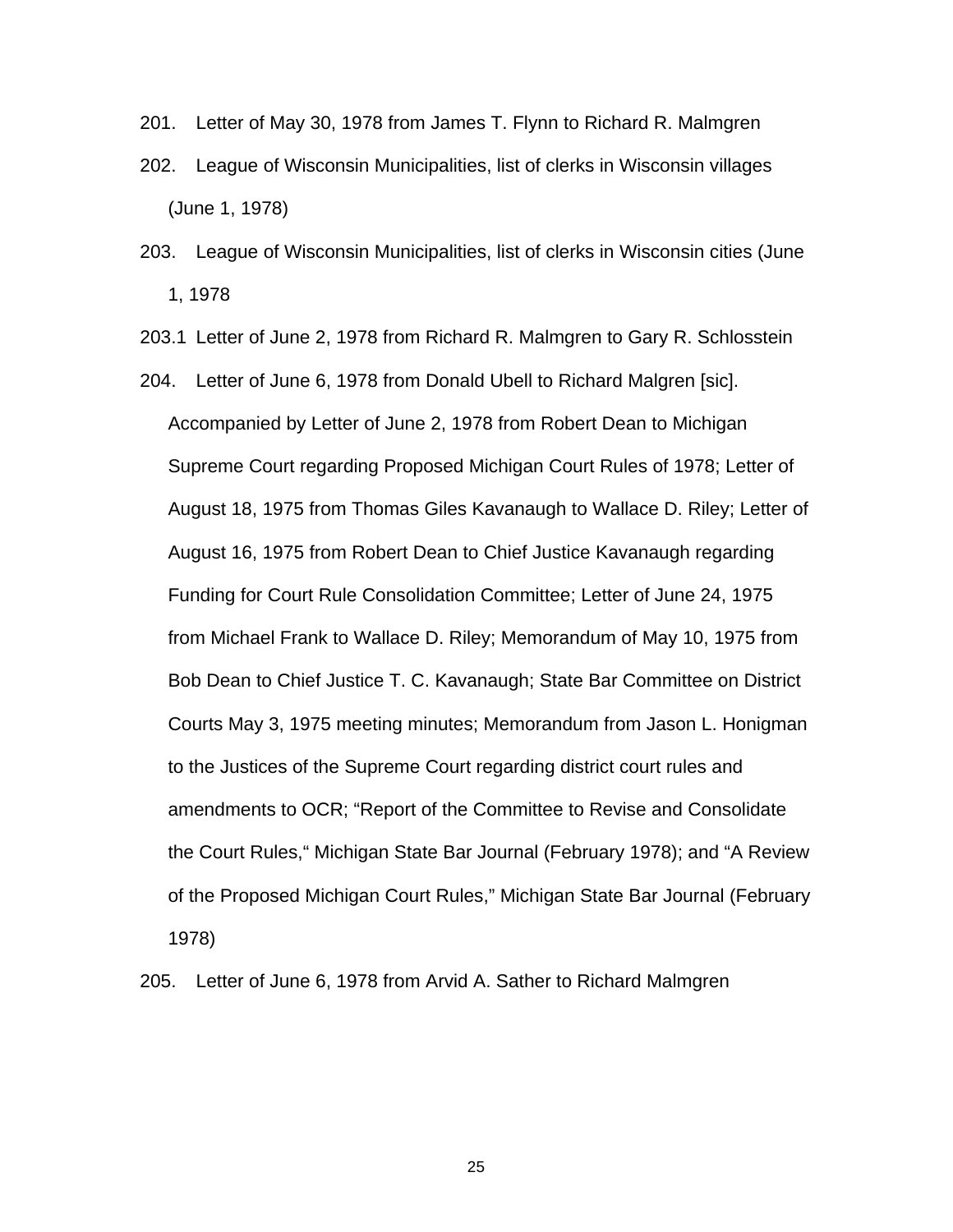- 206. Letter of June 7, 1978 from Richard R. Malmgren to Jean G. Setterholm. Accompanied by Bibliography of Richard R. Malmgren; and Letter of April 13, 19078 from Jean G. Setterholm to Richard R. Malmgren
- 207. Letter of June 13, 1978 from Richard R. Malmgren to Richard E. Sommer
- 208. Letter of June 13, 1978 from Richard R. Malmgren to Members of Judicial Council regarding tentative final recommendations of the Committee on statelevel judicial administration in Wisconsin.
- 209. Letter of June 22, 1978 from Richard R. Malmgren to Richard B. Antaramian. Accompanied by letter o f June 16, 1978 from Richard B. Antaramian to Richard Mahlmgram [sic]
- 210. Judicial Council Agenda
- 211. Information on District Court Administrators in difference states. (June 23, 1978)
- 212. Letter of June 26, 1978 from R. E. Sommer to Richard R. Malmgren
- 213. Letter of June 30, 1978 to State Departments regarding reports on receivables. Accompanied by a Report of Receivables form
- 214. Letter of July 5, 1978 from Richard R. Malmgren to Members of Judicial Council. Accompanied by Petition In the matter of the promulgation of Rules of Judicial Administration for the State of Wisconsin (June 30, 1978); and Letter of July 20, 1978 from Richard R. Malmgren to Members of the Judicial Council and Council Committees regarding Expense Account Procedure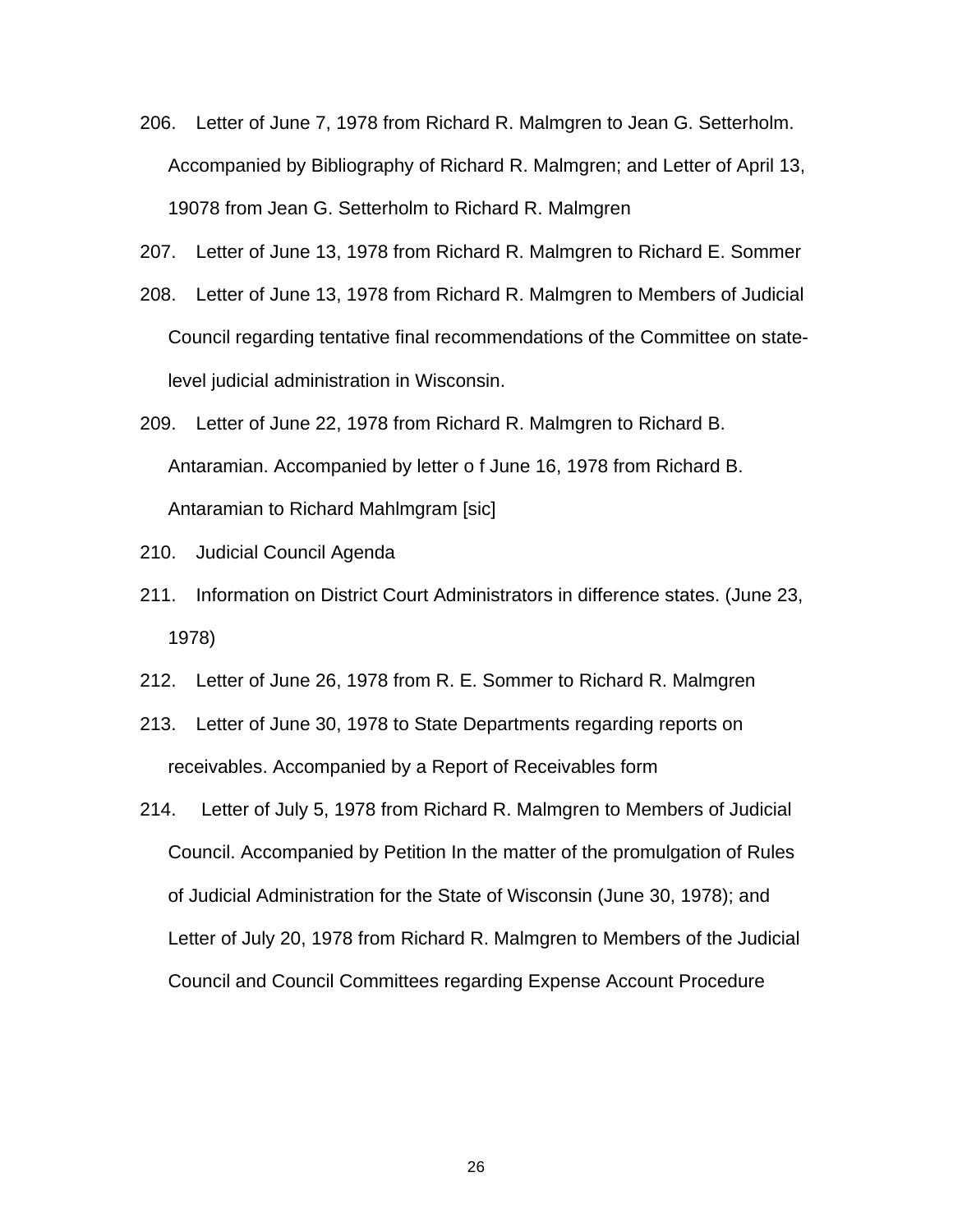- 215. Letter of July 24, 1978 from Richard R. Malmgren to Members of the Judicial Council regarding dates of the judicial council meetings for fiscal year 1978-1979
- 216. Petition In the matter of the promulgation of Rules of Judicial Administration for the state of Wisconsin (October 2, 1978)
- 217. Letter of August 3, 1978 from Jean G. Setterholm to Edward F. Kearney
- 218. Letter of August 14, 1978 from Gary Schlosstein and Richard R. Malmgren to Bruce F. Beilfuss. Accompanied by letter of July 24, 1978 from Bruce F. Beilfuss to Gary Schlosstein and Richard Malmgren regarding Judicial Council proposed Rules of Judicial Administration
- 219. Letter of August 21, 1978 from Victor A. Miller to Richard R. Malmgren. Accompanied by letter of August 16, 1978 from Richard R. Malmgren to Victor A. Miller; Letter of August 9, 1978 from Victor A. Miller to Richard R. Malmgren ; and letter of August 25, 1978 from Reuben W. Peterson to Richard R. Malmgren
- 220. Letter of August 23, 1978 from Ed Jackamonis to Heads of State Agencies regarding Updating List of "State Agency Staff Members With Responsibilities Related to the Legislature"
- 221. Letter of August 30, 1978 from Richard R. Malmgren to John A. Decker
- 222. Letter of August 30, 1978 from Richard R. Malmgren to Gary B. Schlosstein regarding status of judicial council committees
- 223. Letter of August 31, 1978 from John A. Decker to Richard R. Malmgren
- 224. Letter of August 31, 1978 from John A. Decker to Richard R. Malmgren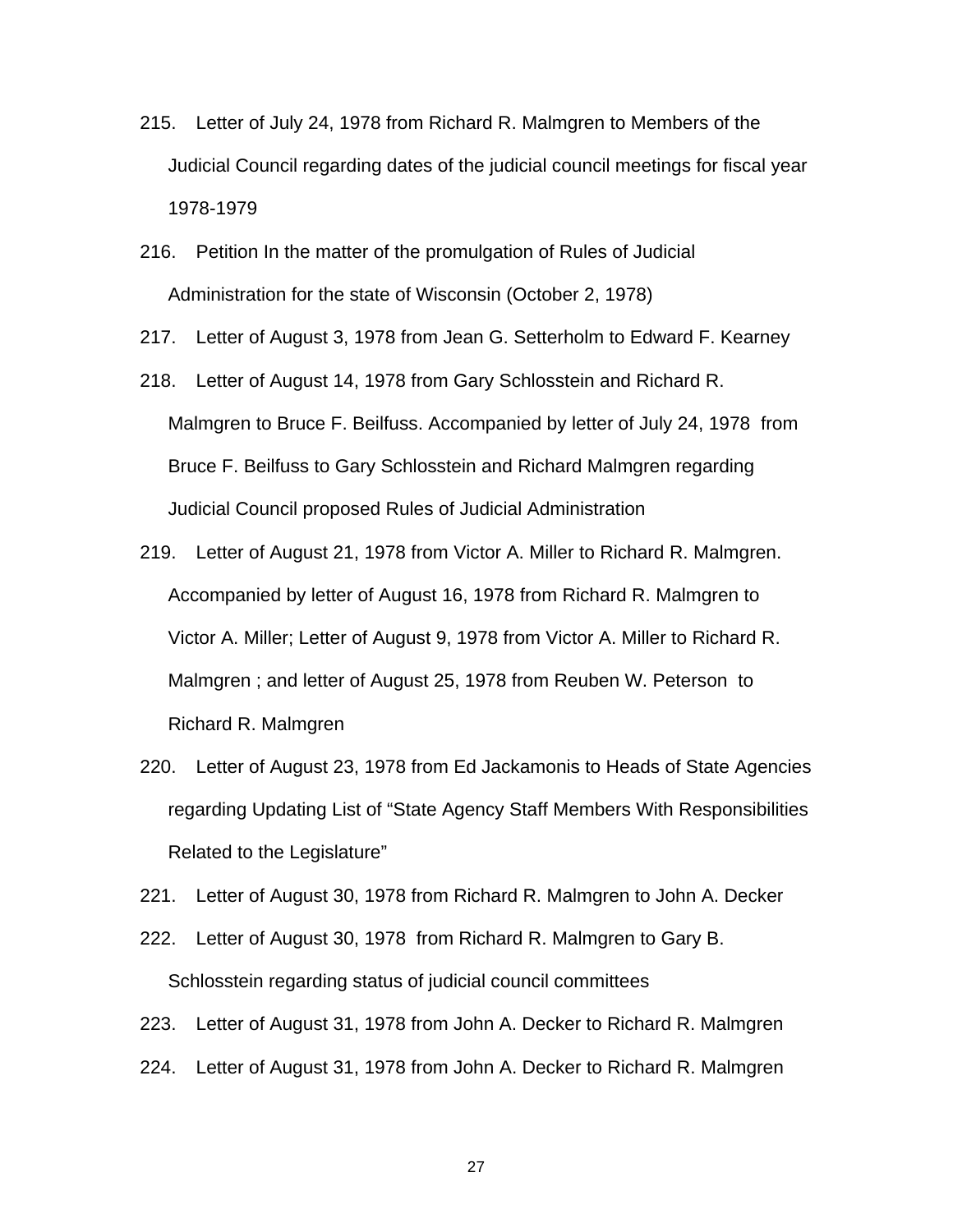- 225. Letter of September 7, 1978 from Richard R. Malmgren to Members of Judicial Council regarding Uniform Municipal Court Citation form. Accompanied by Uniform Municipal Court Citation form to be used to commence non-traffic matters in municipal. Court under new Chapter 300 of the Wisconsin Statutes
- 226. Letter of September 7, 1978 from Richard R. Malmgren to Members of Judicial Council. Accompanied by draft of proposed Rules of Judicial Administration 17 through 38 Pertaining to the administration of Wisconsin's Judiciary at the trial-court level.
- 227. *See item 225*
- 228. Letter of September 22, 1978 from Henry C. Friend to judicial Council regarding Diners Club, Inc. v. Douglas D. Redmond
- 229. Letter of September 25, 1978 from Richard R. Malmgren to Gary B. Schlosstein. Accompanied by Petition In the matter of the promulgation of Rules of Judicial Administration for the State of Wisconsin (October 2, 1978)
- 230. Letter of September 26, 1978 from Martin J. Schreiber to All State Agencies regarding Policy Directive
- 231. Letter of September 26, 1978 from Martin J. Schreiber to State Agency Heads. Accompanied by Retirement Report
- 232. Letter of September 24, 1978 from Richard Warnke to State of Wisconsin Judicial Council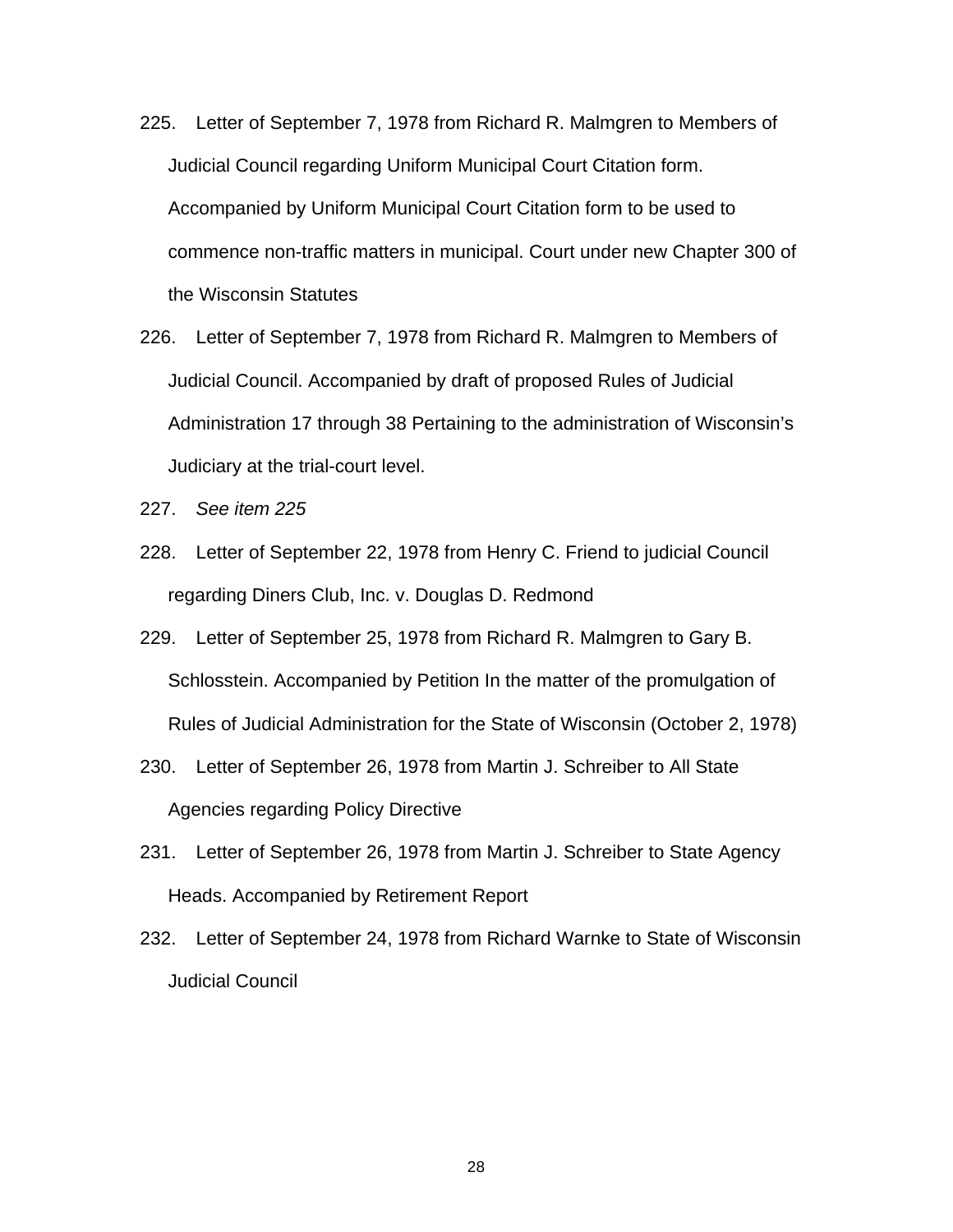- 233. Letter of October 3, 1978 from Richard R. Malmgren to Bruce F. Beilfuss regarding recommendation submitted to the judicial council relating to the Internal Operating Procedures of the Wisconsin Supreme Court
- 234. Letter of October 4, 1978 from Richard R. Malmgren to Members of Judicial Council and its Court Administration Committee. Accompanied by Petition In the matter of the promulgation of Rules of Judicial Administration for the State of Wisconsin (October 2, 1978)
- 235. Letter of October 4, 1978 from Richard R. Malmgren to Orlan L. Prestegard. Accompanied by Letter of October 9, 1978 from Richard L. Olson to Orlan Prestegard regarding Wisconsin Administrative Procedure Act; and letter of October 12, 1978 from Orlan L. Prestegard to Richard L. Olson
- 236. Letter of October 5, 1978 from Richard R. Malmgren to Members of Judicial Council regarding committee membership assignments
- 237. Letter of October 10, 1978 from Richard R. Malmgren to Donald W. Steinmetz. Accompanied by letter of October 5, 1978 from Donald W. Steinmetz to Richard R. Malmgren
- 238. Letter of October 13, 1978 from Richard R. Malmgren to Members of Judicial Council regarding draft of proposed Reviser's Note to be placed at the end of Chapter 893 of the 1977 Wisconsin Statutes and the Statute of Limitations Committee. Accompanied by draft of proposed Reviser's Note
- 239. Letter of October 17, 1978 from Richard R. Malmgren to Curtis M. Kirkhuff
- 240. Letter of October 18, 1978 from Richard R. Malmgren to Burleigh A. Randolph. Accompanied by letter of October 17, 1978 from Burleigh A.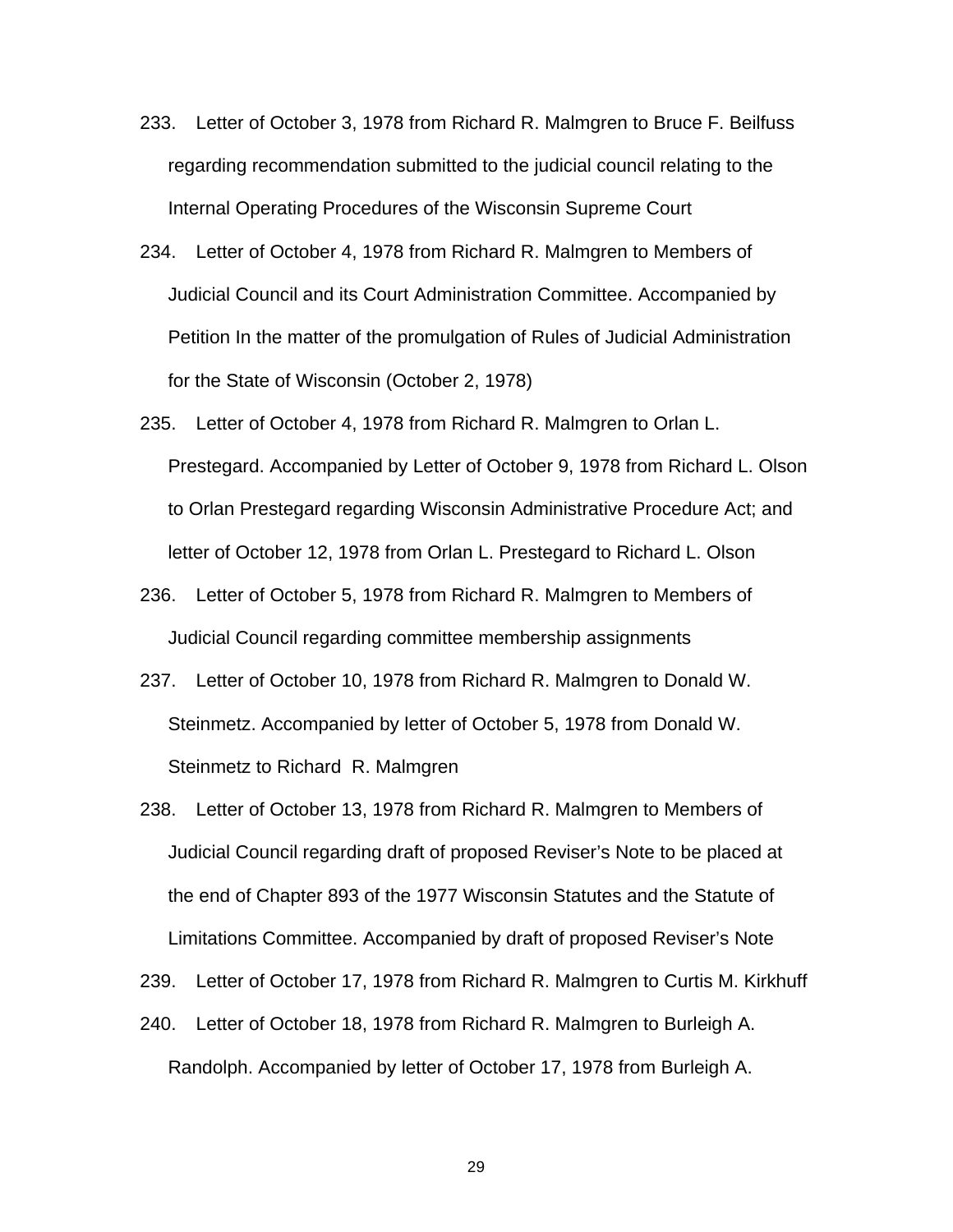Randolph to Richard R. Malmgren regarding Section 102.23 Stats. Judicial Review – Worker's Compensation

- 241. Handout from October 20, 1978 Judicial Council meeting
- 242. Letter of October 20, 1978 from Martin J. Schreiber to All Department Heads regarding Agency Budgets and Affirmative Action
- 243. Letter of October 23, 1978 from Daniel T. Flaherty to Richard R. Malmgren. Accompanied by Hartson v. Loquasto
- 244. Letter of October 31, 1978 from Richard R. Malmgren to Members of Judicial Council and its Court Administration Committee regarding order issued by the Wisconsin Supreme Court adopting Rules of Judicial Administration.
- 245. Letter of November 1, 1978 from Richard R. Malmgren to George E. Rice. Accompanied by Letter of September 15, 1978 from George E. Rice to Richard R. Malmgren
- 246. Letter of November 10, 1978 from Joan A. Hoffman to Richard R. Malmgren
- 247. Letter of November 13, 1978 from Richard R. Malmgren to Gary B. **Schlosstein**
- 248. Handout at November 17, 1978 Judicial Council Meeting, "Judicial Council Standards to Review Petitions to Appeal"
- 249. Letter of November 27, 1978 from Robert Polston to State Agency Heads regarding Budget Review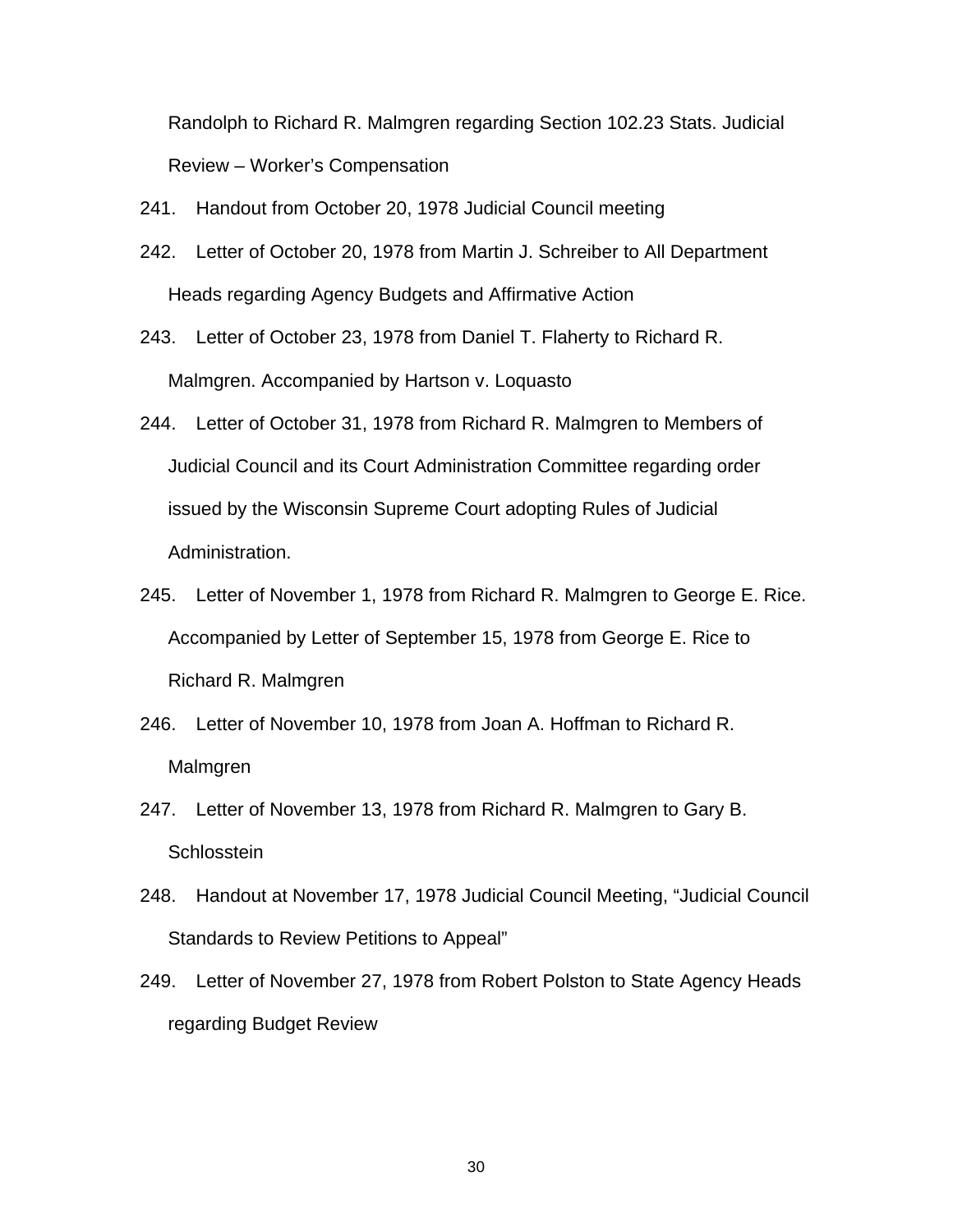- 250. An Act to repeal 299.06(2)(a); to renumber and amend 299.06(2)(b) and to amend 425.205(1)(a) of the statutes, relating to legal representation in small claims type actions LRB 1407/1
- 251. Handout at December 15, 1978 Judicial Council Committee Meeting
- 252. Letter of December 18, 1978 from Richard R. Malmgren to Arthur Thexton. Accompanied by letter of December 18, 1978 from Arthur Thexton to Richard R. Malmgren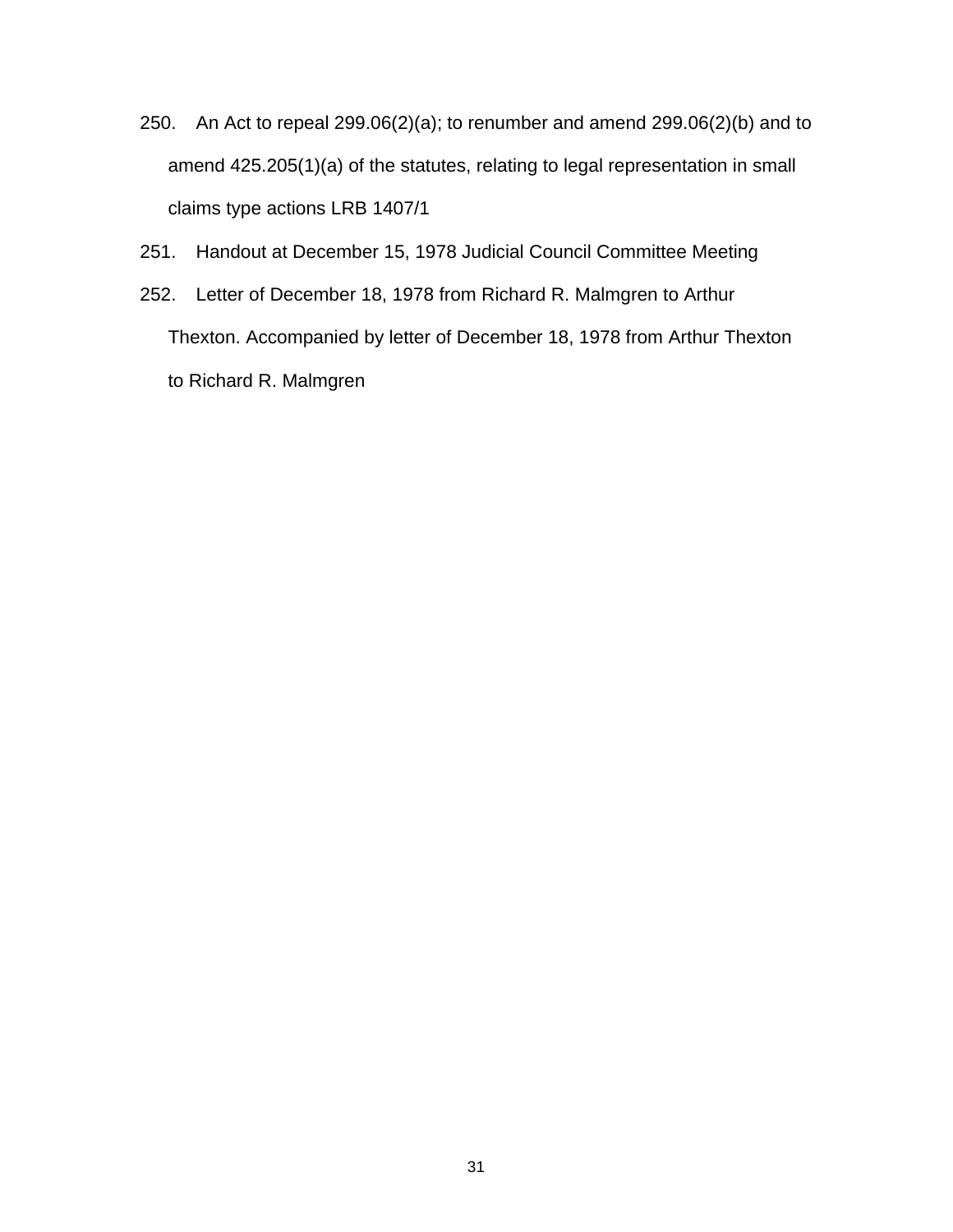**Subject: Correspondence, 1979 (January –June) Folder No.: 4 of 14**  253. Letter of January 5, 1979 from Richard Warnke to Judicial Council

- 254. Letter of January 9, 1979 from Richard R. Malmgren to members of the Judicial Council
- 255. Letter of January 9, 1979 from Richard R. Malmgren to Gary B. Schlosstein regarding new members of the Judicial Council
- 256. Letter of January 15, 1978 from Richard R. Malmgren to members of Judicial Council. Accompanied by Wisconsin Uniform Municipal Court Citation form.
- 257. Letter of January 18, 1979 from Richard E. Malmgren to Gary B. **Schlosstein**
- 258. State Historical Society of Wisconsin Museum Property Loan List to Richard Malmgren
- 259. Letter of January 30, 1979 from Sofron B. Nedilsky to Gary B. Schlosstein
- 260. Resolution Regarding Small Claim Venue. Accompanied by Minutes from the April 26, 1977 Meeting of the Executive Committee of the Milwaukee County Board of Judges; Report on Small Claim Actions Filed As Larger Claim Actions (July 26, 1977) by William R. Moser; Summary of New Cases Assigned, County Court, Civil Division; Minutes from August 30, 1977 meeting of the Executive Committee of the Milwaukee County Board of Judges; Proposed Rule 191 Records Destruction (August 30, 1977, Executive Committee); Milwaukee County Board of Judges Agenda for September 30, 1977 meeting; Minutes from September 30, 1977 Board of Judges Meeting;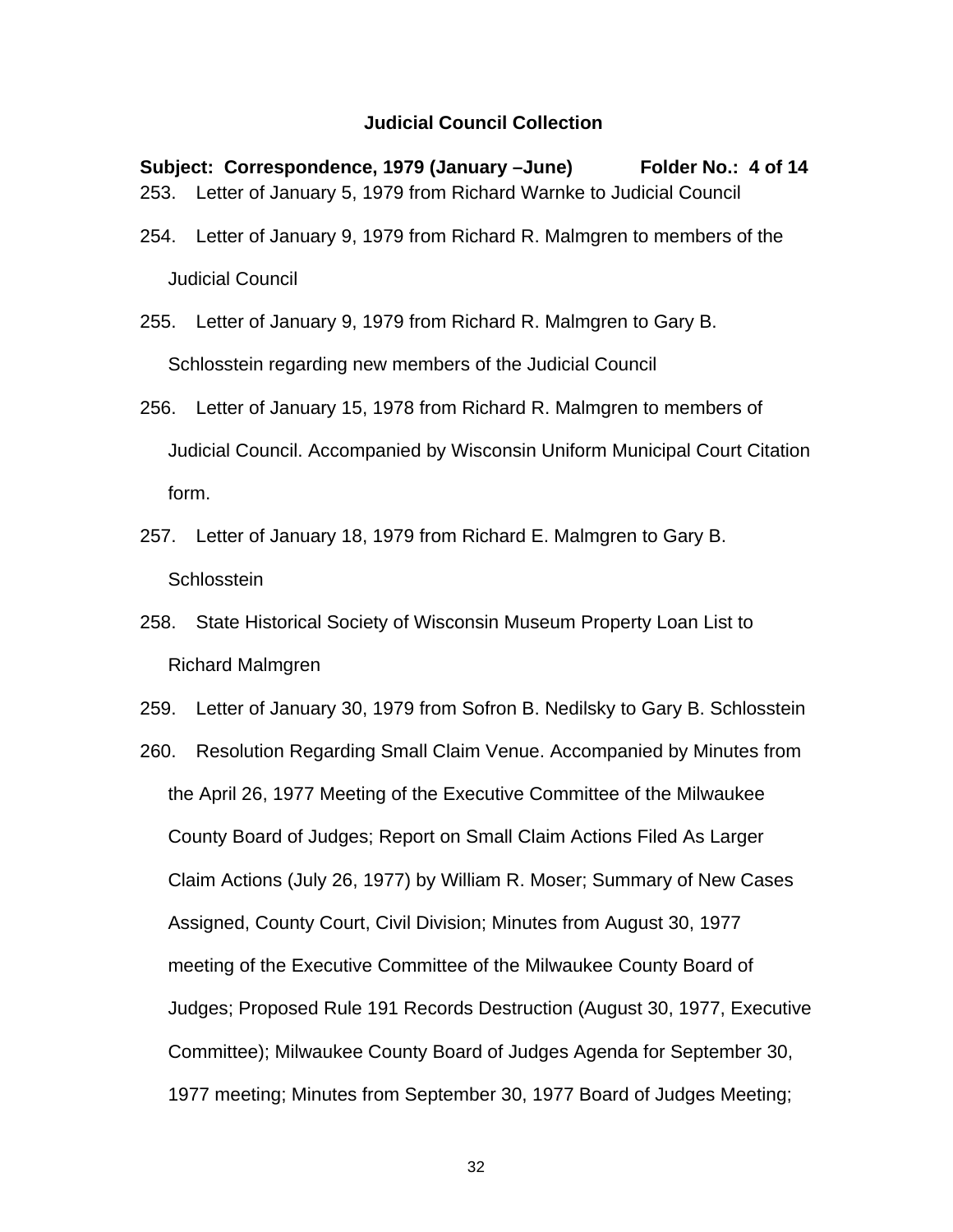letter of November 22, 1977 from Michael T. Sullivan to Richard R. Malmgren regarding Claims Under \$1,000.00; Letter of November 22, 1977 from Michael T. Sullivan to James Flynn regarding Claims under \$1,000.00; letter of November 22, 1977 from Michael T. Sullivan to James Rutkowski regarding Claims under \$1,000.00; letter of November 22, 1977 from Michael T. Sullivan to Richard R. Malmgren regarding Claims Under \$1,000.00; letter of November 22, 1977 from Michael T. Sullivan to James Flynn regarding Claims under \$1,000.00; and letter of November 22, 1977 from Michael T. Sullivan to James Rutkowski regarding Claims Under \$1,000.00

- 261. missing
- 262. missing
- 263. missing
- 264. missing
- 265. missing
- 266. missing
- 267. missing
- 268. missing
- 269. missing
- 270. Letter of February 1, 1979 from Richard R. Malmgren to Members of Judicial Council regarding committee assignments
- 271. Letter of February 13, 1979 from Richard R. Malmgren to Robert D. Sundby. Accompanied by letter of February 9, 1979 from Robert D. Sundby to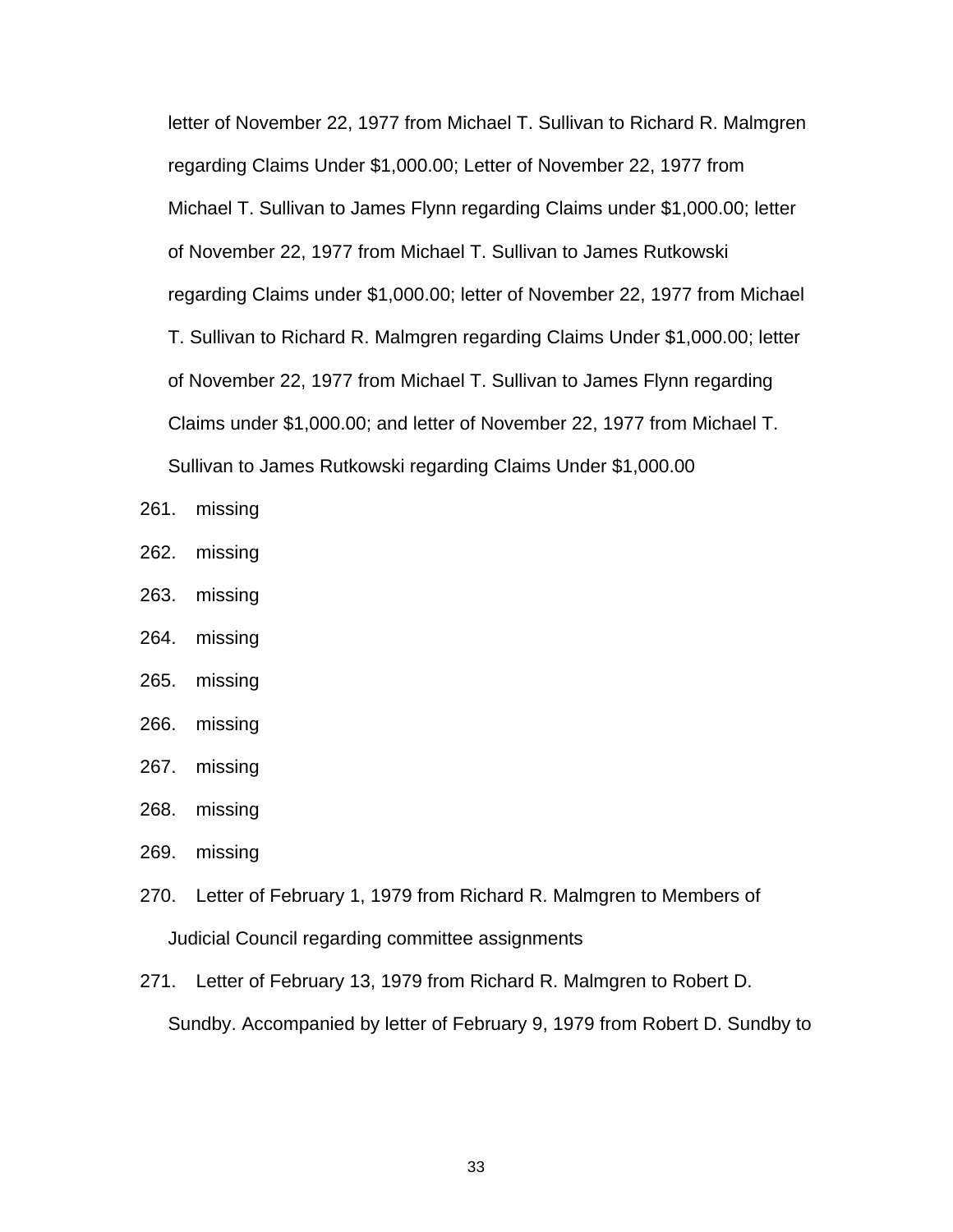Richard Malmgren regarding Section 801.50(7), Section 16, Chapter 135, Laws of 1977

- 272. Letter of February 19, 1979 from Richard R. Malmgren to Gary B. **Schlosstein**
- 273. Letter of February 21, 1979 from Gene G. Krug to Richard R. Malmgren regarding Peterson Tax Appeal
- 274. Letter of February 22, 1979 from Richard R. Malmgren to Orlan Prestegard
- 275. Letter of February 26, 1979 from Richard R. Malmgren to Members of Judicial Council and Its Court Administration Committee. Accompanied by In the Matter of the Promulgation of Rules of Judicial Administration for the State of Wisconsin (19 through 26) (February 19, 1979)
- 276. Letter of February 26, 1979 from Richard R. Malmgren to Gary B. **Schlosstein**
- 277. Letter of March 7, 1979 from Jonathan P. Siner to Richard Malmgren
- 278. Letter of March 8, 1979 from Richard R. Malmgren to Members of Judicial Council regarding disqualification and substitution of judges. Accompanied by 1977 Senate Bill 74, Chapter 135 Laws of 1977; sections 801.54-801.62 and 871.19; and An Act to amend 299.01 (intro.) of the statues, relating to procedure in small claims type actions
- 279. Letter of March 8, 1979 from Richard R. Malmgren to Members of Judicial Council. Accompanied by An Act to amend 299.01 (intro.) of the statues, relating to procedure in small claims type actions; Letter of January 30, 1979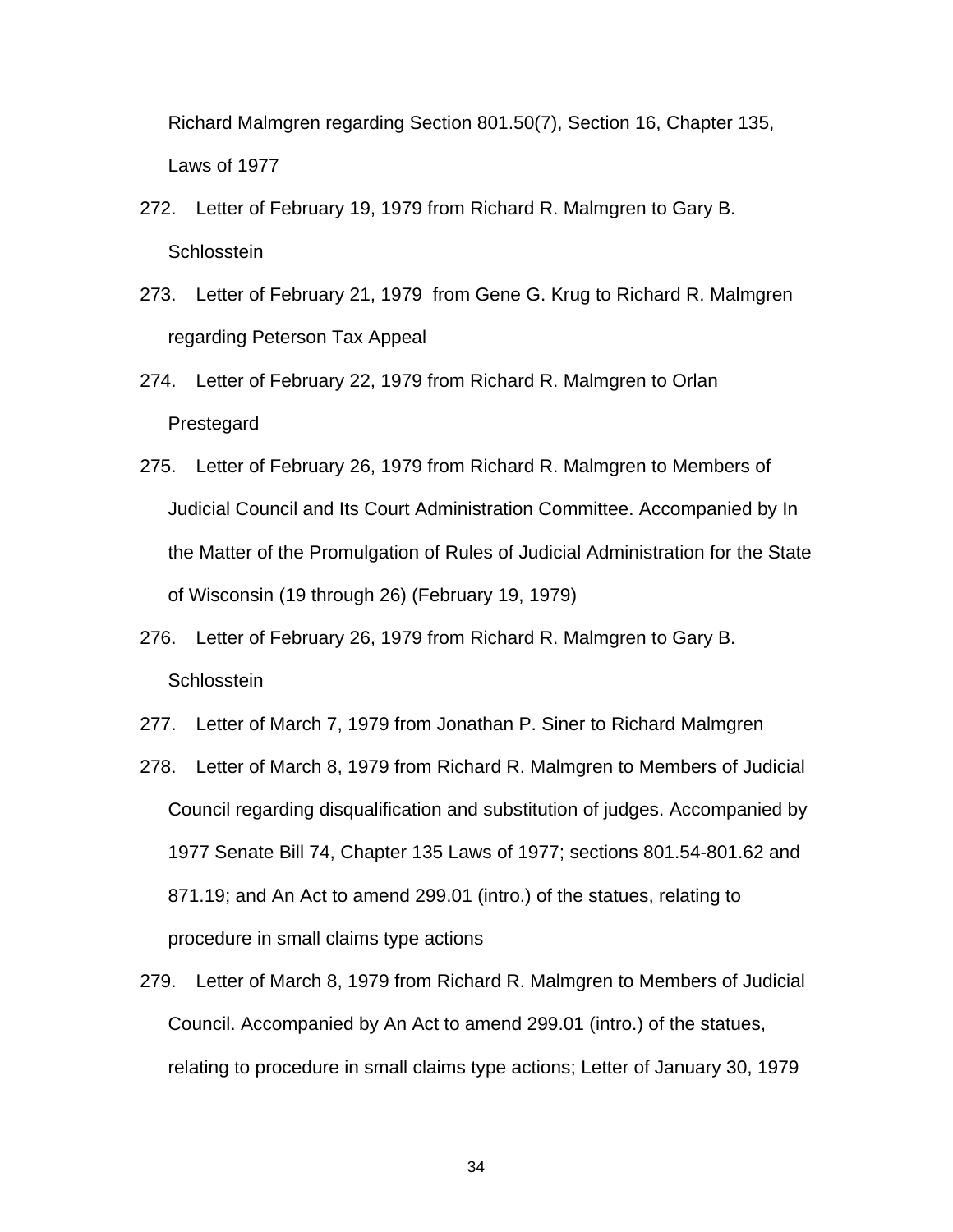from Sofron B. Nedilsky to Gary B. Schlosstein; Resolution Regarding Small Claims Venue; Minutes from the April 26, 1977 Meeting of the Executive Committee of the Milwaukee County Board of Judges; Report by William R. Moser on Small Claim Actions Filed as Larger Claim Actions (July 26, 1977); Summary of new cases Assigned, County Court, Civil Division; Minutes from the August 30, 1977 Meeting of the Executive Committee of the Milwaukee Board of Judges; Proposed Rule 191 Records Destruction (August 30, 1977, Executive Committee); Milwaukee County Board of Judges Agenda for September 30, 1977 meeting; Minutes from the September 30, 1977 Board of Judges meeting; letter of February 26, 1979 from Michael T. Sullivan to Mary M. Gundrum regarding Small Claims; letter of February 21, 1979 from Mary M. Gundrum to Michael T. Sullivan; Memo of August 14, 1978 from Richard W. Bardwell to All Dane County Circuit Judges regarding proposed rules relating to small claims commenced in circuit court; Rule relating to Actions for under \$1,000.00; and Memorandum of February 21, 1979 from Mary M. Gundrum and George R. Edgar to Chief Justice Michael T. Sullivan regarding Use of Improper Procedure and Venue in Filing Small Claims Actions

280. Letter of March 8, 1979 from Richard R. Malmgren to Members of Judicial Council Contempt and Extraordinary Remedies Committee

281. Letter of March 9, 1979 from Richard R. Malmgren to William R. Moser

282. Letter of March 15, 1979 from Richard R. Malmgren to George E. Rice. Accompanied by Letter of March 14, 1979 from George E. Rice to Richard R. Malmgren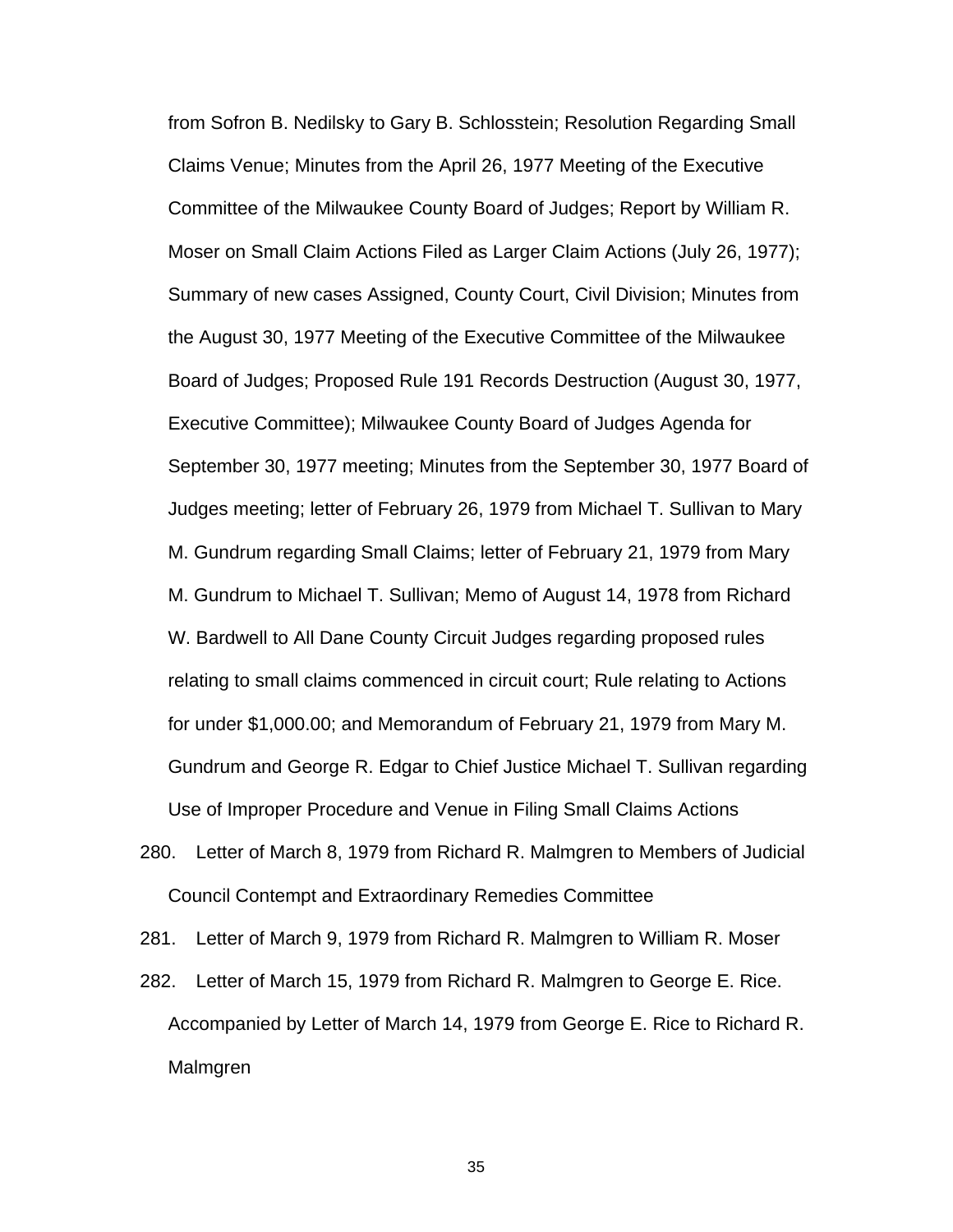- 283. An Act to amend 299.01 (intro.) of the statutes, relating to procedure in small claims type actions LRB 3094/1
- 284. Letter of March 26, 1979 from John J. Kircher to Persons Who Served on the Wisconsin Judicial Council Statute of Limitation Committee
- 285. Letter of March 28, 1979 from Richard R. Malmgren to James T. Flynn. Accompanied by An Act to amend 300.10(7), 300.13(1) a d 300.`4(4) and (5) of the statutes, relating to recording of proceedings and appeals in municipal courts LRB-2339/2
- 286. Letter of April 4, 1979 from Orlan L. Prestegard to Richard R. Malmgren. Accompanied by Letter of April 4, 1979 from Orlan L. Prestegard to Robert D. Donohoo; letter of March 30, 1979 from Robert D. Donohoo to Orlan L. Prestegard; and 6.06 Witnesses
- 287. Letter of April 16, 1979 from Richard R. Malmgren to John A. Decker
- 288. Letter of April 23, 1979 from Richard R. Malmgren to Frank L. Nikolay. Accompanied by handwritten note of April 12, 1979 from Frank Nikolay to Dick Malmgren ; and minutes of the March 16, 1979 Judicial Council meeting
- 289. Letter of March 27, 1979 from Richard R. Malmgren to J. Denis Moran
- 290. Letter of April 27, 1978 from Richard R. Malmgren to J. Denis Moran
- 291. Letter of April 27, 1978 from Richard R. Malmgren to Gary B. Schlosstein
- 292. Letter of May 1, 1979 from Richard R. Malmgren to James A. Rutkowski regarding legislative accomplishments of the judicial council
- 293. Draft letter for submission to members of Joint Committee on Finance by Attorney General Bronson La Follette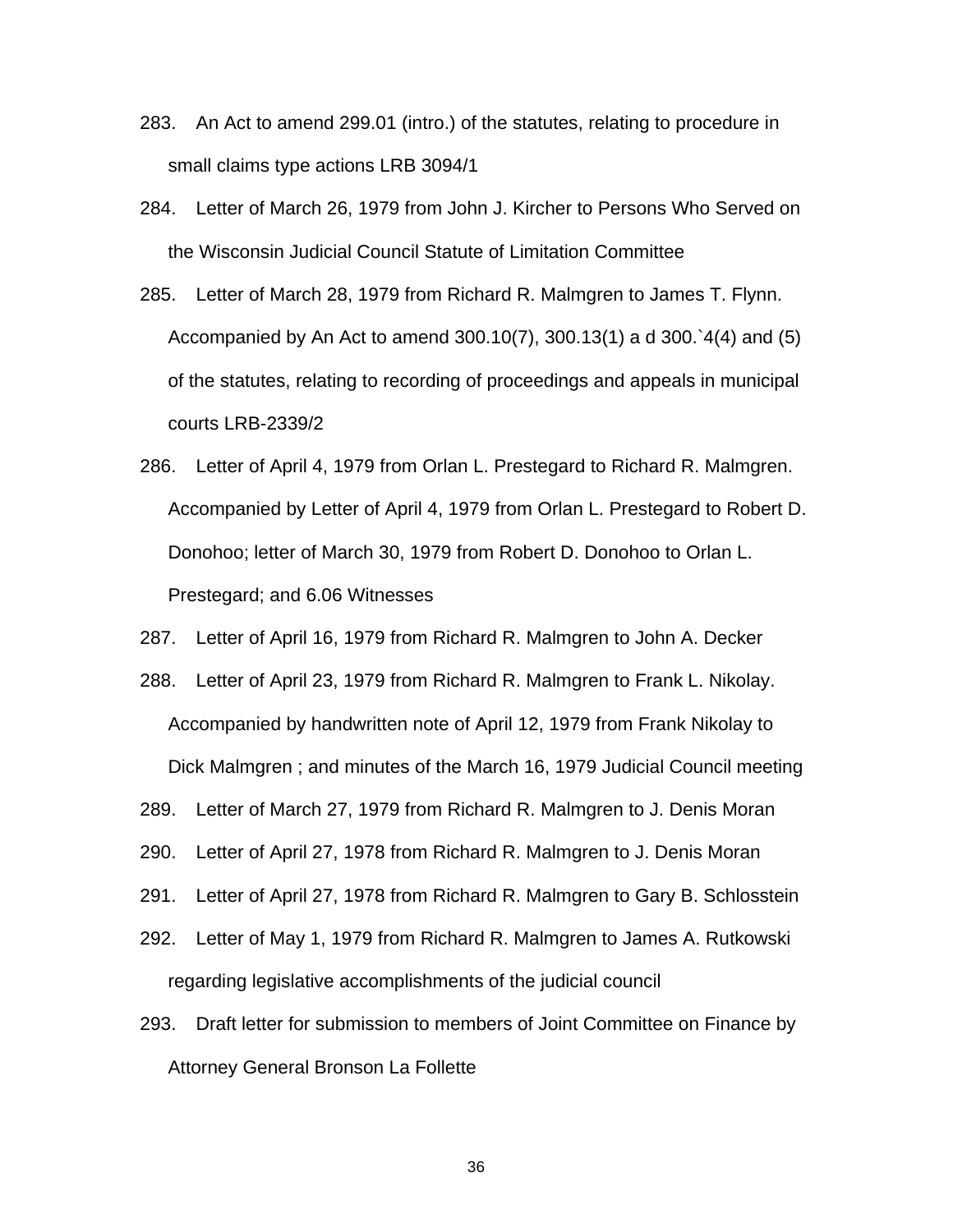- 294. Letter of May 2, 1979 from Richard R. Malmgren to Members of Judicial Council and Ad Hoc Members of its Committees
- 295. Letter of May 2, 1979 from Leon E. Sheehan
- 296. Letter of May 4, 1979 from William Mann to Richard Malmgren. Accompanied by Petition for Rule Change (April 17, 2009); Memorandum In Support of Modification of Rule 809.30(1)(f)
- 297. Letter of May 7, 1979 from Richard R. Malmgren to Leon E. Sheehan
- 298. Letter of May 10, 1979 from Richard R. Malmgren to members of Judicial Council
- 299. Letter of May 10, 1979 from Richard R. Malmgren to Members of Judicial Council regarding Arrangements for May Meetings of the Judicial Council and Its Contempt and Extraordinary Remedies Committee and General Projects **Committee**
- 300. *See item 299*
- 301. Letter of May 10, 1979 from Richard R. Malmgren to Members of Judicial Council regarding Changes in Present Rules of the Wisconsin Supreme Court Resulting from Conversion to SCR Chapters 10 through 99
- 302. Letter of May 10, 1979 from Richard R. Malmgren to Members of Judicial Council. Accompanied by drafts and Judicial Council Committee's Notes for sections 227.08(7), 227.10, 227.12, 227.16(1), 227.20(1), and 227.22(4)
	- 302. Letter of May 10, 1979 from Richard R. Malmgren to members of Judicial Council regarding Changes in present Rules of the Wisconsin Supreme Court Resulting from Conversion to SCR Chapters 10 and 99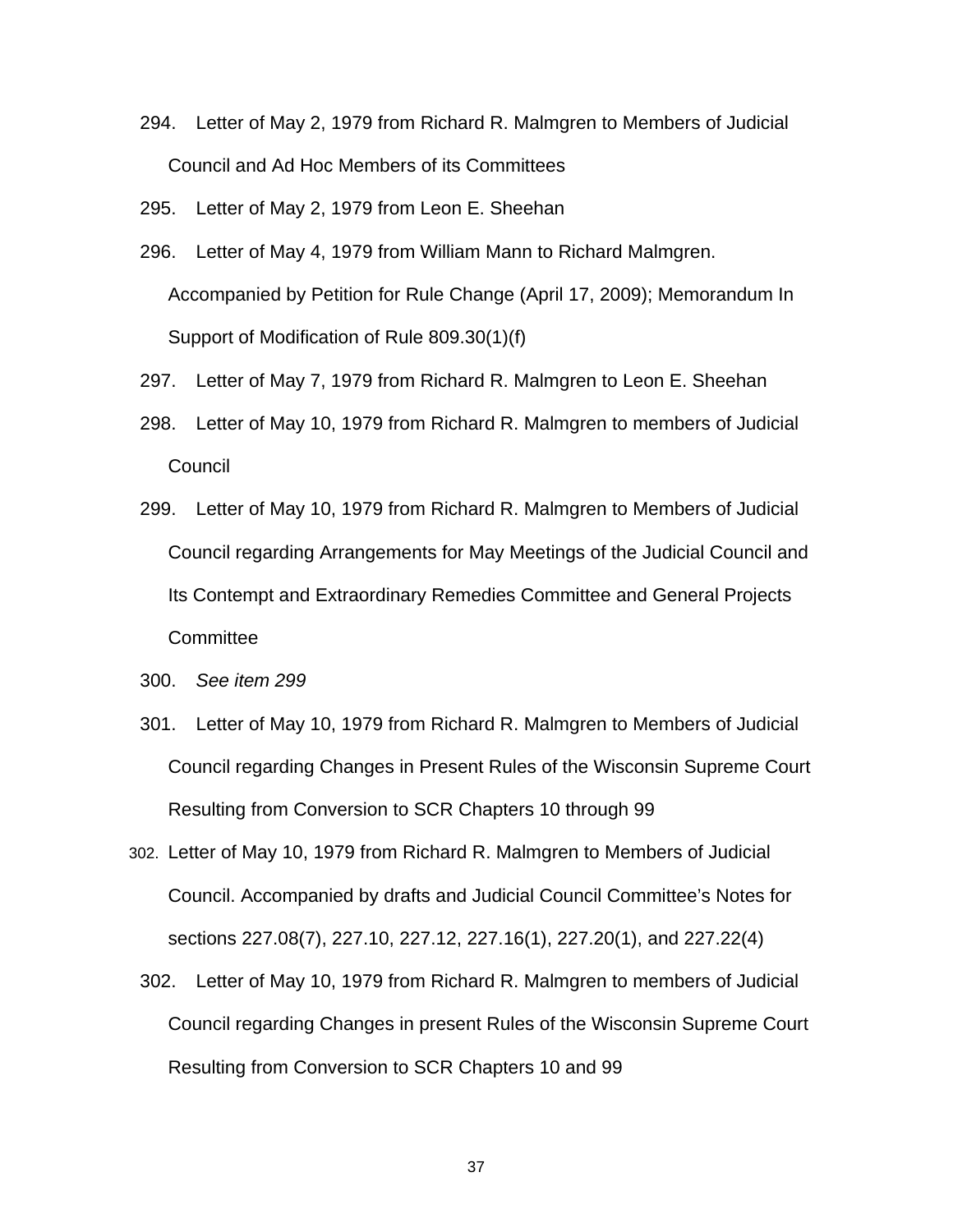- 303. Letter of May 10, 1979 from Richard R. Malmgren to Members of judicial Council regarding List of Possible Sections of the Wisconsin Statues to be Repealed by Order Adopting SCR Chapters
- 304. Letter of May 10, 1979 from Richard R. Malmgren to members of Judicial Council regarding List of Prior Rules of Wisconsin Supreme Court to be Repealed by Order Adopting SCR Chapters
- 305. Letter of May 22, 1979 from Richard R. Malmgren to Gary B. Schlosstein
- 306. Letter of May 24, 1979 from Richard R. Malmgren to Kathleen O. Miller. Accompanied by letter of from Kathleen Ortman Miller to Richard R. Malmgren
- 307. Letter of May 25, 2979 from R. Michael Ferrall to Robert Michelson. Accompanied by handwritten note dated May 19, 1979 ; and Letter of May 15, 1979 from Robert Michelson to Michael Ferrall
- 308. Letter of May 29, 2979 from Richard R. Malmgren to Mr. Leon E. Sheehan. Accompanied by letter of May 24, 1979 from Richard R. Malmgren to Leon E. Sheehan; and letter of May 23, 1979 from L. E. Sheehan to Richard R. Malmgren
- 309. Letter of May 30, 1979 from Richard R. Malmgren to Members of Judicial Council
- 310. Letter of May 31, 1979 from Lawrence J. Bugge to Richard R. Malmgren. Accompanied by letter of May 29, 1979 from Richard R. Malmgren to Lawrence J. Bugge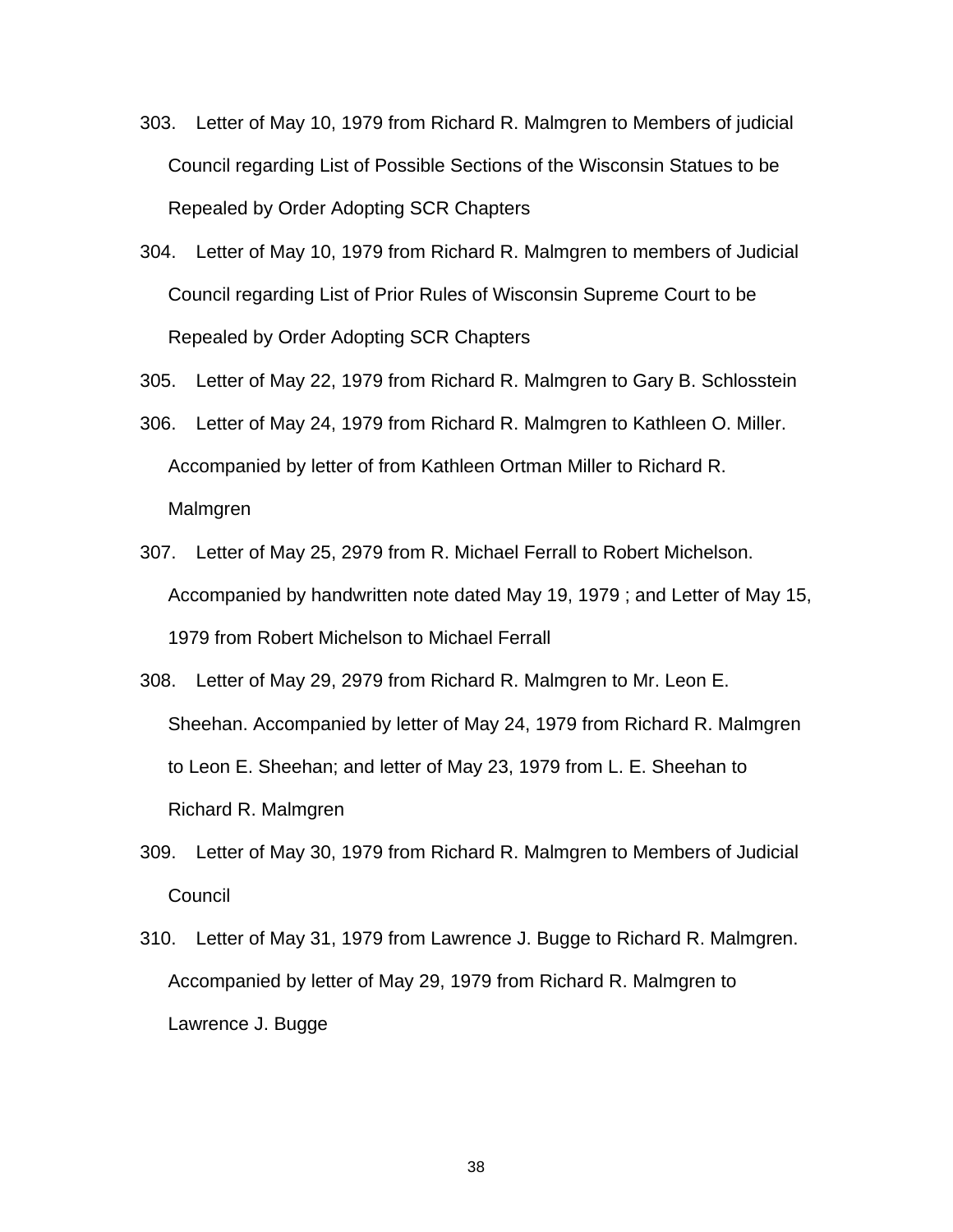- 311. Letter of June 4, 1979 from William Mann to Richard Malmgren regarding Petition for Rule Change. Accompanied by Petition for Rule Change (May 1979; Memorandum In Support of Modification of Rule 809.30(1)(h) and Rule 809.50(1)
- 312. Letter of June 7, 1979 from Richard R. Malmgren to Members of Judicial Council
- 313. Letter of June 7, 1979 from Richard R. Malmgren to Fred A. Risser. Accompanied by letter of June 4, 1979 from Fred A. Risser to Richard Malmgren; letter of May 5, 1979 from L. T. Servals to Fred Risser; and "Judge Says Private Business, Agencies Skirt Small Claims Law,"
- 314. Letter of June 8, 1979 from Richard R. Malmgren to Gary B. Schlosstein
- 315. Letter of June 8, 1979 from Walter L. Harvey to Michael T. Sullivan
- 316. Letter of June 11, 1979 from J. Denis Moran to Members of the Judicial **Council**
- 317. Letter of June 11, 1979 from Richard R. Malmgren to Walter B. Raushenbush
- 318. Letter of June 12, 1979 from Francis L. Bremson to Richard Malmgren
- 319. Letter of June 20, 1979 from Walter John Chilsen to Richard Malmgren. Accompanied by letter of June 15, 1979 from Roger L. Deffner to Walter John Chilsen regarding Your Letter of May 15 and suggested revisions of Stats. 814.04; 806.15; 815.18 and 815.20; letter of May 18, 1979 from Robert J. Casper to Edgar Lien regarding Suggested Revisions for Sections 814.04 and 806.15 Correspondence from Senator Walter John Chilsen; "Assets of the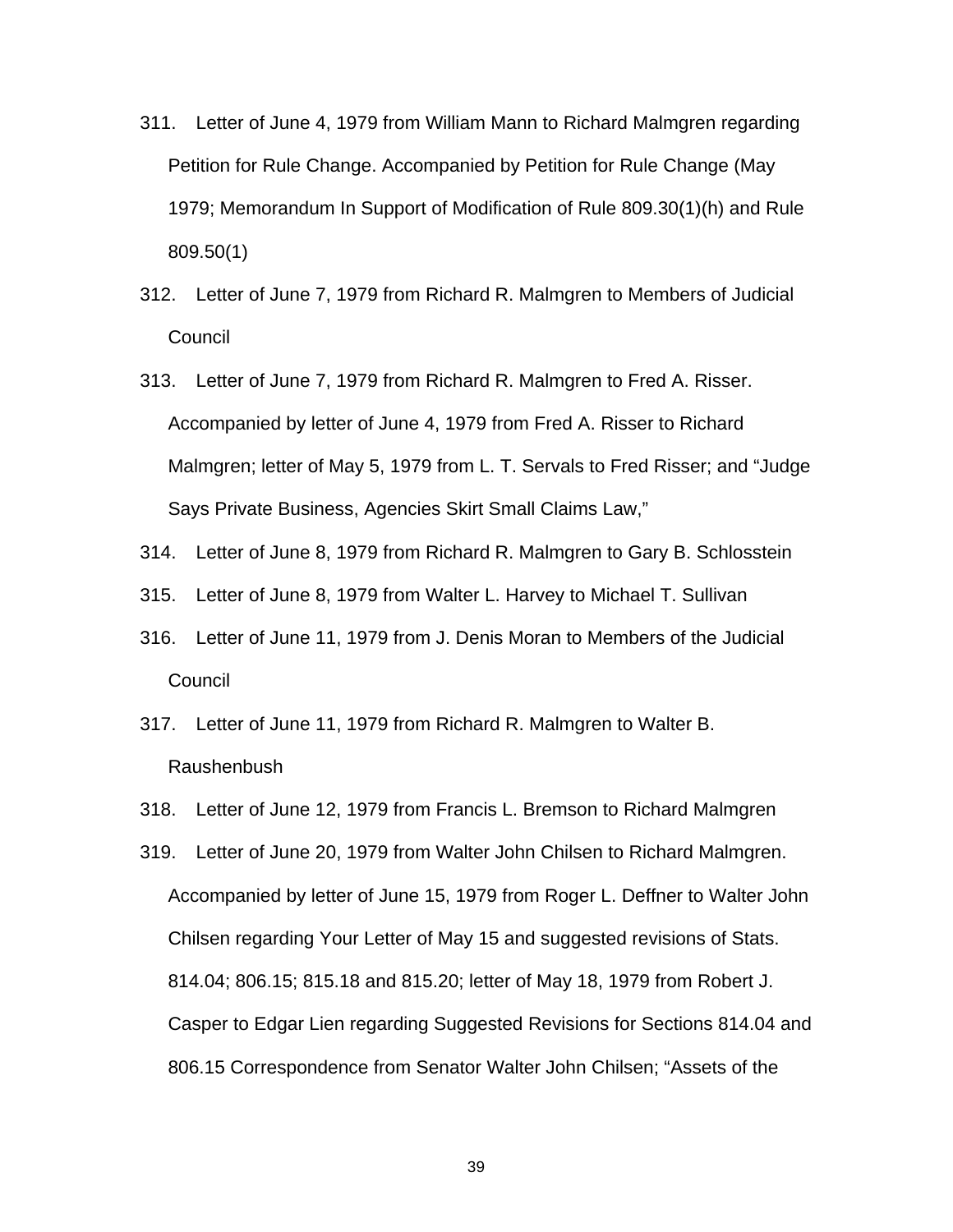Debot-Selection and Creation of Exemptions;" letter of April 11, 1979 from Roger L. Deffner to Walter John Chilsen, Edward McClain, and Ray Omnerick regarding Section 814.04 Wis. Stats. – Chargeable Costs and Section 806.15 Wis. Stats. - Judgment Liens

320. Letter of June 28, 1979 from Roy T. Traynor to Judicial Council Committee regarding Section 804.05(!)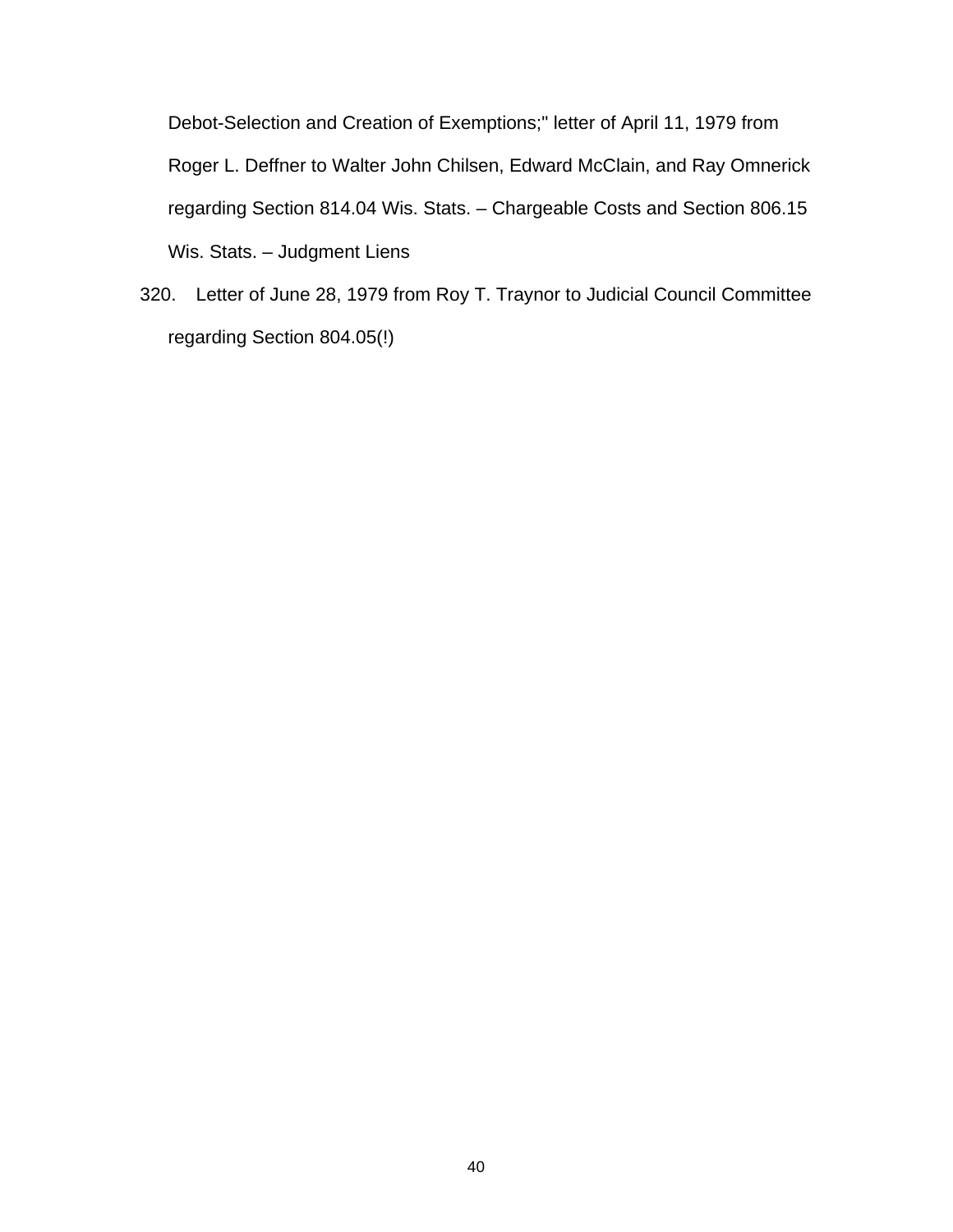## **Judicial Council Collection**

**Subject: Correspondence, 1979 (July-December) Folder No.: 5 of 14**  321. Letter of July 2, 1979 from Thomas Kent Guelzow to Stanley Karon regarding Fifty Question Limitation of Interrogatories in the State of Minnesota 322. Letter of July 17, 1979 from Richard R. Malmgren to Members of Judicial Council regarding meetings dates of the Judicial Council during the 1979-980 fiscal year

323. Letter of July 18, 1979 from James A. Drill to James Johnson Letter of July 19, 1979 from Howard A. Davis to James A. Johnson

- 324. Letter of July 25, 1979 from Michael R. Wherry to James A. Johnson
- 325. Petition In the matter of the Promulgation of Supreme Court Rules for the State of Wisconsin (May 29, 1979)
- 326. Petition In the matter of the Promulgation of Supreme Court Rules for the State of Wisconsin (May 29, 1979).
- 327. Letter of August 7, 1979 from Robert W. Lutz to Richard B. Malmgren
- 328. Letter of August 8, 1979 from Joseph W. Weigel to Richard R. Malmgren
- 329. Letter of August 8, 1979 from Edward D. Weber to Judicial Council General Projects Committee regarding Discovery Abuses
- 330. Letter of August 9, 1979 from Ronald Martell to Richard Malmgren
- 331. Letter of August 9, 19979 from Michael F. Hupy to Judicial Council General Projects Committee. Accompanied by Wilson v. Security Mutual Casualty Company-
- 332. Letter of August 14, 1979 from Thomas Kent Guelzow to Richard R. Malmgren regarding Judicial Council Meeting on Friday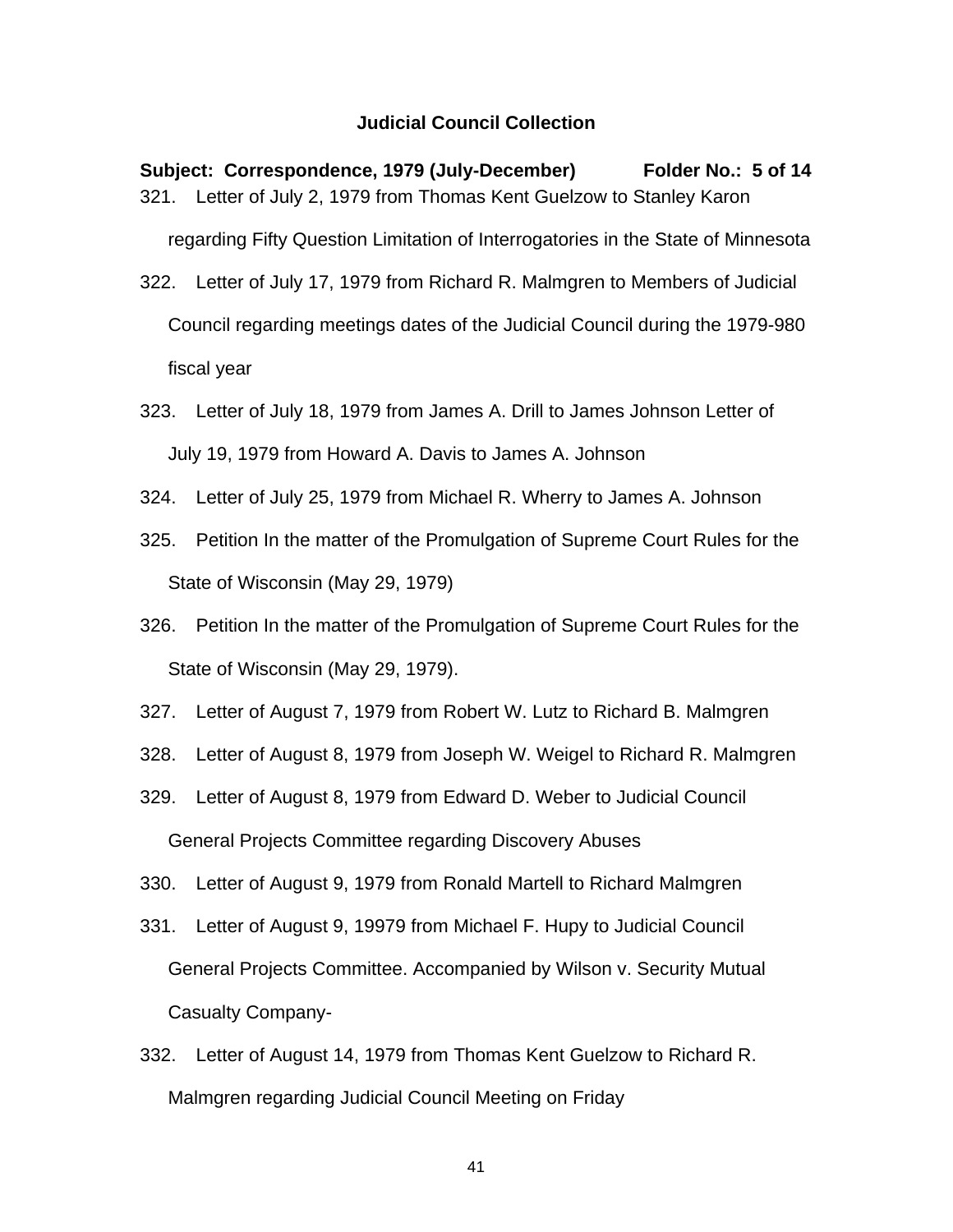- 333. Letter of August 14, 1979 from Robert E. Cook to Judicial Council General Projects Committee regarding discovery abuses. Accompanied by Interrogatories In re the Marriage of Sandra Prinslow and John Paul Prinslow
- 334. Letter of August 16, 1979 to Mr. Malmgren regarding Interrogatories s. 804.08 of the Wisconsin Statutes
- 335. Letter of August 29, 1979 from Doug Rendleman to Wisconsin Judicial **Council**
- 336. Letter of September 3, 1979 from Richard R. Malmgren to Gary B. **Schlosstein**
- 337. Letter of September 6, 1979 from Richard R. Malmgren to Gary B. **Schlosstein**
- 338. Letter of September 11, 1979 from Dave Schultz to Dick Malmgren. Accompanied by SM-65 Admissibility of Psychiatric Testimony for Purposes other than the Defense of "Insanity"
- 339. Steele v. State of Wisconsin , Additional Brief of Plaintiff in Error
- 340. Steele v. State of Wisconsin , Additional Brief of Defendant in Error
- 341. Letter of September 10, 1979 from Richard R. Malmgren to Orlan L. Prestegard. Accompanied by letter of April 18,1979 from Bruce Munson to Jeffrey J. Grady
- 342. Letter of September 12, 1979 from Richard R. Malmgren to Frank L. Nikolay. Accompanied by letter of August 24, 1979 from Frank L. Nikolay to Richard R. Malmgren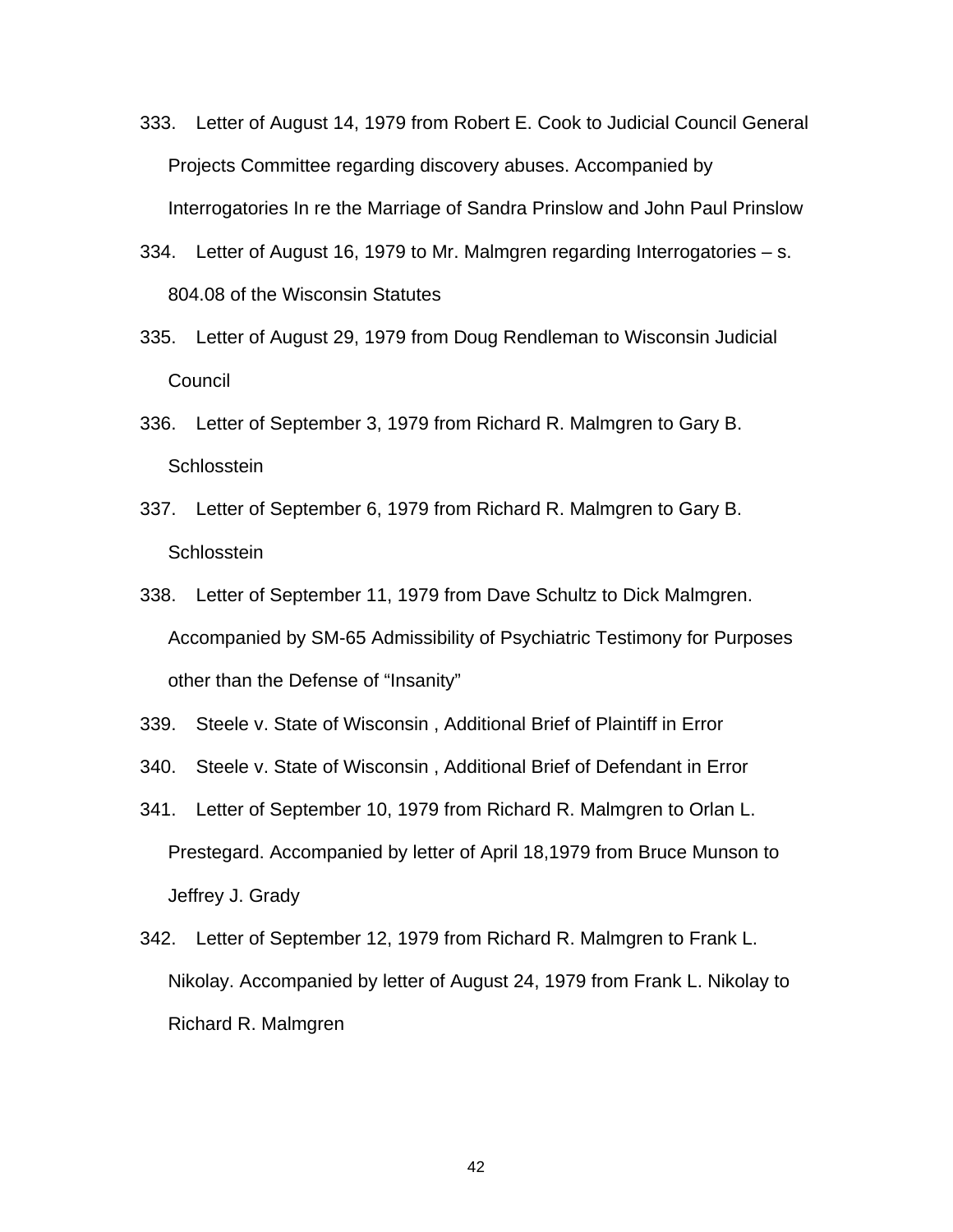- 343. Letter of September 13, 1979 from Richard R. Malmgren to Members of Judicial Council. Accompanied by drafts and Judicial Council Committee's notes for sections 801.08(1), 801.10(2), 804.08(1)(a), 805.15(6), 806.06(5), 807.07(1), 809.11(4), 809.14(1)809.16(!)809.19(8)(a), 809.25(1), 809.26, 809.30(1)(h), 809.40(2), 809.41, 809.42, 809.50(1)(c), 809.51, 809.62
- 344. Letter of September 13, 1979 from Richard R. Malmgren to Members of the Judicial Council
- 345. Letter of September 17, 1979 from Roland B. Day to Gary B. Schlosstein
- 346. Memorandum of September 18, 1979 from Steve Felsenthal to Richard R. Malmgren regarding Rule Modification, 809.23(4)
- 347. Letter of September 20, 1979 from Mark J. Farnum to Richard Malmgren
- 348. Letter of September 26, 1979 from Richard R. Malmgren to Members of Judicial Council. Accompanied by Petition In the matter of the Modification of Rules of Civil Procedure and Rules of Appellate Procedure for the State of Wisconsin (September 25, 1979)
- 349. Letter of October 11, 1979 from Richard R. Malmgren to Members of Judicial Council. Accompanied by Wisconsin Judicial Council Committee on Contempt and Extraordinary Remedies Draft State on Contempt.
- 350. Letter of October 15, 1979 from Richard R. Malmgren to Robert F. Pfiffner. Accompanied by letter of October 11, 1979 from Robert F. Pfiffner to Richard Malmgren
- 351. Letter of October 16, 1979 from Robert F. Pfiffner to Richard R. Malmgren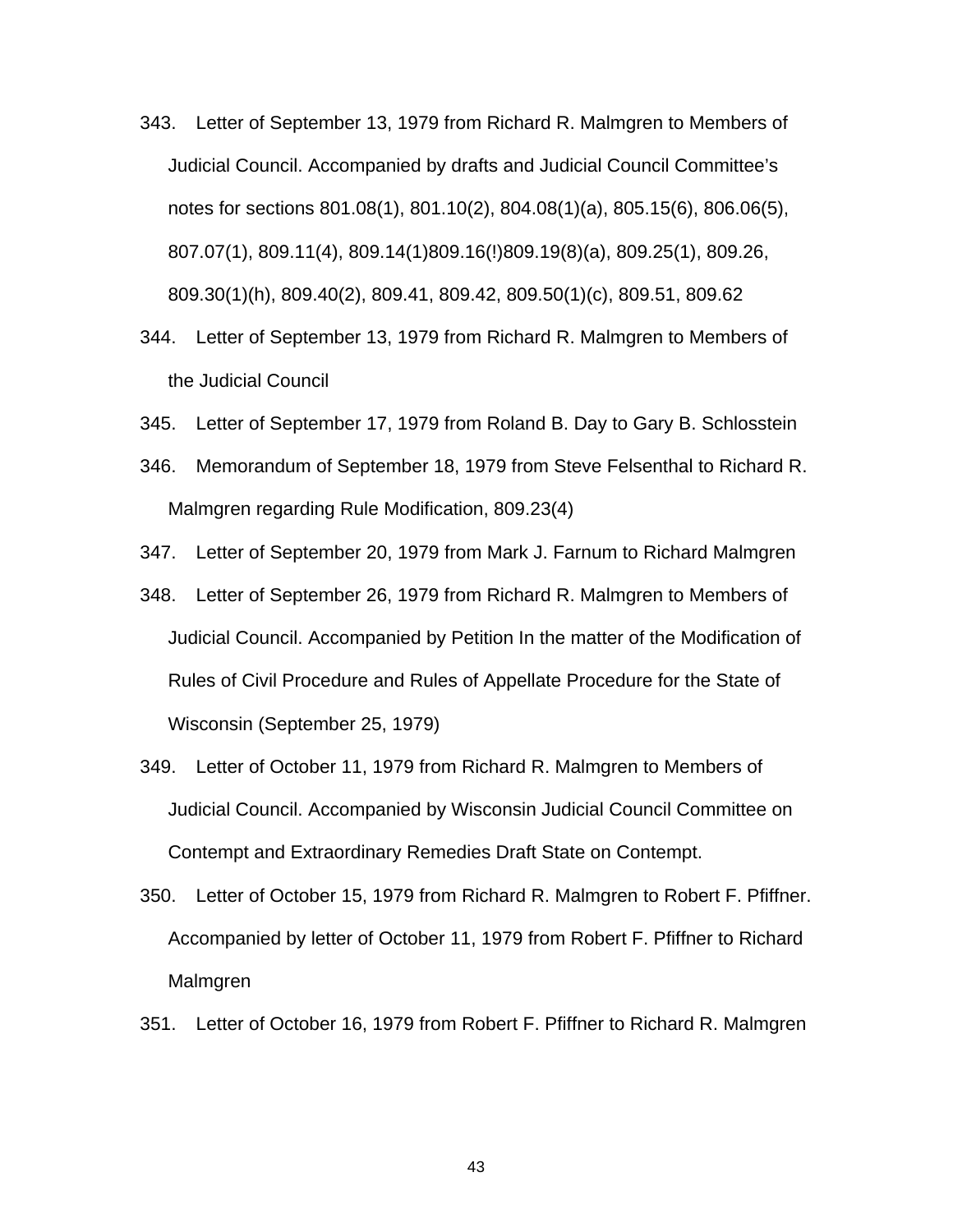- 352. Letter of October 22, 1979 from Richard R. Malmgren to Glenn R. Coates. Accompanied by letter of October 18, 1979 from Glenn R. Coates to Richard R. Malmgren; and letter of June 27, 1979 from Raymon H. Scott to Glen R. Coates and John D. Kaiser
- 353. Letter of October 25, 1979 from Richard R. Malmgren to Mr. George M. St., Peter. Accompanied by Letter of October 23, 1979 from George M. St. Peter to Richard Malmgren
- 354. supplemental Petition In the matter of the Modification of Rules of Civil Procedure and Rules of Appellate Procedure for the State of Wisconsin
- 355. Letter of October 29, 1979 from Richard R. Malmgren to John G. Kellogg. Accompanied by Letter of October 26, 1979 from John G. Kellogg to Judicial **Council**
- 356. Letter of November 1, 1979 from Richard R. Malmgren to Gary B. **Schlosstein**
- 357. Letter of November 2, 1979 from Thomas H. Barland to Richard Malmgren regarding Substitution of Judge – Section 971.20 Stats.
- 358. Letter of November 2, 1979 from Ed Jackamonis to Richard R. Malmgren. Accompanied by An act to amend 614.22 (title), (1) (intro.), (2) and (3) and 971.22 (3) and to create 971.225 of the statutes, relating to choosing a jury form another county
- 359. Letter of November 6, 1979 from Richard R. Malmgren to Members of Judicial Council and its General Projects Committee. Accompanied by In the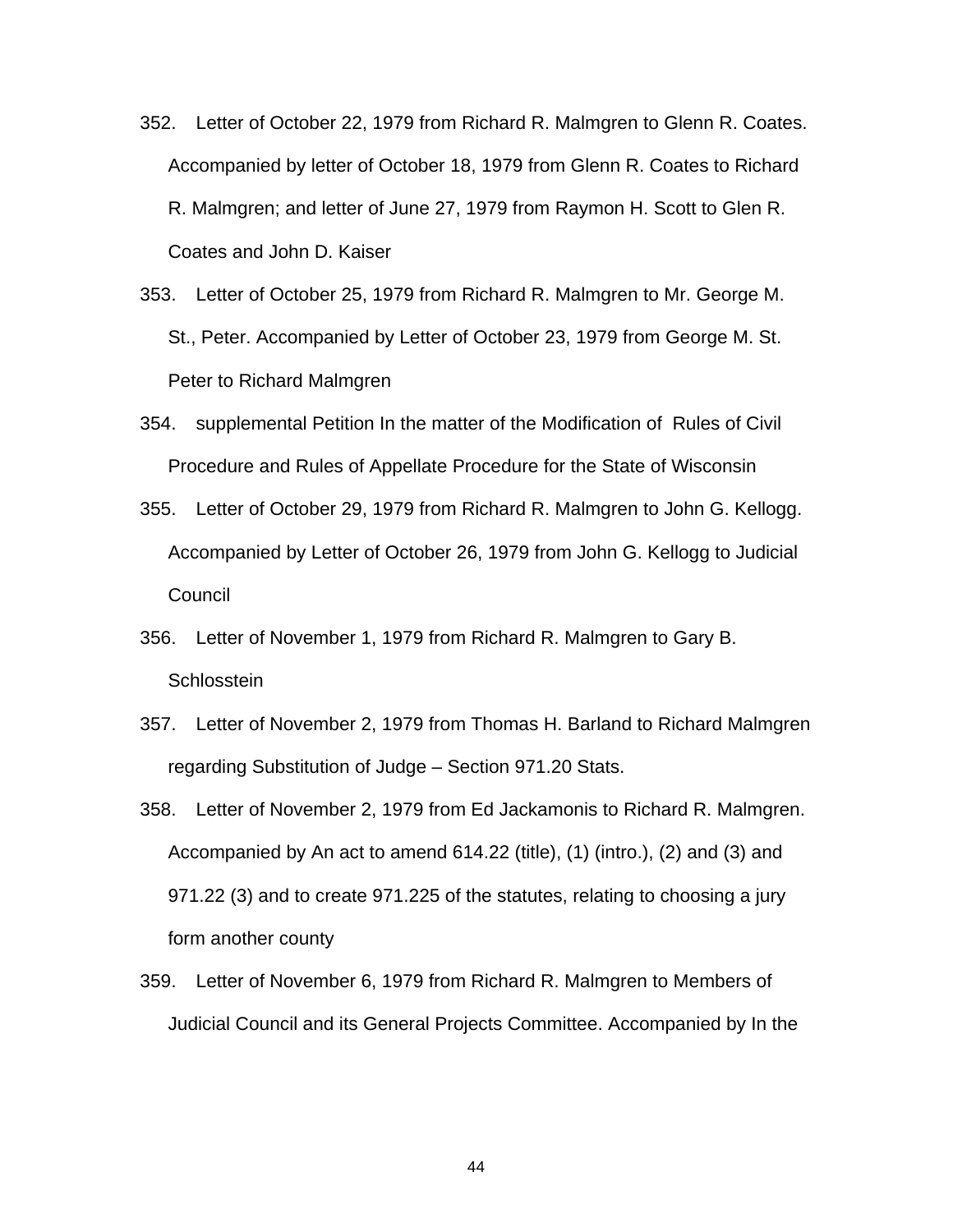Matter of the Modification of Rules of Civil Procedure and of Appellate Procedure (November 2, 1979

- 360. Letter of November 7, 1979 from Richard R. Malmgren to Members of Judicial Council. Accompanied by Wisconsin Judicial Council Committee on Contempt and Extraordinary Remedies, Draft Statute on Contempt; and letter of October 25, 1979 from Mark J. Farnum to Richard J. Weber regarding Draft Statue on Contempt
- 361. Letter of November 13, 1979 from Richard R. Malmgren to Richard J. Weber. Accompanied by letter of November 1, 1979 from Richard R. Malmgren to Gary B. Schlosstein; Resume of Bruce G. Feustel; and Letter of November 13, 1979 from Stephen B. Schneider to Judicial Council
- 362. Letter of November 13, 1979 from Richard R. Malmgren to Members of Judicial Council
- 363. Letter of November 13, 1979 from Richard R. Malmgren to Richard J. Weber
- 364. Letter of November 13, 1979 from Stephen B. Schneider to Judicial **Council**
- 365. Letter of November 17, 1979 from Richard R. Malmgren to Judge Gary B. Schlosstein. Accompanied by copy of ad for executive secretary placed in: *Wisconsin State Journal*, *Capitol Times*, *Milwaukee Sentinel*, *Milwaukee Journal*, and *Green Bay Press Gazette*
- 366. Letter of November 21, 1979 from Robert G. Turcott to Wisconsin judicial Council. Accompanied by resume of Robert George Turcott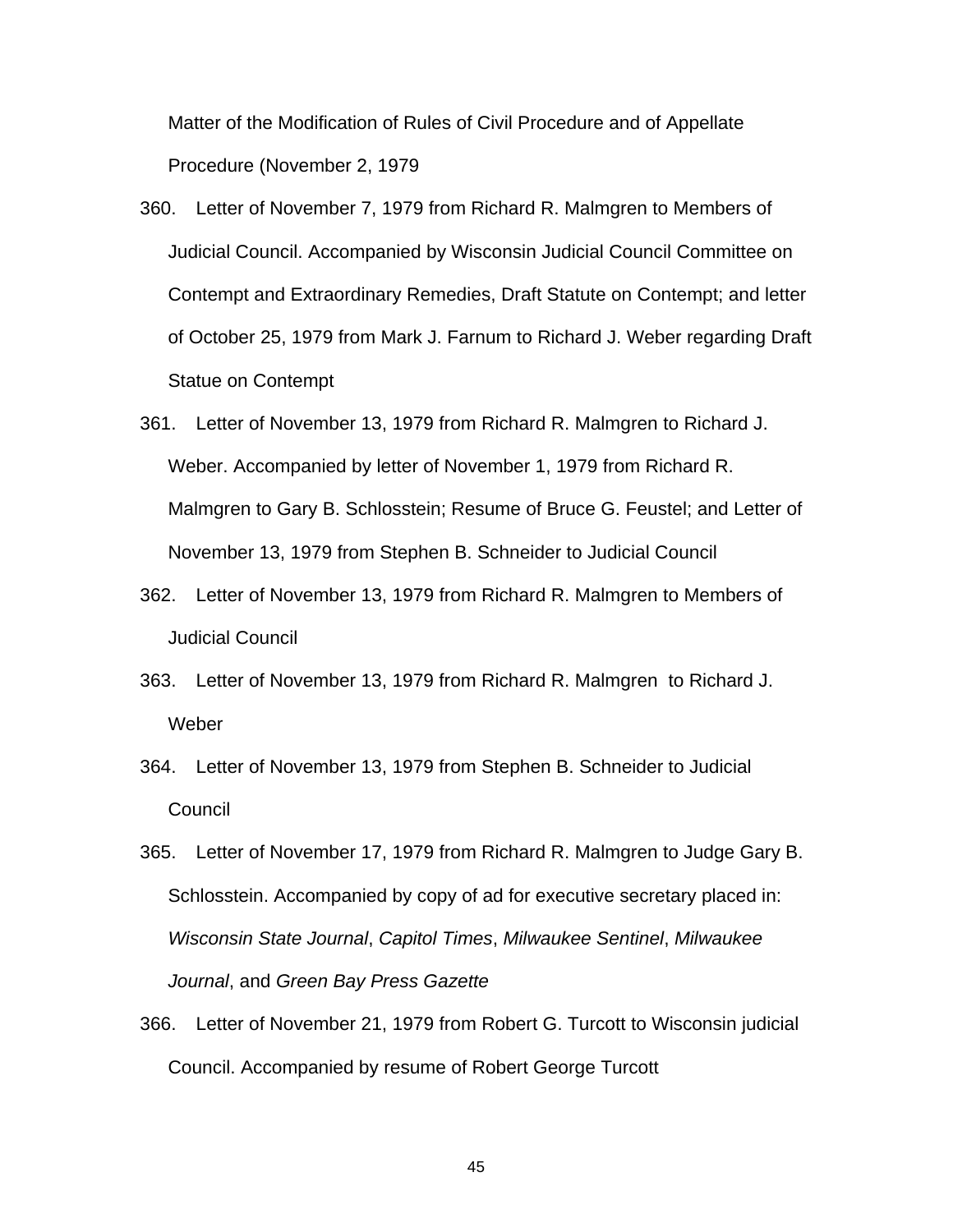- 367. Letter of November 21, 1979 from Gregory Meyer to Wisconsin Judicial Council. Accompanied by resume of Gregory Meyer
- 368. Letter of November 25, 1979 from Burt P. Natkins to Wisconsin judicial Council. Accompanied by resume of Burt Philip Natkins
- 368.1 Letter of November 27, 1979 from James F. Parks to Wisconsin judicial Council. Accompanied by resume of James F. Parks
- 368.2 Letter of November 27, 1979 from Sherwood K. Zink to Wisconsin judicial Council. Accompanied by resume of Sherwood K. Zink
- 369. Letter of November 27, 1979 from Richard A. Lehmann to Wisconsin Judicial Council. Accompanied by resume of Richard A. Lehmann
- 370. Letter of November 29, 1979 from Richard R. Malmgren to Gary B. Schlosstein, J. Bugge, Francis R. Broak, Henry A. Field, and Gordon Nyse
- 371. Letter of December 4, 1979 from Richard Malmgren to Gary B. Schlosstein, Lawrence J. Bugge, Francis R. Croak, Henry A. Field, and Gordon Nyse. Accompanied by Agenda for the December 7, 1979 Judicial Council Selection Committee; and letter of November 1, 1979 from Richard R. Malmgren to Gary B. Schlosstein
- 372. In the Matter of Promulgation of Supreme Court Rules
- 373. Press Release of December 13, 1979 regarding appointment of James L. Fullin as new Executive Secretary of the Judicial Council
- 374. Letter of December 13, 1979 from Willis B. Swartwout III to Richard Malmgren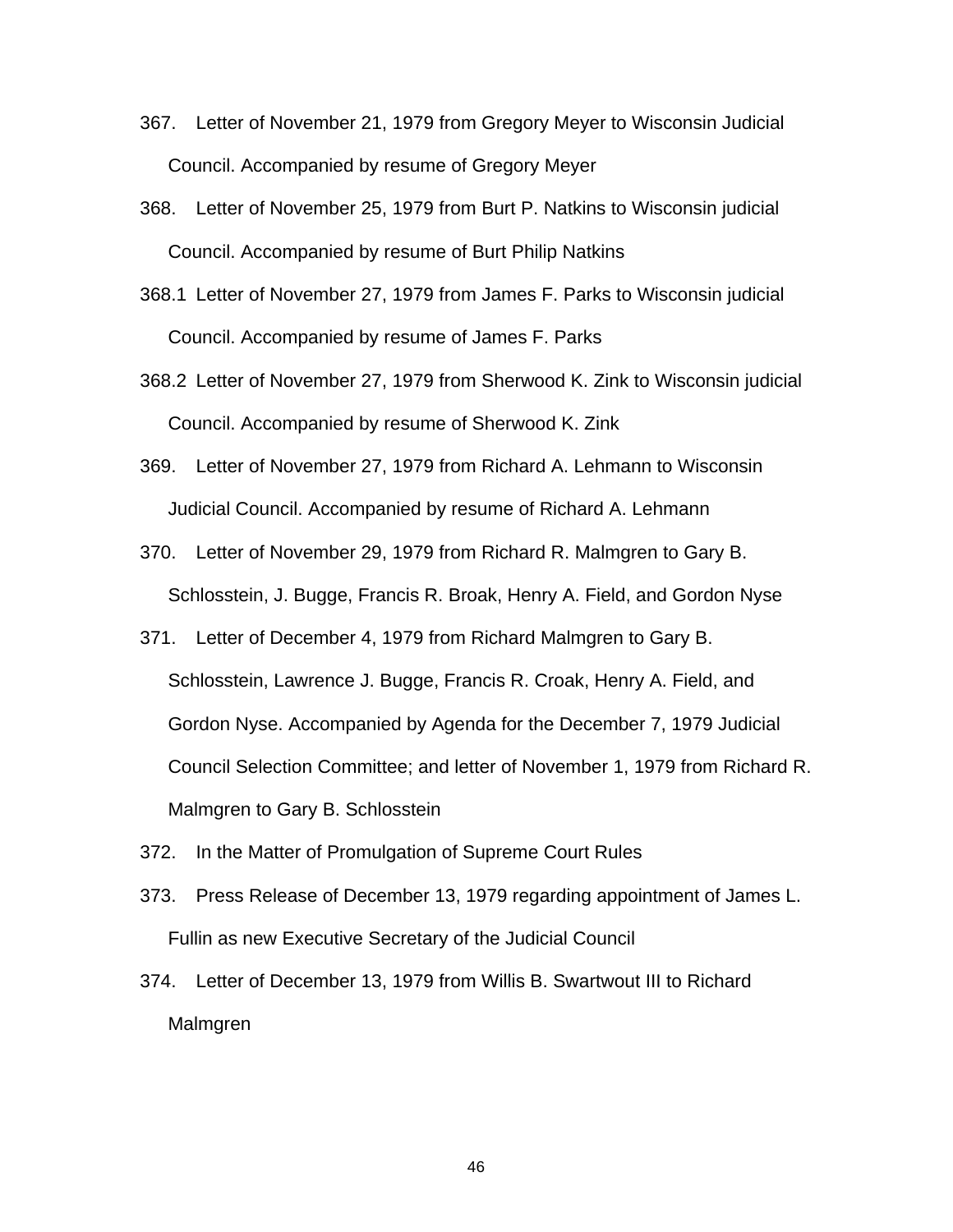- 375. Letter of December 17, 1979 from Richard R. Malmgren to Members of Judicial Council
- 376. Letter of December 28, 1979 from James L. Fullin to Eileen Vandoros
- 377. Letter of December 29, 1979 from James L. Fullin to Lynn S. Adelman
- 378. An Act to amend 752.31(2)(intro.) and (3) and 808.03(1) of the statutes, relating to procedure in cases before the court of appeals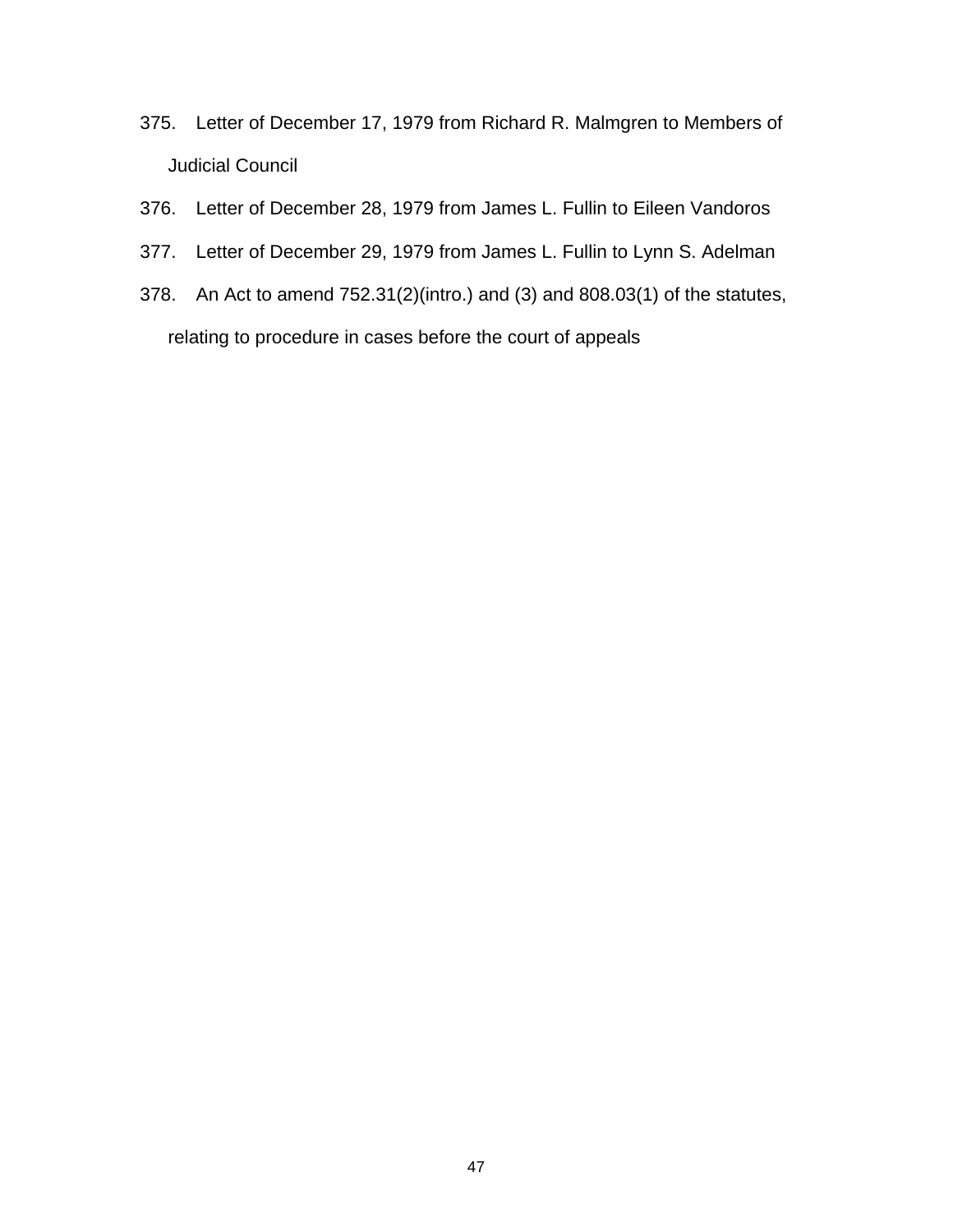## **Judicial Council Collection**

Subject: Correspondence, 1980 Folder No.: 6 of 14 379. Letter of January 9, 1980 from James L. Fullin to Members of the Judicial **Council** 

- 380. Memorandum of January 14, 1980 from Marilyn Graves to Judicial Council regarding Supreme Court Rules. Accompanied by Errata; letter of November 2, 1979 from Ed Jackamonis to Richard R. Malmgren; and An act to amend 814.22(title, (1)(intro.), (2) and (3) and 971.22(3) and to create 971.225 of the statues, relating to choosing a jury from another county
- 381. Letter of January 18, 1980 from James L. Fullin to Sefron Nedilsky regarding printing and distribution of the Traffic Deposit Schedule
- 382. Letter of January 18, 1980 from Robert D. Sundby to Wisconsin judicial Council regarding s. 801.10
- 383. Letter of January 23, 1980 from Ed Jackamonis to Orlan L. Prestegard. Accompanied by In the Matter of Promulgation of Supreme Court Rules
- 384. Message of January 23, 1980 from William J. Wolske to Wisconsin judicial Council with reply of January 28, 1980
- 385. Letter of January 28, 1980 from James L. Fullin to Peter Genrich
- 386. Letter of January 29, 1980 from James L. Fullin to Gary B. Schlosstein. Accompanied by letter of January 28, 1980 from James L. Fullin to Edward G. Jackamonis; letter of November 2, 1979 from Ed Jackamonis to Richard R. Malmgren; An act to amend 814.22 (title, (1) (intro), (2) and (3) and 971.22 (3); and to create 971.225 of the statutes, relating to choosing a jury from another county; letter of January 28, 1980 from James L. Fullin to Jon Peter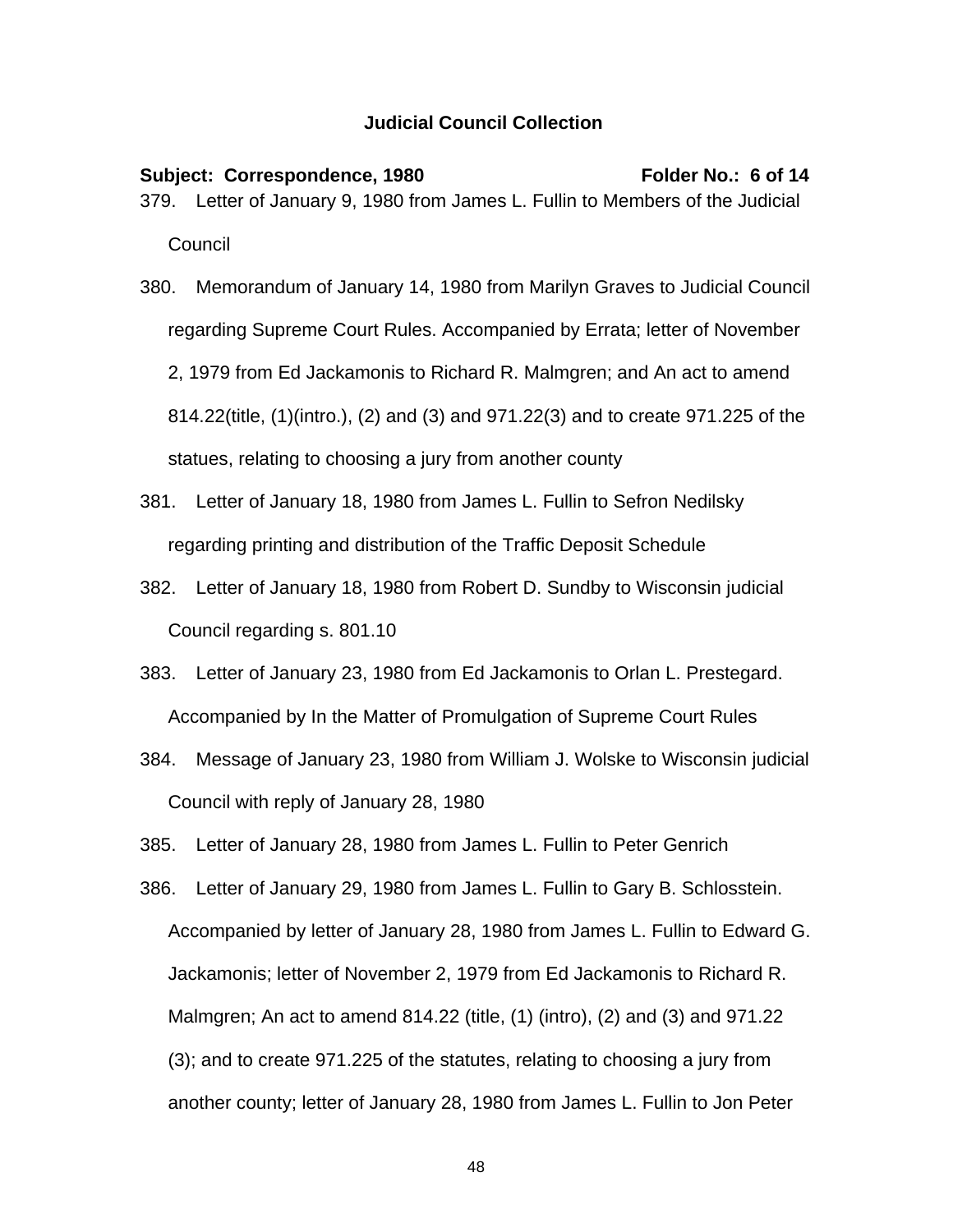Genrich; letter of January 11, 1980 from Jon Peter Genrich to James L. Fullin, Gary B. Schlosstein, Donald J. Hanaway, and James T. Flynn; and letter of January 29, 1980 from James L. Fullin to Jack Rogan

- 387. Letter of January 29, 1980 from Richard R. Malmgren to Gary B. Schlosstein, James L. Fullin, and Helen R. Lewis
- 388. State Historical Society of Wisconsin Museum Property Loan List for James Fullin
- 389. Letter of February 12, 1980 from Polly Gang to James L. Fullin. Accompanied by letter of January 30, 1980 from James L. Fullin to Marge Kast
- 390. Letter of February 15, 1980 from Bronson C. La Follette to James L. Fullin
- 391. Letter of February 26, 1980 from James L. Fullin to John R. Plewa regarding background information on 1979 A.J.R. 77
- 392. Letter of March 4, 1980 from John J. Kircher to James L. Fullin regarding Assembly Bill 326. Accompanied by letter of February 28, 1980 from James
	- L. Fullin to John J. Kircher
- 393. Letter of March 11, 1980 from John Liccione to Jim Fullin
- 394. Judicial Council Draft Statute on Extraordinary Remedies
- 395. An Act to amend 806.02 (3) of the statutes, relating to receiving proof necessary to render a default judgment
- 396. Letter of march 15,1 980 from Jim Fullin to James A. Rutkowski regarding Assembly Amendment I to Senate Bill 396
- 397. Letter of march 27, 1980 from James L. Fullin to Mary Moore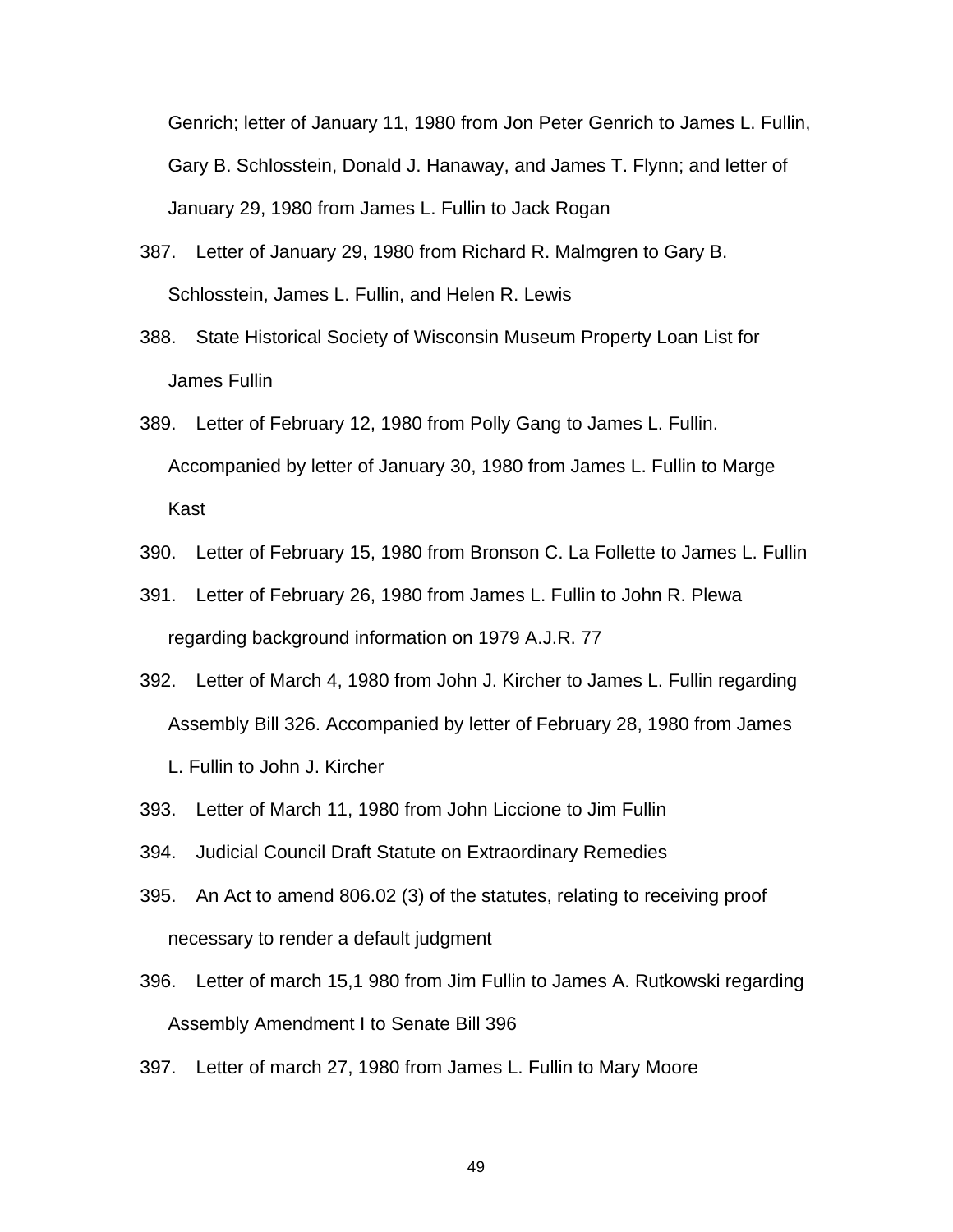- 398. Letter of March 28, 1980 from James L. Fullin to Ed Jackamonis
- 399. Proposed form for civil summons
- 400. Letter of April 8, 1980 from James L. Fullin to Fred D. Hollenbeck. Accompanied by March 28, 1980 from Tommy G. Thompson to Jim Fullin; and letter of March 14, 1980 from Fred D. Hollenbeck to Tommy G. Thompson
- 401. Letter of April 11, 1980 from Jim Fullin to Judicial Council Members and Ad Hoc Committee Members
- 401.1 Letter of April 16, 1980 from J. Denis Moran to James L. Fullin. Accompanied by letter of April 11, 1980 from Bruce F. Beilfuss to Irving D. Gaines; letter of March 25, 1980 from Irving D. Gaines to Bruce Beilfuss
- 401.2 Letter of April 18, 1980 from Charles P. Smith to Agency Chief Accountant regarding Study on the Collection and Processing of the State's Revenues
- 401.3 Letter of April 22, 1980 from James L. Fullin to Thomas R. Jones. Accompanied by letter of April 16, 1980 from J. Denis Moran to Thomas R. Jones regarding Information Regarding SCR 81.-01 and SCR 81.02; Letter of April 11, 1980 from Thomas R. Jones to J. Denis Moran regarding Information Regarding SCR 81.01 and SCR 81.02
- 402. Letter of April 24, 1980 from James L. Fullin to Richard J. Weber
- 403. Letter of April 23, 1980 from James L. Fullin to David Fellman
- 404. Letter of April 25, 1980 from James L. Fullin to Gary B. Schlosstein
- 405. Memo of May 6, 1980 from P. Charles Jones to Dane County Judges regarding Proposed Form of Civil Summons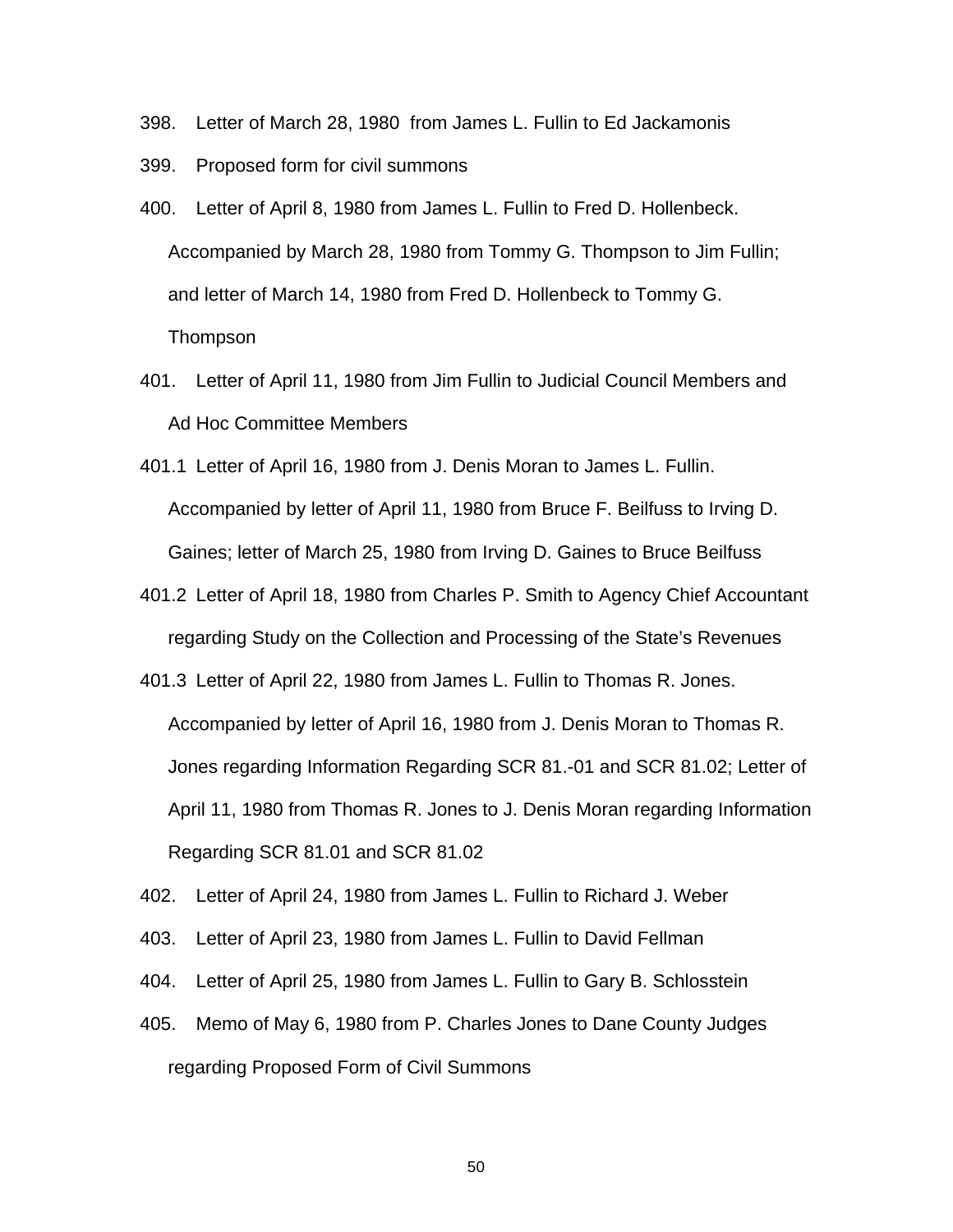- 406. Handwritten note of June 13 from Jim Fullin to Denis. Accompanied by Rule 807.06; letter of April 16, 1980 from J. Denis Moran to James L. Fullin; letter of April 11, 1980 from Bruce F. Beilfuss to Irving D. Gaines; and letter of March 25, 1980 from Irving D. Gaines to Bruce Beilfuss.
- 407. Rule 807.06
- 408. Rule 807.06
- 409. Handwritten letter of May 8, 1980 from Richard Warnke to State of Wisconsin Judicial Council. Accompanied by "Dreyfus signs bill aimed at curbing teen drinking" (May 8)
- 410. Letter of May 21, 1980 from James L. Fullin to Stephen L. Smay. Accompanied by letter of May 20, 1980 from Stephen L. Smay to James L. Fullin
- 411. Letter of may 21, 1980 from James L. Fullin to Sue Kaestner
- 412. Letter of May 22, 1980 from James L. Fullin to S & A Trophy & Engineering Co.
- 413. Letter of May 22, 1980 from James L. Fullin to Stephen L. Smay
- 414. Letter of May 22, 1980 from David G. Weber to James Fullin
- 415. Letter of May 22, 1980 from James L. Fullin to J. Denis Moran. Accompanied by list of Judicial Council Members.
- 416. Letter of May 22, 1980 from James L. Fullin to Gordon Samuelsen. Accompanied by list of Judicial Council Members
- 417. List of Judicial Council Members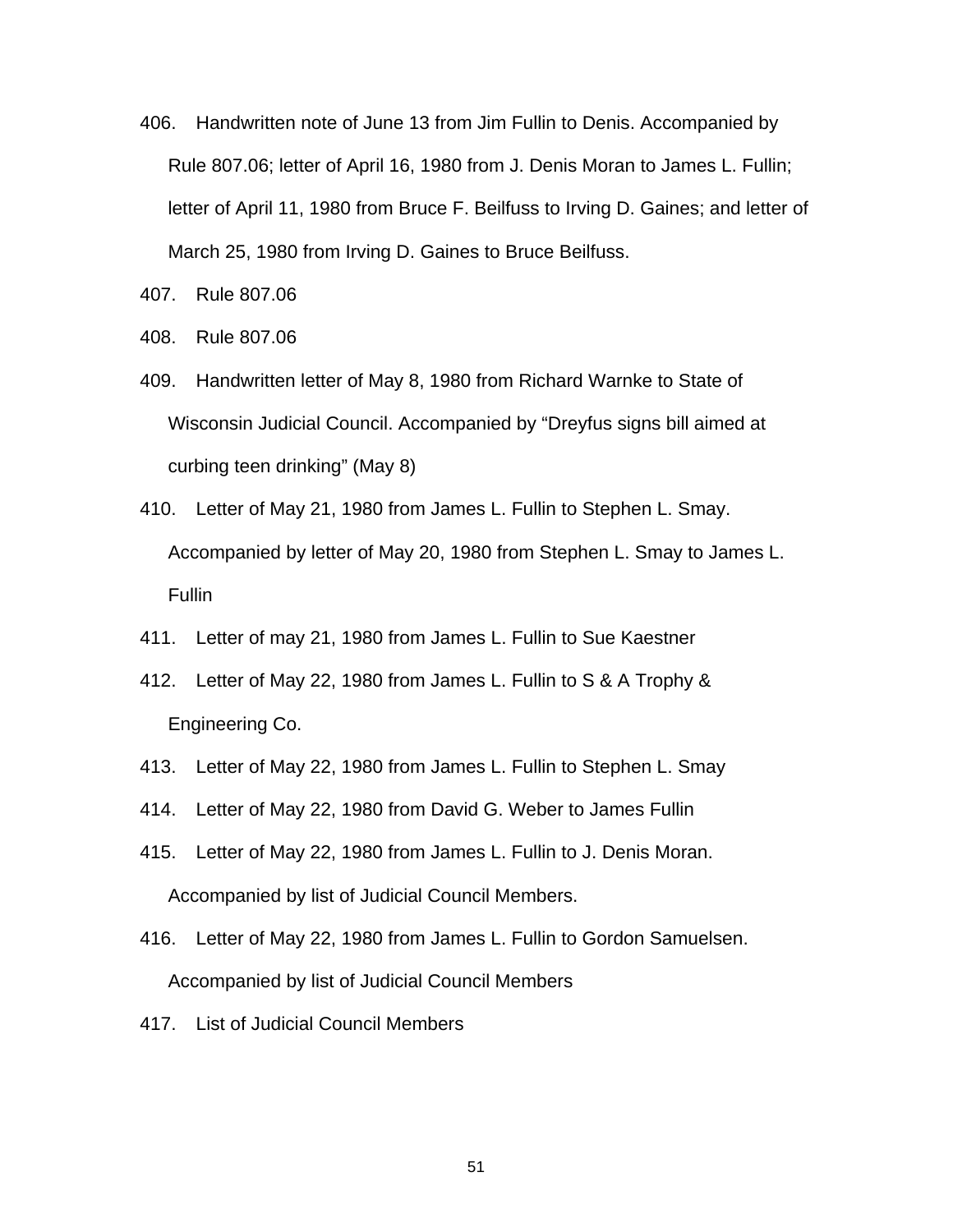- 418. Letter of May 22, 1980 from James L. Fullin to John A. Decker. Accompanied by list of Judicial Council Members
- 419. Letter of May 23, 1980 from James L. Fullin to Thomas J. Curran
- 420. Letter of May 23, 1980 from James L. Fullin to Myron LaRowe
- 421. Letter of May 23, 1980 from James L. Fullin to Gerald Gertschen
- 422. Letter of May 27, 1980 from James L. Fullin to Donald P. Omeara
- 423. Letter of May 28, 1980 from James L. Fullin to Thomas J. Curran. Accompanied by letter of May 27, 1980 from Thomas J. Curran to James L. Fullin
- 424. Letter of June 5, 1980 from Jim Fullin to Mary Lou Munts regarding Cliff Meldman Letter of May 19. Accompanied by letter of may 19, 1980 from Clifford K. Meldman to Anne Taylor Wadsack, Mary Lou Munts, and Sherwood K. Zink regarding Family Law Section – State Bar of Wisconsin meeting, Milwaukee, WI Tues. 6/24/80; and letter of May 15, 1980 from Robert M. Curley to Clifford K. Meldman
- 425. Letter of June 6, 1980 from James L. Fullin to Myron E. LaRowe. Accompanied by letter of May 27, 1980 from Myron E. LaRowe to James L. Fullin
- 426. Letter of June 6, 1980 from Frank L. Nikolay to James L. Fullin, Jr. regarding section 252.10, 252.11 and witness fees
- 427. Letter of June 13, 1980 from James L. Fullin to Donald R. Schneider
- 428. Letter of June 24, 1980 from L.E. Sheehan to James L. Fullin
- 429. Letter of July 1, 1980 from Joyce Wilde to Helen Lewis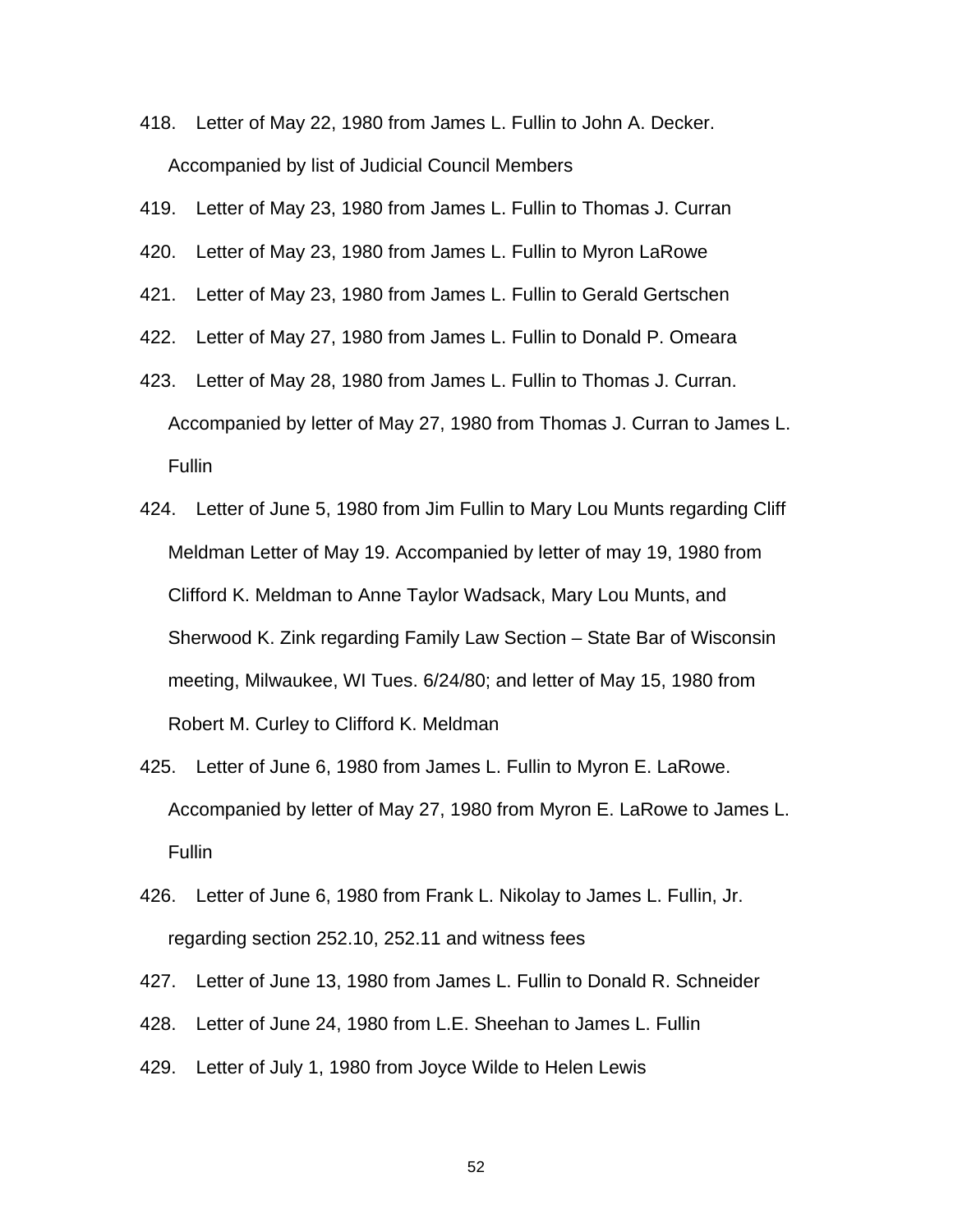- 430. Press release of July 3, 1980 regarding appointment of Richard J. Weber as Chairman of the State Judicial Council
- 431. Letter of July 14, 1980 from James L. Fullin to David H. Evans. Accompanied by letter of July 9, 1980 fr4om David H. Evans to Legislative Council; letter of July 16, 1980 from Jim Fullin to J. Denis Moran, Harold M. Thummel, and Jean G. Setterholm regarding Uniform Municipal Court Citation Form
- 432. Letter of July 17, 1980 from Jim Fullin to Jean G. Setterholm
- 433. Letter of July 17, 1980 from James L. Fullin to Richard A. Lehmann. Accompanied by "Epitaph to a Noble Experiment: The Mississippi Judicial Council," *Public Administration Survey* University of Mississippi College of Liberal Arts, vol. 27, no. 3 (Spring 1980)
- 434. Letter of July 17 from James L. Fullin to Sue Kaestner regarding recommendation regarding which boards, committees, councils and commissions should be eliminated and retained. Accompanied by Memorandum of July 11, 1980 from Sue Kaestner to All Department Secretaries regarding Functions of Boards, Committees, Council and **Commissions**
- 435. Letter of July 18, 1980 from James L. Fullin to David L. Donovan regarding Wisconsin Judicial System and unified Wisconsin trial courts. Accompanied by Letter of July 9, 1980 from David L. Donovan to Judicial Council of Wisconsin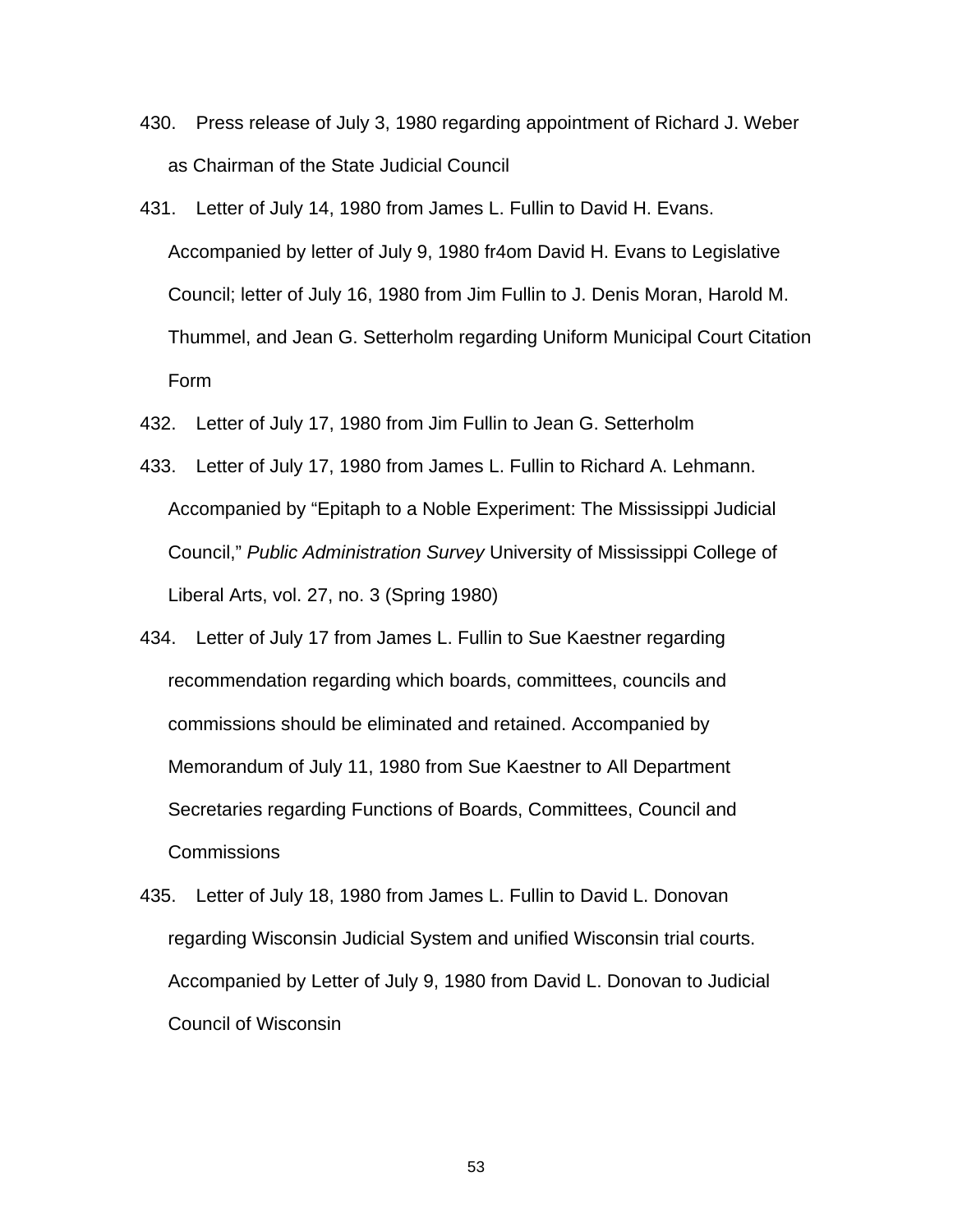- 436. Letter of July 22, 1980 from James L. Fullin to Gerald D. Kleczka and John Norquist regarding agency expenditures
- 437. Letter of July 25, 1980 from Ward Cowle to James L. Fullin. Accompanied by letter of July 18, 1980 from James L. Fullin to Ward Cowles; and *Document Distribution Study* (1980)
- 438. Letter of July 29, 1980 from Robert D. Donohoo to James L. Fullin
- 439. Letter of July 30, 1980 from James L. Fullin to Stephen R. Leopold regarding drafts for trailer bill related to TPRs. Accompanied by Alternative A and Alternative B
- 440. Letter of July 31, 1980 from Frank M. Tuerkheimer to James L. Fullin
- 441. Letter of August 11, 1980 from Jay D. Maretti regarding Judicial Council proposed amendments to Rule 807.06. Accompanied by letter of July 18, 1980 from Sherwood K. Zink to James Fullin regarding rule requiring standard size for circuit court papers; Letter of July 17, 1980 from Chester J. Niebler to Wisconsin Judicial Council regarding Paper Size; letter of July 9, 1980 from Robert E. Cook to Wisconsin judicial Council regarding Use of letter-sized paper – Circuit Court; and letter of August 6, 1980 from Jules F. Brown to Wisconsin Judicial Council regarding Letter-sized paper
- 442. Letter of August 20, 1980 from James L. Fullin to David Berger and William J. Rogers. Accompanied by letter of August 12, 1980 from David Berger and William Rogers to All State Agencies regarding Agency Utilization of Volunteers
- 443. Letter of August 25, 1980 from James L. Fullin to Gary L. Hoffman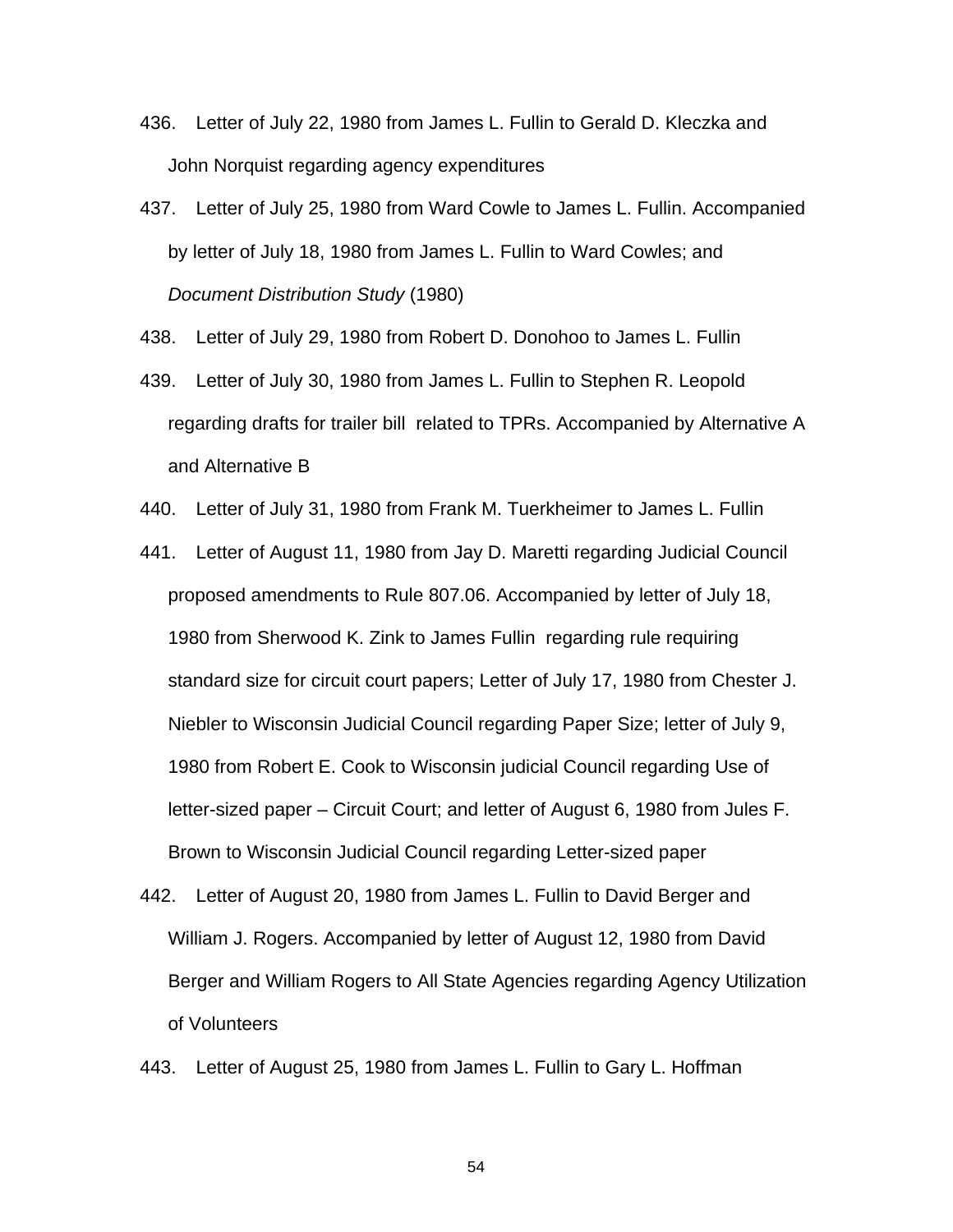- 444. Letter of August 29, 1908 from James L. Fullin to Mary Lou Munts regarding proposal for admission to the practice of law upon successful completion of a clerkship, in lieu of bar examination. Accompanied by letter of August 14, 1980 from Christopher G. Wren to Mary Lou Munts regarding bar admission requirements
- 445. Letter of September 4, 1980 from James L. Fullin to Walter J. Dickey regarding draft sentencing statute
- 446. Letter of September 9, 1980 from James L. Fullin to Richard J. Weber
- 447. Letter of September 15, 1980 from James L. Fullin to Kenneth R. Port
- 448. Letter of September 16, 1980 from James L Fullin to James Vance regarding exclusion of gift property from the divisible marital estate
- 449. Letter of September 19, 1980 from Jim Fullin to Judicial Council and Committee Members regarding schedule of Judicial Council meetings for September 1980 to September 1981
- 450. Handout of September 19, 1980 Judicial Council meeting. Accompanied by letter of August 12, 1980 from Ed Matchett to James Fullin regarding EIAJ Standard for One-Half Inch Videotape Recorders
- 451. Letter of September 22, 1980 from James L. Fullin to James Brickner
- 452. Letter of September 29, 1980 from Richard A. Hollern to Judicial Council regarding Section 802.07(6), Wis. Stats. Accompanied by letter of October 6, 1980 from John Wickhem to Richard A. Hollern regarding Section 802.07(6), Wis. Stats.; letter of October 23, 1980 from James L. Fullin to Eugene O. Gehl; letter of October 13, 1980 from Eugene O. Gehl to Judicial Council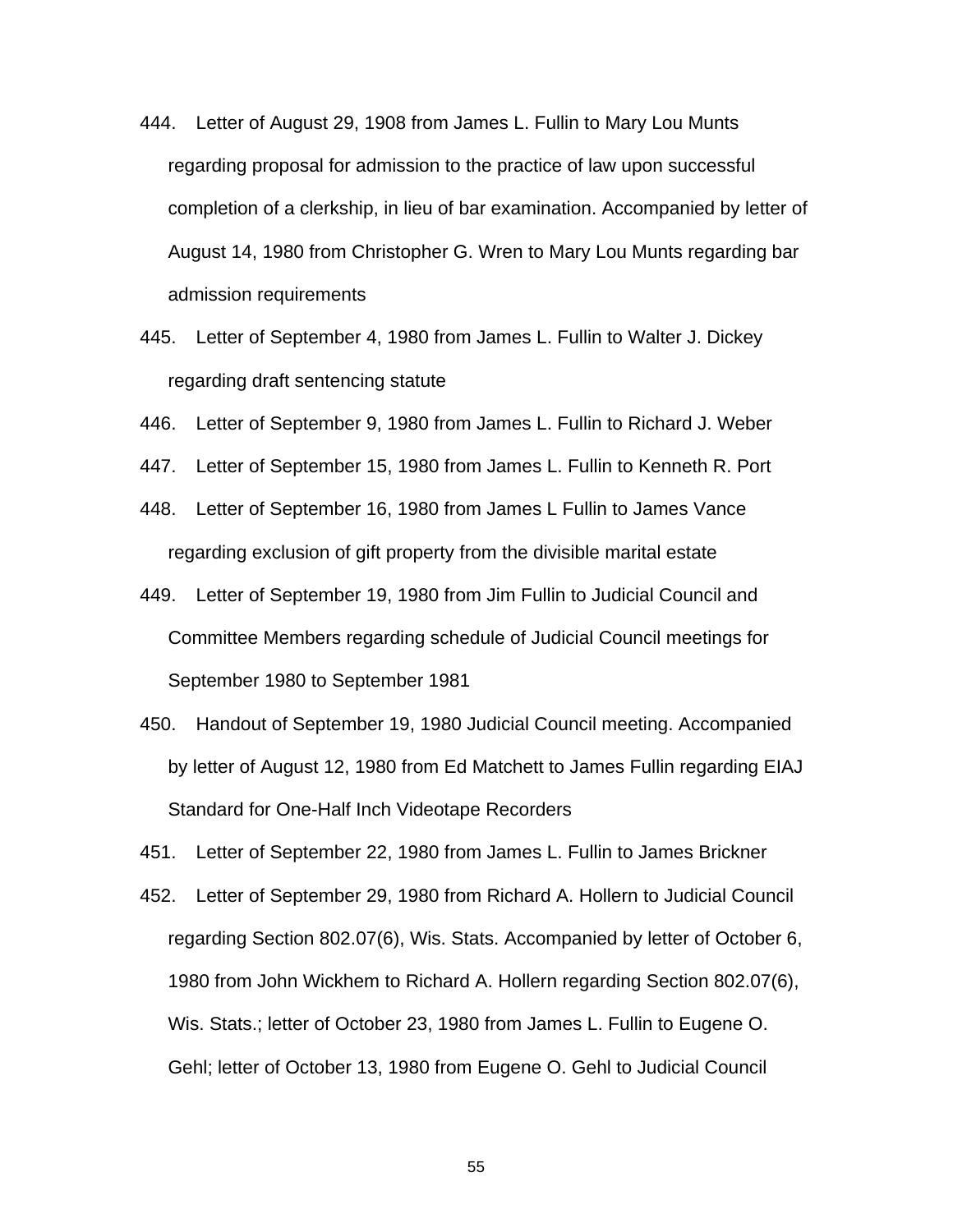regarding Section 802.07(6), Wis. Stats.; letter of October 23, 1980 from James L. Fullin to James P. O'Neill; letter of October 1, 1980 from James P. O'Neill to James Fullin regarding Sec. 802.07(6), Wis. Stats.; letter of October 21, 1980 from James L. Fullin to Frank M. Coyne; letter of October 2, 1980 from Frank M. Coyne to James Fullin regarding Section 802.07(6), Wis. Stats.; letter of October 23, 1980 from James L. Fullin to John E. Bliss; letter of October 2, 1980 from John H. Bliss to Judicial Council regarding Section 802.07(6), Wis. Stats.; letter of October 23, 1980 from James L. Fullin to Herbert Terwilliger; letter of October 3, 1980 from Herbert Terwilliger regarding Section 802.07(6), Wis. Stats.; letter of November 11, 1980 from Ray J. Aiken to James Fullin regarding Section 802.07(6), Wis. Stats.; and letter of October 30, 1980 from John E. Conway to James L. Fullin responding to Claims of Contribution

- 453. letter of September 30, 1980 from James L. Fullin to Phil Stittleburg relating exclusion of gift property from the divisible marital estate by ch. 196, laws of 1979
- 454. Letter of October 6, 1980 from John C. Wickhem to Richard A. Hollern regarding Section 802.07(6), Wis. Stats.

455. Letter of October 7, 1980 from John C. Shabaz to James Fullin. Accompanied by Big Bend Masonry, Inc. v. Ron Lea Builders, Inc; letter of October 22, 1980 from James L. Fullin to John C. Shabaz; and letter of November 10, 1980 from Floyd A. Harris to State of Wisconsin Judicial Council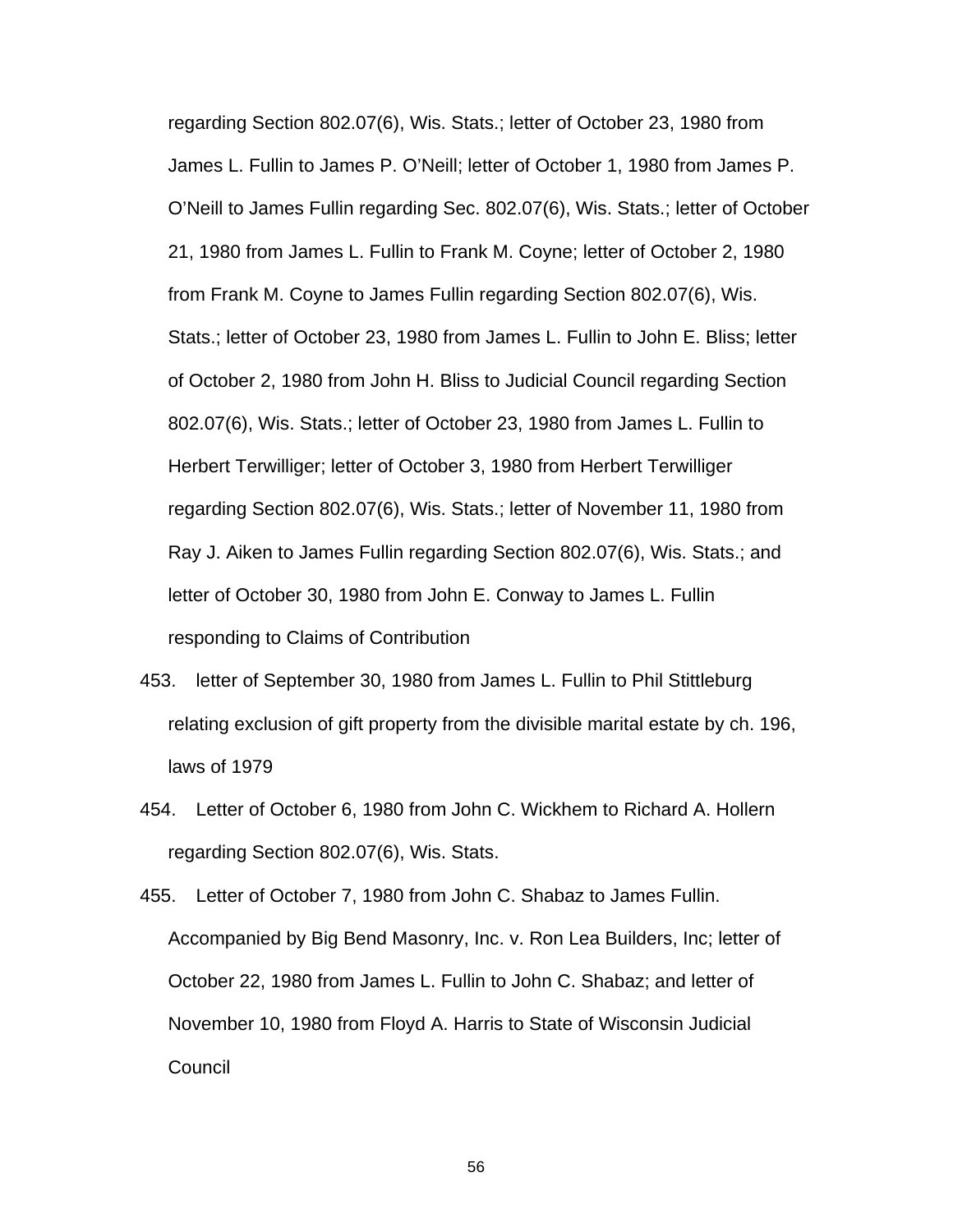456. Letter of October 20, 1980 from Stephen M. Glynn to James L. Fullin regarding Judicial Council Insanity Defense Committee

457. Letter of October 21, 1980 from James L. Fullin to Michael J. Barron

- 458. Letter of October 22, 1980 from J. Denis Moran to James Fullin. Accompanied by resolution dealing with abolition of preliminary hearings; and list of Preliminary Examination Committee members
- 459. Letter of October 22, 1980 from James L. Fullin to Ray J. Aiken. Accompanied by letter of October 22, 1980 from James L. Fullin to Charles D. Clausen; letter of October 6, 1980 from John C. Wickhem to Richard A. Hollern regarding Section 802.07(6), Wis. Stats.; letter of September 29, 1980 from Richard A. Hollern to Judicial Council regarding section 802.07(6), Wis. Stats; letter of October 30, 1980 from John E. Conway to James L. Fullin responding to Claims for Contribution; and rules 802.01(1) and 802.07(6)
- 460. Letter of October 22, 1980 from James L. Fullin to Nathan S. Heffernan

461. Letter of October 23, 1980 from James L. Fullin to Walter Raushenbush

- 462. Letter of November 4, 1980 from James L. Fullin to Fred A. Risser. Accompanied by letter of November 3, 1980 from Fred A. Risser and Midge Miller to James L. Fullin regarding submission of remedial legislation
- 463. Letter of November 10, 1980 from Floyd A. Harris to State of Wisconsin Judicial Council opposing legislation granting power to court commissioners to impose costs in supplementary proceedings as and for punishment for some disobedience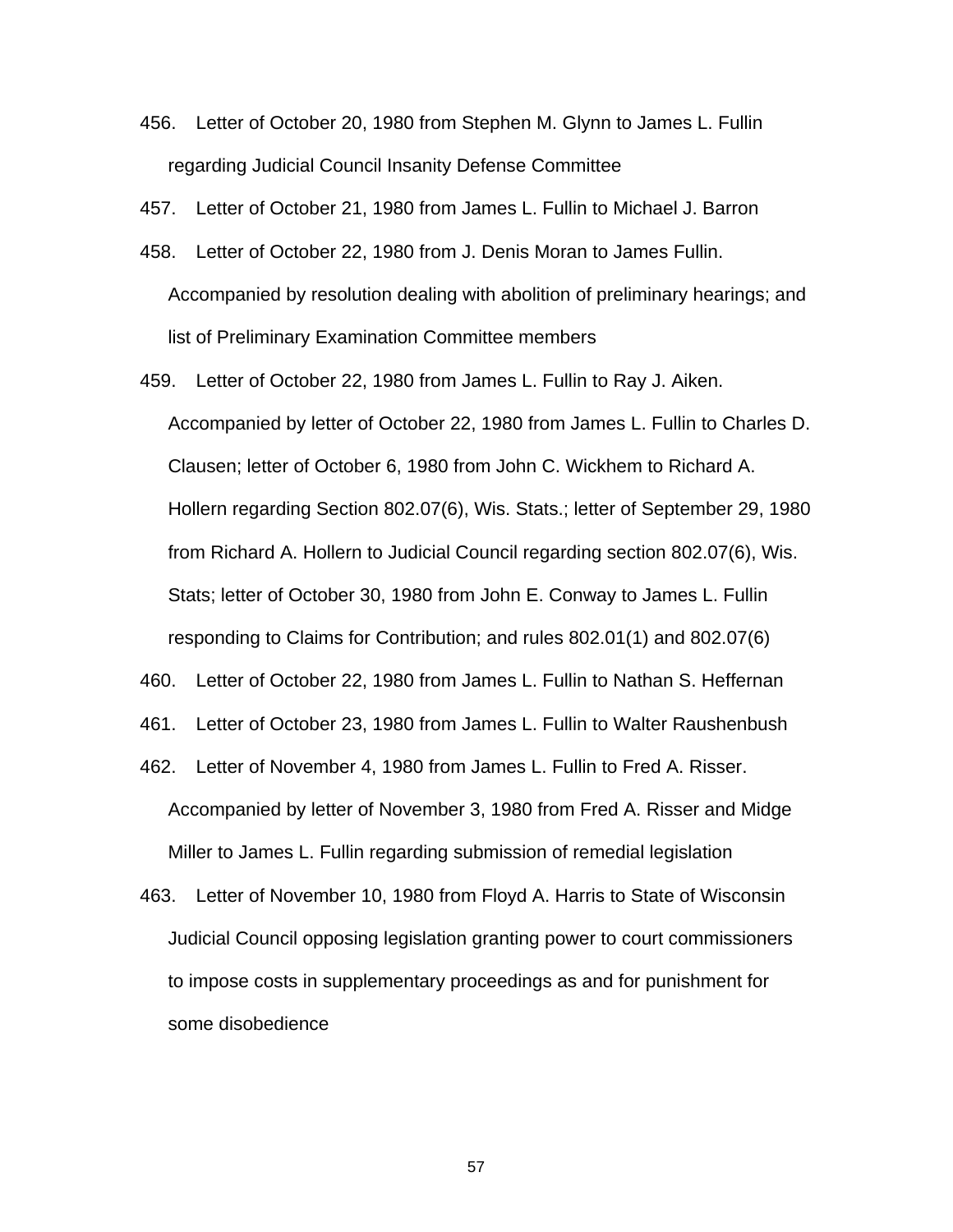- 464. Letter of November 10, 1980 from Floyd A. Harris to State of Wisconsin Judicial Council opposing legislation granting power to court commissioners to impose costs in supplementary proceedings as and for punishment for some disobedience. Accompanied by letter of November 5, 1980 from James L. Fullin to Floyd A. Harris
- 465. Letter of November 11, 1980 from Ray J. Aiken to James Fullin regarding Section 802.07(6), Wis. Stats. Accompanied by Rule 802.01(1) and 802.07(6) and Judicial Council note (1981); and Aiken Option
- 466. Letter of November 12, 1980 from Henry A. Field to Judicial Council regarding Section 802.07(6)
- 467. Letter of November 18, 1980 from James L. Fullin to Louise H. Warnke. Accompanied by letter of November 12, 1980 from Louise H. Warnke to James Fullin
- 468. Letter of December 1, 1980 from James L. Fullin to James O. Peterson Accompanied by letter of November 25, 1980 from James O. Peterson to James Fullin
- 469. Letter of December 2, 1980 from Jim Fullin to Alan Lasee regarding Presence of Bailiff During Jury Deliberations
- 470. Letter of December 2, 1980 from James L. Fullin to Judge Gary B. **Schlosstein**
- 471. Letter of December 2, 1980 from James L. Fullin to Victor Manian. Accompanied by letter of November 25, 1980 from Victor Manian to State of Wisconsin judicial Council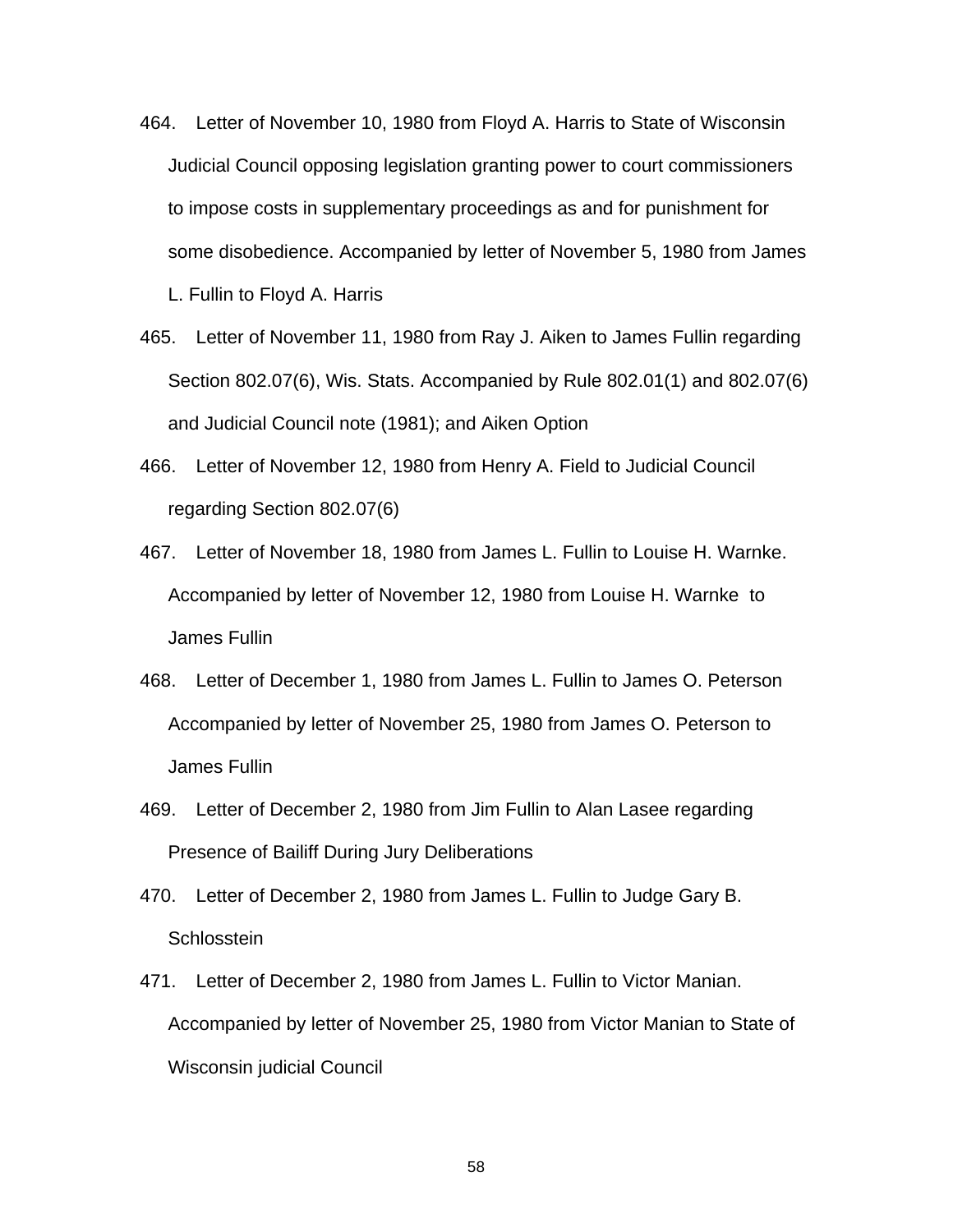- 472. Letter of December 17, 1980 from James L. Fullin to John C. Shabaz regarding court commissioners power to impose costs in supplementary proceedings
- 473. Letter of December 18, 1980 from Kenneth K. Port to James Fullin. Accompanied by recommendations of the Wisconsin Municipal judges Association for Changes In Statutes Affecting Municipal Courts
- 474. Letter of December 24, 1980 from Richard J. Weber to James Fullin regarding Judicial Council
- 475. Letter of December 30, 1980 from Jim Fullin to Judicial Council and Committee Members regarding Subject March 27, meeting in Milwaukee. Accompanied by Official Housing Form; memorandum of March 3, 1980 from Jack Rogan to Agency Financial Management Chiefs Agency Pre-Audit Chiefs regarding Hotel/Motel Lodging Rates; letter of February 26, 1980 from Clarence C. King to Institution Business Representatives regarding Hotel/Motel Lodging Rates; Area Code 414 Hotel/Motel rates ;letter of August 15, 1980 from Paula Hoffman to John F. Rogan regarding update on new government rates for Holiday Inns in the Milwaukee area; and letter of February 29, 1980 from Rebecca Bell Haggarty to John F. Rogan regarding Government Rates for the Milwaukee Holiday Inn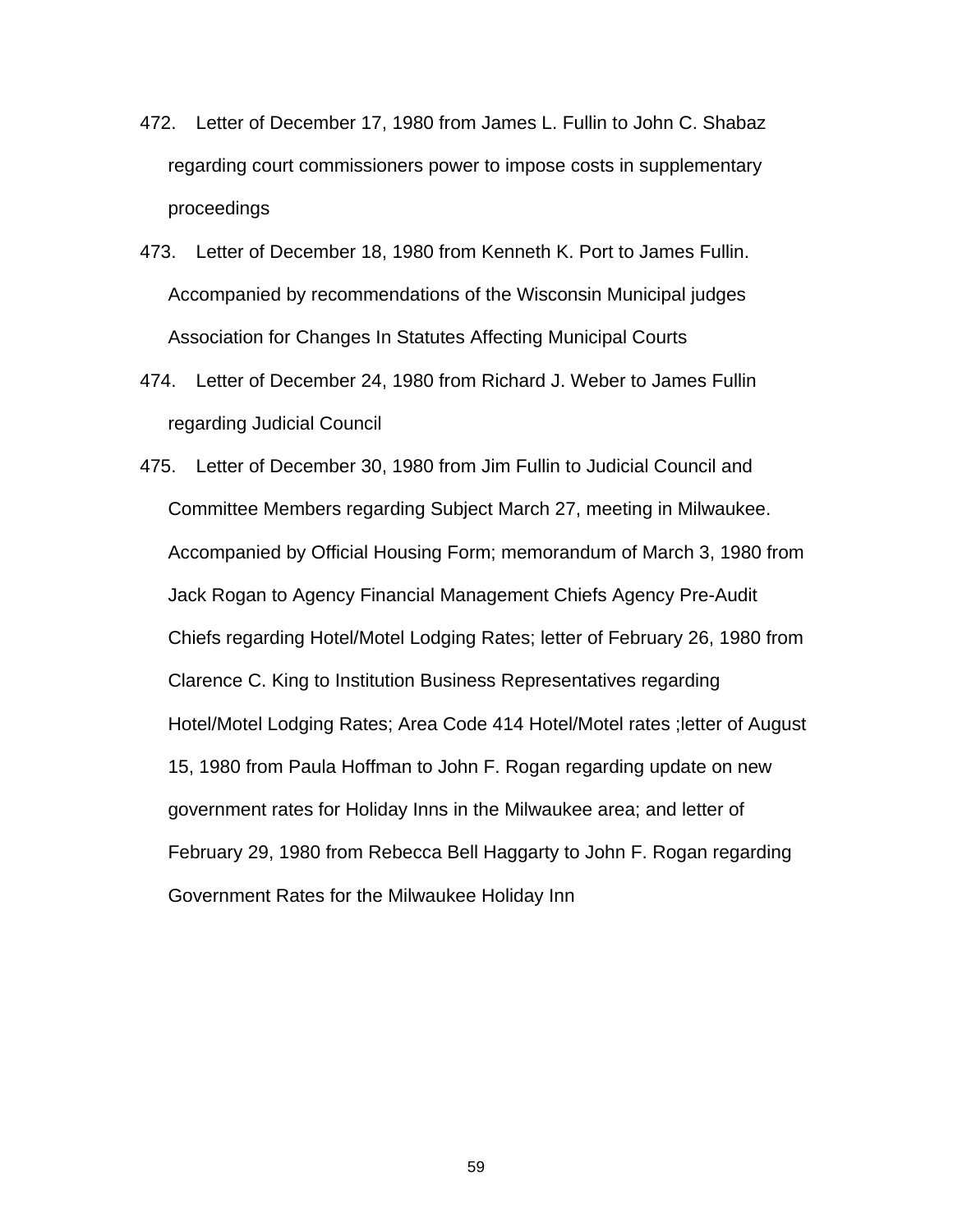## **Judicial Council Collection**

## Subject: Correspondence, 1981 **Folder No.: 7 of 14** 476. Letter of January 5, 1981 from James L. Fullin to David L. Walther regarding Judicial Council Appellate Procedure Committee

- 477. Letter of January 13, 1981 from Chuck Vetzner to James Fullin regarding Rule and Statutory Changes Affecting Appellate Procedure
- 478. Letter of January 13, 1981 from James L. Fullin to Daniel Fernbach
- 479. Letter of January 22, from James L. Fullin to James A. Simmonds. Accompanied by letter of January 19, 1981 from James A. Simmonds to James L. Fullin; letter of January 19, 1981 from James A. Simmonds to Sharon K. Metz
- 480. Letter of January 28, 1981 from Ray J. Aiken to James L. Fullin regarding Revision of s. 802.07(6)
- 481. Letter of January 30, 1981 from James L. Fullin to Fred A. Risser and Paul J. Swain; resume of Paul J. Swain; Biographical Information 1981 for 1981; and flyer for Dane County Bar Association's "The Great Bail Debate of 1981: Should the Proposed Constitutional Amendment be Ratified?"
- 482. Letter of February 5, 1981 from James L. Fullin to Miss Anne Kozlowski. Accompanied by letter of January 27, 1981 from Anne Kozlowski to James Fullin
- 483. Letter of February 5, 1981 from James L. Fullin to Richard A. Hollern
- 484. Letter of February 9, 1981 from Lowell D. Schoengarth to James L. Fullin. Accompanied by letter of February 6, 1981 from Angela B. Bartell to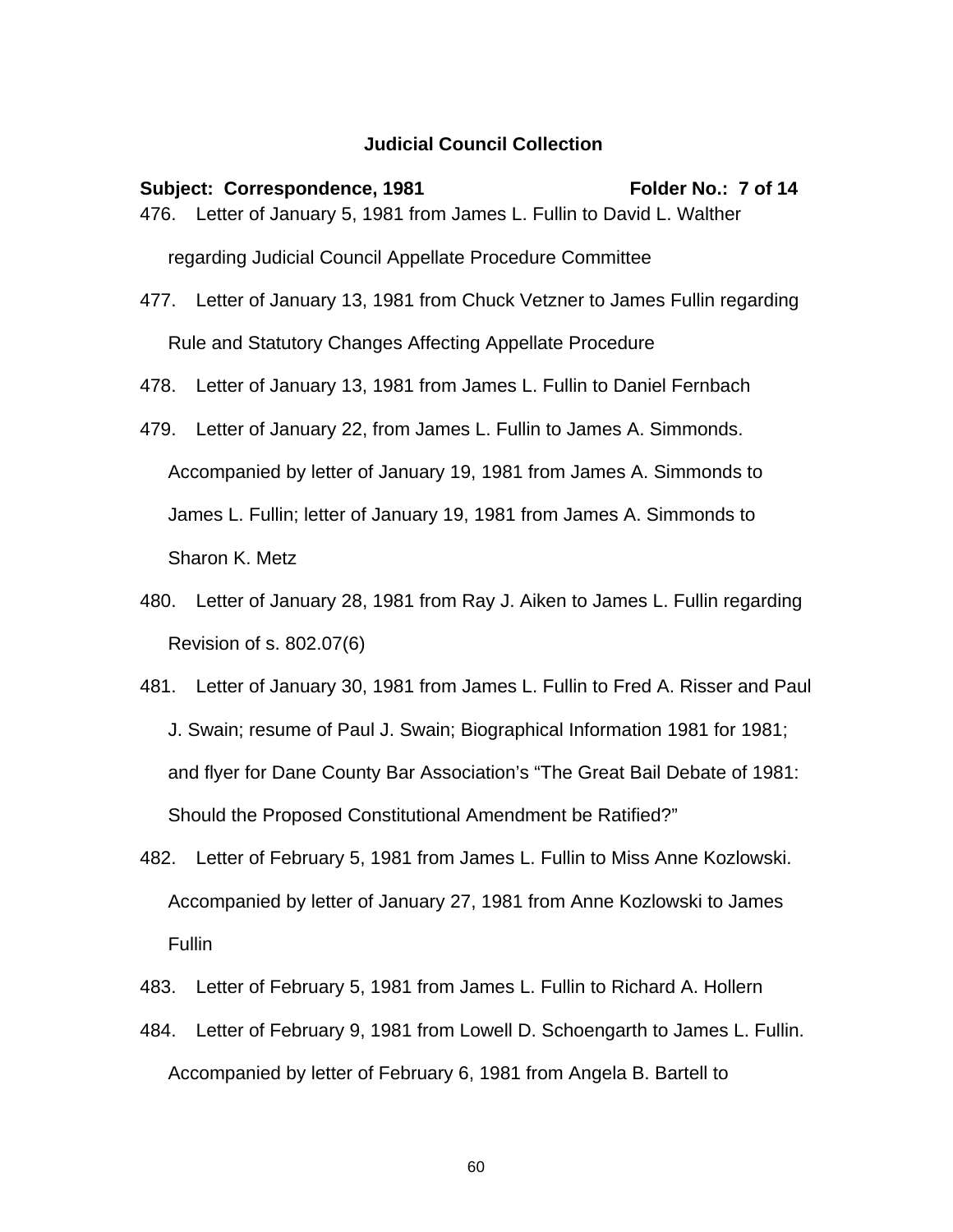Benchbook Committee Members regarding Trial Judges Benchbook; and Contempt of Court (chapter 785)

- 485. Letter of February 16, 1981 from James L. Fullin to Frank L. Nikolay regarding repeal of s. 971.21, Wis. Stats. in the 1980 Budget Bill. Accompanied by letter of January 15, 1981 from Frank L. Nikolay to James L. **Fullin**
- 486. Letter of February 17, 1981 from James L. Fullin to Susan Engeleiter
- 487. Letter of February 24, 1981 from James L. Fullin to John O. Norquist
- 488. Letter of March 3, 1981 from James L. Fullin to Gerald D. Kleczka. Accompanied by letter of February 24, 1981 from Gerald D. Kleczka and John Norquist to James Fullin
- 489. Letter of March 10, 1981 to Gerald D. Kleczka regarding organization, functions and budget of the Judicial Council
- 490. Letter of March 11, 1981 from James L. Fullin to James A. Rutkowski regarding review of LRB—0949/1 relating to operating a motor vehicle while intoxicated
- 491. Letter of March 11, 1981 from James L. Fullin to Lynn S. Adelman regarding review of LRB-0940/2 relating to operating a motor vehicle while intoxicated
- 492. Letter of March 18, 1981 from Orlan L. Prestegard to Henry C. Friend. Accompanied by letter of March 16, 1981 from Henry C. Friend to Revisor of Statutes regarding Ch. 809.25(1)(b), Wisconsin Statutes
- 493. Letter of March 23, 1981 from Carol J. Gau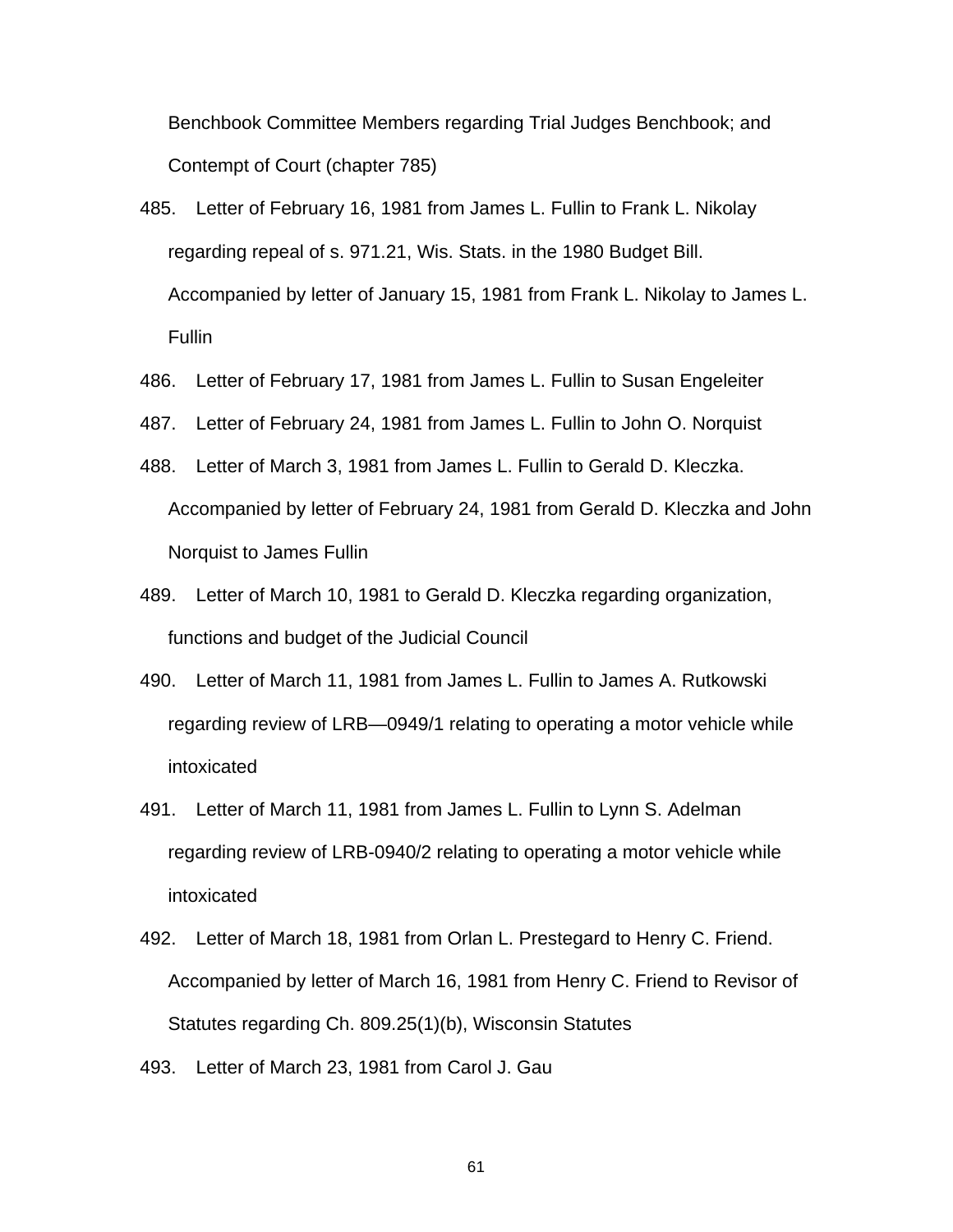- 494. Letter of April 6, 1981 from Lowell D. Schoengarth to James L. Fullin. Accompanied by letter of February 6, 1981 from Angela B. Bartell to Benchbook Committee Members regarding Trial Judges Benchbook
- 495. Letter of April 6, 1981 from Henry C. Friend to Judicial Council regarding procedure in small claims actions in the Circuit Court
- 496. Letter of April 17, 1981 from Jim Fullin to Judicial Council Members. Accompanied by handwritten note from Bob to Jim; American Bar Association Press Release "ABA President Calls for Continuation of Legal Services Corporation"; State bar of Wisconsin News Release; letter from Frank Murphy to Local Bar Leaders regarding Delivery of Legal Services to the Poor; letter from Lawrence Bugge to State Bar Leaders regarding delivery of Legal Services to the Poor; Press release " NLADA Executive Director Attacks Reagan Plan to Abolish Legal Services to Poor as "Unjustified' and "arbitrary"; "national Legal Aid and Defender Association Fact Sheet on the Legal Services Corporation" (March 6, 1981); "Slicing Off a Chunk of Justice" *The Milwaukee Journal* (March 14, 1981); and "An Equal Chance for Justice," *the Washington Post* (March 10)
- 497. Letter of April 28, 1981 from Richard J. Weber to Steven Gunderson supporting preservation of federally funded legal services for persons with low income
- 498. Letter of April 28, 1981 from Richard J. Weber to Toby Roth supporting preservation of federally funded legal services for low income persons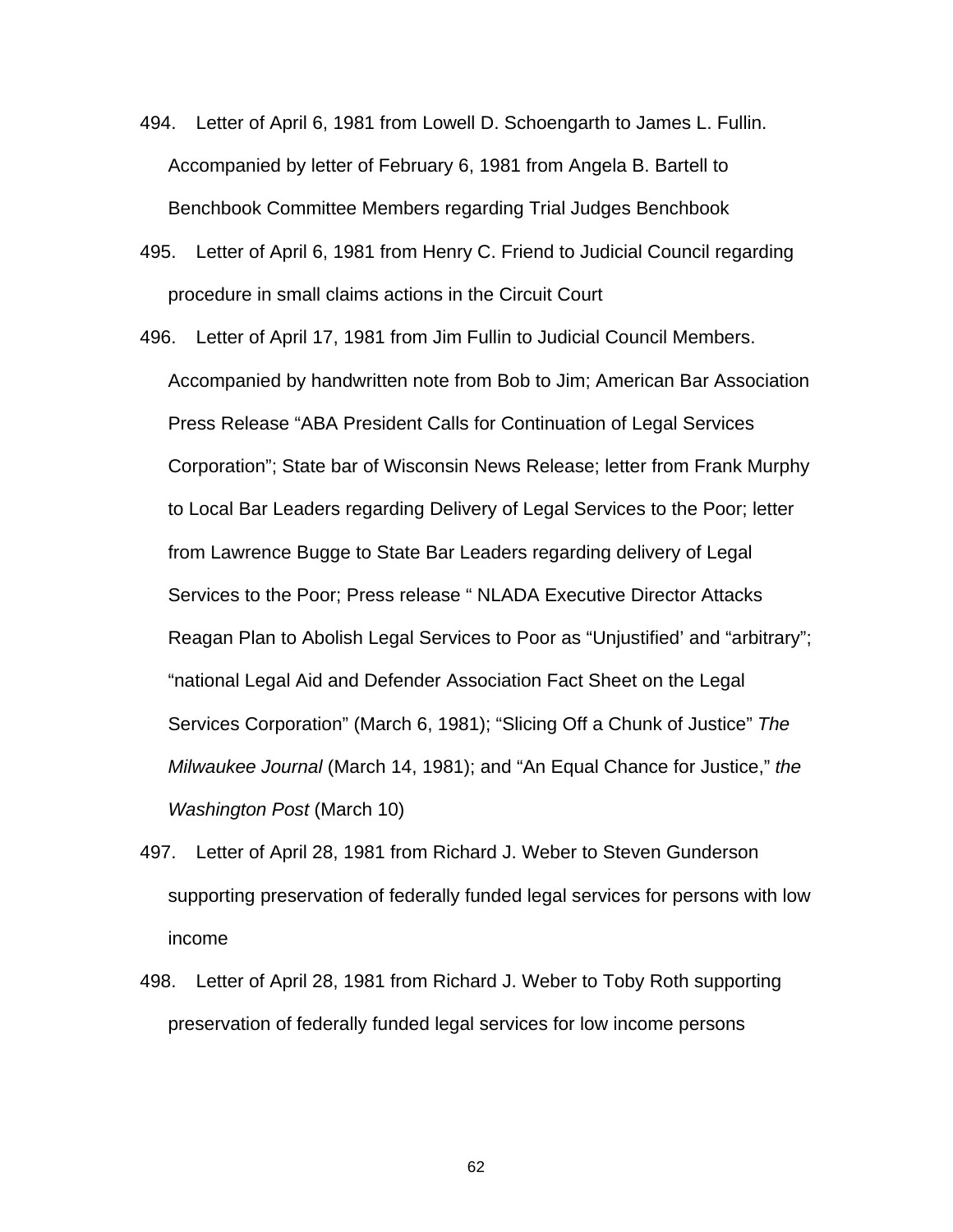- 499. Letter of April 28, 1981 from Richard J. Weber to Henry S. Reuss supporting the preservation of federally funded legal services to low income persons. Accompanied by letter of May 6, 1981 from Henry S. Reuss to Richard J. Weber; letter of May 15, 1981 from Les Aspin regarding Judicial Council subcommittee approval of a bill to reauthorize the Legal Services Corporation; letter of May 18, 1981 from Robert W. Kastenmeier to Richard J. Weber regarding legislation to continue the Legal Services Corporation; letter of May 18, 1981 from Clement J. Zablocki to Richard J. Weber regarding Legal Services Corporation; Letter of May 8, 1981 from Robert W. Kasten to Richard J. Weber; letter of May 19, 1981 from F. James Sensenbrenner to Richard J. Weber regarding reauthorization of the Legal Services Corporation; "Save Legal Services Corp.?" *Baltimore Sun* (May 2, 1981); letter of May 21, 1981 from Toby Roth to Richard J. Weber regarding reauthorization of Legal Services Corporation; and letter of June 2, 1981 from Thomas E. Petri to Richard J. Weber regarding Legal Services Corporation
- 500. Letter of May 6, 1981 from James L. Fullin to Linda L. Jurczyk offering position of Administrative Secretary
- 501. Letter of May 8, 1981 from Robert W. Kasten to Richard J. Weber regarding Legal Services Corporation. Accompanied by letter of May 15, 1981 from Les Aspin to Richard Weber reauthorization of Legal Services Corporation; letter of May 18, 1981 from Clement J. Zablocki to Richard J. Weber regarding Legal Services Corporation; letter of y 18, 1981 from Robert W. Kastenmeier to Richard J. Weber regarding Legal Services Corporation;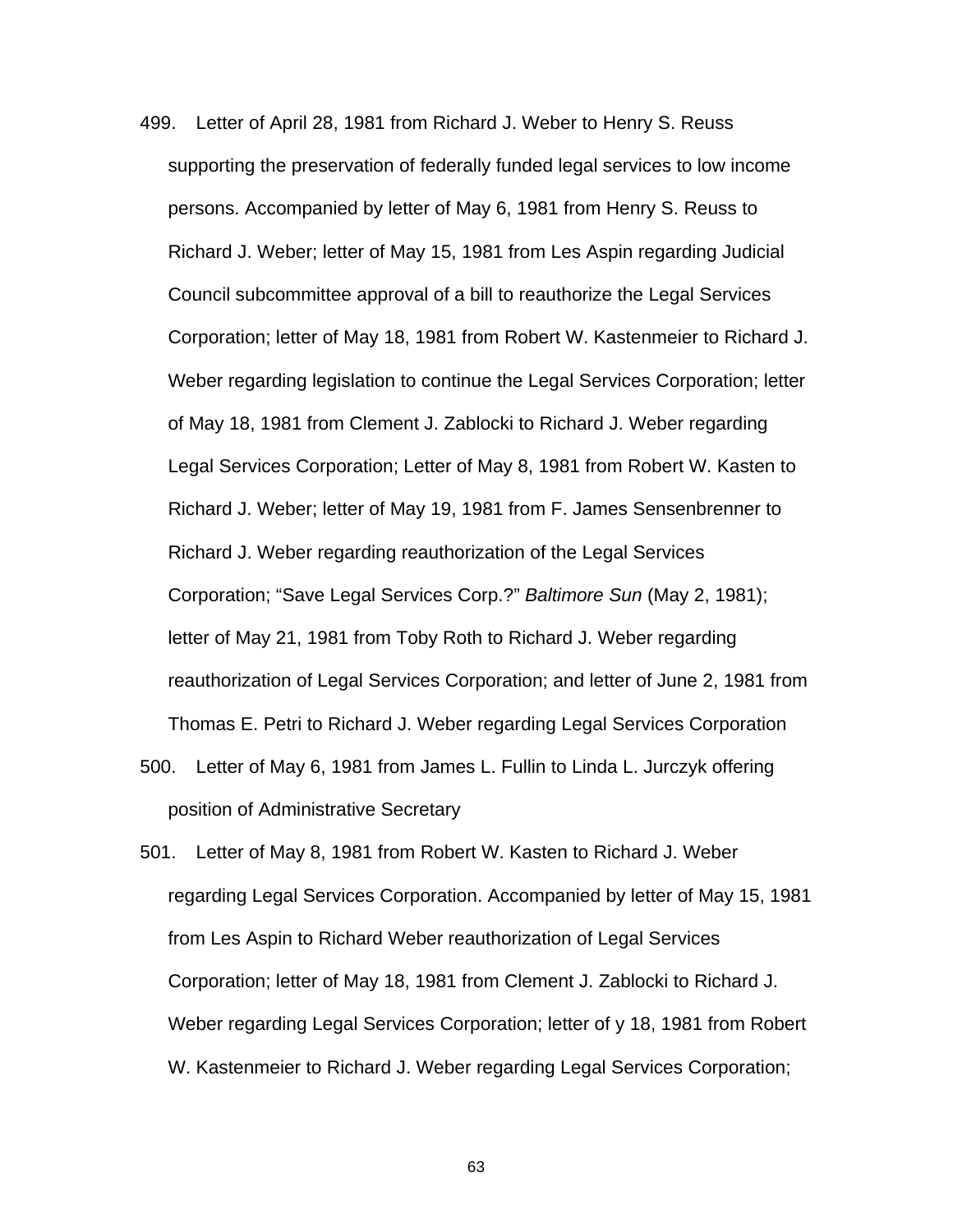Synopsis of Legal Services Corporation Act Amendment of 1981, as ordered reported from the subcommittee on Courts, Civil Liberties, and the Administration of Justice on May 4; letter of May 19, 1981 from F. James Sensenbrenner to Richard J. Weber regarding Legal Services Corporation; "Save Legal Services Corp.?" *Baltimore Sun* (May 2, 1981); letter of may 22, 1981 from Toby Roth to Richard J. Weber regarding Legal Services Corporation; letter of June 2, 1981 from Thomas E. Petri to Richard J. Weber regarding Legal Services Corporation; and letter of June 9, 1981 from Robert W. Kastenmeier to Richard J. Weber

- 502. Letter of May 11, 1981 from James L. Fullin to Jack Rogan regarding Judicial Council travel spending guidelines
- 503. Letter of May 11, 1981 from Robert D. Donohoo to Jim Fullin
- 504. Letter of May 11, 1981 from James L. Fullin to S. Kenneth Howard regarding exemption to the state hiring freeze for the position of Administrative Secretary
- 505. Letter of May 14, 1981 from James L. Fullin to State Employees Combined Campaign
- 506. Letter of May 20, 1981 from James L. Fullin to J. Denis Moran
- 507. Letter of May 20, 1981 from James L. Fullin to John J. Kircher regarding statute of limitations for actions on a sealed instrument. Accompanied by letter of May 18, 1981 from Kathryn L. Norton to James Fullin regarding statute of limitations on Mortgage Foreclosure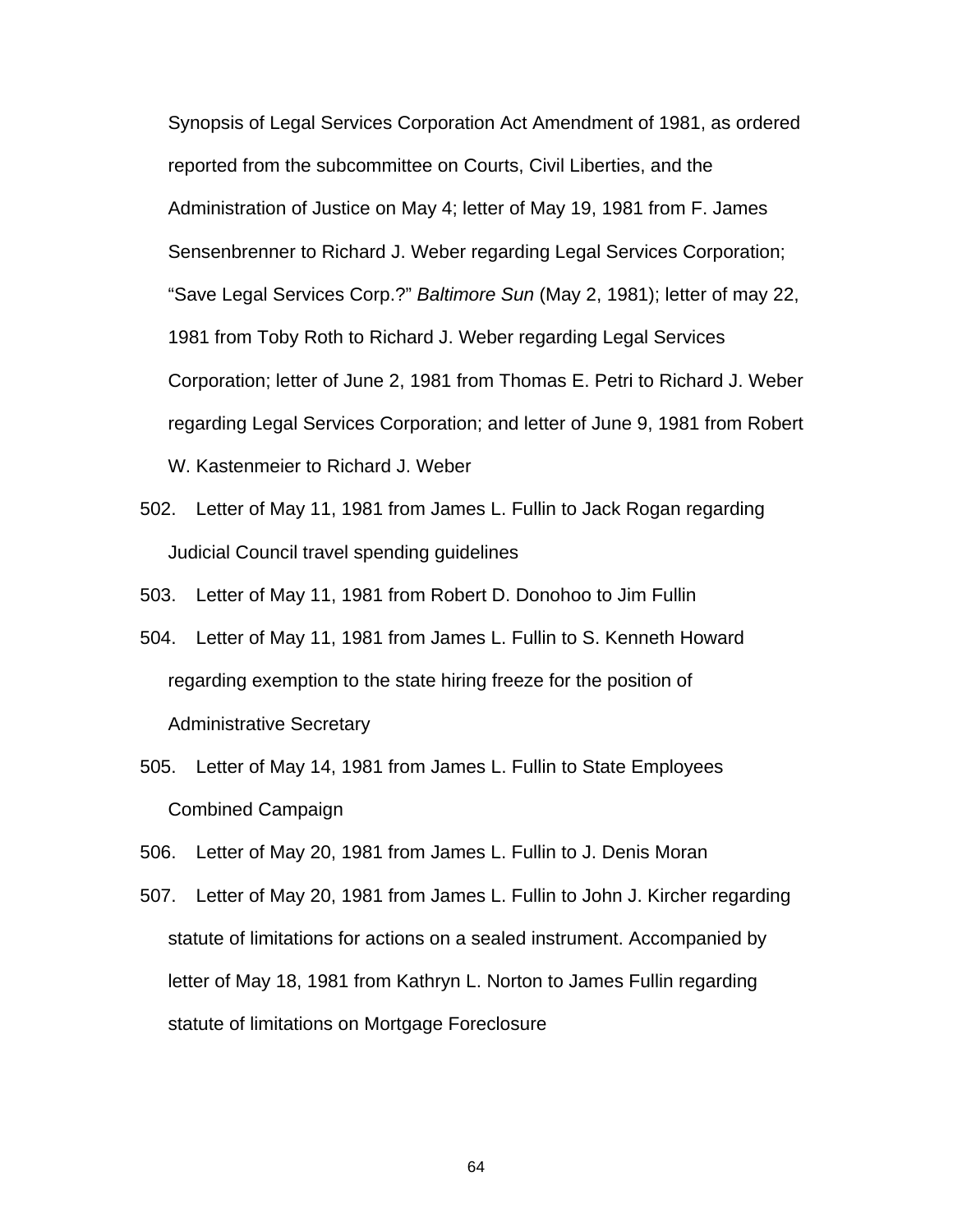- 508. Letter of May 21, 1981 from James L. Fullin to Anthony Scifo. Accompanied by letter of April 20, 1981 from Anthony Scifo to Wisconsin Judicial Council , Gary B. Schlosstein regarding Patients' Greivance[sic] System
- 509. Letter of May 22, 1981 from James F. Fullin to Lowell D. Schoengarth regarding Extraordinary Remedies outline for the trial benchbook. Accompanied by letter of may 19, 1981 from Lowell D. Schoengarth to James L. Fullin regarding Extraordinary Remedies outline for the trial benchbook
- 510. Letter of June 3, 1981 from James L. Fullin to Michael G. Kirby regarding legal affect of antenuptial property agreements under Wisconsin's divorce statues (ch. 767, Wis. Stats.).
- 511. Letter of June 3, 1981 from James L. Fullin to Ed Jackamonis regarding the proposed eight percent reduction in 1981-1983 budget. Accompanied by letter of May 29, 1981 from Ed Jackamonis to James Fullin; and Impact of 8% State Operations Reductions by Agency
- 512. Letter of June 4, 1981 from Orlan L. Prestegard to James L. Fullin
- 513. Letter of June 4, 1981 from Orlan L. Prestegard to James L. Fullin
- 514. "Council to address criminal insanity issue," *The Milwaukee Journal* (June 7, 1981)
- 515. Letter of June 8, 1981 from James L. Fullin to James F. Laatsch
- 516. Letter of June 9, 1981 from Robert W. Kastenmeier to Richard J. Weber
- 516.1 Letter of June 9, 1981 from Steve Felsenthal to Presiding Judge Voss regarding Discretionary Appeals – Juvenile Waivers. Accompanied by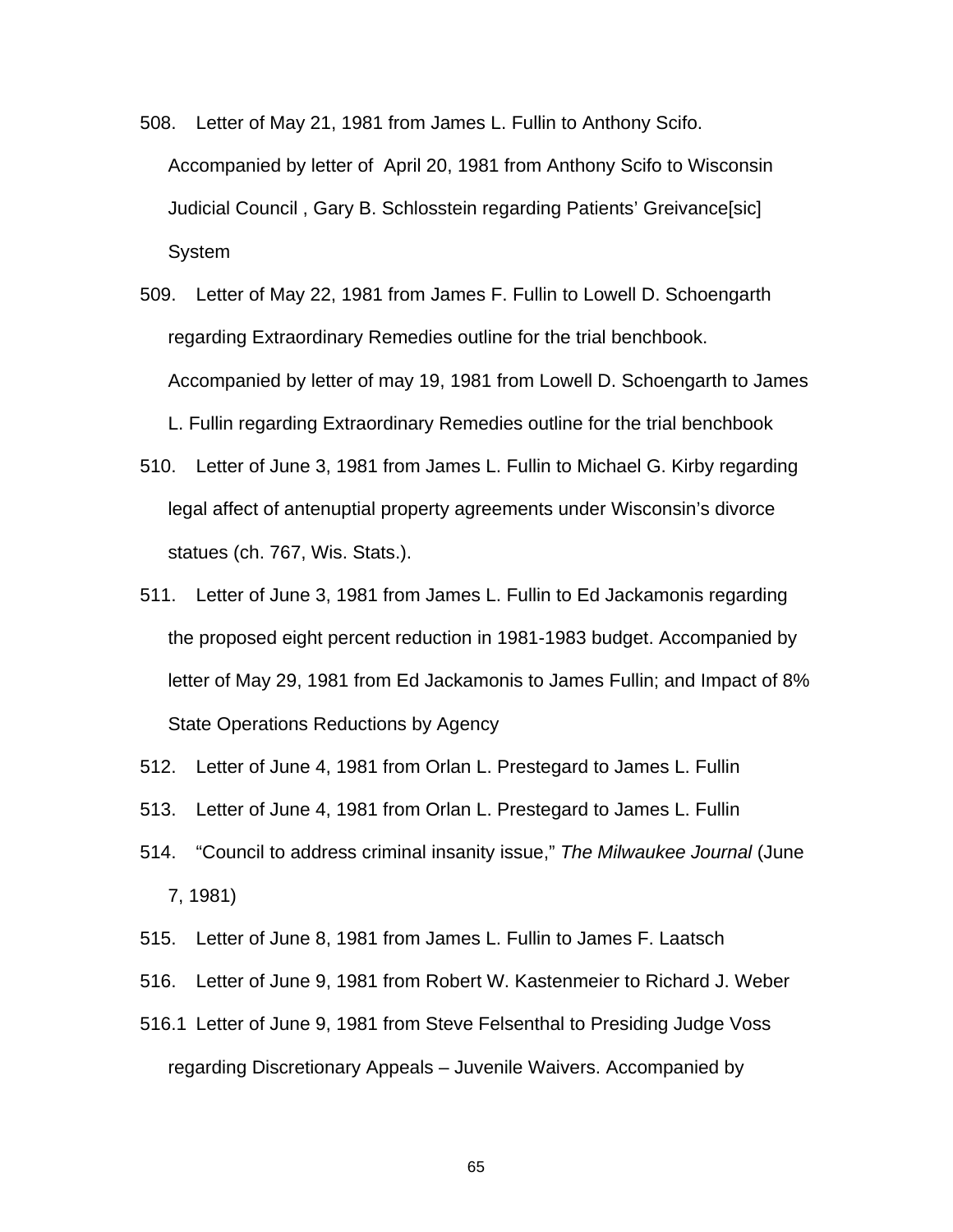memorandum of July 31, 1981 from Chief Judge Decker to All Presiding Judges and Marilyn L. Graves regarding Discretionary Appeals – Juvenile Waivers; memorandum of August 4, 1981 from Steve Felsenthal to Staff Attorneys regarding Discretionary appeals – Juvenile Waivers; and Petitions for Leave to Appeal Nonfinal Order – Juvenile Waiver Order

- 517. Letter of June 10, 1981 from James L. Fullin to William Bablitch regarding effect of S.B. 163 on a felony defendant's right to request a substitution of judge after the preliminary examination.
- 518. Letter of June 11, 1981 from Richard J. Weber to John A. Decker
- 519. Letter of June 12, 1981 from Jim Fullin to Dick Weber and Jack Kircher regarding preferences for Committee assignments
- 520. Proposed Schedule of Judicial Council Meetings for June 1981 through September 1982 (June 12, 1981)
- 521. Letter of June 12, 1981 from Jim Fullin to Judicial Council regarding three alternative drafts relating to the statue of limitations for mortgage foreclosure actions. Accompanied by letter of May 7, 1981 from Michael G. Stuart to James Fullin regarding statute of limitation for mortgage foreclosure actions; letter of May 18, 1981 from Kathryn L. Norton to James Fullin regarding Statute of Limitations on Mortgage Foreclosure; Option A: Repeal Special Statue for Foreclosure by Advertisement; Option B: Special Statute for Mortgage Foreclosures and Land Contracts; and Option C: Re-create Special Sealed Instrument Statute
- 522. Letter of June 18, 1981 from James L. Fullin to James T. Flynn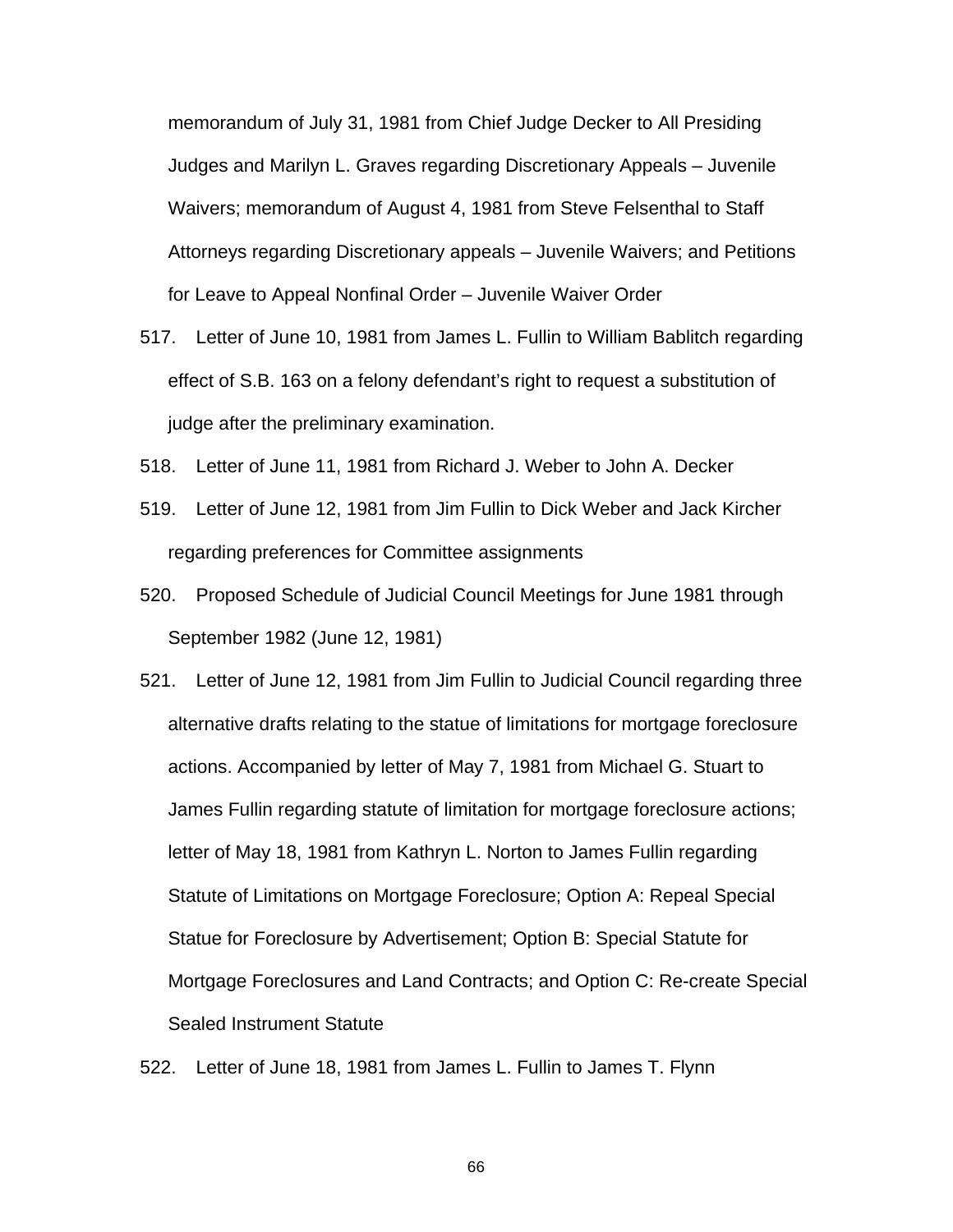523. Letter of June 28, 1981 from Les Aspin to Richard Weber regarding Legal Services Corporation authorization bill

524. Letter of June 30, 1981 from James L. Fullin to James E. Hough

- 525. Letter of June 30, 1981 from James L. Fullin to Gary B. Schlosstein regarding Insanity Defendant Committee's work product
- 526. Letter of June 30, 1981 from James L. Fullin to Michael G. Stuart. Accompanied by letter of June 11, 1981 from James L. Fullin to Michael G. Stuart regarding statutes of limitations for mortgage foreclosures and actions on other sealed instruments; letter of May 7, 1981 from Michael G. Stuart to James Fullin; Letter of September 21, 1981 from James L. Fullin to Kathryn L. Norton regarding statutes of limitations for actions on sealed instruments; letter of September 21, 1981 from James L. Fullin to John E. Knight regarding statute of limitations for actions on sealed instruments; letter of September 4, 1981 from John E. Knight to James L. Fullin regarding statute of limitations for actions on sealed instruments; letter of June 11, 1981 from James L. Fullin to Kathryn L. Norton regarding statute of limitations for mortgage foreclosures and actions on other sealed instruments; letter of June 30, 1981 from James L. Fullin to Kathryn L. Norton regarding statutes of limitations for actions on sealed instruments; letter of May 18, 1981 from Kathryn L. Norton to James Fullin regarding Statute of Limitations on Mortgage Foreclosures; and Letter of June 24, 1981 from Michael G. Stuart to James Fullin regarding statutes of limitation for mortgage foreclosure and actions on other sealed instruments 527. Letter of June 30, 1981 from James L. Fullin to Donald S. Rush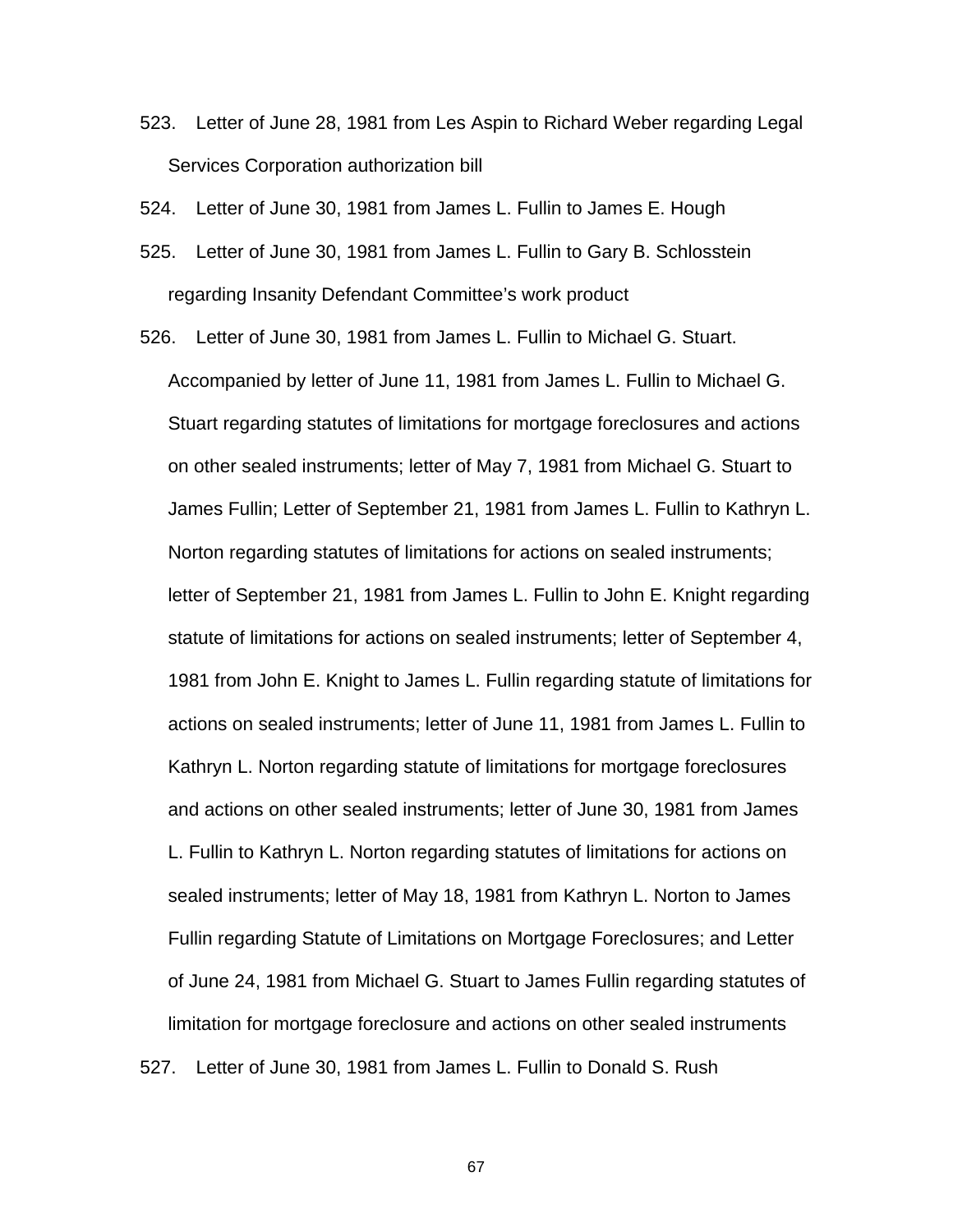- 528. Letter of July 1, 1981 from James L. Fullin to Orlan L. Prestegard regarding Judicial Council Committee's note to s. 809.80, Wis. Stats.
- 529. Letter of July 3, 1981 from James L. Fullin to Michael O'Brien regarding Judicial Council Committee's Note (1976) to s. 802.06
- 530. Letter of July 3, 1981 from John J. Kircher to Myron E. La Rowe
- 531. Letter of July 7, 1981 from Les Aspin to Richard Weber regarding Legal Services Corporation reauthorization
- 532. Letter of July 10, 1981 from James L. Fullin to Leon E. Sheehan
- 533. Letter of July 23, 1981 from James L. Fullin to David Berger
- 534. Letter of July 23, 1981 from Julilly Kohler regarding Family Court Findings of Fact and Conclusions of Law and Judgment of Divorce documents. Accompanied by letter of August 17, 1981 from Francis R. Croak to James Fullin regarding Family Law; letter of August 17, 1981 from Francis R. Croak to Julilly W. Kohler; letter of July 24, 1981 from Jerome L. Fox to James Fullen; letter of July 24, 1981 from J. Denis Moran to Jim Fullin regarding Amendment to sec. 805.17(2), Stats.; letter of July 24, 1981 from J. Denis Moran to Julilly Kohler regarding amendment to sec. 805.17(2), Stats.; letter of July 29, 1981 from Thomas J. Curran to James L. Fullin; letter of July 28, 1981 from L. E. Sheehan to James Fullin; letter of July 28, 1981 from Walter J. Dickey to Julilly W. Kohler regarding filing of findings of fact and conclusions; letter of July 23, 1981 from Julilly Kohler to Leon E. Sheehan regarding filing of finding of fact and conclusions in Family Court; letter of July 23, 1981 from Julilly Kohler to Thomas J. Curran regarding filing of finding of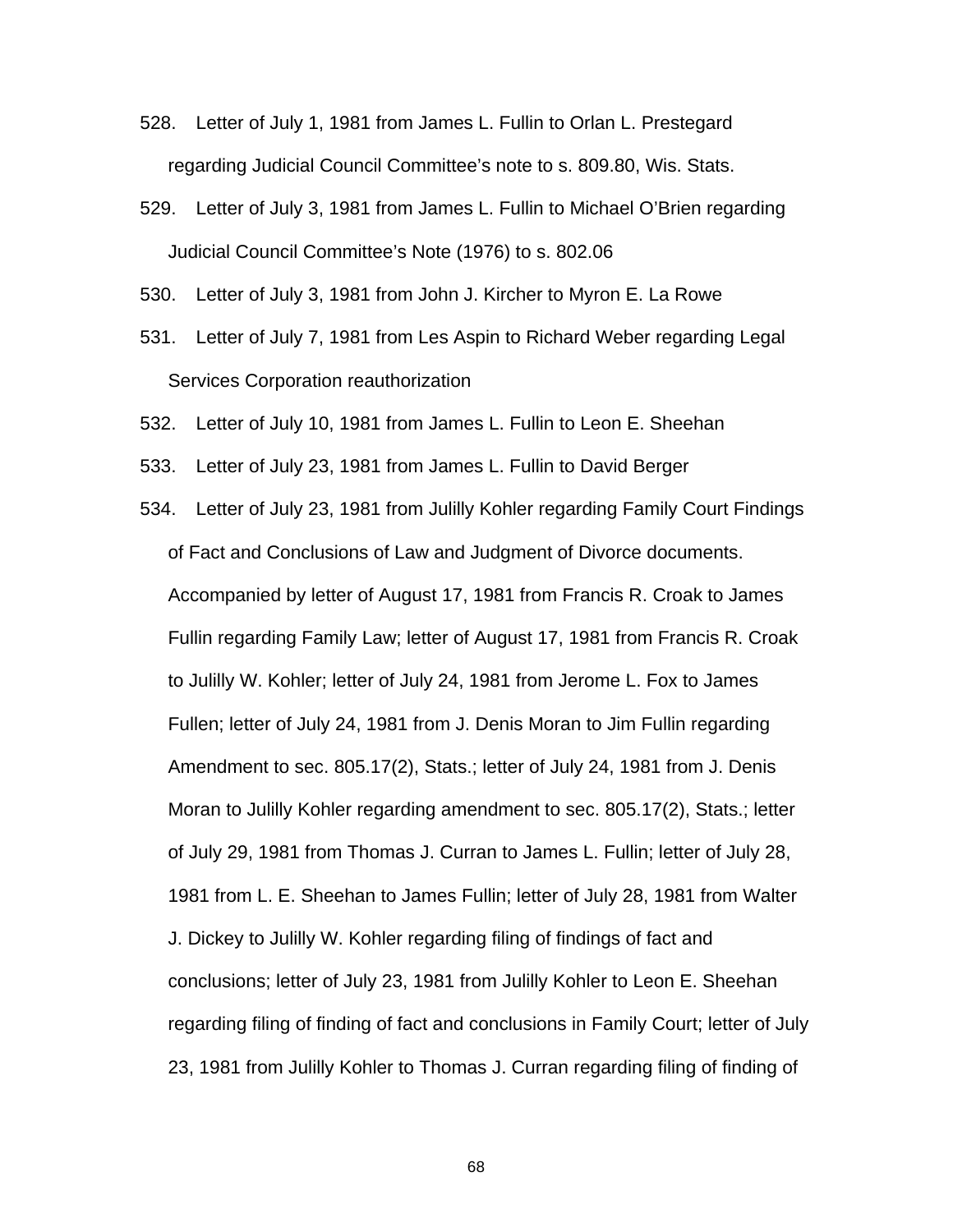fact and conclusions in Family Court; letter of July 30, 1981 from John J. Kircher to Julilly W. Kohler regarding Family Law – Findings of Fact and Conclusion of Law; letter of July 27, 1981 from James L. Fullin to Julilly W. Kohler regarding proposed amendment of s. 805.17(2); letter of September 17, 1981 from Julilly W. Kohler to James Fullin; Petition In the matter of the Amendment of Rules of civil Procedure; letter of December 22, 1981 from Julilly W. Kohler to James L. Fullin; letter of October 1, 1981 from James L. Fullin to Julilly W. Kohler regarding amendment to s. 805.17(2); letter of January 20, 1981 from James L. Fullin to Julilly W. Kohler; letter of February 8, 1982 from James L. Fullin to Julilly W. Kohler regarding proposed amendment to s. 805.17(2); letter of February 4, 1982 from Julilly W. Kohler to James L. Fullin "an Act to amend 757.69(1)(c) of the statutes, relating to clarifying the authority of court commissioner to order suspension or revocation of operating privileges;" letter of January 19, 1982 from James L. Fullin to Barbara Bird regarding legislation clarifying the authority of court commissioner to order revocation or suspension of operating privileges in appropriate cases; letter of December 23, 1981 from James L. Fullin to Barbara Bird regarding legislation clarifying the authority of court commissioners to order revocation and suspension of operating privileges in proper cases; letter of December 21, 1981 from Barbara Bird to James L. Fullin regarding Powers of Court Commissioner, Section 757.69, Stats.; and letter of April 27, 1982 from James L. Fullin to Julilly W. Kohler regarding amendment to 805.17(2)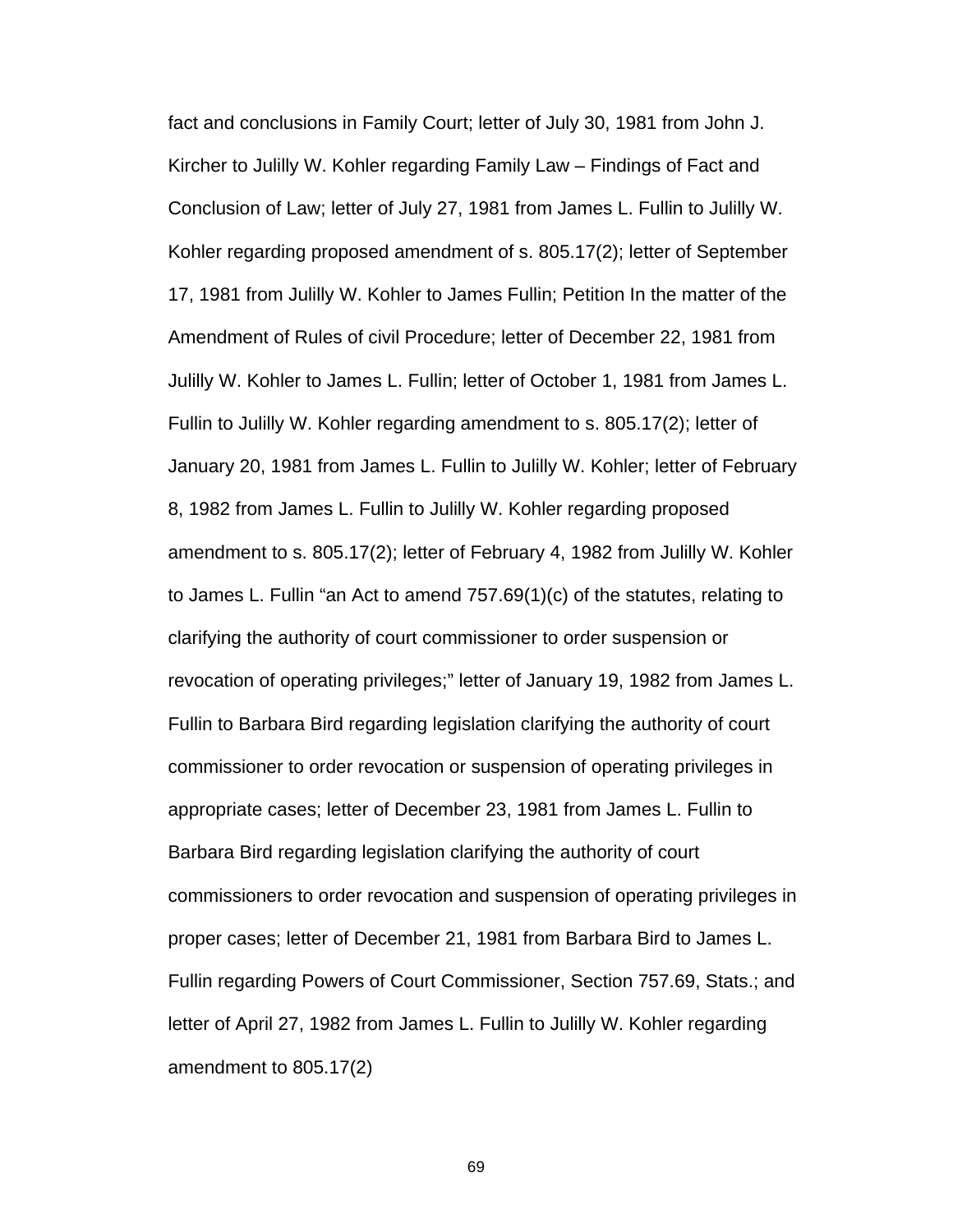- 535. Letter of July 23, 1981 from James L. Fullin to David Berger. Accompanied by letter of July 20, 1981 from David Berger and William Rogers to All State Agencies regarding State Agency Settlements of Employee Grievances
- 536. Letter of July 24, 1981 from James L. Fullin to Robert D. Donohoo. Accompanied by letter of July 21, 1981 from Robert D. Donohoo to Jim Fullin
- 537. Letter of August 6, 1981 from James L. Fullin to Lowell D. Schoengarth regarding Trial Benchbook. Accompanied by letter of July 29, 1981 from Lowell D. Schoengarth to James L. Fullin regarding Trial Judges Benchbook
- 538. letter of August 11, 1981 from Lowell D. Schoengarth to James L. Fullin regarding draft on Extraordinary Remedies
- 539. Memorandum of August 12, 1981 from Stephen L. Smay to Board of Governors regarding August 21-22 Board Meeting. Accompanied by Minutes of the August 21, 1981 Board of Governors Meeting; and Resolution Pertaining to Habeas Corpus
- 540. Letter of August 24, 1981 from James L. Fullin to Ed Jackamonis regarding budge concerns. Accompanied by letter of August 20, 1981 from Ed Jackamonis to James L. Fullin regarding tax cuts and budget cuts
- 541. Letter of August 25, 1981 from Les Aspin to Richard Weber regarding Legal Services Corporation reauthorization
- 542. Letter of August 25, 1981 from James L. Fullin to Helen Gmur regarding Printing Liaison Offices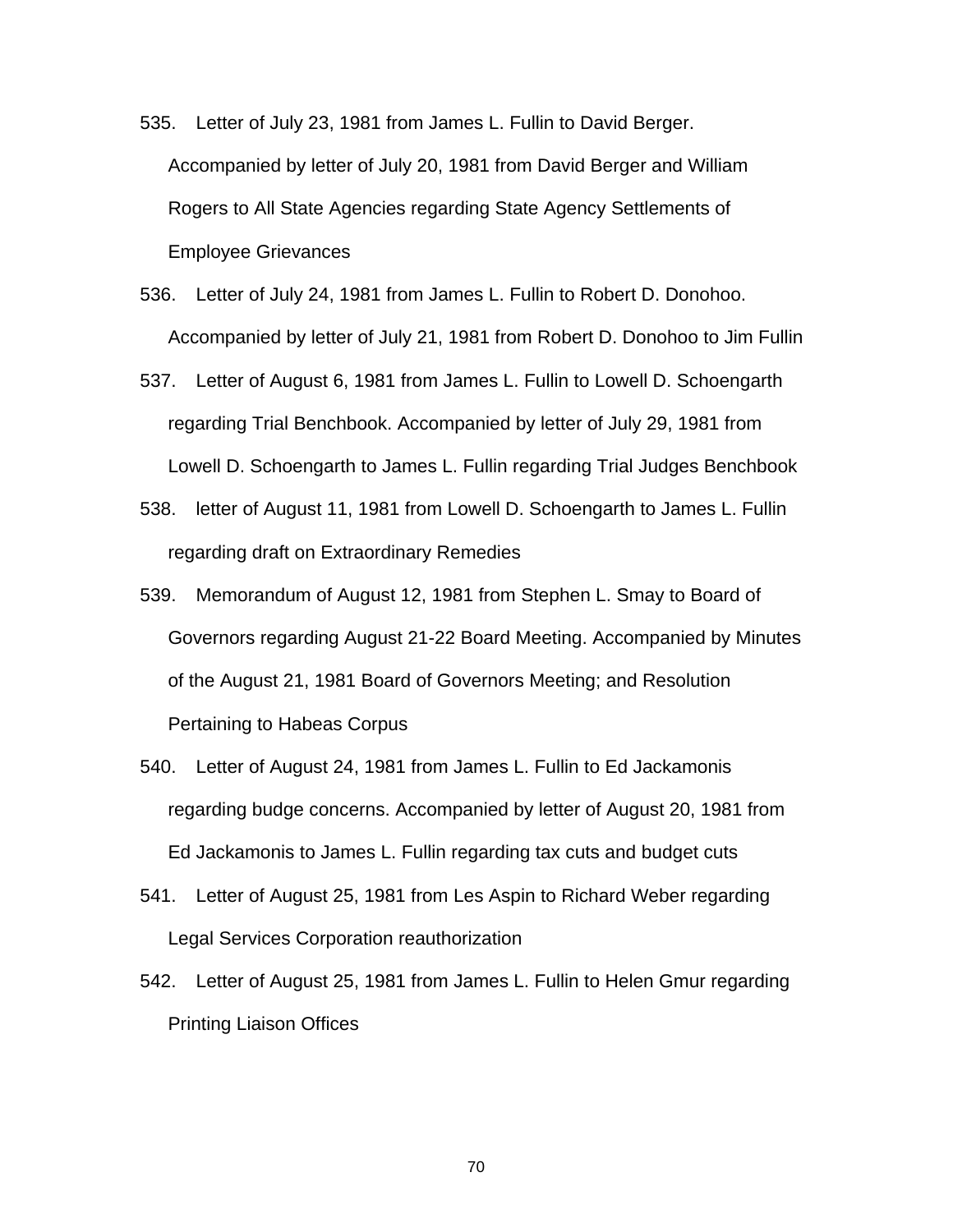- 543. Letter of September 4, 1981 from James L. Fullin to Lowell D. Schoengarth regarding draft outline of Extraordinary Remedies for Trial Judges Benchbook
- 544. Letter of September 4, 1981 from James L. Fullin to Gordon Myse regarding draft outline of Extraordinary Remedies for Trial Judges Benchbook
- 545. Letter of September 4, 1981 from James L. Fullin to Angela Bartell regarding draft outline of Extraordinary Remedies for Trial Judges Benchbook
- 546. Letter of September 15, 1981 from Lowell D. Schoengarth to James L. Fullin regarding draft on extraordinary remedies. Accompanied by letter of February 2, 1981 from Lowell D. Schoengarth to James L. Fullin regarding Trial Court Bench Book; and Trial Judges Bench Book Civil Law Section "Table of Contents"
- 547. Letter of September 30, 1981 from Pheobe S. St. John to Judicial Council, Lynda L. Jurczyk. Accompanied by letter of September 28, 1981 from Lynda L. Jurczyk to Pheobe St. John
- 548. Letter of October 1, 1981 from James L. Fullin to Julilly W. Kohler regarding proposed amendment s. 805.17(2)
- 549. Judicial Council Preliminary Examination Committee Roster (revised 10/1/81)
- 550. Judicial Council Publication of Decisions Committee Roster (revised 10/1/81)
- 551. Judicial Council Membership 1981-1982 (revised 10/1/81)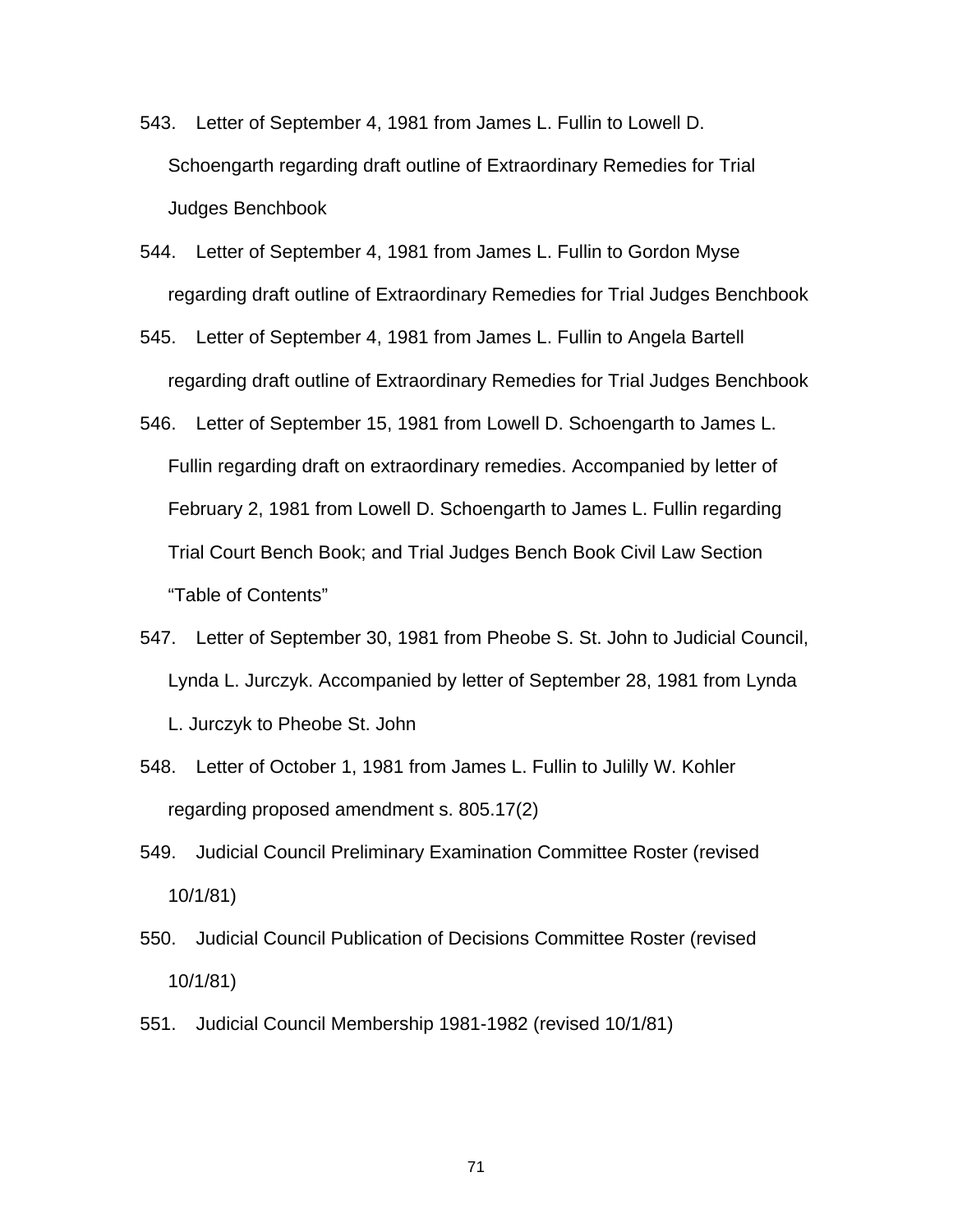- 552. Schedule of Judicial Council Meetings (October 1981 to September 1982), dated October 1, 1981
- 553. Letter of October 13, 1981 from Richard J. Weber to James L. Fullin regarding habeas corpus statute
- 554. Letter of October 20, 1981 from James L. Fullin to Steven W. Wadzinski. Accompanied by letter of October 19, 1981 from Steven W. Wadzinski to Wisconsin judicial Council regarding City of Kiel v. Steven W. Wadzinski; Letter of September 28, 1981 from John I. Laun to Calumet County Courthouse regarding City of Kiel v. Steven W. Wadzinski; Notice to Parties of Jury Trial in City of Kiel vs. Steven W. Wadzinski (October 14, 1981); and Notice to Parties of Jury Trial in City of Kiel vs. Steven W. Wadzinski (August 17, 1981);
- 555. Letter of October 20, 1981 from James L. Fullin to Thomas R. Malsch. Accompanied by letter of October 19, 1981 from Thomas R. Malsch to Wisconsin Judicial Council regarding State of Wisconsin vs. Thomas R. Malsch; Notice to Parties of Jury Trial in State of Wisconsin vs. Thomas R. Malsch (October 14, 1981); Notice to Parties of Jury Trial in State of Wisconsin vs. Thomas R. Malsch (August 17, 1981)
- 555.1 Letter of October 21, 1981 from Les Aspin to Richard Weber regarding Legal Services Corporation
- 556. Letter of November 3, 1981 from James L. Fullin to Richard Hollern regarding amendment to 802.01(1) and 802.02(4), and repeal of 802.07(6)
- 557. Letter of November 3, 1981 from Orlan L. Prestegard to John J. Kircher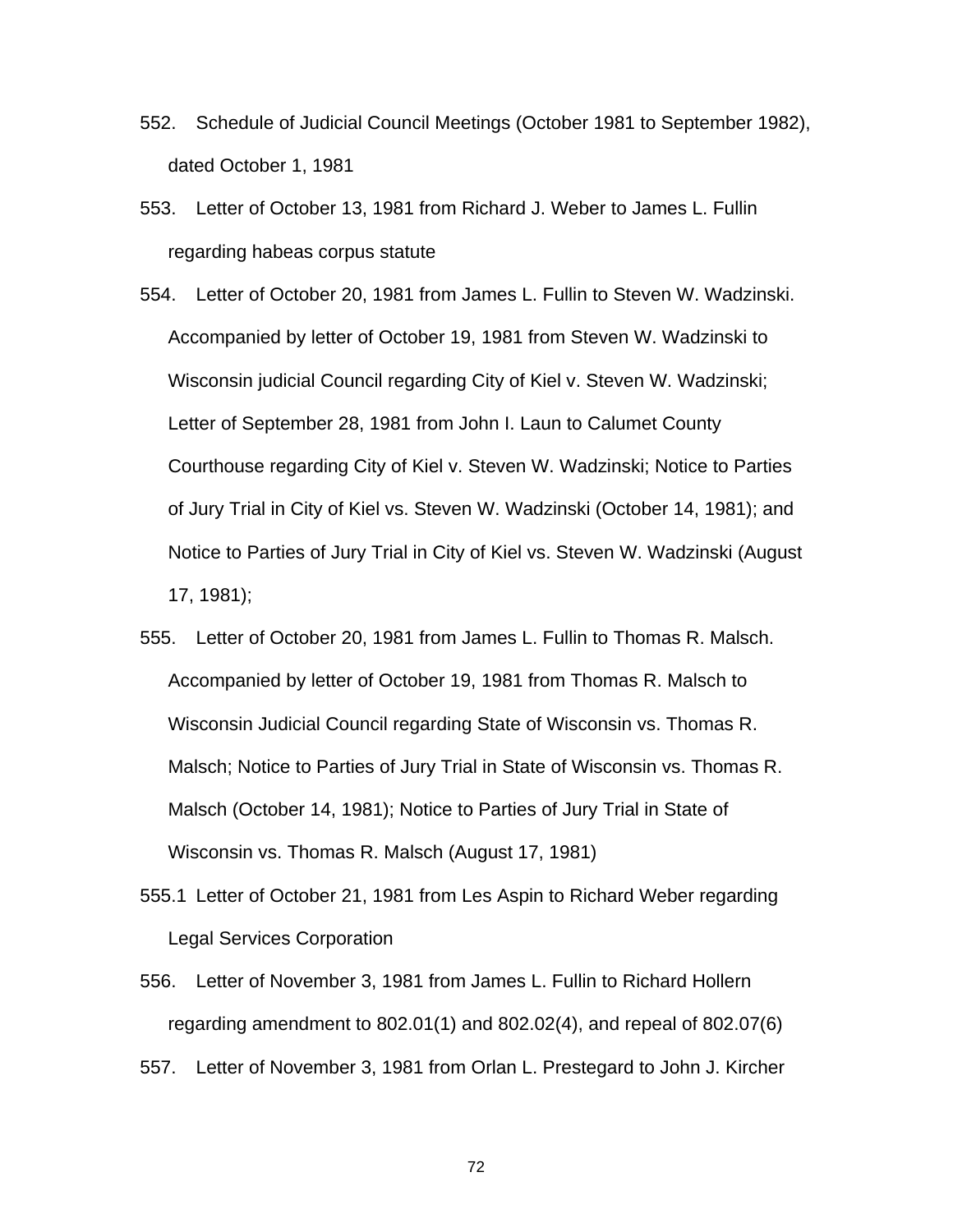- 558. Letter of November 3, 1981 from James L. Fullin to John C. Wickhem regarding amendments to 802.01(!) and 802.02(4), and repeal of 802.07(6)
- 559. Letter of November 3, 1981 from Orlan L. Prestegard to John J. Kircher
- 560. Letter of November 3, 1981 from James L. Fullin to Candace A. Fuoco. Accompanied by letter of October 27, 1981 from Candace A. Fuoco to Wisconsin Judicial Council.
- 561. Letter of November 3, 1981 from James L. Fullin to Eugene Gehl regarding amendment to 802.01(1) and 802.02(4), and repeal of 802.07(6).
- 562. Letter of October 26, 1981 from Henry A. field to James L. Fullin
- 563. Letter of November 11, 1981 from James L. Fullin to Thomas Barland regarding Ch. 50, Laws of 1981. Accompanied by letter of April 9, 1980 from Thomas Barland to James L. Fullin regarding State vs. Dominick A. Caputo, Case NO. 79CR1191; Motion to Modify Sentence in State of Wisconsin v. Dominick A. Caputo; and Memorandum in support of motion to modify sentence in State of Wisconsin v. Dominick A. Caputo
- 564. Outline of Ch. 257, Laws of 1979, Relating to Contempt of Court by James L. Fullin (November 13, 1981)
- 565. Letter of December 18, 1981 from James L. Fullin to Chuck Grapentine. Accompanied by letter of December 14, 1981 from Chuck Grapentine regarding Layoff Data; and Layoff Data Report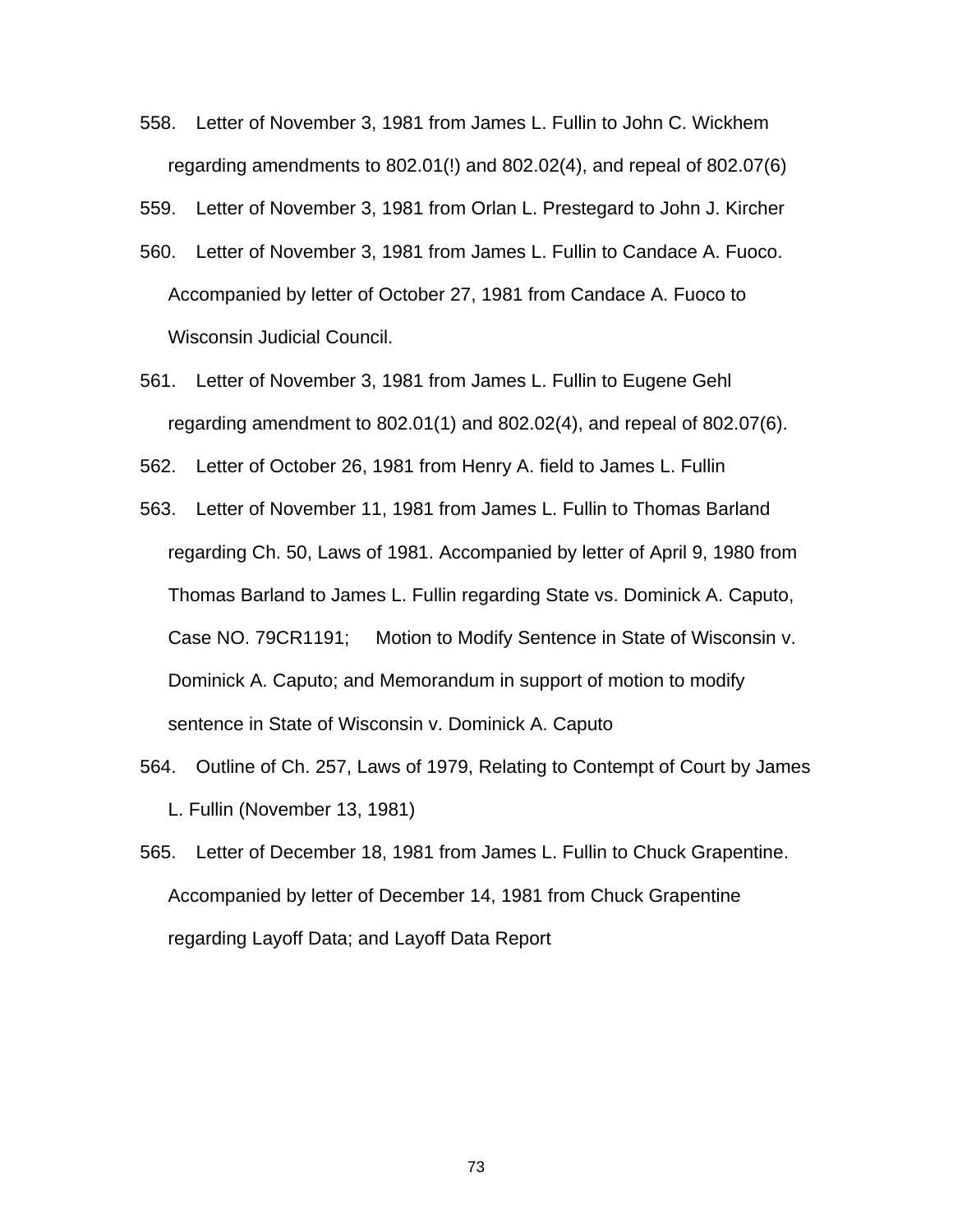## **Judicial Council Collection**

- Subject: Correspondence, 1982 Folder No.: 7 of 14 566. Judicial Council Membership 1982-1983 (June 1982)
- 567. Note from Thomas S. Williams to Jim regarding Center for Jury Studies' newsletter
- 568. Handwritten letter of January 4, 1982 from Judy to Jim
- 569. Letter of January 19, 1982 from James L. Fullin to S & A, Trophy & Engineering Co. Accompanied by letter of January 21, 1982 from Arthur W. Found to James L. Fullin; and letter of January 26, 1982 from James L. Fullin to Arthur W. Found
- 570. Letter of January 21, 1982 from Les Aspin to Richard Weber regarding proposed budget cuts
- 571. Letter of January 26, 1982 from James L. Fullin to Naomi Golovin regarding biennial report to the governor and legislator
- 572. Letter of February 10, 1982 from James L. Fullin to David Heitzman regarding amendment of S. 809.82(2)
- 573. Letter of February 17, 1982 from John E. Conway to James L. Fullin regarding179 Cal. Reporter #4. accompanied by California Rules of Court
- 574. Letter of March 5, 1982 from John M. Langer to Revisor of Statutes regarding s. 806.02(4)
- 575. Letter of March 10, 1982 from Orlan L. Prestegard to John M. Langer
- 576. Letter of March 15, 1982 from James L. Fullin to Michael W. Wilcox regarding A.B. 370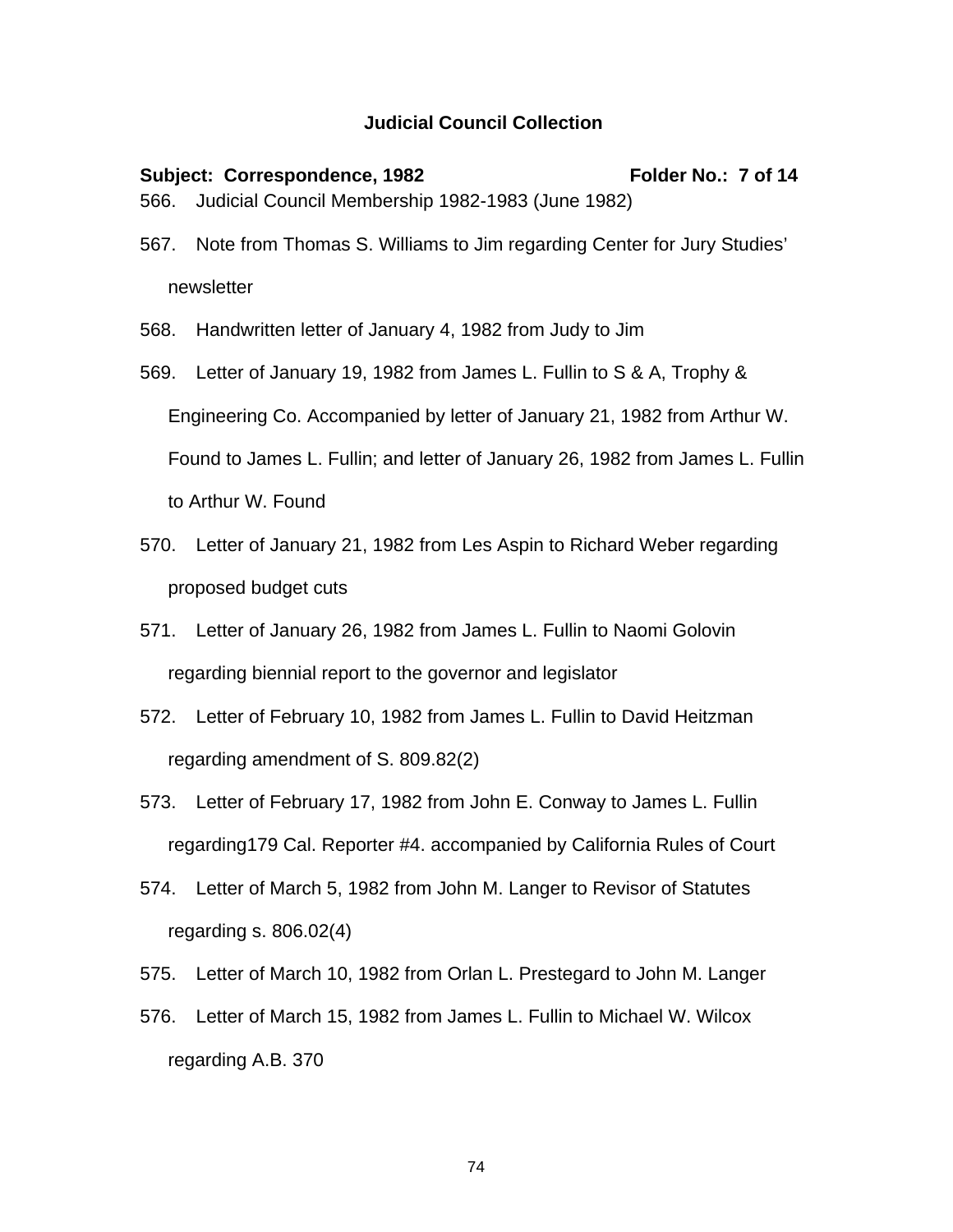- 577. Letter of March 15, 1982 from John J. Byrnes to James L. Fullin regarding Chapter 50, Laws of 1977. Accompanied by letter of March 22, 1982 from James L. Fullin to John J. Byrnes; letter of May 3, 1982 from James L. Fullin to John J. Byrnes regarding increasing minor settlement jurisdiction under s. 807.10(3)(, Stats.; page from 1981 Senate Bill 783; s. 880.226 Termination of guardianship; and section 344.14 Suspension for failure to deposit security; exceptions
- 578. Letter of March 19, 1982 from James L. Fullin to Jim Rutkowski regarding AB 928
- 579. Letter of March 25, 1982 from John M. Langer to Judicial Council regarding sec. 806.14. Accompanied by letter of April 30, 1982 from James L. Fullin to John M. Langer; sec. 806.14 Enforcement of Real Estate Judgment in Other Counties; and letter of May 3, 1982 from John M. Langer to James L. Fullin regarding Proposed Amendment to Section 806.14, Wis. Stats.
- 580. Letter of march 26, 1981 from James L. Fullin to John M. McCabe regarding Uniform State Laws and adoption of Uniform Certification of Questions of law Rule
- 581. Letter of march 29, 1982 from Diane Greenlay to Mary Lou Munts regarding analysis of correspondence on AB 765
- 582. Letter of April 13, 1982 from Donald J. Schneider to James L. Fullin regarding Enrolled Senate Joint Resolution 58. Accompanied by Enrolled Joint Resolution 58 (on reverse side of letter)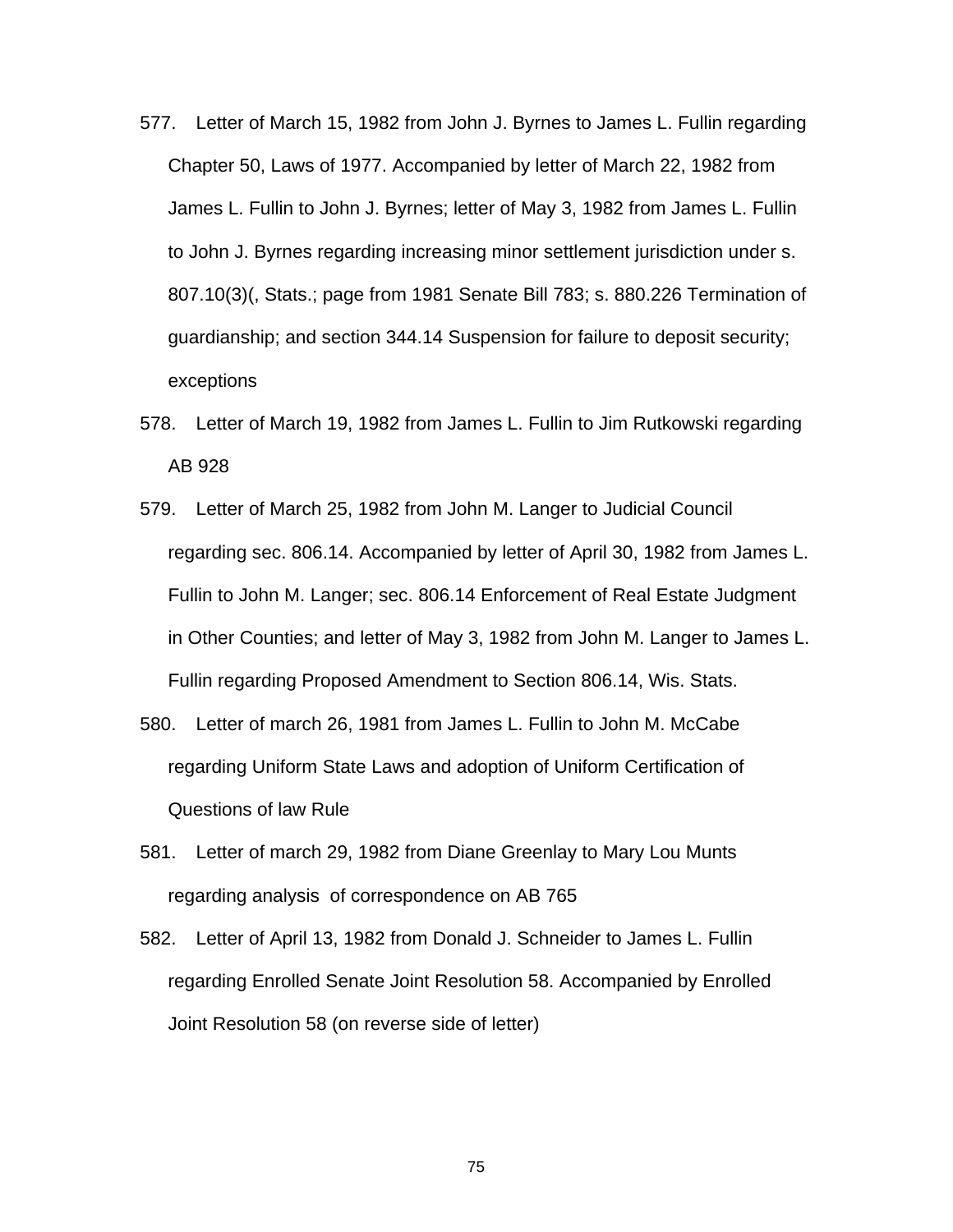583. Letter of April 14, 1982 from James L. Fullin to Steven Mocarski regarding 1977 A.B. 1118. Accompanied by Letter of June 24, 1981 from James L. Fullin to Mary Lou Munts regarding LRB-0806/7 (relating to Group Health Continuation Law); letter of June 12, 1981 from Susan S. Engeleiter to All Legislators regarding Revision of Group Health Continuation Law; "An act to repeal 632.897 (#) and (6); and to amend 632.897 (1)(f) and (2) (B)( intro.) and 2, (c) and (d) and (4) (a) of the states, relating to continuation and conversion option on termination of group health insurance coverage; Letter of May 14, 1981 from James L. Fullin to Mary Lou Munts; Letter of March 24, 1981 from James L. Fullin to Mary Lou Munts; Letter of March 13, 1981 from James T. Flynn to Raymond M. Clark; letter of march 9, 1981 from Raymond M. Clark to James T. Flynn; letter of March 5, 1981 from James L. Fullin to Mary Lou Munts; letter of March 4, 1981 from James L. Fullin to Sharon Metz regarding draft with attached draft; Letter of February 24, 1982 from Jim Fullin to Peg regarding Ellis Bill; letter of February 17, 1981 from James L. Fullin to Mary Lou Munts regarding Department of Transportation selling automotive registration lists by under s. 341.17(6), Wis. Stats.; Letter of February 10, 1981 from Lowell B. Jackson to Mary Lou Munts regarding constituent complaints concerning junk mail; letter of January 26, 1981 from Mary Lou Munts to Lowell Jackson regarding constituent complaints about the department's selling lists of license numbers and new vehicle registration; letter of January 30, 1981 from Robert J. Martineau to Gordon Myse; letter of December 30, 1980 from James L. Fullin to Mary Lou Munts regarding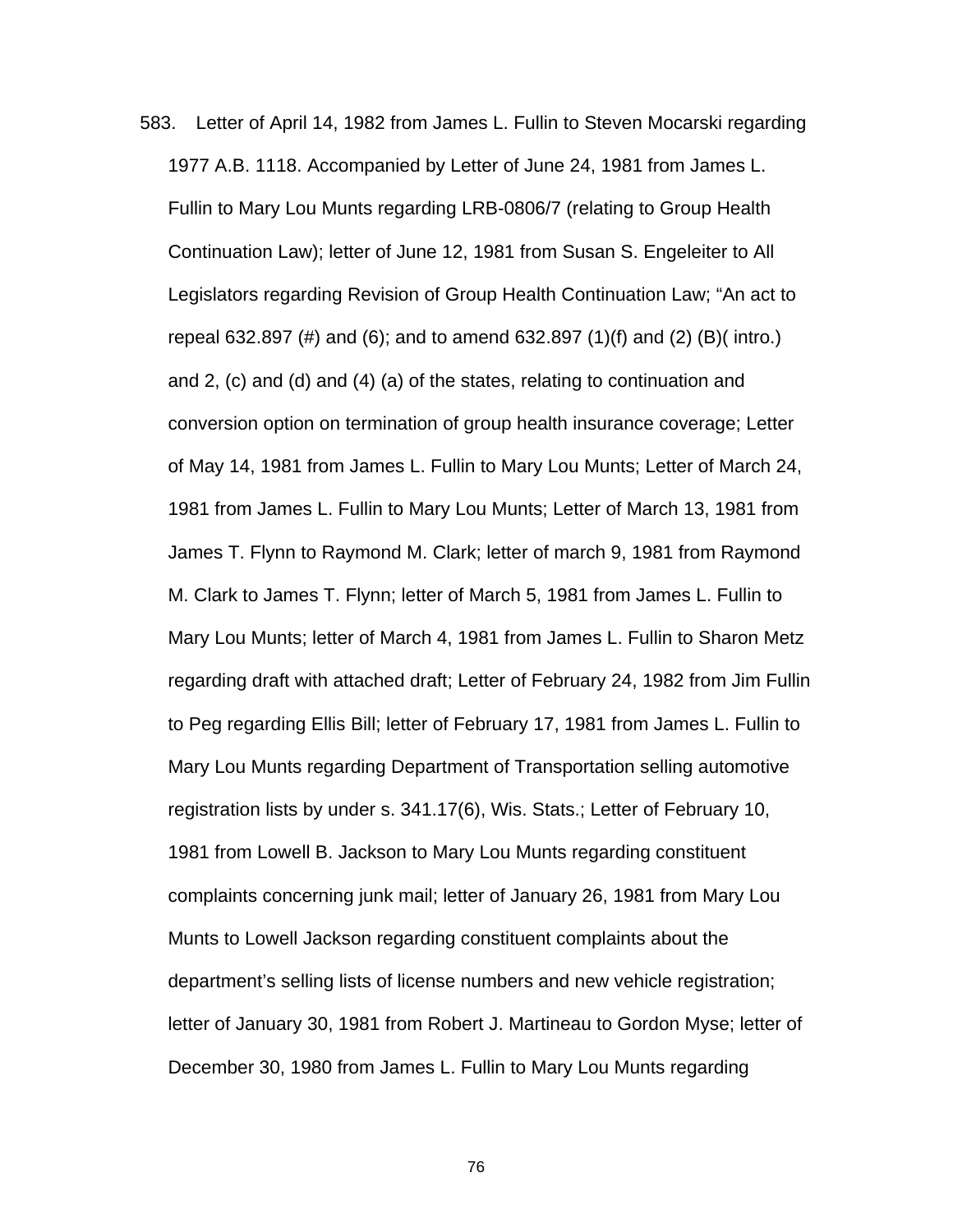competency to stand trial; letter (in envelope) from Donald Minniecheske to James L. Fullin; Complaint, State Ex Rel Al C. Fischer vs. Timothy L. Vocke; letter of December 4, 1980 from Mary Lou Munts to Jim Fullin letter of November 18, 1980 to Munts; and "Woodhouse Revisited; Success & Failure in Law Reform" Book Review in *The Weekend Australian* (November 1980)

- 584. Letter of April 19, 1981 from Thomas L. Shriner to Marilyn L. Graves regarding Judicial Council Petition to Create Uniform Certification of Questions of Law Rule
- 585. Letter of April 20, 1981 from Orlan L. Prestegard to J. Denis Moran regarding request for correction of typographical errors
- 586. Letter of April 27, 1981 from James L. Fullin to John M. McCabe regarding Judicial Council's petition for the creation of the Uniform Certification of Questions of Law Rule
- 587. Letter of April 30, 1981 from James L. Fullin to Jeannie Le Gault regarding s. 809.10(4)
- 588. Letter of May 4, 1982 from James L. Fullin to Dianne Greenley. Accompanied by letter of April 30, 1982 from Dianne Greenley to Jim Fullin
- 589. Letter of May 27, 1981 from James L. Fullin to Adrian P. Schoone
- 590. Letter of June 10, 1982 from Michael J. Barron to James L. Fullin regarding Sec. 972.05 – Alternate Jurors. Accompanied by Minutes of the meeting of the Legislative Committee of the Judicial Conference (September 23, 1982)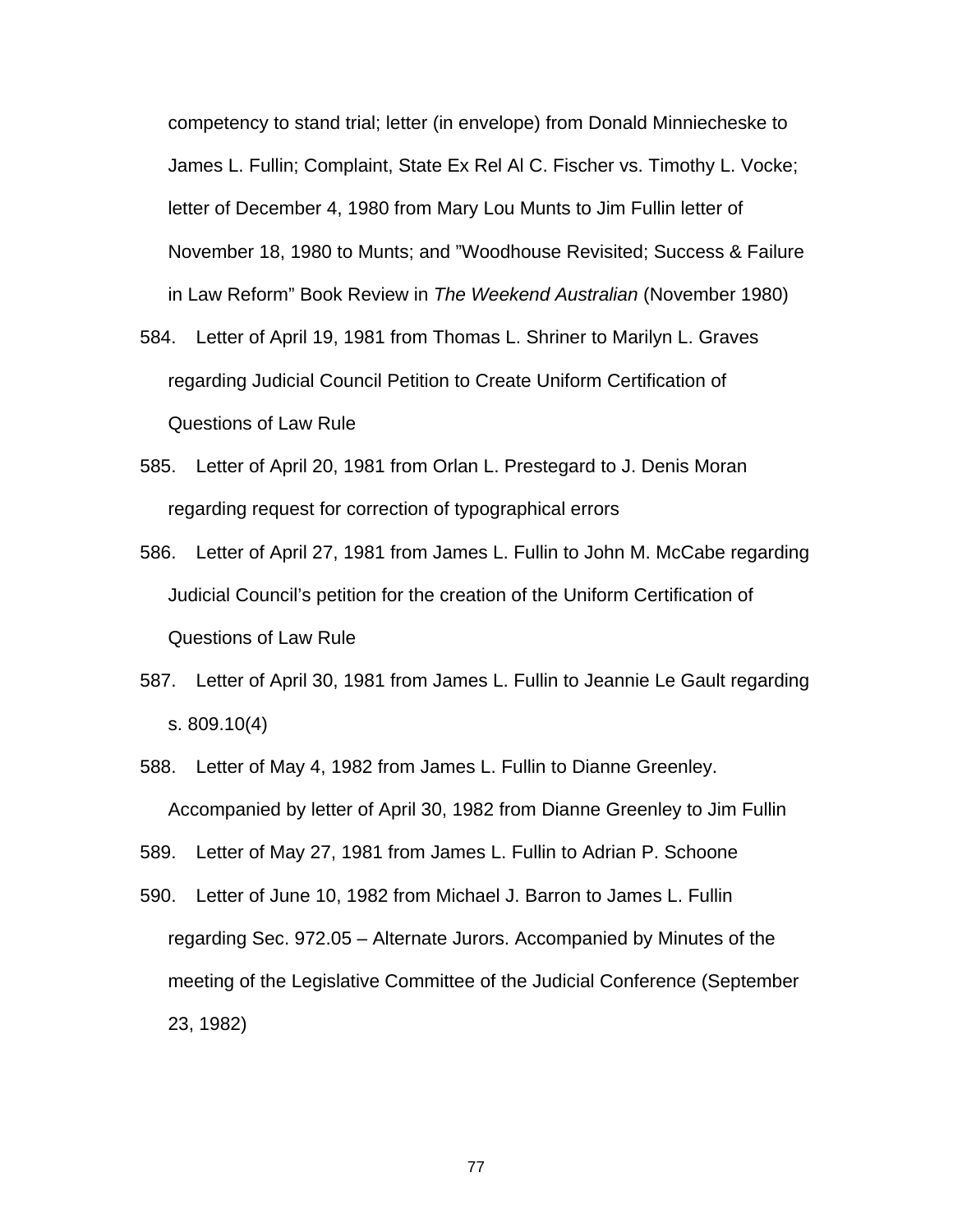- 591. Letter of June 25, 1982 from James L. Fullin to John W. McCabe regarding Supreme Court's adoption of the Uniform Certification of Questions of Law Rule
- 592. Letter of June 25, 1982 from James L. Fullin to James A. Drill regarding pretrial motions on the defendant's right to request a substitution of judge under s. 971.20(4), stats., as affected by ch. 137, laws of 1981

593. Letter of July 1, 1982 from James L. Fullin to Carol Toussaint

- 594. Letter of July 16, 1982 from James L. Fullin to John A. Warren. Accompanied by handwritten letter of July 8, 1982 from John A. Warren, Jr. regarding a custody case
- 595. Letter of July 20, 1982 from James L. Fullin to John M. Langer regarding petition
- 596. Letter of July 26, 1982 from James L. Fullin to W. T. Curran regarding. Accompanied by letter of July 15, 1982 from W.T. Curran to James L. Fullin regarding Section 893.29, Wis. Stats.
- 597. Letter of July 30, 1982 from James L. Fullin to John M. Langer
- 598. Letter of August 3, 1982 from James L. Fullin to Gary Dilweg regarding insanity defense
- 599. Letter of August 10, 1982 from Dismas Becker to William W. Tolley
- 600. Letter of August 13, 1982 from Bronson C. La Follette to James Fullin regarding Amendments to secs. 801.09(2)(a) and 802.06(1), Stats. Accompanied by Proposal to Amend Sections 801.09(2)(a) and 802.06(1); "An act to amend  $344.14(2)$ (h) and  $880.26(3)$  Of the statues relating to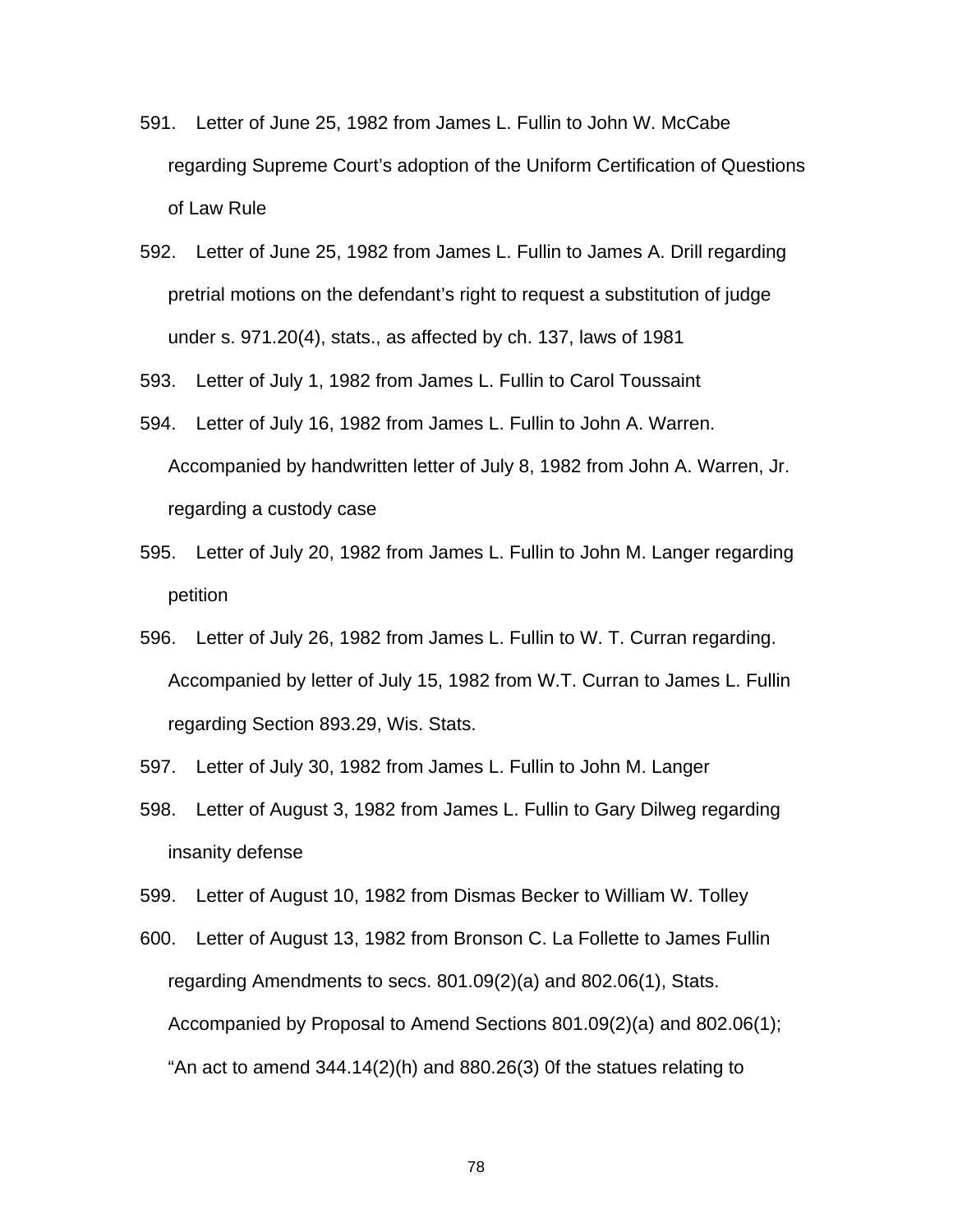increasing the minimum jurisdictional amount requiring appointment of a Guardian ad Litem."; Letter of June 10, 1982 from Michael J. Barron to James L. Fullin regarding Sec. 972.05 – Alternate Jurors; letter of August 20, 1982 from John J. Byrnes to James L. Fullin regarding Section 802.05 (signing of Pleadings); letter of July 27, 1982 from Robert D. Sundby to James L. Fullin regarding Standardized Appeal Times; and letter of September 15, 1982 from Howard Latton to Judicial Council of Wisconsin regarding proposed amendment to the Rules of Civil Procedure

- 601. Letter of August 17, 1982 from Merl E. Erickson to Edwin Hill regarding Lease 645-103
- 602. Letter of August 17, 1982 from James L. Fullin to William A. Bablitch regarding enforcing criminal fines against allegedly indigent persons. Accompanied by letter of December 23, 1981 from James L. Fullin to Monica Burkert-Brist regarding compensation of part-time court commissioners
- 603. Letter of August 19, 1982 from James L. Fullin to David G. Berger and William J. Rogers regarding 82-JC-1-W. Accompanied by letter to James Fullin (in original envelope); letter of August 12, 1982 from William J. Rogers to James Fullin regarding s. 814.29; letter of July 16, 1982 from Harold V. Froehlich to William J. Rogers; Order Waiving Costs and Fees; Affidavit of Indigency; letter of August 13, 1982 from David G. Berger to Harold Froehlich regarding s. 814.29; letter of August 27, 1982 from David G. Berger to Harold Froehlich regarding s. 814.29; Chapter 84; Chapter 541, Chapter 285;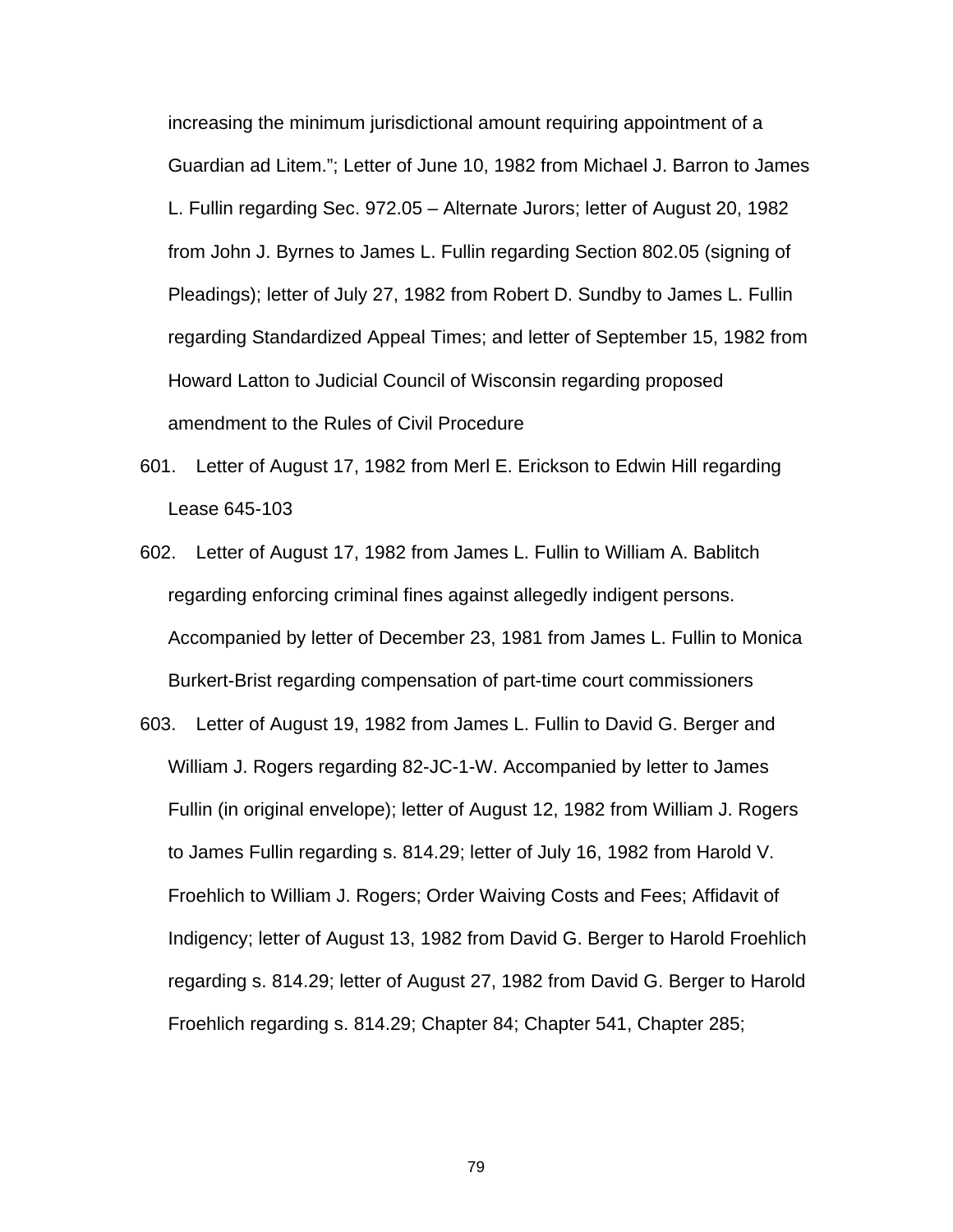Campbell v. The Chicago and Northwestern Railway Co.; State Ex Rel. Firemen's Fund Insurance Company v. Hoffmann; and s. 814. 29

604. Letter of September 10, 1982 from Edward McClain to James Fullin

- 605. Letter of September 14, 1982 from John D. Ferry to J. Denis Moran regarding Section 806.10, Stats. Accompanied by letter of September 2, 1982 from Ed McClain to Legislation for the 1982-1985 Session file regarding Follow-up to the August 13 memo to this file; letter of August 13, 1982 from Ed McClain to J. Denis Moran regarding Proposed legislation to be introduced in the 1981-1093 session of the legislature; letter of April 14, 1982 from John D. Ferry to Sue Dosal, Tom Dible, Ed McClain, Karen McKim, Ruth McLaughlin, and Terry Prahl regarding list of changes to statutes that have at some-point been discussed as recommendations to be made by the records study; and Statutory Changes recommended by the Wisconsin Court Record-Keeping Project
- 606. Letter of September 14, 1982 from James L. Fullin to Dean Black. Accompanied by handwritten letter to James Fullin from Dean Black
- 607. Letter of September 16, 1981 from Robert Horowitz to Bruce F. Beilfuss regarding Proposed Amendments to Rules of Civil Procedure

608. Letter of September 28, 1982 from James L. Fullin to Trayton Lathrop

- 609. Letter of September 28, 1982 from James L. Fullin to Bronson L. La Follette regarding amendment to ss. 801.09(2)(a) and 802.06(1), Stats.
- 610. Letter of September 28, 1982 from James L. Fullin to Robert O. Sundby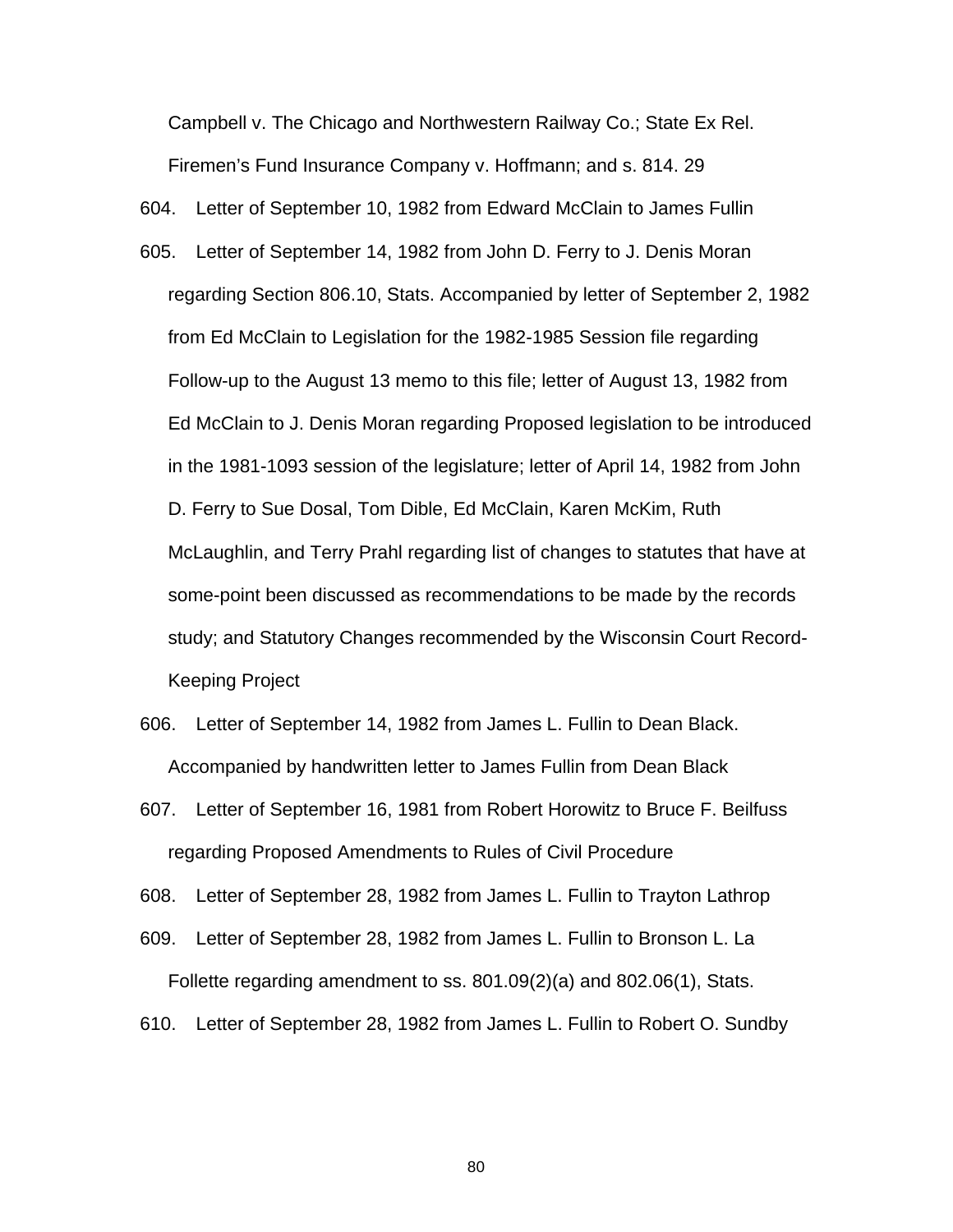- 611. Letter of September 28, 1982 from James L. Fullin to Judy D. Hebbe introducing Judy, a new member, to the Judicial Council
- 612. Letter of September 28, 1982 from James L. Fullin to John J. Byrnes
- 613. Letter of September 28, 1982 from Marguerite M. Moeller to Judicial Council regarding Amending sec. 972.10, Stats.
- 614. Letter of September 28, 1982 from J. Denis Moran to Jim Fullin regarding Sec. 806.10, Stats.
- 615. Letter of September 30, 1982 from Thomas H. Brandt to James L. Fullin. Accompanied by Resume for Thomas H. Brandt
- 616. Letter of September 30, 1982 from James L. Fullin to Jean G. Setterholm regarding proposed jury instructions relating to adverse possession. Accompanied by letter of September 29, 1982 from Jean G. Setterholm to James L. Fullin regarding Adverse Possession – Prescription Jury **Instructions**
- 617. Letter of September 30, 1982 from Jim Fullin to Jim Rutkowski regarding Analysis of Ch. 367, Laws of 1981, Relating to Competency to Stand Trial
- 618. Handwritten letter of October 1982 from Dean Black to James L. Fullin
- 619. Letter of October 5, 1982 from James L. Fullin to Howard Latton
- 620. Letter of October 5, 1982 from Jim Fullin to Judicial Council Members cancelling November 12, 1982 meeting
- 621. Letter of October 5, 1982 from James L. Fullin to Robert Horowitz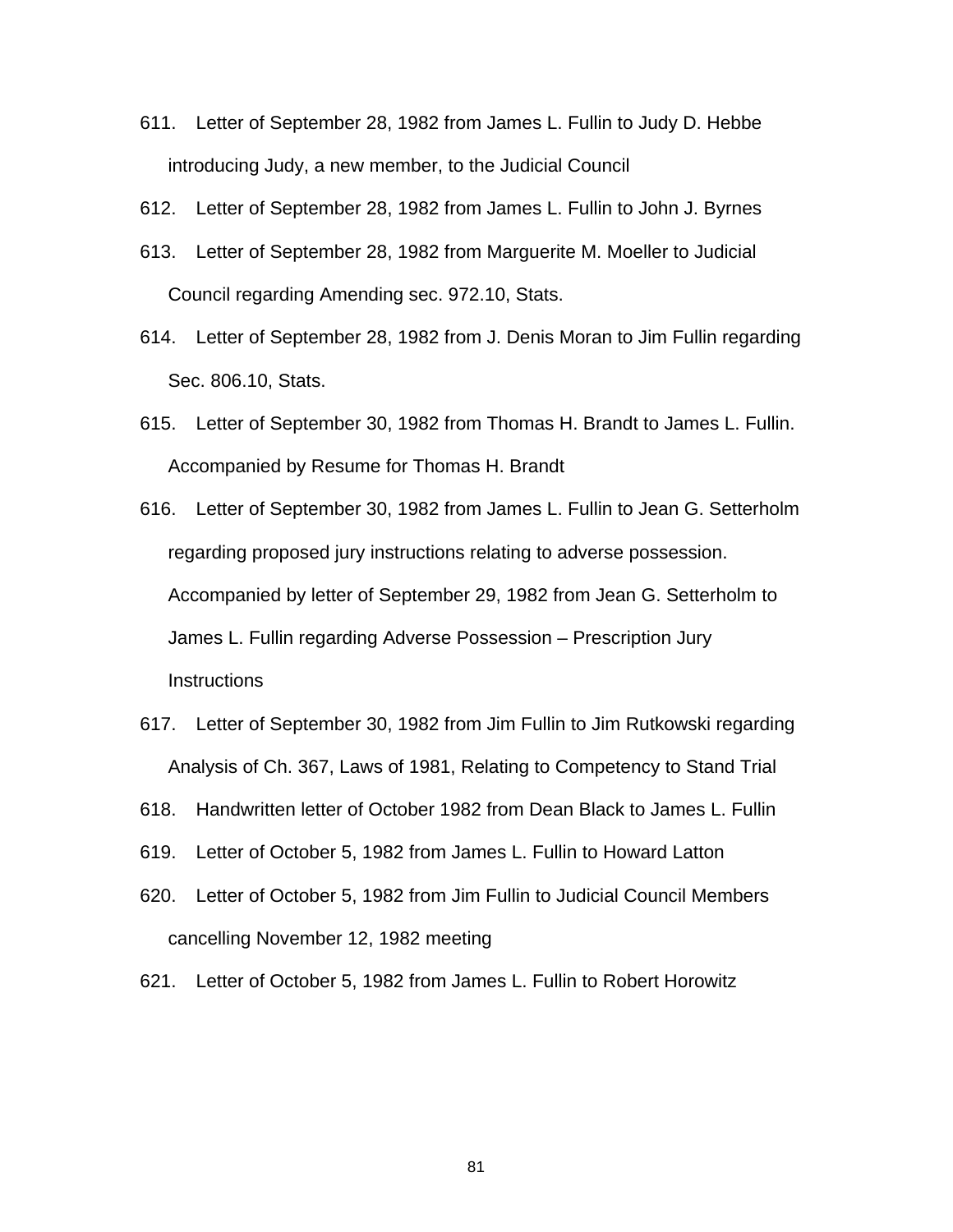- 622. Letter of October 6, 1982 from Lee Wells to James L. Fullin regarding Consideration of Rule Granting Credit to Defendants for Time Spent in jail Under the Work Release Provision of a Probationary Sentence
- 623. Letter of October 7, 1982 from Joyce R. Birrenkott to James L. Fullin regarding Wisconsin's new competency to stand trial statute
- 624. Letter of October 8, 1982 from John M. Langer to Bruce F. Beilfuss regarding Proposed Amendments to Sections 806.02 (4) and 806.14, Wis. Stats.
- 625. Letter of October 8, 1982 from Jim Fullin to Judicial Council and Venue Committee Members regarding draft legislation relating to venue for prison siting litigation. Accompanied by An Act to amend 46.043 (3) of the statutes, relating to judicial review of correctional institution environmental impact statements
- 626. Letter of October 12, 1982 from Andrew P. Bissonnette to James Fullin regarding Wis. Stat. sec. 814. 61
- 627. Letter of October 13, 1982 from John J. Kircher to Edward A. Dudek. Accompanied by letter of October 25, 1982 from John J. Kircher to James L. Fullin regarding Insanity Defense – State Bar Committee; and letter of October 22, 1982 from Edward A. Dudek to John J. Kircher
- 628. Letter of October 18, 1982 from Daniel T. Flaherty to James Fullin
- 629. Letter of October 20, 1982 from James L. Fullin to Marguerite M. Moeller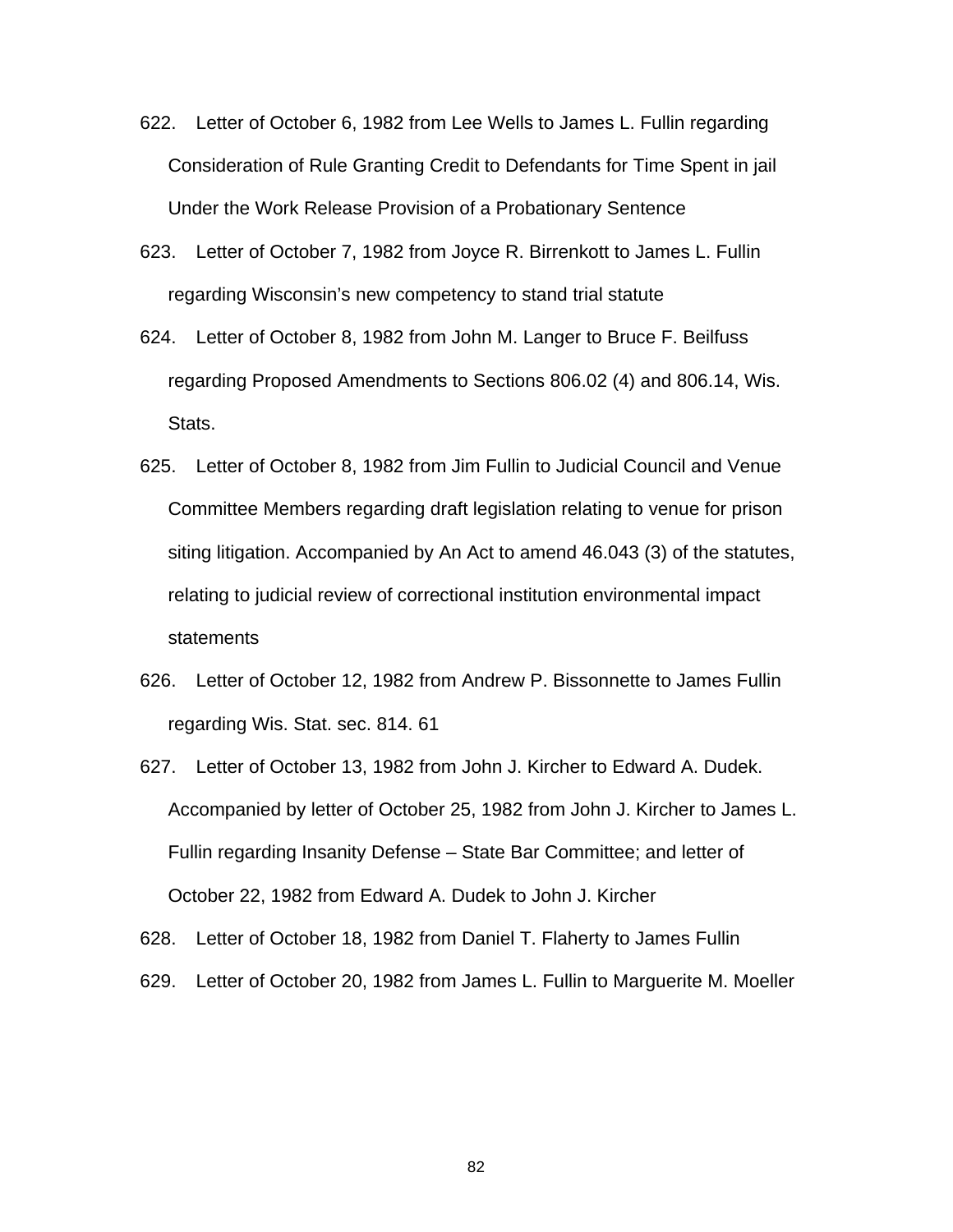- 630. Letter of October 20, 1982 from James L. Fullin to J. Denis Moran regarding areas of concern. Accompanied by SCR 70.23(5) draft; and draft of section 971. 20(3), (8), and (9) of the statutes
- 631. Letter of October 20, 1982 from James L. Fullin to Thomas Barland regarding s. 973.09(4)
- 632. Letter of October 22, 1982 from John J. Kircher to Donald Percy regarding draft prison siting venue legislation (LRB-0346/P1
- 633. Letter of October 26, 1982 from Thomas H. Barland to James L. Fullin regarding Sentence Credit Draft – 10/18/82
- 634. Letter of October 27, 1982 to Judicial Council of the State of Wisconsin
- 635. Letter of November 1, 1982 from James L. Fullin to Bruce Heydon regarding persons attending the Judicial Council's Committee meeting on November 11 and 12. Accompanied by letter of October 22, 1982 from Walter Dickey to Homicide and Lesser Included offenses Committee regarding November 11 and 12, 1982 meeting of the Homicide and Lesser Included Offenses Committee; and reservation slips
- 636. Letter of November 3, 1982 from Michael Dwyer to James L. Fullin
- 637. Letter of November 5, 1982 from Lowell B. Jackson to All State Agency Heads regarding transition assistance. Accompanied by letter of November 12, 1982 from James L. Fullin to Lowell B. Jackson regarding information requested in Lowell B. Jackson's November 5, 1982 letter.
- 638. Letter of November 9, 1982 from Jim Fullin to Publication of Appellate Decisions Committee regarding Supreme Court adoption of modifications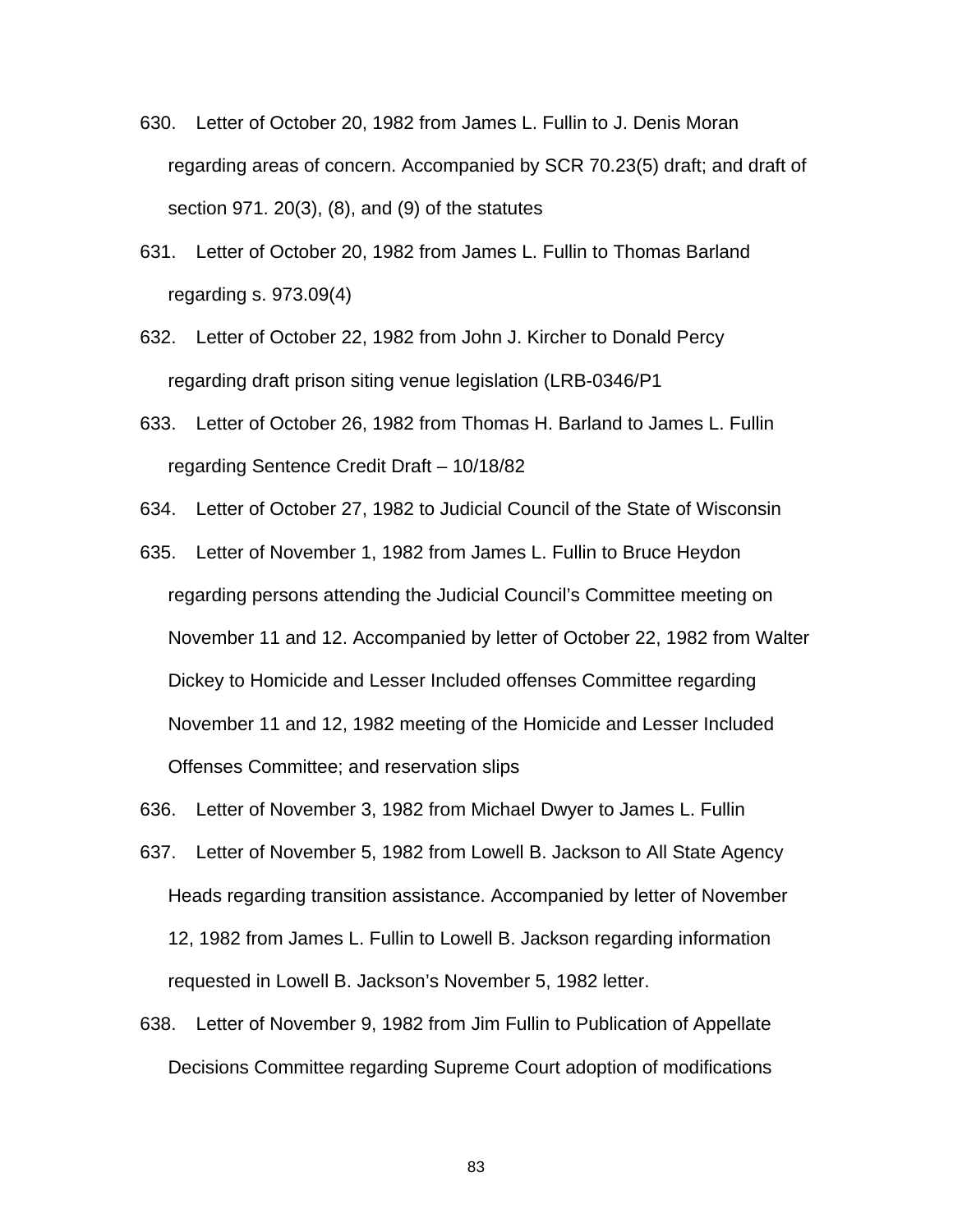relating to the criteria for publication and non-publication of court of Appeals decisions recommended by the Committee and the Council

- 639. Letter of November 9, 1982 from James L. Fullin to Mark Patronsky regarding revision of statute, s. 758.13
- 640. Letter of November 9, 1982 from Jim Fullin to Preliminary Examination Committee regarding Supreme Court Adoption of modification of the statutes relating to preliminary examinations
- 641. Letter of November 10, 1982 from Stephen M. Glynn to James L. Fullin
- 642. Letter of November 10, 1982 from Kathleen M. Falk to James L. Fullin regarding civil and appellate court procedure rules
- 643. Letter of November 10, 1982 from John G. Stoddard to Mr. Dean Black
- 644. Handwritten letter o November 15, 1982 from Dean Black to James Fullin
- 645. Letter of November 16, 1982 from James L. Fullin to Michael Dwyer responding to Michael Dwyer's letter. Accompanied by letter of November 3, 1982 from Michael Dwyer to James L. Fullin regarding Proposed Revision of Wis. Stat. s. 971.17 (1979-1980).
- 646. Letter of November 16, 1982 from Michael J. Barron to James L. Fullin regarding New Competency Statute, Chapter 367 – Laws of 1981
- 647. Letter of November 17, 1982 from John J. Byrnes to James L. Fullin regarding 814.61(4) Jury Fee
- 648. Note of November 20, 1982 from J. Denis Moran to Jim Fullin. Accompanied by letter of October 20, 1982 from Thomas H. Barland to J. Denis Moran regarding Chapter 137 Substitution of Judge Amendments;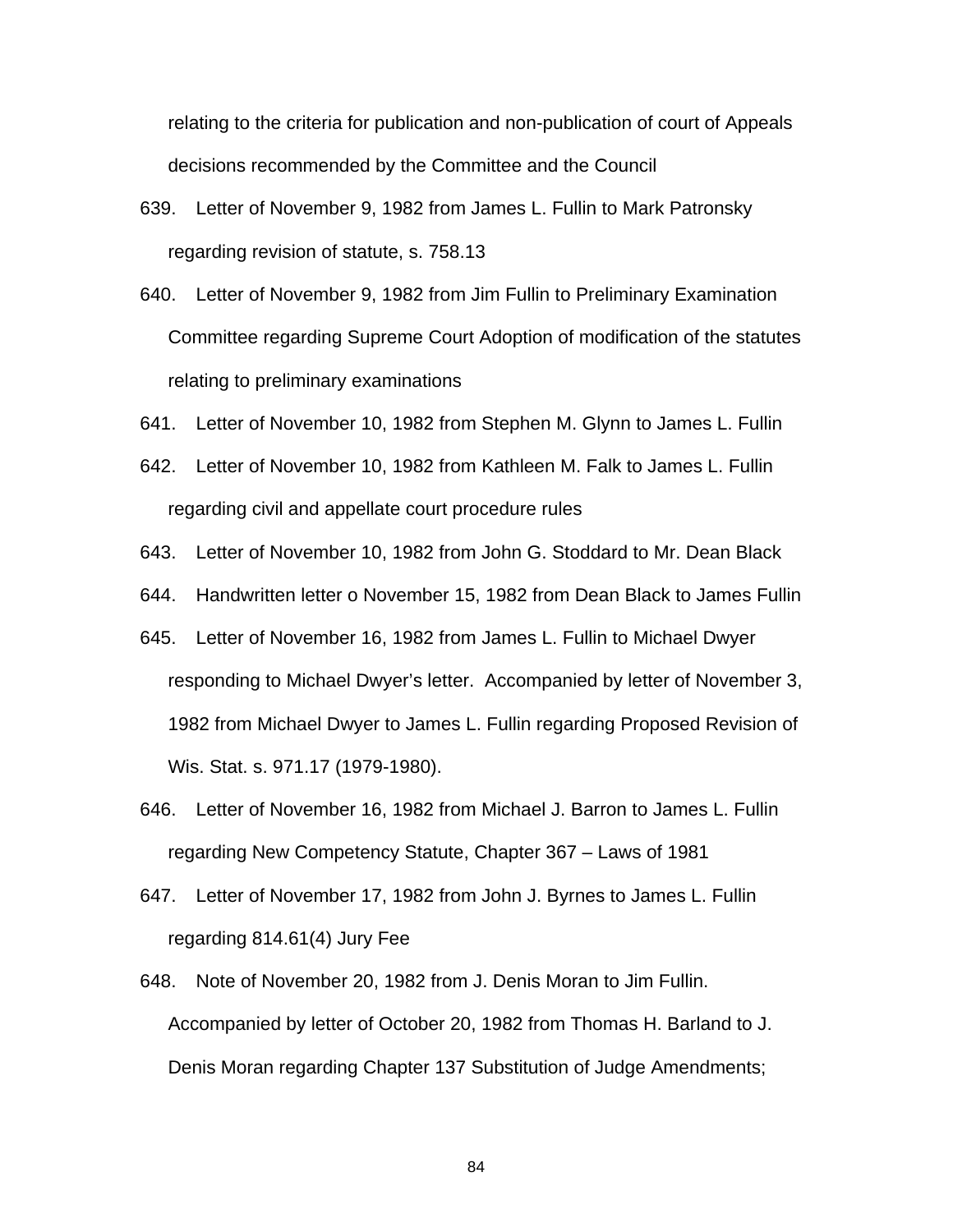letter of October 25, 1982 from J. Denis Moran to Thomas H. Barland regarding Chapter 137 Substitution of Judge Amendments; and letter of November 12, 1981 from Thomas H. Barland to J. Denis Moran regarding substitution of judges

- 649. Letter of November 23, 1982 from Ed McClain to Kathleen Falk. Accompanied by letter of November 10, 1982 from Kathleen M. Falk to Ed **McClain**
- 650. Letter of December 2, 1982 from Karl J. Goethel to State of Wisconsin Judicial Council
- 651. Letter of December 3, 1982 from John M. McCabe to James L. Fullin. Accompanied by preliminary draft of "Certifying Questions of State Law: Experience of Federal Judges" by Carroll Seron (June 25, 1982)
- 652. Letter of December 16, 1982 from Thomas H. Barland to James L. Fullin. Accompanied by letter of December 16, 1982 from Thomas H. Barland to James L. Fullin regarding Jury Instructions in the Jury Room
- 653. Letter of December 9, 1982 from Ronald J. Wambach to Legislator regarding Wisconsin Municipal Courts
- 654. Letter of December 21, 1982 from Linda Reivitz to James L. Fullin
- 655. Letter of December 27, 1982 from William A. Jennera to James L. Fullin. Accompanied by letter of January 3, 1982 from James L. Fullin to William A. Jennaro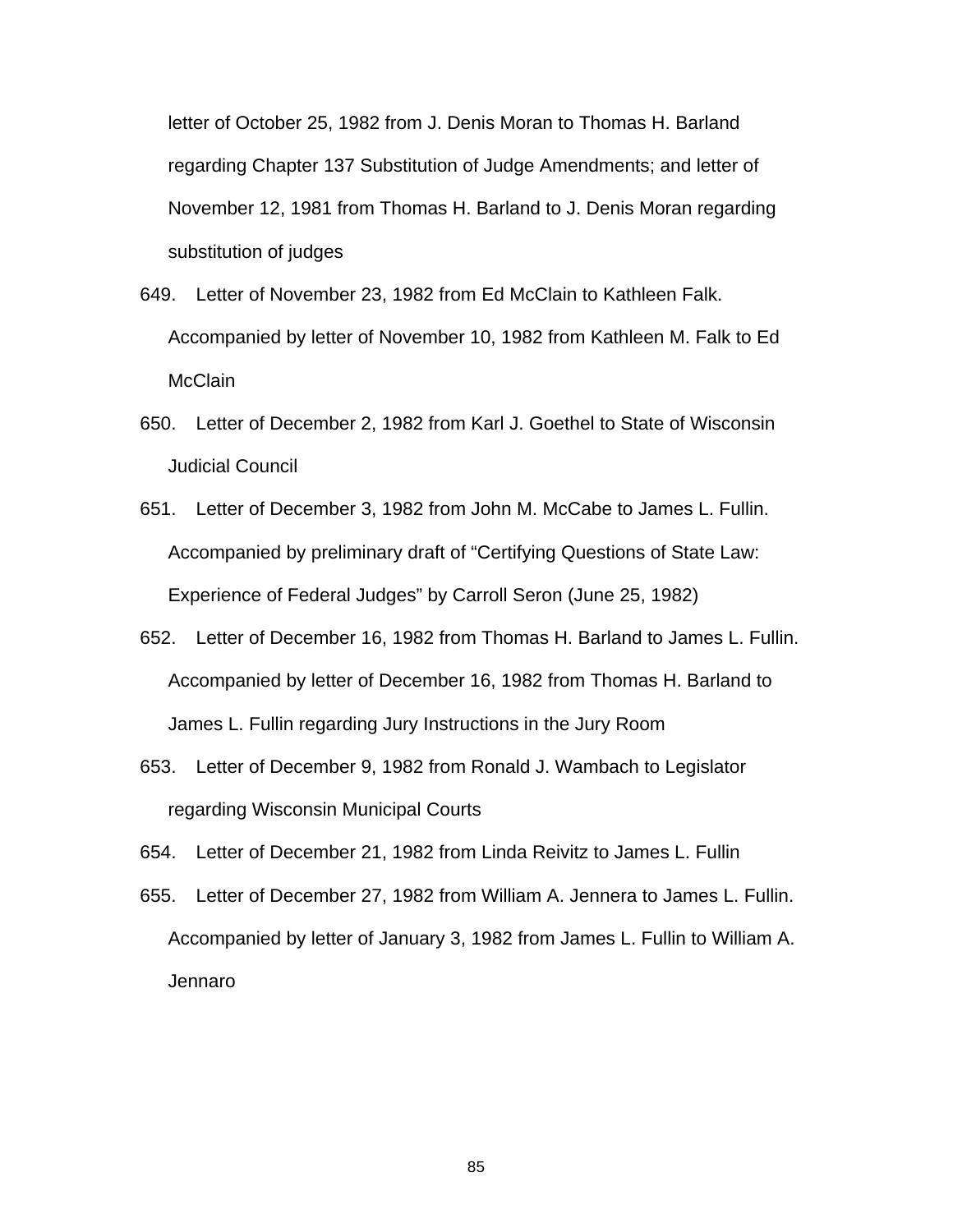## **Judicial Council Collection**

## Subject: Correspondence, 1983 Folder No.: 8 of 14 656. missing

- 657. Letter from Donald J. Schneider regarding legislative Service contract for the 1983-1984 legislative session. Accompanied by legislative Service 198301984 contract for Jim Fullin
- 658. Letter of January 4, 1983 from Charles Bennett Vetzner to James L. Fullin regarding State v. Monje. Accompanied by Position Paper on Proposed Change in Sec. 974.02 by Charles Bennett Betzner; State of Wisconsin v. Jaime Monje; and letter of February 14, 1983 from James L. Fullin to Charles B. Vetzner regarding State v. Monje, No. 81-300 (Dec. 16, 1982)
- 659. Letter of January 5, 1983 from John J. Kircher to Linda Reivitz regarding legislation modifying the insanity defense
- 660. Letter of January 11, 1983 from James L. Fullin to Judy Hebbe
- 661. Letter of January 11, 1983 from James L. Fullin to Janet Schipper informing Janet Schipper about the Judicial Council
- 662. Letter of January 11, 1983 from Natalie Smith to James L. Fullin . Accompanied by letter from James L. Fullin to Natalie Smith
- 663. Letter of January 13, 1983 from LeRoy A. Lokken to James L. Fullin regarding sec. 895.29 of the statutes
- 664. Letter of January 16, 1983 from James L. Fullin to Jessica Sanford confirming employment status
- 665. Letter of January 17, 1983 from Doris Hanson to James L. Fullin regarding budget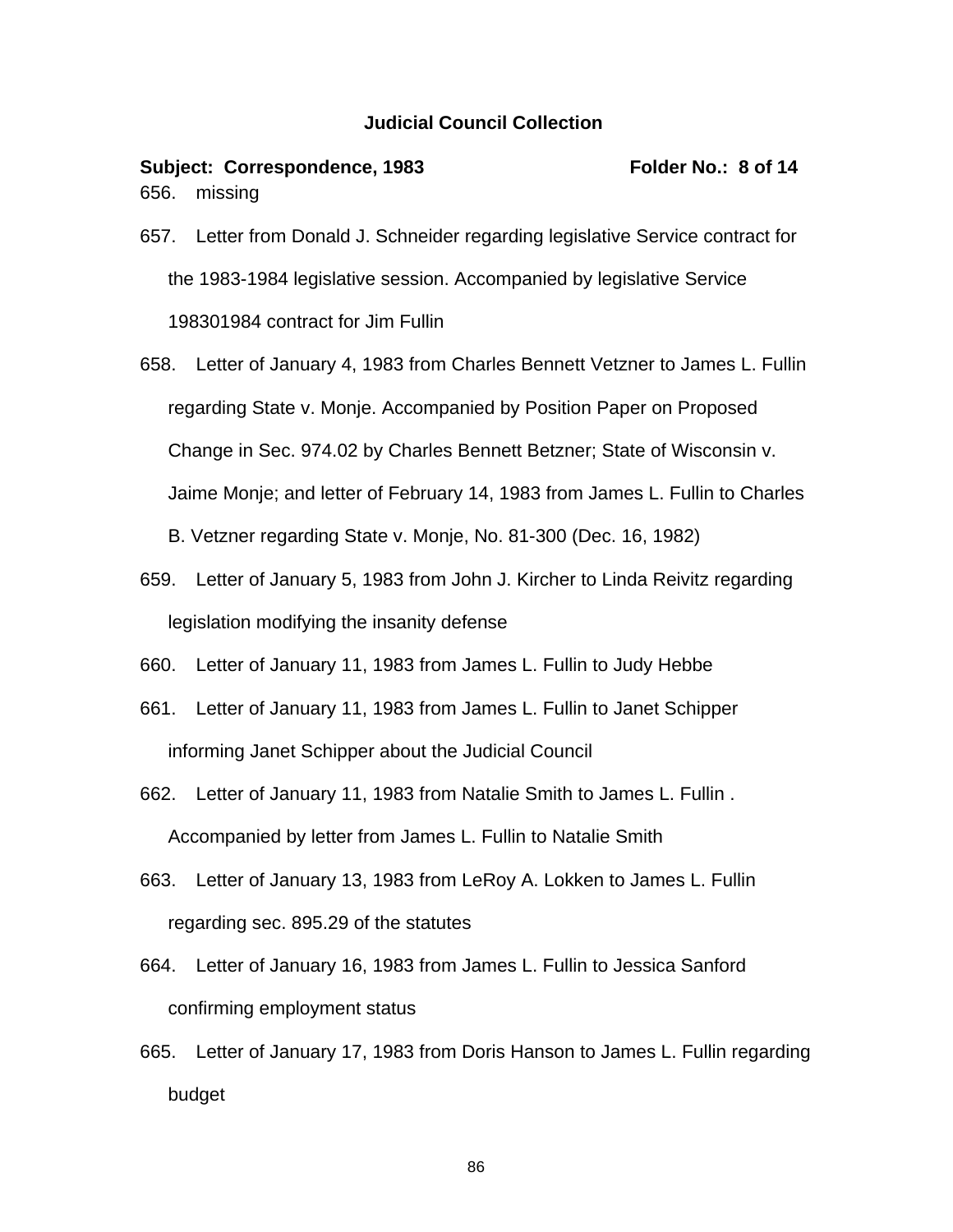- 666. Letter of January 18, 1983 from Susan Reinardy to State Fiscal Personnel regarding Functional Specifications. Accompanied by Central Accounting & Reporting System Functional Specifications Review Check List
- 667. Letter of January 19, 1983 from Burton A. Wagner to James L. Fullin regarding insanity defense. Accompanied by Proposed Amendments to LRB-0228/1
- 668. Letter of January 19, 1983 from Linda Reivitz to John J. Kircher
- 669. Letter of January 24, 1983 from Dennis G. Montabon to Paul Offner and Virgil Roberts regarding request for statutory change in small claims court and the procedure for issuing occupational operator's licenses
- 670. Letter of January 25, 1983 from Louis B. Butler to James L. Fullin. Accompanied by letter of January 19, 1983 from Bruce F. Beilfuss to Louis B. Butler; and letter of January 5, 1983 from Louis B. Butler to Bruce Beilfuss regarding State's brief in E. B. v. State of Wisconsin
- 671. Letter of January 25, 1983 from James L. Fullin to John J. Byrnes
- 672. Letter of January 31, 1983 from James L. Fullin to Raymond Dall'Osto regarding petition to modify the procedures for substitution of judge in criminal cases
- 673. Letter of January 31, 1983 from James L. Fullin to Marilyn Graves regarding typographical error in petition for amendment of the Rules of Civil Procedures, filed January 25, 1983.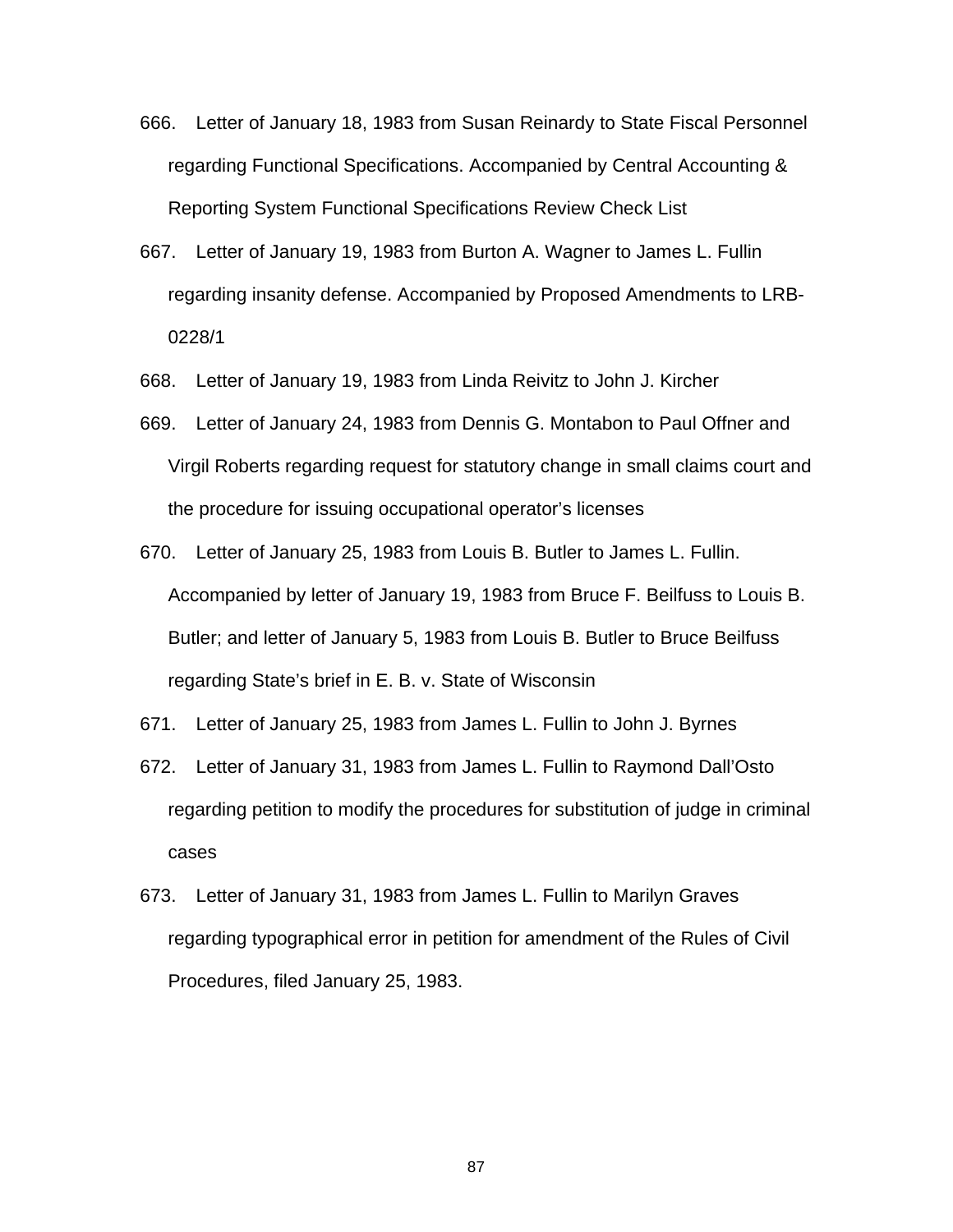- 674. Letter of January 31, 1983 from James L. Fullin to Robert W. Lutz. Accompanied by letter of January 27, 1983 from Robert W. Lutz to State of Wisconsin Judicial Council regarding error in petition filed with Supreme Court
- 675. Letter of January 31, 1983 from James L. Fullin to V.K.-Wetzel. Accompanied by letter of January 28, 1983 from V.K.-Wetzel to James L. Fullin regarding Criminal Law & Sentencing Institute
- 676. Letter of February 1983 from James L. Fullin to LeRoy A. Lokken
- 677. Letter of February 1, 1983 from Charles D. Hoornstra to James L. Fullin
- 678. Letter of February 2, 1983 from Virgil Roberts, John Medinger, and Paul Offner to John J. Kircher regarding statutory change in small claims court procedures and in the procedure for issuing occupational operator's licenses
- 679. Letter of February 2, 1983 from J. Denis Moran to James Fullin regarding Jury Trials
- 680. Letter of February 2, 1983 from Virgil Roberts, John Medinger, and Paul Offner to John J. Kircher regarding statutory changes in small claims court procedure and in the procedure for issuing occupational operator's licenses. Accompanied by letter of January 24, 1983 from Dennis G. Montabon to Paul Offner, Virgil Roberts, and John Medinger regarding Request for statutory changes in small claims court and the procedure for issuing Occupational Operator's licenses
- 681. Letter of February 3, 1983 from Raymond Dall'Osto to James Fullin regarding Your Letter of January 31, 1983. Accompanied by letter of January 24, 1983 from Raymond Dall'Osto to Justices of the Wisconsin Supreme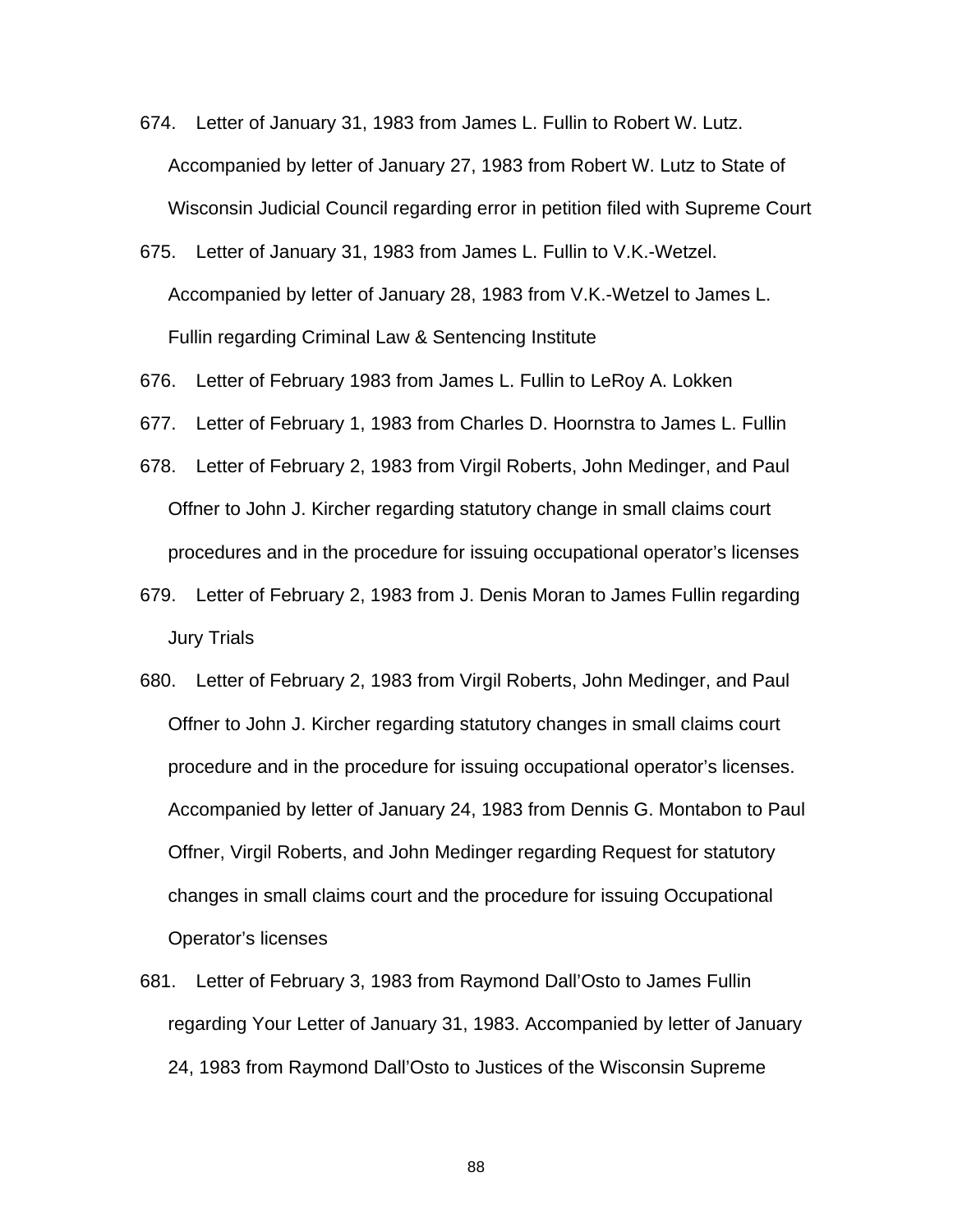Court regarding Individual Rights Section's Comments on the Judicial Council Petition in the Matter of Criminal Procedure, Section 971.20, Stats.

682. Letter of February 10, 1983 from LeRoy A. Lokken to James L. Fullin

- 683. Fax Cover Sheet Dated February 11 from Jim Fullin to Jeanne Prouly regarding Background on 804.05(8). Accompanied by Resolution relating to technology in the court; "Technology and the Courts" (9/9/1983; Technology Draft A, 9/13/1984; Minutes of the meeting of the Judicial Council on August 30, 1985; Letter of September 20, 1985 from Jim Fullin to Telephone Committee regarding Telephone Draft E; Petition In the Matter of the Amendment of : Rules of Civil, Criminal and Appellate Procedure; Letter of September 30, 1985 from L. E. Sheehan to Thomas S. Williams regarding proposed rule for admission of telephone oral testimony; Judicial Council Telephone Committee Summary of Proceedings for September 27, 1985 meeting; Letter of October 12, 1985 from Tom Williams to Telephone Committee regarding Telephone Draft E—Modifications; Judicial Council Telephone Committee Summary of Proceedings for October 18, 1985 meeting; and letter of January 5, 1986 to James L. Fullin regarding Summary action of Telephone Committee 12/20/85
- 684. Letter February 14, 1983 from James L. Fullin to Barbara Larsen regarding bills the Judicial Council will recommend during the 1983 Legislative session

685. Letter of February 14, 1983 from L. E. Sheehan to James Fullin 686. Letter of February 14, 1983 from John P. Foley to James L. Fullin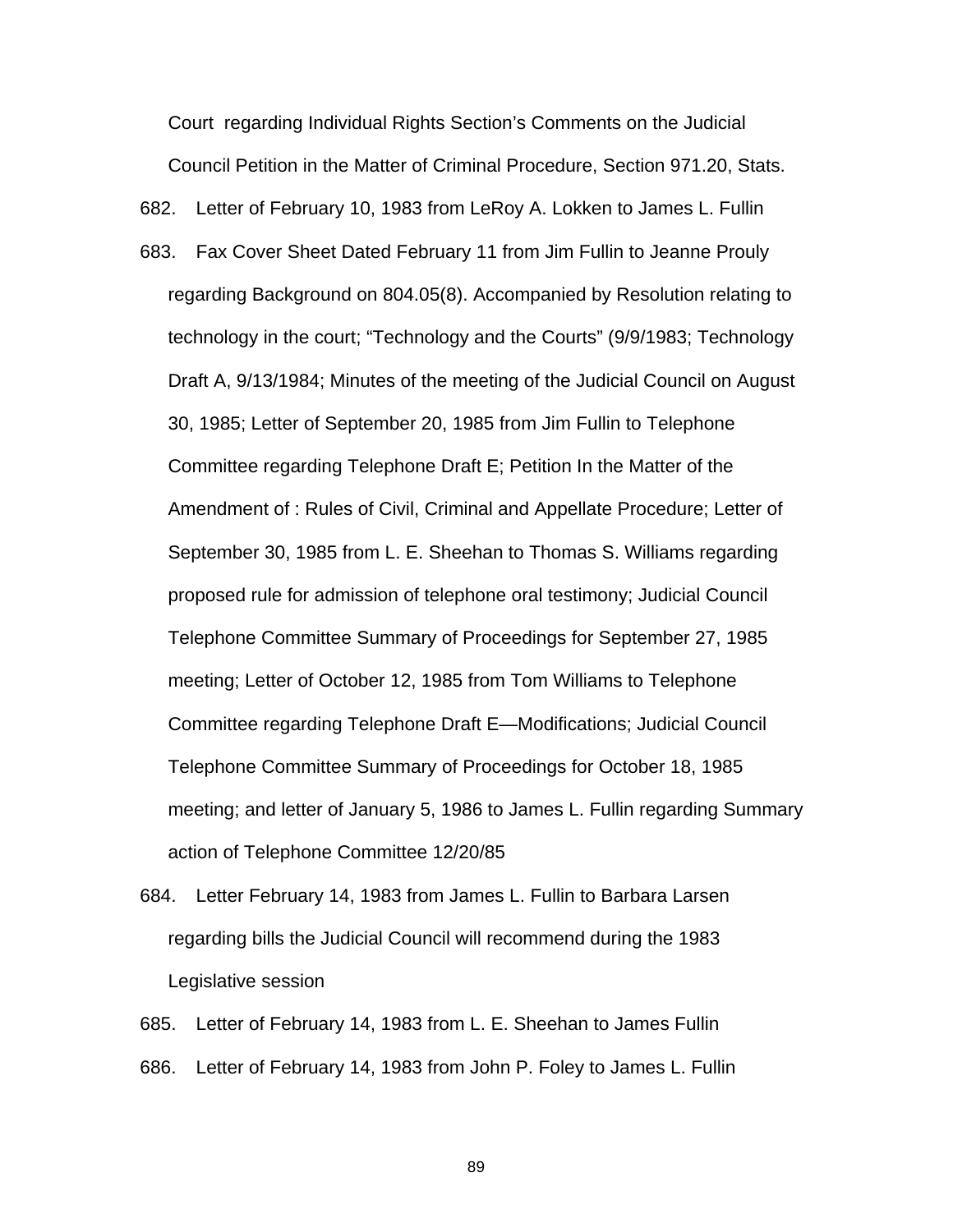- 687. Letter of February 15, 1983 from Thomas H. Barland to James L. Fullin
- 688. Letter of February 15, 1983 from Orlan L. Prestegard to John J. Kircher regarding Uniform Conflict of Laws – Limitations Act
- 689. Letter of February 24, 1983 from James L. Fullin to Danae Gordon regarding information about the Council and its operations and a summary of the Council's legislative program for the 1983-1984 session
- 690. Letter of February 25, 1983 from Steven Levine to Orlan Prestegard and Bronson L Follette regarding amendment of sec. 227.025, Stats.
- 691. Letter of March 3, 1985 from James L. Fullin to Paul Offner regarding revisions to small claims procedure and procedure for issuing occupational drivers' licenses.
- 692. Letter of March 3, 1983 from James L. Fullin to John Medinger regarding revisions to small claims procedure and procedure for issuing occupational drivers' licenses
- 693. Letter of March 3, 1983 from James L. Fullin to J. Denis Moran regarding utilization of juries in traffic, small claims and municipal ordinance cases.
- 694. Letter of March 3, 1983 from James L. Fullin to Virgil Roberts regarding revisions to small claims procedure and procedure for issuing occupational drivers' licenses
- 695. Letter of March 8, 1983 from J. Denis Moran to James L. Fullin regarding study of the use of Juries in traffic, small claims and municipal ordinance cases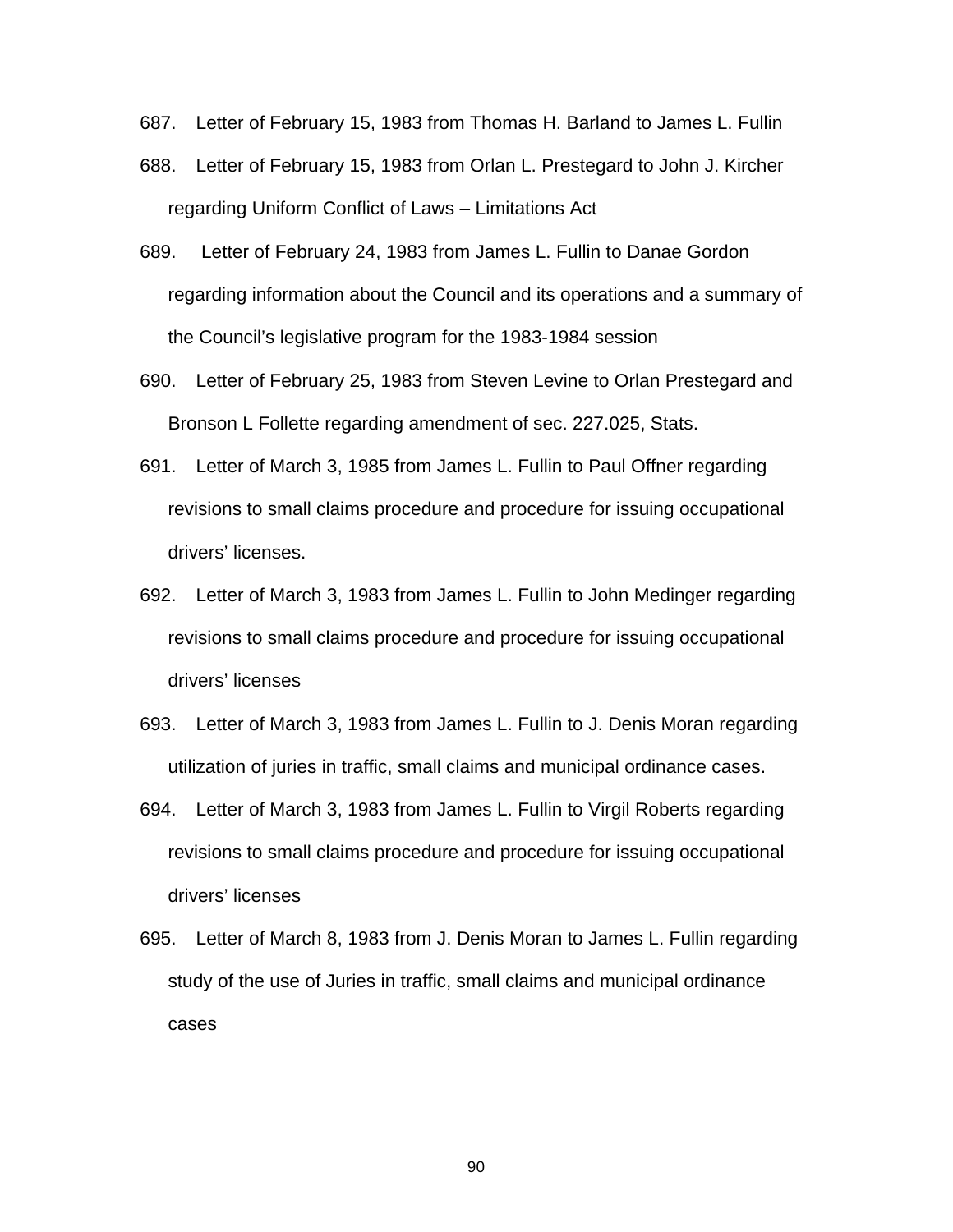- 696. Letter of March 8, 1983 from John J. Kircher to James L. Fullin regarding March Council Meeting
- 697. Letter of March 8, 1983 from David Helbach to Jim Fullin. Accompanied by letter of February 10, 1983 from John D. Osinga to David Helbach
- 698. Letter of March 10, 1983 from Ronald J. Wambach to James Fullin regarding Mandatory Education of Municipal Judges
- 699. Letter of March 15, 1983 from Thomas H. Barland to James L. Fullin
- 700. Letter of march 15, 1983 from Thomas H. Barland to James L. Fullin regarding revisions of small claims procedure and procedure for issuing occupational drivers' licenses
- 701. Letter of March 15, 1983 from James L. Fullin to Mark Patronsky regarding Revisor's Cases dated July 23, 1982. Accompanied by letter of July 23, 1982 from Orlan Prestegard to Law Revision Committee Legislative Council regarding report of those reported opinions of the attorney general, and those reported decisions of any federal district court, or any state or federal appellate court, in which Wisconsin's statutes or session laws are stated to be in conflict, ambiguous, anachronistic, unconstitutional or otherwise in need of revisions.
- 702. Letter of March 22, 1983 from James L. Fullin to Ted Gauchkler, III. Accompanied by handwritten letter from Ted Gauchkler, III to Judicial Council
- 703. Letter of March 23, 1983 from James L. Fullin to Thomas Crawford regarding selection and use of alternate jurors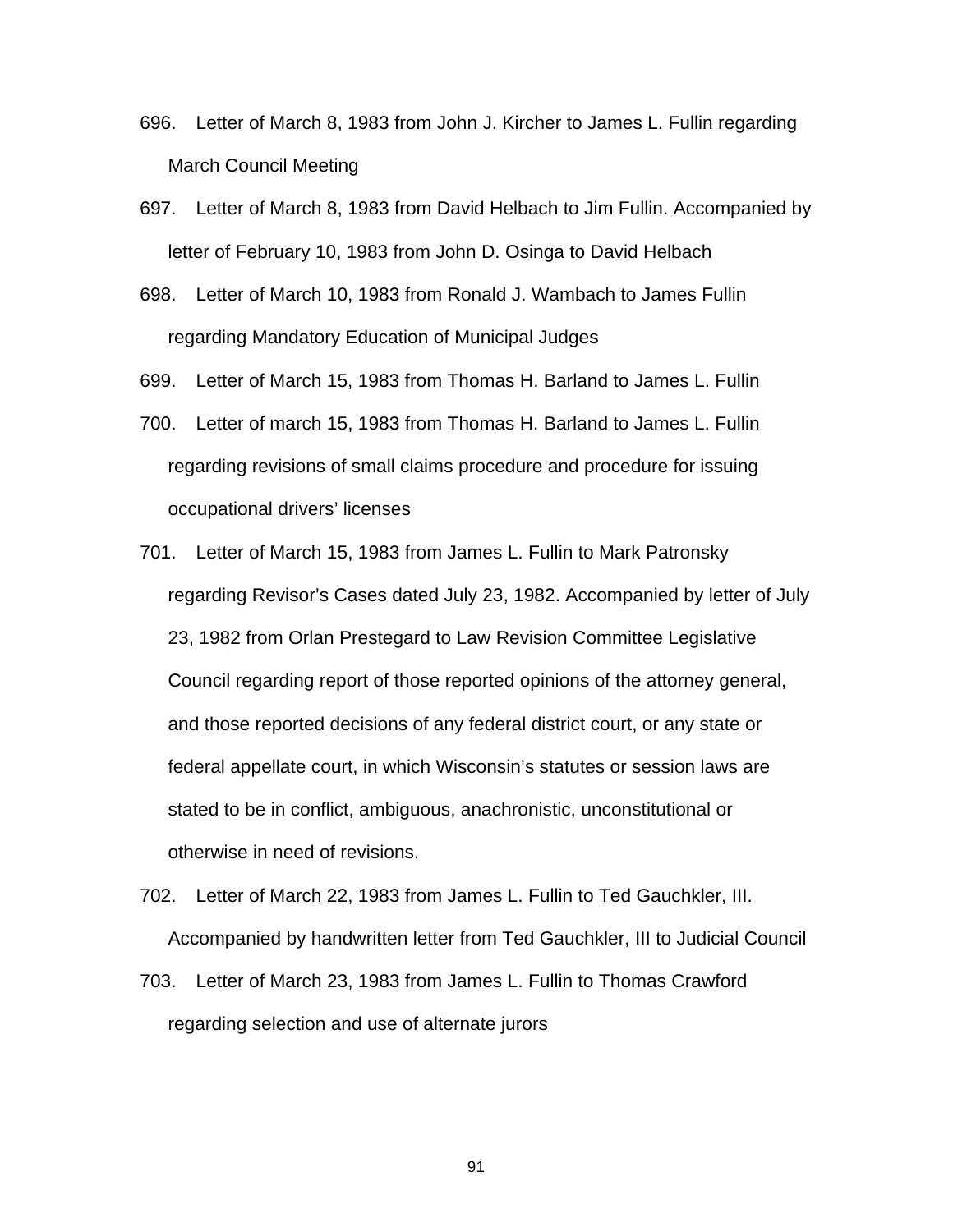- 704. Letter of March 23, 1983 from James L. Fullin to S& A, Trophy & Engraving Co.
- 705. Letter of March 23, 1983 from James L. Fullin to William Mulligan regarding draft report. Accompanied by letter of December 27, 1982 from Edgar E. Lien to William J. Mulligan
- 706. Letter of March 25, 1983 from James L. Fullin to Linda Reivitz regarding bill pertaining to the insanity defense (LRB 228/3)
- 707. Letter of March 31, 1983 from James L. Fullin to Orlan L. Prestegard
- 708. Letter of March 31, 1983 from James L. Fullin to Neal Neuberger
- 709. Letter of March 31, 1983 from James L. Fullin to David C. Niblack regarding amendments to insanity defense
- 710. Letter of April 4, 1983 from James L. Fullin to Bronson C. LaFollette regarding proposed legislation relating insanity defense
- 711. Letter from James L. Fullin to Kirby Hendee regarding proposed legislation relating to the insanity defense. Accompanied by letter of April 4, 1983 from Kirby Hendee to Morton A. Hetznecker regarding proposed Legislation relating to the insanity defense
- 712. Letter of April 3, 1983 from Frank J. Remington and David E. Schultz to Bruce F. Beilfuss regarding In the matter of the Amendment of the Rules of Appellate Procedures: Sec. (Rule) 809.30(1)(c). Accompanied by letter of January 11, 1983 from Dave Schultz to Henry G. Gergen and Ronald D. Keberle regarding rule and statutory changes discussed by the Criminal Jury Instructions Committee; preliminary draft of Proposed Amendments to the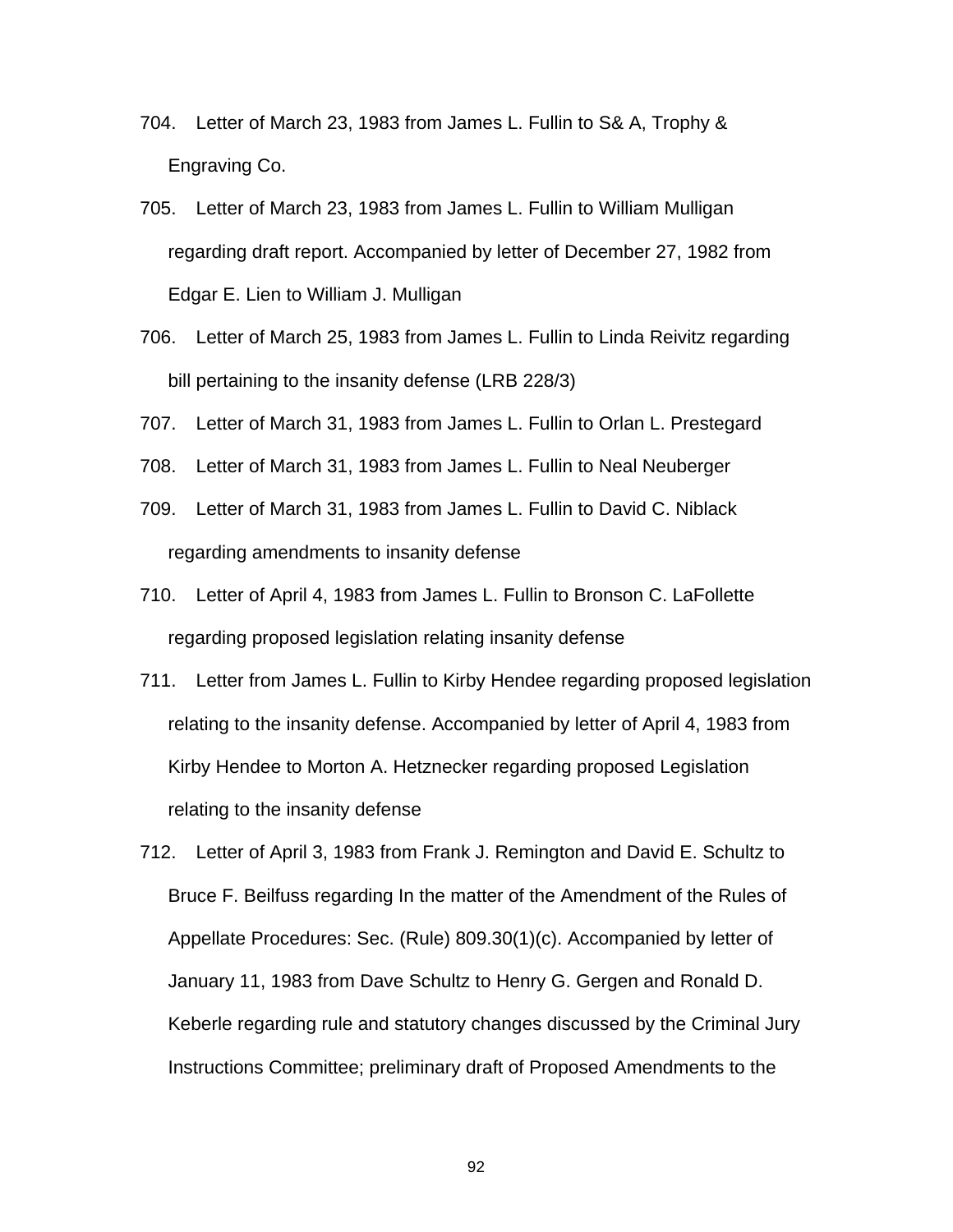Federal Rules of Criminal Procedure (October 1981); "Federal Rule of Appellate Procedure 4(b): the Ten-Day Limit for Filing a Notice of Appeal" by Frank G. Remington; and Conversation with Joe Skupniewitz

- 713. Letter of April 6, 1983 from Linda Reivitz to James J. Fullin regarding proposed legislation pertaining to insanity defense
- 714. Letter of April 6, 1983 from David Heitzman to James L. Fullin regarding Rules 801.15(2)(c) and 809.82(2). Accompanied by sec. 801.15 Time and 809.82 Rule (computation and enlargement of time)
- 715. Letter of April 8, 1983 from James L. Fullin to Marilyn Graves regarding incorrect reference in the petition for amendment of the Rules of Civil Procedure
- 716. Letter of April 8, 1983 from James L. Fullin to Ed Hill regarding
- 717. Letter of April 8, 1983 from James L. Fullin to Charles Hoornstra regarding amendments to ss. 801.09(2)(a) and 802.05(1), stats.
- 718. Letter of April 8, 1983 from James L. Fullin to Beverly Young regarding Judicial Council's 1983 Insanity Defense Bill
- 719. Letter of April 15, 1983 from Oney Sattel to Jim Fullin regarding the photographs of the Judicial Council members
- 720. Letter of April 19, 1983 from Michael W. Wilcox to Judicial Council State of **Wisconsin**
- 721. Letter of April 20, 1983 from Robert W. Lutz to Supreme Court regarding repeal of s. 885.27, Stats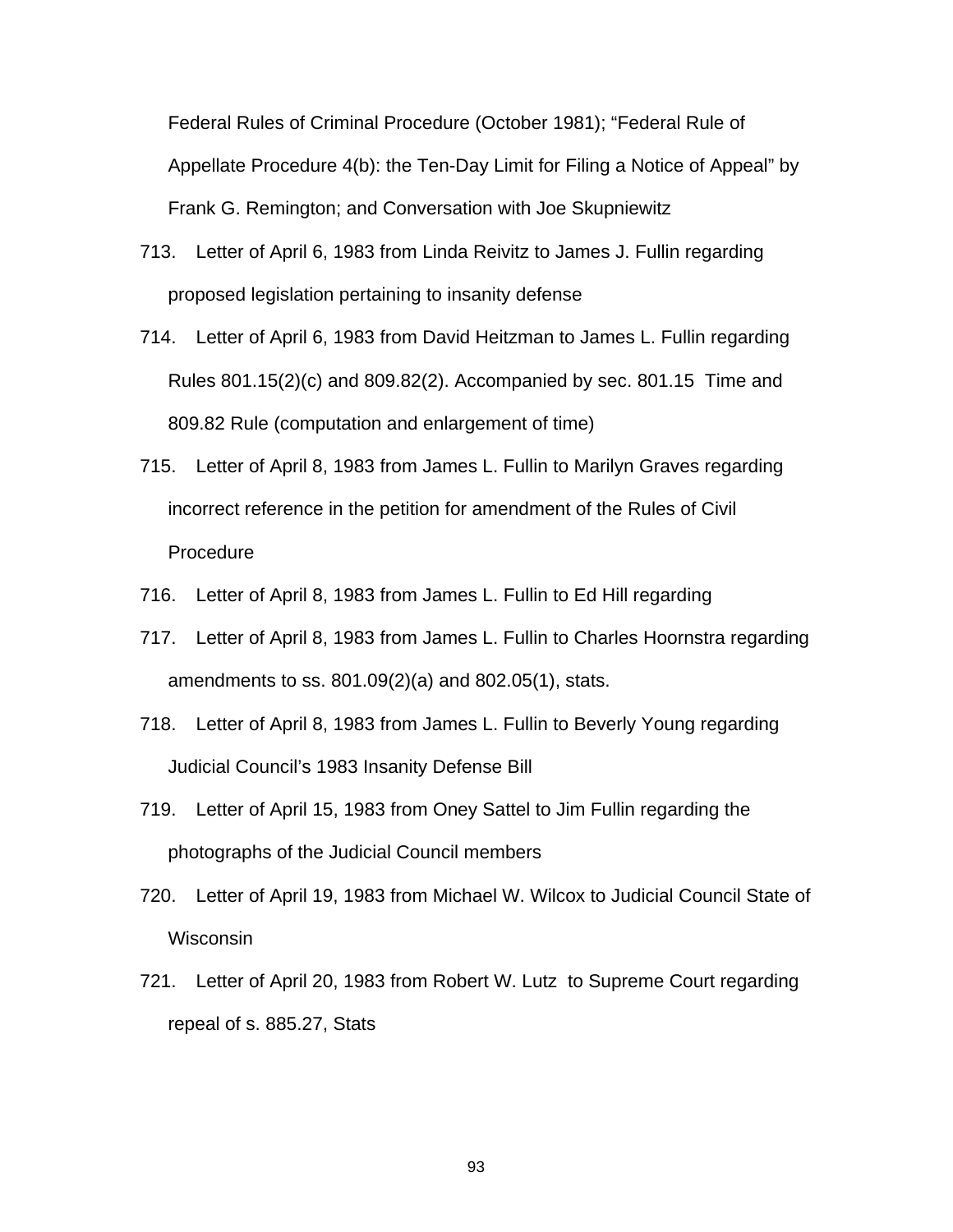- 722. Letter of April 25, 1983 from James L. Fullin to Sharon Metz regarding information about Wisconsin Appellate Judges and Federal District Judges who are authorized to appoint recent law graduates as clerks
- 722.1 Letter of April 26, 1983 from Walter J. Dickey to John Kircher. Accompanied by letter of April 29, 1983 from John J. Kircher to Walter J. **Dickey**
- 723. Letter of April 27, 1983 from William Mann to James Fullin regarding amendments to secs. (Rules) 809.19(2) and 809.30(1)(c). Accompanied by Order In the Matter of the Amendment of the Rules of Appellate Procedure: sec. (rule) 809.19(2), Stats (April 27, 1983); Order In the Mater of the Amendment of the Rules of Appellate Procedure; Sec. (Rule 809.30(1)(c), Stats. (April 27, 1983); Position of the State Public Defender In the Matter of the Amendment of the Rules of Appellate Procedure: sec. (rule) 809.19(2), Stats (April 8, 1983); Position of the State public Defender In the Matter of the Amendment of the Rules of Appellate Procedure: sec. (Rule) 809.30(1)(c) (October 22, 1982); Letter of February 21, 1983 from David Heitzman to Marilyn L. Graves regarding Proposed Amendment of Rule 809.30(1)(c); letter of April 5, 1983 from Frank J. Remington and David E. Schultz to Bruce F. Beilfuss regarding In the matter of the Amendment of the Rules of Appellate Procedure: Sec. (Rule 809.30(1)(c); Letter of January 11, 1983 from Dave Schultz to Henry G. Gergen to Ronald D. Keberle regarding rule and statutory changes discussed by the Criminal Jury Instructions Committee; Preliminary Draft of Proposed Amendments to the Federal Rules of Criminal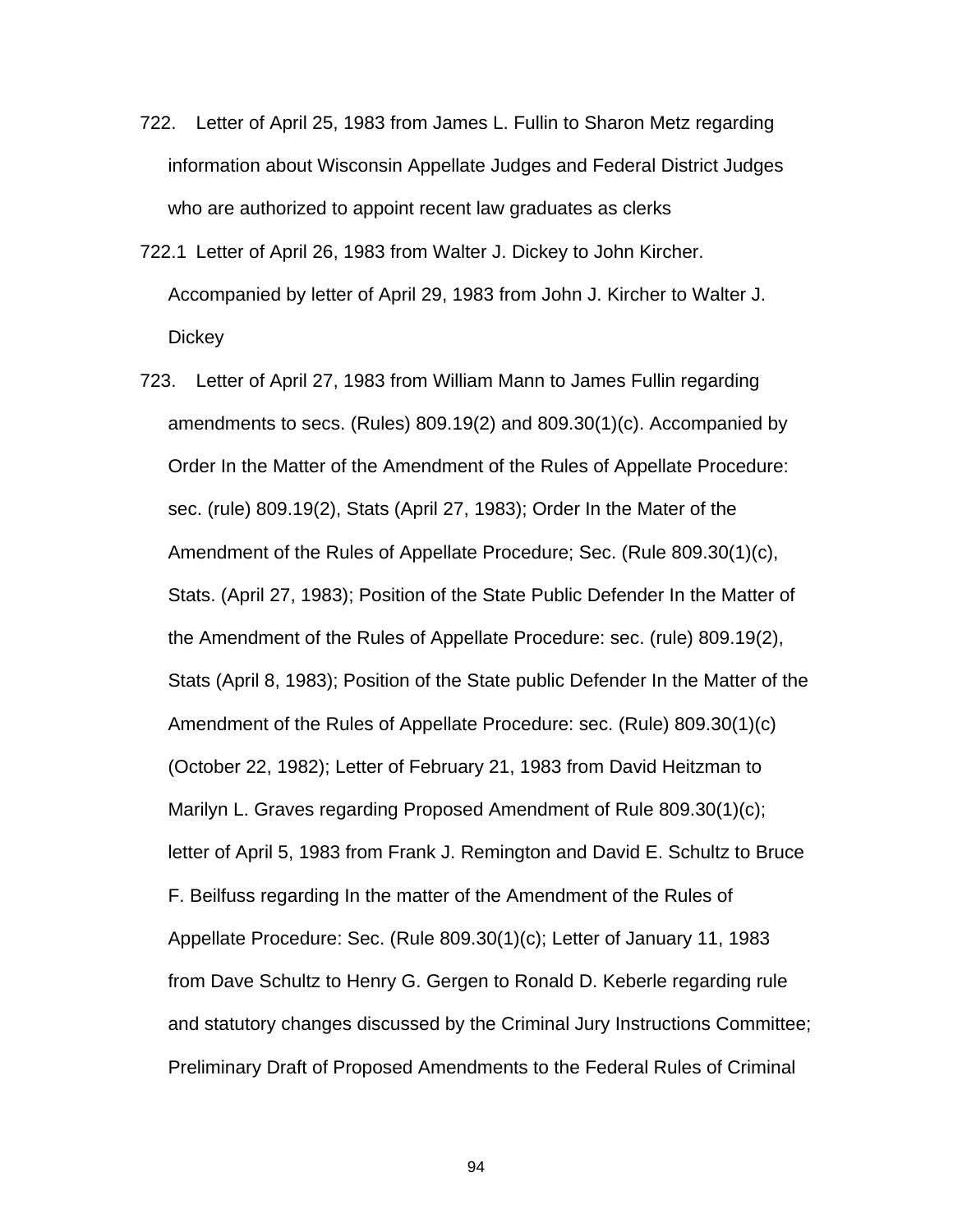Procedure (October 1981); "Federal Rule of Appellate Procedure 4(b): The Ten-Day Limit for Filing a Notice of Appeal" by Frank J. Remington; Conversation with Joe Skupniewitz; and letter of April 11, 1983 from Bronson C. La Follette to Bruce F. Beilfuss regarding In the matter of the Amendment of the Rules of Appellate Procedure: Sec. (Rule) 809.30(1)(c)

- 724. Letter of April 28, 1983 from James L. Fullin to Robert Horowitz regarding Committee on Improving Jury Communications
- 725. Letter of April 28, 1983 from James L. Fullin to Joel Samaha regarding insanity defense legislation in Wisconsin
- 726. Letter of April 28, 1983 from James L. Fullin to David Schultz regarding Committee on Improving Jury Communications
- 727. Letter of May 2, 1983 from James L. Fullin to Robert W. Lutz regarding Supreme Court adoption of amendments to the rules of civil procedure
- 728. Letter of May 2, 1983 from James L. Fullin to Senators Adelman, Feingold, Bablitch, Hanaway, and Lodge regarding testimony at April 21, 1983 public hearing on Senate Bills 147-151
- 729. Letter of May 2, 1983 from James L. Fullin to Frank M Coyne regarding reimbursements
- 730. Letter of May 2, 1983 from James L. Fullin to Charles Hoornstra regarding Supreme Court adoption of amendments to the rules of civil procedure.
- 731. Letter of May 6, 1983 from Debbie Neuenfeldt to Jim Fullin regarding Juvenile Recoupment Study. Accompanied by letter of May 3, 1983 from Bob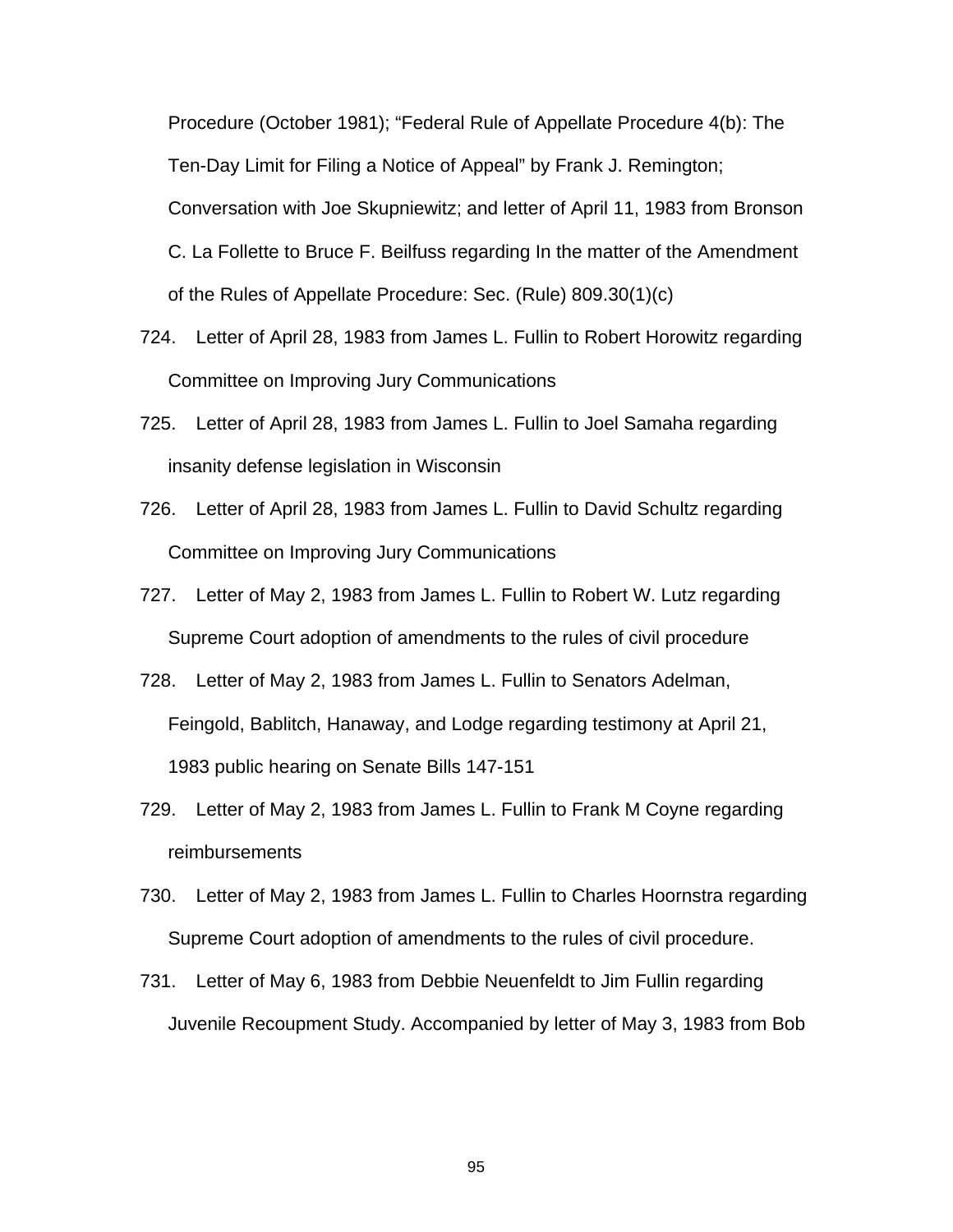Lang to Members of Joint Committee on Finance regarding 1983-1985 Biennial Budget: Public Defender—Juvenile Recoupment

- 732. Letter of May 9, 1983 from Oney Sattell to Jim Fullin regarding photos of Judicial Council Members
- 733. Letter of May 13, 1983 from Frank L. Nikolay to James L. Fullin regarding study of and recommend corrective legislation
- 734. Letter of May 16, 1983 from Guy D., Reynolds to Jim Fullin regarding Land Contract Foreclosure
- 735. Letter of May 23, 1983 from Dave Schultz to James L. Fullin regarding problem related to lesser included offenses discussed by the Criminal Jury Instruction Committee
- 736. Letter of May 24, 1983 from Thomas S. Williams to James Fullin regarding Walworth County vs. Spalding
- 737. Letter of May 24, 1983 from James L. Fullin to John J. Kircher regarding Committee on Improving Jury Communications
- 738. Letter of May 24, 1983 from Mames L. Fullin to Steven Penrod regarding Committee on Improving Jury Communications
- 739. Letter of May 24, 1983 from James L. Fullin to Oney Sattell regarding photos of Judicial Council Members
- 740. Letter of May 25, 1983 from Thomas J. Curran to Edward A. Dudek
- 741. Letter of May 26, 1983 from Orlan L. Prestegard to John J. Kircher
- 742. Letter of May 27, 1983 from Jim Fullin to Nancy Wenzel. Accompanied by letter from Anthony S. Earl to Patti Zimmerman ; letter of February 11, 1983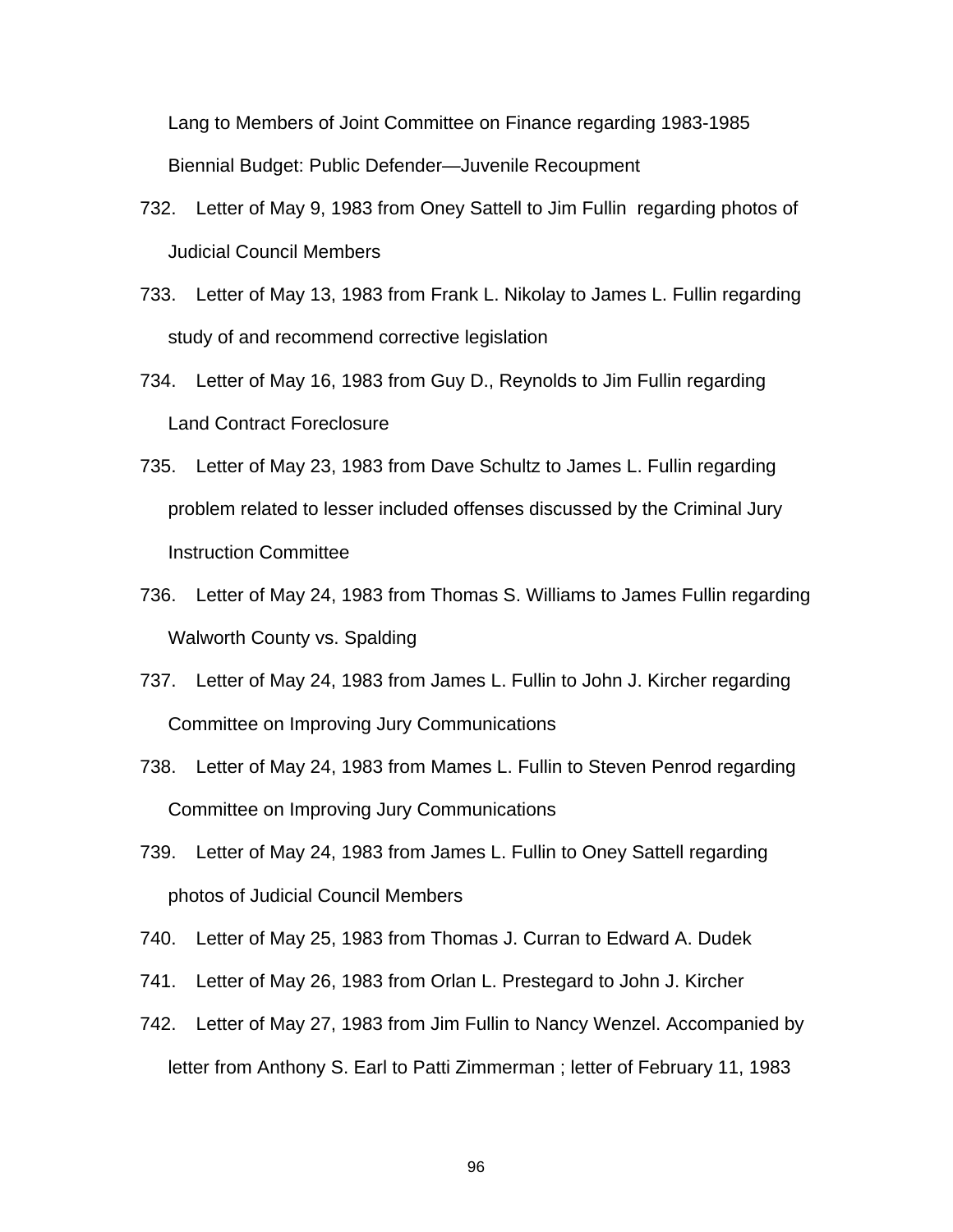from Patti Zimmerman to Anthony Earl; Letter of February 18, 1983 from Patricia and Robert Aimmerman, Rose and David Holtz, Sharen Hills, and Louise and Gerald Doescher

- 743. Letter of May 27, 1983 from Anthony S. Earl to Patti Zimmerman
- 744. Letter of May 27, 1983 from Jim Fullin to Nancy Wenzel
- 745. Letter of May 31, 1983 from John J. Kircher to James L. Fullin regarding Marquette Representation on the Judicial Council. Accompanied by letter of May 25, 1983 from Robert F. Boden to Full-Time Faculty regarding Change in Representation on the Judicial Council; and letter of May 25, 1983 from Robert F. Boden to John J. Kircher regarding Marquette University law School Representation on the Wisconsin judicial Council
- 746. Letter of June 9, 1983 from James. L. Fullin to Eva M Soeka regarding information on Judicial Council
- 747. Letter of June 10, 1983 from Oney Sattell to James L. Fullin regarding photographs of Judicial Council
- 748. Statement: Photographic Art (June 10, 1981)
- 749. Letter of June 14, 1983 from James L. Fullin to Bronson C. La Follette regarding Bill 499
- 750. Letter of June 15, 1983 from James L. Fullin to Ernest O. Hanson regarding information on the Judicial Council
- 751. Letter from James L. Fullin to Ernest O. Hanson regarding Judicial Council meeting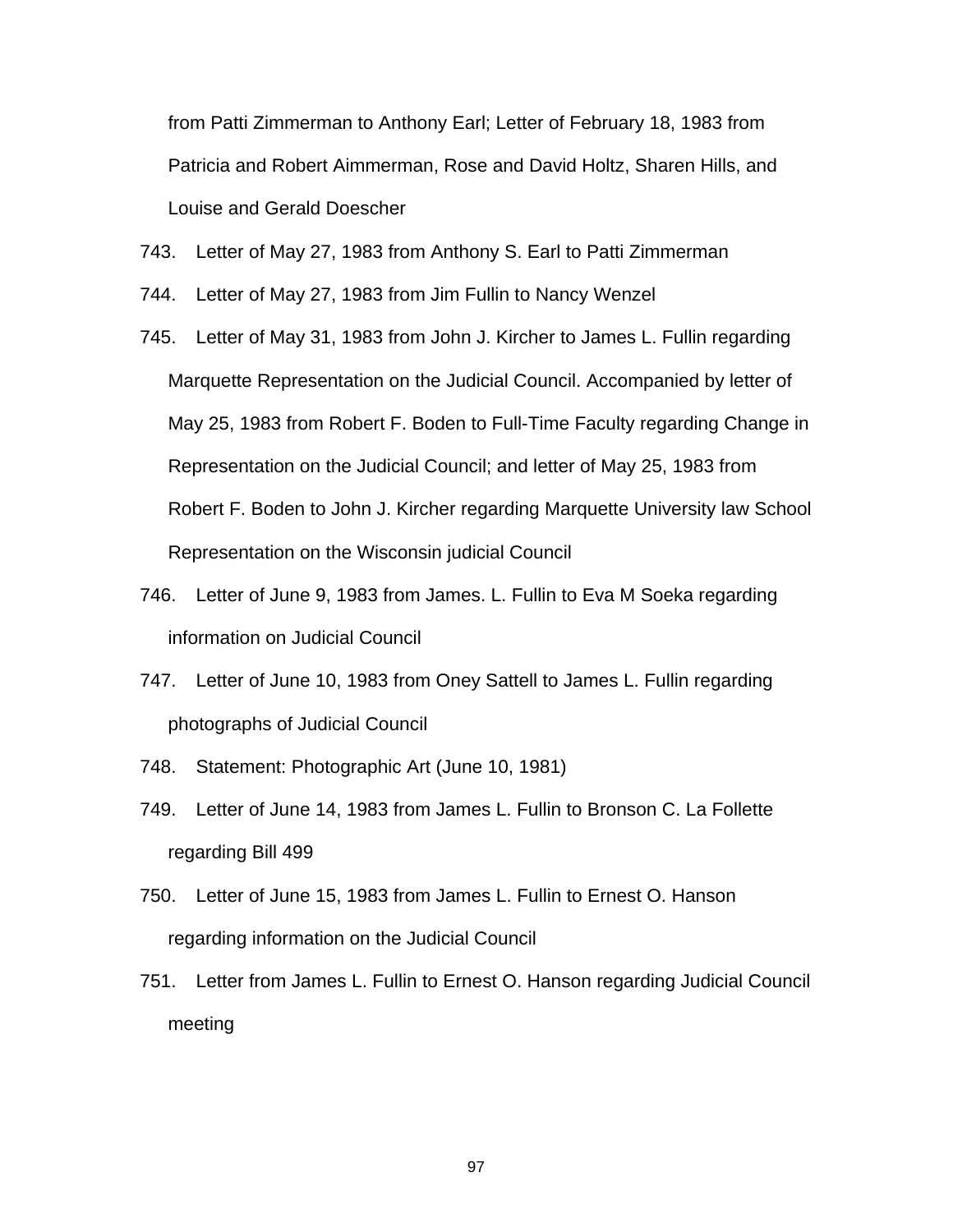- 752. Letter of June 17, 1983 from James A. Rutkowski to Linda Reivitz regarding Assembly Bill 499
- 753. Letter of June 22, 1983 from Stephen L. Smay to James L. Fullin
- 754. Letter of June 22, 1983 from John J. Byrnes to Judicial Council regarding s. 801.02 and s. 814.61(1)
- 755. Letter of June 27, 1983 from Gordon Myse to Jim Fullin
- 756. Letter of June 28, 1983 from Thomas G. Cannon to James L. Fullin regarding final bill draft
- 757. June 30, 1983 from James L. Fullin to Fred A. Risser and Thomas Lofton regarding1981 Senate Joint Resolution 58
- 758. Letter of June 30, 1983 from James L. Fullin to Paul Offner, John Medinger, and Virgil Roberts regarding procedure for issuing occupational driver's licenses
- 759. Letter of July 6, 1983 from Thomas J. Curran to James L. Fullin
- 760. Letter of July 19, 1983 from Dennis G. Montabon to Paul Offner and John D. Medinger regarding My letter of January 24, 1983 and Mr. Fullin's Letter of June 10, 1983 Concerning the Issuance of Occupational licenses and Rules of Evidence in Small Claims Court. Accompanied by letter of June 30, 1983 from James L. Fullin to Paul Offner, John Medinger, and Virgil Roberts; and letter of June 20, 1983 from Dennis G. Montabon to Sheryl Gervasi regarding June 16, 1983 Memo.
- 761. Letter of July 22, 1983 from James L. Fullin to Frank L. Nikolay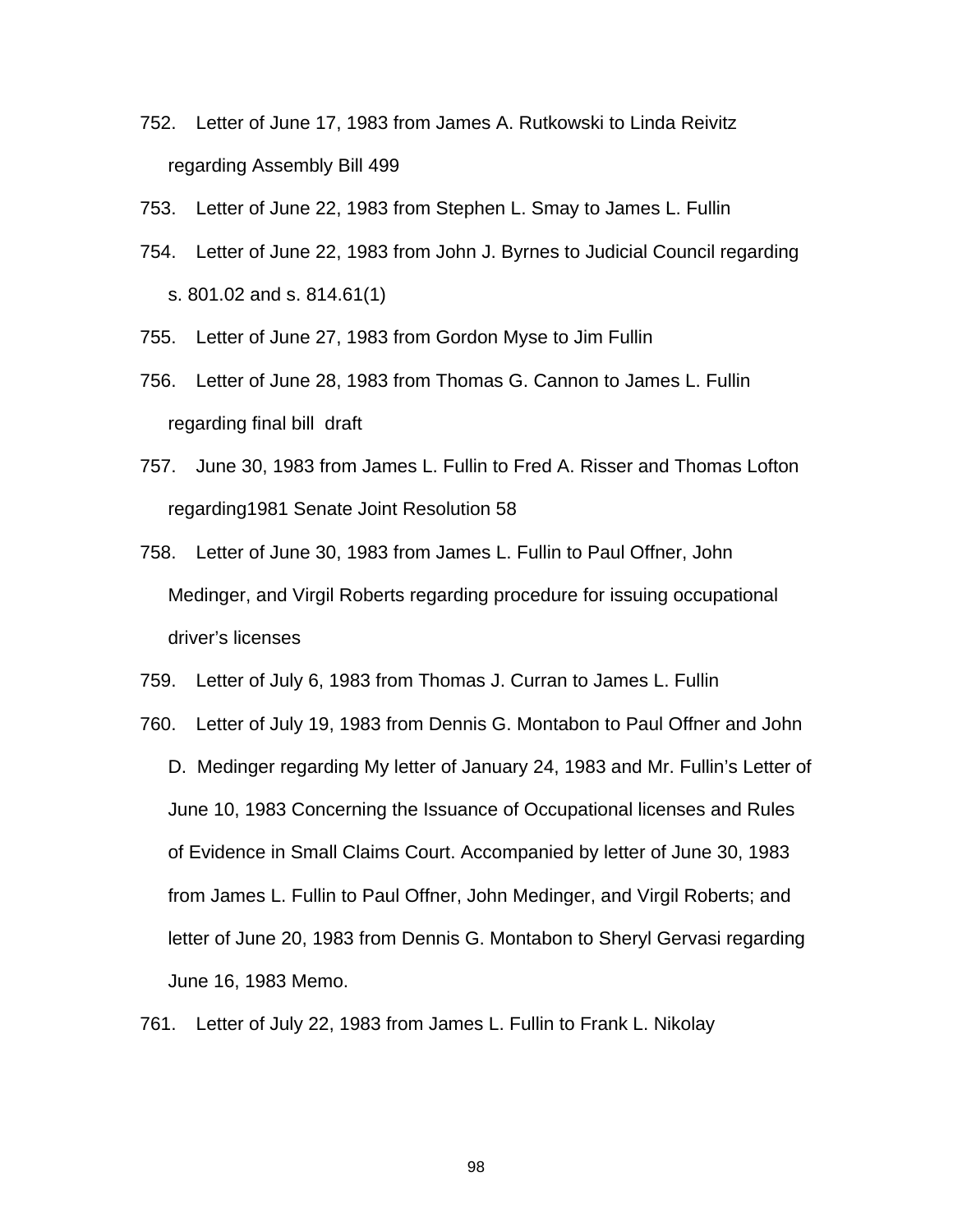- 762. Letter of August 9, 1983 from James L. Fullin to David C. Niblack regarding Judicial Council Committee to evaluate county efforts at recouping the costs of Public Defender services provided to juveniles pursuant to section 2031 of the 1983 Budget Act (1983 Wisconsin Act 27)
- 763. Letter of August 22, 1983 from James L. Fullin to Members of the Judicial Council and Council Committees regarding Travel Expense Guidelines and Voucher Instructions. Accompanied by sample travel expense form; Hotel/Motel Rates; and blank travel expense forms
- 764. Letter of August 24, 1983 from Robert A. Patrick to James L. Fullin regarding Senate Bill 324, Venue. Accompanied by Venue of Actions Arising Under the WCA, Draft 2; Mailing List for WCA Ad-Hoc Negotiating Committee Meeting Notices
- 765. Memorandum of August 26, 1983 from Connie Lavine to Renee Rendahl. Accompanied by letter of March 11, 1982 from Connie Lavine regarding Municipal Judges Handbook; Memorandum of March 2, 1982 from Corinne L. Hollar to Judicial Commission Staff regarding Municipal Judges Manual; Memorandum of November 18, 1981 from Staff for Judicial Commission to Corinne Hollar regarding Municipal Judges Manual; Suggestions for Manual pg. 6 and 7
- 766. Letter of August 30, 1093 from James L. Fullin to Howard Fuller. Accompanied by letter of August 16, 1983 from Howard Fuller to All Appointing Authorities regarding Agency Personnel Management Organizational Structure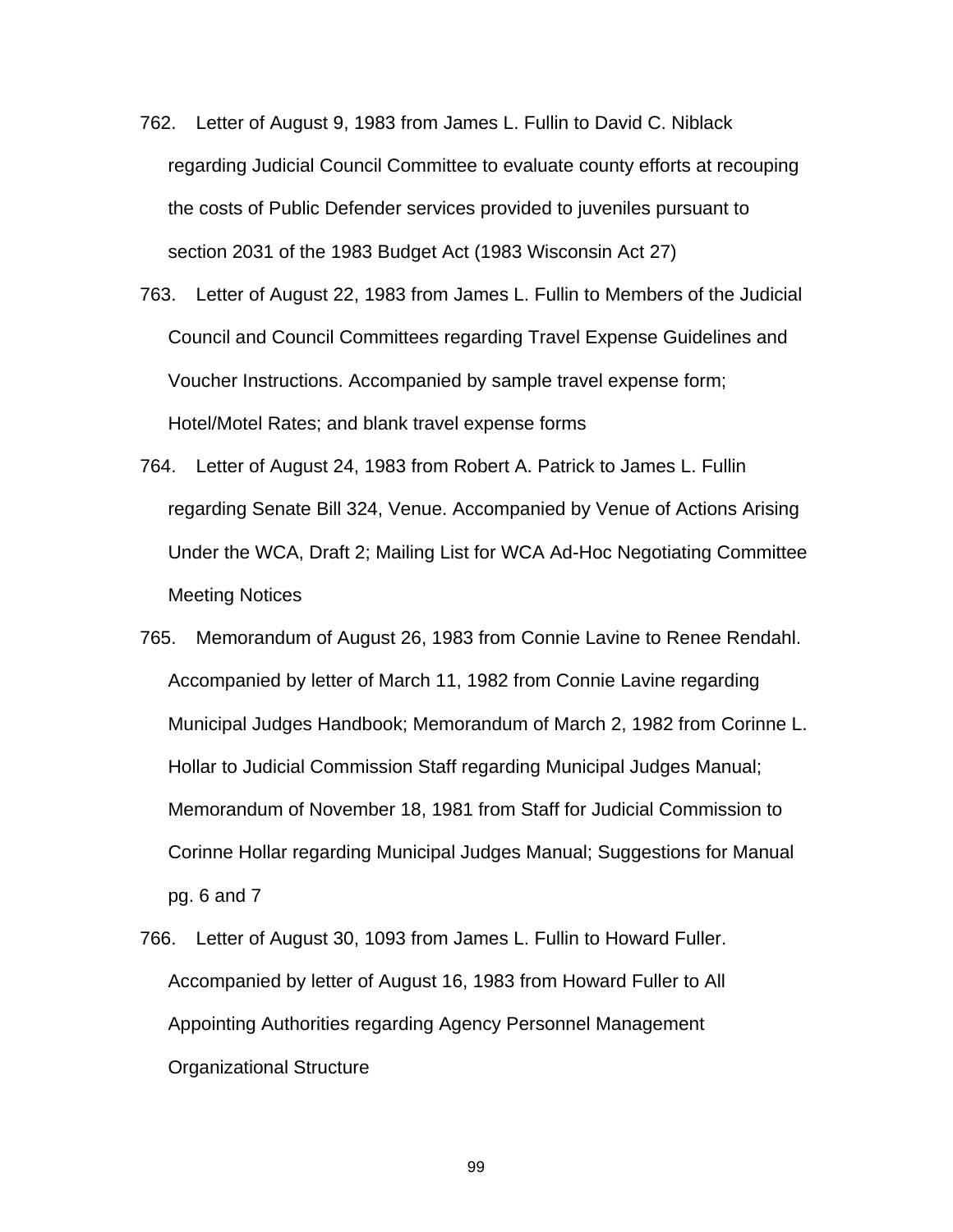- 767. Letter of September 12, 1983 from James L. Fullin to Ellyn McKenzie requesting that Governor Earl Address Dane County Bar Association
- 768. Letter of September 14, 1983 from Dennis E. Robertson to James L. Fullin regarding Proposed Study of Courtroom Procedures
- 769. Letter of September 15, 1983 from James L. Fullin to Carl Otte regarding review and comment upon LRB-3837/1. Accompanied by An Act to create 905.055 of the statutes, relating to a journalist's privilege
- 770. Letter of September 19, 1983 from James L. Fullin to Bronson C. La Follette regarding committee to study proposed changes in the Appellate Rules as they pertain to criminal, juvenile and mental health cases
- 771. Letter of September 27, 1983 from James L. Fullin to Peter G. Pappas familiarizing Peter G. Pappas with the Judicial Council
- 771.1 Letter of September 28, 1983 from James L. Fullin to Douglas La Follette regarding members of the Judicial Council
- 772. Letter of September 30, 1983 from Joni Leverentz to Jim Fullin regarding Function sheet. Accompanied by Judicial Council Engagement Function Sheet for Breakfast Meeting
- 772.1 Letter of September 30, 1983 from Constance Lavine to Robert H. Suran. Accompanied by letter of October 11, 1983 from V.E.-Wetzel to Constance Lavine regarding CC to me of your letter to Hon. Robert H. Suran
- 773. Letter of September 30, 1983 from Mary Lou Munts to Marietta Moen regarding supplemental fiscal estimate on 1983 Assembly Bill 499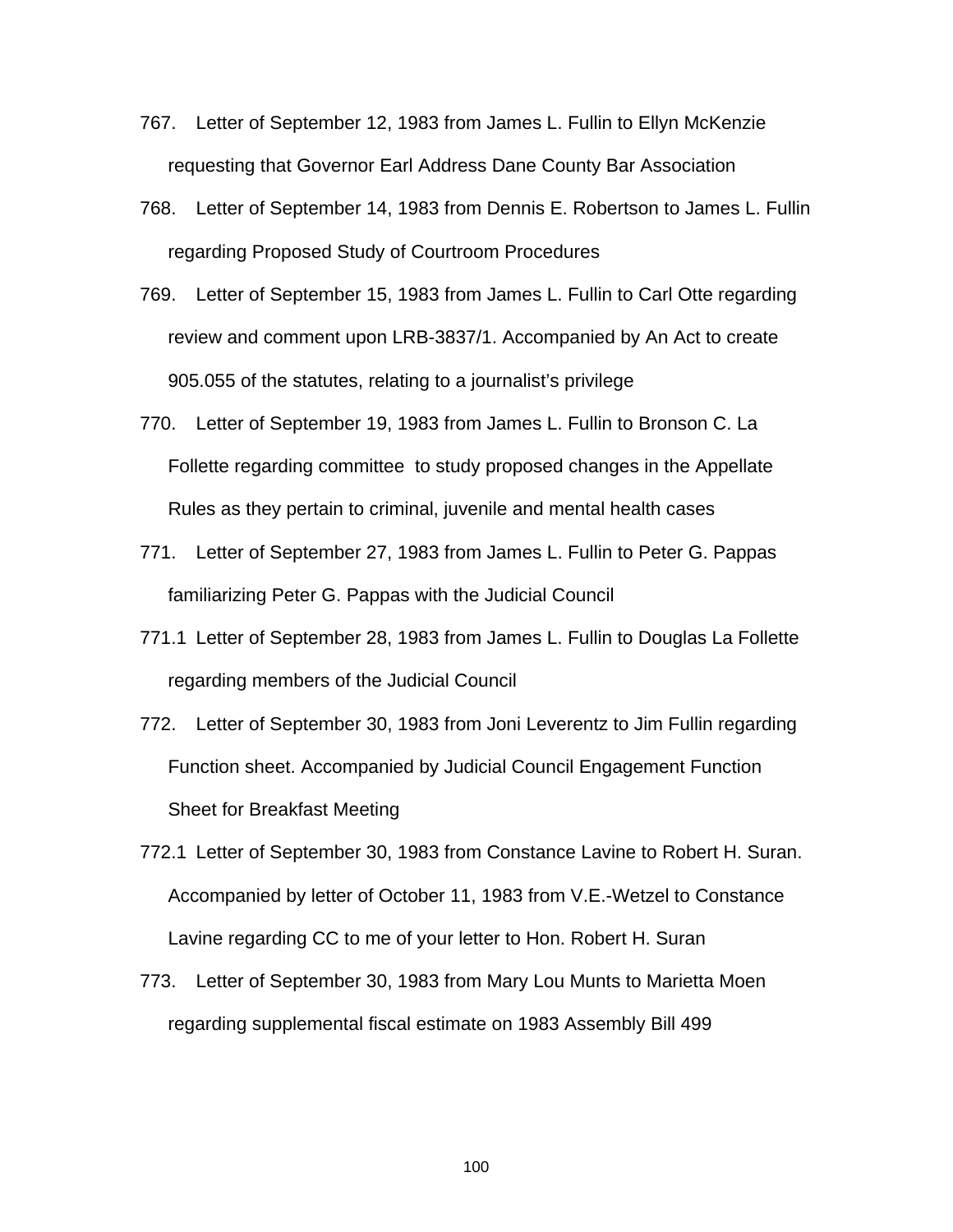- 774. Letter of September 30, 1983 from James L. Fullin to Gary Maier regarding AB 499
- 775. Letter of September 30, 1983 from Burton A. Scott to Walter J. Dickey
- 776. Letter of September 30, 1983 from Thomas S. Williams to Jim Fullin regarding report on Technology in the courts and County Board Agenda
- 777. Letter of October 1, 1980 from James L. Fullin to Reva Smith regarding Wisconsin judicial Council Reports. Accompanied by letter from Reva Smith to Judicial Council Commission
- 778. Letter of October 4, 1983 from Peter G. Pappas to James L. Fullin
- 779. Letter of October 4, 1983 from Peter J. Naze to James L. Fullin regarding resolution of the WDAA Executive Committee concerning the proposed revision of Wisconsin's homicide laws. Accompanied by Resolution; and Letter of October 26, 1983 from Henry G. Gergen to James Fullin regarding redraft of draft A 10/14/83 of a bill to repeal and recreate sec. 48.275(2); and Recoupment Draft A 10-14-83
- 780. Letter of October 5, 1983 from James L. Fullin to Dennis E. Robertson regarding Jury Communication study
- 781. Letter of October 5, 1983 from James L. Fullin to Robert D. Miller. Accompanied by letter of Robert D. Miller to James L. Fullin regarding Judicial Council work relating to mental health law; Curriculum Vitae for Robert David Miller
- 782. Letter of October 5, 1983 from James L. Fullin to Thomas S. Williams regarding Technology in the courts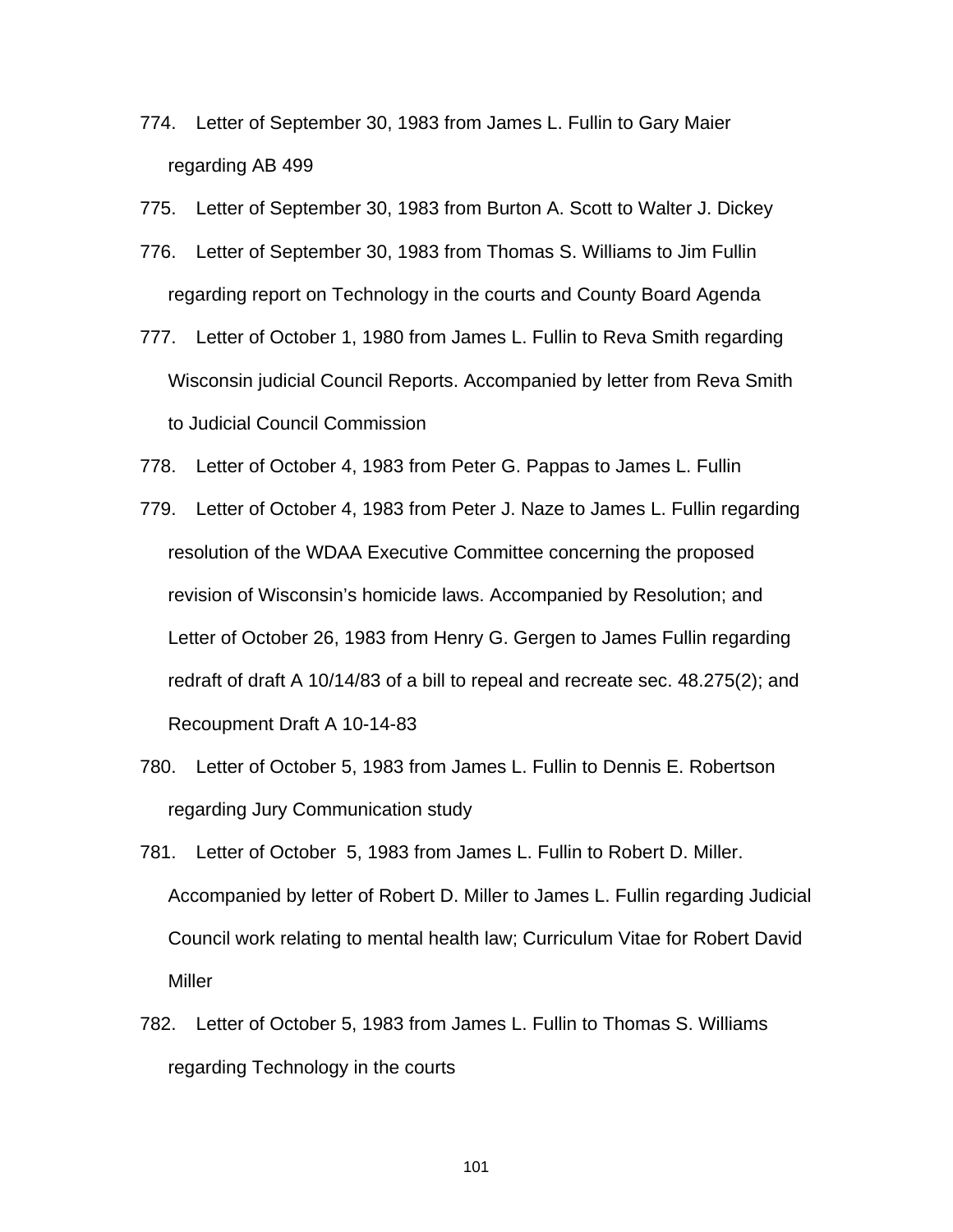- 783. Letter of October 6, 1983 from James L. Fullin to Peter J. Naze regarding Committee to study proposed changes in the Appellate Rules as they pertain to criminal, juvenile and mental health cases
- 784. Letter of October 7, 1983 from Nathan S. Heffernan to James Fullin. Accompanied by letter of October 14, 1983 from James L. Fullin to Nathan S. Heffernan
- 785. Letter of October 10, 1983 from James L. Fullin to Scott McCallum regarding Judicial Council purchases between July 1, 1983 and September 15, 1983. Accompanied by letter of September 30, 1983 from Scott McCallum to James L. Fullin regarding review of all agency purchases for the past fourteen months
- 786. Letter of October 10, 1981 from Walter J. Dickey to Peter G. Pappas
- 787. Letter of October 12, 1983 from James L. Fullin to Shirley Swasey. Accompanied by memo of September 29, 1983 from Shirley Swasey to Helen Lewis regarding Retirement Planning Class Registration
- 788. Letter of October 19, 1983 from Dennis G. Montabon to Paul Offner, Virgil Roberts, and John Medinger regarding Legislative Status of Requested Statutory Change in Small Claim Court. Accompanied by letter. Accompanied by letter of January 24, 1983 from Dennis G. Montabon to Paul Offner, Virgil Roberts, and John Medinger regarding Request for Statutory changes in Small Claims court and the Procedure for issuing Occupational Operator's licenses; Letter of February 2, 1983 from Virgil Roberts, John Medinger, and Paul Offner to Dennis G. Montabon; letter of March 13, 1093 from Thomas H.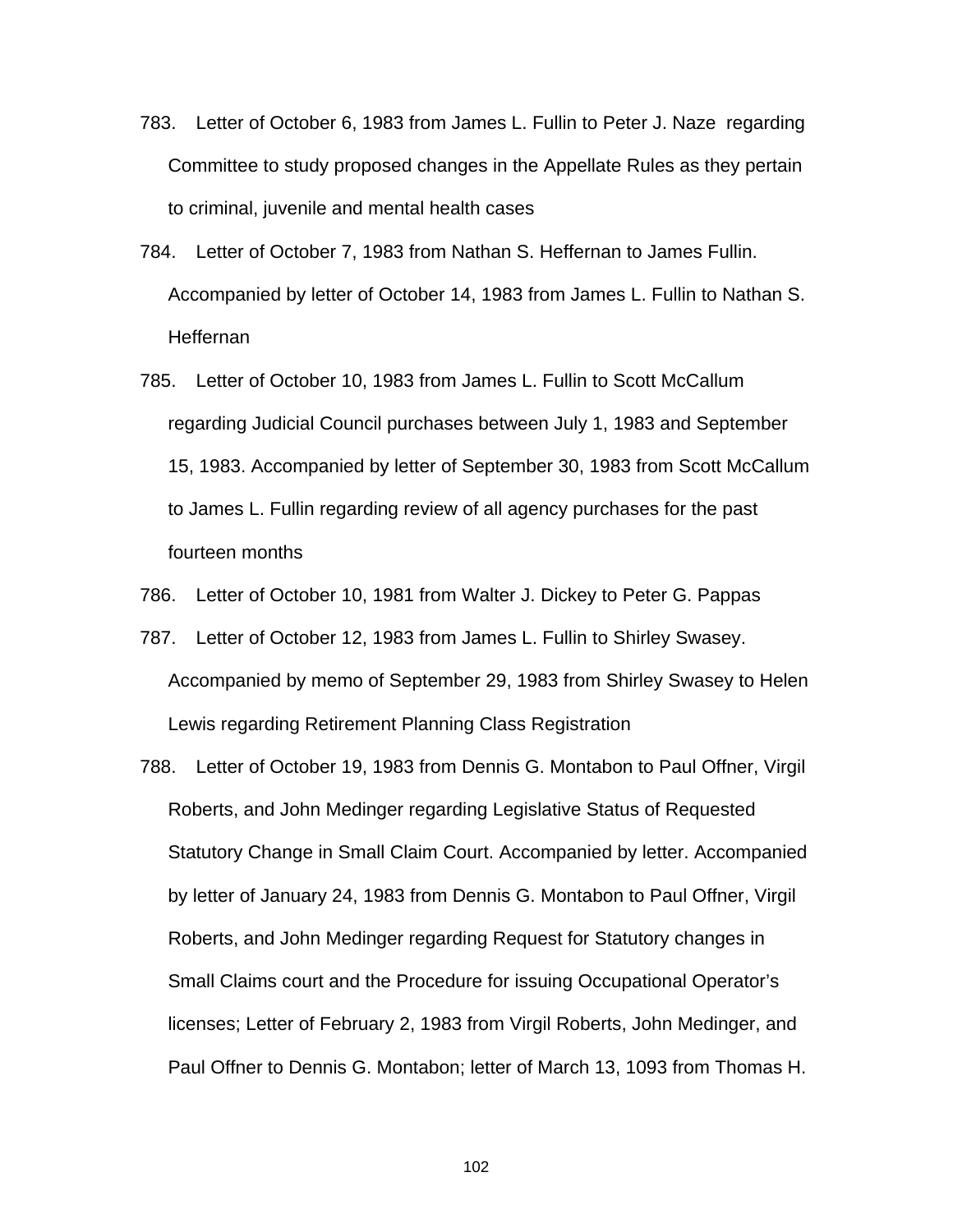Barland to James L. Fullin; letter of June 20, 1983 from Dennis G. Montabon to Sheryl Gervasi regarding June 16, 1983 Memo; Letter of June 30, 1983 from James L. Fullin to Paul Offner, John Medinger, Virgil Roberts; and letter of July 19, 1983 from Dennis G. Montabon to Paul Offner, John D. Medinger, and Virgil Roberts

- 789. Letter of October 19, 1983 from Natalie Smith to V.K. Wetzel
- 790. Letter of October 24, 1983 from James L. Fullin to Daniel T. Flaherty
- 791. Letter of October 25, 1983 from James L. Fullin to Michael J. Loomis
- 792. Letter of October 31, 1983 from Renee F. Rendahl to Constance J. Lavine and Natalie Smith
- 793. Letter of October 31, 1983 from Peter J. Naze to James L. Fullin
- 794. Letter of November 1, 1983 from Anthony S. Earl to Jim Fullin regarding Judicial council general purpose revenue expenditures
- 795. Letter of November 4, 1983 from Thomas H. Barland to James Fullin regarding Motions After Verdict – Civil Law Section Judicial Conference. Accompanied by Motions After Verdict 12-9-83
- 796. Letter of November 4, 1983 from James L. Fullin to Ronald Wambach
- 797. Letter of November 7, 1983 from Lee Wells to Michael Barron regarding Possible Elimination of Pre-Trials in Traffic Cases
- 798. Letter of November 8, 1983 from Michael W. Brennan to Henry G. Gergen. Accompanied by Juvenile Recoupment Fees
- 799. Letter of November 9, 1983 from Dennis D. Conway to Henry G. Gergen regarding Juvenile Recoupment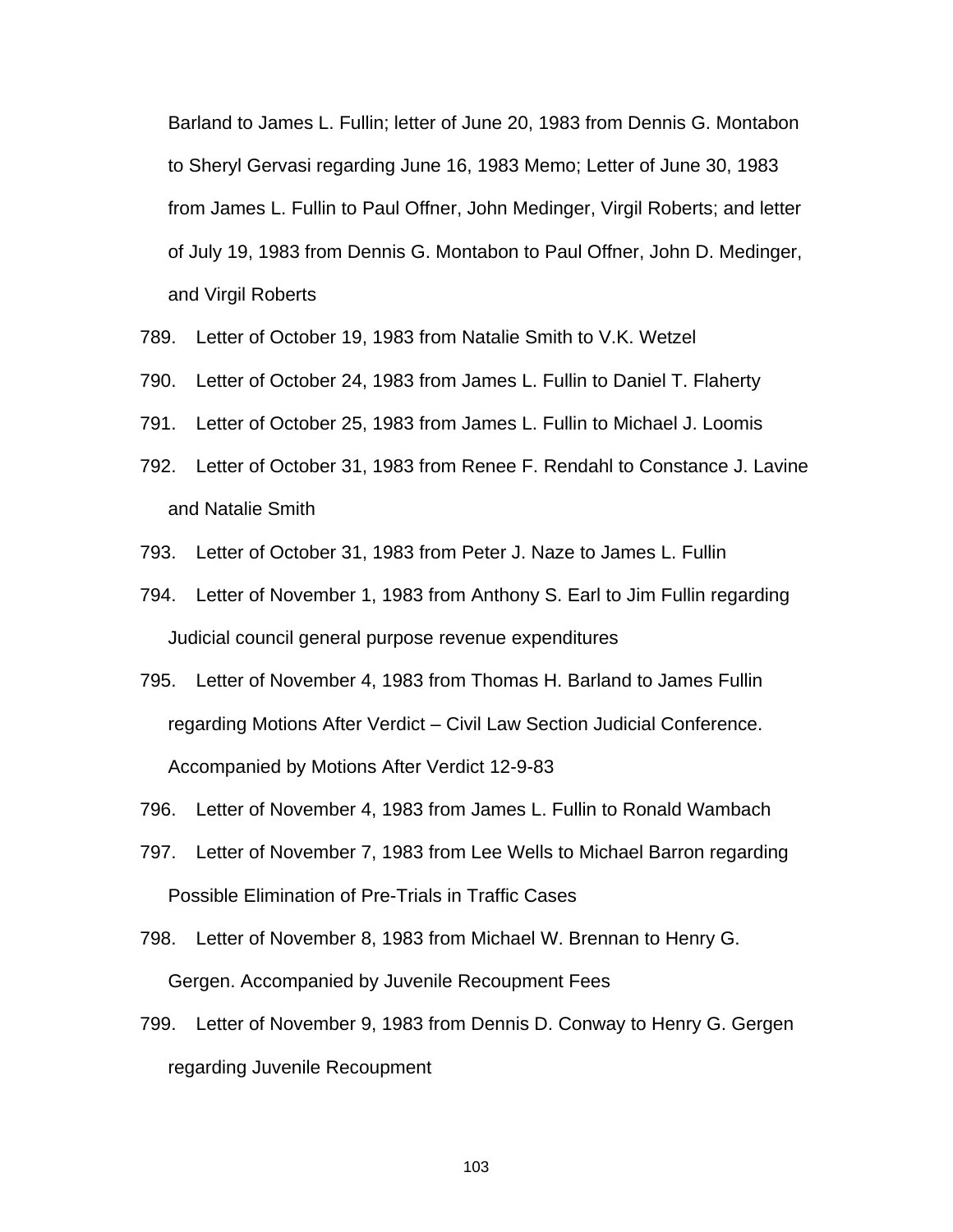- 800. Letter of November 9, 1983 from James Heinbuch to Henry G. Gergen
- 801. Letter of November 10, 1983 from James L. Fullin to Robert D. Miller regarding Your Memo of November 8
- 802. Letter of November 14, 1983 from Court Commissioner Frank J. Liska to Michael J. Barron regarding Pretrials in Traffic Cases
- 803. Letter of November 15, 1983 from Thomas E. Dixon to James J. Fullin
- 804. Letter of November 17, 1983 from James L. Fullin to Cynthia M. Pinter regarding s. 893.08 (1), stats. as affected by ch. 323, Laws of 1979
- 805. Letter of November 18, 1983 from Richard T. Becker to Jim Fullin regarding Juvenile Recoupment
- 806. Letter of November 18, 1983 from Wallace A. Brady to Henry G. Gergen regarding recoupment of juvenile legal fees
- 807. Letter of November 1, 1983 from N.S. Heffernan to James L. Fullin regarding Subcommittee on Federal Rules of the Committee on State-Federal Relations of the Conference of Chief Justices. Accompanied by letter of October 27, 1983 from Vincent L. McKusick to William H. Erickson and Nathan S. Heffernan regarding Federal Rules Subcommittee of State-Federal Relations Committee, COCJ
- 808. Letter of November 9, 1983 from Barbara Wedekind to Ernest O. Hanson. Accompanied by letter of November 9, 1983 from Ernest O. Hanson to Jim Fullin
- 809. Letter of November 21, 1983 from James L. Fullin to Nathan S. Heffernan
- 810. Letter of November 21, 1983 from Henry G. Gergen to James L. Fullin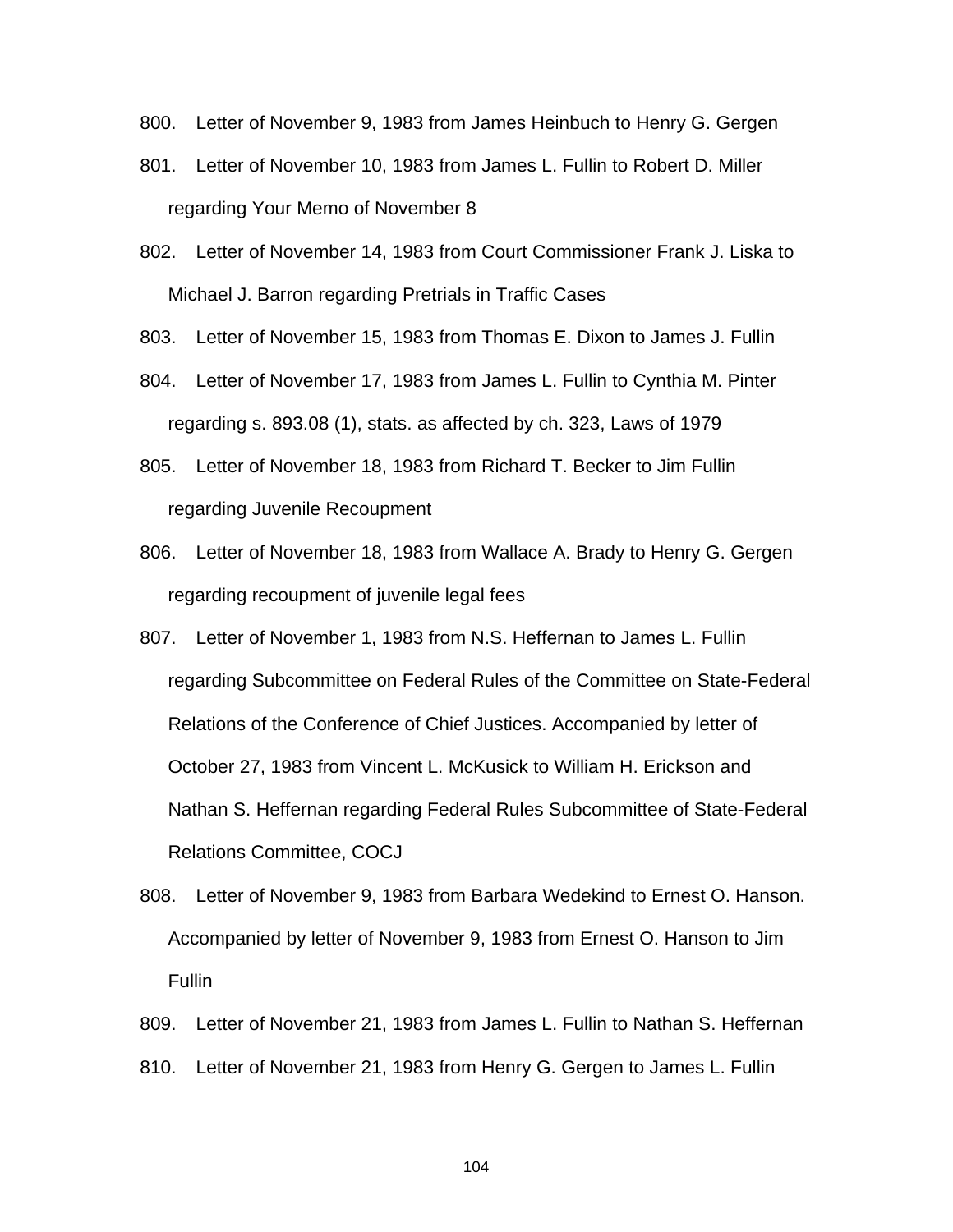- 811. Letter of November 22, 1983 from James L. Fullin to Richard A. Hollern
- 812. Letter of November 22, 1983 from James L. Fullin to Leon E. Sheehan
- 813. Letter of November 22, 1983 from Charles Bennett Vetzner to James L. Fullin regarding Criminal Rules of Appellate Procedure
- 814. Letter of November 23, 1983 from James L. Fullin to Henry A. Field
- 815. Letter of November 23, 1983 from James L. Fullin to V.K.-Wetzel. Accompanied by letter of November 18,k 1983 from V.K.-Wetzel to James L. Fullin
- 816. Letter of November 23, 1983 from James L. Fullin to Frank L. Nikolay
- 817. Letter of November 29, 1983 from N.S. Heffernan to James L. Fullin
- 817.1 \*\*\*Letter of November 30, 1983 from Lee Wells to Victor Manian and Michael Barron regarding Impact of Civil Forfeiture Jury Trials and Driving While Under the influence Jury Trials upon the Misdemeanor Courts
- 818. Letter of December 16, 1983 from Gordon Myse to Robert Horowitz
- 819. Letter of December 19, 1983 from James L. Fullin to John Ferry
- 820. Letter of December 19, 1983 from James L. Fullin to Joseph W. Skupniewitz. Accompanied by letter of December 19, 1983 from James L. Fullin to John Ferry; General Projects Committee Criminal Appeals Subcommittee 1983-84 membership list; and letter of November 22, 1983 from Charles Bennett Vetzner to James L. Fullin
- 821. Letter of December 22, 1983 from Virgil Roberts and John D. Medinger to Judge Dennis Montabo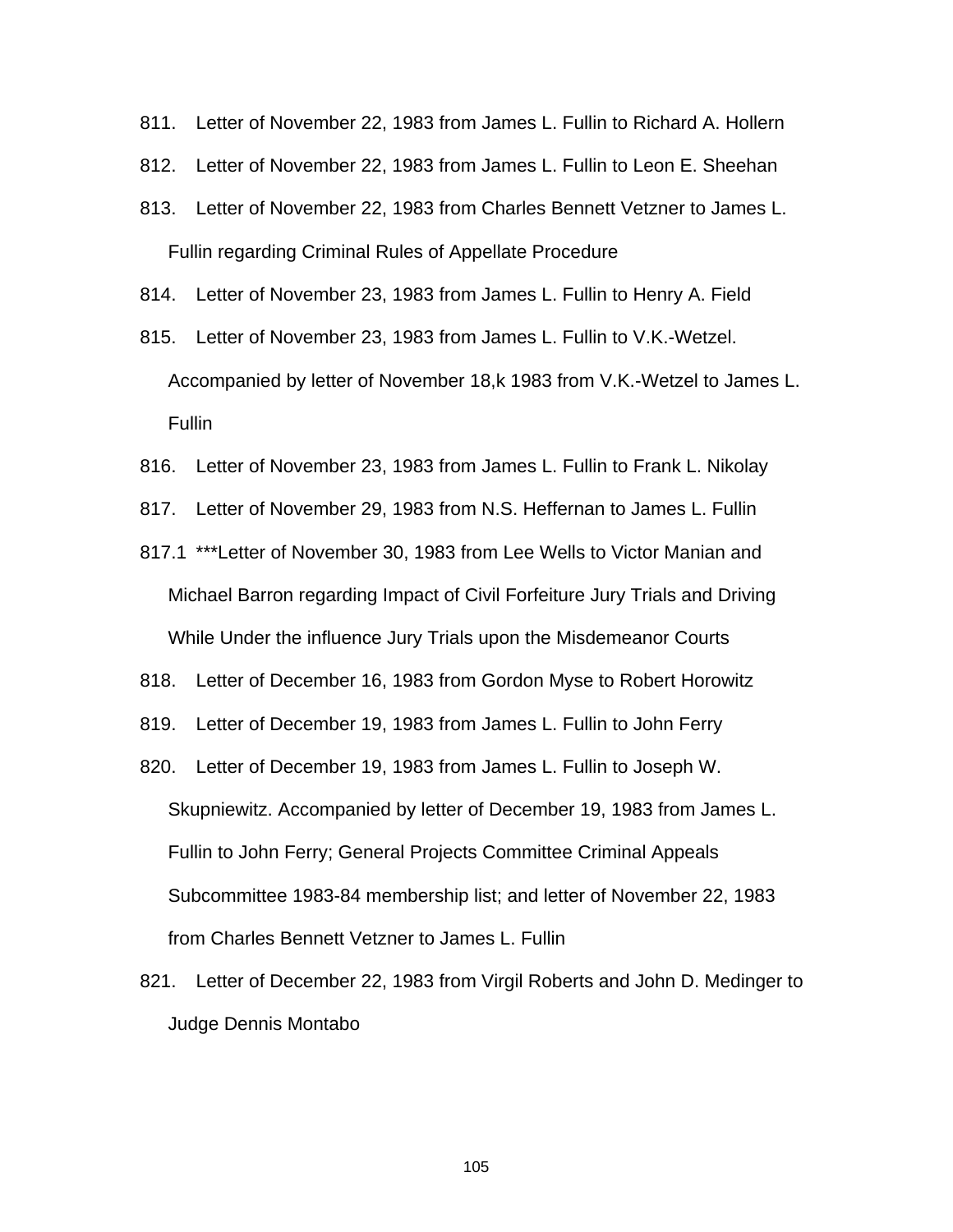822. Letter of December 30, 1983 from Gordon Myse to Robert & Veda Charow. Accompanied by letter from Gordon Myse to Robert and Veda Charow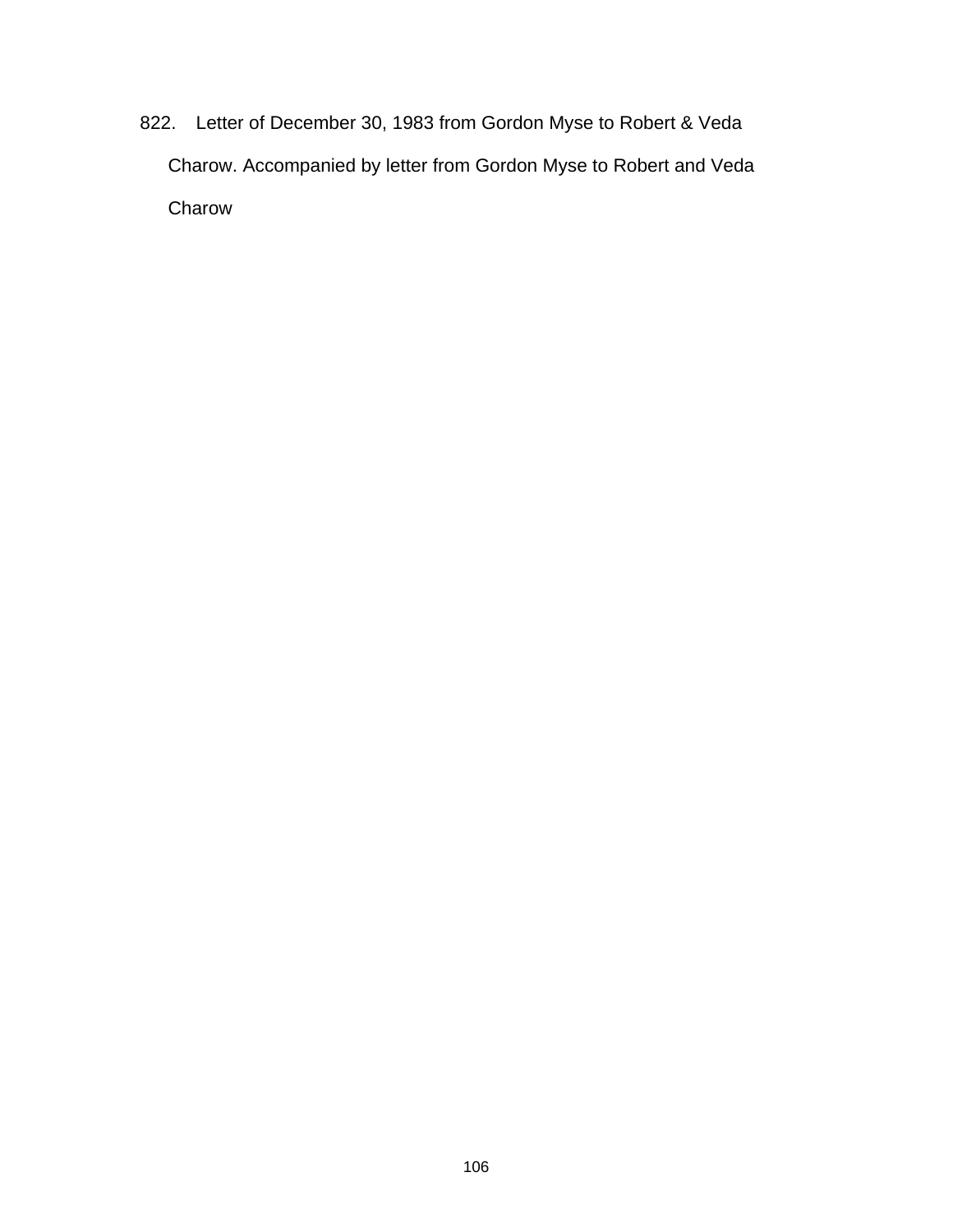## **Judicial Council Collection**

- Subject: Correspondence, 1984 Folder No.: 8 of 14 823. Letter of January 3, 1984 from Henry C. Friend to Lynn Adelman and James Rutkowski regarding Ch. 817.07 Wis. Statutes. Accompanied by letter of November 7, 1984 from Henry C. Friend to Wisconsin Legislative Council, Wisconsin Judicial Council, and State Bar of Wisconsin regarding CH. 809.24 Wis. Statutes; and letter of December 1, 1984 from Henry C. Friend to Lynn Adelman, James Rutkowski, and Edward Lien Regarding Ch. 814.07 Wis. **Statutes**
- 824. Letter of January 11, 1984 from Natalie Smith to Mary Hoeft regarding Court Commissioners
- 824.1 Letter of January 19, 1984 from Fred A. Risser to James Fullin
- 825. Letter of January 25, 1984 from James L. Fullin to David Travis regarding Assembly Bill 927
- 826. Letter of January 30, 1984 from N. S. Heffernan to James L. Fullin
- 827. Letter of February 3, 1984 from Jim Fullin to Dianne Greenley
- 828. Letter of James L. Fullin to Richard White regarding S. B. 148, 319, 320, 321
- 829. Memorandum of February 28, 1984 from Bronson La Follette to James Fullin regarding "Compromise" Substitute Amendment on AB 499
- 830. Letter of March 8, 1984 from Hannah Rosenthal to James L. Fullin. Accompanied by Analysis by the Legislative Reference Bureau on the Wisconsin Women's Council
- 831. Letter of March 16, 1984 from Mark D. Lewis to Jim Fullen[sic]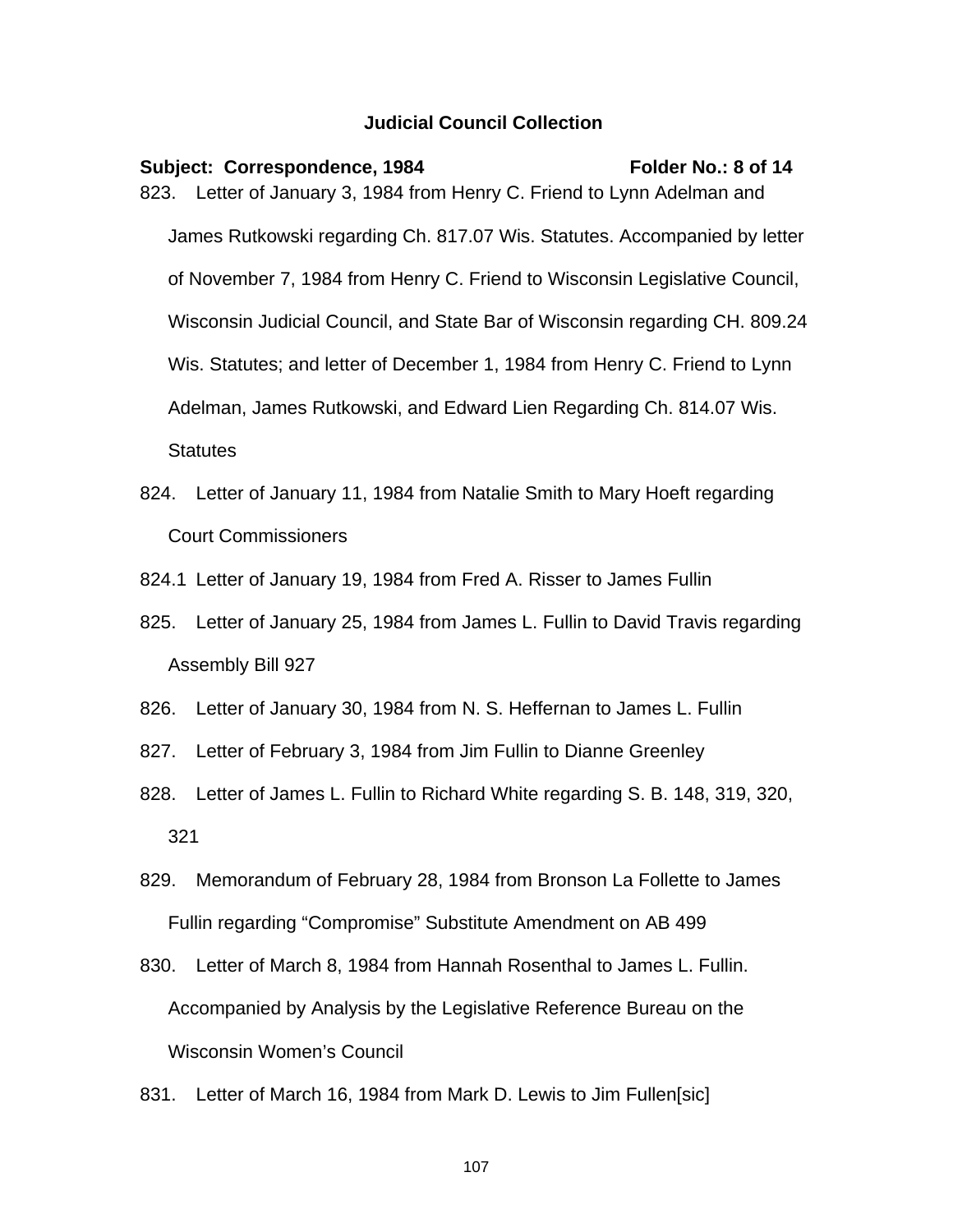- 832. Letter of March 26, 1984 from Bronson C. La Follette to James L. Fullin regarding Proposed Amendment to Section 905.04(4, Stats. Accompanied by State of Wisconsin v. David Krezinski
- 833. Letter of March 30, 1984 from Mayor Patrick Zielke to Virgil Roberts
- 834. Letter of April 3, 1984 from James L. Fullin to Shakh Amik bin-Rilla(ji/jg). Accompanied by letter of March 31, 1984 from Shakh Amik bin-Rilla (ji/jg) and Dillard Earl Kelley to Wisconsin Judicial Council regarding Criminal Syndicalism, Violations under Section 971.34 and 946.12, 946.16
- 835. Letter of April 9, 1984 from Marquerite M. Moeller to James L. Fullin regarding Proposed Amendment to Section 905.04(4), Stats.
- 836. Letter of April 9, 1984 from Marguerite M. Moeller to James L. Fullin regarding Proposed Amendment to Section 905.04(4), Stats.
- 837. Letter of April 20, 1984 from Edward S. Marion to Walter Dickey regarding proposed Judicial Council study project
- 838. Letter of August 28, 1984 from James L. Fullin to Renee F. Rendahl
- 839. Letter of April 30, 1984 from Walter J. Dickey to James L. Fullin.
- 840. Letter of May 1, 1984 from J. Denis Moran to James Fullin regarding Small Claims Procedures
- 841. Letter of May 7m 1984 from N. S. Heffernan to James Fullin regarding 1983 Wisconsin Act 197
- 842. Letter of May 8, 1984 from E. Michael McCann to James L. Fullin regarding Proposed Amendment to Section 905.04(4), Stats.
- 843. Letter of May 10, 1984 from Walter J. Dickey to Jim Fullin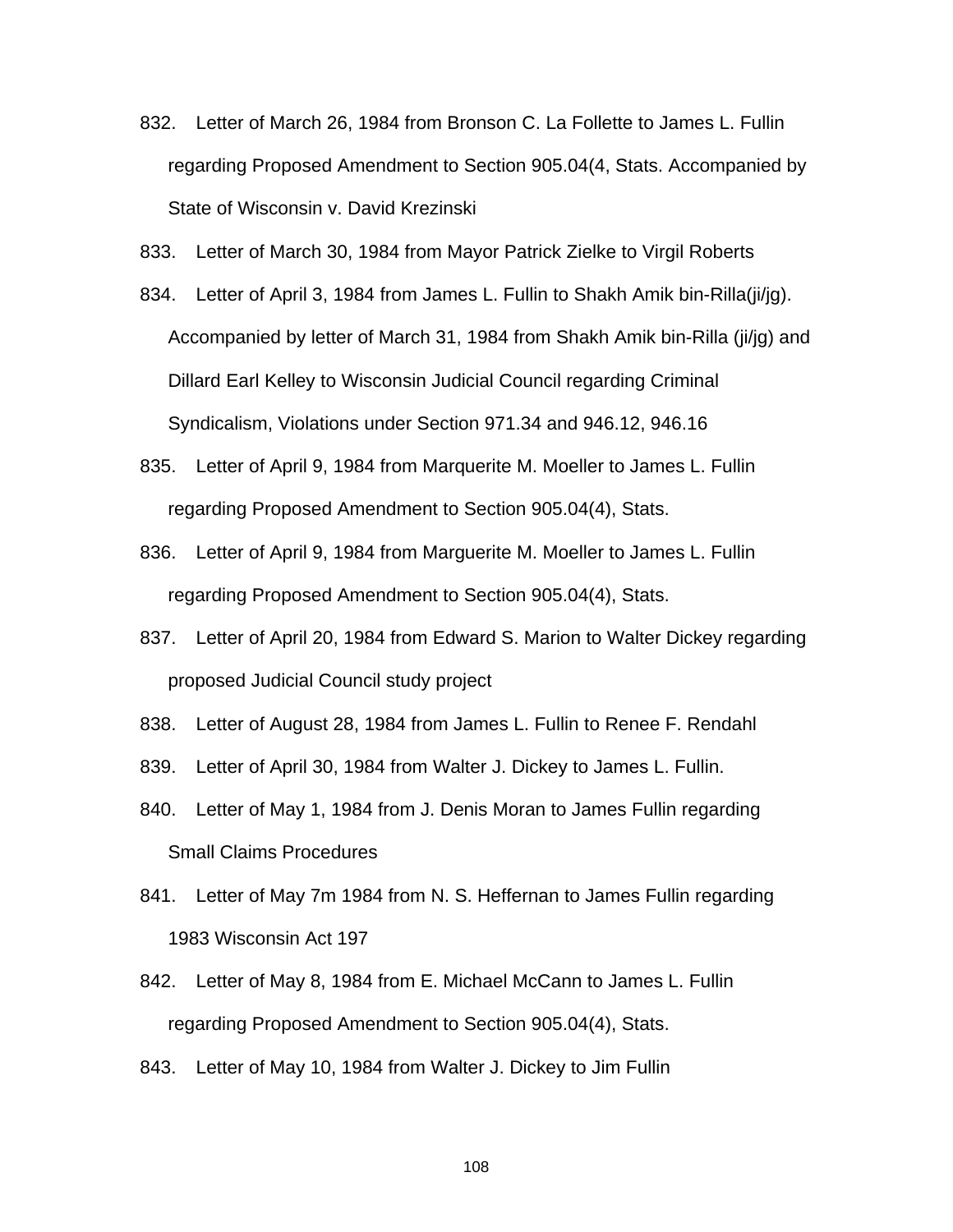- 844. Letter of May 14, 1984 from James Fullin to Samuel T. Shelton
- 844.1 Letter of May 15, 1984 from Lee Wells to Lynn S. Adelman regarding Drunk Driving Legislation and Other Legal
- 845. Letter of May 25, 1984 from James L. Fullin to Donald L. Heaney
- 846. Letter of March 26, 1984 from Bronson C. La Follette to James L. Fullin regarding Proposed Amendment to Section 905.04(4), Stats. Accompanied by letter of April 9, 1984 from Marguerite M. Moeller to James L. Fullin regarding Proposed Amendment to Section 905.04(4), Stats.; letter of May 6, 1984 from E. Michael McCann to James L. Fullin regarding Proposed Amendment to Section 905.04(4), Stats.; letter of May 4, 1985 from Carol Lynn White to E. Michael McCann regarding Proposed Amendment to sec. 905. 04(4), Stats.; and 1983 Senate Bill 232 (Act 535)\
- 847. Letter of June 7, 1984 from Jim Fullin to Judicial Council and Committee Members regarding proposed schedule of Judicial Council meetings for September 21, 1984 to June 21, 1985
- 847.1 Letter of June 7, 1984 from James A. Rutkowski to Lee Wells
- 848. Letter of June 7, 1984 from Thomas S. Williams to James L. Fullin regarding Nominating Committee Report
- 849. Letter of June 11, 1984 from James L. Fullin and Walter J. Dickey to David E. Schultz regarding definition of "mental disease" contained in WJI-Crim. 605. Accompanied by letter of June 25, 1984 from Bronson C. La Follette to David E. Schultz regarding definition of "mental disease"; Judicial Council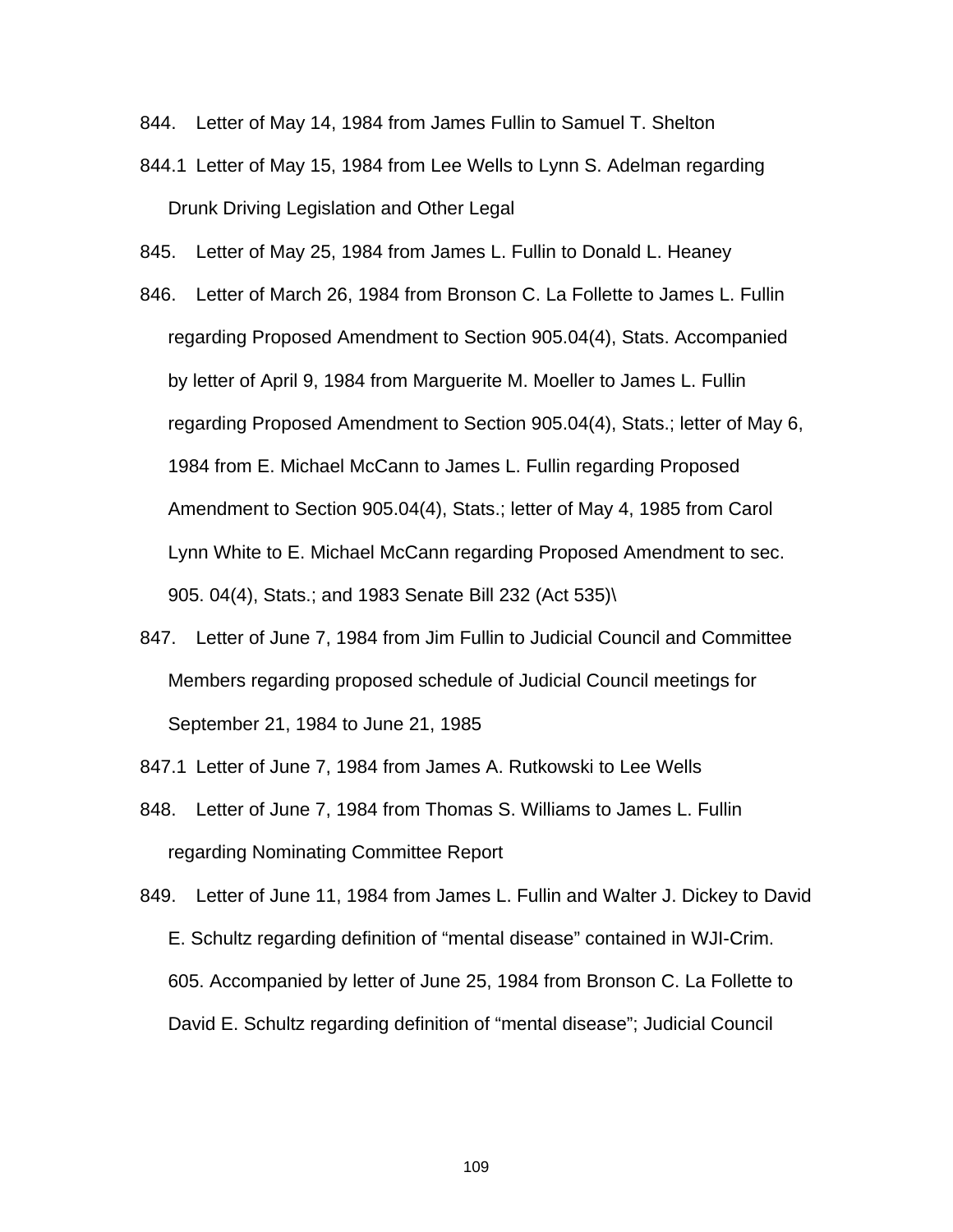Insanity Defense Committee Summary of Proceedings for January 16, 1091 meeting

- 850. Letter of June 13, 1984 from Michael P. Sullivan to Louis J. Ceci regarding Supreme Court Rule 81.02
- 851. Letter of June 15, 1984 from Jim Fullin to Judicial Council regarding Summary of Projects Suggested for Judicial Council Study
- 852. Letter of June 25, 1984 from N. S. Heffernan to James Fullin
- 853. Letter of July 24, 1984 from J. Denis Moran to James Fullin regarding Definition of Expunction
- 854. Letter of September 14, 1984 from James L. Fullin to Walter J. Dickey
- 855. Letter of September 20, 1984 from Dave Schultz to Jim Fullin regarding definition of "mental disease" found in Wis JI-Criminal 605
- 856. Letter of September 26, 1984 from Gretchen Viney to James L. Fullin regarding Small Claims Procedure. Accompanied by 799.05; letter of October 25, 1984 from Gretchen Viney to James L. Fullin; and letter of February 8, 1985 from Jim Fullin to Judicial Council regarding history of s. 799.05(3) and (4)
- 857. Letter of September 28, 1984 from James L. Fullin to H. Stanley Riffle. Accompanied by letter of September 7, 1984 from H. Stanley Riffle to State of Wisconsin Governor's Office of Highway Safety, Attention Richard R. Malmgren regarding City of Muskego vs. Robert J. Stengel
- 858. Letter of October 3, 1984 from Earl H. Hazeltine to James L. Fullin regarding Expedited Procedure for Chapters 48 and 51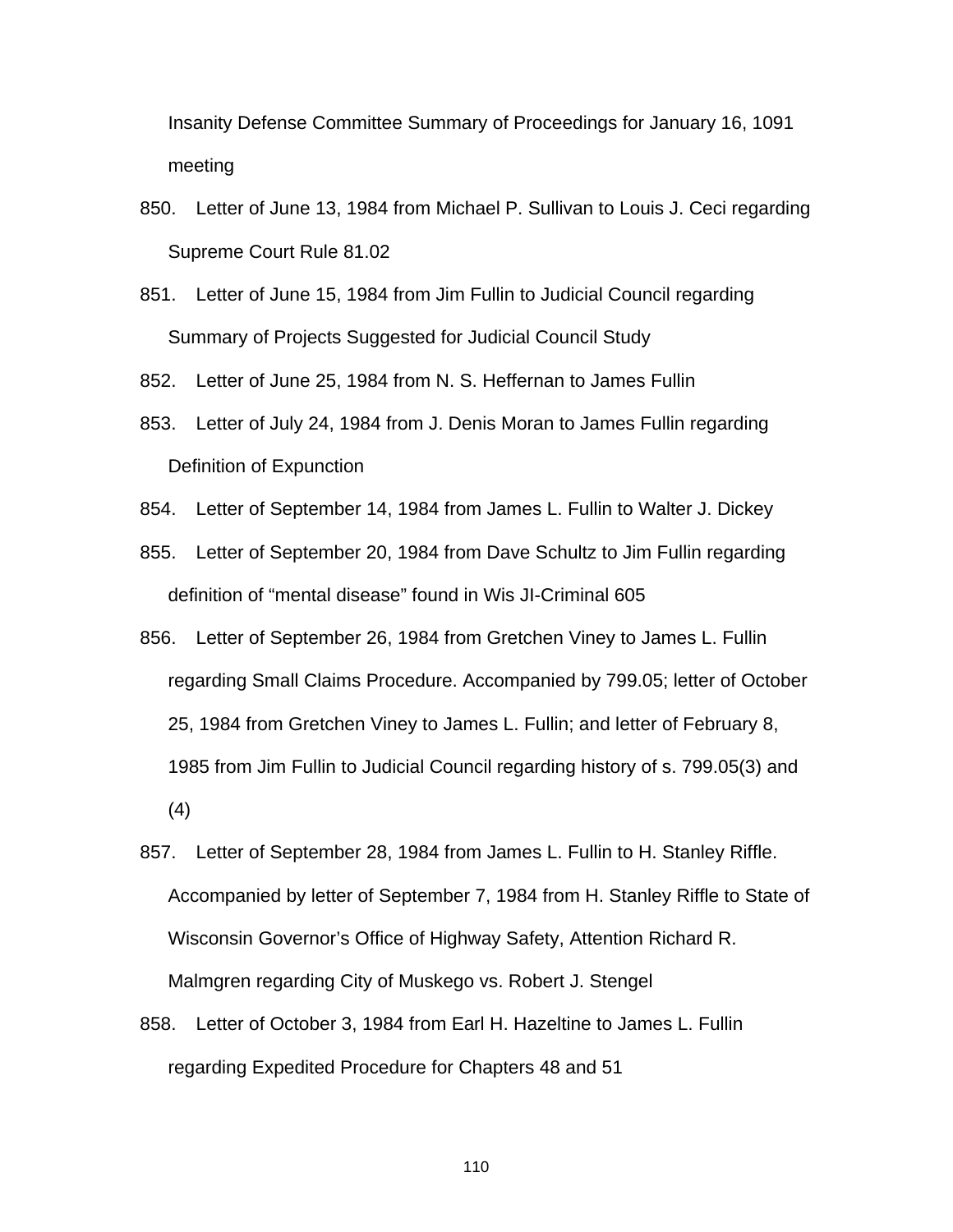859. Letter of October 12, 1984 from Jim Fullin to Judicial Council regarding proposed schedule of Judicial Council meetings for 1985

860. Letter of October 15, 1984 from Warren A. Grady to James L. Fullin

861. Letter of October 23, 1984 from James L. Fullin to Gretchen Viney. Accompanied by letter of September 26, 1984 from Gretchen Viney to James

L. Fullin regarding Small Claims Procedure; and 799.05

862. Letter of October 25, 1984 from Gretchen Viney to James L. Fullin

- 863. Letter of November 16, 1984 from Harold J. Wollenzien to Lynn S. Adelman. Accompanied by Summary Judgments, Amendment to Wisconsin Statute 802.08(2)
- 864. Letter of November 21, 1984 from N. S. Heffernan to James Fullin. Accompanied by letter of September 20, 1984 from Gerald W. Jaeckle
- 865. Letter of December 13, 1984 from Doug Haag to Jim Fullin regarding Guilty Pleas Subcommittee: Draft F o f December 14, 1984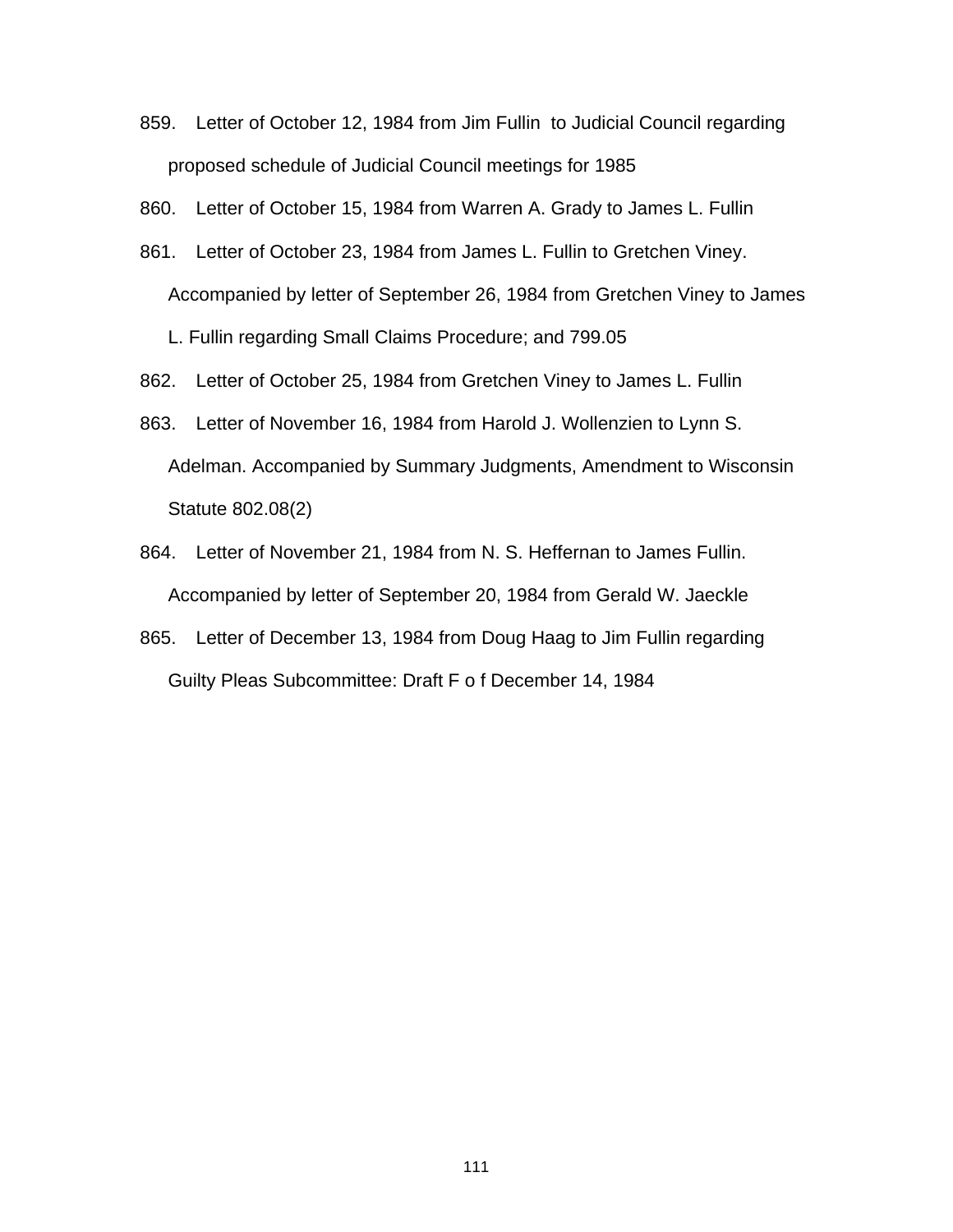Subject: Correspondence, 1985 Folder No.: 9 of 14 866. Letter of January 10, 1985 from Kirbie Knutson to Earl H. Hazeltine proposing a new rule of Appellate Procedure

867. Letter of January 16, 1985 from Richard S. Brown to James L. Fullin regarding proposed Amendment for the Rules of Appellate Procedure. Accompanied by I-Judge Appeals Draft A (January 18, 1985)

868. Letter of January 24, 1985 from Peter G. Pappas to Walter J. Dickey

- 869. Letter of January 16, 1985 from Richard S. Brown to James L. Fullin regarding Proposed Amendment for the Rules of Appellate Procedure. Accompanied by I-Judge Appeals Draft A (January 18, 1985)
- 870. Letter of January 24, 1985 from Lee Wells to James Fullin regarding Discussion of the Guilty Plea Proposal on December 21, 1984
- 871. Letter of January 30, 1985 from Walter J. Dickey to Peter G. Pappas
- 872. Letter of February 8, 1985 from Jim Fullin to Judicial Council. Accompanied by In re Felony Sentencing Guidelines, 120 Wis. 2d 198, 216- 219; number 37. Local Court Judicial Administrative Rules and Judicial Council Notes; sections 751.07-751.14; Supreme Court Rules Chapter 98 Adoption and Publication of Supreme Court Rules; Chapter 15-Conferneces and Councils of Judges; Chapter 131-Rules of Courts; and Joseph F. Spaniol Jr., "Making Federal Rules: The Inside Story,' American Bar Association Journal, Volume 69 (November 1983)
- 873. Letter of February 8, 1985 from Jim Fullin to Judicial Council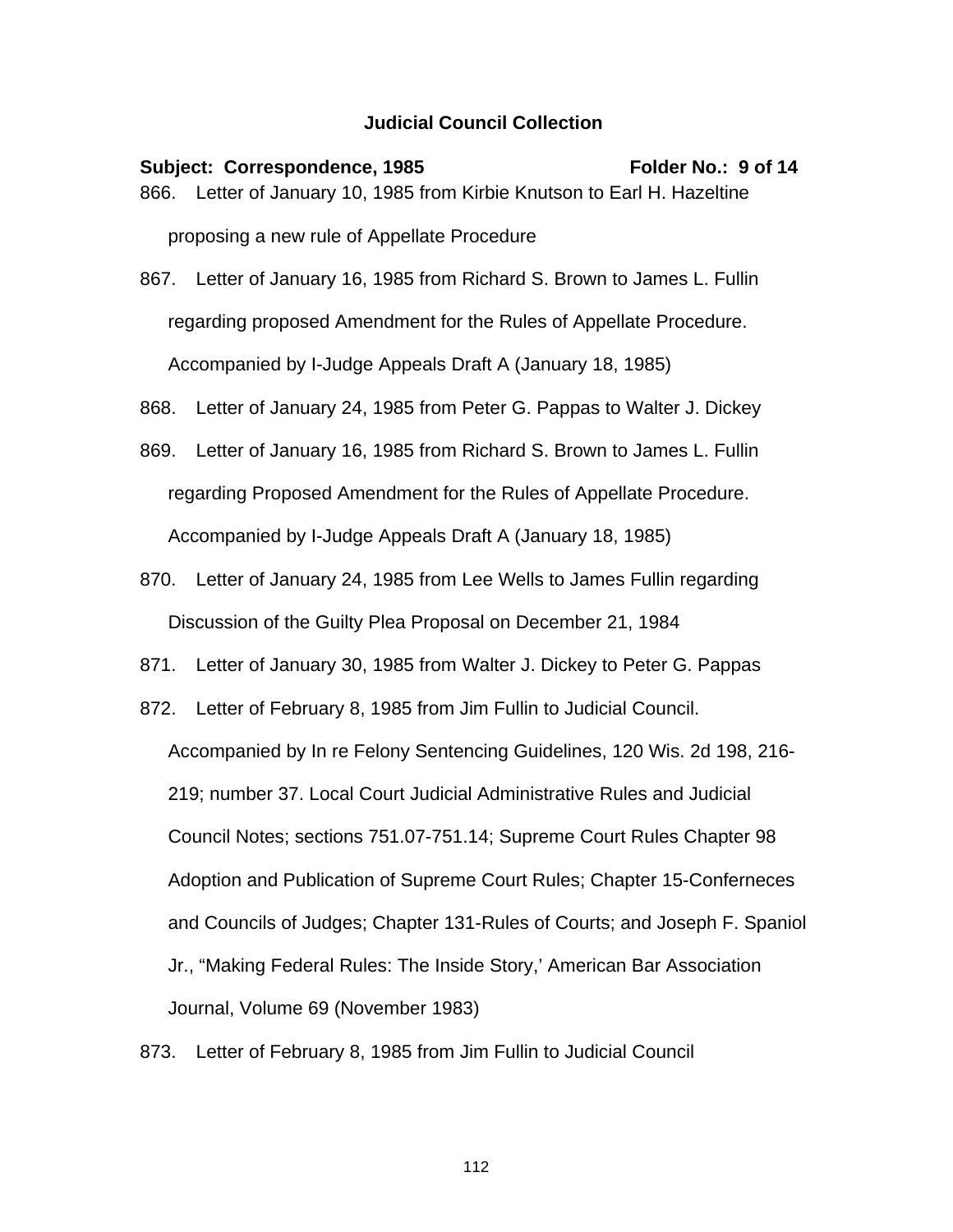- 874. Letter of February 13, 1984 from David E. Schultz to Walter J. Dickey regarding section 946.62
- 875. Letter of February 15, 1985 from Nathan S. Heffernan to Leon E. Sheehan
- 876. Letter of February 15, 1985 from Jim Fullin to Judicial Council regarding Insanity Defense Bill Commentary
- 877. Letter of February 19, 1985 from James L. Fullin to William J. Mulligan and Edgar Lien
- 878. Letter of February 15, 1985 from Debra R. Simon to James L. Fullin. Accompanied by letter of March 4, 1985 from James L. Fullin to Debra R. **Simon**
- 879. Letter of February 21, 1985 from Vincent L. McKusick to Leon E. Sheehan
- 880. Letter of February 25, 1985 from Nathan S. Heffernan to James L. Fullin.
- 881. Letter of March 11, 1985 from James L. Fullin to David E. Schultz regarding deposition and testimony from child victims and witnesses
- 882. Letter of March 18, 1985 from James L. Fullin to Gretchen Viney
- 883. Letter of February 26, 1985 from Peter Plant to Jail Removal Legislation Project Advisors regarding Draft #2. Accompanied by Jail Removal Legislation Project Draft #2
- 883.1 Memorandum on Frivolous Legal Claims of March 1, 1985 from Sara Lee Johann to James A. Rutkowski regarding Letter from Attorney Robert D. Sundby asking for Legislation Concerning the American Rule and Frivolous Legal Claims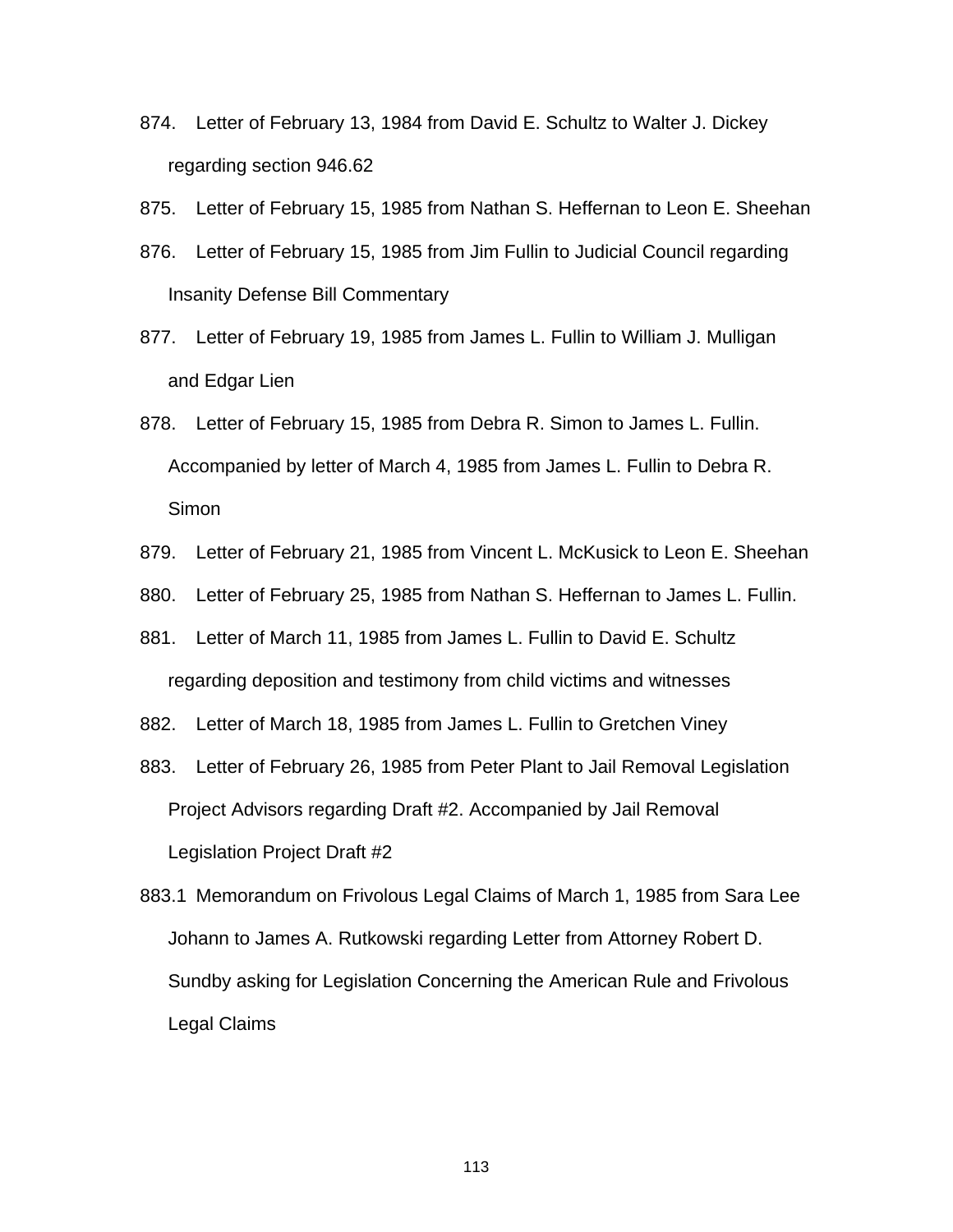- 884. Letter of March 20, 1985 from James A. Rutkowski to Judicial Council regarding information on handling of cases which have been removed from municipal courts to circuit courts because of a jury trial request. Accompanied by letter of May 15, 1984 from Lee Wells to Lynn S. Adelman regarding Drunk Driving Legislation and Other Legal Questions; letter of November 30, 1983 from Lee Wells to Victor Manian and Michael Barron regarding Impact of Civil Forfeiture Jury Trials and Driving While Under the Influence Jury Trials upon the Misdemeanor Courts; and letter of June 7, 1984 from James A. Rutkowski to Lee Wells
- 884.1 Letter of March 20, 1985 from James A. Rutkowski to Jim Fullin
- 884.2 Letter of March 20, 1985 from James A. Rutkowski to Judicial Council
- 885. Letter of March 20, 1984 from James A. Rutkowski to Jim Fullin
- 886. Letter of March 20, 1985 from James A. Rutkowski to Jim Fullin. Accompanied by Memorandum on Frivolous Legal Claims of March 1, 1983 from Sara Lee Johann to James A. Rutkowski regarding Letter from Attorney Robert D. Sundby Asking for Legislation Concerning the American Rule and Frivolous Legal Claims; Letter of March 20, 1985 from Robert D. Sundby to James A. Rutkowski regarding possible legislation on motion costs; letter of April 22, 1985 from Sara Lee Johann to James A. Rutkowski regarding Sundby Response to My Memorandum on frivolous Legal Claims; and letter of April 8, 1985 from Sara Lee Johann to Jim Fullin; and letter of April 17, 1985 from L. E. Sheehan to James Rutkowski regarding Sundby letter requesting legislation regarding American Rule and motion costs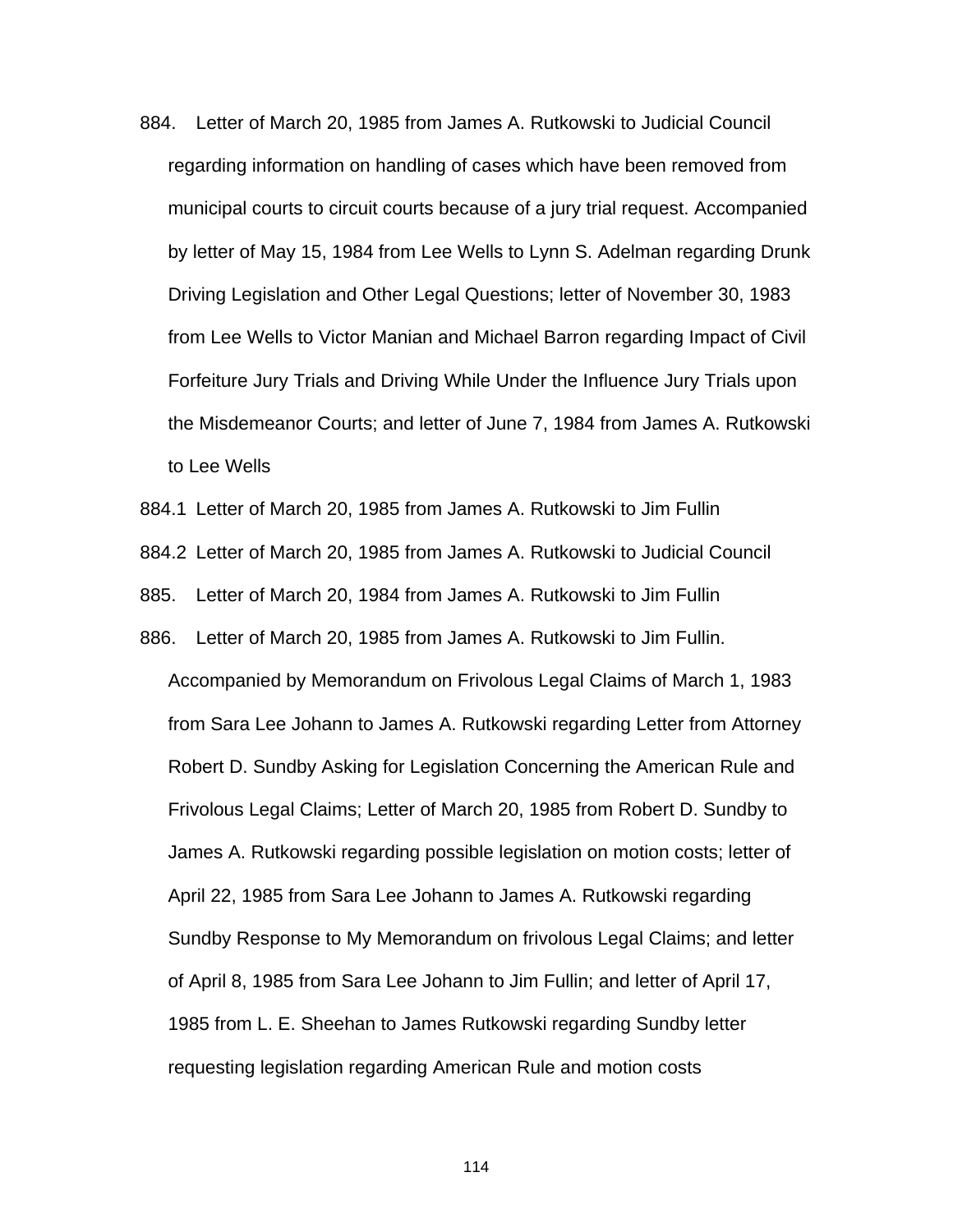- 887. Letter of March 22, 1985 from L. E. Sheehan to Wisconsin Judicial Council regarding 788.06 – Arbitration Subpoenas
- 888. Letter of March 26, 1985 from E. Michael McCann to Frank Remington. Accompanied by letter of March 5, 1985 from E. Michael McCann to Members of Legislative Council regarding WLCS 175/2 – Relating to Law Enforcement Agency Policies on Use of Force and Citizen Complaint Procedures and WLCS 176/3 – Relating to the Use of Force by Peace Officers; and letter of March 5, 1985 from E. Michael McCann to Members of Legislative Council regarding WLCS 176/3 –Relating to the Use of Force by Peace Officers
- 889. Letter of March 27, 1985 from Edgar E. Lien to Donald L. Heaney
- 890. Letter of March 29, 1985 from Richard S. Brown to James L. Fullin regarding Proposed Change of Rule 809.80(2)(b)
- 891. Letter of March 29, 1985 from Richard S. Brown to James L. Fullin regarding Appealability of Juvenile Waiver Orders
- 892. Letter of April 2, 1985 from Bronson C. La Follette to James L. Fullin regarding proposed amendment of the Wisconsin Rules of Appellate **Procedure**
- 893. Letter of April 25, 1985 from Peter Plant to Jim Fullin
- 894. Letter of April 26, 1985 from Margaret Whalen to Wisconsin Judicial **Council**
- 895. Letter of April 30, 1985 from Joseph F. Andrea and Joseph S. Wineke to Walter J. Dickey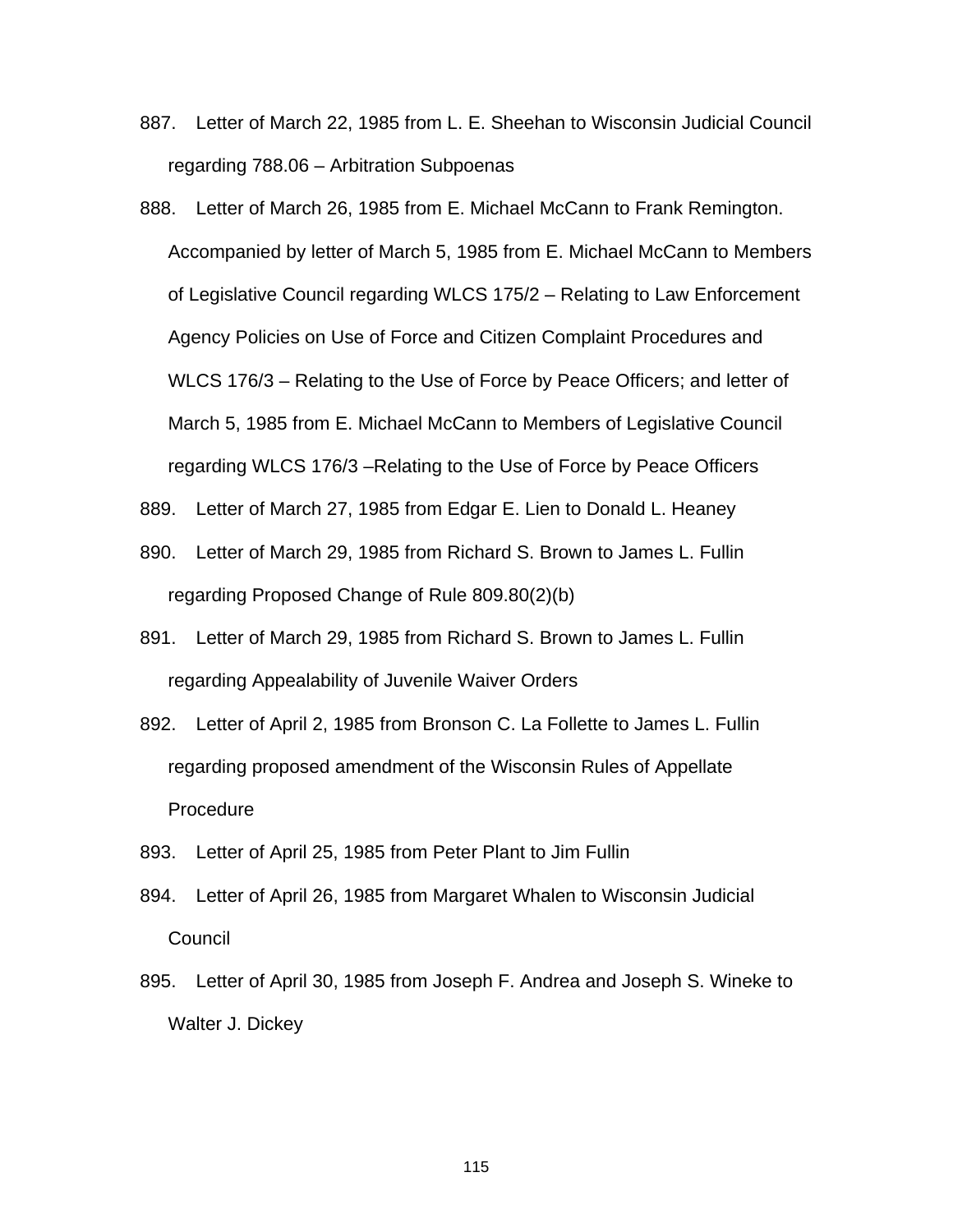- 896. Letter of May 2, 1985 from Robert D. Sundby to Rupert Theobald and Orlan Prestegard regarding *Wilson and Vigil v. Garcia*
- 897. Letter of May 13, 1985 from L. E. Sheehan to James Rutkowski regarding Attorney Sundby's Suggestions
- 898. Letter of May 16, 1985 from Melanie McIntosh to James Fullin regarding proposed amendments to Chapter 46 (Draft A, 6/15/84)
- 899. Letter of May 22, 1985 from L.C. Hammond to State of Wisconsin Judicial Council regarding Milwaukee Circuit Court Bench and Bar Committee. Accompanied by Draft 2.7.85 Proposed Statutory Revision of Section 804.01(6); and Draft 2.7.85 Draft Rule Revision for Rule 234
- 900. Letter of May 22, 1985 from Barbara L. Ulichny to James Fullin
- 901. Letter of May 23, 1985 from Stephen L. Smay to James Fullin. Accompanied by letter of May 17, 1985 from Alexander Grant and Company to Stephen L. Smay regarding procedures for official ballot tabulation for the 1985 State Bar of Wisconsin election; State Bar of Wisconsin Office Election Results (May 1985); and State Bar of Wisconsin Board of Governors Election Results (may 1985)
- 902. Letter of May 10, 1985 from James L. Carlson to Office of Director of State Courts regarding Default Judgment – Personal Service Requirements for Court to Exercise Jurisdiction
- 903. Letter of June 3, 1985 to Don R. Herrling introducing the Judicial Council. Accompanied by letter of May 10, 1985 from James L. Carlson to Office of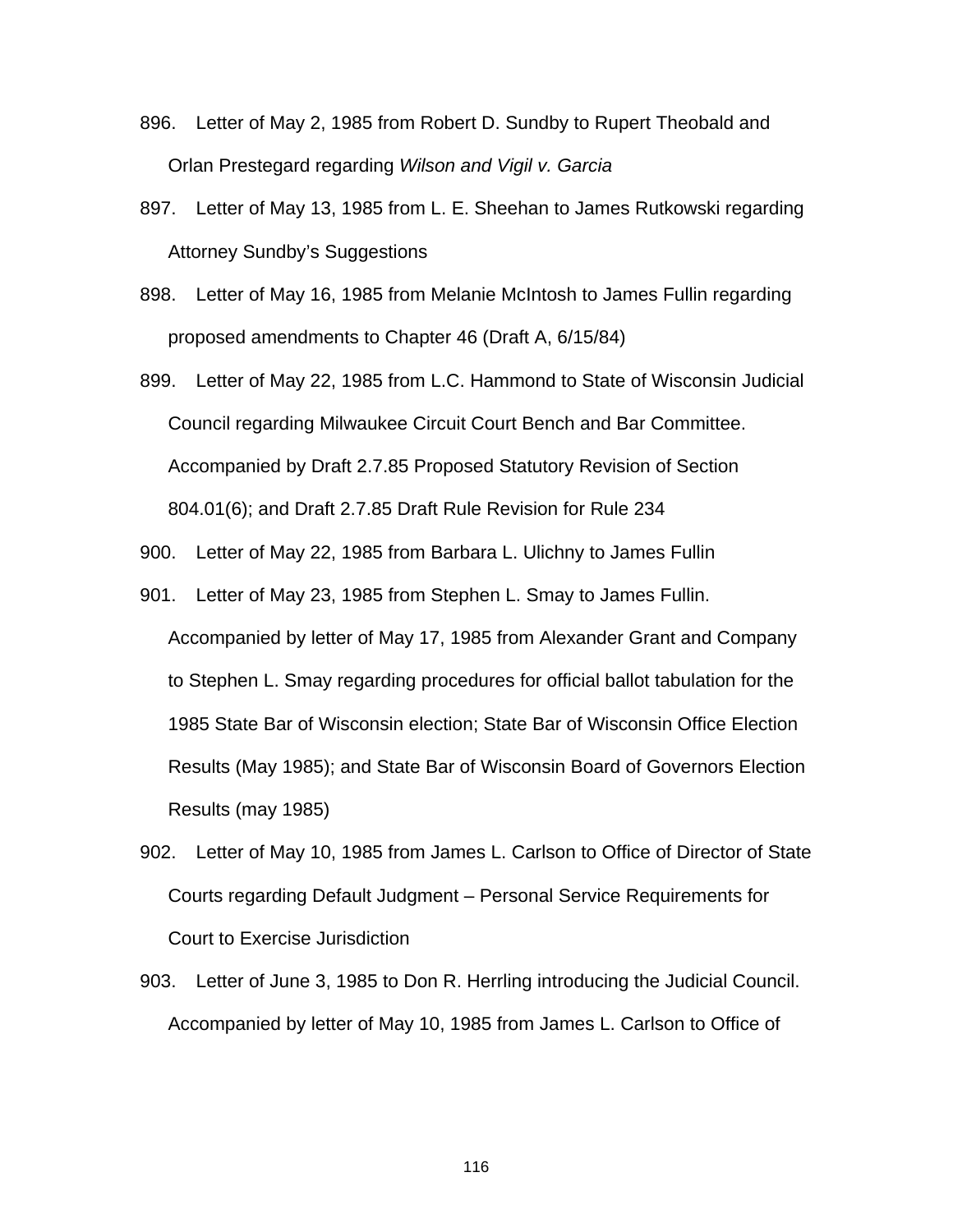Director of State Courts regarding Default Judgments – Personal Service Requirements for Court to Exercise Jurisdiction

- 904. Letter of June 3, 1985 from J. Denis Moran to Jim Fullin
- 905. Letter of June 6, 1985 from James L. Fullin to Leon E. Sheehan
- 906. *renumbered and moved to proper year folder*
- 907. Letter of June 14, 1985 from James A. Drill to James L. Fullin regarding Nominating Committee
- 908. State Bar Of Wisconsin Revised Board of Governors Meeting Schedule 1985-1986 (Revised June 14, 1985)
- 909. Letter of June 17, 1985 from James L. Fullin to Philip C. Stittleburg regarding s. 801.51(1), stats.
- 910. Letter of June 17, 1985 from James L. Fullin to Robert D. Sundby. Accompanied by letter of June 11, 1985 from Robert D. Sundby to James Fullin regarding Amendments to federal rules of civil procedure
- 911. Letter of June 20, 1985 from James L. Fullin to Walter J. Dickey
- 912. Letter of June 21, 1985 from Jim Fullin to Judicial Council regarding proposed schedule of Judicial Council meetings for 1985-1986
- 913. Letter of June 24, 1985 from James L. Fullin to Victoria J. Umana. Accompanied by letter of June 6, 1985 from Victoria J. Umana to James Fullin regarding history of W.S.A s. 821.01 to 821.12
- 914. Letter of June 25, 1985 from Eric Schulenburg to James Fullin regarding Paternity appeals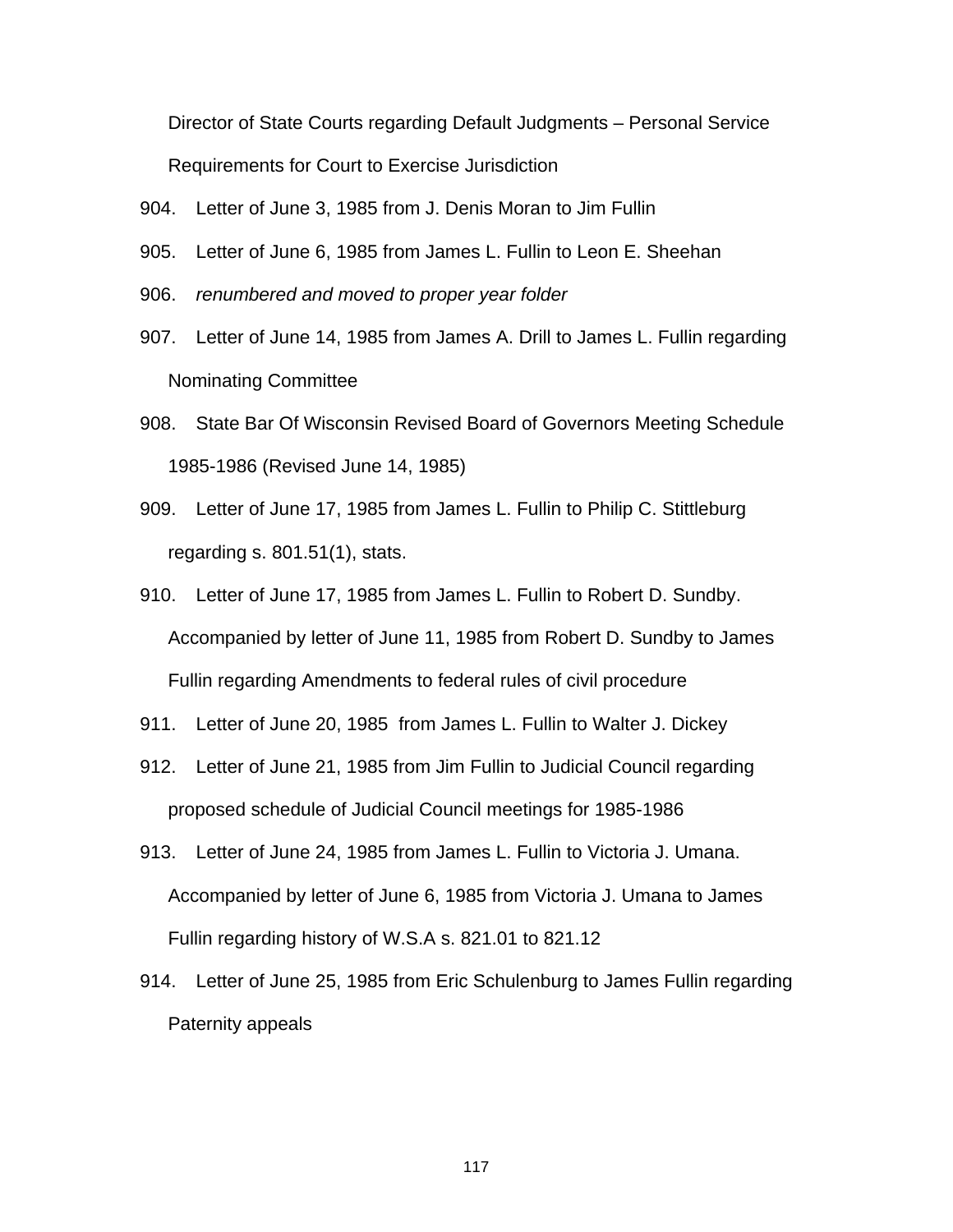- 915. Letter of June 26, 1985 from Jim Fullin to Judicial Council. Accompanied by letter of June 26, 1985 from Jim Fullin to Judicial Council regarding schedule of Judicial Council Meetings for 1985-1986
- 916. Judicial Council Membership list, 1985
- 917. Memorandum of July 10, 1985 from Patrick Kelley to Marilyn Graves, James Fullin, Richard Phelps, Denis Moran, and Jane Garrott regarding 1985-1986 State Bar Board of Governor's Schedule
- 918. Letter of July 11, 1985 from Richard S. Brown to James L. Fullin regarding Court of Appeals Request for Judicial Council's Consideration in Changing Three Appellate Rules
- 919. Letter of July 12, 1985 from Lolita Schneiders to Jim Fullin
- 920. Note of July 25, 1985 from Evelyn J. Maldonado to Judicial Council regarding 425.501, 814.61, and 801.52. Accompanied by letter of August 12, 1985 from James L. Fullin to Evelyn J. Maldonado
- 921. Letter of August 7, 1985 from James A. Rutkowski to Judicial Council requesting a committee to study comprehensive reform of the small claims court procedure
- 922. Letter of August 9, 1985 from Jim Fullin to Judicial Council regarding Suggestions for Future Projects.
- 923. Letter of August 9, 1985 from James L. Fullin to Vera Wicklund
- 924. Letter of August 22, 1985 from Daniel T. Flaherty to James L. Fullin
- 925. Letter of August 23, 1985 from James L. Fullin to David Steingraber regarding S.B. 279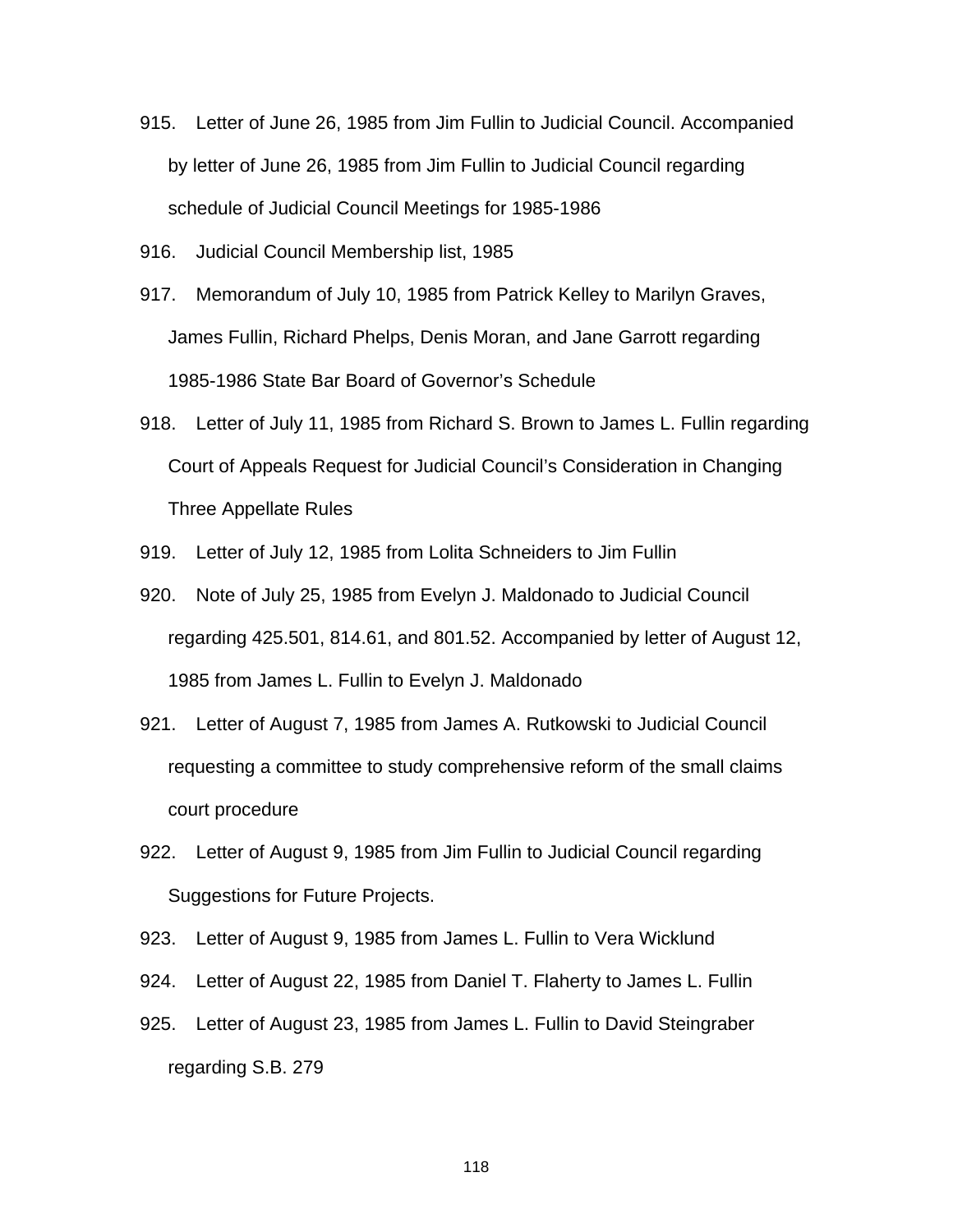- 926. Letter of August 26, 1985 from Jim Fullin to Jim Rutkowski regarding Pending Obscenity Legislation
- 927. Letter of August 28, 1985 from Jim Fullin to Mike Zaleski regarding Judicial Council Insanity Defense Committee
- 928. Letter of September 6, 1985 from Jim Fullin to Judicial Council reminding members the next meeting of the Judicial Council will be September 27, 1985
- 929. Letter of September 11, 1985 from Michael J. Barron to James L. Fullin regarding Appointment of receivers by Court Commissioner
- 930. Letter of September 12, 1985 from John J. Byrnes to James L. Fullin regarding s. 941.29
- 931. Letter of September 20, 1985 from Jim Fullin to Judicial Council regarding procedural questions
- 932. Letter of September 24, 1985 from Brian D. Rude to Russell L. Hanson
- 933. Letter of September 25, 1985 from Victor Manian to James Fullin regarding requirements of sec. 799.09
- 934. Letter of October 16, 1985 from James L. Fullin to Shirley S. Abrahamson
- 935. Letter of October 30, 1985 from Eric Schulenburg to Richard S. Brown regarding Suggested change in sec. 971.04(3), Stats.
- 936. Letter of November 4, 1985 to V-K. Wetzel
- 937. Letter of November 4, 1985 from Robert D. Sundby to James L. Fullin regarding Wilson v. Garcia. Accompanied by Hanson v. Madison Service Corp. 125 Wis. 2d 138 (Ct. App. 1985); Wilson v. Garcia 471 US -, 85 L Ed 2d 254, 107 S Ct – (1985)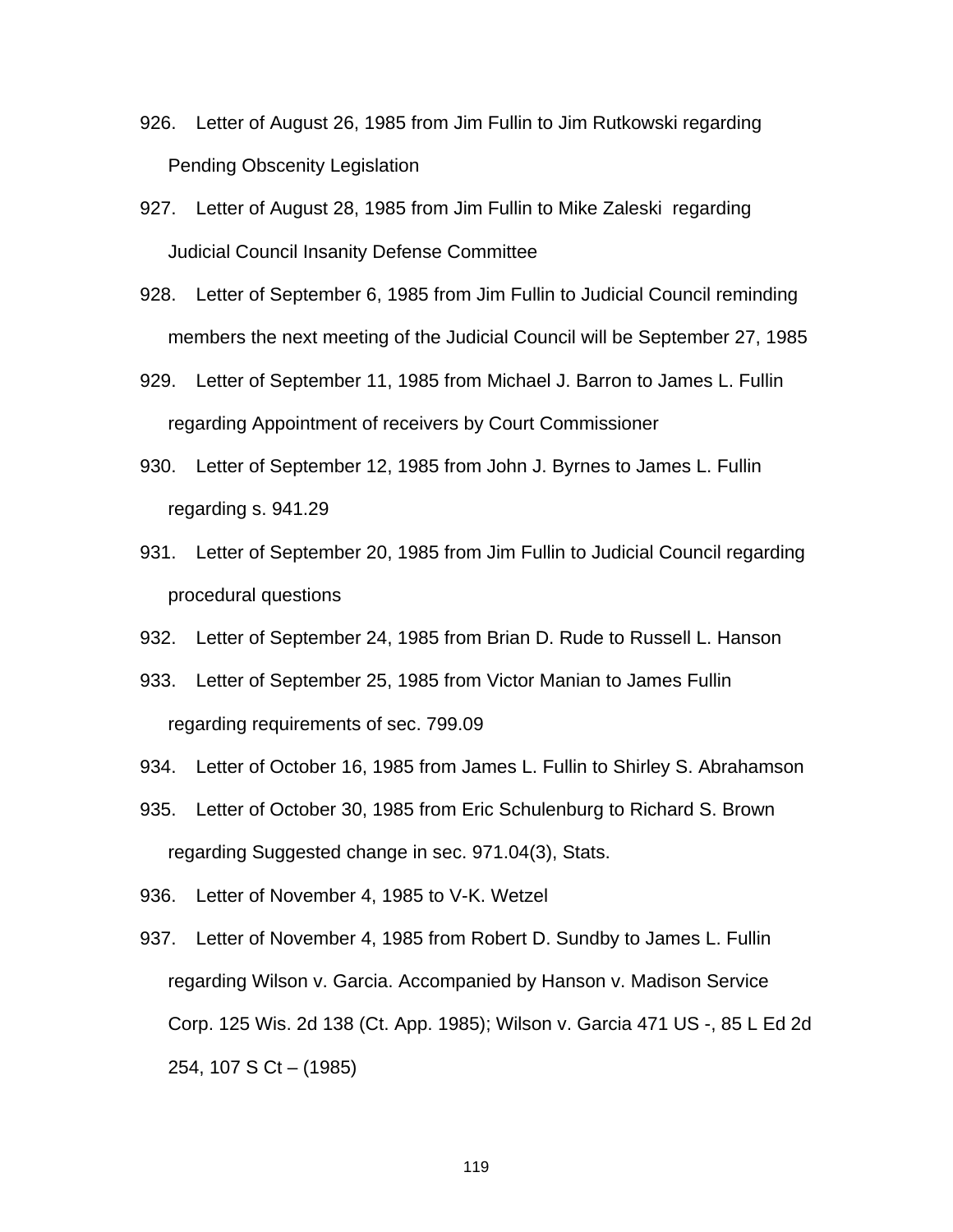- 938. Letter of November 8, 1985 from Jim Fullin to Judicial Council regarding Receivers in Supplementary Proceedings; Appointment by Court **Commissioners**
- 939. Letter of November 11, 1985 from L. E. Sheehan to Ernest Hanson regarding Sec. 614.49
- 940. Letter of November 14, 1985 from James L. Fullin to John Ulman regarding Kimbro case. Accompanied by handwritten letter of October 10, 1985 from John Ulman to Mr. Fullin
- 941. Letter of November 14, 1985 from James L. Fullin to P.V.N. Acharys
- 942. Letter of November 26, 1985 from Richard T. Becker to James L. Fullin regarding SCR 81.02
- 943. Letter of November 27, 1985 from Michael J. Barron to James L. Fullin regarding Jury sequestration. Accompanied by Sequestration, Draft A, 12-13- 85; State v. Halmo, 125 Wis. 2d 369 (Ct. Appl. 1985(
- 944. Notice/Agenda of December 2, 1985 from Glenn L. Sharratt for December 10, 1985 meeting of the Outagamie County Bar Association
- 945. Letter of December 5, 1985 from Harold V. Froehlich to James L. Fullin
- 946. Letter of December 13, 1985 from Eric Schulenburg to Richard S. Brown regarding Suggested change in sec. 971.04(3), Stats.
- 947. Letter of December 13, 1985 from Jim Fullin to Judicial Council regarding Substituted Service Rules in Illinois, Iowa, Michigan, and Minnesota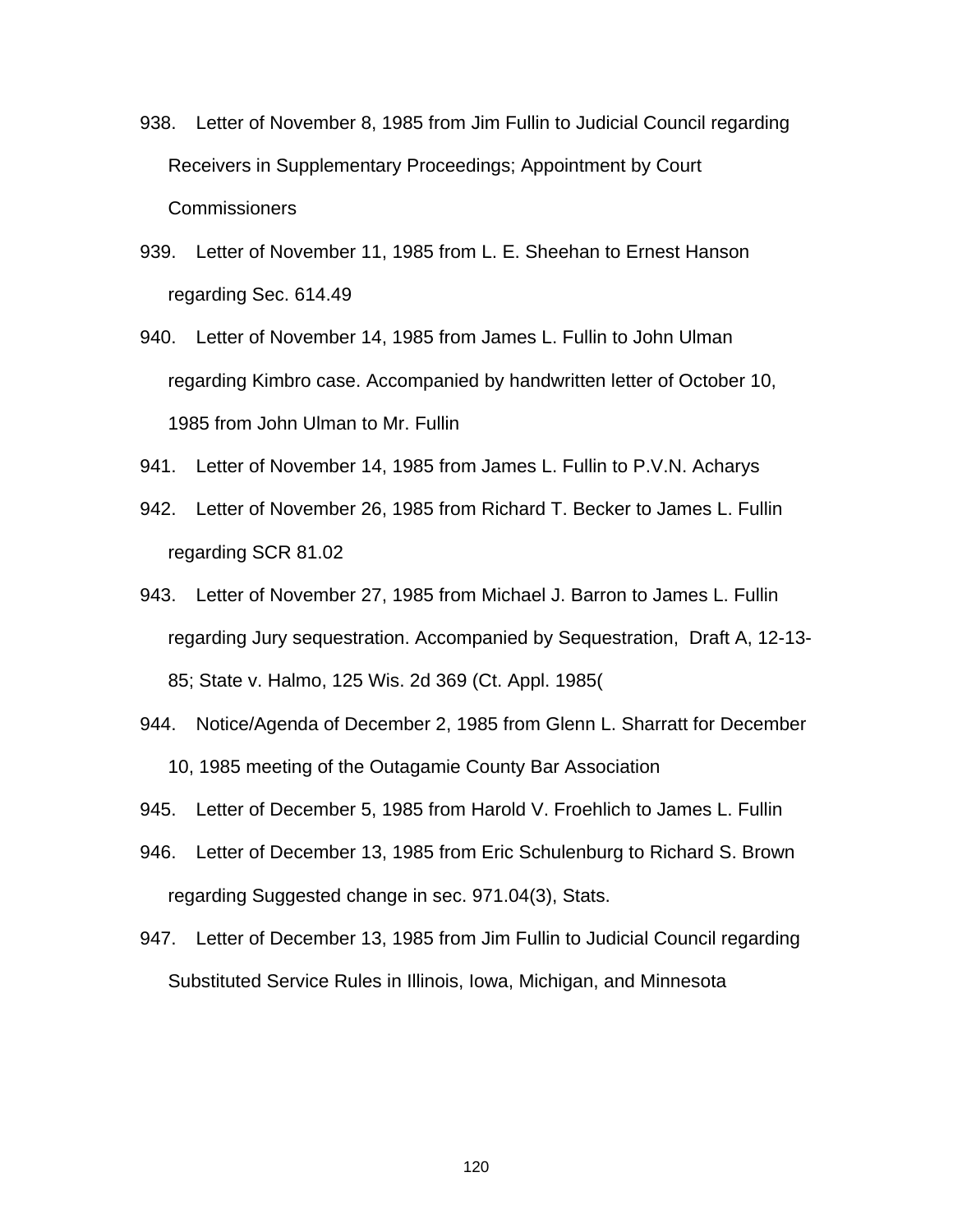Subject: Correspondence, 1986 Folder No.: 9 of 14 948. Letter of January 3, 1986 from Gordon Myse to James L. Fullin. Accompanied by Draft 1/3/86 for sec. 801.15(2)(c) of the Statutes; Draft 1/3/86 for 805.14(5)(a) of the Statues; and Draft 1/3/86 for 805.16 of the **Statutes** 

949. Letter of January 6, 1986 from Robert D. Sundby to James Fullin and Orlan Prestegard regarding Statues of Limitation Applicable to Civil Rights Actions; Retroactivity of *Garcia v. Wilson*, 105 S. Ct. 1938 (1985)

- 950. Letter of January 24, 1986 from Jim Fullin to Shirley Abrahamsom regarding Legislative/Judicial Authority to Alter Judicial Administrative Districts
- 951. *renumbered and relocated to proper folder*
- 952. Letter of January 24, 1986 from J. Denis Moran to James L. Fullin regarding Judicial Council petition to modify civil procedures relating to judicial districts' ability to adopt a rule modifying the filing procedure of discovery materials for the circuit court
- 953. Letter of January 24, 1986 from L. William Staudenmaier to Wisconsin Judicial Council.
- 954. Letter of January 31, 1986 from Fred A. Risser and Tom Crawford. Accompanied by Item 12 Supreme Court Decision Belleville State Bank v. Steele, 117 Wis. 2d 563 (1984); Item 16 Supreme Court Decision Theama v. City of Kenosha, 117 Wis. 2d 508 (1984); Item 1 Supreme Court Decisions: State v. Oliver, 108 Wis. 2d 25 (1982); State v. Lee, 108 Wis. 2d 1 (1982);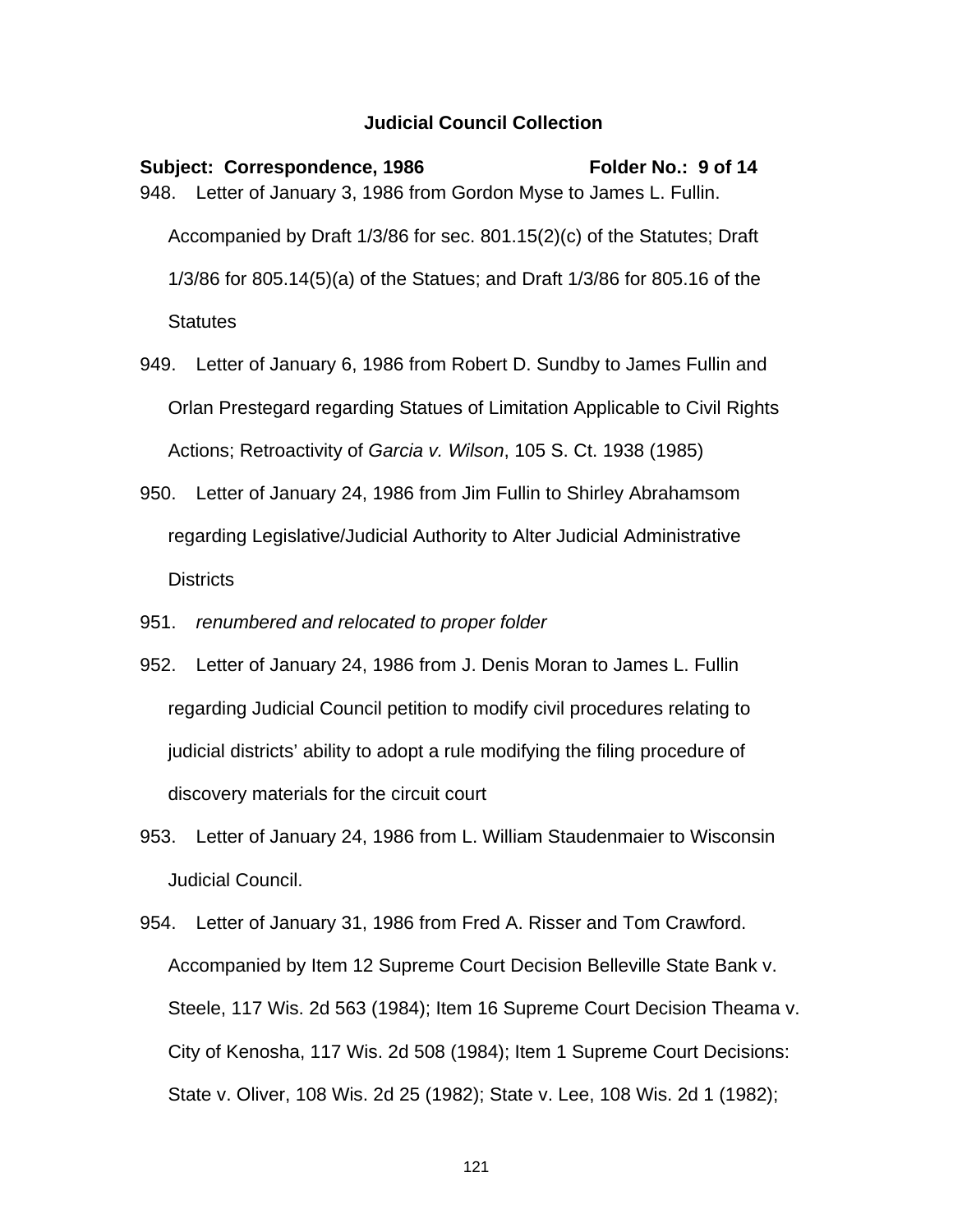State v. Poth, 108 Wis. 2d 17 (1982); Item 4 Court of Appeals Decision: State v. Cooper, 117 Wis. 2d 30 (Ct. App. (1983); and Item 5, Supreme Court Decision: State v. Firkus, 119 Wis. 2d 154 (1984)

- 955. Letter of January 31, 1986 from Jim Rutkowski to Jim Fullin
- 956. Letter of February 12, 1986 from Daniel T. Flaherty to Eric J. Wahl regarding Berg v. Kader, et al. Case No. P3-2386
- 957. Letter of February 25, 1986 from James L. Fullin to Lynn S. Adelman
- 958. Letter of April 10, 1986 from Daniel T. Flaherty to Peter G. Papas[sic] regarding guardian ad litem fees
- 959. Letter of April 15, 1986 from Peter G. Pappas to Daniel T. Flaherty
- 960. Letter of May 1, 1986 from James L. Fullin to Honorable Justices of the Wisconsin Supreme Court
- 961. Letter of May 5, 1986 from Robert Michelson to J. Denis Moran regarding Municipal court's ability to suspend drivers licenses for nonappearance at an arraignment
- 962. Letter of May 7, 1986 from James L. Fullin to Gretchen Viney
- 963. Letter of May 7, 1986 from James L. Fullin to Brian D. Rude
- 964. Letter of May 8, 1986 from Robert A. Ramsdell to Jim Fullin regarding Civil Procedure Code
- 965. Letter of May 13, 1986 from Jim Fullin to Judicial Council. Accompanied by Letter of May 7, 1986 from Nathan S. Heffernan to Michael F. Hupy and John G. Wylie; letter of April 29, 1986 from Michael F. Hupy to Nathan S. Heffernan; letter of May 2, 1986 from John G. Wylie to Nathan S. Heffernan;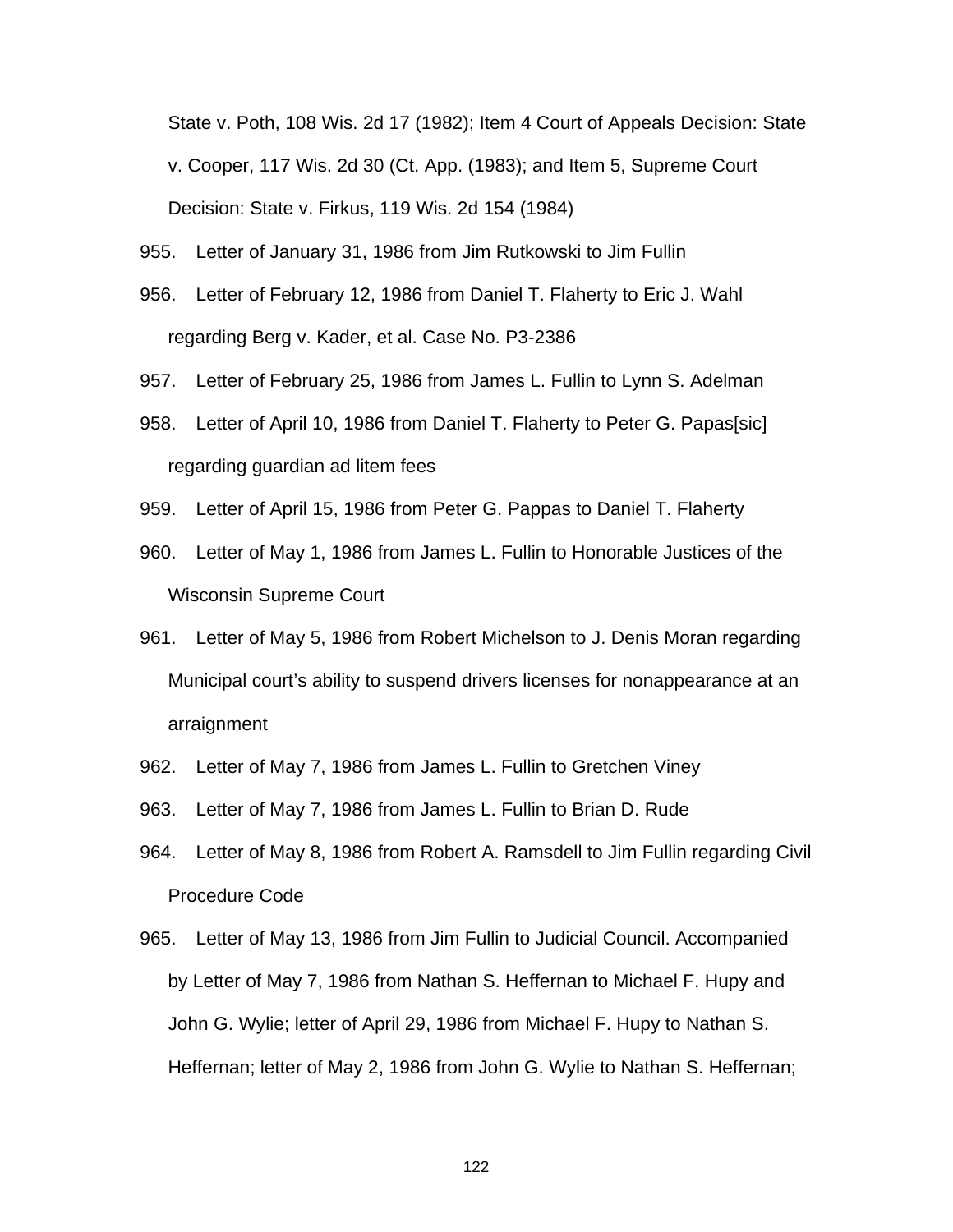*Liles v. Employers Mut. Insurance*, 126 Wis. 2d 492 (Ct. App. 1985); and letter of May 15, 1986 from Peter G. Pappas to James L. Fullin

- 966. Letter of May 15, 1986 from Peter G. Pappas to James L. Fullin. Accompanied by letter of April 10, 1986 from Daniel T. Flaherty to Peter G. Papas[sic]; letter of February 12, 1986 from Daniel T. Flaherty to Eric J. Wahl regarding Berg v. Kader, et al. Case No. F3-2386; and letter of April 15, 1986 from Peter G. Pappas to Daniel T. Flaherty
- 967. Governor's Appointment for Janet A. Jenkins to Judicial Council on May 23, 1986
- 968. Letter of May 30, 1986 from Bruce Munson to James L. Fullin regarding s. 756.04 (3), Wis. Stats.
- 969. Letter of June 3, 1986 from Eric Schulenburg to Mark J. Farnum
- 970. Letter of June 10, 1986 from Jim Fullin to Judge Pappas, Jim Jeffries, and Eva Soeka
- 971. Letter of July 21, 1986 from J. Denis Moran to James Fullin
- 972. Letter of July 30, 1986 from Bonnie Reese to James L. Fullin
- 973. "Judicial Council Proposes Restitution Overhaul" by Jim Fullin, submitted for publication in Victim's Voice, Fall 1986
- 974. Letter of August 22, 1986 from Jim Fullin to Judicial Council Members regarding proposed schedule of Judicial Council meetings for 1986-1987
- 975. Letter of September 8, 1986 from Eric Schulenburg to James L. Fullin regarding Petition to Wisconsin Supreme Court July 30, 1986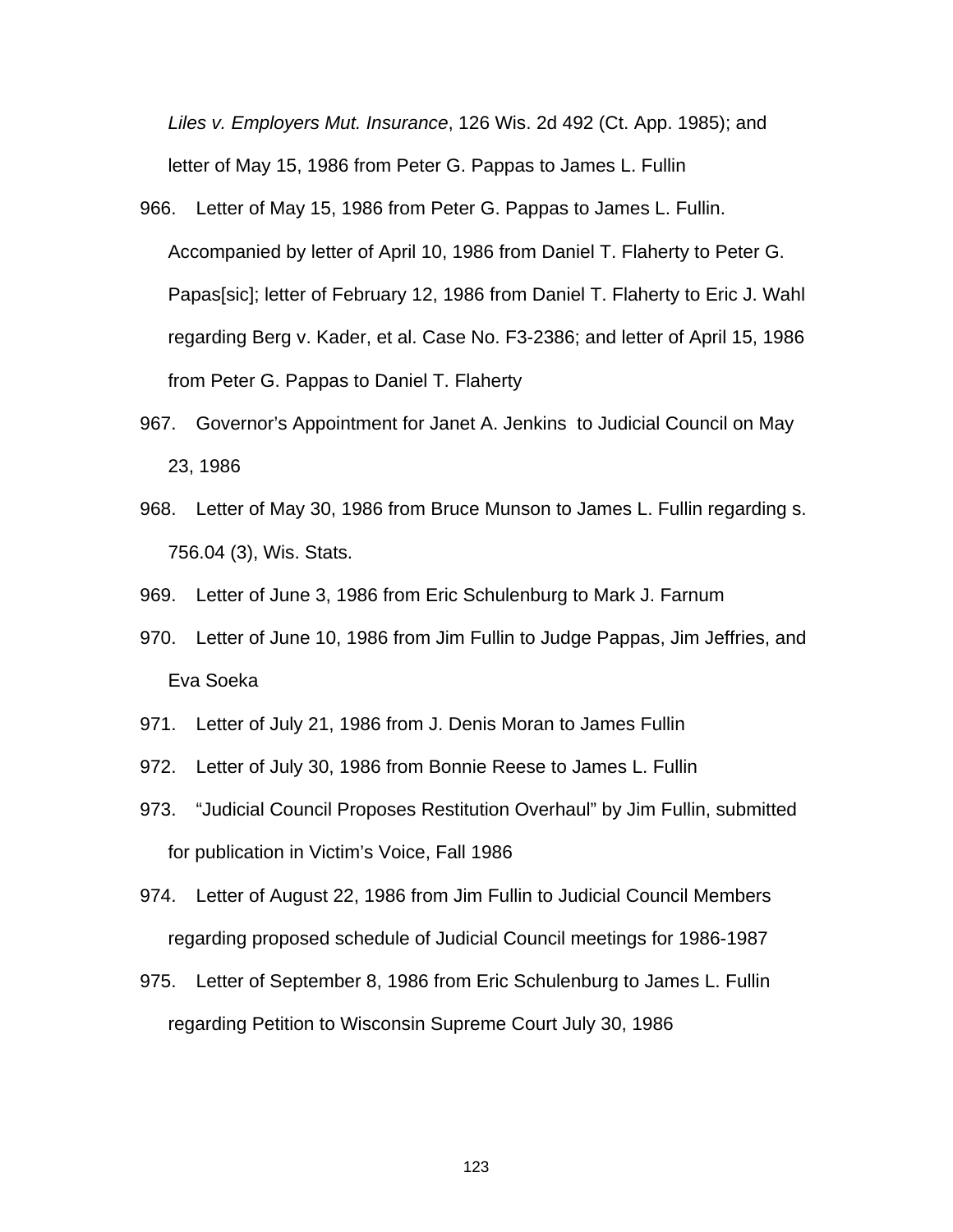- 976. Letter of September 11, 1986 from Rebecca Young and Lynn. S. Adelman regarding Guardian Ad Litem Study by Judicial Council
- 977. Letter of September 12, 1986 from Jim Fullin to Judicial Council regarding Suggested Judicial Council Committee Studies
- 978. Guardian Ad Litem Services Preliminary Report on Expenditures (September 12, 1986)
- 979. Letter of September 24, 1986 from James L. Fullin to Senator Brian D. Rude
- 980. Letter of October 3, 1986 from Eric Schulenburg. Accompanied by letter of September 26, 1986 from Eric Schulenburg to James Fullin regarding Letter to Committee; and letter of September \_,1986 from Eric Schulenburg
- 981. Letter of October 7, 1986 from Robert R. Pekowsky to Thomas S. Williams
- 982. Letter of October 10, 1986 from Dianne Greenley to Rebecca Young regarding Guardian Ad Litem
- 983. Letter of October 10, 1986 from Jim Fullin to Judicial Council
- 984. Letter of October 18, 1986 from James L. Fullin to Thomas Rhorer confirming appointment to the Judicial Council's Garnishment Committee. Accompanied by letter of May 25, 1986 from Steven A. Taterka to James L. Fullin; and 45 CFR Ch. XVI (10-1-87 Edition) s. 1612.6
- 985. Letter of October 31, 1986 from Eric Schulenburg to James Fullin regarding Small Claims
- 986. Letter of November 13, 1986 from Thomas H. Barland to James L. Fullin regarding Small Claims Legislation Daft F—Rules of Evidence Language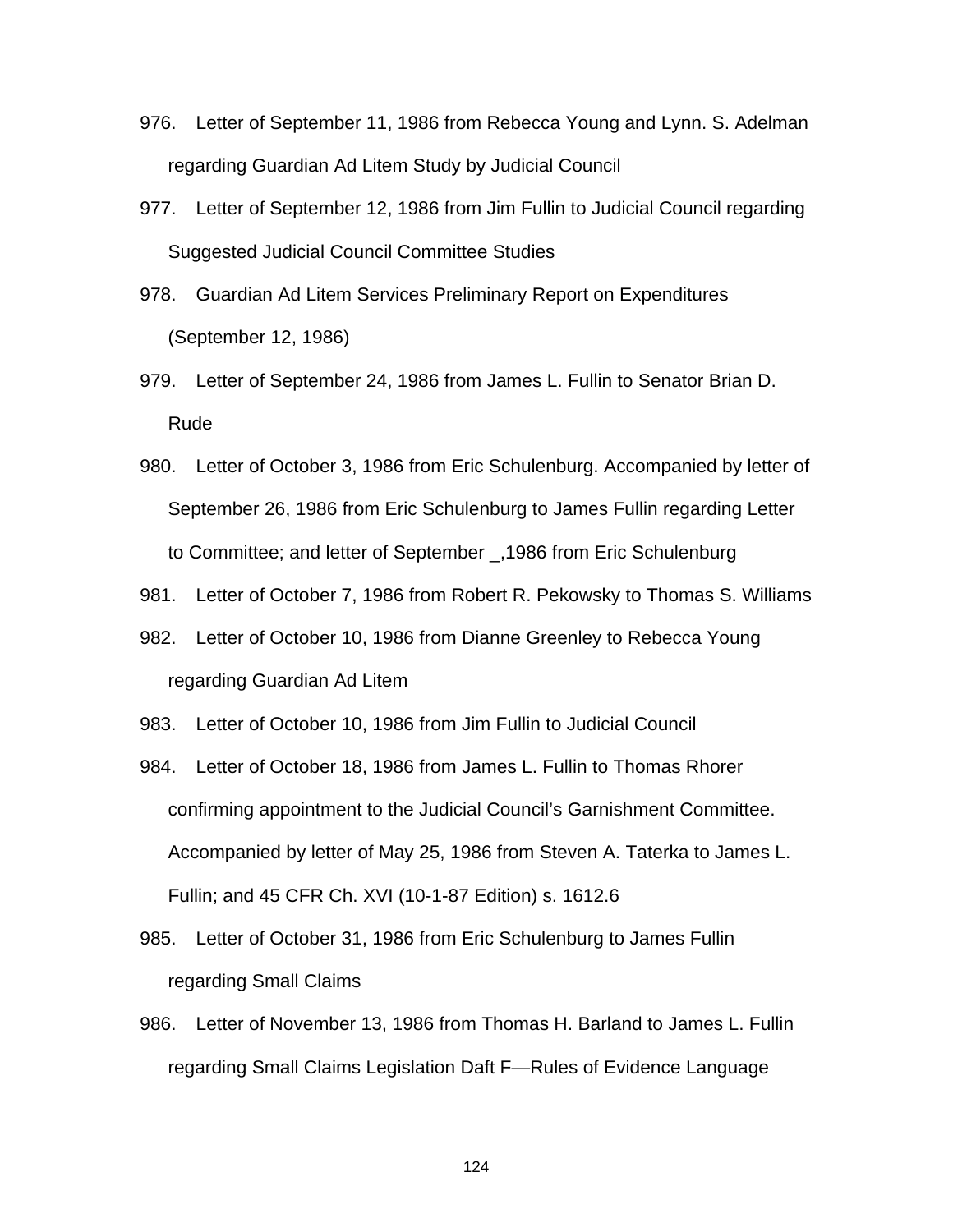- 987. Letter of November 14, 1986 from Jim Fullin to Probate Notice Committee regarding preliminary Legislative Reference Bureau draft of the bill the Probate Notice Committee has been developing
- 988. Letter of November 14, 1986 from Randy J. Wynn regarding Changes in Small Claims Statutes to Allow Local Court Rules to Permit Service of Summons and Complaint Prior to Filing and Authentication. Accompanied by small claims summons form
- 989. Letter of November 14, 1986 from Jim Fullin to Judicial Council regarding Amendments to Small Claims Daft F
- 990. Letter of November 18, 1986 from William D. O'Brien to James L. Fullin
- 991. Letter of November 19, 1986 from J. Denis Moran to James Fullin regarding temporary restraining orders and injunctions
- 992. Letter of November 20, 1986 from James L. Fullin to Jan Abrahamsen
- 993. Letter of November 26, 1986 from James L. Fullin to Guy Reynolds
- 994. Letter of December 5, 1986 from James L. Fullin to Jack B. Reihl
- 995. Letter of December 12, 1986 from James L. Fullin to Randy Wynn
- 996. Letter of December 19, 1986 from William Mann to James Fullin. Accompanied by letter of February 4, 1986 from James L. Fullin to William Mann; Petition In the Matter of the Amendment of Rules of Civil, Juvenile and Appellate Procedure (July 10, 1986); Minutes of the Meeting of the Judicial Council (December 19, 1986)
- 997. Letter of December 26, 1986 from Peter G. Pappas to Walter J. Dickey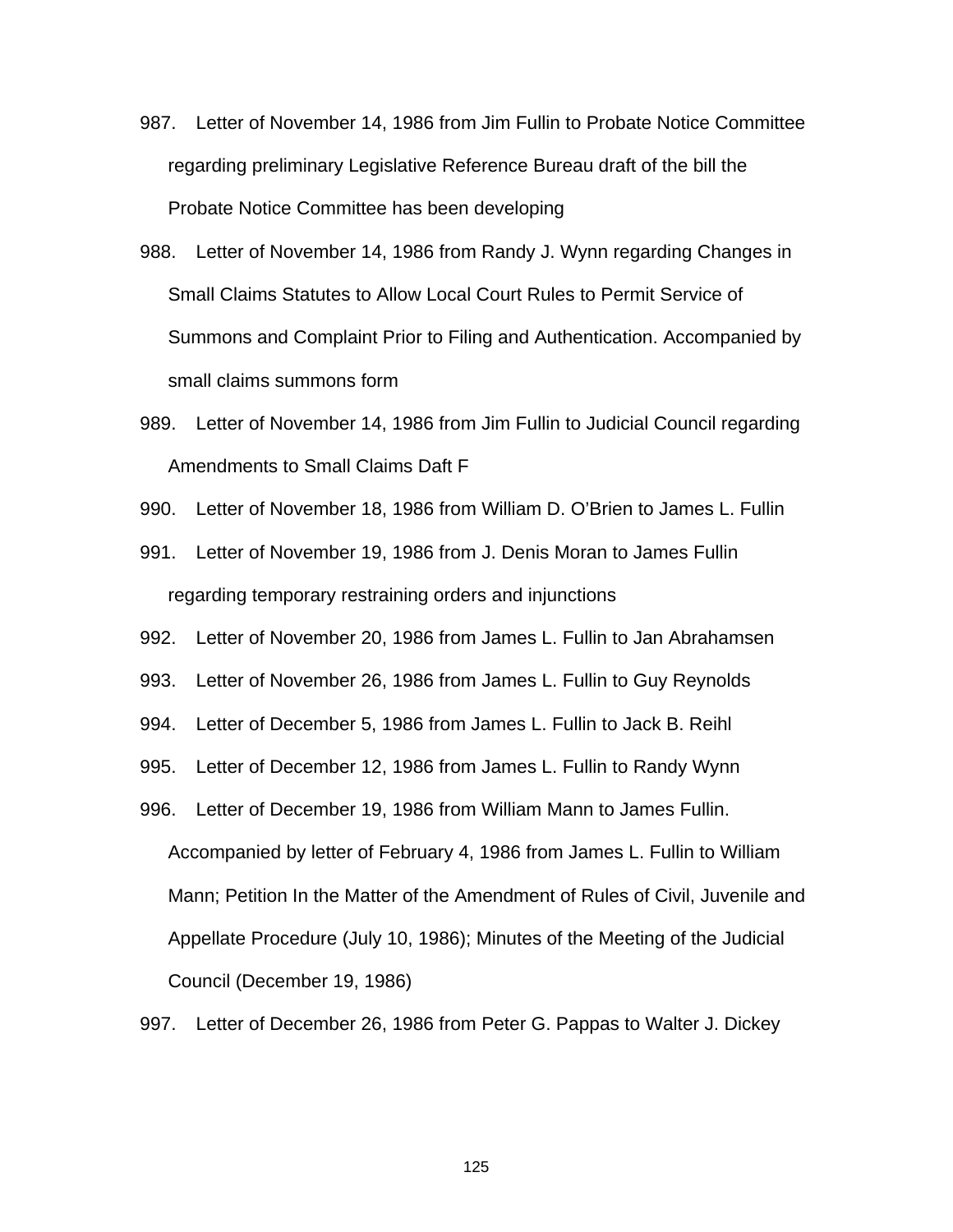Subject: Correspondence, 1987 Folder No.: 10 of 14 998. Letter of January 9, 1987 from Thomas S. Williams to Burton Scott regarding Judicial Council Study of what competency to act in an action or proceeding is retained by the trial court after an appeal has been initiated. 999. Letter of January 11, 1987 from Brian Rolf to James L. Fullin regarding Request for endorsement and assistance of the Judicial Council for legislation

relating to certiorari action and certified copies of the record in return to be sent to the parties to the action

1000. Letter of January 14, 1987 from Frank J. Remington to Dave Schultz regarding Revision of the Sexual Assault Statute

1001. Petition for the Amendment of the Rules of Videotape Procedure (January 21, 1987)

1002. Letter of January 23, 1987 from Jim Fullin to Judicial Council regarding "Instance arraignment." Accompanied by Instance Arraignment Draft A, 1-23- 87

1003. Letter of February 13, 1987 from William Mann to James Fullin

1004. Letter of February 16, 1987 from Stephen D. Willett to James L. Fullin. Accompanied by Resume of Stephen D. Willett

1005. Letter of February 19, 1987 from James L. Fullin to Shirley S. Abrahamson. Accompanied by James Fullin and Gordon Myse, "Helping the Jury: Four Communications Techniques Evaluated"

1006. Letter of February 19, 1987 from Carl J. Rasmussen to James L. Fullin regarding Judicial Council Probate Notice Committee. Accompanied by letter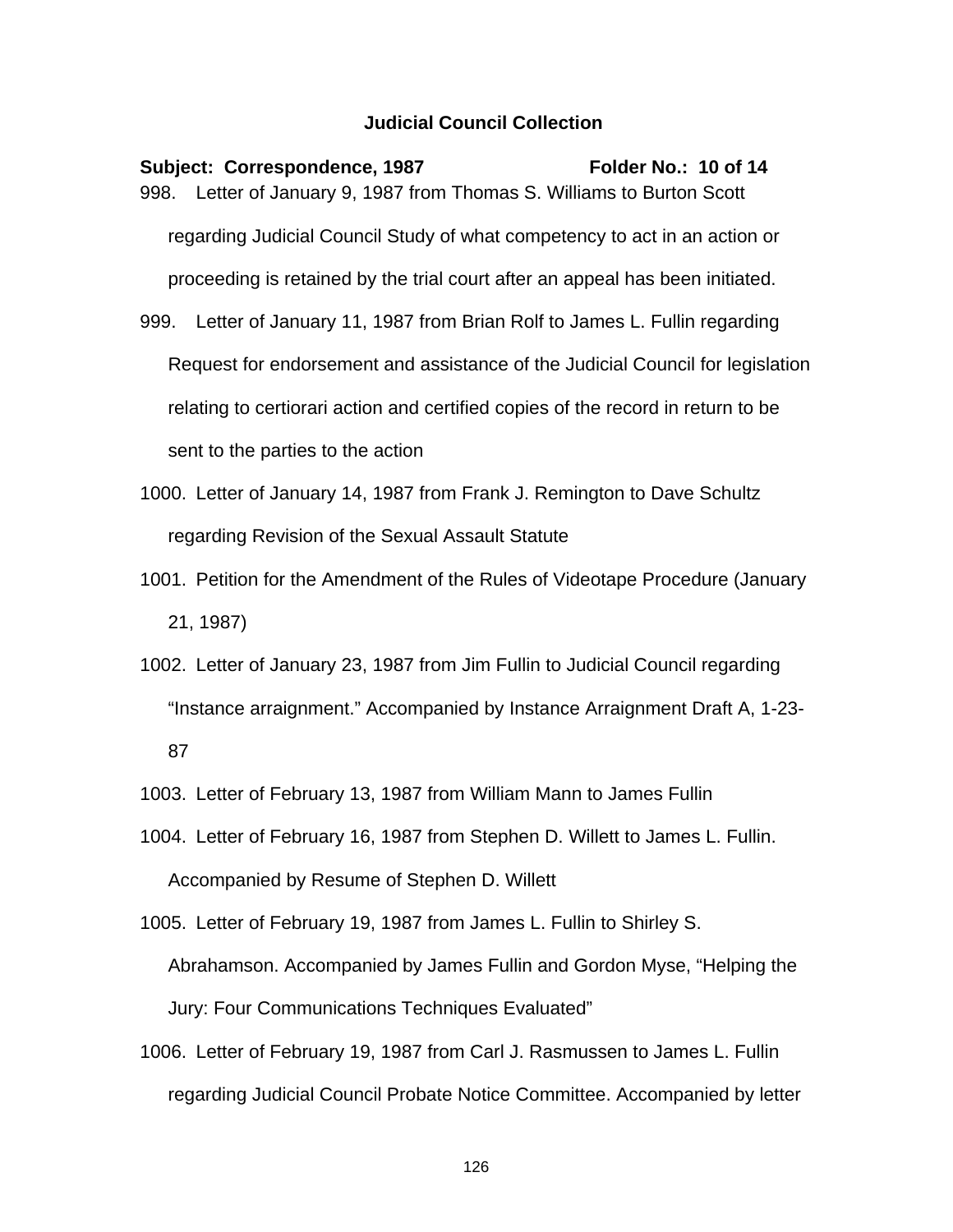of February 19, 1987 from Carl J. Rasmussen to Members of the Wisconsin Judicial Council regarding Probate Notice Committee; and letter of February 17, 1987 from Raymond E. Gieringer to Carl J. Rasmussen regarding Probate **Notice** 

- 1007. Letter of March 3, 1987 from James L. Fullin to Rebecca Young regarding child witnesses. Accompanied by letter of February 25, 1987 from Rebecca Young to Jim Fullin regarding Children's Video Testimony; and letter of February 18, 1987 from Marjorie H. Schuett to Rebecca Young and David **Clarenbach**
- 1008. Letter of March 9, 1987 from Eva M. Soeka to Members of the Judicial Council regarding Constitutionality of Probate Nonclaim Statute
- 1009. Petition for the Amendment of the Rules of Videotape Procedure (March 20, 1987).
- 1010. Letter of April 8, 1987 from Stephen W. Hayes to James L. Fullin regarding Chapter 48 Appeal Rules
- 1011. Letter of April 8, 1987 from Michael S. Heffernan regarding Page Limitations for Appellate Briefs. Accompanied by letter of April 3, 1987 from William R. Moser to Michael S. Heffernan regarding 86-1803 Marriage of : Hankwitz v. Hankwitz
- 1012. Letter of April 20, 1987 from Fred A. Risser and Thomas R. Barrett to James L. Fullin regarding Law Revision Committee. Accompanied by item 5. Court of Appeals Decision: county of Racine v. Smith, 122 Wis. 2d 431, 362 N.W. 2d 439 (Ct. App. 1984); Letter of May 5, 1987 from Henry C. Friend to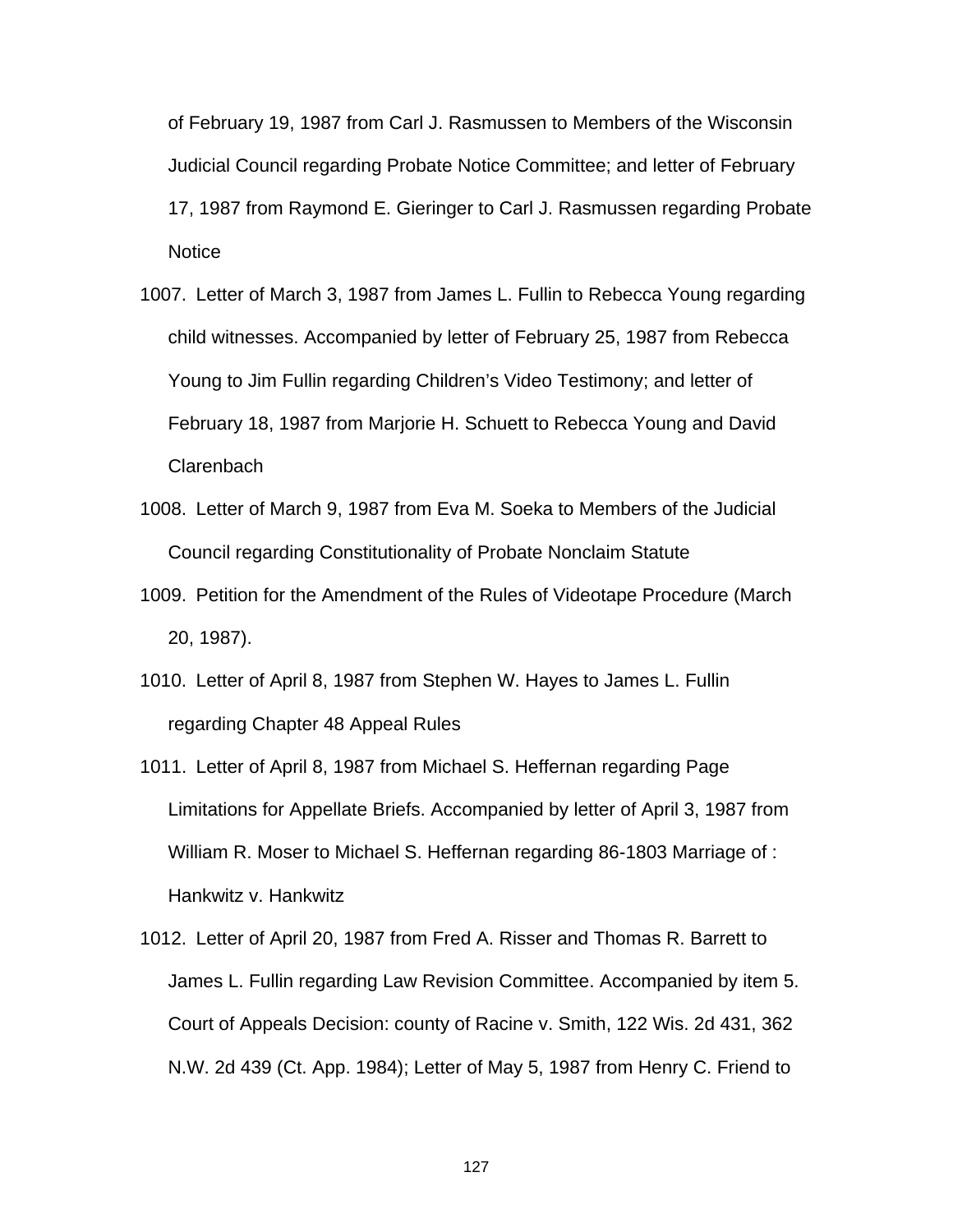Wisconsin Judicial Council regarding Wisconsin Statutes Ch. 805.17(2), 809.19(2), 814.07 Federal Rules of Civil Procedure Rule 52(a) 1; Wis. Stat. 805.17(2); Federal and Judicial Rules, Rule 52 Findings by the Court; Wis. Stat. 809.19(2); and Wis. Stat. 814.07

- 1013. Letter of April 21, 1987 from Jim Fullin to Cheryl Wittke regarding LRB-1617, Conditions of Probation
- 1014. Letter of April 30, 1987 from Jim Fullin to Judicial Council and Committee Members regarding May meeting of Judicial Council and Committees. Accompanied by Agenda for the April 24, 1987 meeting of the Judicial Council; Minutes of the March 20, 1987 Meeting of the Judicial Council;; Letter of April 6, 1987 from James D. Harnett to James L. Fullin regarding Proposed Legislation—Jurisdictional Amount of Small Claims Court; Letter of April 14, 1987 from Jo Kolanda Beaudry to Members of the Assembly judiciary Committee regarding Assembly Bill 189; Letter of April 13, 1987 from Gary J. Barczak to Janet Rubenzer Anderl regarding Final Draft of "Small Claims" Bill; Letter of April 22, 1987 from James L. Fullin to Gary J. Barczak regarding Judicial Council's Small Claims bill, Assembly Bill 309

1015. Letter of May 7, 1987 from Elliott B. Light to Mark Lewis

1016. Letter of May 7, 1987 from Jim Fullin to Jim Rutkowski regarding LRB-2377, Relating to Court User Fees. Accompanied by LRB-2377/4, An Act to repeal 799.23 (11); to renumber 753.19; to amend 3.54(3)(i), 23.54(3)(j), 23.66 (2), 23.66(4), 23.67 (2), 23.67(3), 23.75 (3)(b), 23.75 (3)(c), 66.114(2)(a), 345.26(1)(b) a, 345.26(2)(B), 345.27(1), 345.37(2), 758.13(1)<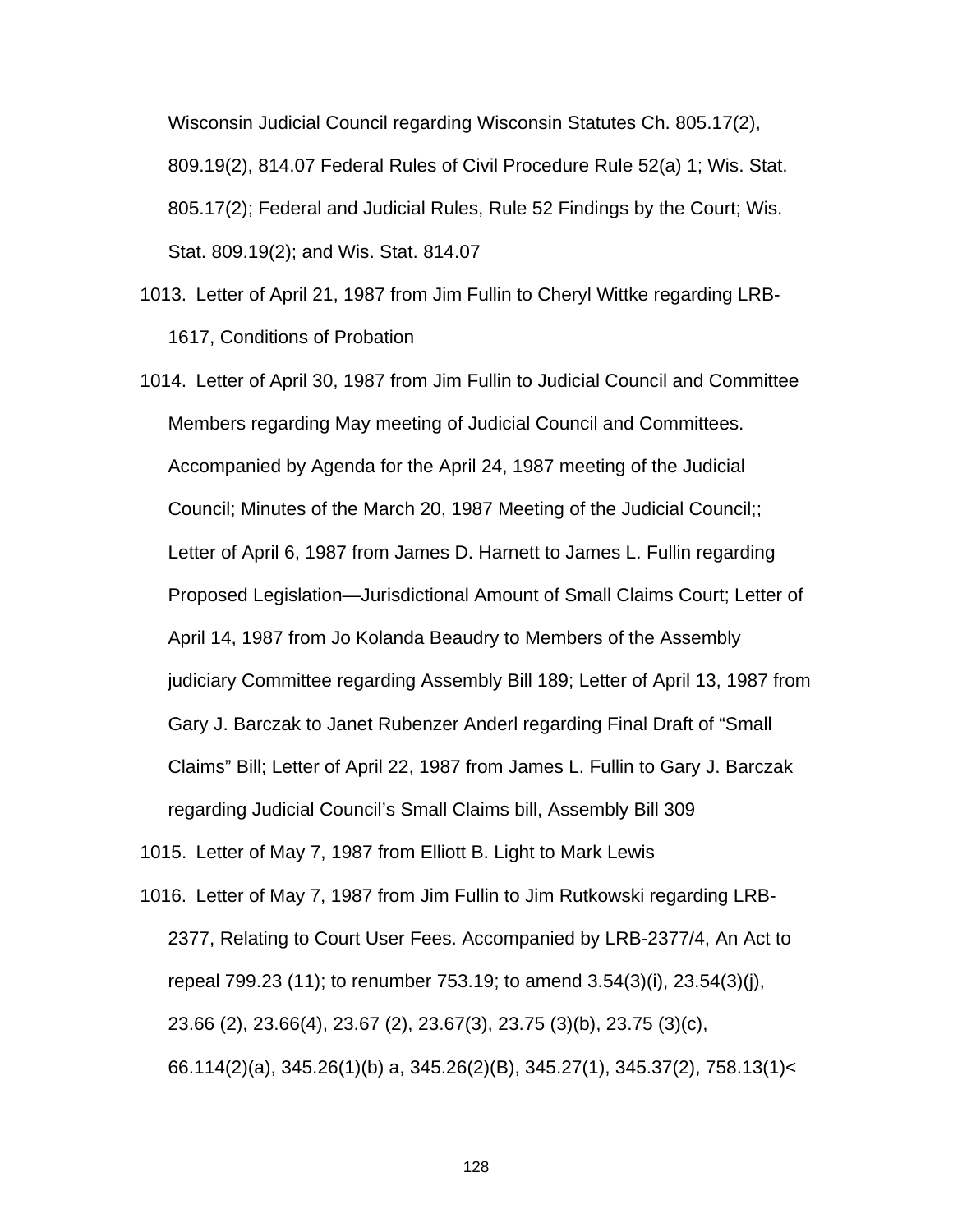778.25(2)(g), 778.25(2)(h), 778.25(3), 778.25(5), 778.25(6), 778.25(8)(b), 778.25(8)(c), 814.61(1)(a), 814.61(5)(b), 814.61(3), 814.61(4), 814.61(5)(intro), 814.61(5)(b), 814.61(6), 814.61(7), 814.61(8)(a)1, 814.61(8)(A)2, 814.61(8)(b), 814.61(9), 814.61(1), 814.61(11), 814.62(1), 814.62(3), 814.63(1), 814.63(4), 814.63(5)and 970.05; and to create 59.42(1m), 59.42(1n), 753.19(2), 814.61(5)(c), 814.635 and 814.636 of the statutes, relating to court fees and administration and the judicial council

1017. Letter of May 20, 1987 from Richard Johnson to Janet Rubenser-Anderl

1018. Letter of May 21, 1987 from Mark D. Lewis to James L. Fullin

- 1019. Letter of May 22, 1987 from James L. Fullin to John Walsh
- 1020. Letter of May 26, 1987 from Stuart A. Schwartz to Jim Fullin regarding Proposed Statutory Change in Guardianship Statue Chapter 880 Wisconsin **Statutes**
- 1021. Letter of May 26, 1987 from Orlan L. Prestegard to James Fullin regarding Several problem with s. 767.46(1)
- 1022. Letter of May 26, 1987 from Jon P. Wilcox to J. Denis Moran regarding discussion of the judges of the Sixth District about mutual problems with finalizing divorce judgments
- 1023. Letter of May 27, 1987 from Jim Fullin to Fred A. Risser regarding "Human life" amendment to S. B. 191

1024. Letter of June 2, 1987 from Thomas S. Williams to Ernest O. Hanson

1025. Letter of June 2, 1987 from Thomas S. Williams to Nathan S. Heffernan regarding Telephone Rules Petition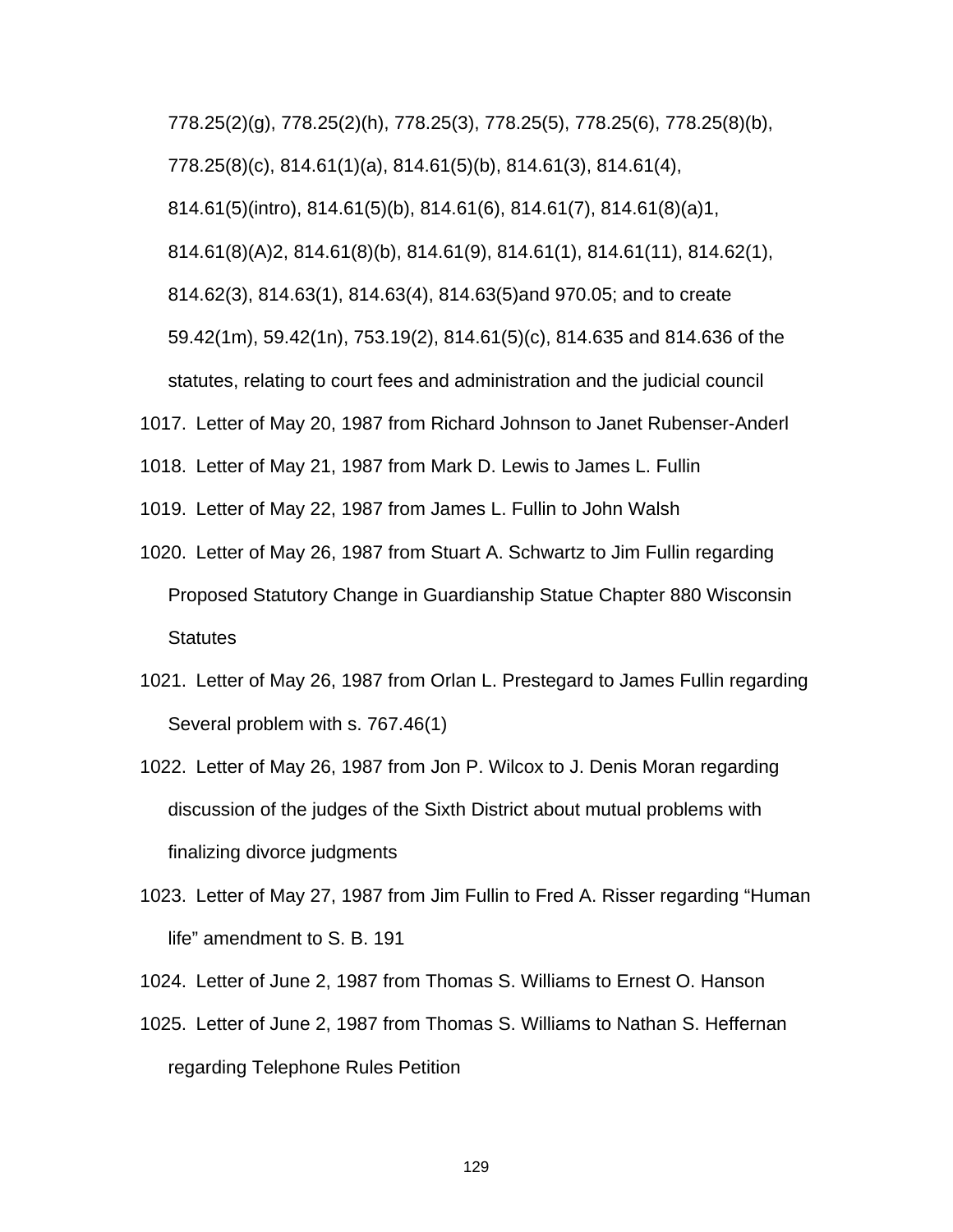1026. Letter of June 4, 1987 from Nathan S. Heffernan to Thomas S. Williams

1027. Letter of June 11, 1987 from Jim Fullin to Thomas S. Williams. Accompanied by memorandum of agreement; Index to Judicial Council Petition of 2-3-86; and letter of June 8, 1987 from Tom to Jim

1028. *renumbered and placed in proper folder*

- 1029. Letter of June 19, 1987 from Jim Fullin to Judicial Council regarding proposed schedule of Judicial Council meetings for 1987-1988
- 1030. Letter of June 19, 1987 from James L. Fullin to Thomas S. Williams regarding salary and pay plan
- 1031. Letter of June 19, 1987 from Jim Fullin to Judicial Council and Committee Members regarding June 26, 1987 Breakfast meeting
- 1032. letter of June 23, 1987 from Kristine K. McCarville to James Fullin regarding Wisconsin Statute 885.44(5)
- 1033. Letter of June 23, 1987 from Robert J. Ruth to James L. Fullin regarding Amendment of the Rules of Videotape Procedure
- 1034. Letter of June 23, 1987 from Kristine K. McCarville to James Fullin regarding Wisconsin Statute 885.44(5)

1035. Letter of July 2, 1987 from J. Denis Moran to James Fullin

- 1036. Letter of July 7, 1987 from Cliff F. Thompson to Thomas S. Williams and James L. Fullin
- 1037. Letter of July 13, 1987 from James L. Fullin to Lynn S. Adelman regarding LRB-1011/2 and LRB-3058/1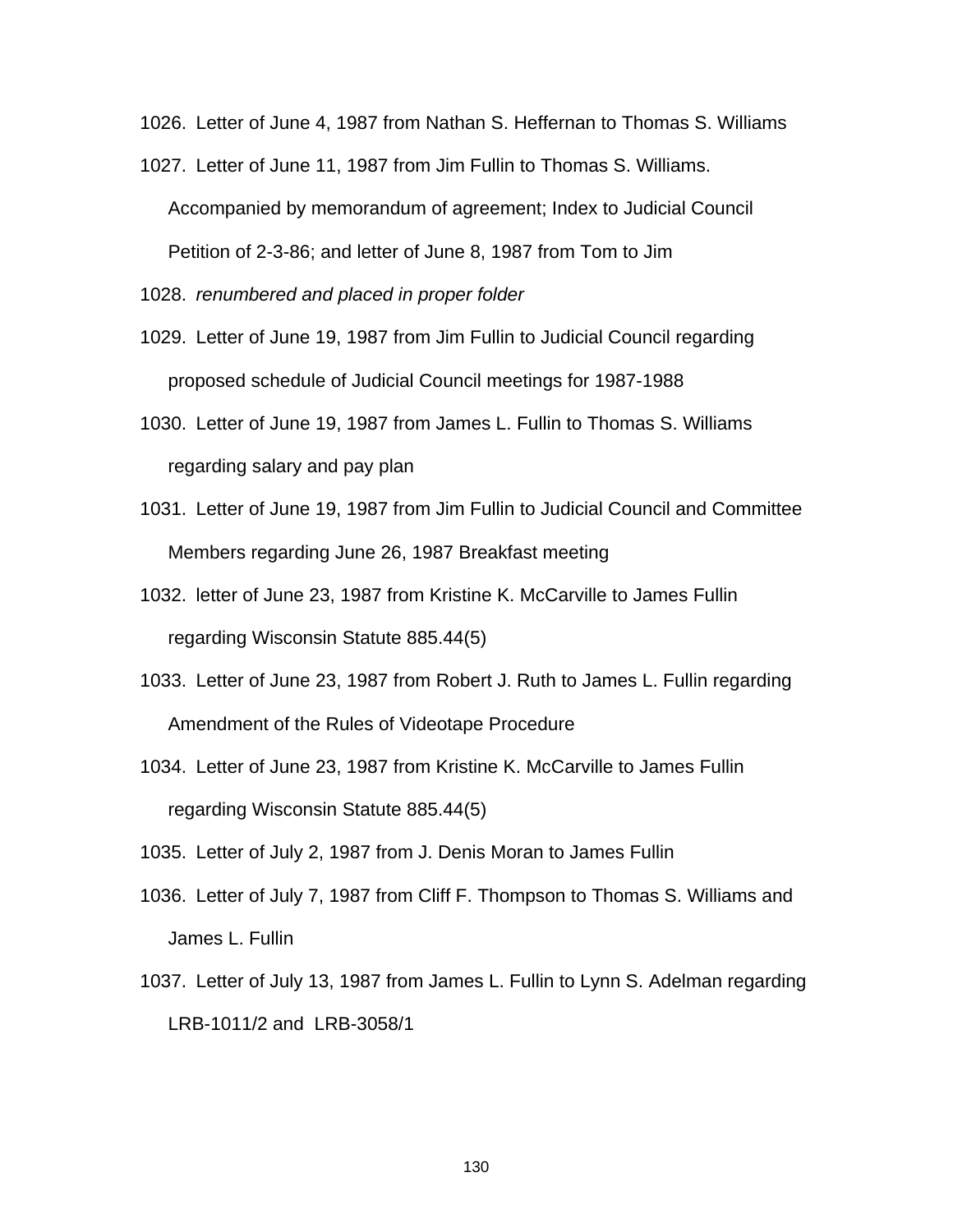- 1038. Letter of July 13, 1987 from James L. Fullin to James A. Rutkowski regarding LRB1011/2 and LRB-3058/1
- 1039. Letter of July 28, 1987 from Wayne W. Wood to Walter Dickey. Accompanied by letter of April 8, 1987 from Fred A. Risser and Thomas M. Barrett to Wayne Wood regarding Law Revision Committee; Item 1. Supreme Court Decision: State ex rel. Newspapers, Inc. v. Circuit Court for Milwaukee County, 124 WIs.2d 499, 370 N.W. 2d 209 (1985); and Item 2. Court of Appeals Decision: Gavcus v. Maroney, 127 Wis. 2d 69, 377 N.W. 2d 200 (ct. App. 1985)
- 1040. Letter of August 11, 1987 from James L. Fullin to William TeWinkle regarding LRB-3058
- 1041. Letter of August 24, 1987 from Jim Fullin to Senator William TeWinkle regarding Insanity Defense Legislation
- 1042. Handwritten note of August 24, 1987 from Walter J. Dickey to Wayne
- 1043. Letter of August 25, 1987 from James L. Fullin to Terry Shelton. Accompanied by letter of August 11, 1987 from Terry Shelton
- 1044. Letter of August 28, 1987 from Jim Fullin to Jim Rutkowski regarding Immunity in tort for assistance to endangered crime victim. Accompanied by letter of August 6, 1987 from Jean W. DiMotto to James Rutkowski regarding Aid to Endangered Crime Victims Statute; letter of March 23, 1987 from Jean W. DiMotto to James Rutkowski regarding Amendment to Sec. 940.34 Duty to Aid Endangered Crime Victims; letter of February 16, 1987 from Jean W. DiMotto to James Rutkowski regarding Wis. Stat. s. 940.34 Duty to Aid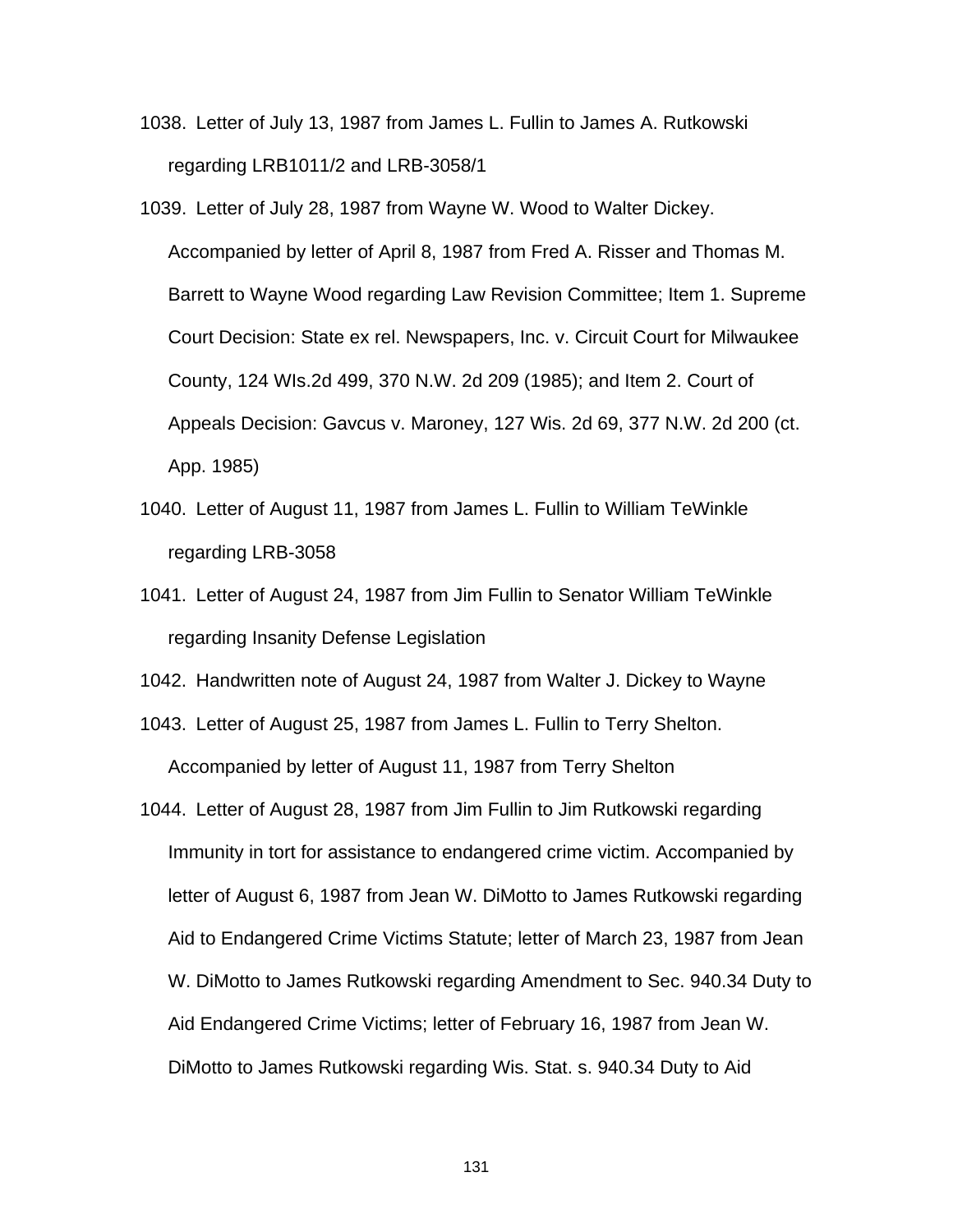Endangered Crime Victim; and LRB-3583/1 "An Act to amend 940.34(3) of the statutes, relating to the duty to aid endangered crime victims

- 1045. Letter of September 2, 1987 from William M Witter to James Fullin proposing change to Rule 809.62 of the Wisconsin Rules of Appellate **Procedure**
- 1046. Letter of September 9, 1987 from Ray J. Riordan to James Fullin regarding proposed revisions to 809.62 of the Wisconsin Rules of Appellate Procedure
- 1047. Letter of Thomas P. Moore to James Fullin regarding proposed changes to Rule 809.62 of the Wisconsin Rules of Appellate Procedure
- 1048. Letter of September 11, 1987 from Jim Fullin to Jim Rutkowski regarding Tort immunity for assisting endangered crime victims. Accompanied by section 940.34(3)

1049. Letter of September 11, 1987 from Thomas R. Sheforgen to James Fullin

- 1050. Letter of September 21, 1987 from Frank Thomas Crivello to James L. Fullin proposing revisions to Wis. Stats. 906.12. Accompanied by Preliminary Hearing Issues and Problems
- 1051. Letter of September 22, 1987 from Suzanne Zebell to James L. Fullin regarding state Mandatory Arbitration System for civil actions under \$35,000. Accompanied by Mandatory Court-Annexed Arbitration, GE Position Paper
- 1052. Letter of September 23, 1987 from Pharis Horton to James Fullin regarding proposed changes to Wisconsin Statute 809.62. Accompanied by letter of September 18, 1987 from Douglas Q. Johnson to James Fullin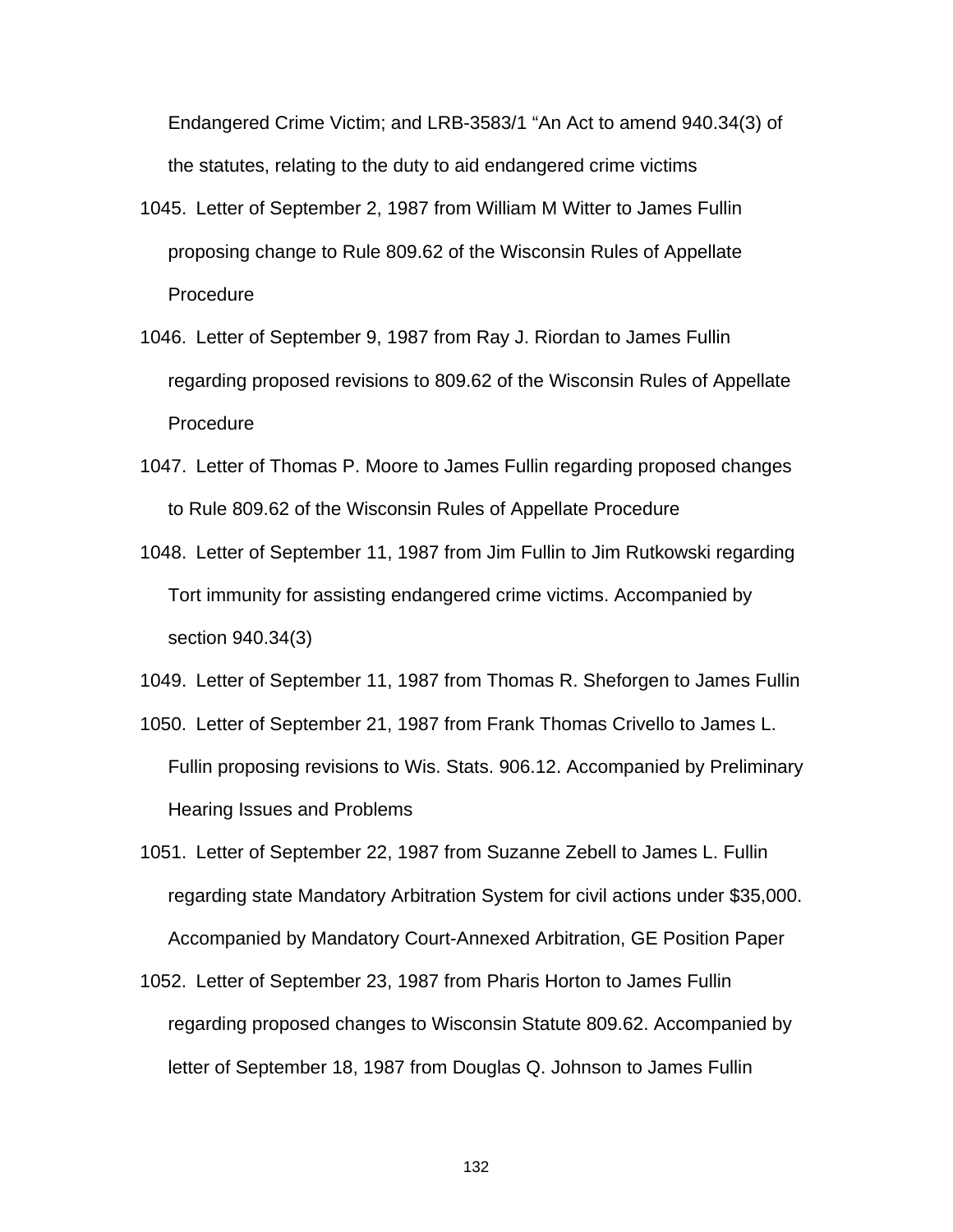- 1053. Letter of September 25, 1987 from James L. Fullin to Janet Rubenzer-Anderl
- 1054. Letter of September 25, 1987 from James L. Fullin to Thomas S. Williams regarding telephone petition
- 1055. Letter of September 25, 1987 from James L. Fullin to William Witter and Paul R. Norman
- 1056. Letter of September 30, 1987 from Richard W. Orton to James L. Fullin regarding sec. 751.03(4)
- 1057. Letter of September 30, 1987 from James A. Drill to James L. Fullin
- 1058. Letter of October 1, 1987 from William Mann to James L. Fullin seeking Judicial Council review and comment on the rules the court intends to adopt in response to the Judicial Council's petition field February 3, 1986. Accompanied by draft of rules
- 1059. Letter of October 6, 1987 from Peter C. Christianson to James Fullin regarding supporting petition for a change in Rule 809.62 of the Wisconsin Rules of Appellate Procedure
- 1060. Letter of October 7, 1987 from Jim Fullin to Senate President Fred Risser regarding Germaneness of Senate Amendment 2 to Senate Bill 191
- 1061. Letter of October 7, 1987 from Michael J. Barron to James L. Fullin regarding Petition to amend sec. 767.46. Accompanied by Petition in the Matter of the Amendment of Rules Governing Paternity Proceedings
- 1062. Letter of October 9, 1987 from James L. Fullin to Rebecca Young introducing the Judicial Council Guardian Ad Litem Committee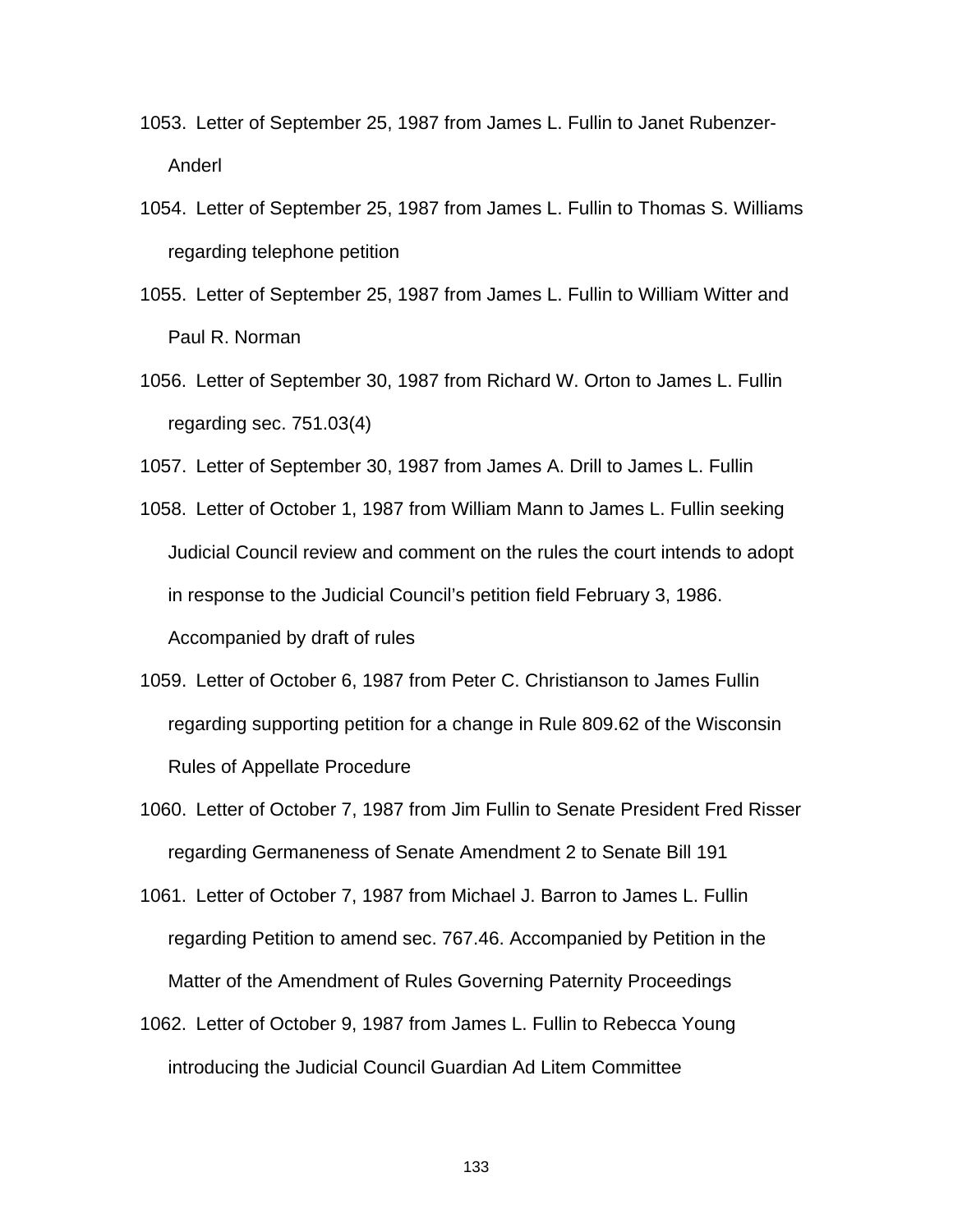- 1063. Letter of October 9, 1987 from James L. Fullin to Sharren B. Rose introducing Judicial Council Guardian Ad Litem Committee
- 1064. Letter of October 9, 1987 from James L. Fullin to Carole Wenerowicz introducing the Judicial Council Guardian Ad Litem Committee
- 1065. TPR Reopeners Draft A 10-9-87 "An Act to renumber and amend 48.46 and to create 48.46(2) of the statutes, relating to motions for relief from a judgment terminating parental rights
- 1066. Letter of October 19, 1987 from James L. Fullin to Marilyn Graves regarding amendments to Judicial Council petition filed July 1, 1987, amending s. 767.47(1), stats., relating to pretrial hearing in paternity cases.
- 1067. Letter of October 21, 1987 from Michael J. Barron to James L. Fullin regarding proposed rule concerning paternity pre-trials and other family court commissioners
- 1068. Letter of November 12, 1987 from Jim Fullin to Judicial Council and Committee Members regarding January 29, meeting in Milwaukee
- 1069. Letter of November 24, 1987 from Orlan L. Prestegard to Thomas S. William
- 1070. Letter of December 16, 1987 from Harlans Richards to Fred Risser regarding law on filing certiorari action s9Sec. 781.03)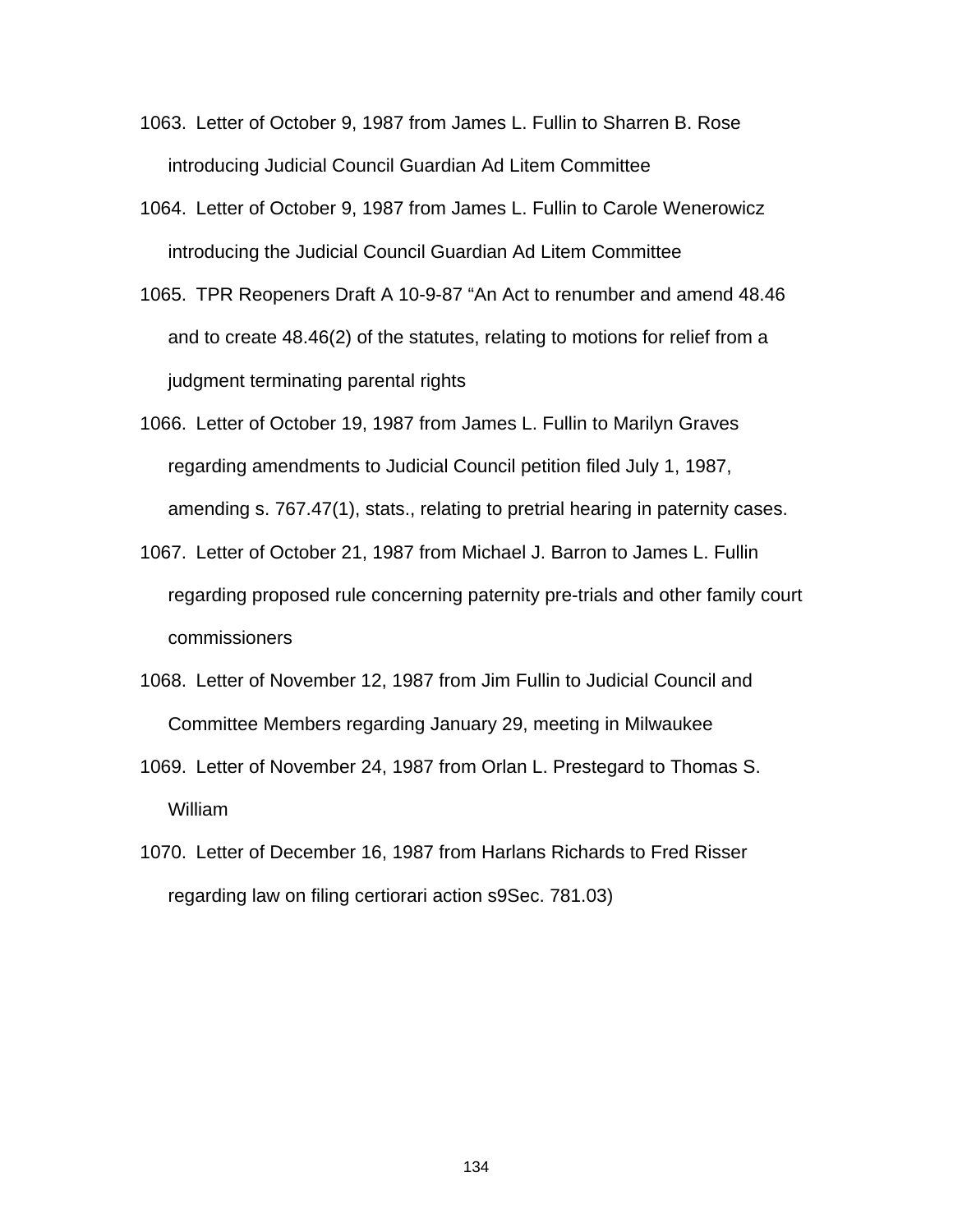Subject: Correspondence, 1988 Folder No.: 10 of 14 1071. Letter of January 6, 1988 from J. Denis Moran to James Fullin. Accompanied by letter of January 7, 1988 from James L. Fullin to Patrick Snyder

1072. Handwritten letter of January 10, 1988 from Laurie Bembenek to Mr. Fullin

- 1073. Letter of January 11, 1988 from Tommy G. Thompson to Stephen Willett confirming Stephen Willett's appointment to the Judicial Council , effective January 11, 1988. Accompanied by Governor's Appointment information
- 1074. Letter of January 12, 1988 from William N. Ledford to James L. Fullin regarding Certiorari review which were submitted by inmates of the Columbia Correctional Institution
- 1075. Letter of January 13, 1988 from James L. Fullin to Stephen Willett introducing Willett to the Judicial Council
- 1075.1 Letter of January 14, 1988 from James L. Fullin to Jacqueline Schuh. Accompanied by letter of October 12, 1987 from Thomas Schleitwiler to Donald Hanaway regarding constitutionality of S. 48.34(2m), as it relates to the Courts authority to order services, specifically counseling, psychiatric or psychological services, to persons; and letter of November 9, 1987 from Barry M. Levenson to Thomas Schleitwiler
- 1076. Letter of January 15, 1988 from Jim Fullin to Judicial Council and Committee Members regarding March 1988 Meetings
- 1077. Letter of January 13, 1988 from John W. Micklewicz to Jerry P. Lang regarding Family/Judicial Court Commissioners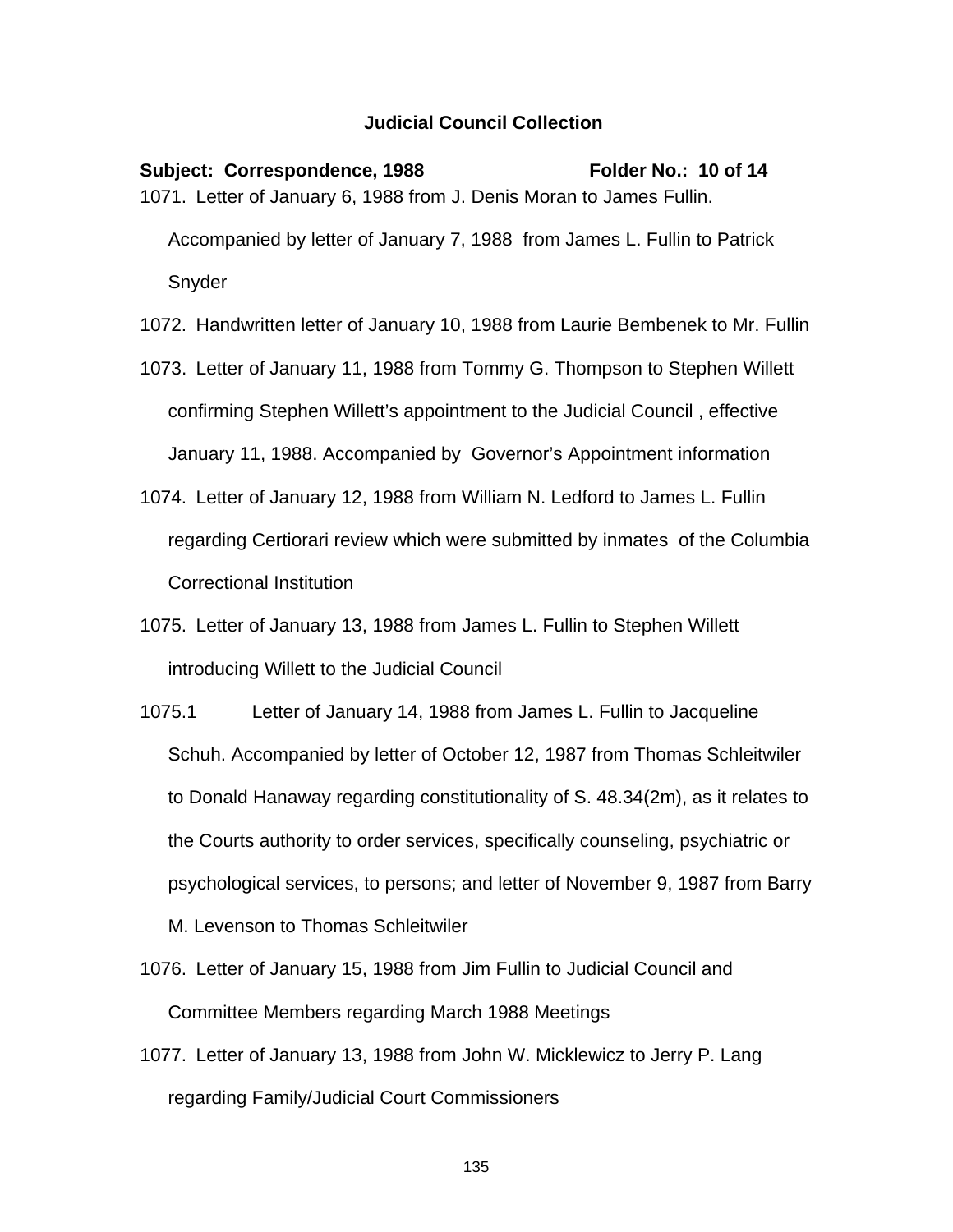- 1078. Letter of January 19, 1988 from Jerry F. Lang to Richard Roe regarding 100,000 population restriction in ss. 757.68(1)(a)
- 1079. Letter of January 22, 1988 from Jim Fullin to Judicial Council regarding Nonparty briefs at petition to review stage
- 1080. Letter of January 24, 1988 from Thomas R. Morke to James L. Fullin regarding Modification of s. 781.03
- 1081. Letter of January 24, 1988 from Adrian Lomax to James L. Fullin proposing amendment to Wisconsin Statutes section 781.03, governing the filing of returns in proceedings seeking extraordinary remedies
- 1082. Letter of January 24, 1988 from Mark A. Frankel to James L. Fullin regarding Judicial Authority for Alternative Dispute Resolution

1083. Letter of January 29, 1988 from Jerry P. Lang to James Fullin

- 1084. Letter of February 9, 1988 from James L. Fullin to Brian Rolf regarding Mr. Rolf's suggestion that a certified copy of the record transmitted to the court in a certiorari action be sent to the petitioner as well.
- 1085. Letter of February 9, 1988 from James L. Fullin to Harlan Richards regarding Mr. Richards' suggestion that a certified copy of the record transmitted to the court in a certiorari action be sent to the petitioner as well.
- 1086. Letter of February 10, 1988 from Brian Rolf to James L. Fullin responding to Mr. Fullin's letter of February *[see number 1084]*
- 1087. Memorandum of February 12, 1988 from Ken Lund and Ben Kempinen to Stuart Gullickson regarding Judicial Council-Certiorari Records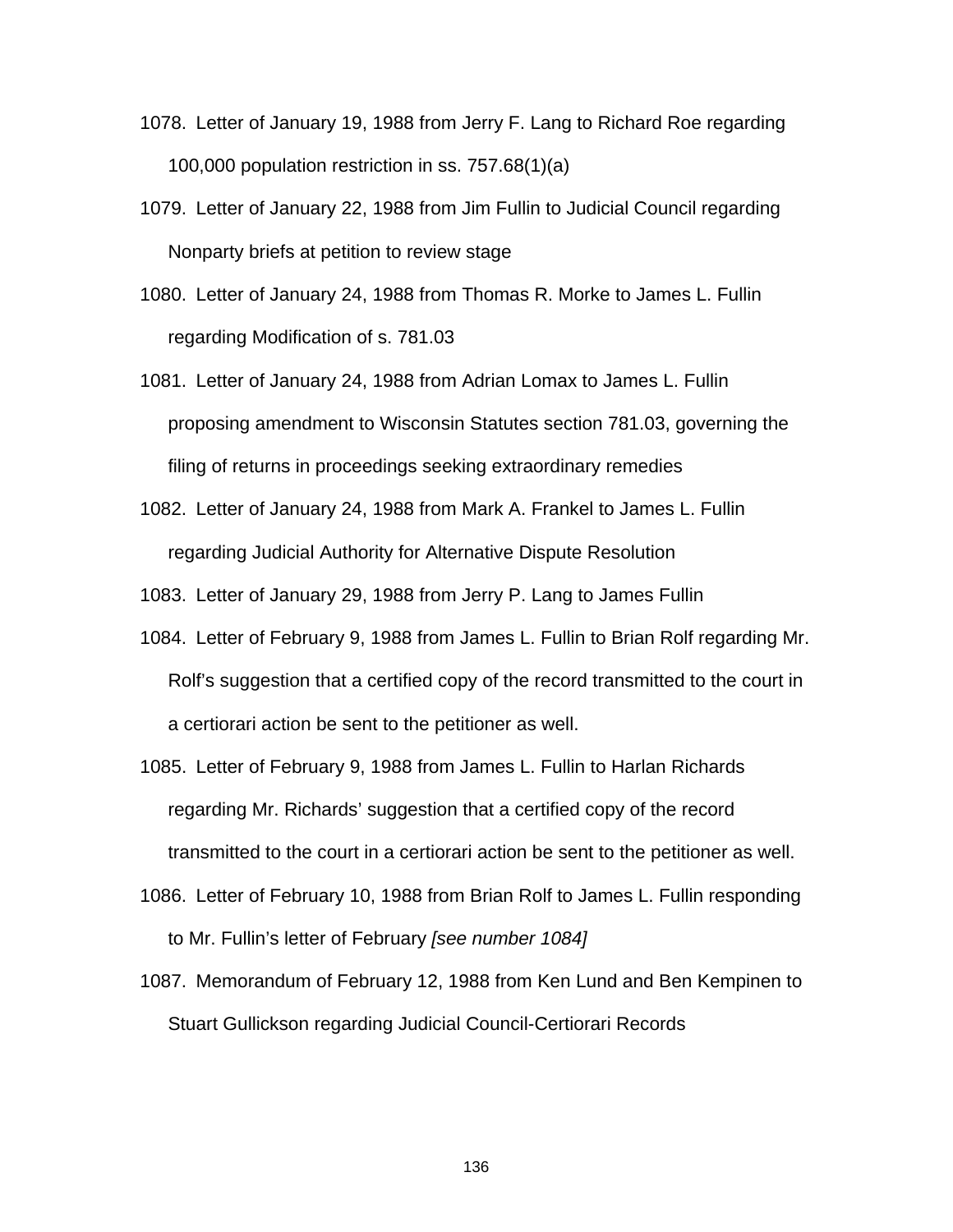- 1088. Memorandum of February 12, 1988 from Frank D. Remington to James D. Jeffries regarding Proposed Amendment Regarding Certiorari Returns
- 1089. Letter of February 22, 1988 from Jim Fullin to Judicial council regarding meeting of the Judicial Council's Garnishment and Guardian Ad Litem **Committees**
- 1090. Letter of March 3, 1984 from James L. Fullin to William Witter and Paul Norman regarding the suggestion that nonparties be permitted to file briefs on the issue of whether the Supreme Court should accept review of a Court of Appeals decision
- 1091. Hand written letter of March 6, 1988 to James L. Fullin regarding the proposal of amendment to s. 781.03
- 1092. Letter of March 7, 1988 from John J. Glinski to George A. W. Northrup regarding State ex rel. Morke v. Wisconsin Parole Board, Case NO. 87-CV-7051
- 1093. Handwritten letter of March 8, 1988 to Eric Schulenburg regarding legislation to amend procedure for returns to a certiorari petition
- 1094. Letter of March 8, 1988 from Thomas R. Morke to James L. Fullin regarding proposed amendment to § 781.03, stats. Accompanied by State ex rel. v. Wisconsin Parole Board
- 1095. Handwritten letter of march 9, 1988 from William Ledford to Eric Schulenburg regarding Amendment to Procure for copy of return of certiorari to incarcerated persons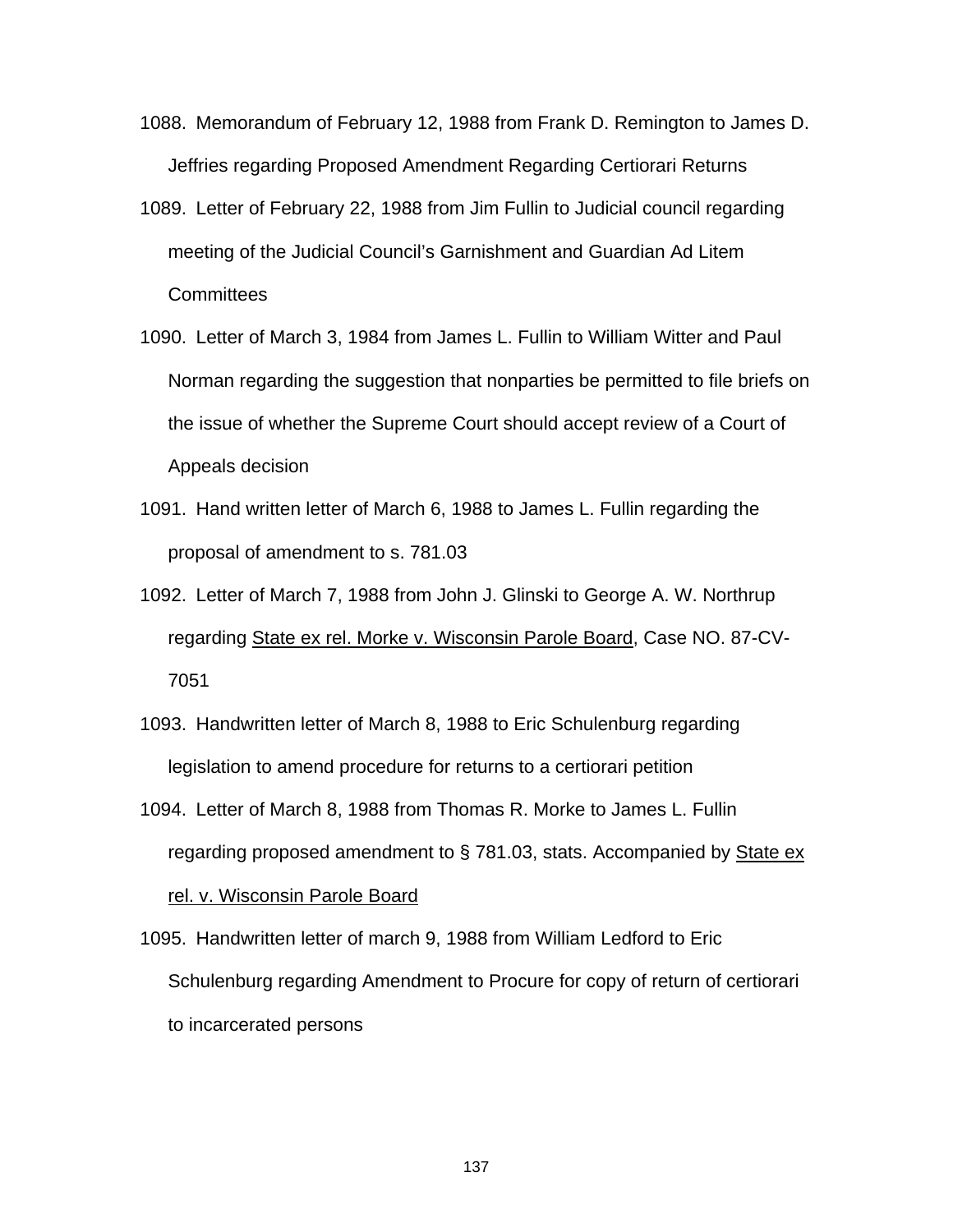- 1096. Letter of March 9, 1988 from Robert D. Sundby to Brian D. Rude and David G. Deininger. Accompanied by Anchor Savings and Loan Association v. Patrick E. Coyle
- 1097. Letter of March 16, 1988 from Brian Rude to Robert D. Sundby regarding proposed changes in statues relating to foreclosures and mortgages

1098. Letter of May 17, 1988 from Fred A. Risser to Jim Fullin

- 1099. Letter of March 20, 1988 from Harlan Richards to James L. Fullin
- 1100. *renumbered and placed in proper folder*
- 1101. Letter of April 23, 1988 from Tommy G. Thompson to Members of the Assembly
- 1102. Letter of April 29, 1988 from James L. Fullin to Thomas S. Williams regarding LRB 0161/5
- 1103. Letter of May 3, 1988 from Diane Keleher to Stephen D. Willett regarding travel voucher #213 from the Judicial Council meetings in Green Lake in March
- 1104. Letter of May 6, 1988 from James L. Fullin to Shirley S. Abrahamson regarding recent major Judicial Council projects
- 1105. letter of May 17, 1988 from Vera Wicklund to James L. Fullin
- 1106. Letter of May 17, 1988 from Fred A. Risser to Jim Fullin
- 1107. Letter of May 17, 1988 from Vera Wicklund to James L. Fullin
- 1108. Letter of May 26, 1988 from J. Michael Nolan to Joe Ryder and Michael A. Lutz regarding Conservation Citations, Summons, Collection of Forfeitures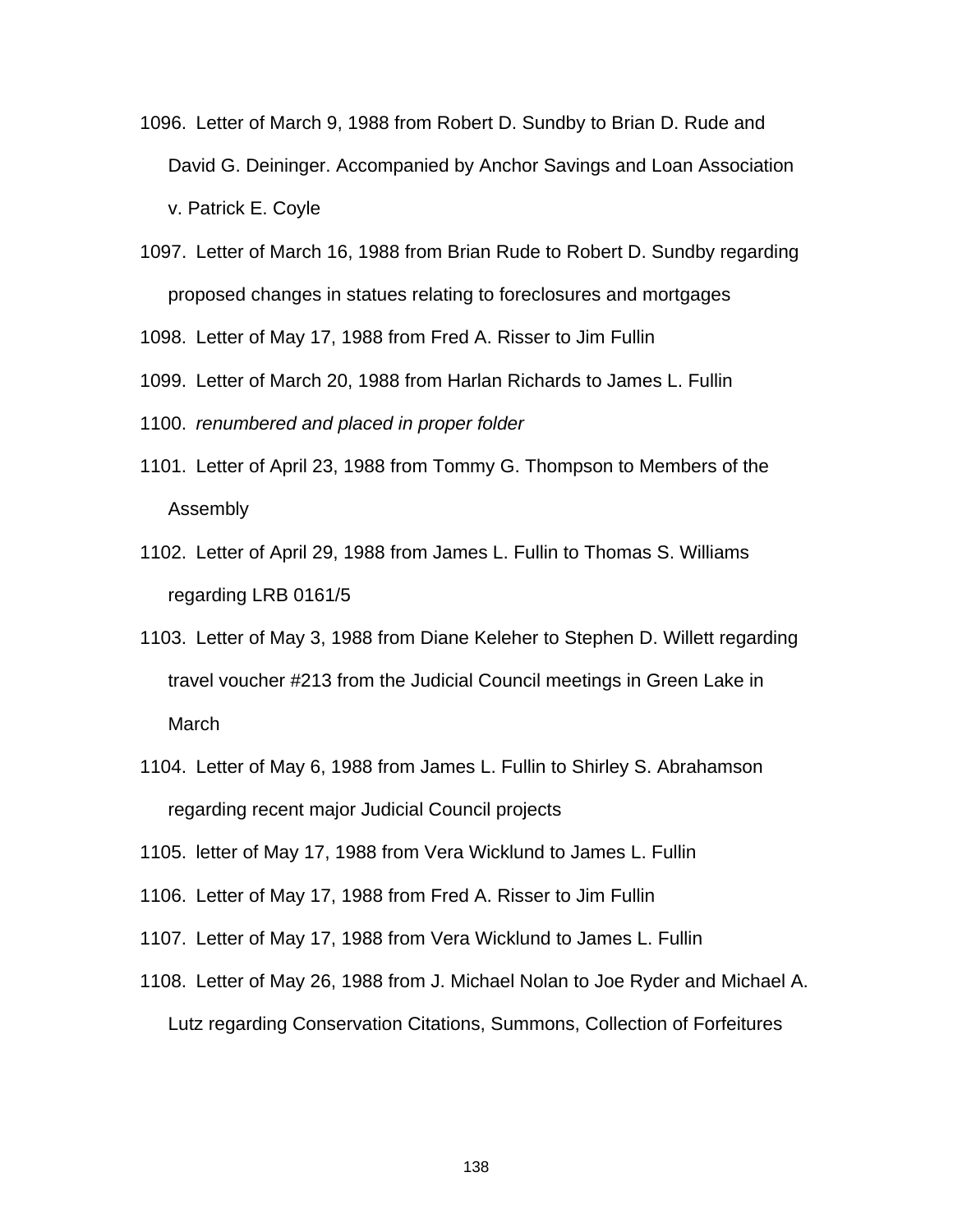- 1109. letter of June 10, 1988 from Jim Fullin and Tom Williams to Judicial Council and Committee Members
- 1110. Letter of June 14, 1988 from Michael J. Barron to Mr. James L. Fullin regarding Nominating Committee
- 1111. Letter of June 17, 1988 from Jim Fullin to Judicial Council and Committee Members regarding proposed schedule of Judicial Council meetings for 1988=1989
- 1112. Letter of June 17, 1988 from James L. Fullin to Thomas S. Williams regarding salary adjustments and Pay Plans for Unclassified Positions
- 1113. Letter of June 21, 1988 from Jim Fullin to Judicial Council regarding schedule of Judicial Council meetings for 1988-89
- 1114. Letter of June 21, 1988 from James L. Fullin to Ave Bie regarding vacancy in the citizen members position in the Judicial Council
- 1115. Letter of June 22, 1988 from James L. Fullin to G. Lane Ware regarding introducing the Judicial Council and its work
- 1116. Press Release of June 24, 1988
- 1117. Letter of June 29, 1988 from Jim Fullin to Stuart Gullickson regarding Prisoner Certioraris. Accompanied by letter of December 14, 1987 from Harlan Richards to Fred Risser; Minutes of the January 29, 1988 Meeting of the Judicial Council; memorandum of February 12, 1988 from Ken Lund and Ben Kempinen to Stuart Gullickson regarding Judicial Council—Certiorari Records; memorandum of February 12, 1988 from Frank D. Remington to James D. Jeffries regarding Proposed Amendment Regarding Certiorari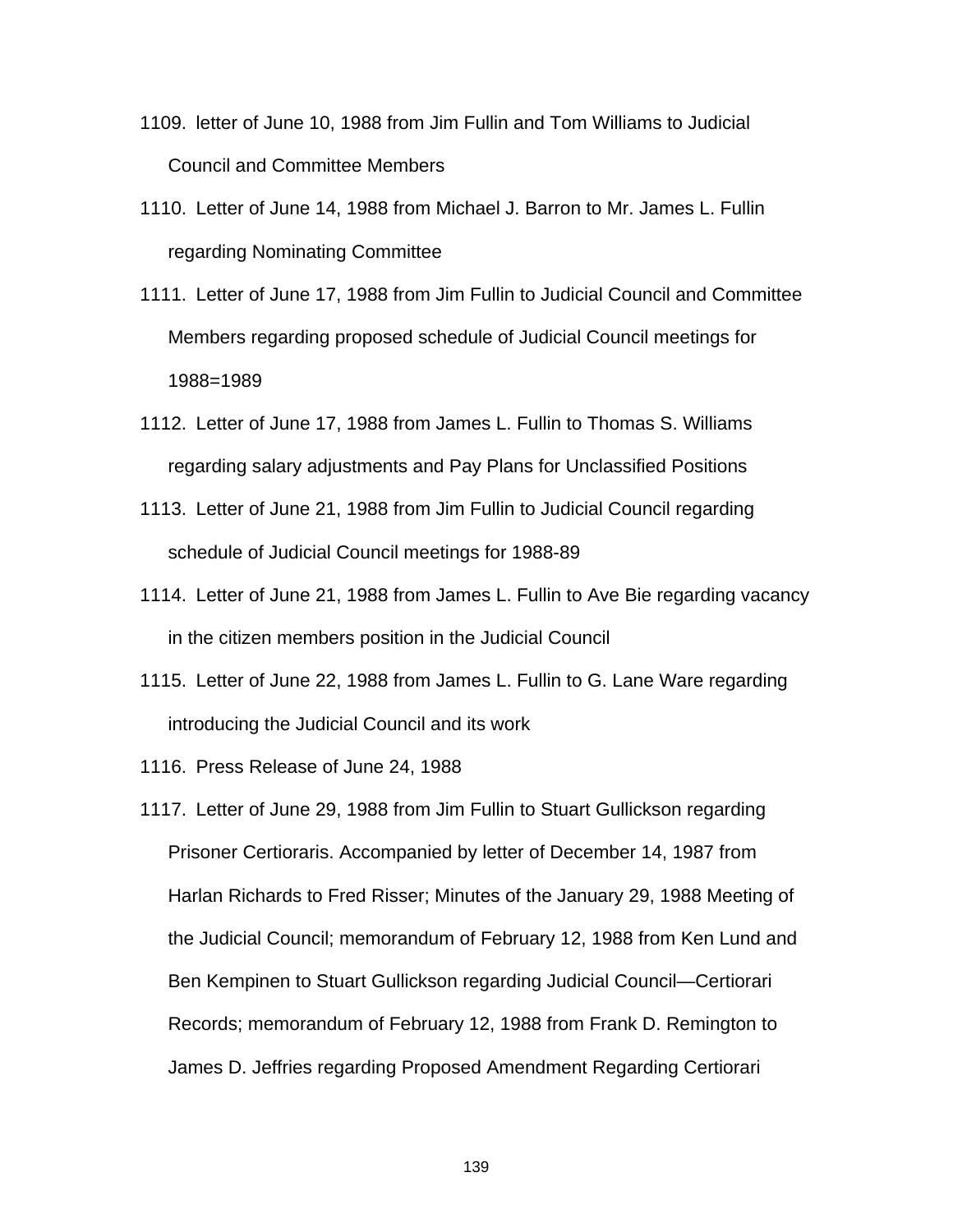Returns; Minutes of the February 19, 1988 Meeting of the Judicial Council; Minutes of the March 18, 1988 Meeting of the Judicial Council; Minutes of the April 15, 1988 Meeting of the Judicial Council ; Certiorari Returns Draft B, 5- 12-88; Minutes of the May 20, 1988 Meeting of the Judicial Council; Certiorari Returns Draft C 6-10-88; Minutes of the June 17, 1988 Meeting of the Judicial Council

- 1118. Handwritten letter of June 30, 1988 from William N. Redford to James L. Fullin regarding Prison Certiorari Returns
- 1119. Letter of July 3, 1988 from Betty Cook to James Fullin
- 1120. Letter of July 3, 1988 from Lawrencia Bembenek to James Fullin
- 1121. Letter of July 14, 1988 from James L. Fullin to Thomas R. Sheforgen
- 1122. Letter of July 18, 1988 from James L. Fullin to Justice Shirley S. Abrahamson
- 1122.1 Letter of July 26, 1988 from Brian Rude to James L. Fullin regarding child support payment rules
- 1123. Letter of August 4, 1988 from Frank D. Remington to Stuart Gullickson
- 1124. Letter of August 5, 1988 from Kenneth l. Lund to Stuart Gullickson
- 1125. Letter of August 11, 1988 from Stephen O. Murray to James Fullin regarding Amendment of §908.03(6m) Stats.
- 1126. Letter of August 22, 1988 from Michael A. Lutz to Wisconsin Legislative Council regarding Standardization of Civil Forfeiture Procedures
- 1127. Letter of August 24, 1988 from J. Michael Nolan to Wisconsin Legislative Council regarding Standardization of Civil Forfeitures Procedures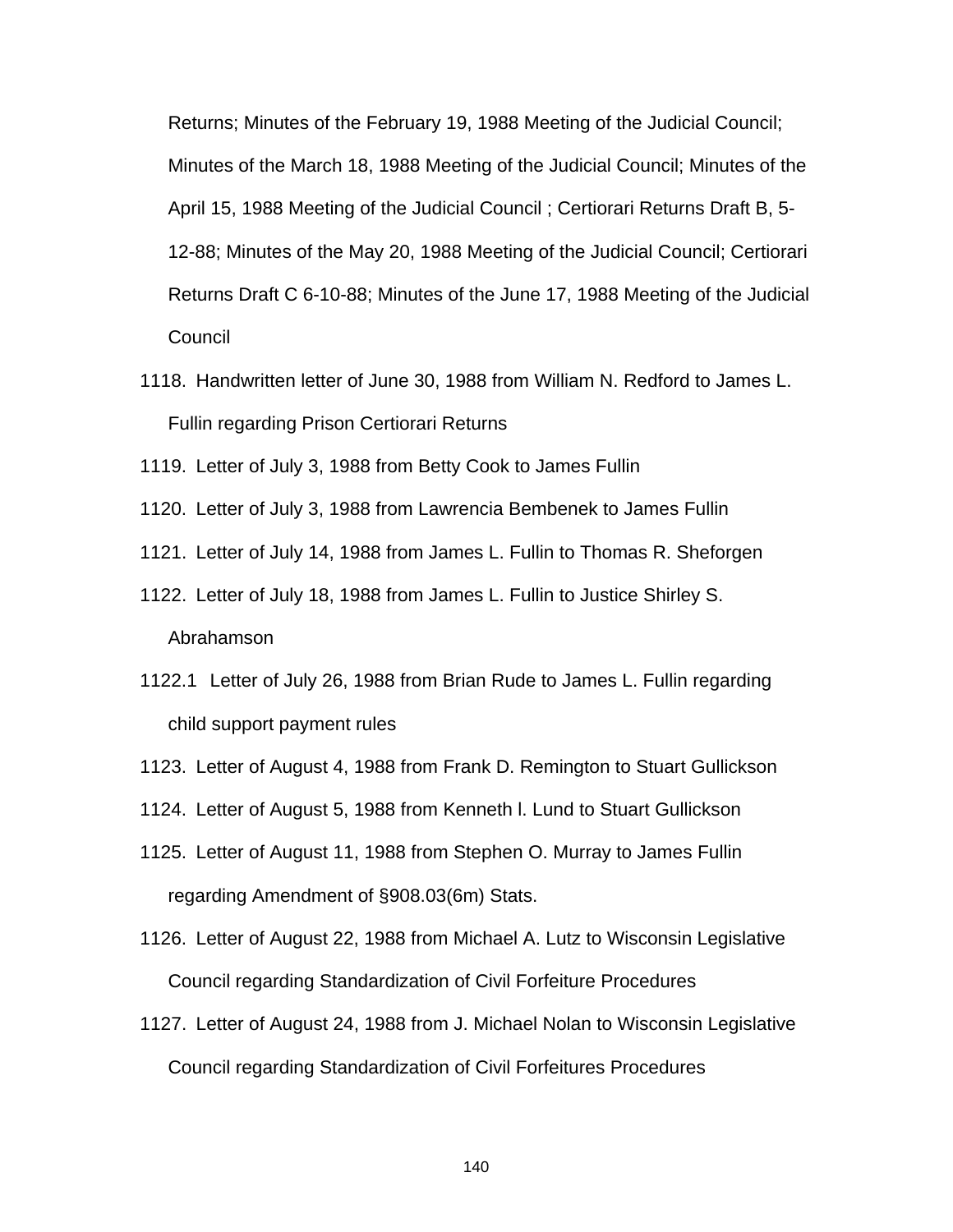- 1128. Typed Transcript of Judge Decker's Handwritten Letter to Stephen O. Murray, Esq. Dated August 31, 1988.
- 1129. Letter of September 1, 1988 from Thomas H. Barland to Peter G. Pappas regarding Proposed Amendment of Sec. 908.03(6m), Stats.
- 1130. Letter of September 6, 1988 from Ralph Adam Fine to Peter G. Pappas regarding908.03(6m)
- 1131. Memo of September 7, 1988 from Stuart Gullickson to Judicial Council members regarding Certiorari returns
- 1132. Certiorari Returns (sec. 781.03), Draft D, 9-9-88. Accompanied by memo of September 7, 1988 from Stuart Gullickson to Judicial Council regarding Certiorari returns
- 1133. Letter of September 12, 1988 from Harlan Richards to James Fullin regarding Certiorari returns (sec. 781.03)
- 1134. Letter of September 16, 1988 from David J. Stute to Michael A. Lutz regarding proposed study of the standardization of civil forfeiture procedures
- 1135. Letter of September 21, 1988 from Sherwood K. Zink to Ada Skyles regarding Sections 49 and 60 , 1987 Wisconsin Act 413. Accompanied by memo of August 8, 1988 from J. Gartzke to James Fullin regarding Secs. 49 and 60, 1987 Act 413; and letter of September 9, 1988 from Fred A. Risser and Thomas M. Barrett to All State Agency Heads regarding agencies submitting remedial proposals to the Law Revision Committee under s. 13.83(1)(c)4, Stats.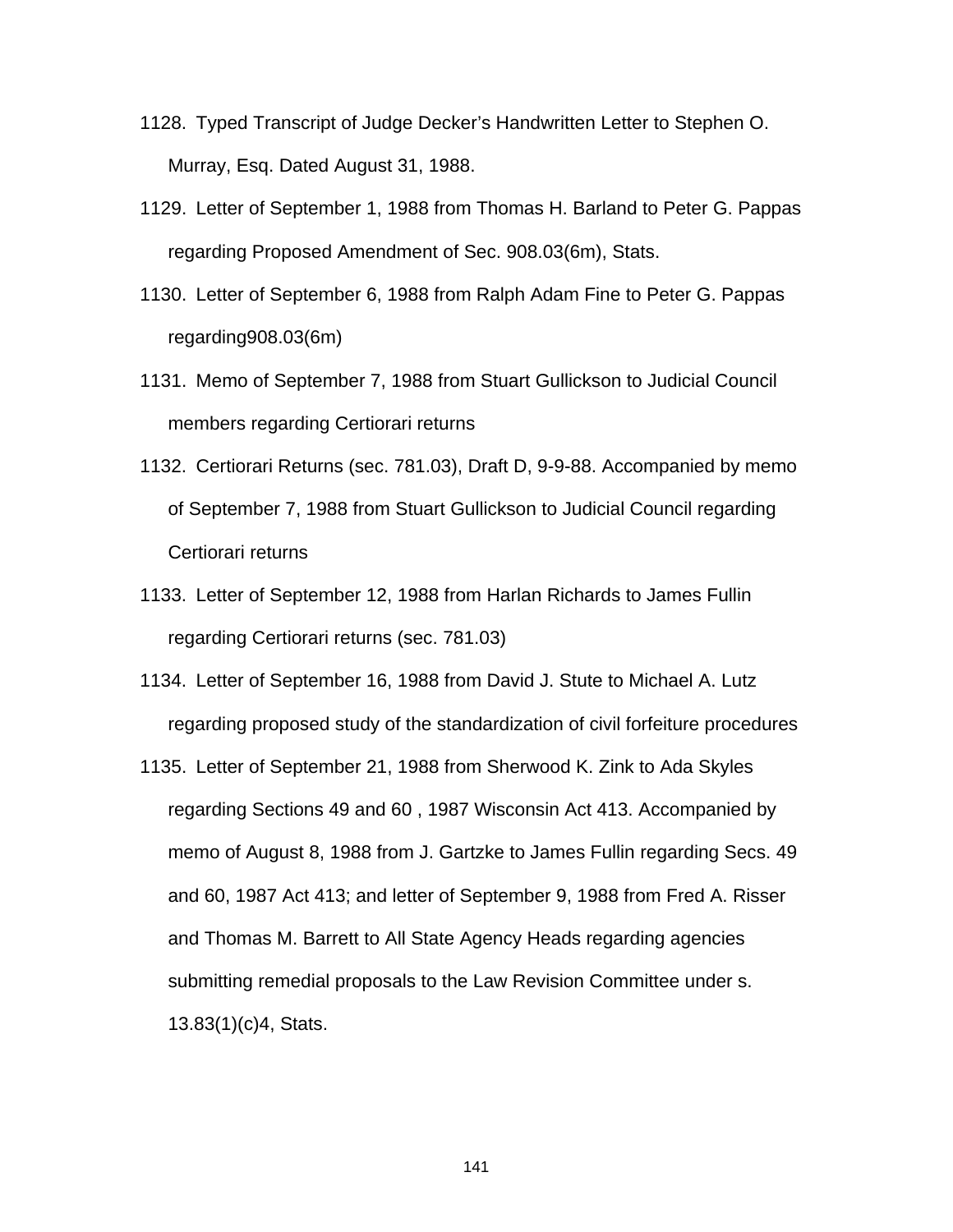- 1136. Letter of September 22, 1988 from Elena A. Cappella to Thomas S. Williams regarding Judicial disciplinary actions
- 1137. Letter of September 23, 1988 from James L. Fullin to Nathan Heffernan regarding Judicial Council report and recommendations on the impact of permitting Judicial business to be conducted by telephone or closed-circuit television
- 1138. Letter of September 30, 1988 from Sherwood K. Zink to James Fullin regarding Wisconsin Statutes Sec. 818.02(2)
- 1139. Letter of October 4, 1988 from Edwin A. Raney to James L. Fullin
- 1140. Letter of October 7, 1988 from Jim Fullin to Judicial Council regarding Physician-patient privilege in discovery. Accompanied by Proposed Amendment to Wis. Stat. § 905.04 physician-patient privilege; and Position Paper in Support of Amendment to Physician-Patient Privilege Statute Concerning Informal, Ex Parte Contacts by Defense Counsel with Plaintiff's Treating Physician
- 1141. Letter of October 12, 1988 from James L. Fullin to Donald W. Steimnmetz introducing the Judicial Council
- 1142. Letter of October 17, 1988 from William M. Witter to Nathan S. Heffernan regarding Wisconsin Automobile and Truck Dealers Association request for a change in the rules of the Supreme Court that would allow submission of amicus briefs on the question of whether the Supreme Court should accept review of original jurisdiction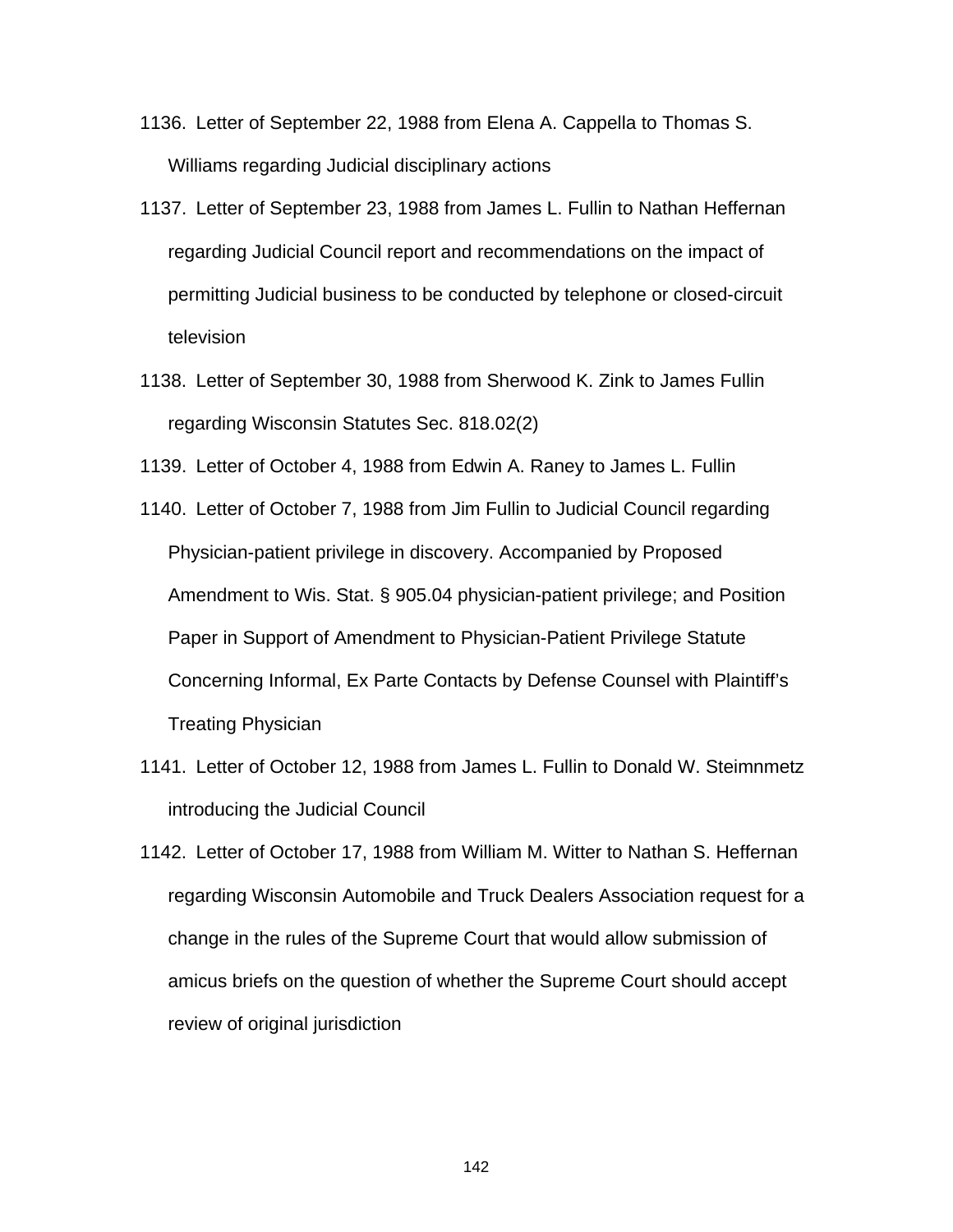- 1143. Letter of October 19, 1988 from James L. Fullin to Charles B. Schudson regarding Coy v. Iowa. Accompanied by letter of October 13, 1988 from Charles B. Schudson to James L. Fullin regarding Coy v. Iowa.
- 1144. Letter of November 4, 1988 from Jim Fullin to Judicial Council regarding Immunity Clause in Probate Notice Bill
- 1145. Letter of November 8, 1988 from Jim Fullin to Shirley Abrahamson regarding Your record on judge substitution issues coming before the Judicial Council
- 1146. Handwritten note from Thomas Wells. Accompanied by letter of November 10, 1988 from Thomas W. Wells to Wisconsin Judicial Council regarding Small Claims Procedure
- 1147. Letter of November 16, 1988 from Paul E. Sicula to Jim Fullin regarding Judicial Council consideration of Section 905.04. Accompanied by letter of November 17, 1988 from James L. Fullin to Paul E. Sicula regarding State ex rel. Klieger v. Alby
- 1148. Letter of November 16,k 1988 from Willard P. Techmeier to James L. Fullin regarding Physician-Patient Privilege Statute. Accompanied by Position Paper in Opposition to Amendment of the Physician-Patient Privilege Statute (Wis. Stats. Sec. 905.04)
- 1149. Memorandum of November 23, 1988 from Pattie Noble to James Fullin regarding 1989 State Bar Midwinter Convention. Accompanied by State Bar Midwinter Convention Brochure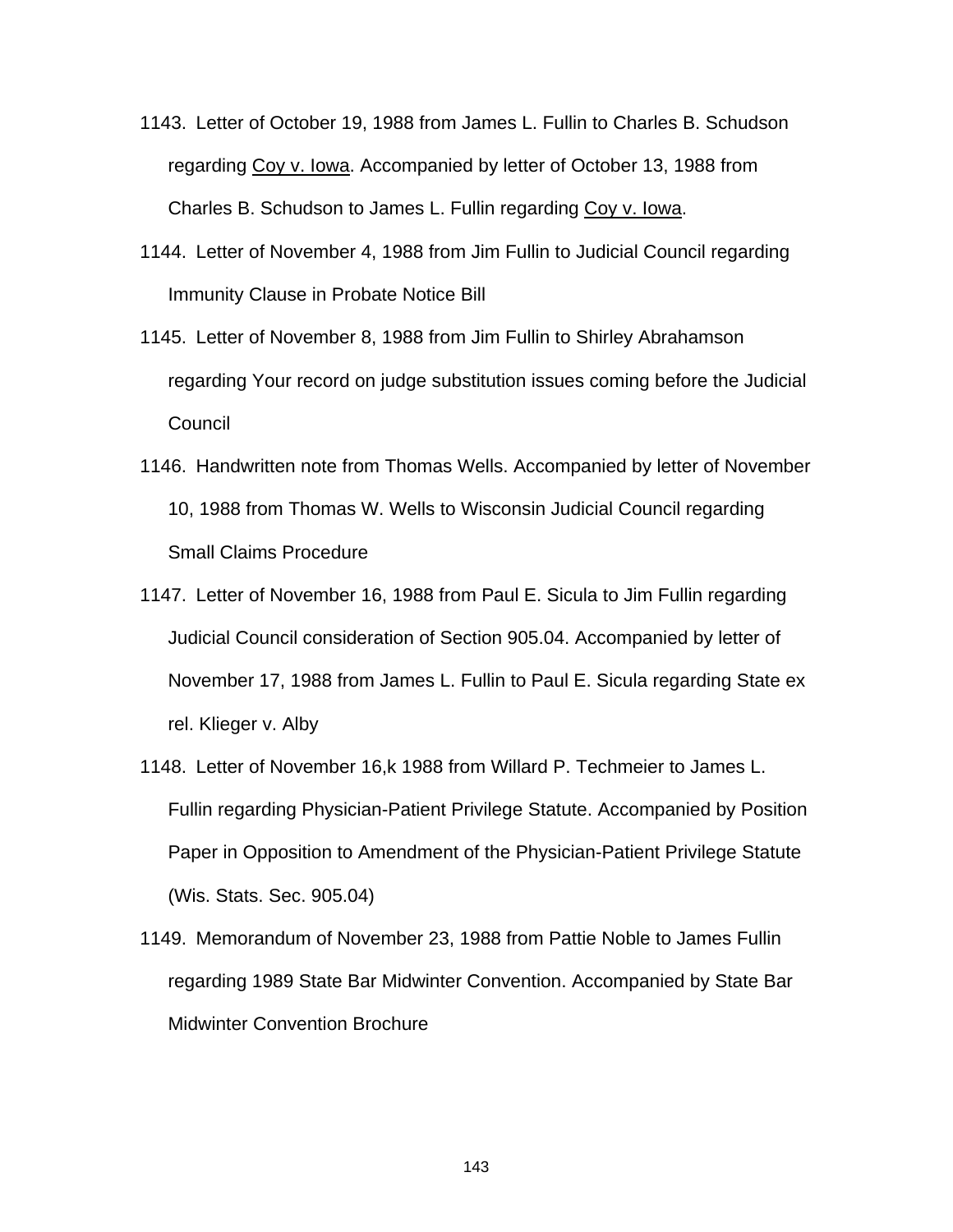- 1150. Letter of November 29, 1988 from Joe Strohl to James L. Fullin regarding power of Family Court Commissioners. Accompanied by letter of May 9, 1988 from Kevin Van Kampen to Joseph Strohl regarding Family Court **Commissioners**
- 1151. Letter of December 2, 1988 from Robert D. Sundby to James Fullin regarding Motion for reconsideration in the trial court
- 1152. Letter of December 8, 1988 from Eric Englund to James L. Fullin regarding Bifurcation of Insurance Coverage Issue
- 1153. Letter of December 20, 1988 from Willard P. Techmeier to Thomas S. Williams regarding Klieger v. Alby
- 1154. Letter of December 20, 1988 from James L. Fullin to Joe Strohl regarding power of Family Court Commissioners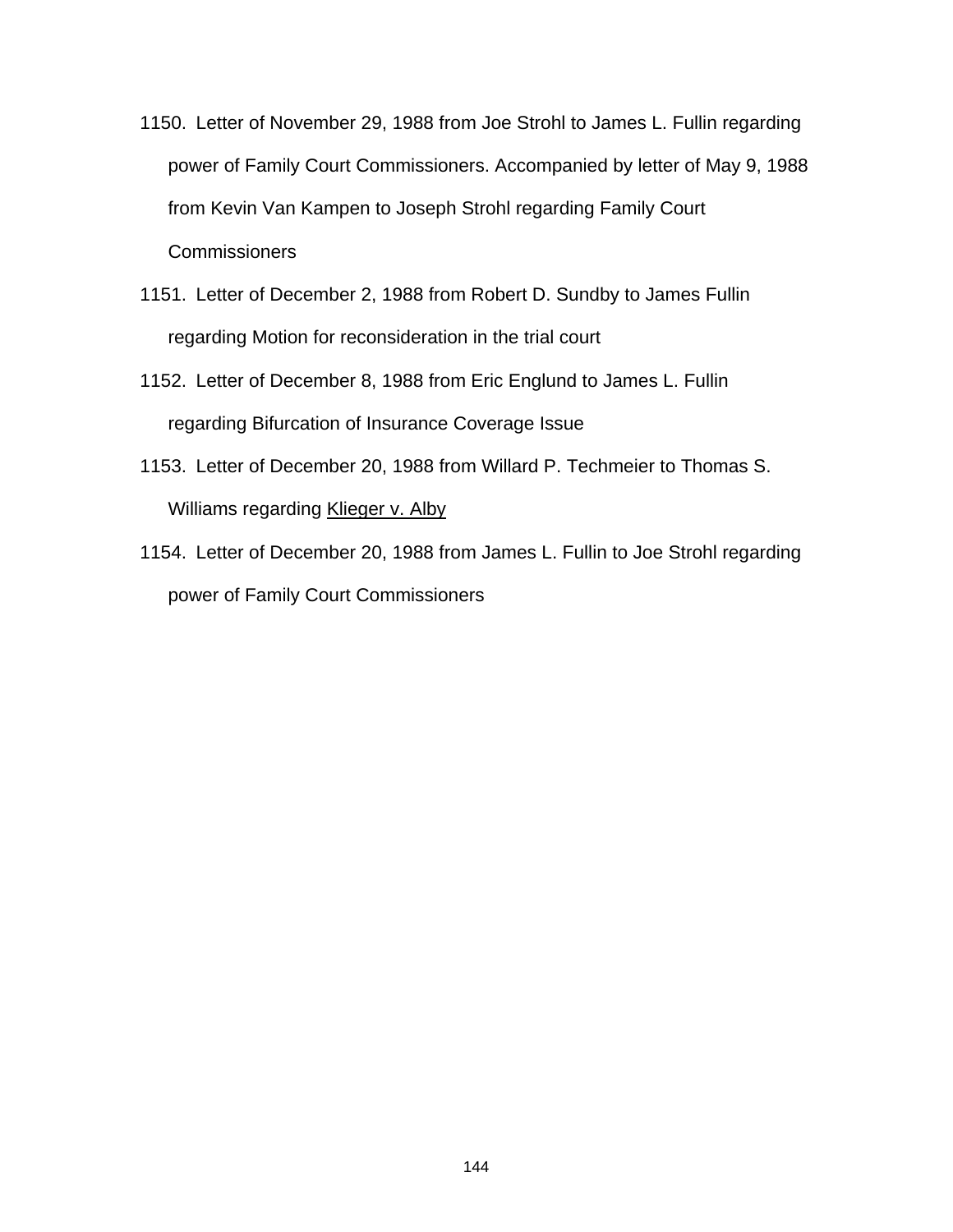## **Judicial Council Collection**

## Subject: Correspondence, 1989 Folder No.: 11 of 14 1155. Handwritten note from Frank/Adelman's Office to Jim. Accompanied by Legislative Reference Bureau draft of LRB-3763/1, 1989 Senate Resolution,

relating to requesting the Judicial Council to study the rotation of trial and

appellate court judges

1156. Letter of January 3, 1989 from Peter G. Pappas to Jams L. Fullin

- 1157. Letter of January 5, 1989 from Peter G. Pappas to Thomas H. Barland, John A. Decker, Mark J. Farnum, Ralph Adam Fine, Frank Tuerkheimer, and Thomas S. Williams regarding Revised Supplemental Report of Evidence **Committee**
- 1158. Letter of January 6, 1989 from Jim Fullin to Judicial Council regarding Physician-patient privilege in guardianship proceedings
- 1159. Letter of January 9, 1988 from James L. Fullin to Research Grants **Committee**
- 1160. Evidence Report (January 13, 1989)
- 1161. *Renumbered and placed in proper folder*
- 1162. Letter of February 6, 1989 from Douglas Haag to David E. Aaronson regarding insanity defense. Accompanied by letter of January 17, 1989 from David E. Aaronson to Bronson C. La Follette regarding insanity defense trials
- 1163. Letter of February 6, 1989 from Renee F. Rendahl to David E. Aaronson regarding Criminal Insanity Defense

1164. Letter of February 8, 1989 from Susan Steingass to Douglas Nelson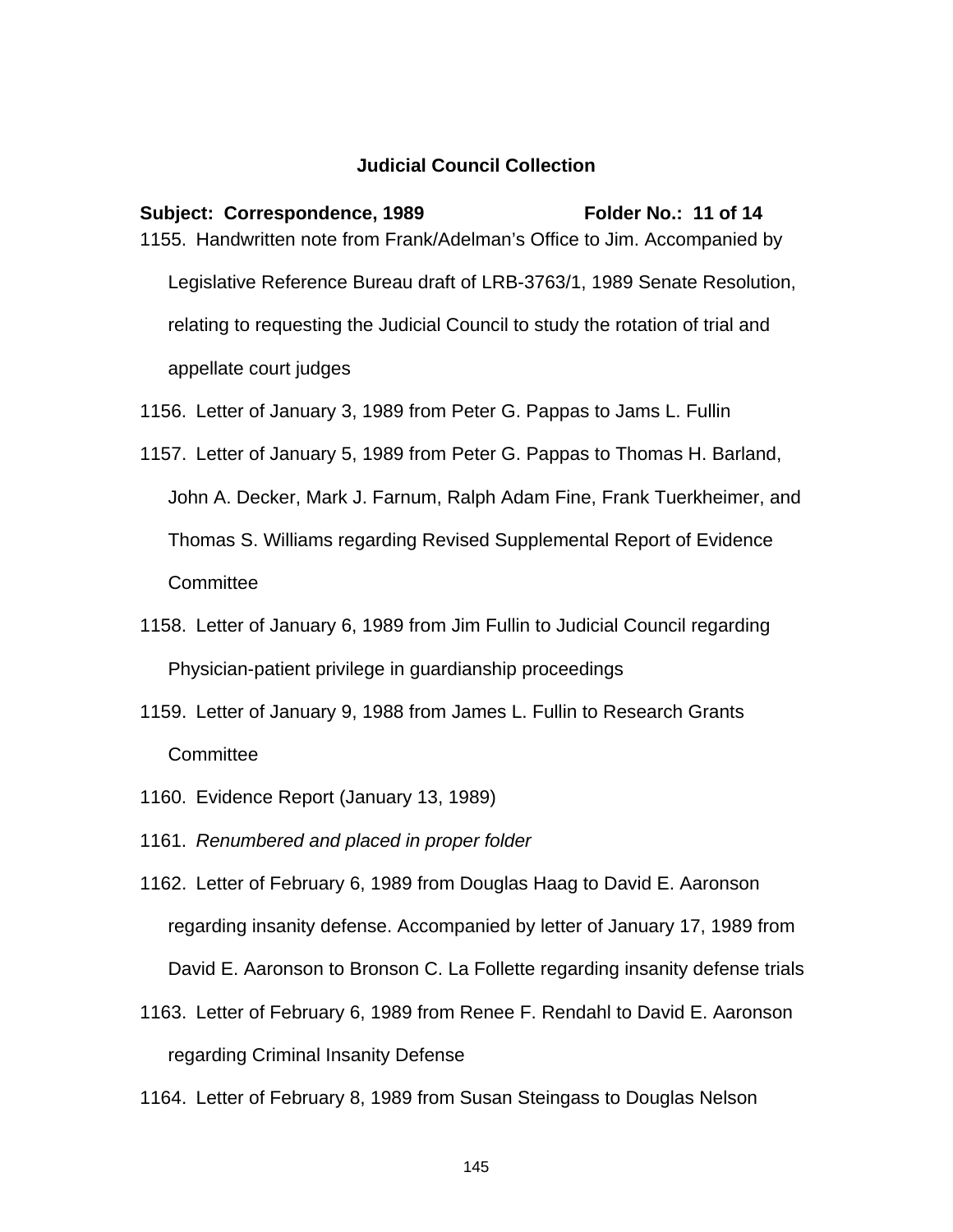- 1165. Letter of February 13, 1989 from James A. Rutkowski to Dennis Moran and James Fullin. Accompanied by Pamela Geuros, "Burlco helps jurors ease trauma of trials"
- 1166. Letter of February 14, 1989 from Tim Weeden to Jim Fullin. Accompanied by Drafter's Note dated 02/06/80 from Bruce Feustel at the Legislative Reference Bureau for LRB-2173/1dn; LRB-2173/1 An Act to renumber 973.15(8); to amend 346.65(2)(b), 346.65(2)(c) and 973.03(4)(d); and to create 973.03(5) and 973.15(8)(b) of the statutes, relating to authorizing courts to impose a series of periods of imprisonment; Letter of March 16, 1989 from Jim Fullin to Tim Weeden regarding LRB-2173/1, relating to periodic sentencing; letter of March 10, 1989 from Dave Schultz to Jim Fullin regarding Weekend Sentencing Option for Drunk Driving Convictions
- 1167. Letter of recommendation for Cheryl Wittke from James L. Fullin to Admissions Director, University of Minnesota Law School, February 27, 1989.
- 1168. Letter of February 27, 1989 from Jim Fullin to Renee Rendahl regarding Social Security Account Number Disclosure
- 1169. Memorandum of March 15, 1989 from Stuart Gullickson to Dean Cliff Thompson regarding Wisconsin Judicial Council
- 1170. Report of the Judicial Council Committee on Guardians Ad Litem (March 17, 1989)
- 1171. Letter of March 23, 1989 from Orlan L. Prestegard to James Fullin. Accompanied by letter of March 22, 1989 from Daniel T. Flaherty to Orlan L. Prestegard regarding statutes on subpoenas and who may issue them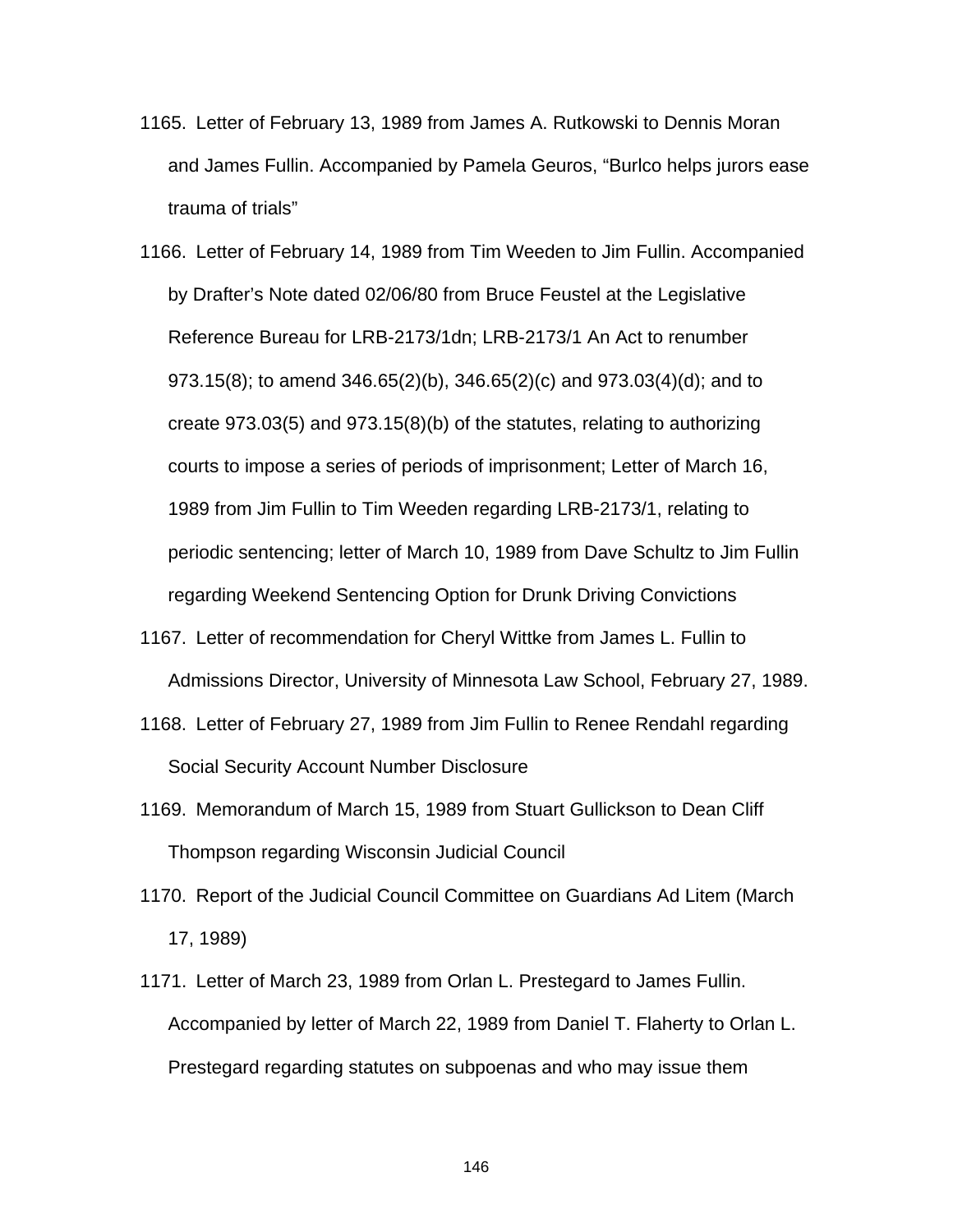- 1172. Letter of March 27, 1989 from Cliff F. Thompson to Thomas S. Williams nominating David Schultz as a replacement for Stuart Gullickson as Judicial Council representative
- 1173. Letter of March 30, 1989 from James L. Fullin to David Schultz introducing the Judicial Council
- 1173.1 Letter of April 3, 1989 from Elena A. Cappella regarding Judicial Council review of the judicial disciplinary process
- 1174. Letter of April 4, 1989 from James D. Jeffries to James L. Fullin regarding Rape Shield Legislation. Accompanied by memorandum of April 5, 1989 from Sally L. Wellman to James D. Jeffries regarding Rape Shield Legislation; Rape Shield Legislation
- 1175. Memorandum of April 7, 1989 from Marilyn L. Graves to Jim Fullin regarding Rule 809.25 -- Taxation of Costs in Supreme Court. Accompanied by s. 809.25 Rules (Costs and fees)
- 1176. Letter of April 12, 1989 from Thomas P. Doherty to Thomas S. Williams regarding Committee on Court Commissioners. Accompanied by letter of March 31, 1989 from Tomas S. Williams to Thomas P. Doherty regarding Court Commissioners
- 1177. Letter of April 18, 1989 from William Rankin to Marilyn L. Graves regarding final impact on DHSS by creation of s. 781.03(2), relating to copies of returns in Writs of Certiorari
- 1178. Letter of April 18, 1989 from James L. Fullin to Nathan S. Heffernan, Roland B. Day, Shirley S. Abrahamson, William G. Callow, Donald W.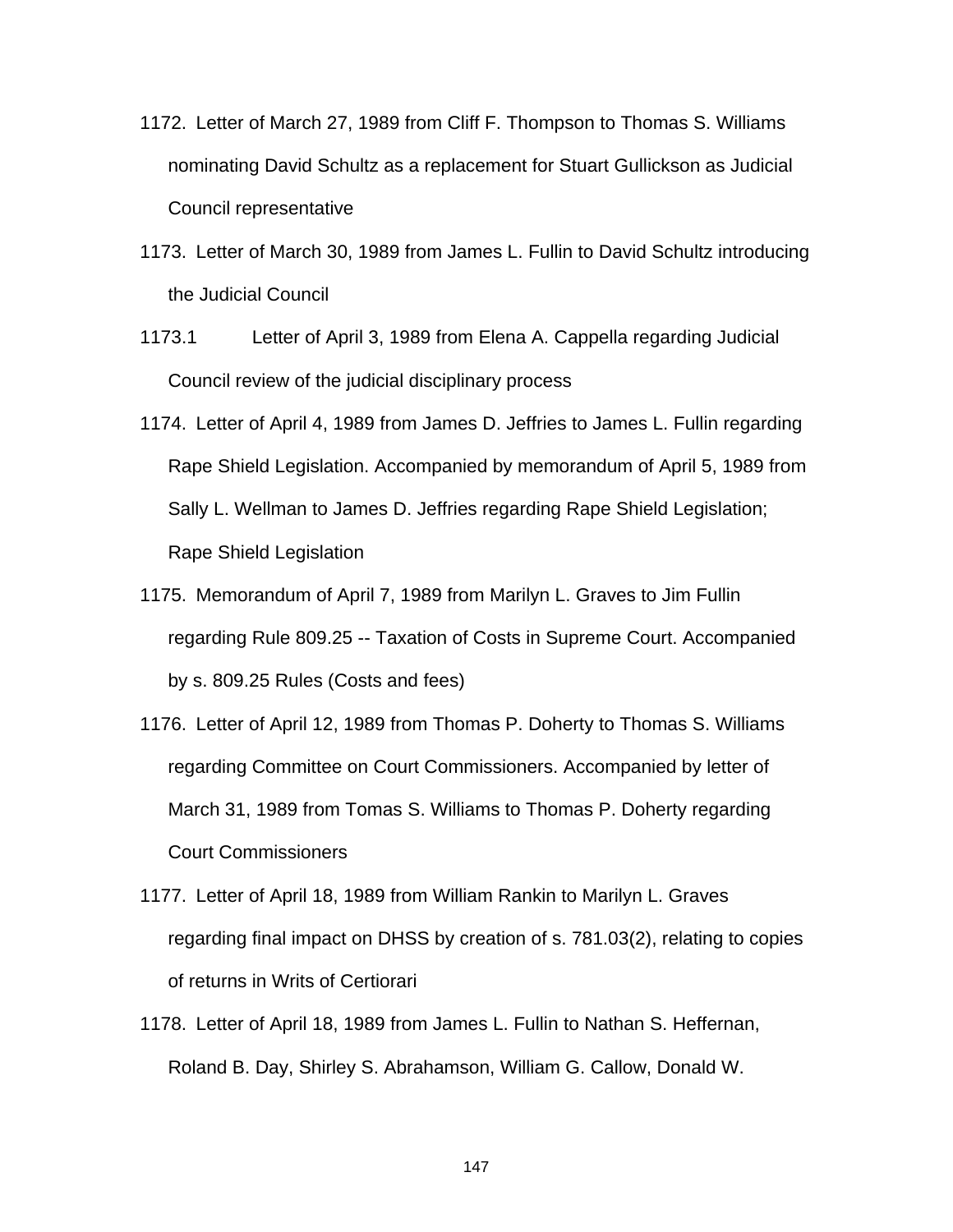Steinmetz, Louis J. Ceci, and William J. Bablitch regarding Self-authentication of medical records

- 1179. Letter of May 9, 1989 from James A. Rutkowski to James L. Fullin regarding 1989 Assembly Bill 157, relating to service by mail in small claims actions
- 1180. Letter of May 12, 1989 from Jim Fullin to Judicial Council regarding Judicial Council June 16 Breakfast Meeting. Accompanied by State Bar 1989 Annual Convention registration form.
- 1181. Letter of May 14, 1989 from Harlan Richards to James Fullin regarding Amendment of Sec. 781.03, Stats.
- 1182. Letter of May 16, 1989 from James T. Murray to James L. Fullin regarding Proposed Amendment of § 908.03(6m), Rules of Evidence
- 1183. Letter of May 24, 1989 from Harold V. Froehlich to James L. Fullin requesting support for Assembly Bill 360
- 1184. Letter of May 16, 1989 from Stanley R. Webster regarding the controversy over hunting and fishing of the Lake Superior Band of Chippewa
- 1185. Letter of May 25, 1989 from Brian Burke and Thomas M. Barrett to Thomas S. Williams regarding State ex rel. Unnamed Petitioners v. Connors, which relates to s. 968.02(3), Stats.
- 1186. Letter of June 1, 1989 from Orlan L. Prestegard to Thomas S. Williams regarding the nominating committee's recommendations for officers of the Judicial Council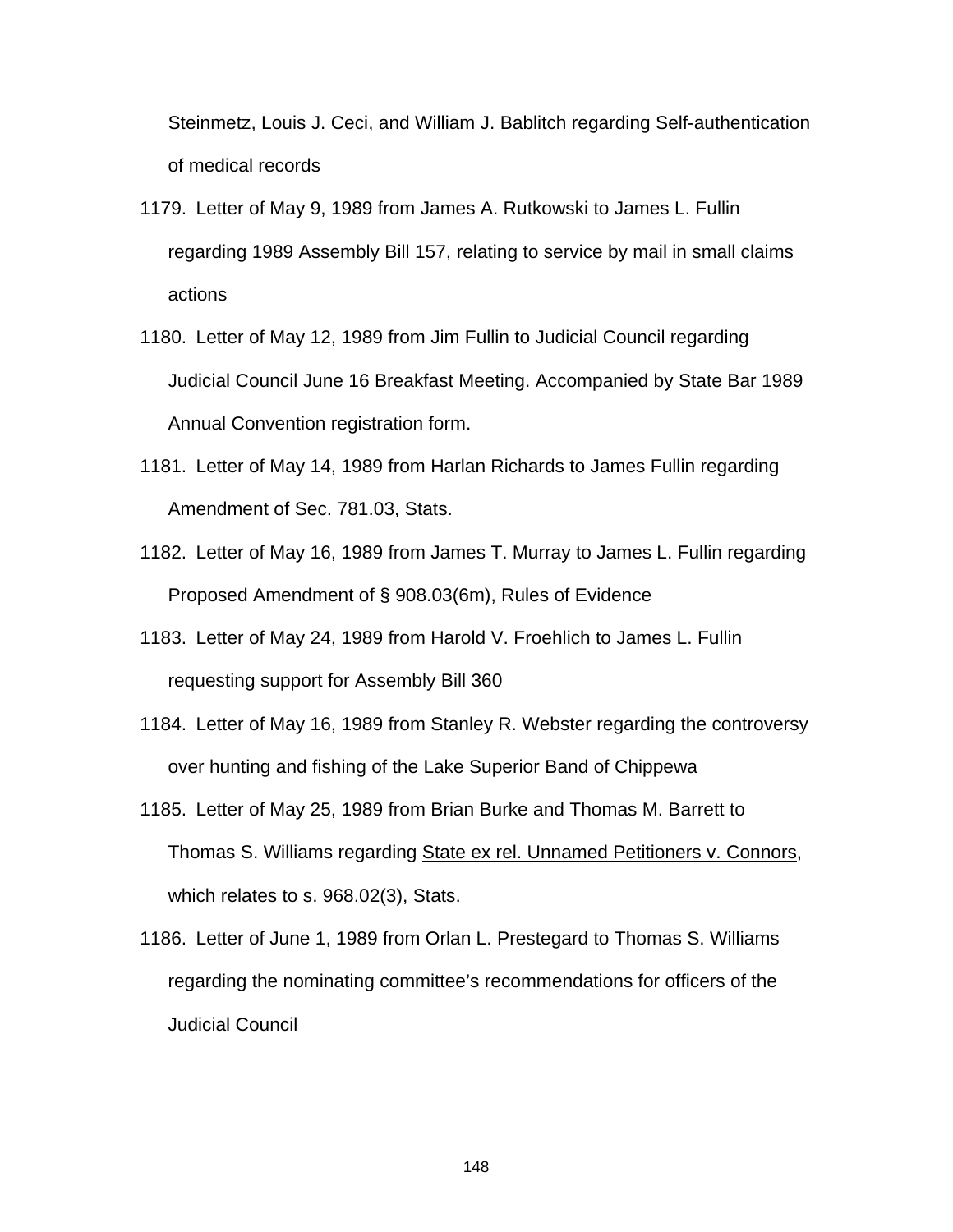- 1187. Letter of June 9, 1989 from Jim Fullin to Judicial Council regarding Proposed 1989-90 Meeting Schedule
- 1188. Letter of June 13, 1989 from James L. Fullin to Scott Stenger. Accompanied by letter of January 26, 1989 from Jerome Van Sistine to James Fullin; Letter of March 28, 1989 from Jerome Van Sistine to James Fullin; Letter of April 11, 1989 from Jerome Van Sistine to James Fullin; Letter of January 18, 1989 from Walter L. Larsen to Jerome Van Sistine regarding Proposed legislative investigation and corrective action on fraudulent judicial review proceeding; Application of Walter Louis Larsen for a Permit to Construct a Rock and Gravel Breakwater on the Shore of Green Bay, Town of Egg Harbor, Door County, Wisconsin (No. 3-LM-85-535; Walter Lousi Larsen v. Department of Natural Resources (No. 87-1545); Letter of February 6, 1989 from Walter L. Larsen to Jerome Van Sistine; letter of February 3, 1989 from Elena A. Cappella to Walter L. Larsen; letter of February 7, 1989 from Walter L. Larsen to Jerome Van Sistine; Letter of April 5, 1989 from Walter L. Larsen to Jerome Van Sistine regarding Proposed legislative investigation and corrective action on fraudulent judicial review proceeding and additional information and material for consideration by the Judicial Council
- 1189. Laurie Bembenek, "A Nation of Inmates: The Problem of Recidivism," June 12, 1989
- 1189.1 Letter of June 13, 1989 from William J. Raftery to Chief Financial Officers regarding New Uniform Travel Schedule Amounts (UTSA). Accompanied by "Reminder on Existing Travel Rules"; Department of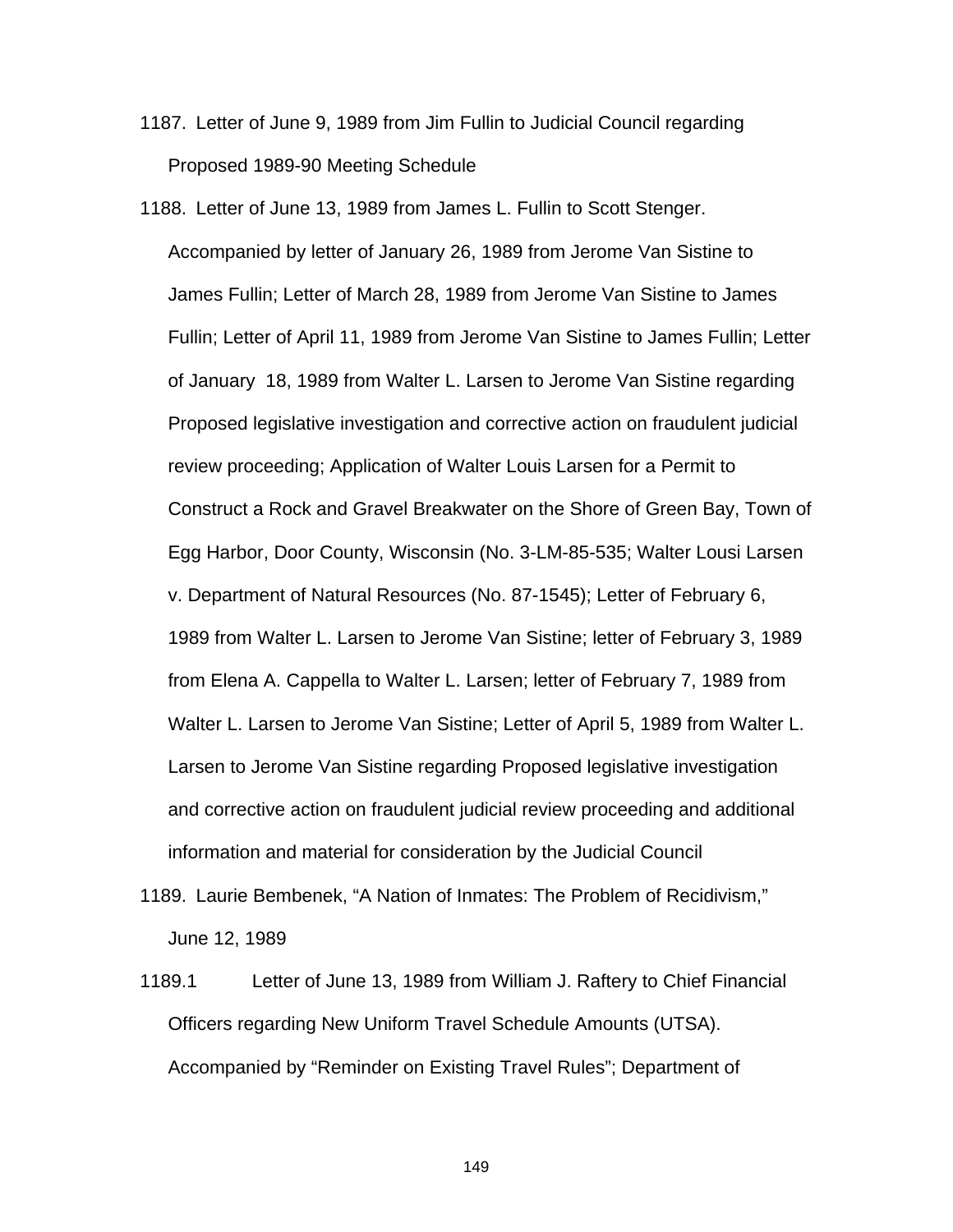Employment Relations Bulletin, No CC-196 (June 6, 1989); Section E Uniform Travel Schedule Amounts (Revised 6/1/89); and letter of June 14, 1989 from William J. Raftery to Chief Financial Managers regarding Collection and Write-Off of Accounts Receivable

- 1190. James L. Fullin, "Lobbying" (June 14, 1989)
- 1191. Letter of June 22, 1989 from Jim Fullin to Jim Rutkowski regarding Assembly Bill 157, Mailed Service in ch. 799 Actions
- 1192. Letter of July 1, 1989 from James L. Fullin to Members of the Judicial Council and Council Committees regarding Travel Expense Guidelines and Voucher Instructions
- 1193. Letter of July 25, 1989 from James L. Fullin to Mark Woodard. Accompanied by letter of June 17, 1989 from Mark Woodard to Wisconsin Judicial Council; and letter of July 24, 1989 from Mark Woodard
- 1194. Letter of July 27, 1989 from James L. Fullin to James A. Walrath regarding minutes of the Judicial Council's Insanity Defense Committee (1980-1982) and "sociopath exclusion" of s. 971.15(2)
- 1195. Letter of August 17, 1989 from James L. Fullin to Eva M. Soeka regarding Jud8icial Council matters
- 1196. Letter of August 24, 1989 from Clay R. Williams to Eva Soeka regarding Chapter 180, Wisconsin Business Corporation Law and Chapter 776.
- 1197. Letter of August 28, 1989 from Stuart A. Schawartz to Jim Fullin regarding Stautory[sic] Change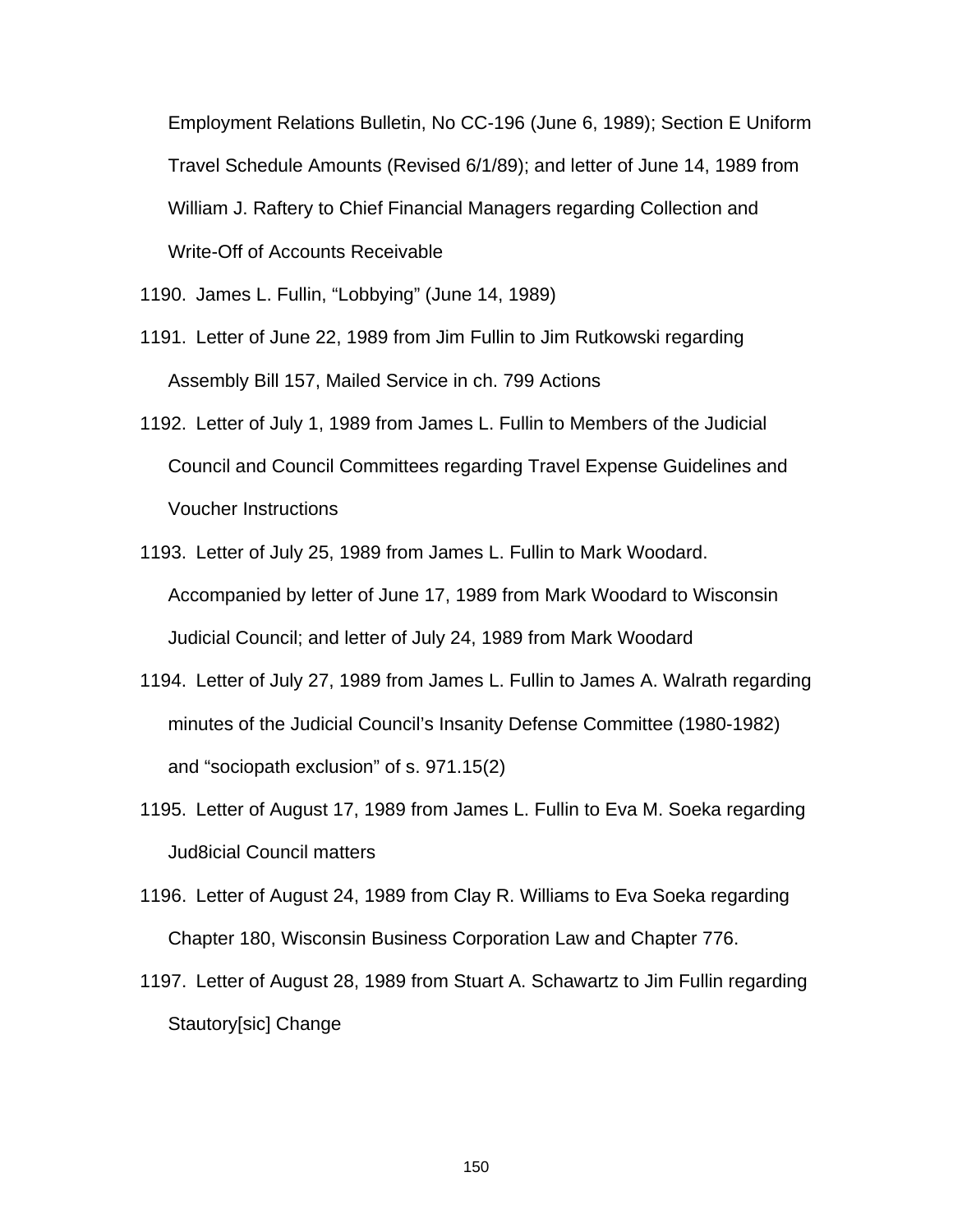- 1198. Letter of September 1, 1989 from Harriet J. Peppard to Nathan S. Heffernan regarding Amendment of Statutes and Rules Concerning Guardians Ad Litem
- 1199. Letter of September 1, 1989 from Eva M. Soeka to James L. Fullin
- 1200. Letter of September 8, 1989 from Jim Fullin to Circuit Judges on Judicial Council Mailing List
- 1201. Letter of September 13, 1989 from William C. Hess to James Fullin regarding Judicial Council's Petition Dated June 23, 1989 regarding the Physician-Patient Privilege in Guardianship and Protective Services **Proceedings**
- 1202. Letter of September 14, 1989 from Peggy Krusick to Jim Fullin regarding Assembly Bill 398, Relating to Prisoner Leave Privileges

1203. Letter of September 14, 1989 from Lynn Adelman to Jim Fullin

- 1204. Letter of September 22, 1989 from Keith R. Zehms to Ronald B. Day regarding In the Matter of the Amendment of Secs. 880.33(1) and 905.04(4), Stats.: Physician-Patient Privilege in Guardianship and Protective Service Proceedings
- 1205. Letter of September 28, 1989 from James L. Fullin to Michael Yovovich introducing the Judicial Council's Insanity Defense Committee
- 1206. Letter of October 2, 1989 from James L. Fullin to Brady C. Williamson introducing the Judicial Council's Telephone/Fax Committee
- 1207. Letter of October 2, 1989 from James L. Fullin to John E. Tradewell introducing the Judicial Council's Telephone/Fax Committee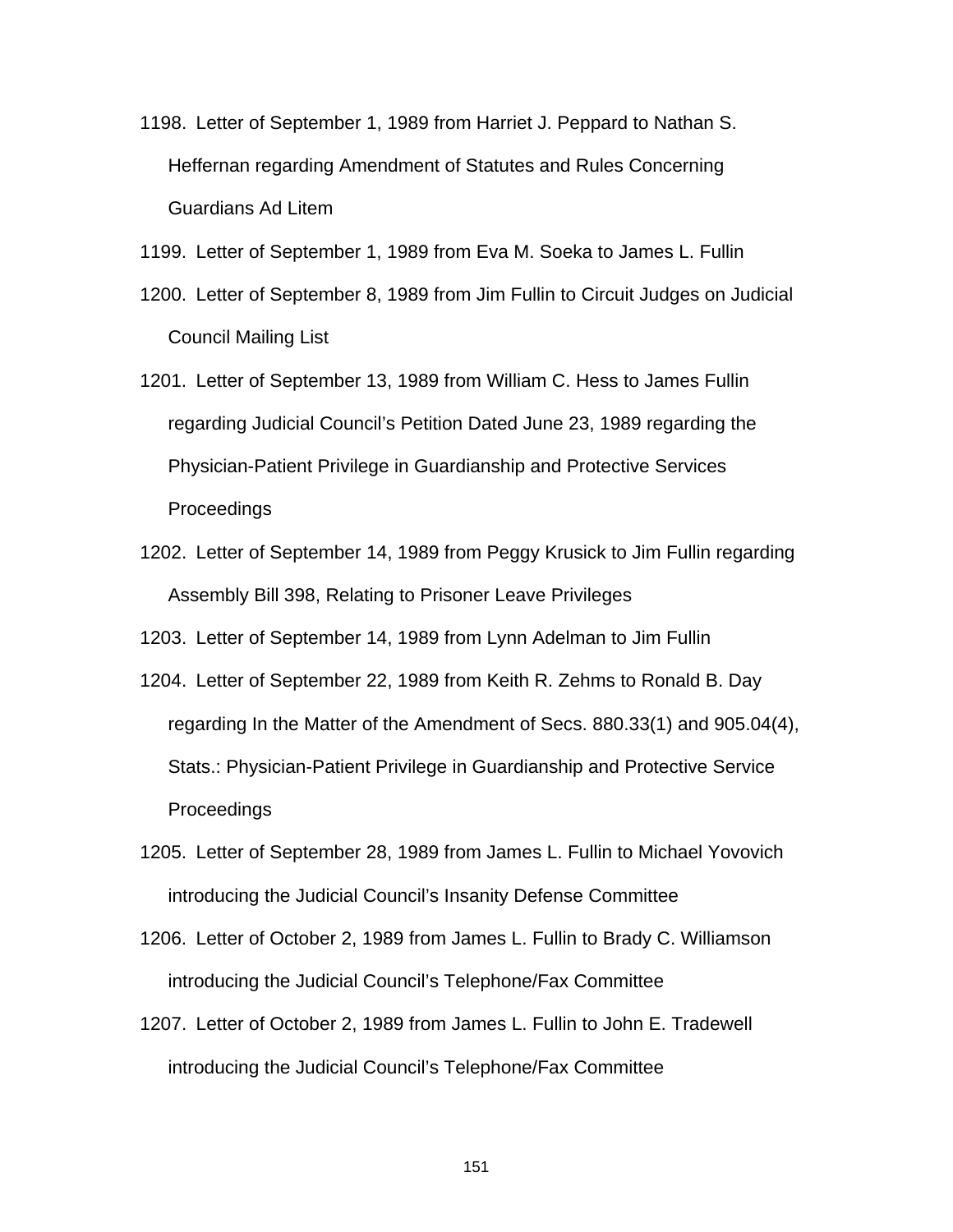- 1208. Letter of October 2, 1989 from John W. Killian to James L. Fullin regarding Public Safety and Justice information Technology Working Group. Accompanied by "Information Technology Strategic Plan: Project Organization Summary"
- 1209. Letter of October 4, 1989 from James A. Rutkowski to Jim Fullin regarding 1989 Senate Bill 44, relating to admissibility of evidence of compromise of a claim
- 1210. Letter of October 6, 1989 from Carole Wenerowicz to The Justices of the Supreme Court of Wisconsin regarding June 19, 1989 Petition of the Judicial Council of Wisconsin regarding the role of the guardian ad litem
- 1211. Letter of October 6, 1989 from Lynn Adelman to Jim Fullin. Accompanied by letter of October 4, 1989 from Barbara Notestein to All Legislators regarding Open Courts; and LRB 3570/1, An Act to renumber and amend 801.15(1)(a); and to create 801.15(1)(a) 2 and 801.15(1)(c) of the statutes, relating to the filing of pleadings, motions, notices and other documents in state courts
- 1212. Letter of October 10, 1989 from Richard S. Brown to James L. Fullin regarding Draft A regarding reconsideration motions. Accompanied by Judge Myse's Draft and Judge Brown's Draft
- 1213. Letter of October 20, 1989 from James L. Fullin to Gary Schmidt regarding membership of the Garnishment Committee
- 1214. Letter of October 25, 1989 from James A. Rutkowski to James L. Fullin regarding Credit Card Law. Accompanied by Letter of August 25, 1989 from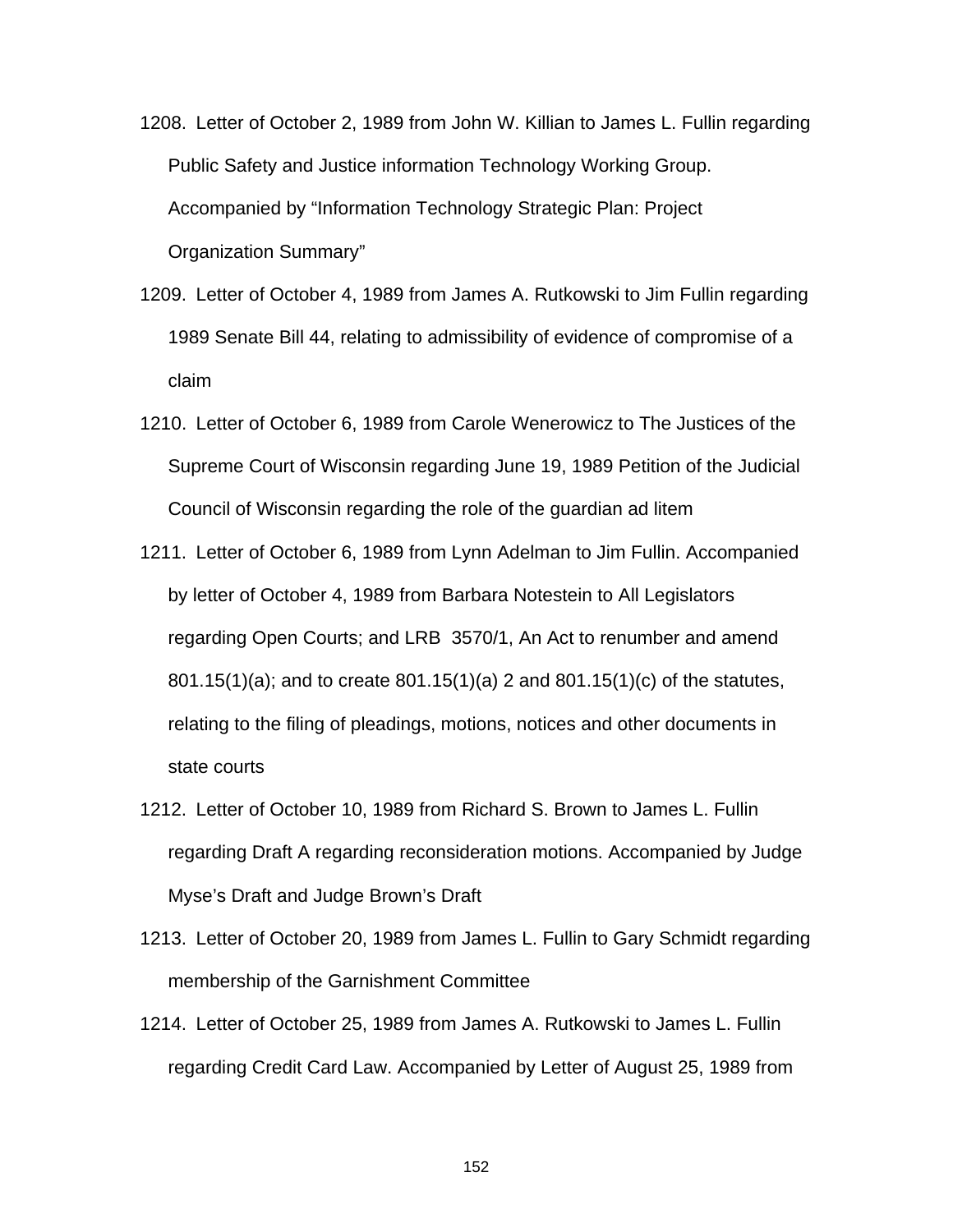Jon N. Reddin to James A. Rutkowski regarding Credit Card Law; Letter of April 2, 1982 from Jon N. Reddin to E. Michael McCann regarding Credit Card Legislation introduced by Representative David Travis; letter of September 21, 1981 from Lawrence J. Broeren to Midge Miller; Mack v. State, 93 Wis. 2d 287, 286 N.W. 2d 563 (1980); and Handwritten letter of October 11, 1989

- 1215. Letter of October 31, 1989 from James L. Fullin to Ray Taffora. Accompanied by Testimony of James L. Fullin on 1989 Senate Bill 41 (March 14, 1989
- 1216. 1989 Senate Resolution 5, Relating to requesting the judicial council to study the rotation of trial and appellate court judges
- 1217. Letter of November 3, 1989 from James L. Fullin to Paul E. Sicula
- 1218. Letter of November 3, 1989 from Jim Fullin to Judicial Council regarding WCLA:900/2 relating to the availability of the judge or court commissioner to set bail or other conditions of release when a circuit court is not in session
- 1219. Letter of November 7, 1989 from Kerry Connelly to Jim L. Fullin regarding Bail Policies in the Second Judicial District
- 1220. Letter of November 9, 1989 from L.E. Sheehan to James L. Fullin regarding Judicial Council study of trial/appellate judicial rotation
- 1221. Letter of November 10, 1989 from James L. Fullin to Eva M. Soeka regarding salaries and pay plan
- 1222. Letter of November 16, 1989 from Donald J. Schneider to James L. Fullin
- 1223. Letter of November 21, 1989 from Thomas P. Doherty to James Fullin regarding WFCS: 900-2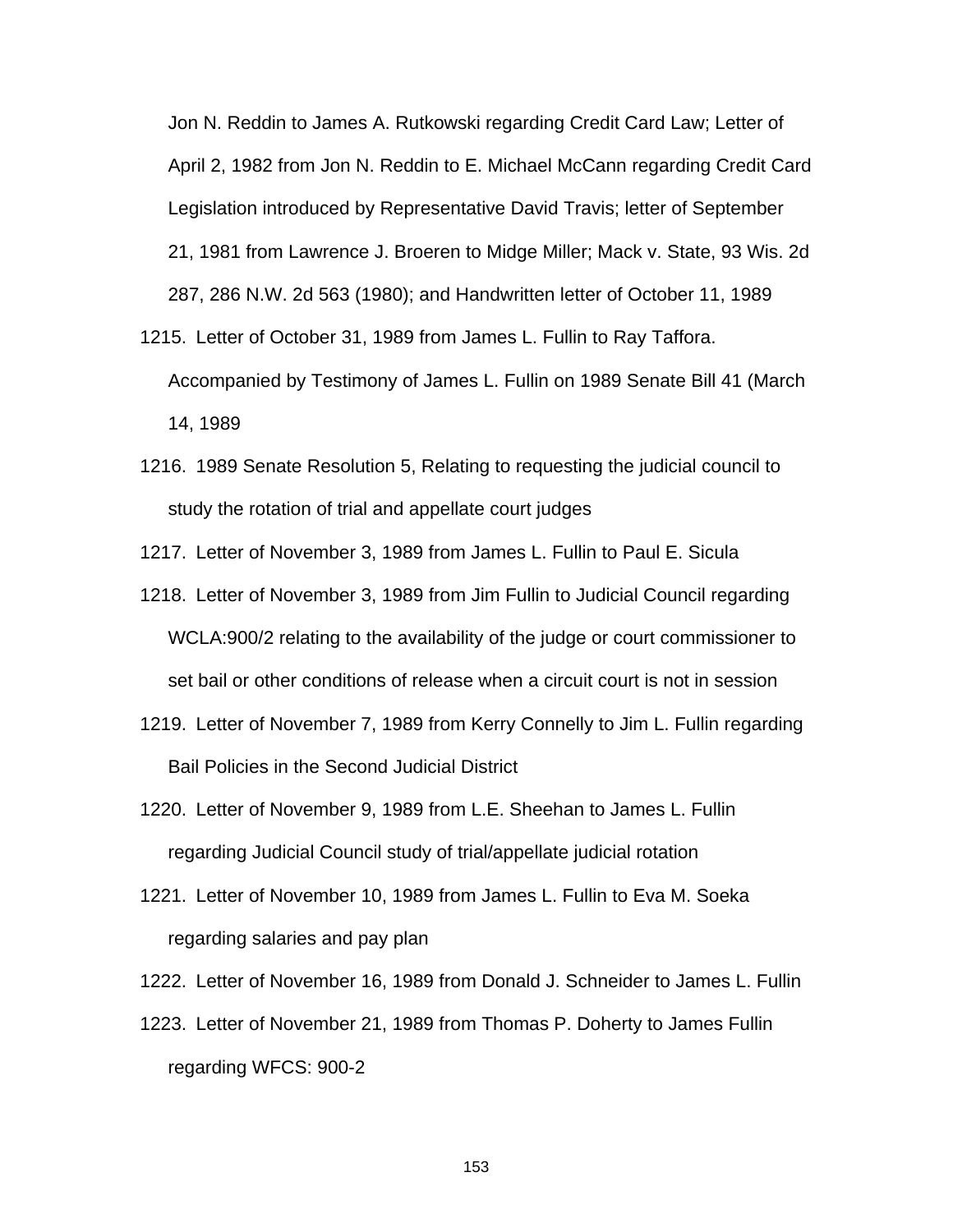1224. Letter of December 6, 1989 from James L. Fullin to Alvin Hegge

- 1225. Letter of December 29, 1989 from James L. Fullin to Sherri McNamara regarding travel reimbursement. Accompanied by letter of December 29, 1989 from Jim Fullin to Hotels and Restaurants regarding Waiver of state sales tax for meals and lodging furnished to Ms. Sherri McNamara; *Dollars and Sense* Department of Administration – State Bureau of Financial Operations, Issue No. 1 (May 1989); Wisconsin Department of Revenue Tax Report: Sales/Use tax (March 1988); and Registration for Tax-Free Transactions Under Chapter 32 of the internal Revenue Code form
- 1226. Letter of January 4, 1990 from Gary L. Carlson to James L. Fullin regarding Bail Duty When Court is not in Session and Drop Boxes for Clerk's of Court. Accompanied by letter of January 22, 1990 from Michael J. Barron to James L. Fullin regarding Sen. Adelman's Bail Proposal; letter of January 19, 1990 from James B. Mohr to James L. Fullin regarding Bail Duty when court not in session; letter of January 17, 1989 from Vincent K. Howard to James L. Fullin regarding Mail Duty and Drop Boxes; and letter of February 5. 1990 from David R. Gault to James Fullin regarding Wisconsin Statute § 799.26
- 1227. Annual Report of Executive Secretary Wisconsin Judicial Council, January 19, 1990
- 1228. Letter of January 22, 1990 from Don R. Herrling to Eva M. Soeka regarding Committee assignments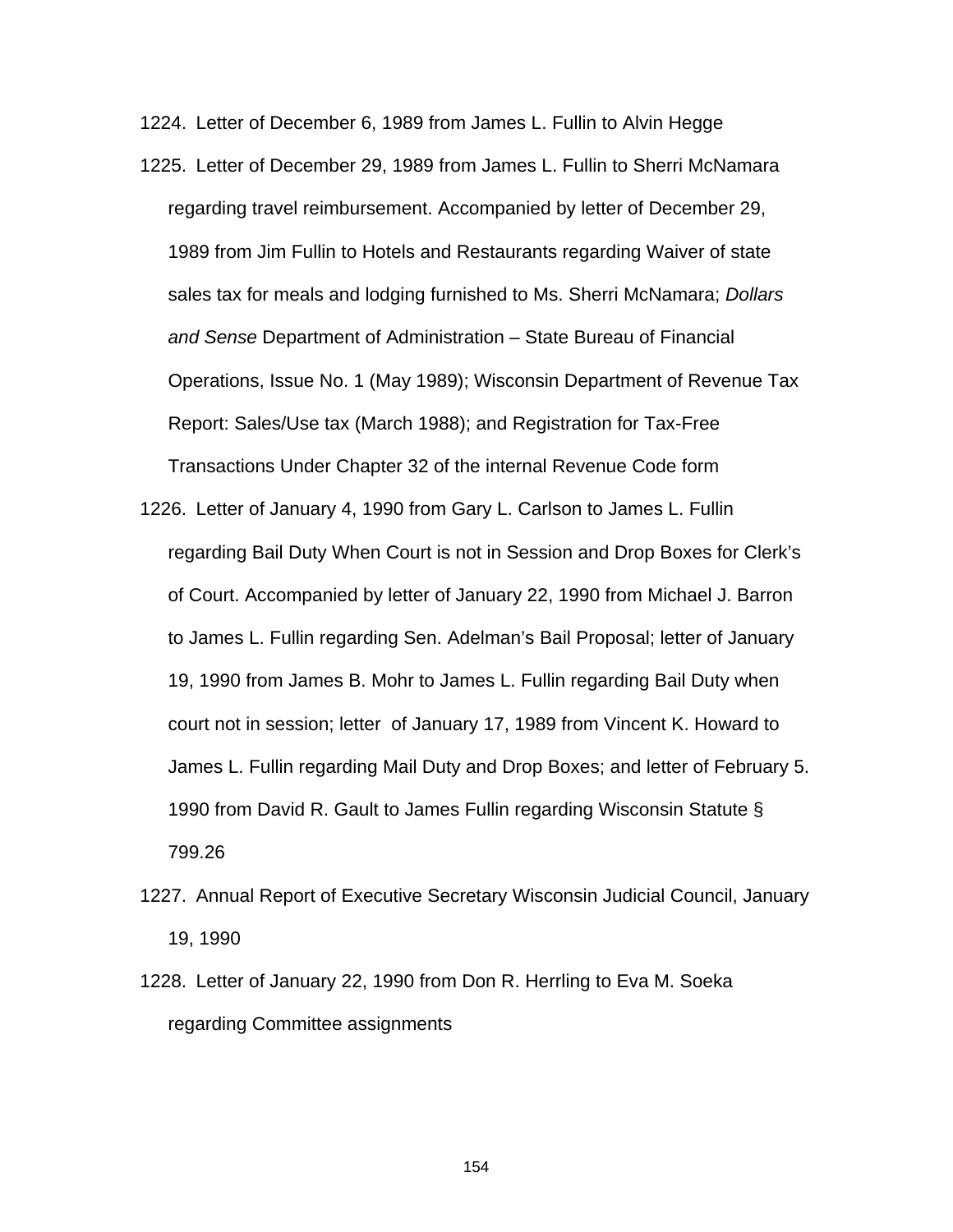- 1229. Letter of February 5, 1990 from James L. Fullin to Joel B. Grossman regarding service on the Judicial Council's Disability of Justice Committee
- 1230. Letter of February 5, 1990 from James L. Fullin to Harlan Richards regarding s. 814.29(1)
- 1231. Letter of February 14, 1990 from James L. Fullin to James A. Rutkowski regarding Senate Bill 44, relating to admissibility of evidence of compromise of a claim
- 1232. Letter of February 21, 1990 from James L. Fullin to Sherri Gates Hendrix regarding 1989 Senate Bill 103. Accompanied by Rules of Civil Procedure, Rule 4, n 19; In RE: Testimony of Richard J. Krueger in regard to Senate Bill No. 103 before Committee on Judiciary and Summary Affairs; 1989 Senate Bill 103, LRB-0284/1, An Act to amend 801.02 (1) and (2), 801.15(2)(a) and 893.02 of the statutes, relating to service of summons and complaint on defendant; and letter of April 20, 1990 from Eric Englund to James Fullin regarding SB 103
- 1233. Letter of February 27, 1990 from Barbara L. Notestein to Michael J. Barron regarding AB 575
- 1234. Letter of March 7, 1990 from James L. Fullin to James A. Drill, Don R. Herrling, and James T. Murray
- 1235. Letter of March 19, 1990 from James L. Fullin to Peter G. Pappas
- 1236. Letter of march 20, 1990 from Dianne Greenley to Jim Fullin regarding SB 458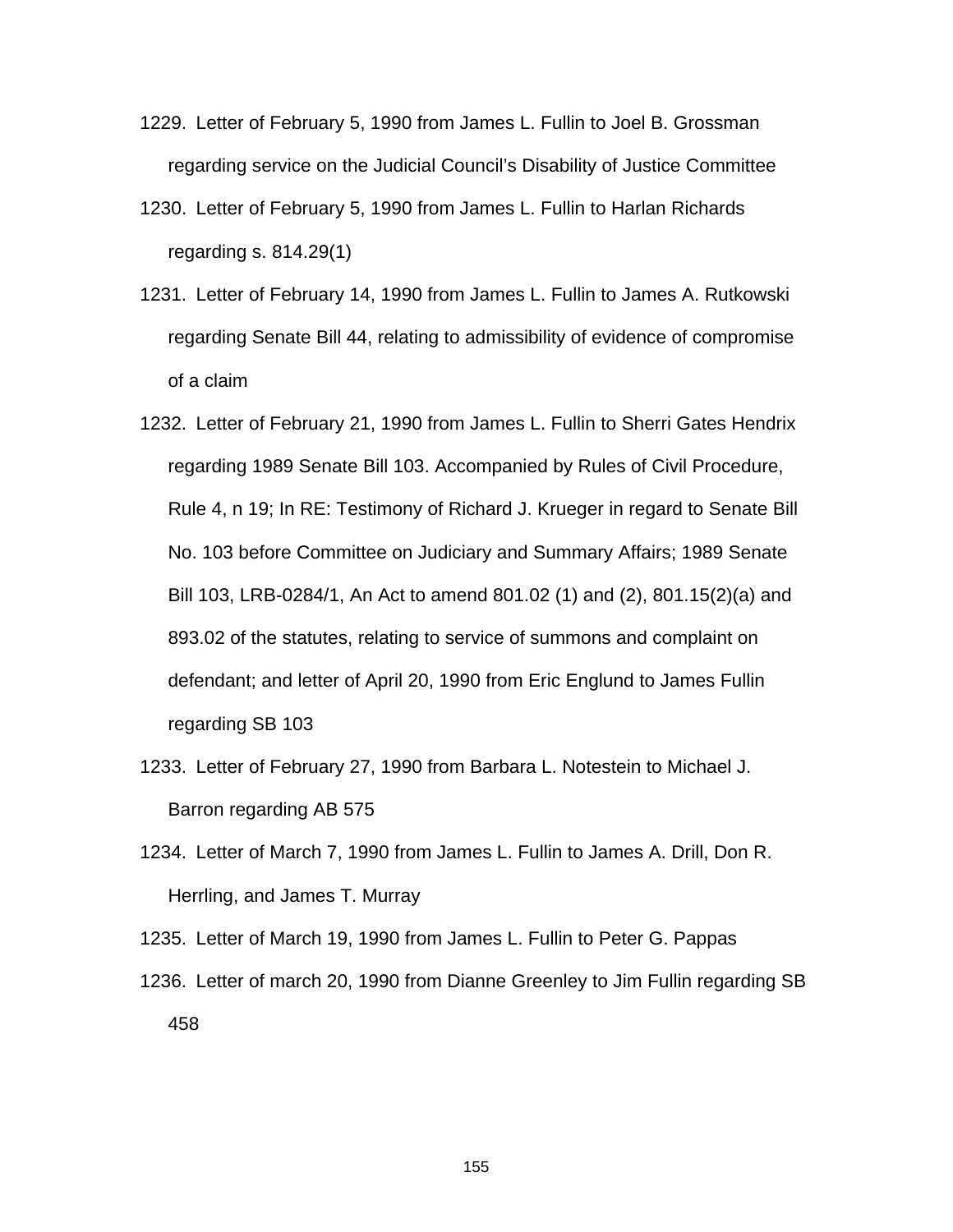- 1237. Letter of March 20, 1990 from L. E. Sheehan to James Fullin regarding Section 804.01(d) and Discovery Deposition of Plaintiff's Attending Physicians
- 1238. Letter of March 21, 1990 from Steven Evan Gillis to James L. Fullin regarding "A Field experiment on Improving Jury Communications" by L. Heuer and S. Penrod
- 1239. Letter of March 27, 1990 from Diane Keleher to Randy Wynn
- 1240. Letter of April 5, 1990 from James L. Fullin to Raymond P. Taffora
- 1241. Letter of April 9, 1990 from Robert D. Sundby to Jim Fullin suggesting Clerks of courts be required to mail notice of entry of judgment or copy of the judgment to the parties or their attorneys. Accompanied by American Civil Liberties Union of Wisconsin Inc., v. Tommy Thompson (No. 88-1877)
- 1242. Letter of April 10, 1990 from Barbara Bastien to James Fullin regarding Dawsey v. Judicial Council, Case No. 88-0178-PC-ER. Accompanied by letter of April 20, 1898 from James L. Fullin to Barbara Bastien
- 1242.1 Letter of April 18, 1990 from John R. Decker to James L. Fullin regarding April 20 Meeting
- 1243. Letter of April 19, 1990 from Jim Fullin to Elaine Gerber regarding April 12 Dual Employment Memo
- 1244. Letter of April 24, 1990 from James L. Fullin to Brian Ebener regarding s. 893.55
- 1245. Letter of April 27, 1989 from James L. Fullin to Stuart A. Schwartz regarding new law ratifying the authority of the Probate Court Commissioner to conduct reviews under chs. 55 and 880, Wis. Stats.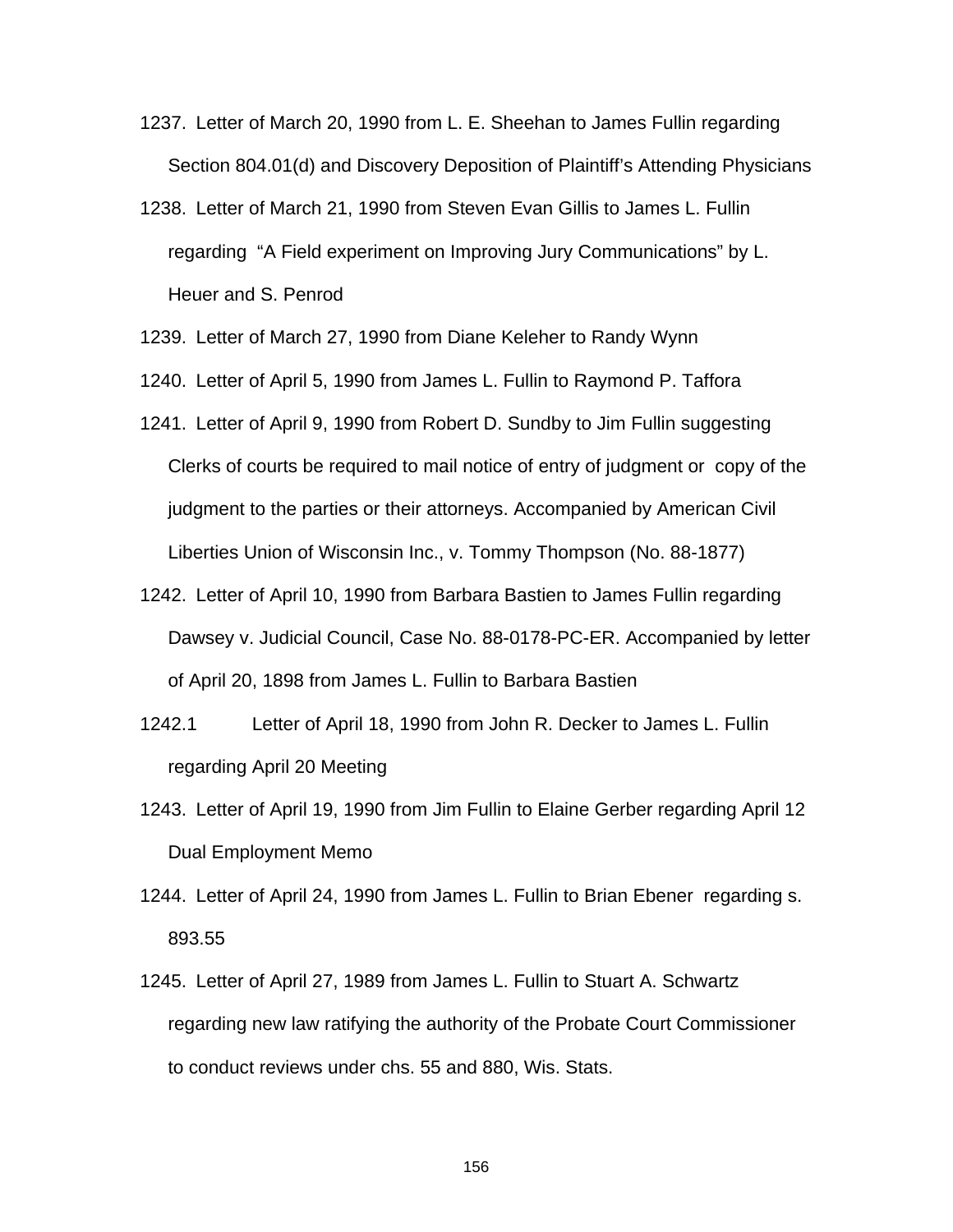1246. Letter of May 16, 1990 from James L. Fullin to Leon E. Sheehan

- 1247. Letter of May 16, 1990 from James L. Fullin to Dale E. Hughes regarding s. 804.10. Accompanied by letter of May 21, 1990 from Dale E. Hughes to James L. Fullin
- 1248. Letter of may 21, 1990 from Guy D. Reynolds to Jim Fullin regarding Insanity Defense Legislation – 1989 Wisconsin Act 334
- 1249. Letter of May 23, 1990 from James L. Fullin to Vivi L. Dilweg, James D. Jeffries, and James A. Drill. Accompanied by Judicial Council Chairs 1969-90 and Judicial Council Members, 1990-1991
- 1250. Letter of May 25, 1990 from James L. Fullin to Raymond E. Gieringer
- 1251. Letter of May 31, 1990 from James L. Fullin to Eva M. Soeka
- 1252. Letter of June 5, 1990 from James L. Fullin to Daniel W. Hildebrand introducing the Judicial Council
- 1253. Letter of June 8, 1990 from J. Denis Moran to James L. Fullin regarding s. 804.05(2). Accompanied by Order In the Matter of the Amendment of the Rules of Civil, Criminal and Appellate Procedure: Secs. 801.11, 801.14, 804.01, 804.05, 804.07, 808.03, 808.04, 808.07, 809.40, 814.40 and 971.04, **Stats**
- 1254. Letter of June 13, 1990 from Willis J. Zick to James L. Fullin requesting the Judicial Council to consider adoption of a provision mandating trial court participation in settlement efforts in all cases. Accompanied by Proposed Section 802.12; Willis J. Zick "Will Rogers Never Met Our System of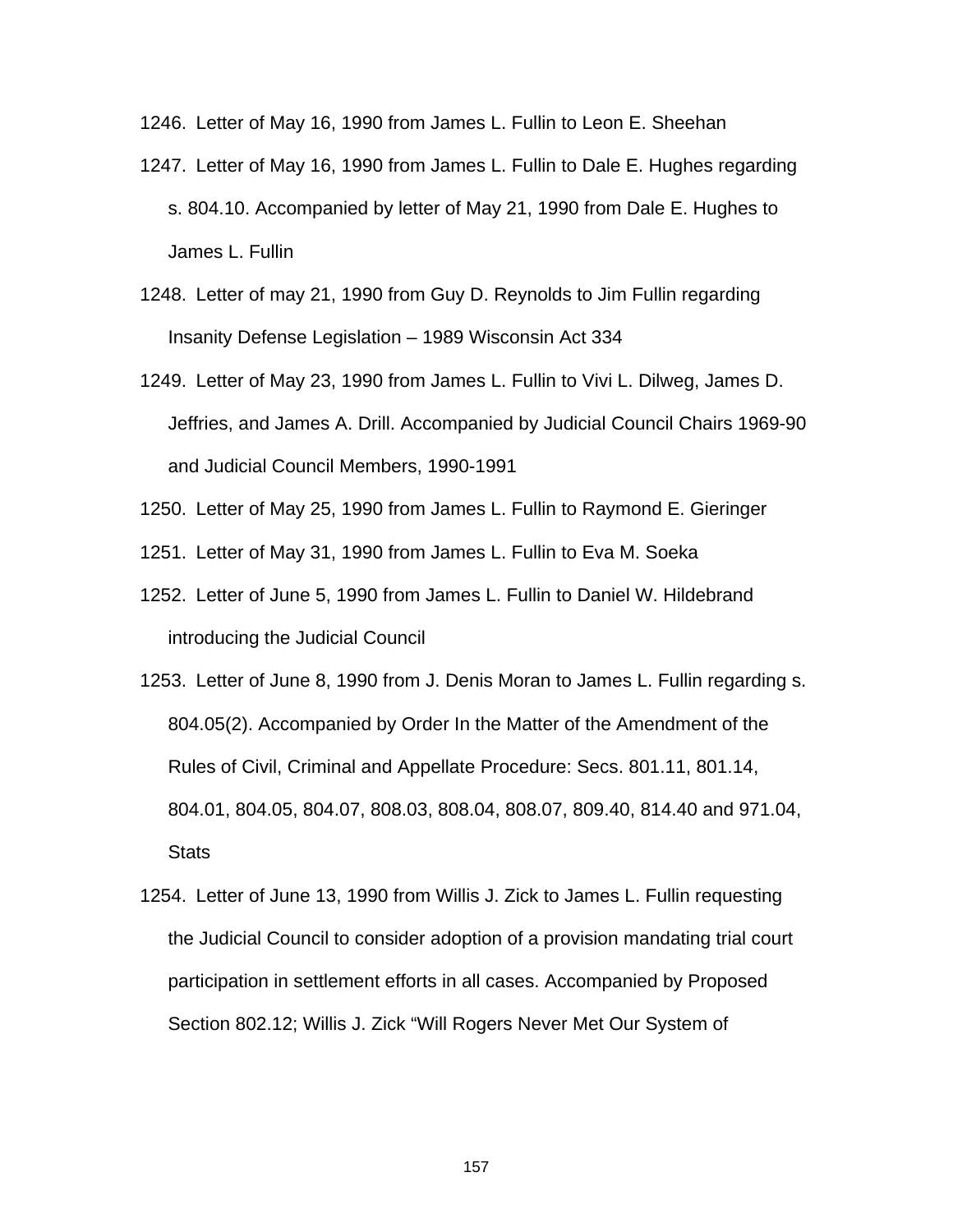Settlement Negotiations and Trial Calendaring Recommendations for a Radical Reform," *The Milwaukee Lawyer*, Vol. 8, No. 4 (1985)

- 1255. Letter of June 15, 1990 from Nominating Committee to Judicial Council regarding Officers for 1990-1991. Accompanied by Order In Re Judicial Council (June 14, 1990); letter of June 14, 1991 from Eva Soeka and Peter Pappas to Judicial Council regarding Report of Nominating Committee
- 1256. Letter of June 15, 1990 from Jim Fullin to Judicial Council regarding Proposed 1990-91 Meeting Schedule
- 1257. Handwritten letter of June 17, 1990 from A.D. LaFond regarding small claims
- 1258. Letter of June 20, 1990 from James L. Fullin to A.D. La Fond regarding small claims
- 1259. Handwritten letter of June 25, 1990 from A.D. La Fond to Mr. Fullin
- 1260. Letter of June 25, 19909[sic] from A.D. LaFond to James L. Fullin regarding small claims
- 1261. Letter of July 3, 1990 from Ralph Adam Fine to James L. Fullin
- 1262. Letter of July 9, 1990 from James J. Novak to Tommy G. Thompson regarding Citizen and Class Action Complaint. Accompanied by letter of July 9, 1990 from James J. Novak to Donald J. Hanaway regarding Citizen and Class Action Complaint; letter of July 9, 1990 from James J. Novak to William Foust regarding Citizen and Class Action Complaint; letter of July 9, 1990 from James J. Novak to Murray Friedman regarding Citizen and Class Action Complaint; letter of James J. Novak to Patrick Fiedler regarding Citizen and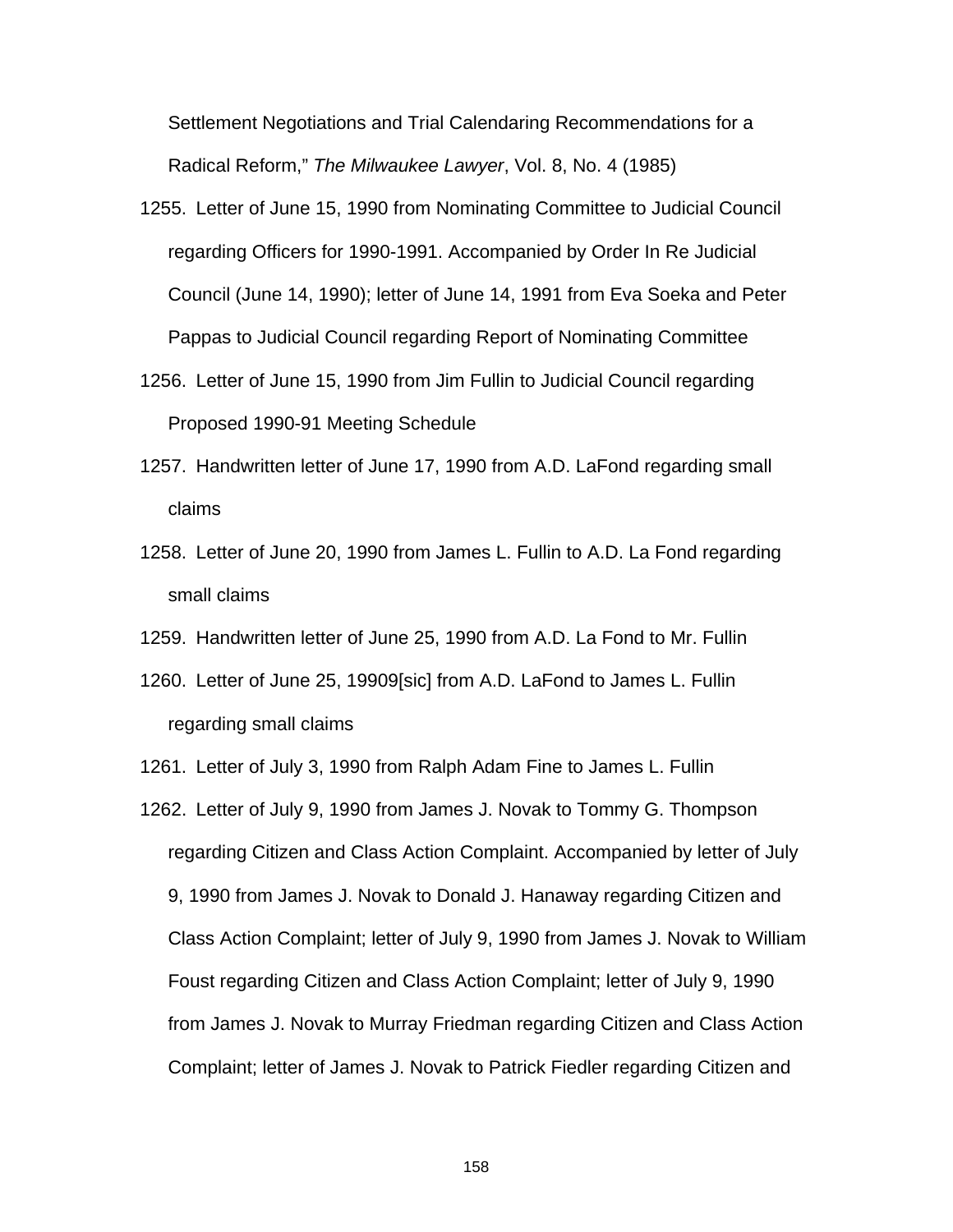Class Action Complaint; letter of July 9, 1990 from James J. Novak to U.S. Dept. of Revenue, Criminal Investigation Division regarding Citizen and Class Action Complaint; letter of July 9, 1990 from James J. Novak to U.S. Dept of Revenue, Criminal Investigation Division regarding Citizen and Class Action Complaint; letter of July 9, 1990 from James J. Novak to Wisconsin Dept. of Revenue regarding Citizen and Class Action Complaint; letter of July 9, 1990 from James J. Novak to Wisconsin Dept. of Employee Relations, Personnel Commission regarding Citizen and Class Action Complaint; letter of July 9, 1990 from James J. Novak to Robert J. Wilson regarding Citizen and Class Action Complaint; letter of July 10, 1990 from James J. Novak to John E. Shannon regarding Citizen and Class Action Complaint; letter of July 9, 1990 from James J. Novak to G. Lane Ware regarding Citizen and Class Action Complaint; letter of July 9, 1990 from James J. Novak to Sharon Alden regarding Citizen and Class Action Complaint; letter of July 10, 1990 from James J. Novak to Eva M. Soeka regarding Citizen and Class Action Complaint; Letter of July 9, 1990 from James J. Novak to Orlando Bell regarding Citizen and Class Action Complaint; letter of July 9, 1990 from James J. Novak to Joseph Thomas regarding Citizen and Class Action Complaint; and News Release of July 9, 1990 regarding Court-appointed Task Force accused of gender bias

1263. letter of July 10, 1990 from James J. Novak to J. Denis Moran regarding Citizen and Class Action Complaint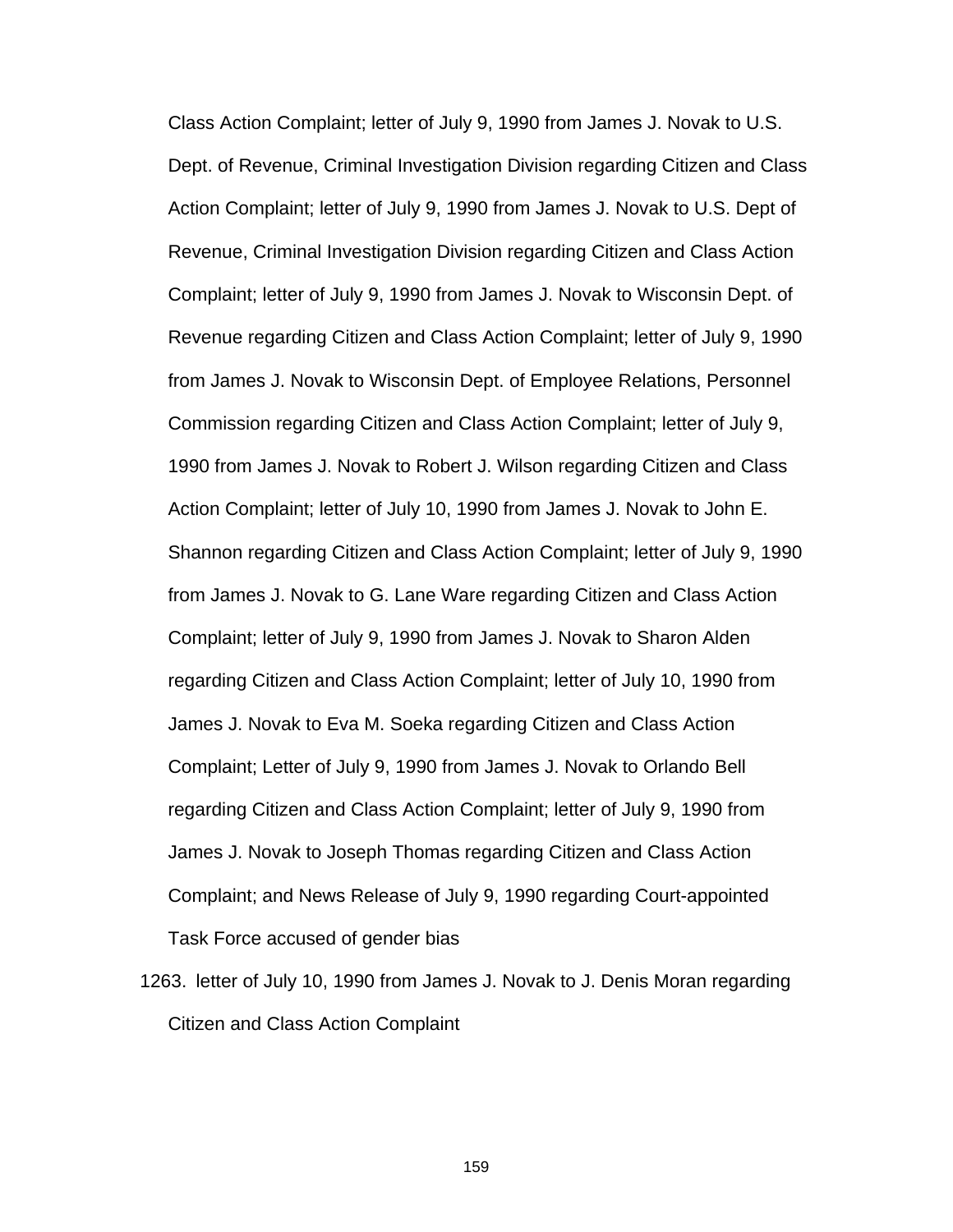- 1264. James J. Novak and Madison Men's Organization, "Citizen and Class Action Complaint"
- 1265. Letter of July 13, 1990 from J. Denis Moran to Jim Fullin regarding Citizen and Class Action Complaint
- 1266. Letter of July 19, 1990 from James L. Fullin to Fred A. Risser regarding garnishment of wages in Wisconsin. Accompanied by letter of June 27, 1990 from Fred A. Risser to James Fullin
- 1266.1 Letter of July 19, 1990 from James L. Fullin to Carolyn Lazar Butler replying to Carolyn Lazar Butler's letter regarding participation in deposition by telephone under s. 804.05(8), Stats. Accompanied by letter of May 17, 1990 from Carolyn Lazar Butler to James L. Fullin regarding Section 804.05(8)
- 1267. Letter of July 20, 1990 from Rebecca Young to Legislative Reference Bureau regarding Fifteen day limit for decision on a conditional release
- 1268. Correspondence regarding the Wisconsin Equal Justice Task Force and records request from James Novak, including handwritten letter of July 20, 1990 from James Novak to Eva Soeka; letter of July 20, 1990 from James Novak to Attorney General Hanaway; handwritten letter of May 9, 1990 from James Novak to Susan Steingass; letter of May 22, 1990 from Susan Steingass to James Novak; letter of May 29, 1990 from Susan Steingass to James Joseph Novak; handwritten letter of June 9, 1990 from James Joseph Novak to Susan Steingass; letter of June 13, 1990 from Susan Steingass to James Joseph Novak; handwritten letter of July 18, 1990 from James Joseph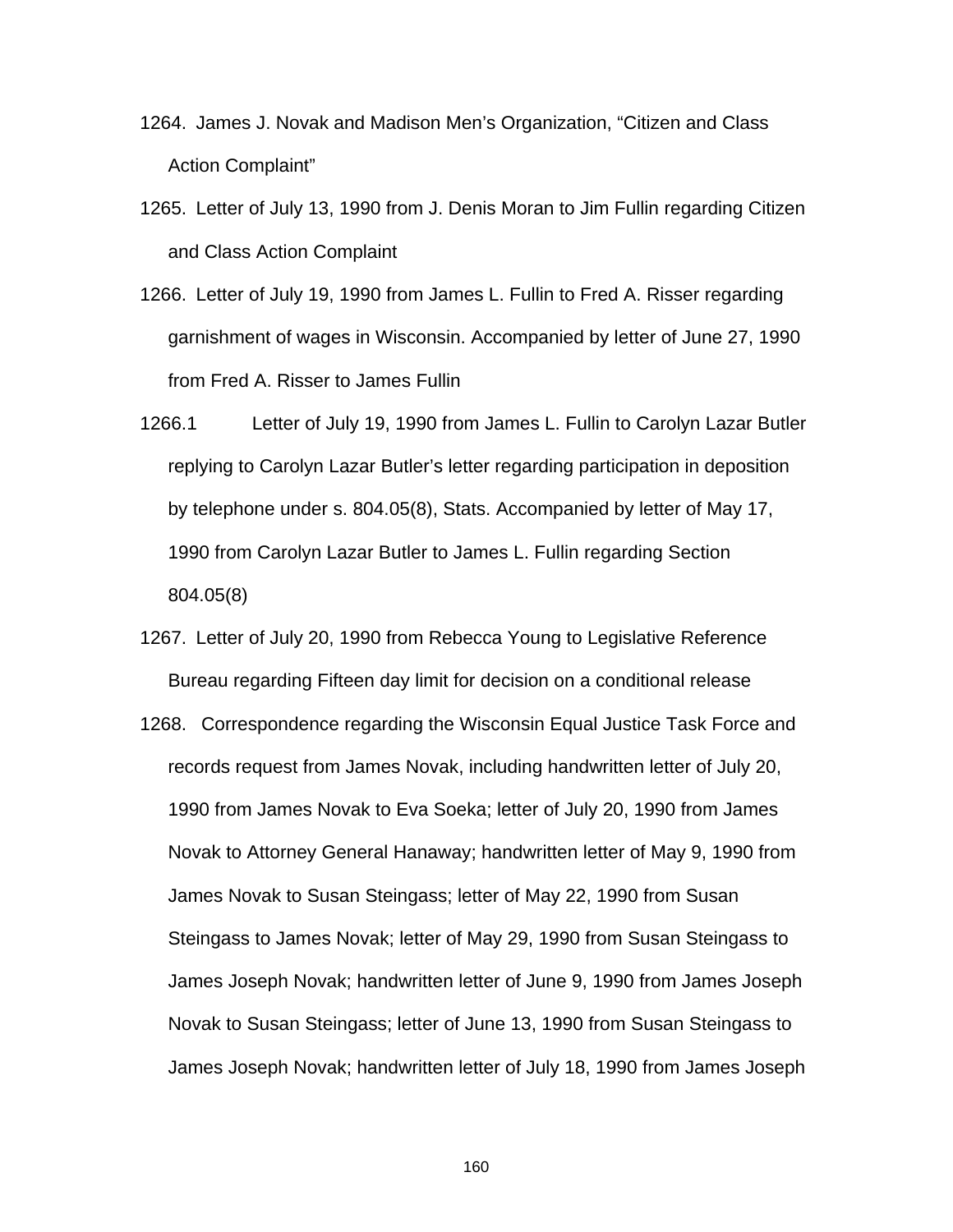Novak to Susan Steingass; letter of July 16, 1990 from Tess Meuer to James Joseph Novak ; letter of July 18, 1990 from James J. Novak to Tess Meuer; letter of July 19, 1990 from Tess Meuer to James Joseph Novak; letter of May 16, 1990 from Nathan S. Heffernan to James Novak; letter of May 29, 1990 from N.S. Heffernan to James Novak; letter of August 17, 1989 from N.S. Heffernan to William N. Fetzner; letter of April 23, 1990 from N. S. Heffernan to William N. Fetzner; and "Opening Remarks at the First Meeting of the Wisconsin Equal Justice Task Force Supreme Court Chief Justice Nathan S. Heffernan" (march 10, 1989)

- 1269. letter of July 20, 1990 from Frank L. Nikolay to James L. Fullin regarding imposition of the cost of a jury for one day when the demand is withdraw within two days of trial
- 1270. Letter of July 23, 1990 from James Novak and Madison Men's Organization to Donald Hannaway regarding the Wisconsin Equal Justice Task Force, records request, and legal representation of Judge Steingass and the Supreme Court Justices
- 1271. Letter of August 2, 1990 from Peter G. Pappas to Richard J. Long regarding costs of jury trial when there is a last-minute decision to plead rather than go to trial or if the defendant does not show up for jury selection and that required jury selection at a subsequent date
- 1272. Letter of August 3, 1990 from Thomas H. Barland to James Fullin regarding Jury Orientation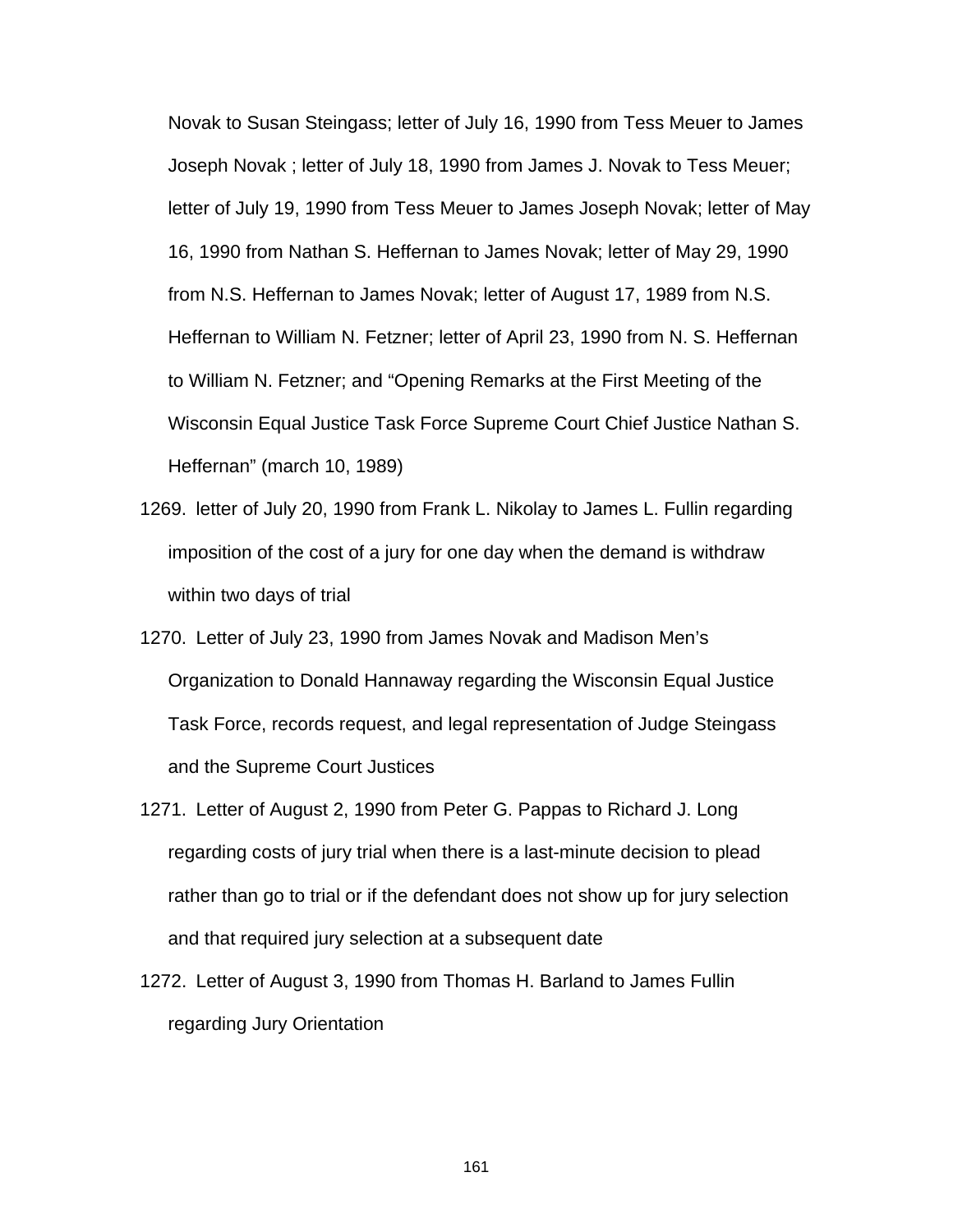- 1273. Letter of August 10, 1990 from Robert D. Sundby to Jim Fullin regarding Appeals to Court of Appeals
- 1274. Letter of August 17, 1990 from James L. Fullin to Bernard O. Westler regarding membership in the Judicial Council's Alternate Dispute Resolution **Committee**
- 1274.1 Letter of August 17, 1990 from James L. Fullin to Susan A. Hansen regarding membership on the Judicial Council's Alternate Dispute Resolution **Committee**
- 1275. Letter of August 17, 1990 from James L. Fullin to Daniel A. Noonan regarding membership on the Judicial Council's Alternate Dispute Resolution **Committee**
- 1276. Letter of August 28, 1990 from James L. Fullin to Donald E. Mayew introducing the Judicial Council
- 1277. Letter of September 10, 1990 from James L. Fullin to Linda S. Balisle regarding report and proposal of the Ad hoc Committee on the Administrative Committee of the Courts
- 1278. Letter of September 24, 1990 from James L. Fullin to Willis J. Zick regarding Willis J. Zick's correspondence of June 13, 1990. Accompanied by letter of September 19, 1990 from Willis J. Zick to James L. Fullin; letter of June 13, 1990 from Willis J. Zick to James L. Fullin; and Willis J. Zick, "Will Rogers Never Met Our System of Settlement Negotiations and Trial Calendaring: Recommendations for radical Reform," *The Milwaukee Lawyer* vol. 8, no. 4 (1985(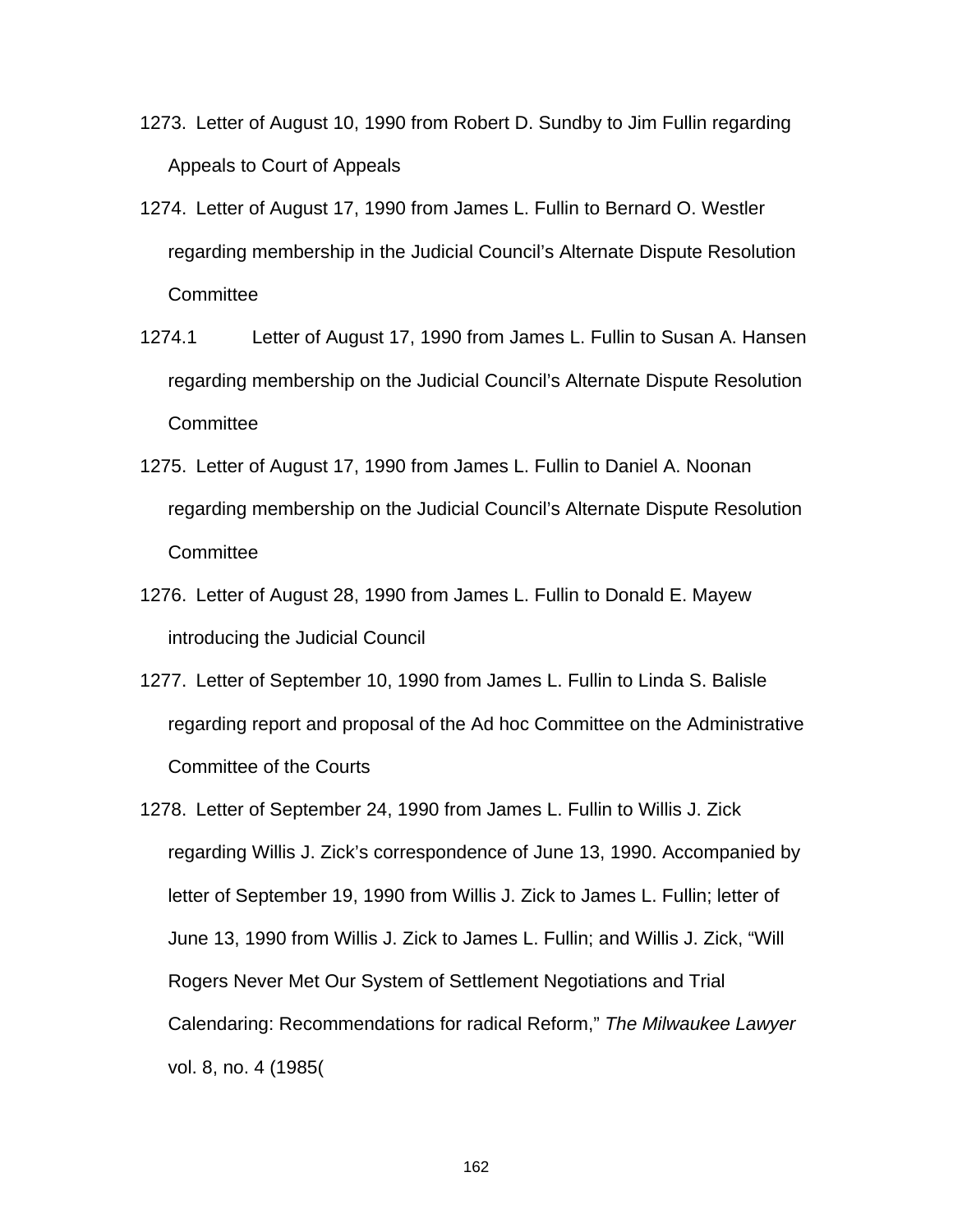- 1279. Letter of September 25, 1990 from James L. Fullin to Howard S. Bellman regarding membership on the Judicial Council's Alternate Dispute Resolution **Committee**
- 1280. Memorandum of October 3, 1990 from Judge Ralph Adam Fine to James L. Fullin regarding Judicial Council Meeting Agenda.
- 1281. Letter of October 15, 1990 from Kitty K. Brennan to James Fullin regarding Judicial Council's Judicial Rotation Committee
- 1282. Letter of October 24, 1990 from Allen J. Deehr to James L. Fullin regarding Commencement of Salary/Wage Garnishments. Accompanied by letter of October 29, 1990 from James L. Fullin to Allen J. Deehr
- 1283. Letter of November 1, 1990 from J. Denis Moran to James L. Fullin regarding authority of municipal versus circuit courts to take default judgments in non-traffic municipal forfeiture actions
- 1284. Letter of November 2, 1990 from James L. Fullin to Joseph Strohl regarding power of the Family Court Commissioner
- 1285. Letter of November 2, 1990 from James L. Fullin to Steven O. Murray regarding self-authentication of health care records
- 1286. Letter of November 19, 1990 from James L. Fullin to Shaun P. Haas regarding drafts to be presented to the Special Committee to Review Sexual Assault Laws
- 1287. Letter of November 19, 1990 from James L. Fullin to Gail G. Shelton regarding Special Committee to Review Sexual Assault Laws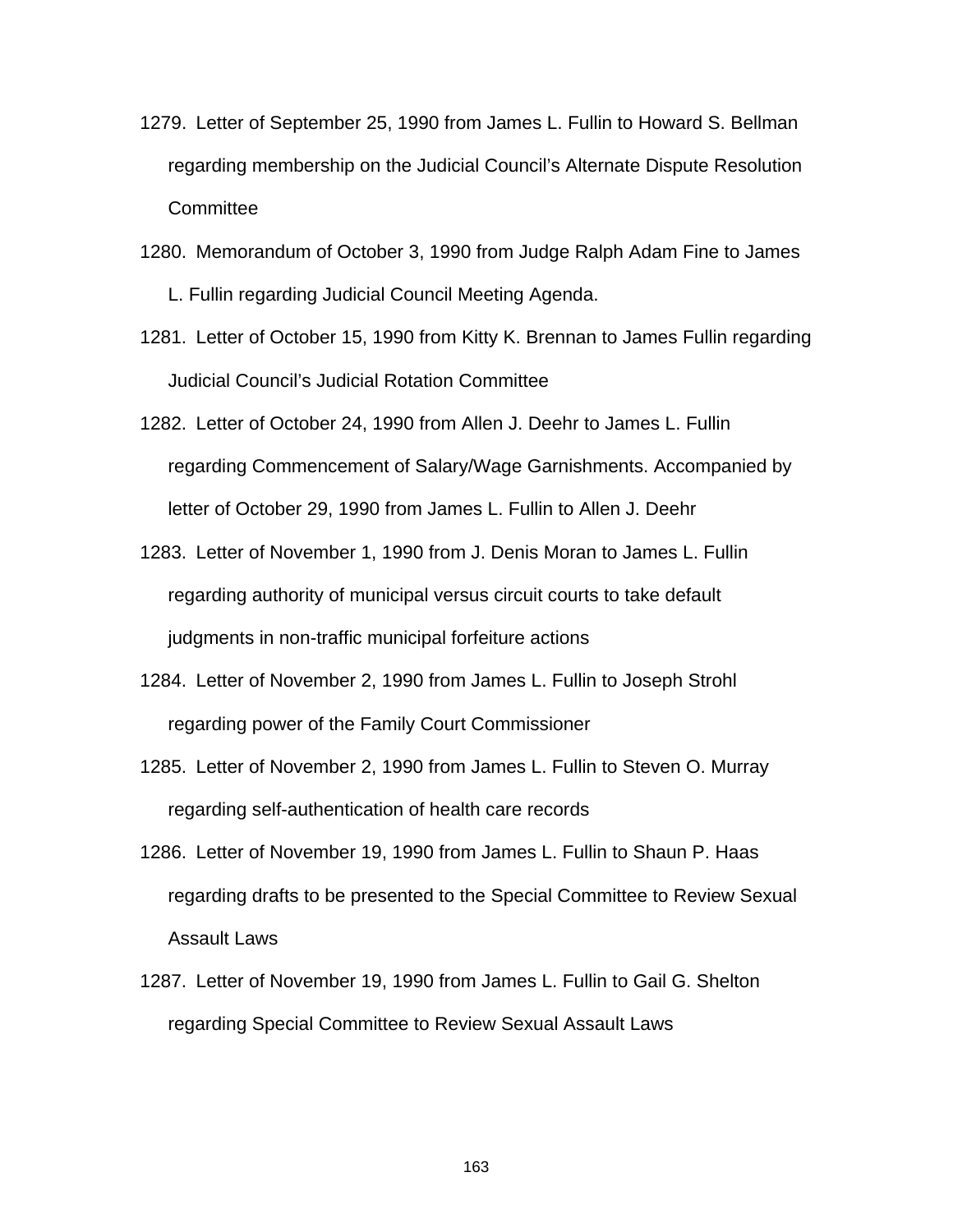- 1288. Letter of November 21, 1990 from William H. Wilker to Marilyn L. Graves regarding James K. Blanke. Accompanied by Petitioner-Appellant's Memorandum in Response to Issue of Dismissal of Appeal in Blanke v. State of Wisconsin (District IV Case NO. 90-2645 / Trial Court Case No. 89-CV-0625)
- 1289. Letter of December 5, 1990 from James L. Fullin to Kathy Van Eimeren answering questions presented ion Kathy Van Eimeren's letter of November 13, 1990. Accompanied by letter of November 13, 1990 from Kathy Van Eimeren to James L. Fullin regarding Juvenile Court
- 1290. Letter of December 13, 1990 from Lynne Bruley to James Fullin regarding petition and new rules relating to conducting court hearings by telephone and audio video means
- 1291. memorandum of December 28, 1990 from Mark GIbbens to P.J. Gartzke, J. Dykman, and J. Sundby regarding 90-2645 Blanke v. State of Wisconsin Medical Examining Bd.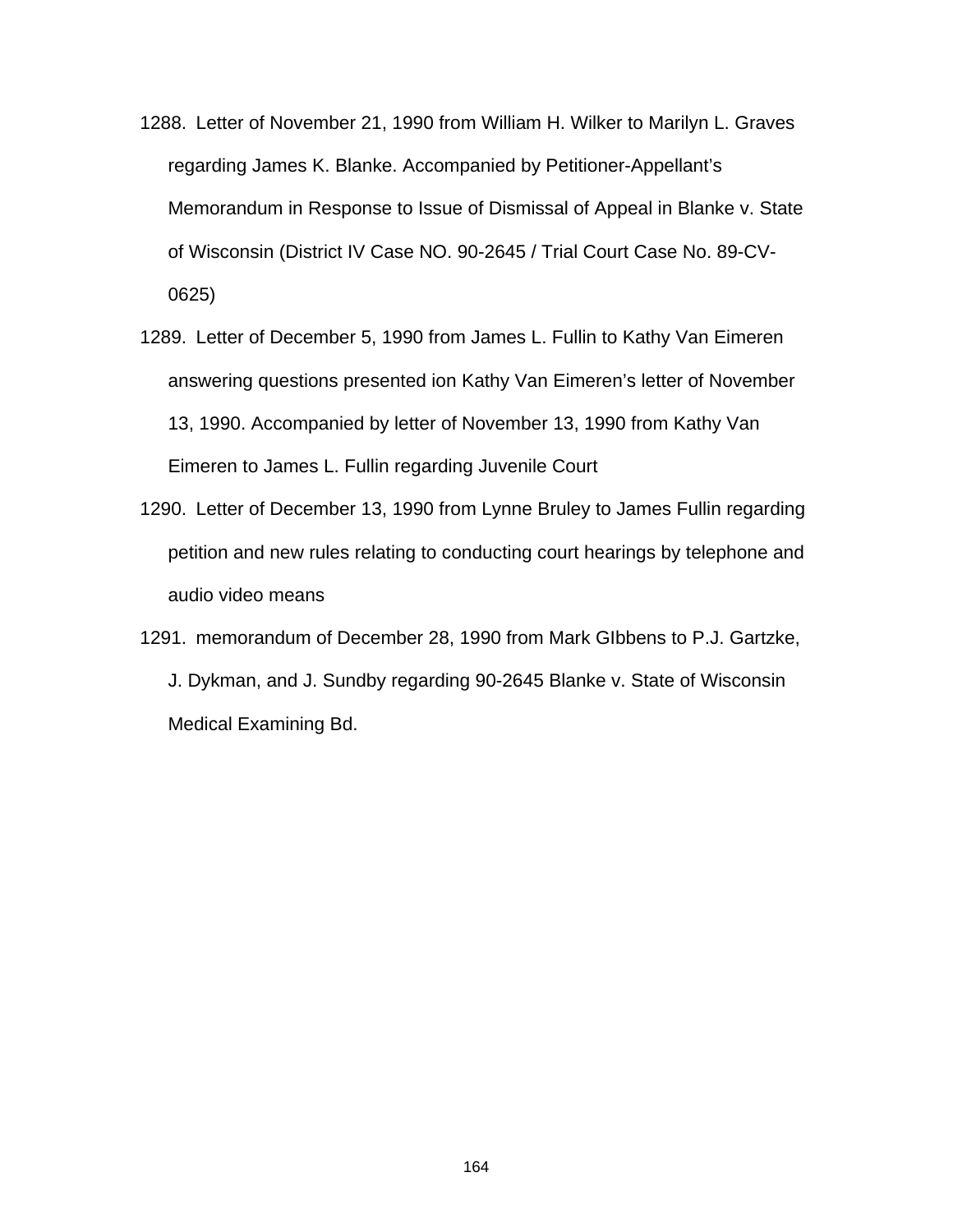## **Judicial Council Collection**

Subject: Correspondence, 1991 Folder No.: 12 of 14 1292. Memo of January 4, 1991 from Frank Nikolay to Jim Fullin 1293. Letter of January 4, 1991 from Robert D. Sundby to Ralph Adam Fine regarding Appealability of Judgments and Orders 1294. Letter of February 7, 1991 from Jon LItzcher regarding procedure when the Governor closes state offices to the public because of inclement weather or hazardous driving conditions. Accompanied by Executive Order (sample); Press Release of Inclement Weather (sample); Executive and Agency Inclement Weather Policy Implementation; Agency Guidelines and Procedure

for Administering Facility Closings Resulting From Inclement Weather; letter

of January 5, 1989 from Joseph Pellitteri and C.V. Spawr regarding WPM

Chapter 736: Emergency Release of Employes[sic]; Chapter 736 Release,

Reassignment and Interchange of Employes[sic] Due to Emergency

**Situations** 

1295. Letter of February 13, 1991 from Stephen D. Willett to James L. Fullin regarding University of Wisconsin System, Board of Regents

1296. Letter of February 18, 1991 from James L. Fullin to Governor Tommy G. Thompson supporting Stephen D. Willett's appointment to the University of Wisconsin, Board of Regents. Accompanied by letter of June 30, 1090 from James L. Fullin to The Union Graduate School; letter of May 25, 1989 from Stephen D. Willett to James L. Fullin regarding Union Graduate School Ph.D. Internship; Governor's Appointment sheet for Stephen D. Willett to the Judicial Council (July 1, 1989); and letter of June 6, 1989 from Tommy G.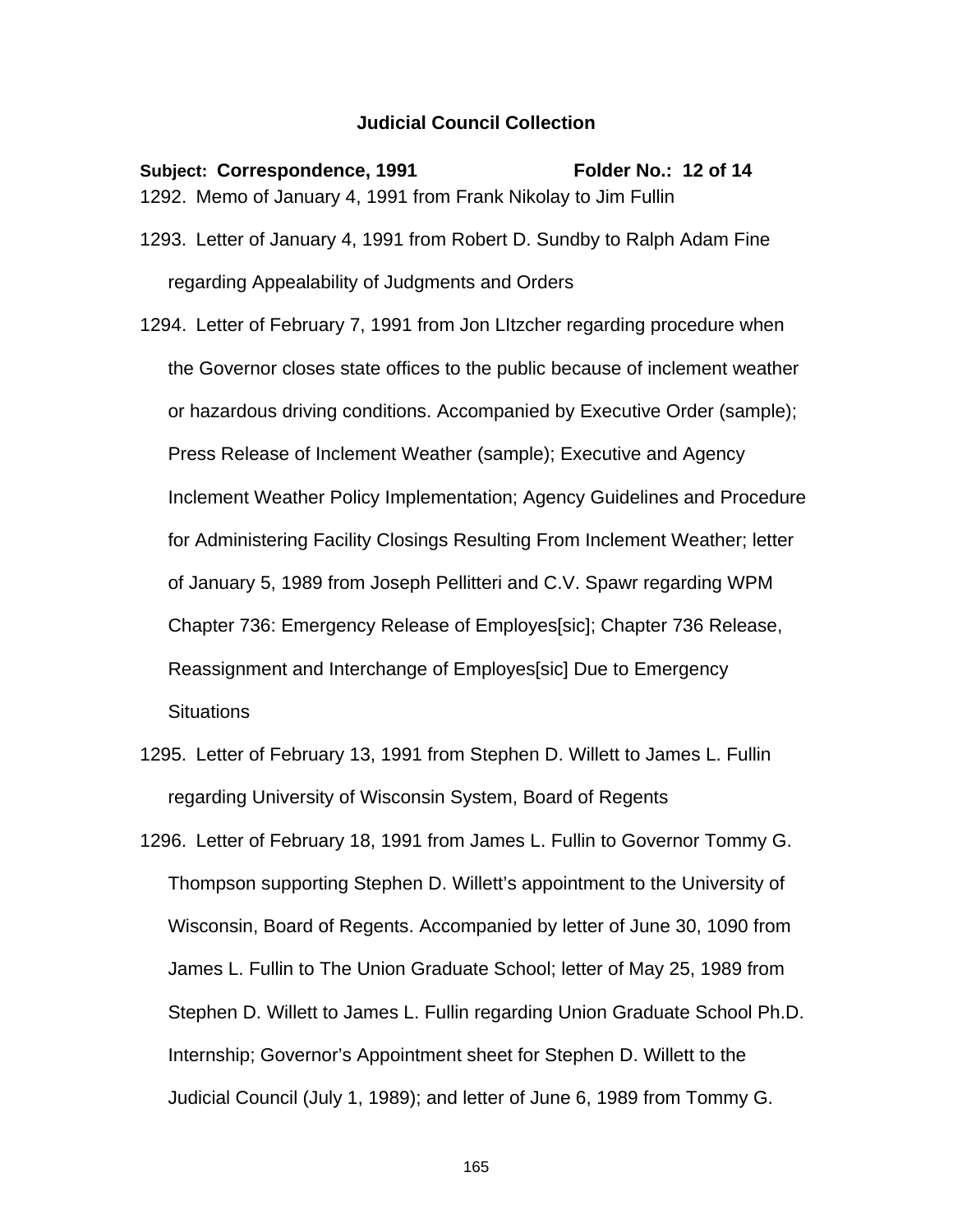Thompson to Stephen D. Willett confirming Stephen D. Willett's appointment to the Judicial Council

- 1297. Letter of February 19, 1991 from Ralph Adam Fine to Jim Fullin and Peter G. Pappas regarding Proposed Creation of Rule 907.03(2)
- 1298. Letter of February 21, 1991 from Thomas S. Williams to Peter G. Pappas regarding Phone Rules relating to Deposition of Plaintiff. Accompanied by letter of February 21, 1991 from Thomas S. Williams to Joan F. Kessler regarding Fax Petition; and letter of February 21, 1991 from Thomas S. Williams to Brady C. Williamson
- 1298.1 Letter of February 21, 1991 from James L. Fullin to Ralph Adam Fine.
- 1299. Letter of February 25, 1991 from Brady C. Williamson to Thomas S. Williams regarding Judicial Council and Facsimile Rules
- 1300. Letter of February 25, 1990 from Thomas S. Williams to Orlan Prestegard regarding Fax Petition and the "file by mail" provision
- 1301. Letter of February 26, 1991 from James L. Fullin to Eva M. Soeka. Accompanied by letter of February 8, 1991 from Alternate Dispute Resolution (ADR)
- 1302. Letter of March 1, 1991 from Thomas L. Frenn to James Fullin inviting James Fullin to a meeting of the sub-committee of the Special Committee on Children and the Law of the State Bar reviewing Appellate Procedure Rules 1303. Letter of March 7, 1991 from Patricia R. Reuter to James L. Fullin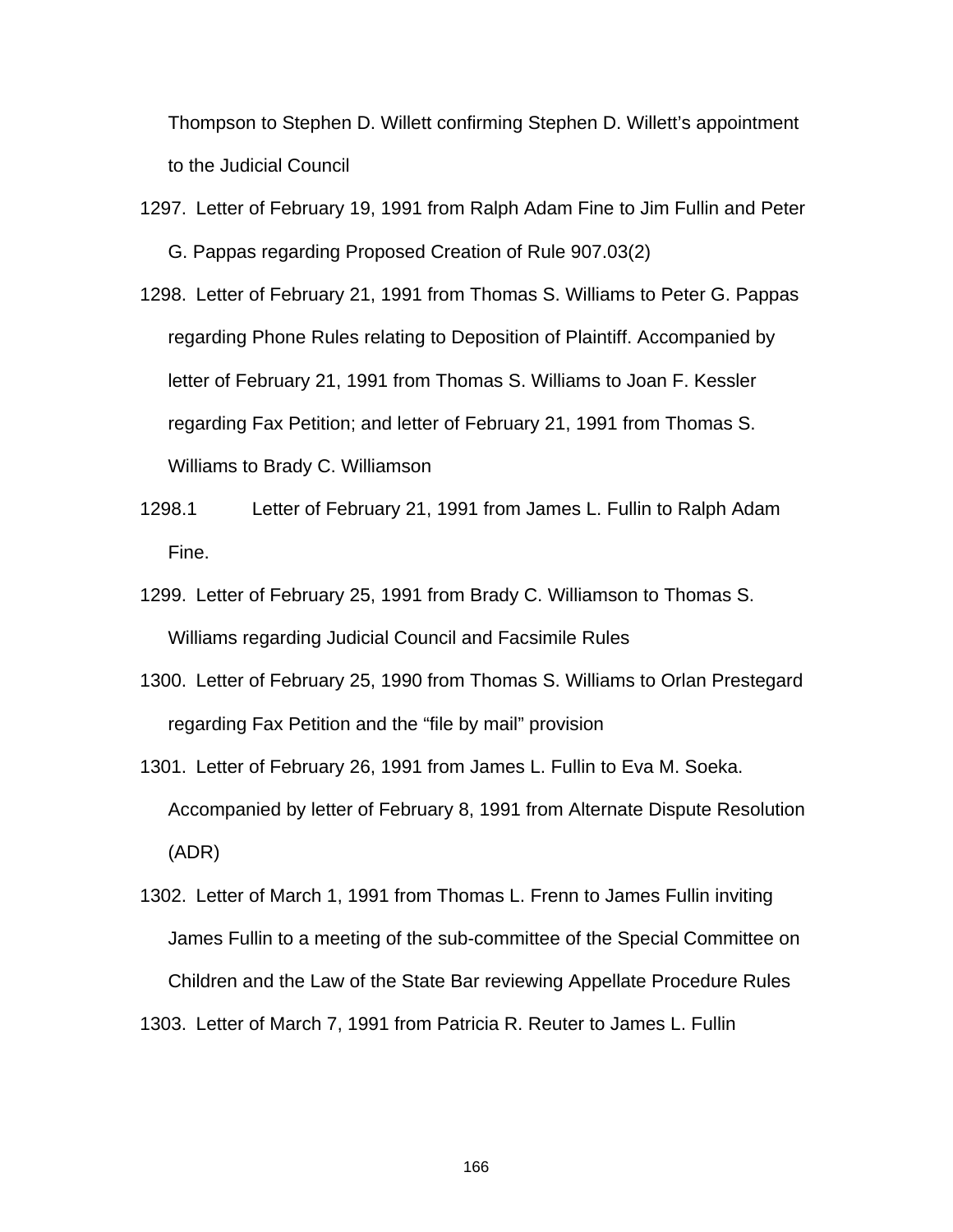- 1304. Letter of March 14, 1991 from B.J. Van Kammen to Wisconsin Judicial Council regarding Guide to Small Claims Court
- 1305. Letter of march 21, 1991 from James L. Fullin to B.J. Van Kammen replying to B.J. Van Kammen's letter of March 14, 1991
- 1306. Letter of March 27, 1991 from Jim Fullin to Lynn Adelman regarding Judicial Council Legislation
- 1307. Letter of April 2, 1991 from Stephen D. Willett to James L. Fullin regarding Stephen D. Willett's appointment to the University of Wisconsin, Board of Regents
- 1308. Letter of April 12, 1991 from Jim Fullin to Craig Johnson regarding LRB-2493/1
- 1309. Letter of April 17, 1991 from James L. Fullin to Raymond E. Gieringer regarding amendment to s. 753.075. Accompanied by message of April 10, 1991 from Ray Gieringer to Jim Fullin regarding amendment to s. 753.075; and Wis. Stat. 753.075
- 1310. Letter of April 18, 1991 from Thomas L. Frenn to Lois Rentmeester
- 1311. Letter of April 25, 1991 from Jim Fullin to Subcommittee on Appellate Rules & Procedures, Children's Law Committee, and State Bar of Wisconsin regarding Steps and Timelines in ch. 48 appeals by child or party other than the state
- 1312. Letter of April 25, 1991 from Jim Fullin to Subcommittee on Appellate Rules & Procedure, Children's Law Committee, and State Bar of Wisconsin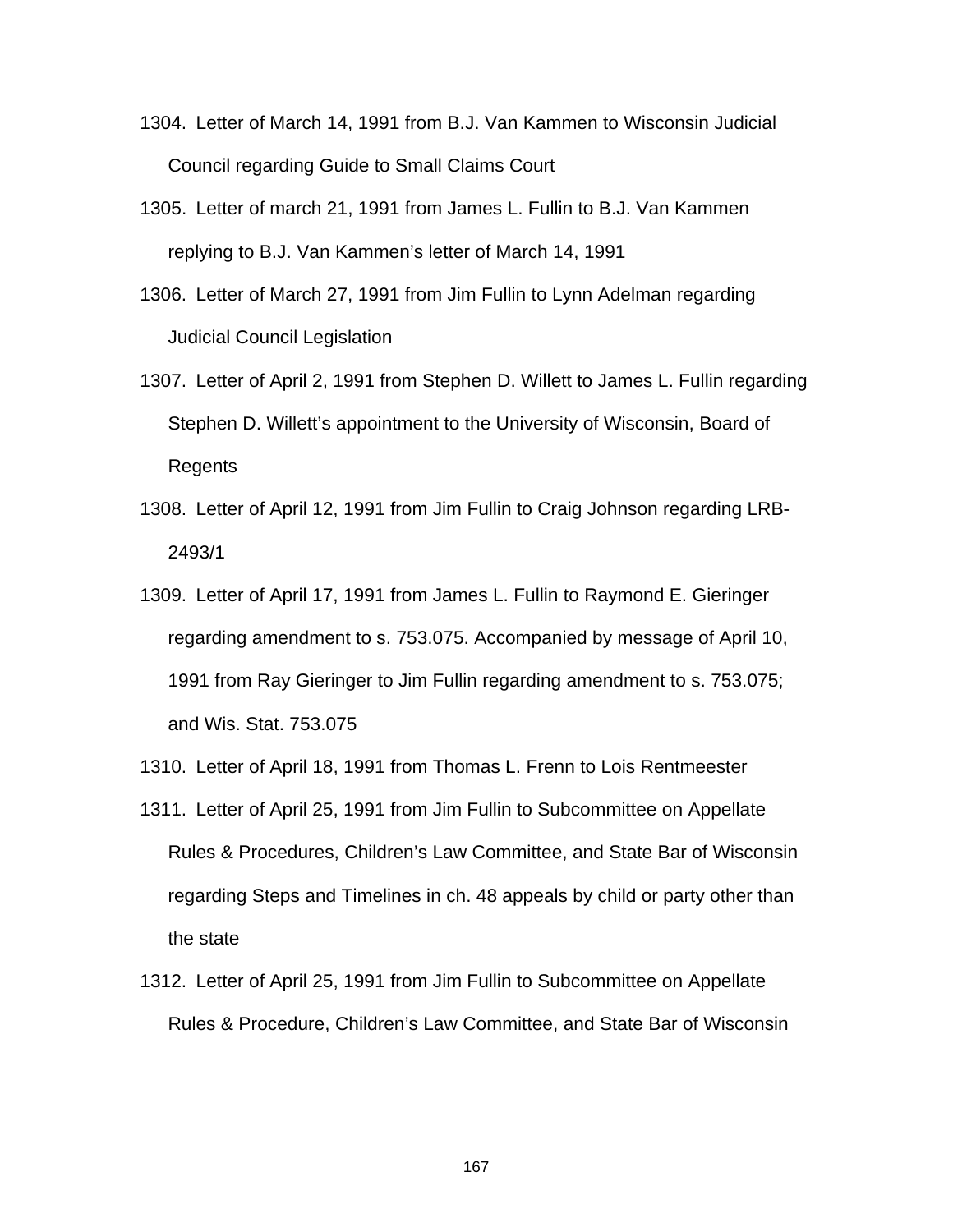regarding Steps and Timelines in ch. 48 appeals by child or party other than the state (with handwritten notes)

- 1313. Letter of May 2, 1991 from James L. Fullin to Fred A. Risser regarding s. 753.075 and proposed amendments to this section. Accompanied by letter of April 25, 1991 from Fred A. Risser to James L. Fullin; Requested Amendment 753.075(2)(a); and Wisconsin Statute 753.075
- 1314. Letter of May 6, 1991 from James L. Fullin to Marge Halbach replying to Marge Halbach's letter of May 1
- 1315. Letter of May 9, 1991 from Ralph Adam Fine to Jim Fullin regarding Suggested Amendment of the Rules of Appellate Procedure in Accordance with Federal Rules of Appellate Procedure 4(a)(2). Accompanied by Chapter 808 Appeals and Writs of Error
- 1316. Letter of May 9, 1991 from Ralph Adam Fine to Jim Fullin regarding Possible Amendment to Rule 802.08(2), Stats. Accompanied by sec. 802.08 Summary Judgment; and Community Newspapers v. West Allis, 158 Wis. 2d 28, 461 N.W.2d 785 (Ct. App. 1990)
- 1317. Letter of May 9, 1991 from Ralph Adam Fine to Jim Fullin regarding Proposed Amendment to Section 806.04(1), Stats. Accompanied by Wis. Stat. 806.043 Uniform declaratory judgments act; Order In the Matter of the Amendment of sec. 806.04(`), Stats-Appealability of Declaratory Judgment; and Notice of opinion and order to S.A. Schapiro and Linda E. Hansen, January 9, 1991
- 1318. Letter in original envelope to Judicial Council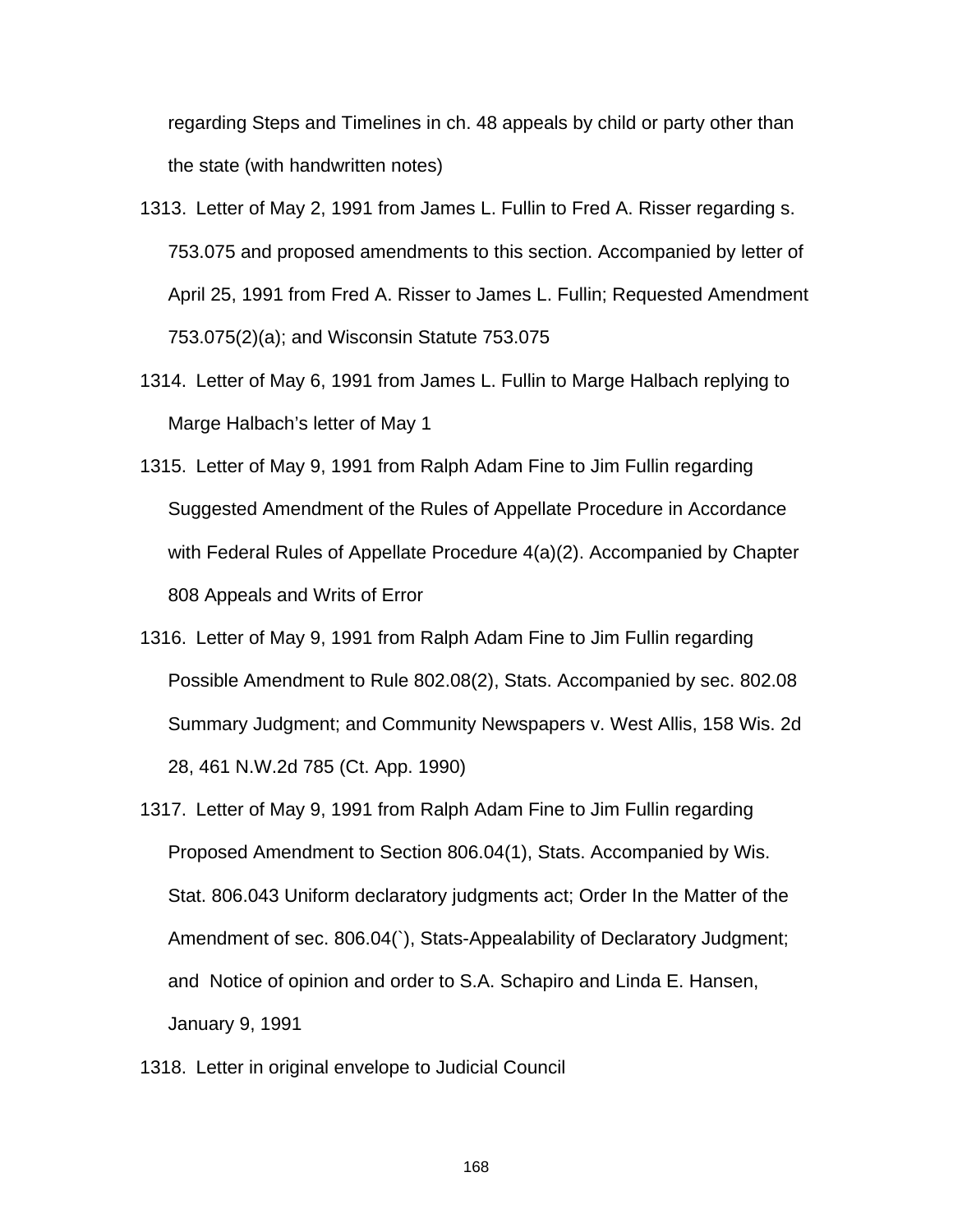- 1319. Memo of May 18, 1991 from James L. Carlson to Judicial Council regarding Wis. Stats. sec. 806.02 (3)(a)/ Notice to Defendant
- 1320. Letter of May 21, 1991 from Carolyn Lazar Butler to James L. Fullin and Bruce E. Munson regarding Statutory Modifications. Accompanied by letter of May 16, 1991 from Timothy J. Burns to State Bar of Wisconsin regarding Statutory Modifications
- 1321. Letter of May 23, 1991 from James L. Fullin to Thomas S. Sleik regarding membership on the Judicial Council
- 1322. Letter of May 23, 1991 from James L. Fullin to Joe Thrasher regarding membership on the Judicial Council
- 1323. Letter of May 24, 1991 from Jim Fullin to Judicial Council and Committee Members regarding 1991-1992 Judicial Council Meeting Schedule
- 1324. Letter of May 28, 1991 from Nathan S. Heffernan to Michael W. Brennan
- 1325. Letter of May 30, 1991 from James L. Fullin to Dan Blinka
- 1326. Letter of May 31, 1991 from Frederic W. Fleishauer to James Fullin regarding Unified Citation Procedure
- 1327. Letter of May 31, 1991 from James L. Fullin to Ralph Adam Fine. Accompanied by letter of May 24, 1991 from Ralph Adam Fine to Jim Fullin regarding difference between "which" and "that"; and excerpts from William Strunk, "The Elements of Style," second edition (The Macmillan Company: New York) and Mary Barnard Ray and Jill J. Ramsfield, "Legal Writing: Getting It Right and Getting it Written," West Publishing Co.: St. Paul, 1987) 1328. Letter of June 3, 1991 from Thomas S. Sleik to James L. Fullin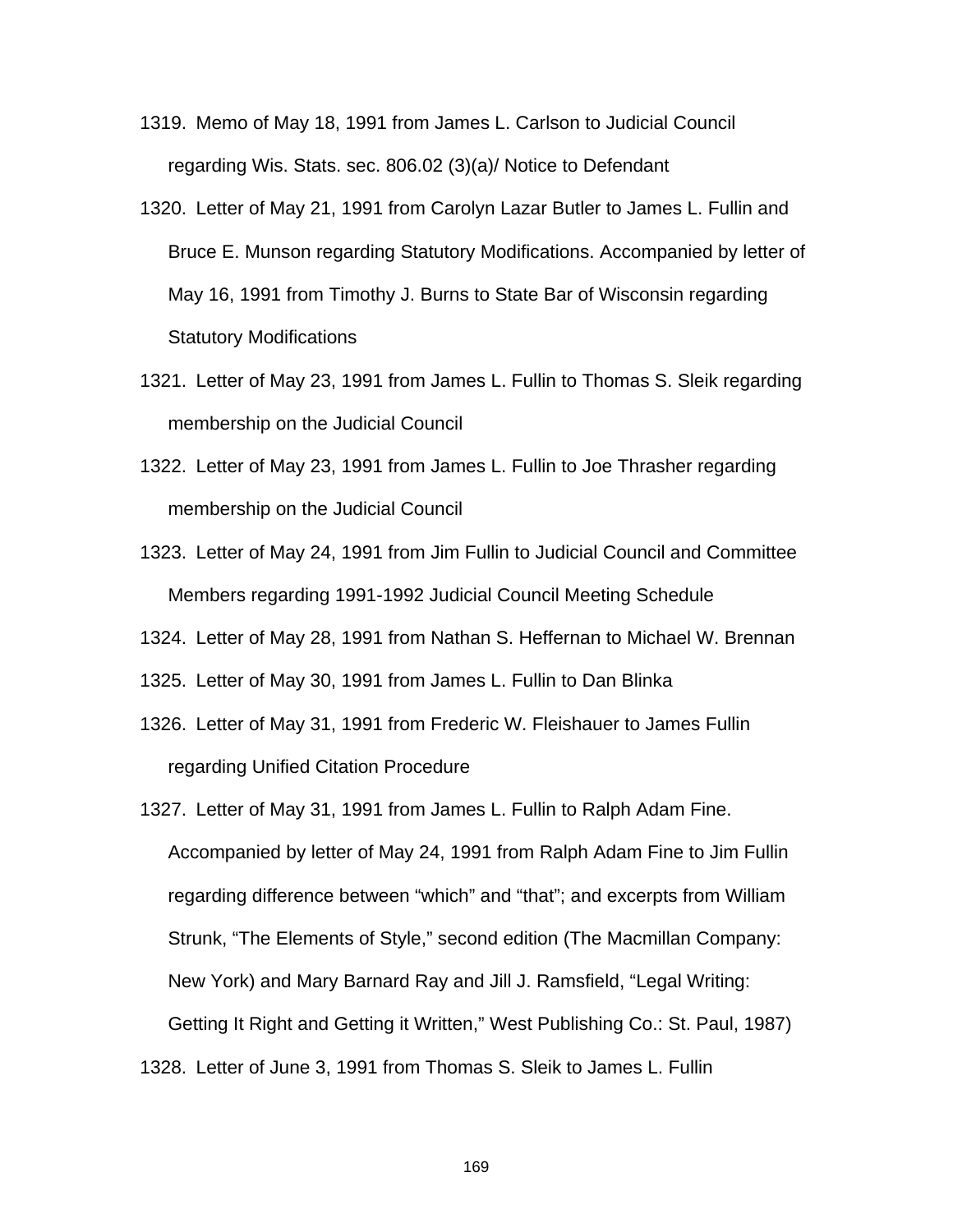- 1329. Letter of June 5, 1991 from James L. Fullin to Dane A. Killerlain. Accompanied by letter of May 31, 1991 from Dane Allen Killerlain to State of Wisconsin Judicial Council regarding copies of the Supreme Court Rules and complaint about a Assistant Attorney General
- 1330. Letter of June 5, 1991 from Robert D. Sundby to James Fullin regarding Appeals from Final Judgment and Orders. Accompanied by Certification by Court of Appeals of Wisconsin in William V. Wagner v. State of Wisconsin Medical Examining Board (No. 90-1932); and letter of June 6, 1991 from Daniel D. Blinka to James L. Fullin
- 1331. Letter of June 7, 1991 from James L. Fullin to Vivi L. Dilweg. Accompanied by letter of May 30, 1991 from Vivi L. Dilweg to Jim Fullin regarding Reserve Judges; and letter of April 19, 1991 from Dennis C. Bailey to Vivi L. Dilweg regarding Reserve Judges
- 1332. Letter of June 13, 1991 from Jim Fullin to Judicial Council regarding Notice to parties of motion hearings. Accompanied by Larry W. Monson v. Madison Family Institute (No. 89-0314
- 1333. Letter of June 13, 1991 from J. Denis Moran to James Fullin regarding Appellate/Circuit Judge Exchange. Accompanied by letter of May 13, 1991 from Thomas Cane and Gary L. Carlson to J. Denis Moran regarding Appellate Judge/Circuit Judge Exchange Proposal; Pilot Program for judicial Exchange Between Circuit & Appellate Courts
- 1334. Letter of June 20, 1991 from Jim Fullin to All Legislators regarding Reserve Judge Eligibility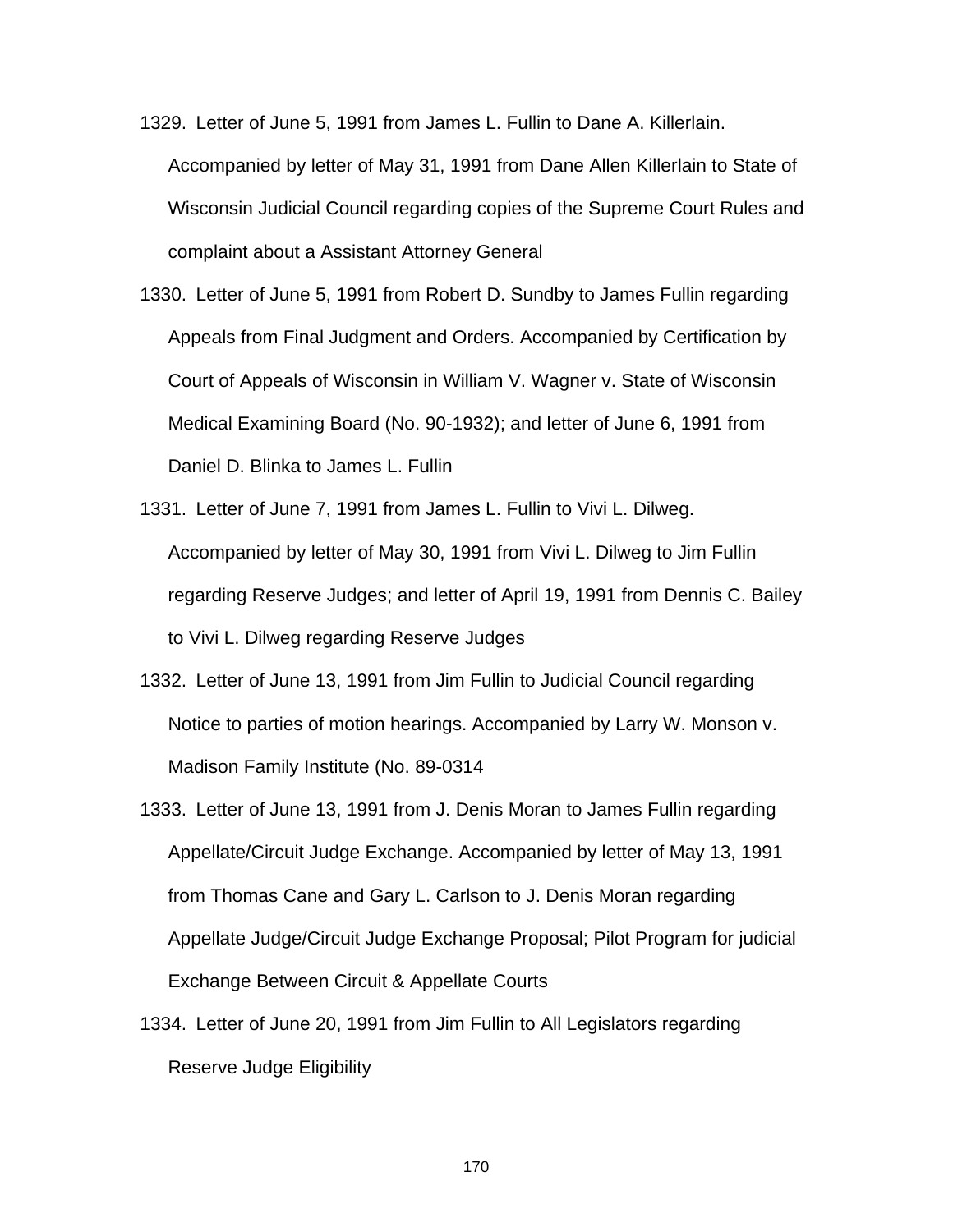- 1335. Letter of June 21 from Jim Fullin to Judicial Council regarding Staff Salary **Adjustments**
- 1336. Handwritten letter of June 27, 1991 from Walter Baritsky to James L. Fullin
- 1337. Letter of June 28, 1991 from Will Highfill to James L. Fullin regarding Complaint Against Judge Michael B. Torphy Jr. for Failure to Follow and Comply with: SCR 70.36, and Section 757.025 Wis. Stats.
- 1338. Letter of January 8, 1991 from Jana Saigh to James Fullin. Accompanied by contract of arrangements for the functions to be held at the Hyatt Regency Milwaukee.
- 1339. Letter of July 2, 1991 from Thomas L. Frenn to Jim Fullin regarding Sub-Committee Meeting Relating to Proposed 809.175 Children's Law Committee. Accompanied by memo of July 2, 1991 from Thomas L. Frenn to Jim Fullin regarding Sub Committee meeting and Minutes; memo of July 2, 1991 from Thomas L. Frenn to Committee Members regarding Meeting Notice and **Minutes**
- 1340. Memo of July 2, 1991 from Thomas L. Frenn to Committee Members regarding Meeting Notice and Minutes. Accompanied by Expedited Appeals Draft B (July 5, 1991)
- 1341. Letter of July 2, 1991 from James L. Fullin to Members of the Judicial Council and Council Committees regarding Travel Expense Guidelines and Voucher Instructions
- 1342. Letter of July 3, 1991 from James L. Fullin to Randall J. Sandfort regarding reimbursement for a fax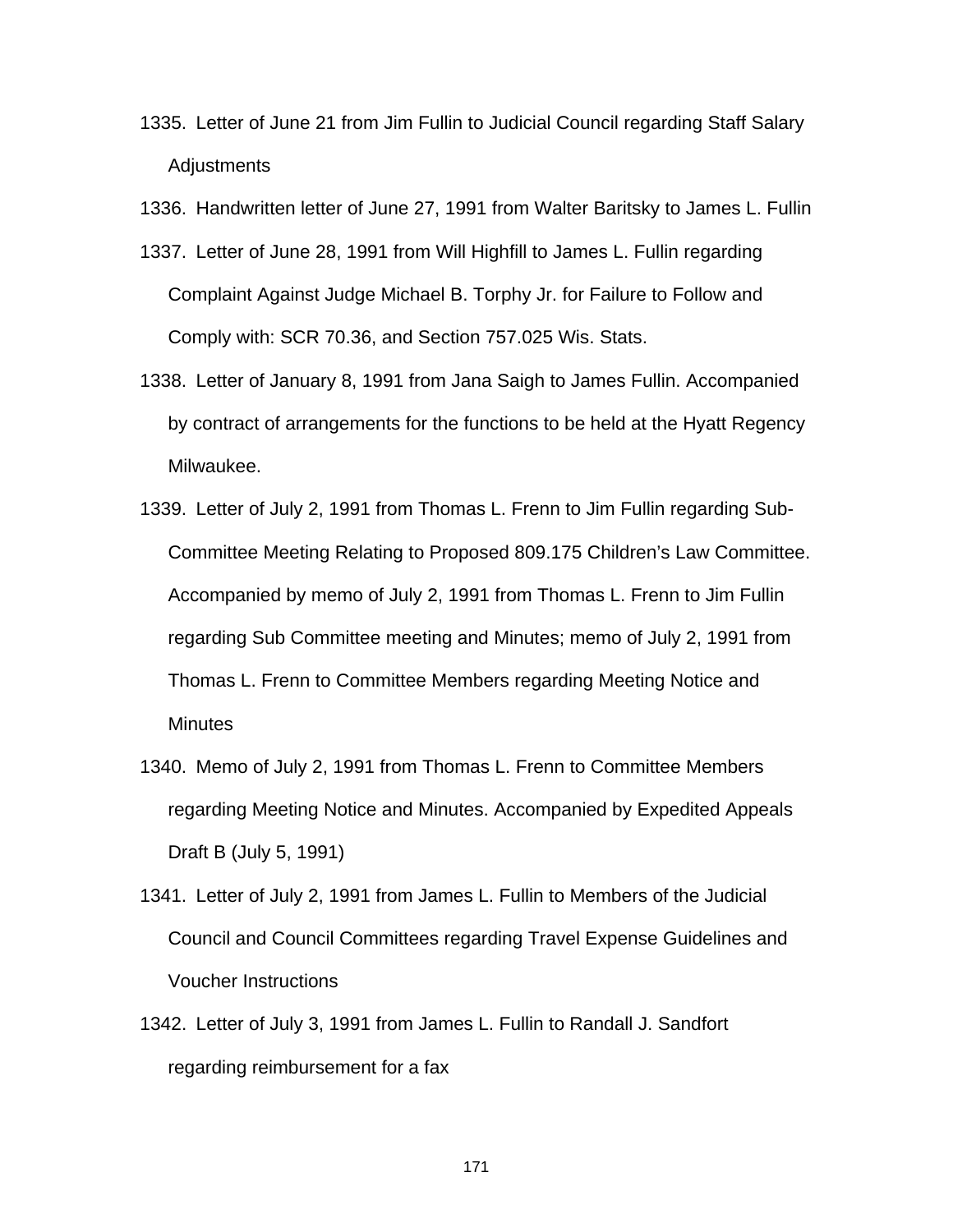- 1343. Letter of July 8, 1991 from James L. Fullin to David R. Faulkner responding to attached letter of July 1, 1991 from David R. Faulkner to James L. Fullin regarding arbitration services for resolving disputes over the fees lawyers charge
- 1344. Letter of July 8, 1991 from Don R. Herrling to Eva M. Soeka regarding Judicial Council Alternative Dispute Resolution Committee
- 1345. Letter of July 18, 1991 from James L. Fullin to Robert D. Sundby regarding Robert D. Sundby's letters of April 30 and June 5.
- 1346. Letter of July 18, 1991 from James L. Fullin to Frederic Fleishauer regarding Frederic Fleishauer's letter of May 31.
- 1347. Letter of July 30, 1991 from Mary L.D. Griffith to James L. Fullin regarding Paralegal Limited Licensing Proposal
- 1348. Letter of August 3, 1991 from Thomas S. Sleik to James L. Fullin
- 1349. Letter of August 7, 1991 from James L. Fullin to David Saichek regarding Judicial Council
- 1350. Letter of August 19, 1991 from Children's Law Committee to Board of Governors – State Bar of Wisconsin regarding Expedited Appeal Procedure for Chapter 48 Cases
- 1351. Letter of September 3, 1991 from James L. Fullin to Cheryl A. Nielsen replying to an inquiry from Cheryl A. Nielsen
- 1352. Letter of September 11, 1991 from Mary L. D. Griffith to James L. Fullin regarding voluntary licensure of paralegal specialists
- 1353. Letter of September 12, 1991 from Frank C. DeGuire to James L. Fullin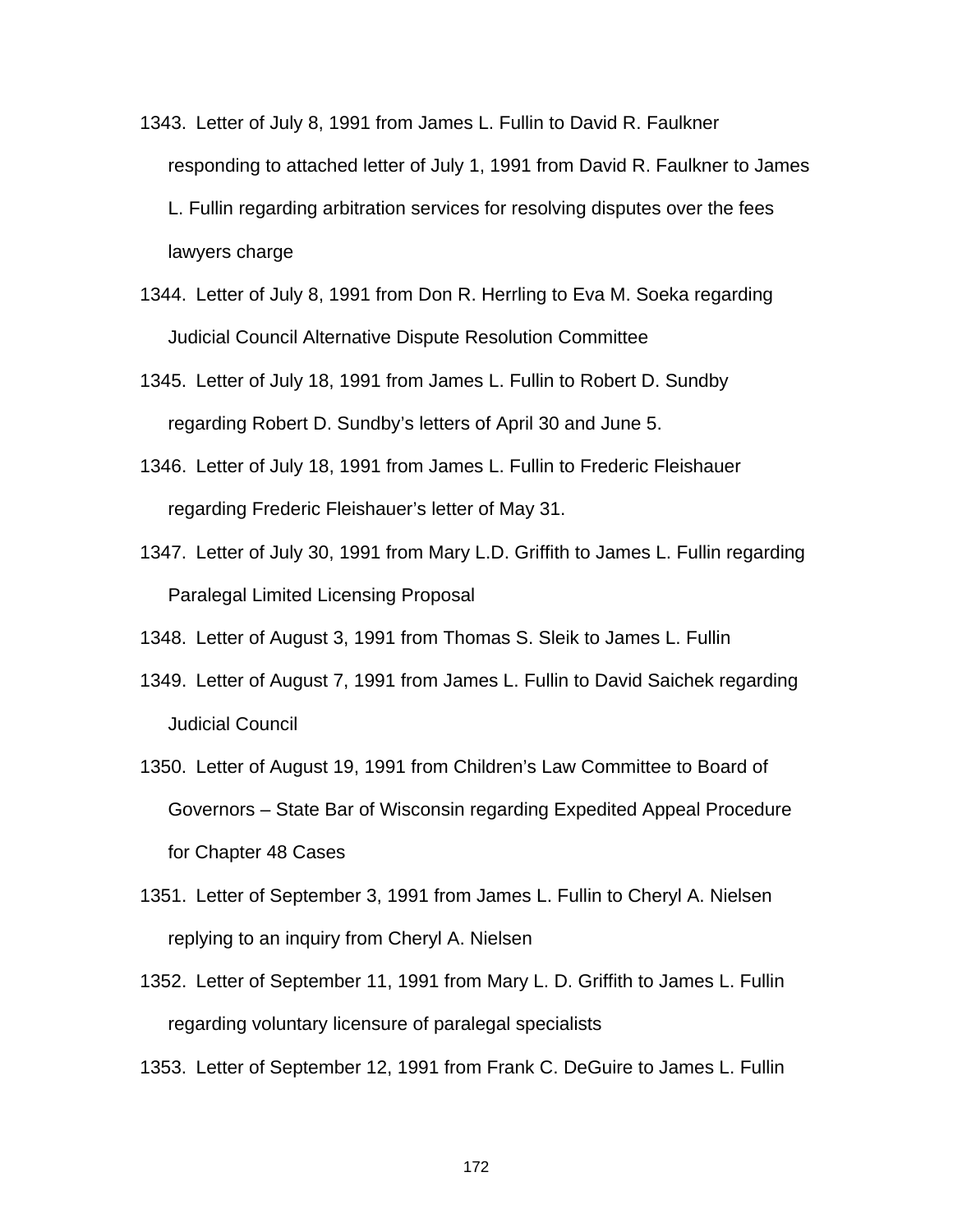- 1354. Letter of September 13, 1991 from Jim Fullin to Judicial Council regarding Suggested Judicial Council Projects
- 1355. Letter of September 16, 1991 from Thomas L. Frenn to James L. Fullin regarding Children's Law Section Committee
- 1356. Letter of September 17, 1991 from Roy S. Wilcox to James L. Fullin regarding Judicial Rotation Committee

1357. Letter of September 27, 1991 from James L. Fullin to Ralph Adam Fine

1358. Letter of October 3, 1991 from James L. Fullin to Wayne J. Marik regarding Judicial Council

- 1359. Letter of October 17, 1991 from Robert D. Sundby to James Fullin regarding Expedited Appeals in Ch. 48 Cases. Accompanied by memo of October 23, 1991 from Thomas L. Frenn to Children's Law Section Committee Members regarding Children's Law Section Committee on Appellate Procedures; letter of October 23, 1991 from Thomas L. Frenn to Robert Sundby regarding Children's Law Section Committee; and letter of October 16, 1991 from Daniel R. Moeser to J. Denis Moran regarding meeting of the Legislative Committee of the Judicial Conference concerning speedy trial demands in non-felony cases
- 1360. Letter of October 25, 1991 from Peter G. Pappas to James L. Fullin regarding membership on Judicial Council's Alternative Dispute Resolution **Committee**
- 1361. Letter of November 20, 1991 from Stephen L. Nass to James L. Fullin regarding forwarded letter relating to criminal restitution. Accompanied by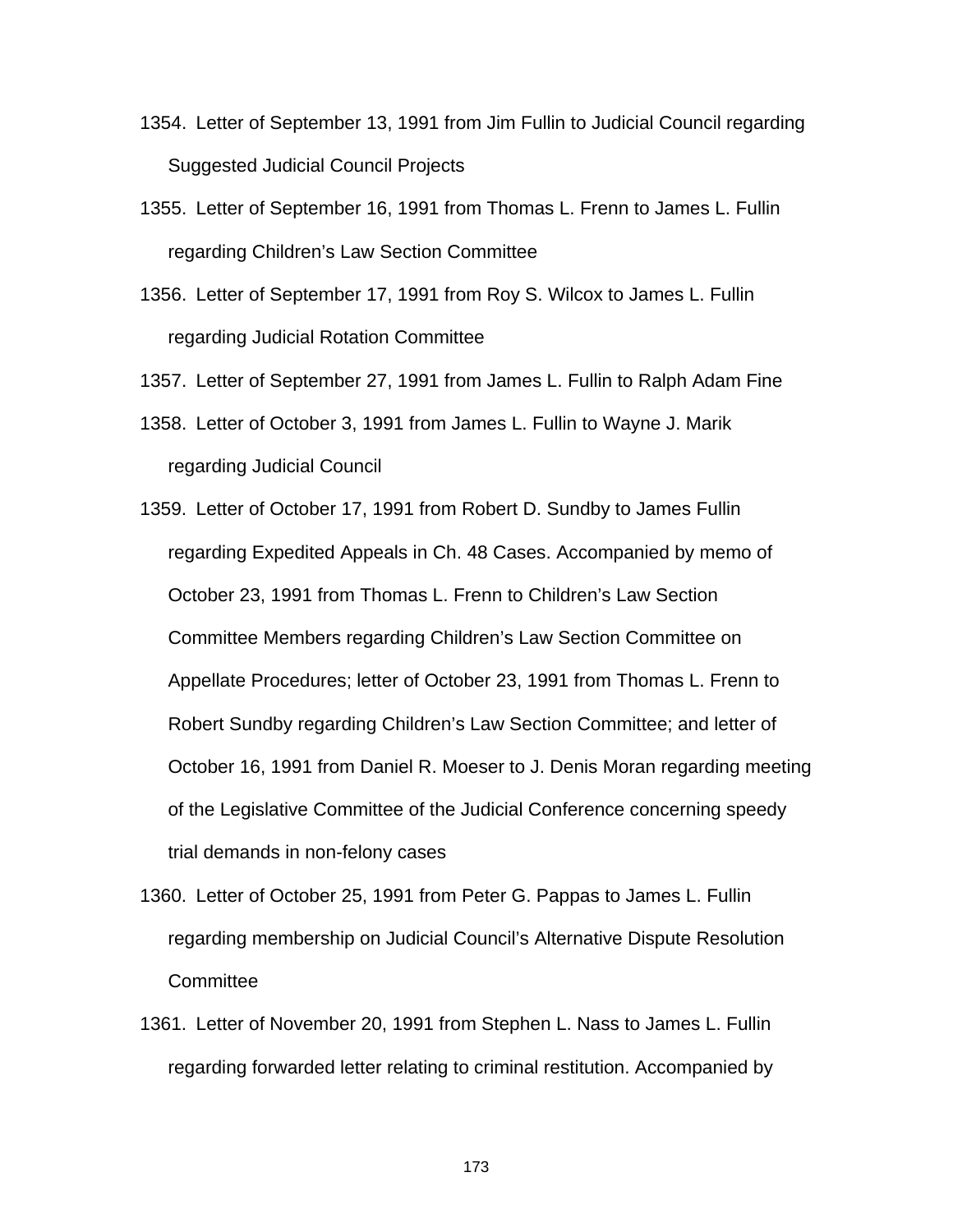letter of October 16, 1991 from Mary B. Koss to Timothy L. Weeden, Steve Nass, and Chuck Coleman regarding criminal restitution; and letter of December 19, 1991 from James L. Fullin to Stephen L. Nass regarding forwarded letter relating to criminal restitution

- 1362. Letter of December 12, 1991 from James L. Fullin to Frank J. Remington regarding David E. Schultz
- 1363. Letter of December 17, 1991 from Robert D. Sundby to James L. Fullin regarding 90-1932, *Wagner v. State Medical Examining Board*. Accompanied by Certification by Court of Appeals of Wisconsin for *Wagner v. State of Wisconsin Medical Examining Board*
- 1364. Letter of December 18, 1991 from James L. Fullin to Brian D. Rude and John Medinger regarding Judge Perlich's August 21 letter concerning the intimidation of victim statute
- 1365. Letter of December 18, 1991 from James L. Fullin to Brian D. Rude and John Medinger regarding Judge Perlich's August 21 letter concerning the intimidation of victim statute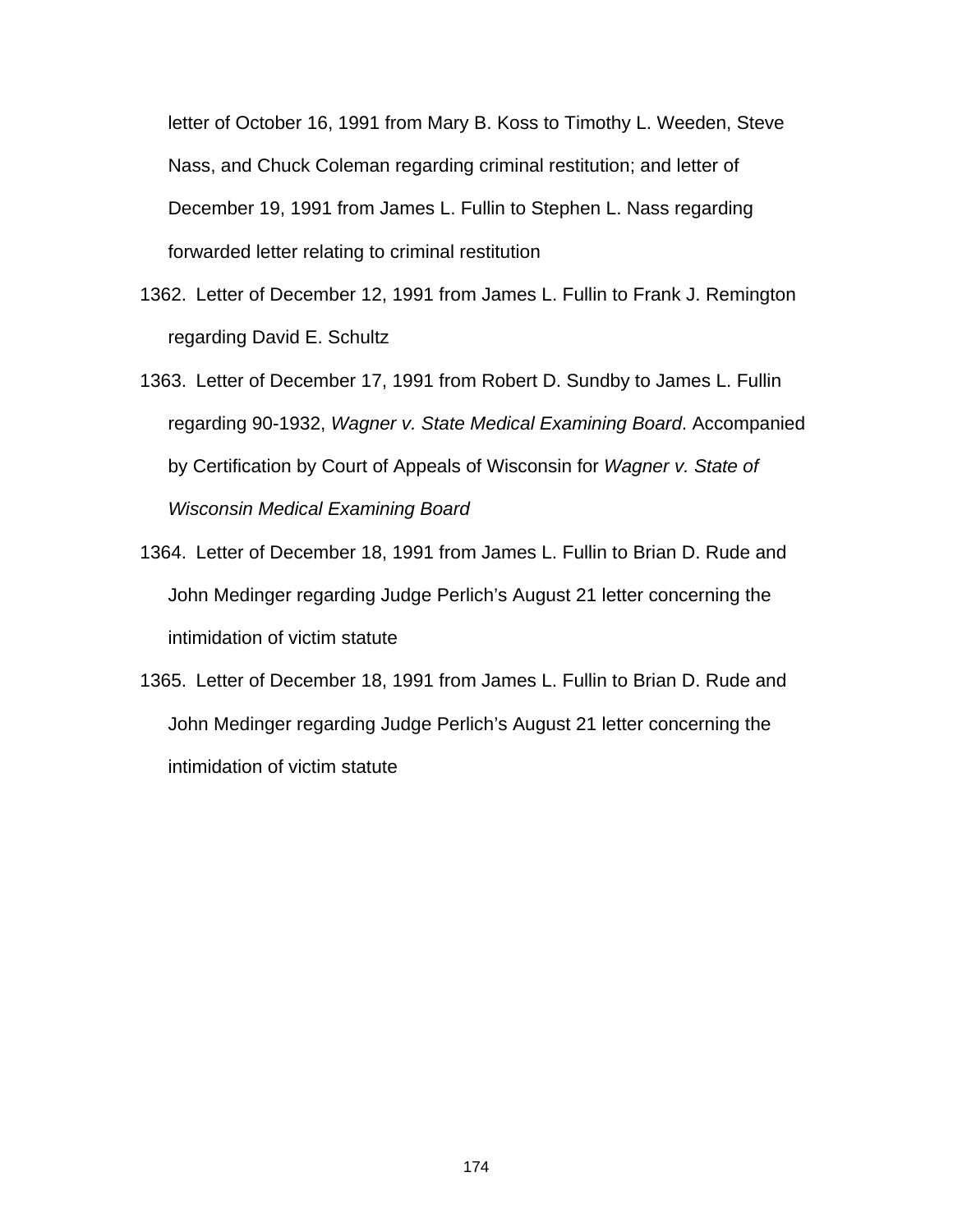## **Judicial Council Collection**

Subject: Correspondence, 1992 Folder No.: 12 of 14 1366. Letter of January 7, 1992 from James L. Fullin to Office of the City Assessor

- 1367. Letter of January 13, 1992 from Michael W. Brennan to David E. Schultz and James L. Fullin regarding future projects for the Judicial Council
- 1368. Letter of January 15, 1992 from Robert D. Sundby to Daniel W. Hildebrand regarding optional expedited appeals procedure
- 1369. January 28, 1992 from Jim Fullin to James Rutkowski regarding Insanity Defense
- 1370. Letter of January 24, 1992 from James L. Fullin to James Walrath regarding Guardian Ad Litems
- 1371. Letter of January 20, 1992 from Attorney Thomas L. Frenn to Children's Law Section Committee on Appellate Procedures regarding February 12, 1992 Meeting
- 1372. Letter of January 30, 1991 from Robert D. Sundby to James Fullin regarding Senate Bill 436. Accompanied by Clark County, Annual Watts Review expenses for 190 protectively placed wards (1990); Supreme Court opinion and concurring opinion for In the Matter of the Mental Condition of C.M.B.: Dane County v. C.M.B.
- 1373. Letter of February 4, 1992 from James L. Fullin to Pat Samataro regarding records pertaining to ch. 305, Laws of 1977, relating to Municipal Court Procedure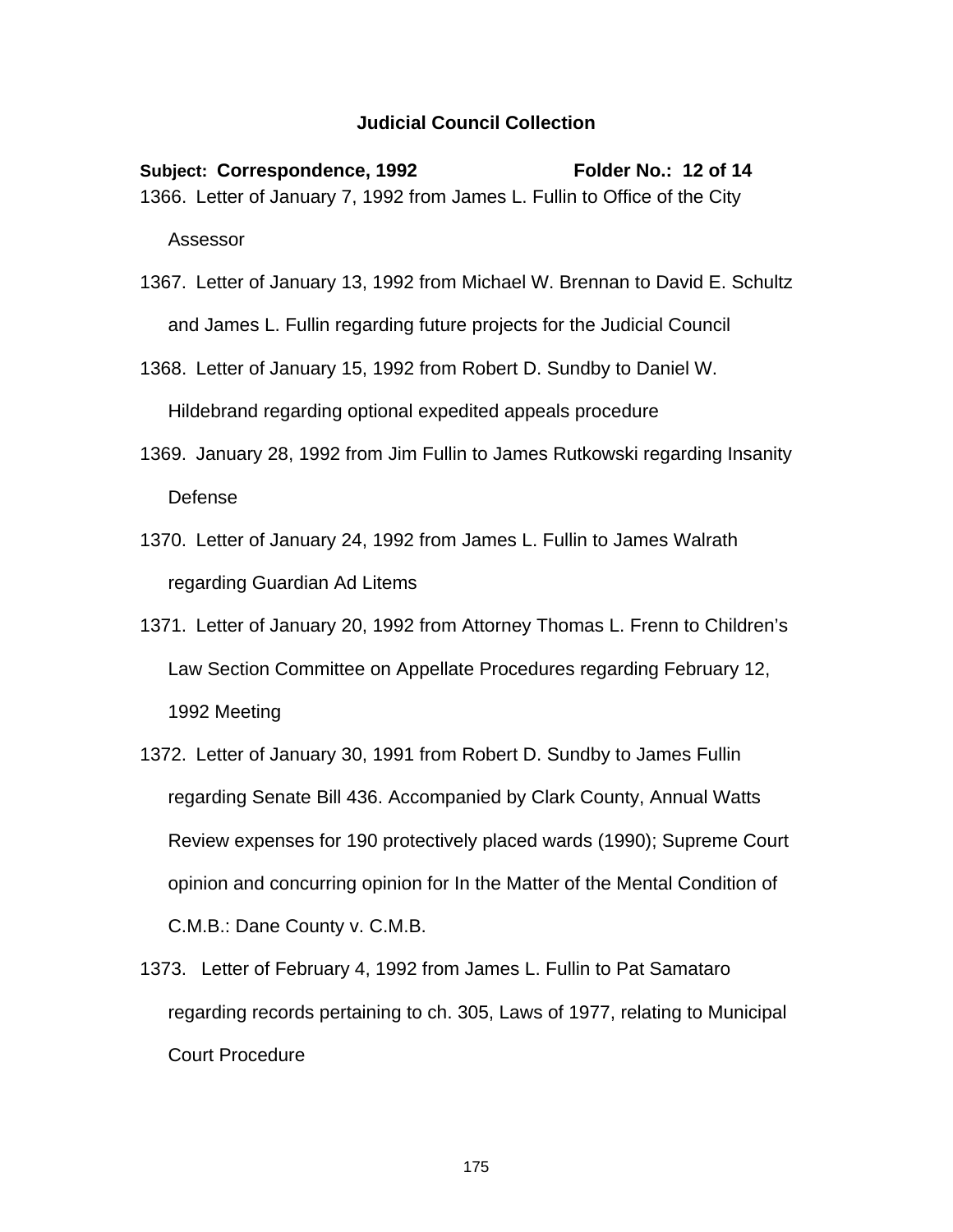- 1374. Letter of February 13, 1992 from Richard S. Brown to Ralph Adam Fine regarding sec. 809.19(2), Stats., relating to the appendix to Appellate briefs. Accompanied by IV. Miscellaneous Matters, A. Appendix to appellant's brief
- 1375. Letter of February 20, 1992 from Jim Fullin to J. Denis Moran regarding partial transcript of Judicial Council meeting relating to a proposed study on Emergency suspension of disabled judges
- 1376. Letter of February 20, 1992 from Ralph Adam Fine to Jim Fullin forwarding attached letting of February 12, 1992 from Richard S. Brown to Ralph Adam Fine regarding sec. 809.19(2), Stats., relating to the Appendix to appellate briefs.
- 1377. Letter of February 27, 1992 from Peter G. Pappas to Ralph Adam Fine resigning from the Evidence Committee
- 1378. Letter of February 27, 1992 from James L. Fullin to James A. Morrison regarding informing juries about the effect of their verdicts. Accompanied by letter of February 18, 1992 from James A. Morrison to James Fullin regarding informing juries about the effect of their verdicts; letter of February 10, 1992 from Shirley S. Abrahamson to James A. Morrison replying to James A. Morrison's letter regarding informing juries about the effect of their verdicts; letter of January 20, 1992 from James A. Morrison to Nathan S. Hefferan[sic] regarding accessibility of the court to the public and to the Bar in general
- 1379. Letter of February 27, 1992 from James L. Fullin to Teya McRaven. Accompanied by resume for Teya McRaven; and letter of February 21, 1992 from Teya McRaven to Judicial Council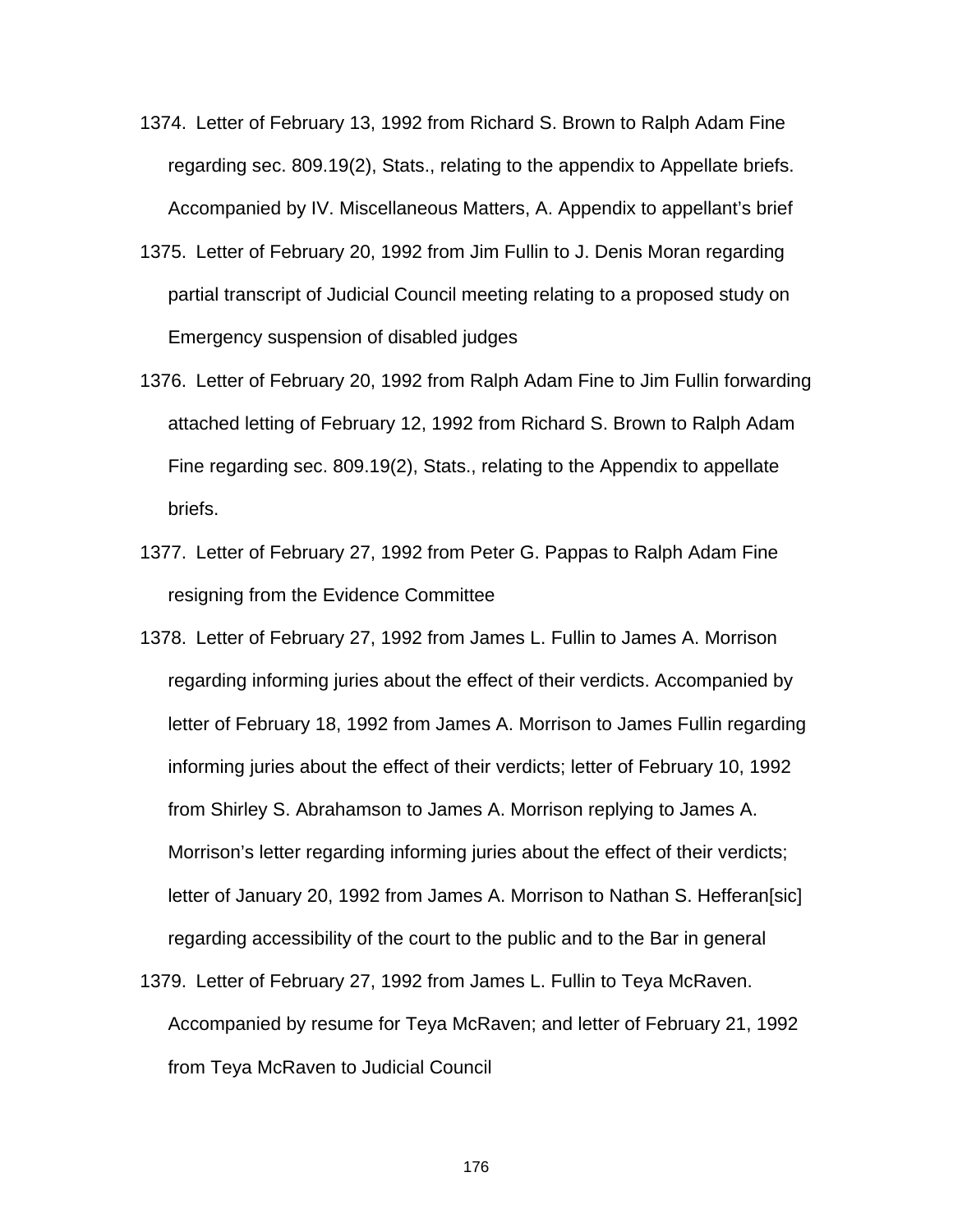- 1380. Letter of March 5, 1992 from Tommy G. Thompson to Stephen D. Willett confirming Stephen D. Willett's appointment to the Judicial Council. Accompanied by Governor's Appointment sheet
- 1381. Letter with original mailing envelope of March 5, 1992 from Harlan Richards to James Fullin regarding s. 814.29(3), Wis. Stats. and Judicial Council minutes relating to that section. Accompanied by letter of February 5, 1992 from James L. Fullin to Harlan Richards replying to Harlan Richards' letter of December 17; Minutes of the January 19, 1990 meeting of the Judicial Council; letter of December 22, 1989 from James L. Fullin to Harlan Richards; Letter of December 22, 19988 from Jim Fullin to Jane Beyer regarding Proposed revision of S. 814.29, relating to suits by indigent persons; Memo of October 11, 1988 from Alison Poe to Jim Fullin regarding Request for Assistance; Memorandum of June 24, 1988 from Charles D. Hoornstra to James D. Jeffries regarding Unit I Legislative Proposals; letter of December 17, 1989 from Harlan Richards to James Fullin regarding sec. 814.29(3); and proposed sec. 814.29(3)
- 1382. Letter of April 24, 1992 from James L. Fullin to Lavaughn Gold regarding Suspension of Our Voucher #175
- 1383. Letter of April 27, 1992 from Stephen D. Willett to James Fullin forwarding attached Memorandum of April 14, 1992 from Donna Seidel to All Law Firms and All Parties Filing Garnishment Actions; letter from James E. Seidel to Practicing Attorney sin the Ninth Judicial District regarding District Rule relating to captioning/attorney codes; letter of March 17, 1992 from Gary L.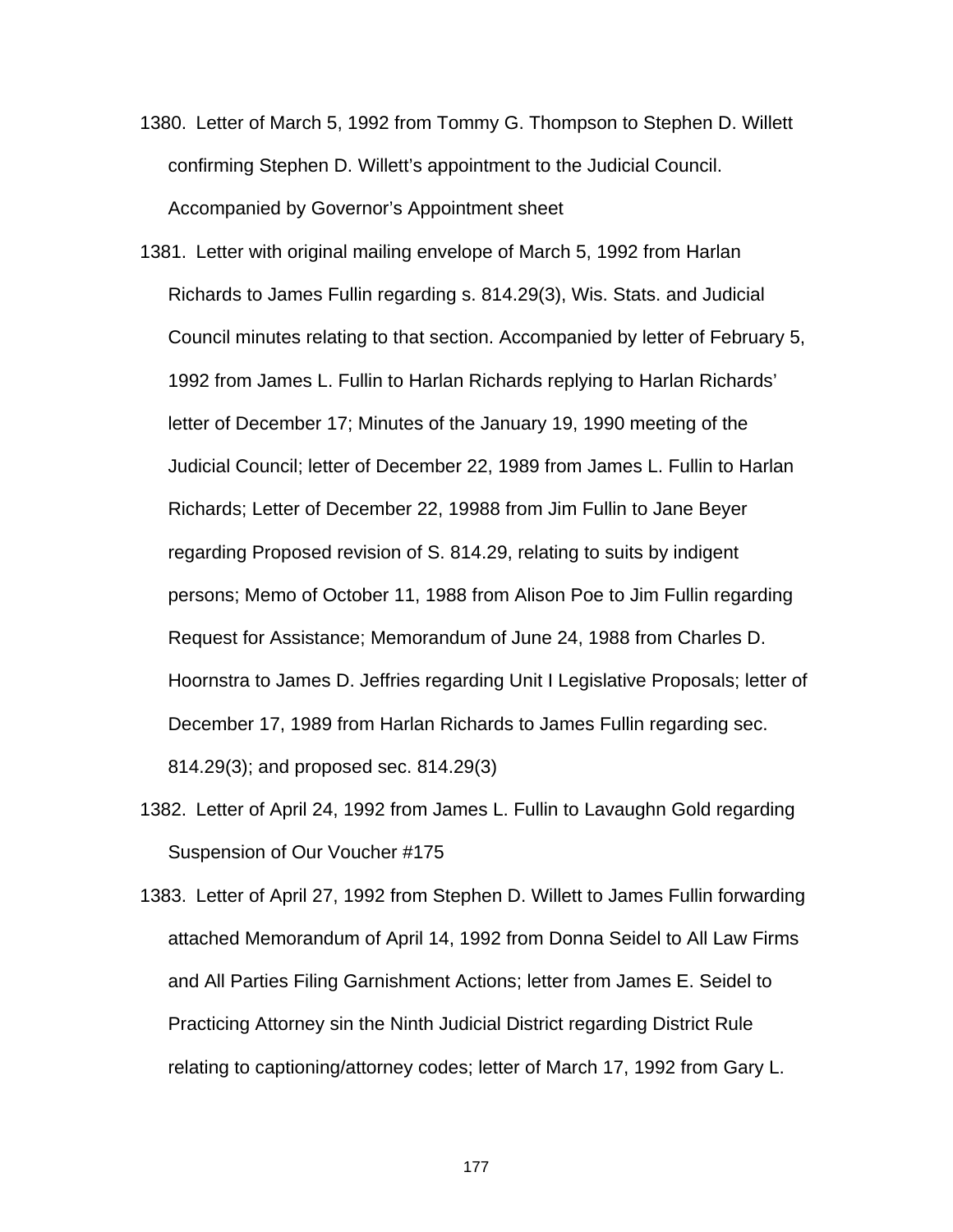Carlson to Circuit Judges regarding District Rule relating to Captioning/attorney codes; In the Matter of the Judicial District Rules, Policies, and Procedures, Required information in Summons, Complaint or Petition and Motion Caption

- 1384. Letter of May 6, 1992 from James L. Fullin to Patrick Farley replying to Patrick Farley's request for information. Accompanied by letter from Patrick Farley to James L. Fullin requesting copies of all phone records, memos, letters and any other contact and correspondence from former Assemblyman and current State Senator Tom Barrett and former Assemblyman and Judge Fred Kessler covered by Wisconsin Public Records Law, Chapter 19; and original mailing envelope
- 1385. Letter of May 19, 1992 from James L. Fullin to Dorothea Ruesch welcoming Dorothea Ruesch to the Judicial Council's Criminal Procedure **Committee**
- 1386. Letter of May 22, 1992 from James L. Fullin to Cynthia Archer requesting transfer of funds for new office equipment
- 1387. Letter of may 26 from Stephen D. Willett to Jim Fullin regarding copies of the further creation and dissemination of local rules. Accompanied by letter from James E. Seidel to Practicing attorneys in the Ninth Judicial District regarding District Rule relating to captioning/attorney codes; In the Matter of Ninth Judicial District Rules, Policies, and Procedures: Required information in Summons, Complaint or Petition and Motion Captions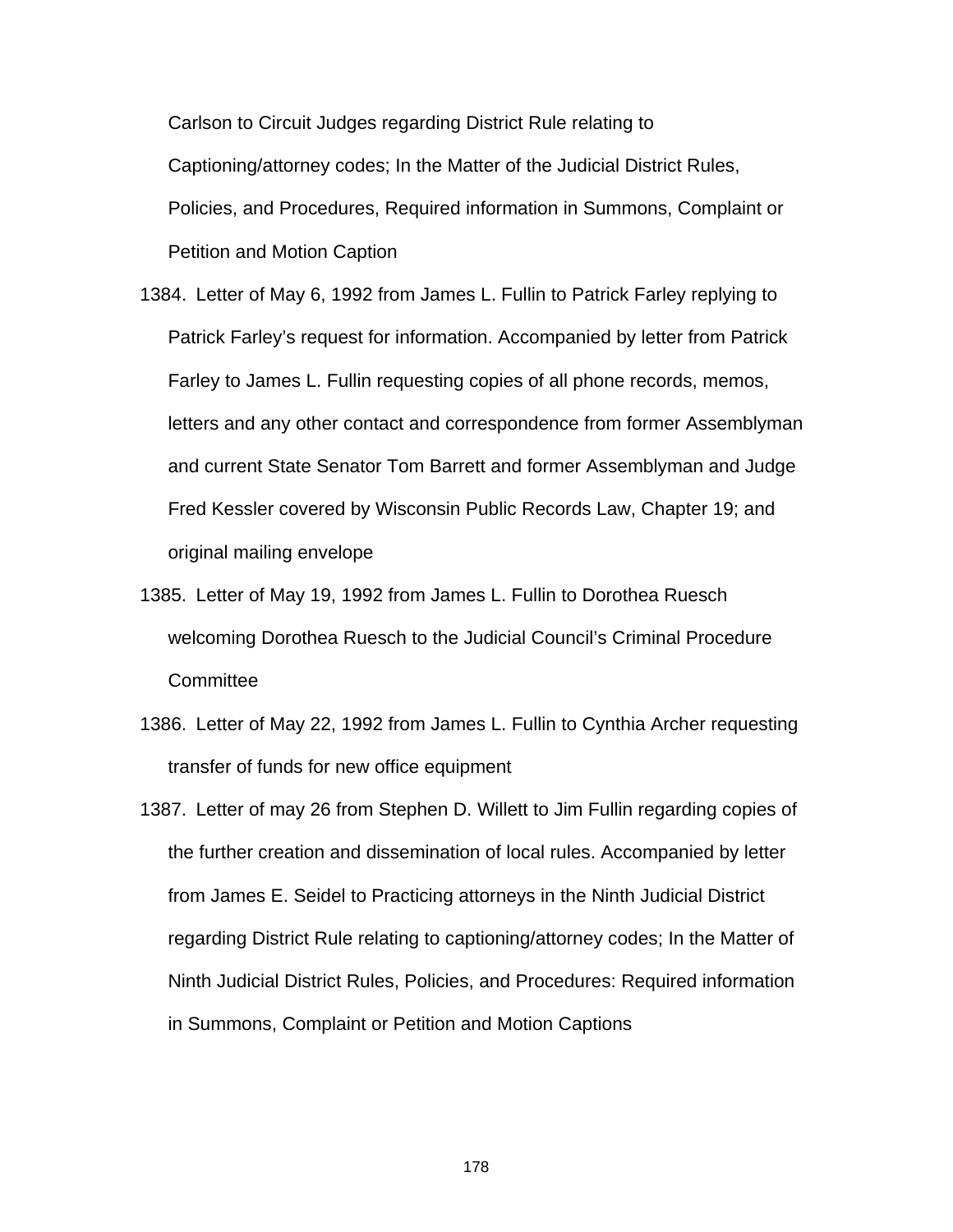- 1388. Letter of March 27, 1992 from Patrick J. Madden to James Fullin requesting information regarding the status and future of ADR in Wisconsin, as it may relate to rural courts
- 1389. Letter of June 2, 1992 from Michael W. Brennan to James Fullin and David E. Schultz regarding review of chapter 55. Accompanied by Fran Bauer, "System to protect elderly residents in breaking down: Guardianship issues have taken a back seat during tight times," *The Milwaukee Journal*
- 1390. Letter of June 15, 1992 from Jayne M. Carter to James L. Fullin. Accompanied by Minutes of the March 10, 1989 meeting of the Judicial Council; Reconsideration Motions Draft A I9-0-90); Minutes of the September 15, 1989 meeting of the Judicial Council; Minutes of the October 13, 1989 Meeting of the Judicial Council; Reconsideration Motions Draft B (10-6-89); letter of October 10, 1989 from Richard S. Brown to James L. Fullin; Judge Brown's draft; Minutes of the November 10, 1989 meeting of the Judicial Council; Reconsideration Motions Draft C (12-8-89); Minutes of the January 19, 1990 meeting of the Judicial Council; "Amending Reconsideration Motions; Terms on state Bar Board of Governors and Wisconsin Trust Account Foundation;" letter of January 23, 1990 from William Eich to Eva M. Soeka; letter of January 30, 1990 from James L. Fullin to William Eich; letter of February 1, 1990 from William Eich to James L. Fullin; Minutes of the April 20, 1990 meeting of the Judicial Council; memorandum of September 13, 1990 from Judge Fine to All Court of Appeals Judges regarding Possible Judicial Council Consideration of an Amendment to Rule 805.16(3), Stats.;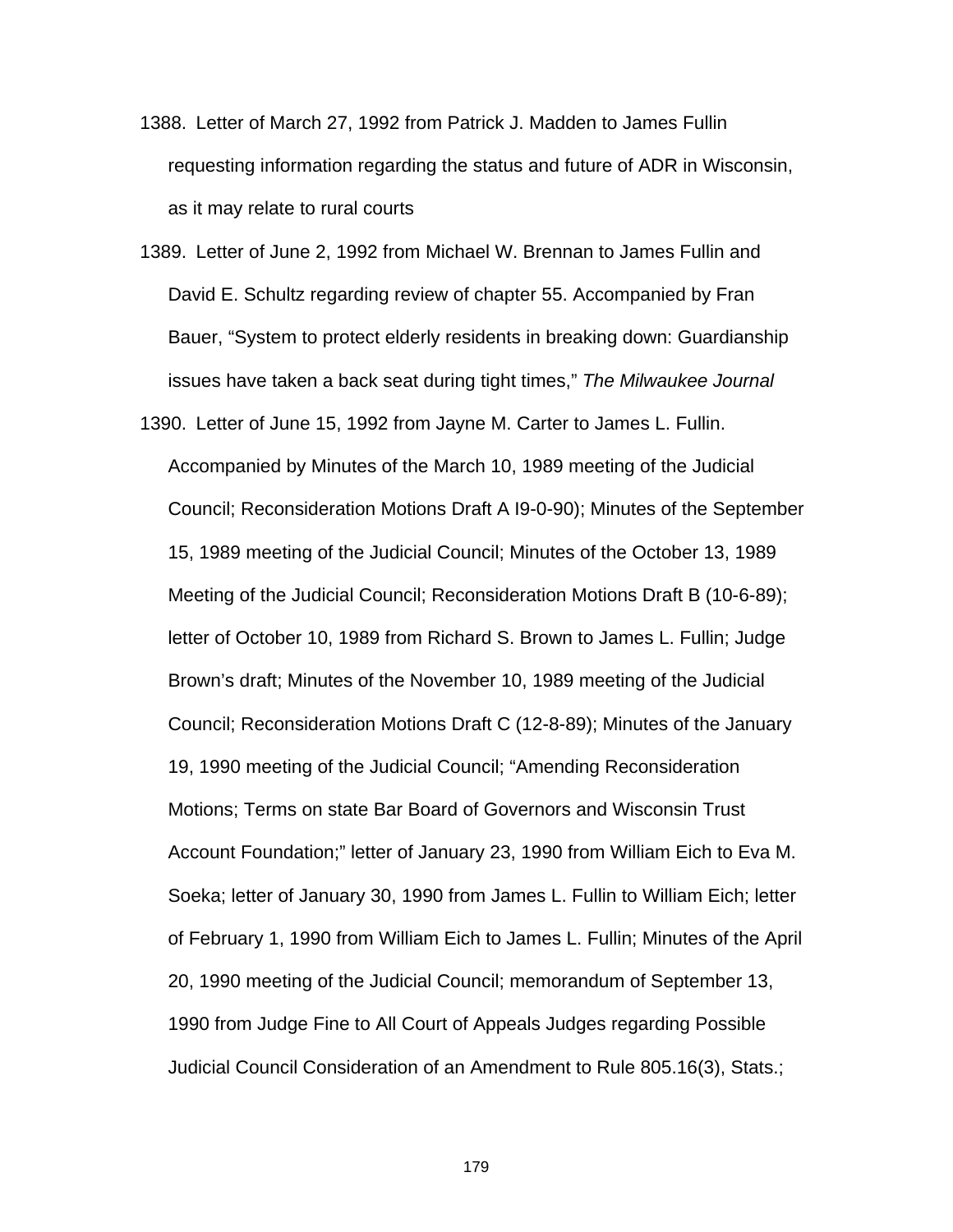Minutes of the November 16, 1990 meeting of the Judicial Council; Minutes of the December 21, 1990 meeting of the Judicial Council; letter of January 11, 1991 from Jim Fullin to Judicial Council regarding Revised Petition relating to Reconsideration Motions; Petition in the matter of Amendment of the Rules of Civil Procedure: sections 801.15(2)(c), 805.16(3), and 805.17(3), stats: Reconsideration Motions; letter of February 7m 1991 from William Mann to James Fullin; memorandum of February 4, 1991from Robert P. Nelson to William Mann regarding Comments on reconsideration motions petition; Order in the Matter of the Amendment of the Rules of Civil Procedure: Sections 801.15(2)(c), 805.16(3), and 805.17(3), Stats: Reconsideration Motions; Minutes of the March 15, 1991 meeting of the Judicial Council

- 1391. Letter of June 18, 1992 from J. Richard Long to All Rock County Circuit Judges and Randy Christiansen regarding Rock County Circuit Court – Waiver of Costs and Fees for Indigents
- 1392. Letter of June 23, 1992 from James L. Fullin to Elizabeth L. Adelman replying to request for background materials regarding ch. 228, Laws of 1983, the Judicial Council bill revising the venue statutes.
- 1393. Letter of June 23, 1992 from James L. Fullin to Robert D. Miller regarding confidentiality of Fax communications; letter of June 9, 1992 from Robert D. Miller to James L. Fullin regarding Fax Communication Committee
- 1394. Letter of July 13, 1992 from Thomas K. Thornberg to Robert Pekowsky regarding Waiver of costs and fees for indigents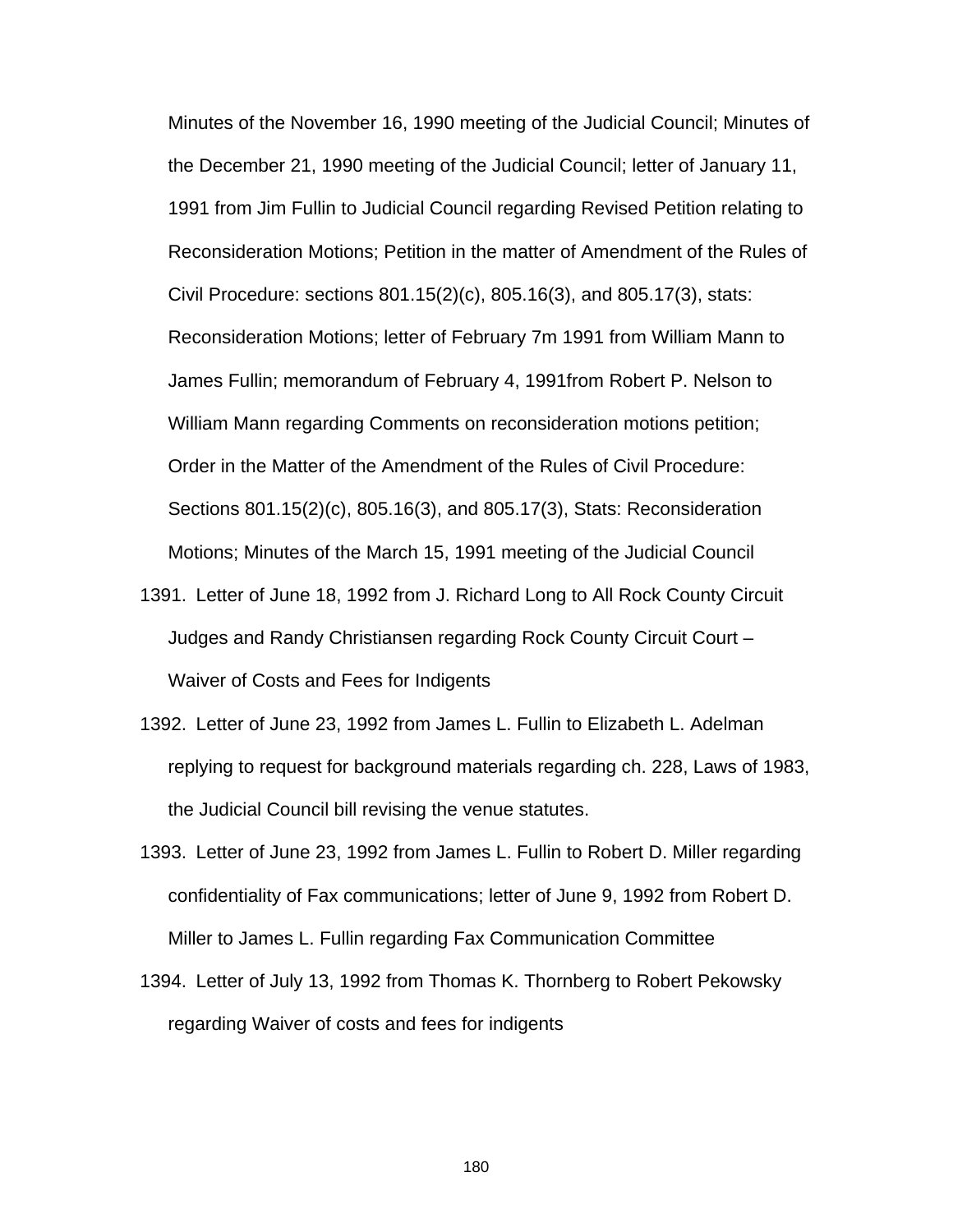1395. Letter of July 21, 1992 from Adrian Lomax to James L. Fullin regarding sec. 814.29. Accompanied by letter of February 26, 1992 f5rom Adrian Lomax to Rebecca Young regarding operation of the Inmate Complaint Review System (ICRS); Inmate Complaint from Adrian Lomax (10-24-91); Rejection of Complaint summary (11/11/91); Request for Corrections Complaint Examiner Review (11-14-91); Inmate Complaint from Adrian Lomax (11-8- 91); Rejection of Complaint Summary (11/15/91); Request for Corrections Complaint Examiner Review (11-19-91); Inmate complaint from Adrian Lomax (November 19, 1991); Inmate Complaint Investigator's Report (12/19/91)Warden's Decision on Complaint (12-26-91); Inmate Complaint from Adrian Lomax (March 29, 1992); front cover to *Hot Rod* (April 1992); Inmate Complaint investigator's Report (4-8-92); Warden's Decision on Complaint (4/90/92); Letter of April 10. 1992 from Martha K. Askins to Fred Risser regarding study of prisons and examination of the ICRS

1396. Letter of July 24, 1992 from James L. Fullin to Adrian Lomax

- 1397. Letter of July 24, 1992 from James L. Fullin to Charles Brownlee. Accompanied by handwritten letter of July 19, 1992 from Charles Brownlee to Judicial Council Executive Director regarding Civil Litigation Case Jurisdiction
- 1398. Letter of July 30, 1992 from James L. Fullin to Jim Spencer regarding background materials on the Council's proposed rulemaking concerning referral of circuit court actions to alternative dispute resolution processes 1399. Letter of August 4, 1992 from John E. Conway to James L. Fullin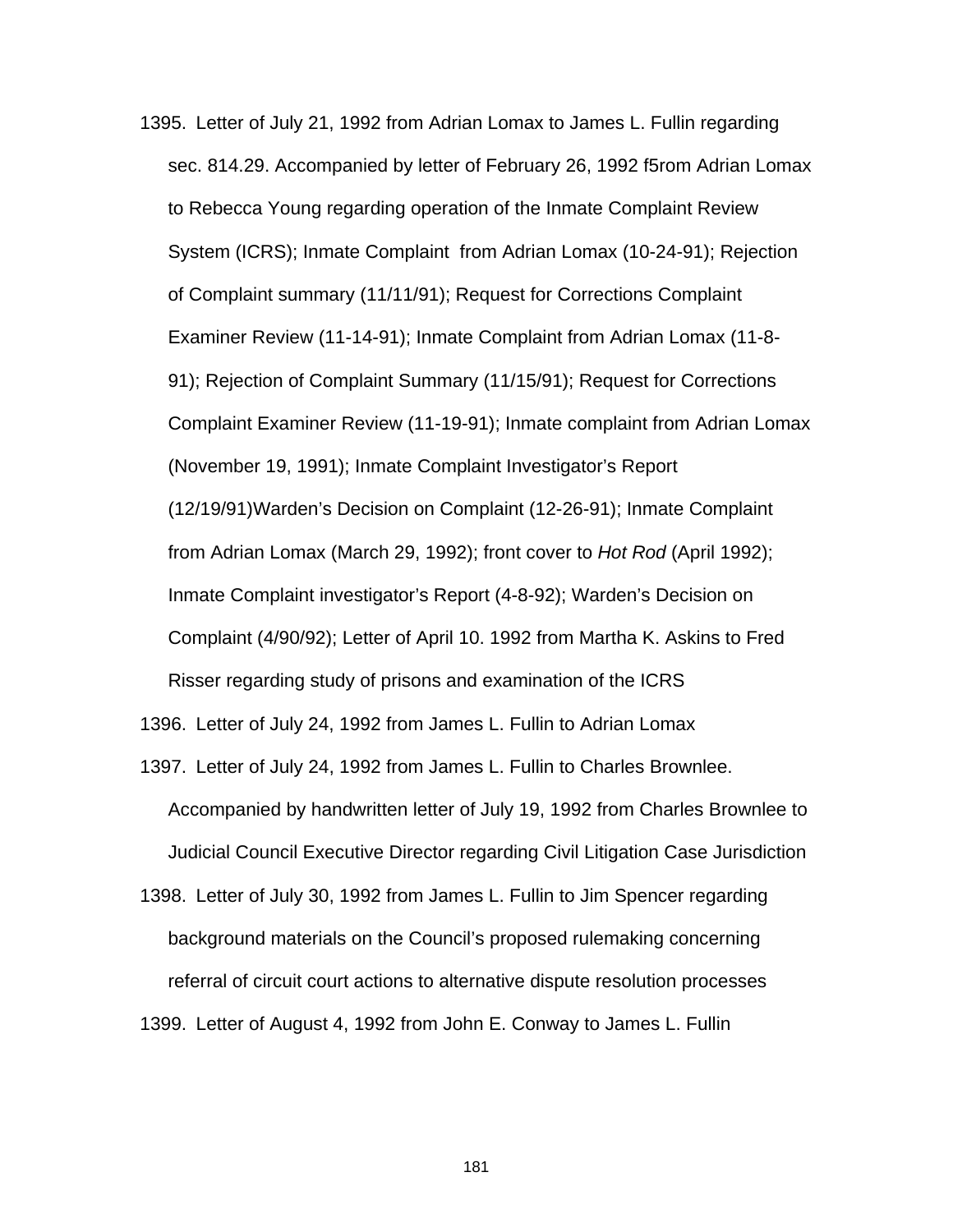- 1400. Letter of August 16, 1992 from P.V.N. Acharya to Mr. Fullen [sic] regarding P.V.N.'s claim to the Claims Board of the State of Wisconsin
- 1401. Letter of August 18, 1992 from David E. Schultz to James Tuscherer regarding proposed Supreme Court Rule allowing circuit courts to order litigants to attempt settlement through any of several alternative dispute resolution processes, under certain conditions
- 1402. Letter of August 18, 1992 from David E. Schultz to Harold V. Froelich regarding proposed Supreme Court Rule allowing circuit courts to order litigants to attempt settlement through any of several alternative dispute resolution processes, under certain conditions
- 1403. Letter of August 18, 1992 from David E. Schultz to Nathan S. Heffernan regarding proposed Supreme Court Rule allowing circuit courts to order litigants to attempt settlement through any of several alternative dispute resolution process, under certain conditions
- 1404. Handwritten letter from Don Salm regarding attached letter from constituent regarding costs and fees in garnishment actions. Accompanied by 1983 Assembly Bill 293 (1983 Wisconsin Act 256); letter of October 6, 1982 to Board of Directors regarding Garnishment Costs; sec. 814.69 and 14.70 (89-90 Wisconsin Statutes); sec. 812.05-812.13 (89-90 Wisconsin Statutes); secs. 814.615-814.62 (89-90 Wisconsin Statutes); handwritten 812.05(2); letter of September 8, 1992 from Senator Tim Weeden to Donald Salm forwarding attached letter from a constituent relating to a small claims action; letter of August 18, 1992 from Richard F. Buchholz to Senator Tim Weeden;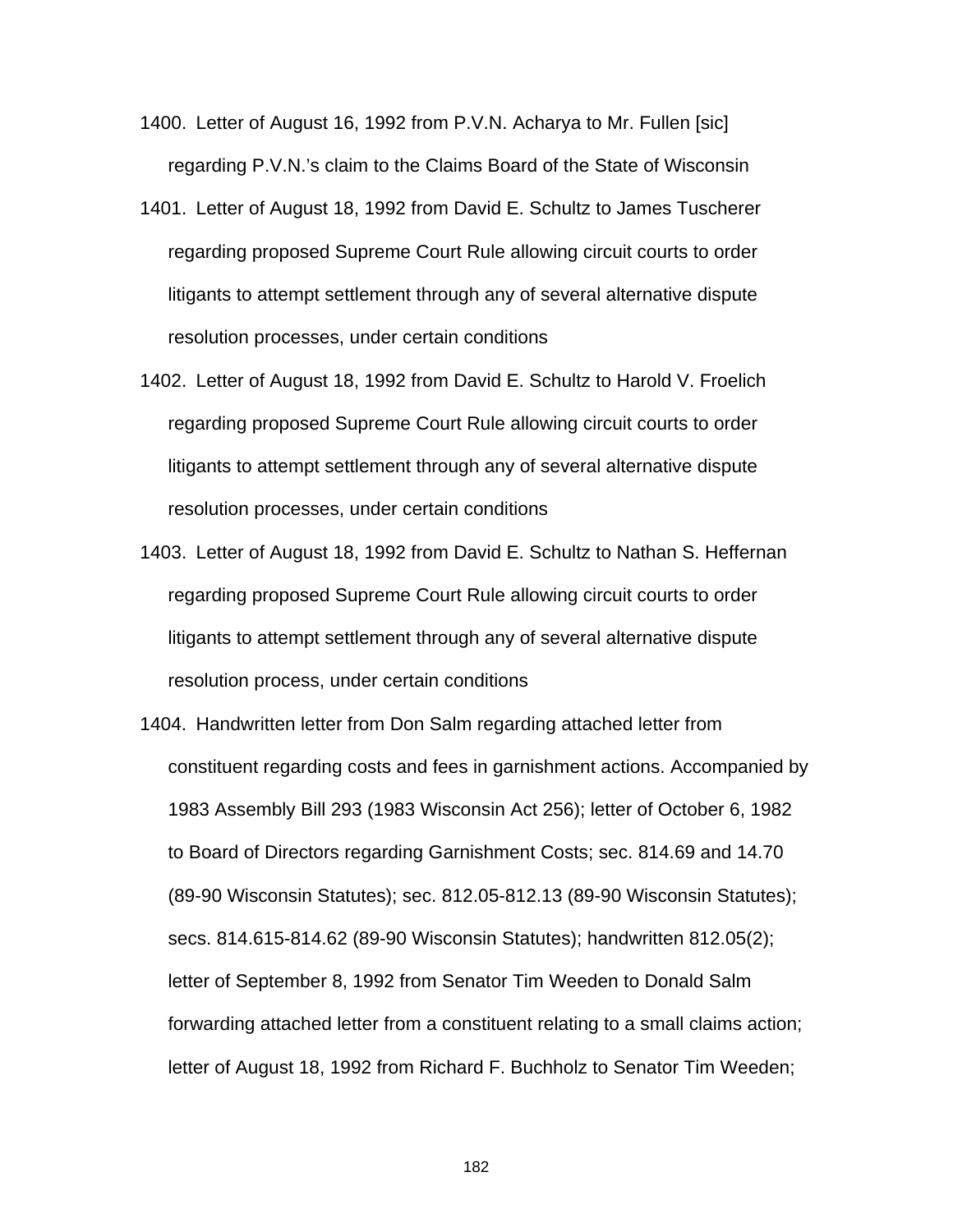letter of August 13, 1992 from F. Joseph Black to Discount Rental World; 08/12/92 Invoice; letter of August 28, 1992 from F. Joseph Black to Discount Rental World; Notice of Increase in Civil Process Fees from F. Joseph Black; 1991 Senate Bill 334, LRB-4548/1; 1991 Assembly Bill 271, LRB 0623/1

- 1405. Letter of September 8, 1992 from Robert J. Andersen regarding Waiver of Prepayment of Court Costs and Fees for Indigents under Section 814.29 of the Statutes
- 1406. Letter of September 11, 1992 from Harold V. Froehlich to David E. Schultz regarding Council's proposed ADR rule. Accompanied by letter of September 16, 1992 from James Tuchscherer to Thomas S. Sleik, James Fullin, and David E. Schultz regarding Litigation Section Board of Directors Position on Alternative Dispute Resolution
- 1407. Letter of September 29, 1992 from Allan J. Deehr to James Fullen [sic] regarding Garnishment Legislation

1408. Letter of October 6, 1992 from James L. Fullin to Feingold Committee

- 1409. Letter of October 7, 1992 from Barbara Glasheen to Wisconsin Judicial Council regarding Request for Action/Support for Wisconsin Equal Rights Council Resolution Proposed changes in state law concerning the selection of communities and/or juries when a change of venue is requested/granted
- 1410. Letter of October 8, 1992 from Brian D. Rude to James L. Fullin regarding penalties for driving after the revocation of license
- 1411. Letter of October 15, 1992 from James L. Fullin to Thomas H. Barland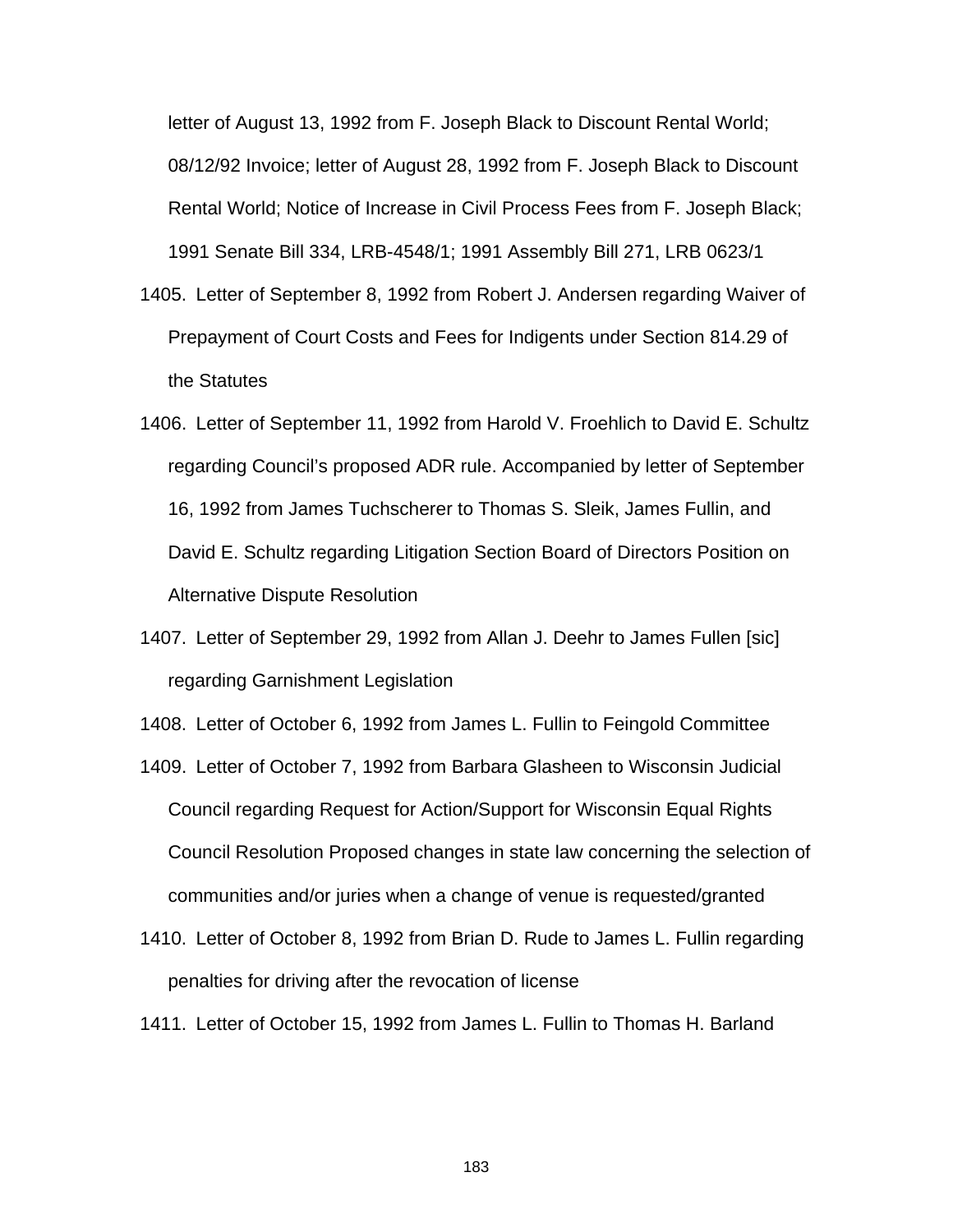- 1412. Letter of October 22, 1992 from John M. Thompson to James L. Fullin regarding Proposed Amendment to Section 804.10(2), Wis. Stats.
- 1413. Letter of October 22, 1992 from David S. Chartier to James L. Fullin regarding Wisconsin Statues[sic] Section 816.035(1), Legislative Change. Accompanied by letter of October 2, 1992 from David S. Chartier to Barbara Ulichny and Alberta Darling regarding Wisconsin Statutes Section 816.035(1)< Legislative Change; letter of October 5, 192 from David S. Chartier to James Cardinal regarding Wisconsin Statutes Section 816.035(1), Legislative Change; letter of October 2, 1992 from David S. Chartier to Patrick T. Sheedy regarding Wisconsin Statutes Section 816.035(1), Legislative Change; and letter of October 19, 1992 from Patrick T. Sheedy to David S. **Chartier**
- 1414. Letter of October 26, 1992 from James L. Fullin to John M. Thompson regarding John M. Thompson's letter suggesting amendment of s. 804.10(2) on behalf of the Civil Trial Counsel and Wisconsin Insurance Alliance
- 1414.1 Letter of October 26, 1992 from James L. Fullin to Barbara Glasheen regarding Barbara Glasheen's letter of October 7 and the accompanying resolution urging the Judicial Council to review the statutes relating to change of venue and jury selection
- 1415. Letter of October 26, 1992 from James L. Fullin to Alberta Darling regarding David S. Chartier's suggested amendment to s. 816.035(1)
- 1416. Letter of October 28, 1992 from James L. Fullin to Harlan Richards replying to request for copies of Judicial Council file materials relating to ss.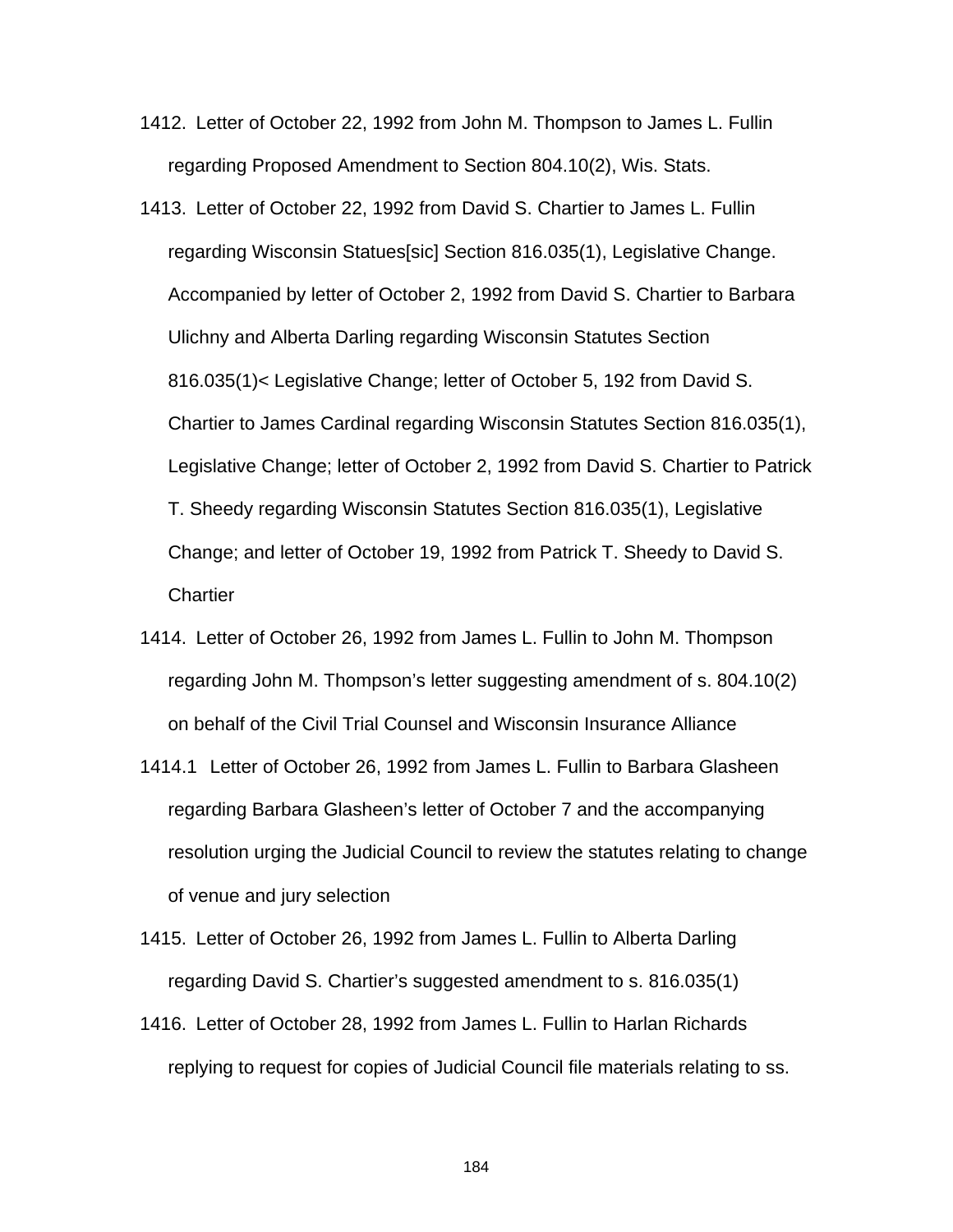904.04 and 904.05, Wis. Stats. Accompanied by letter of October 24, 1992 from Harlan Richards to James Fullin requesting records on ss. 904.04 and 904.05

- 1417. Letter of November 6, 1992 from James L. Fullin to Warren A. Grady replying to Warren A. Grady's request of materials from the file of the Judicial Council's Guardian Ad Litem Committee relating to s. 48.235(8), Stats, and the Judicial Council NOTE thereto.
- 1418. Letter of November 6, 12992 from Jim Fullin to Judicial Council regarding Local Court Rules. Accompanied by Local Court Rules draft A (11/6/92); and letter of December 29, 1992 from Gary L. Carlson to Wisconsin Judicial Council regarding Local Court Rules

1419. Letter of November 16, 1992 from William L. Gansner to James L. Fullin

- 1420. Letter of November 18, 1992 from Chuck Coleman to Jim Fullin regarding memorandum form Circuit Court Judge James Carlson. Accompanied by letter of October 30, 1992 from Jim Carlson to Kerry Connelly regarding Town of East Troy/Waste Management Transfer Cases
- 1421. Letter of November 23, 1992 from James L. Fullin to John M. Thompson replying to John M. Thompson's letter of October 22 proposing amendment of s. 804.10(2), Wis. Stats.
- 1422. Letter of December 4, 1992 from James L. Fullin to Chris Long replying to request for materials from Judicial Council files relating to the creation of s. 973.20 by 1987 Wisconsin Act 398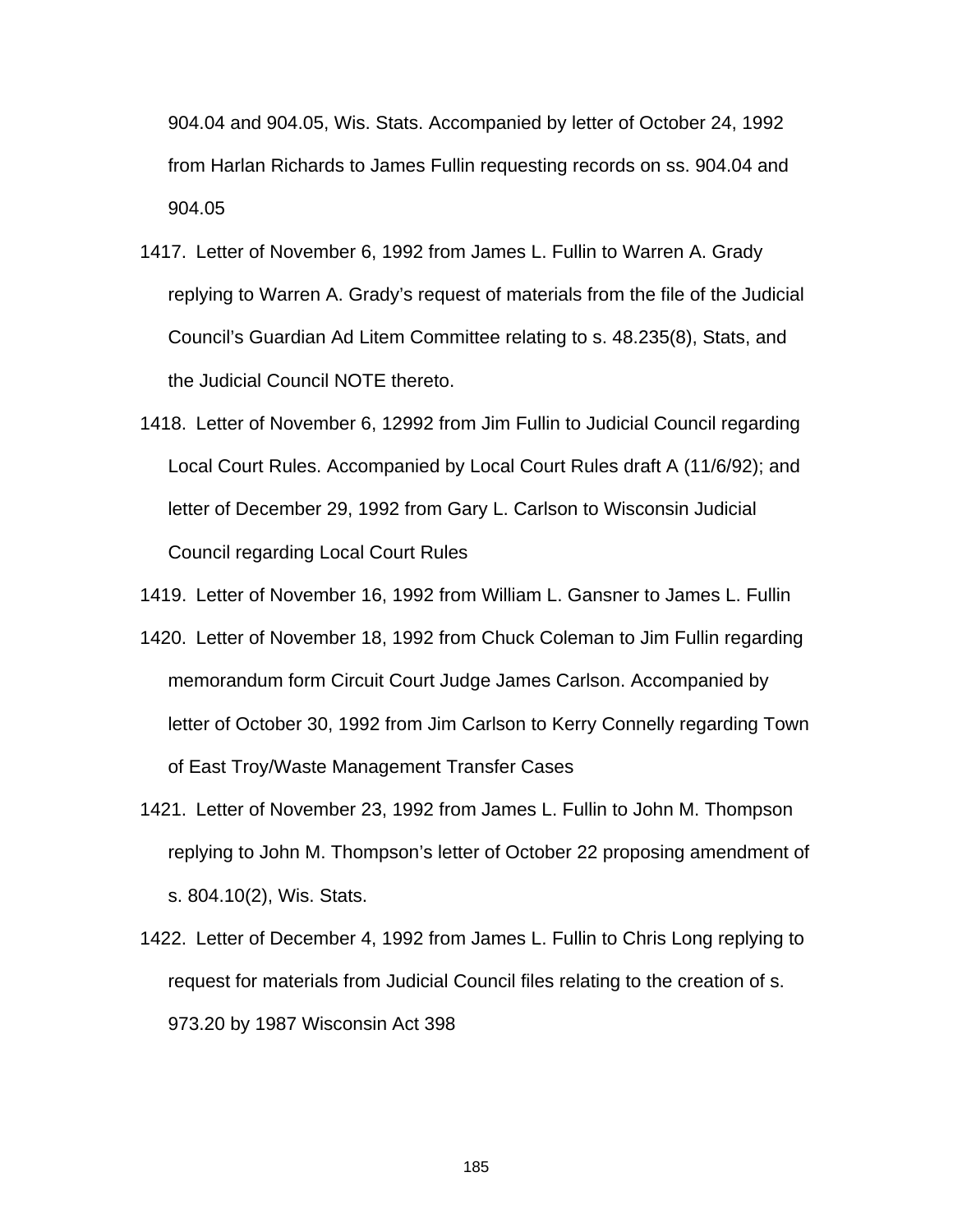- 1423. Letter of December 4, 1992 from Peter L. Steinberg to James Fullin regarding Wis. Stat § 807.10 (Settlements in behalf of minors; judgments). Accompanied by letter of December 8, 1992 from Fred A. Risser to Jim Fullin regarding constituent requesting legislation which would raise the maximum value or amount of small claims actions from \$2,000 to \$5,000
- 1424. Letter of December 7, 1992 from Tim Weeden to James Fullin regarding recoverable costs under the garnishment statutes
- 1425. Letter of December 17, 1992 from James L. Fullin to Jean Rogers replying to letter regarding draft ADR Referral rule
- 1426. Letter of December 17, 1992 from James L. Fullin to Steven Smay replying to letter regarding draft ADR Referral rule
- 1427. Letter of December 17, 1992 from James L. Fullin to Charles S. Blumenfeld replying to letter regarding draft ADR Referral rule
- 1428. Letter of December 18, 1992 from Barb Glasheen to James L. Fullin regarding a Judicial Council Resolution
- 1429. Letter of December 20, 1991 from David E. Schultz to Nathan S. Heffernan regarding power under Art. VII, s. 3 to temporarily assign judges within Appellate District III from the circuit court to the court of appeals, and vice versa, as proposed in Judge Cane's and Chief Judge Carlson's May 13, 1991 letter to Mr. J. Denis Moran
- 1430. Letter of December 20, 1991 from David E. Schultz to Nathan S. Heffernan regarding power under Art. VII, s. 3 to temporarily assign judges within Appellate District III from the circuit court to the court of appeals, and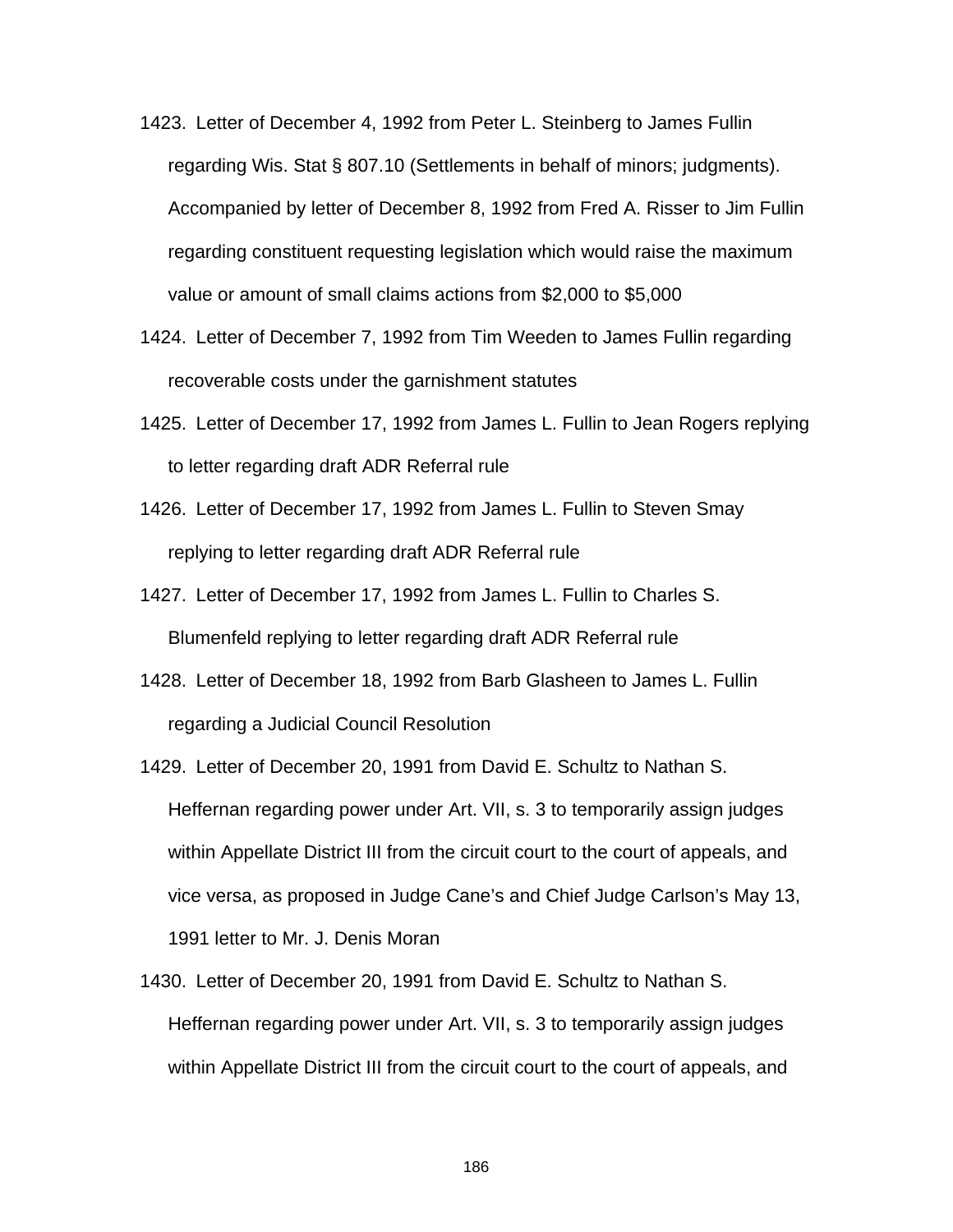vice versa, as proposed in Judge Cane's and Chief Judge Carlson's May 13, 1991 letter to Mr. J. Denis Moran.

1431. Letter of December 30, 1992 from P.V.N. Acharya to Donna Sorenson replying to letter from Donna Sorenson. Accompanied by letter of December 20, 1992 from P.V.N. Acharya to Donna Sorenson regarding P.V.N. Acharya vs. Board of Regents, University of Wisconsin Questions to the Witnesses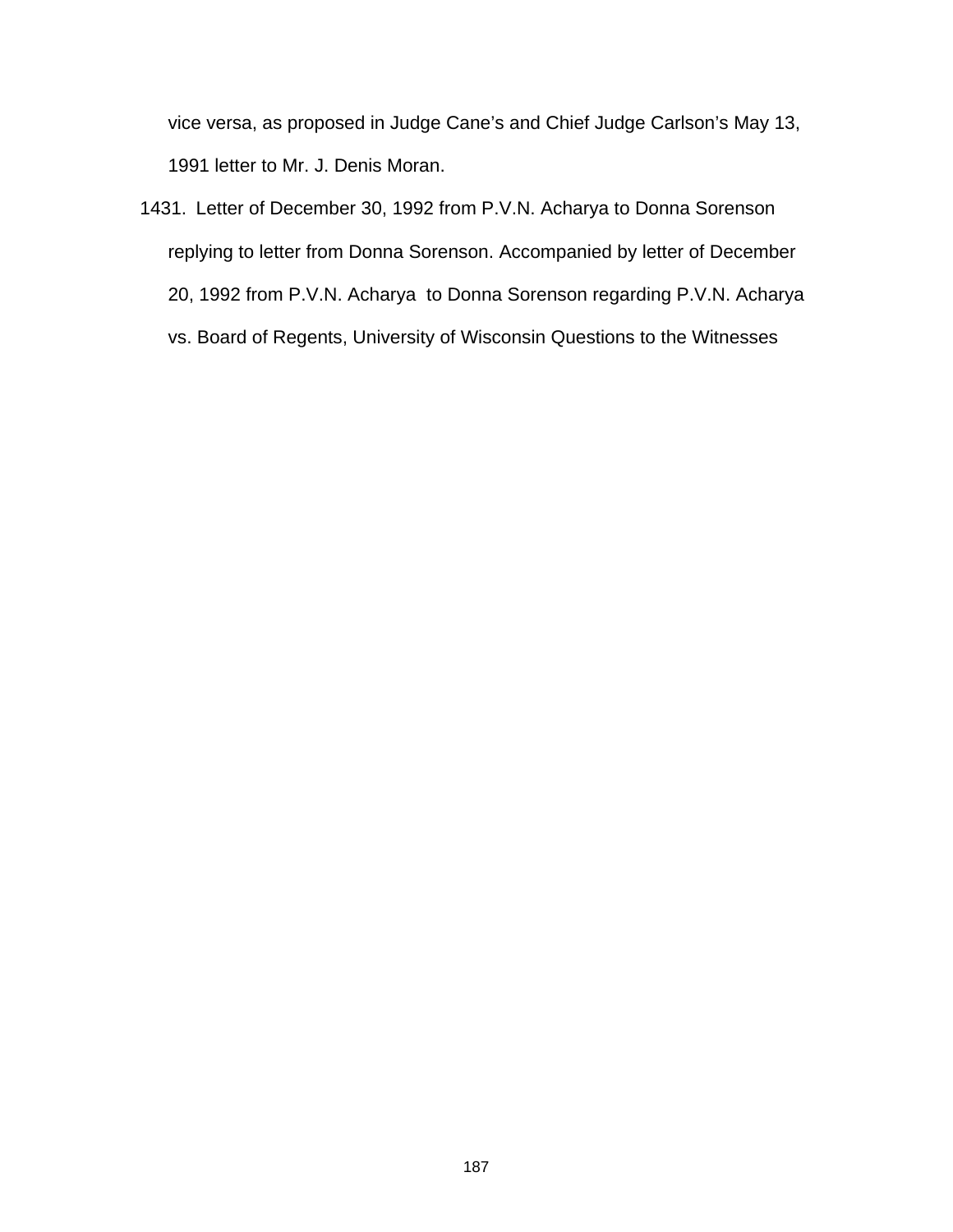## **Judicial Council Collection**

Subject: Correspondence, 1993 Folder No.: 13 of 14 1432. Letter of January 5, 1993 from James L. Fullin to David Vorpahl replying to David Vorpahl's letter.

- 1433. Letter of January 5, 1993 from James L. Fullin to Fred A. Risser regarding Fred A. Risser's letter relating to monetary limit of small claims court actions
- 1434. Letter of January 5, 1993 from James L. Fullin to Terrance Grissom regarding Terrance Grissom's petition
- 1435. Letter of January 5, 1993 from James L. Fullin to Sara Clarenbach replying to Sara Clarenbach's letter. Accompanied by letter of December 23, 1992 from Sara Clarenbach to James Fullin regarding Employment possibilities; and Sara Grissombach's resume
- 1436. Letter of January 8, 1993 from James L. Fullin TO Frank C. DeGuire regarding candidacy of Eva M. Soeka for the position of Associate Professor of Law
- 1437. Letter of January 14, 1993 from Bruce A. Olsen to James L. Fullin regarding 1991 revision of s. 805.17(3), Stats. Accompanied by letter of May 12, 1992 from James L. Fullin to Millie Clark replying to request for copies of Judicial Council file materials relevant to the 1991 revision of s. 805.17(3), Stats.; letter of June 4, 1992 from James L. Fullin to Jane Carter replying to request for Judicial Council materials relevant to the 1991 revision of s. 805.17(3), Stats.; Minutes of the march 10. 1989 meeting of the Judicial Council; Minutes of the September 15, 1989 meeting of the Judicial Council; Minutes of the October 13, 1989 meeting of the Judicial Council; letter of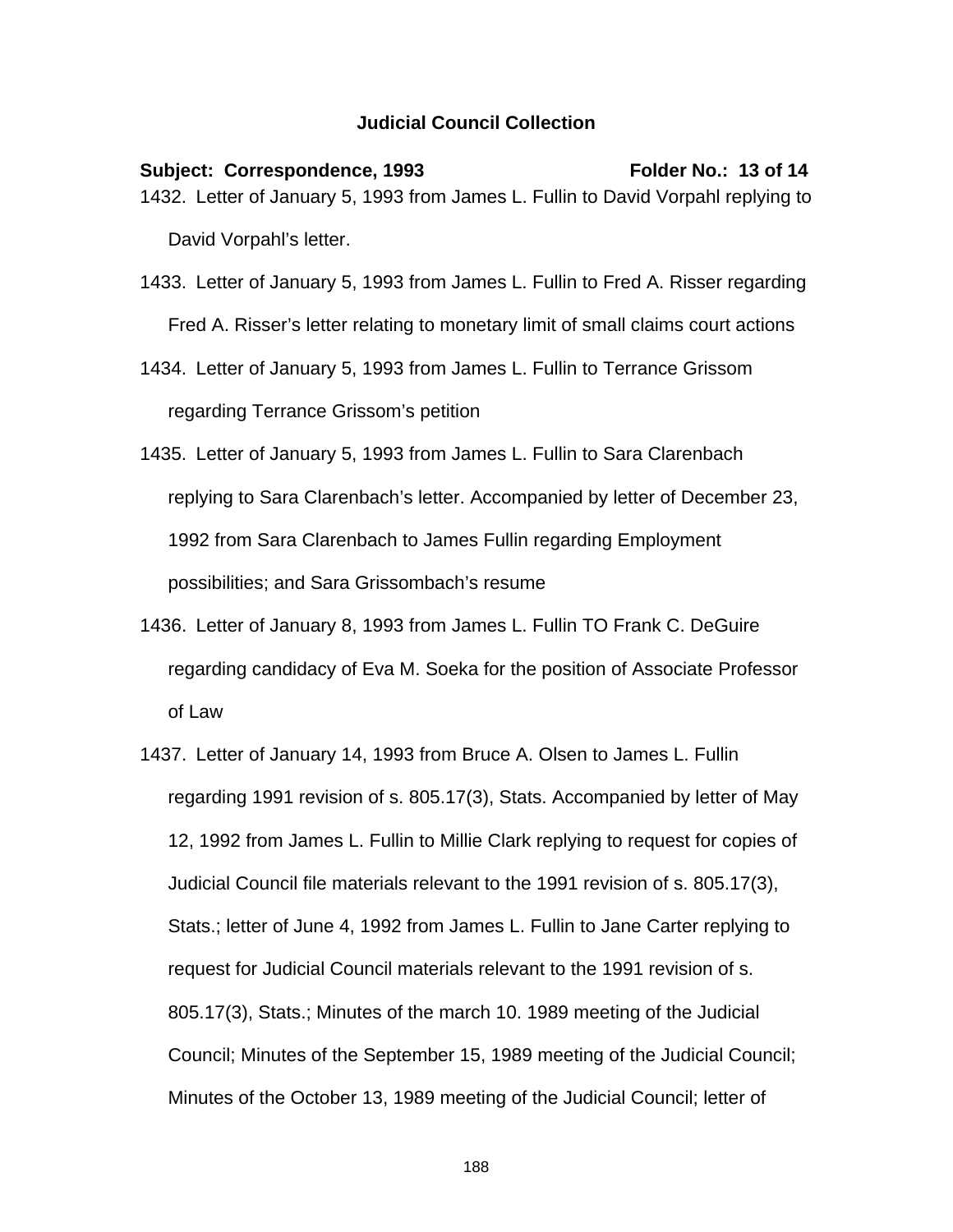October 10, 1989 from Richard S. Brown to James L. Fullin; Minutes of the November 10, 1989 meeting of the Judicial Council; Minutes of the January 19,m 1990 meeting of the Judicial Council; letter of January 23, 1990 from William Eich to Eva M. Soeka; letter of January 30, 1990 from James L. Fullin to William Rich; letter of February 1, 1990 from William Eich to James L. Fullin; Minutes of the April 20, 1990 meeting of the Judicial Council; Minutes of the December 21, 1990 meeting of the Judicial Council; letter of January 11, 1991 from Jim Fullin to Judicial Council regarding Revised Petition relating to Reconsideration Motions; Petition in the matter of Amendment of the Rules of Civil Procedure: Sections 801.15(2)(c), 805.16(3), and 805.17(3), stats: Reconsideration Motions; Minutes of the March 15, 1991 meeting of the Judicial Council; Order In the Matter of the Amendment o the Rules of Civil Procedure: Sections 801.15(2)(c), 805.16(3), and 805.17(3), stats: Reconsideration Motions

- 1438. Letter of January 15, 1993 from James L. Fullin to John Montgomery regarding bills the Judicial Council will propose in the 1993 session
- 1439. Letter of January 29, 1993 from Chuck Coleman to Jim Fullin regarding the establishment of a fee for Municipal Judges who assist in the handling of overload cases
- 1440. Letter of February 2, 1993 from James L. Fullin to Peter L. Steinberg replying to Peter L. Steinberg's letter of December 4 that suggested that minor settlements under \$2,000 not require court approval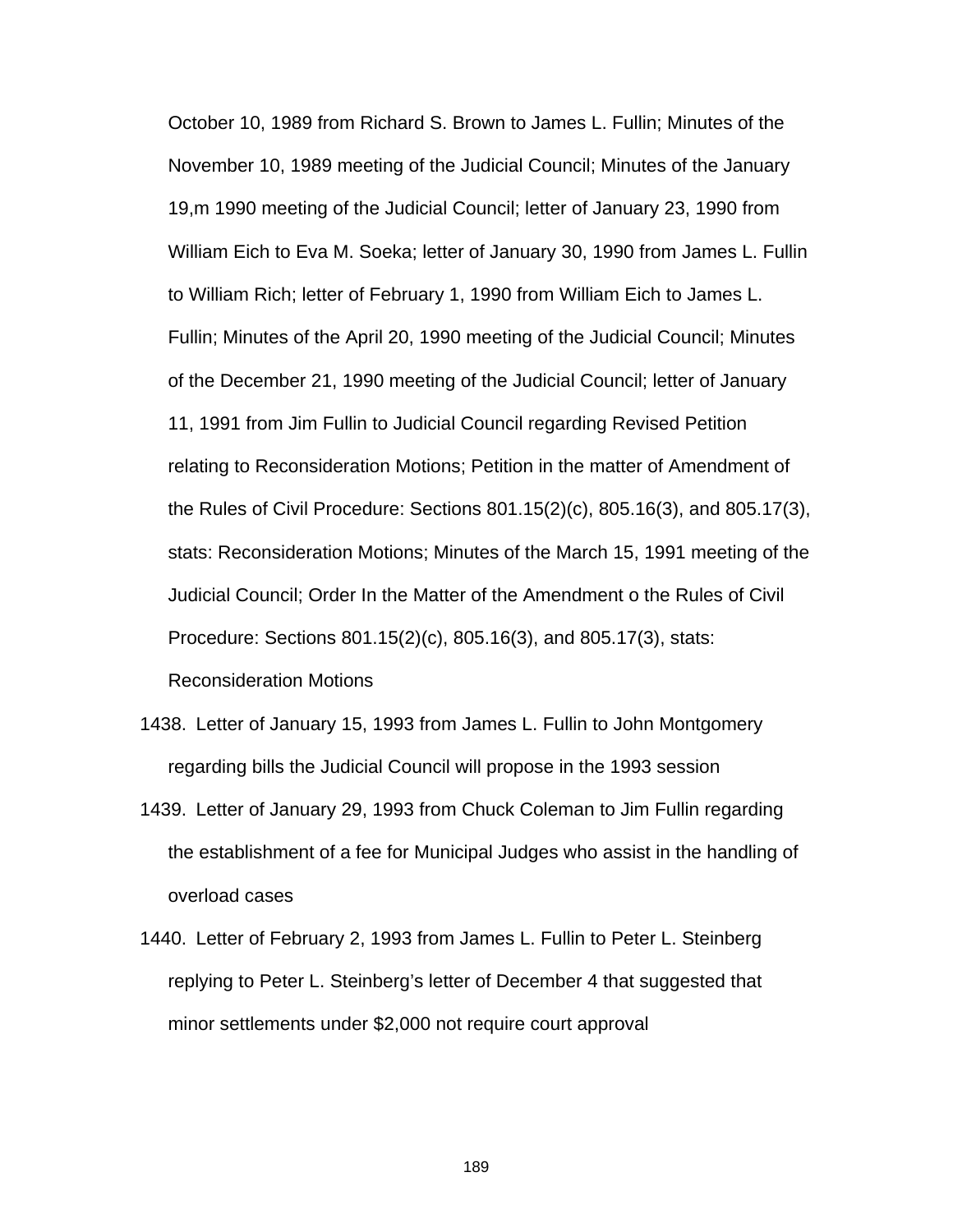- 1441. Letter of February 2, 1993 from James L. Fullin to Fred A. Risser regarding constituent's suggestion that the monetary limit for small claims jurisdiction be raised from \$2,000 to \$5,000
- 1442. Letter of February 11, 1993 from James L. Fullin to Don Wehrman
- 1443. Letter of February 19, 1993 from Ross Kinzler to James L. Fullin regarding confusion in eviction matters regarding the time frames for proper notice to tenant of mobile home parks.
- 1444. Letter of February 24, 1993 from Daniel P. Anderson to Chuck Coleman replying to Chuck Coleman's letter of November 18, 1992 inquiring if the Judicial Council is planning to consider the merits of legislation establishing a fee when a contested case is transferred to a different Municipal judge as a result of a request for a substitution of judge
- 1445. Letter of February 25, 1993 from James L. Fullin to Thomas S. Williams regarding Clerk and Judge surveys
- 1446. Letter of February 25, 1993 from James L. Fullin to L. E. Sheehan replying to inquiry as to how the Judicial Council involved itself in the **Ambrose** issue. Accompanied by letter of February 22, 1993 from L. E. Sheehan to Jim Fullin regarding Evidence Committee – Medical Records – Ambrose Case
- 1447. Letter of March 2, 1993 from Ann Walsh Bradley to Jim Fullin requesting Alternative Dispute Resolution draft F
- 1448. Letter of march 10, 1993 from James L. Fullin to P.V.N. Acharya regarding P.V.N. Acharya's letter of December 8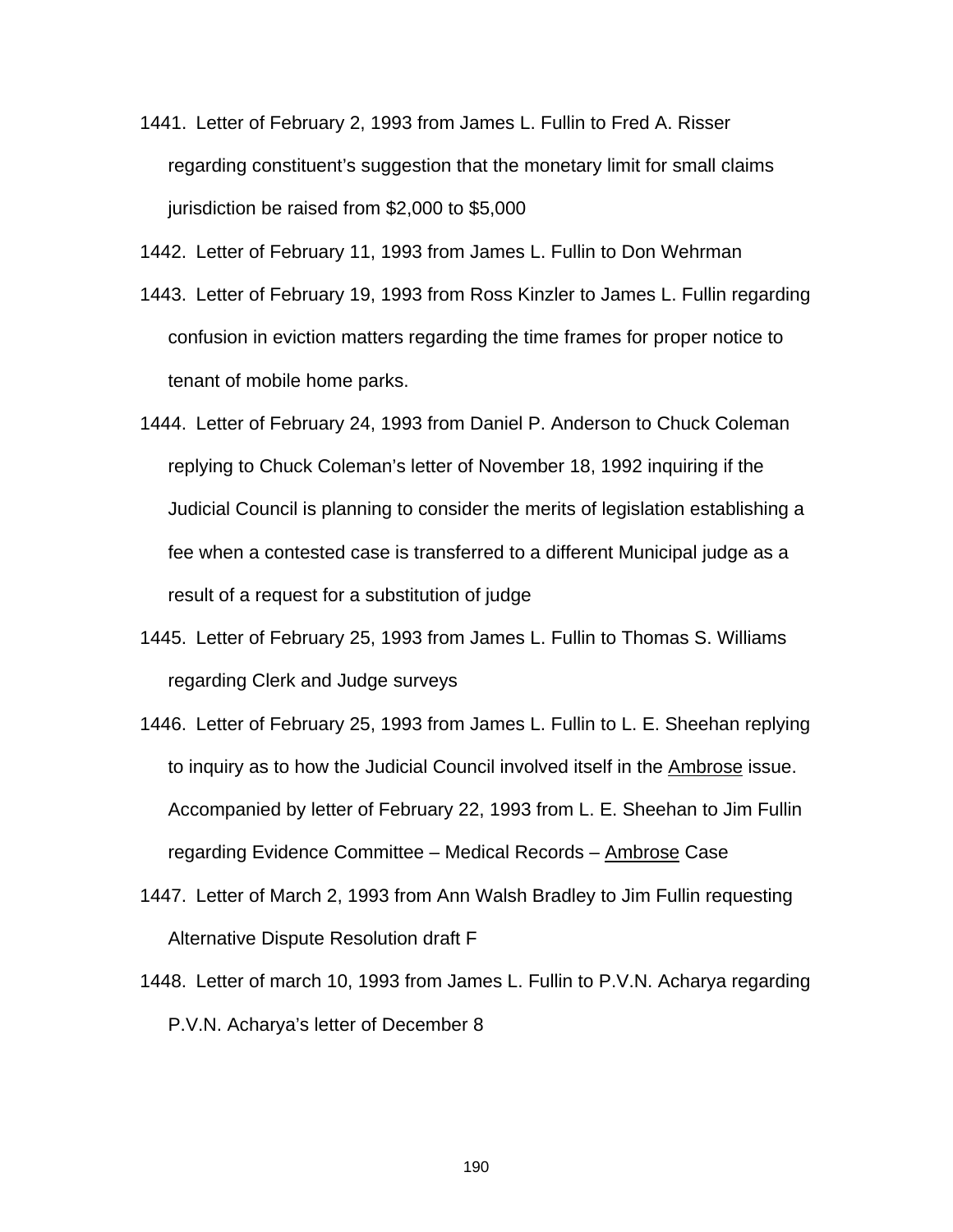- 1449. Letter of March 17, 1993 from Martin I. Lipnack to James Fullin regarding proposal for court ordered mediation. Accompanied by letter from Marti Bonneau to Martin I. Lipnack, "Broward County Mediators to Talk Ethics March 0," *The Florida Bar News* (February 15, 1993); Martin I. Lipnack, "Avoid A Lawsuit," *Sharing Ideas* Vol 14, Issue 3 (Feb/March 1992); and Mediation Evaluation Form; and brochure for Martin I. Lipnack, Certified **Mediator**
- 1450. Letter of March 22, 1993 from James L. Fullin to Peter DeWind. Accompanied by letter of March 22, 1993 from James L. Fullin to Shawn A. Dittman [sic]; and letter of March 15, 1993 from Shawn A. Dittmann to Judicial **Council**
- 1451. Letter of April 7, 1993 from James L. Fullin to Valerie Plasky regarding potential training opportunities for Girl Scout leaders interested in mediation
- 1452. Letter of April 14, 1993 from J. Denis Moran to Robert G. Goetsch regarding joint authority granted to the Legislature and the Supreme Court by sec. 751.12 to promulgate rules and enact legislation regulating pleading practice and procedure in the trial courts of Wisconsin. Accompanied by letter of April 5, 1993 from Robert G. Goetsch to J. Denis Moran; Revised Statutes of the State of Wisconsin, ch. 115 of the Supreme Court
- 1453. Letter of April 16, 1993 from James L. Fullin to Thomas S. Williams regarding summaries of responses to the FAX surveys sent to lawyers and clerks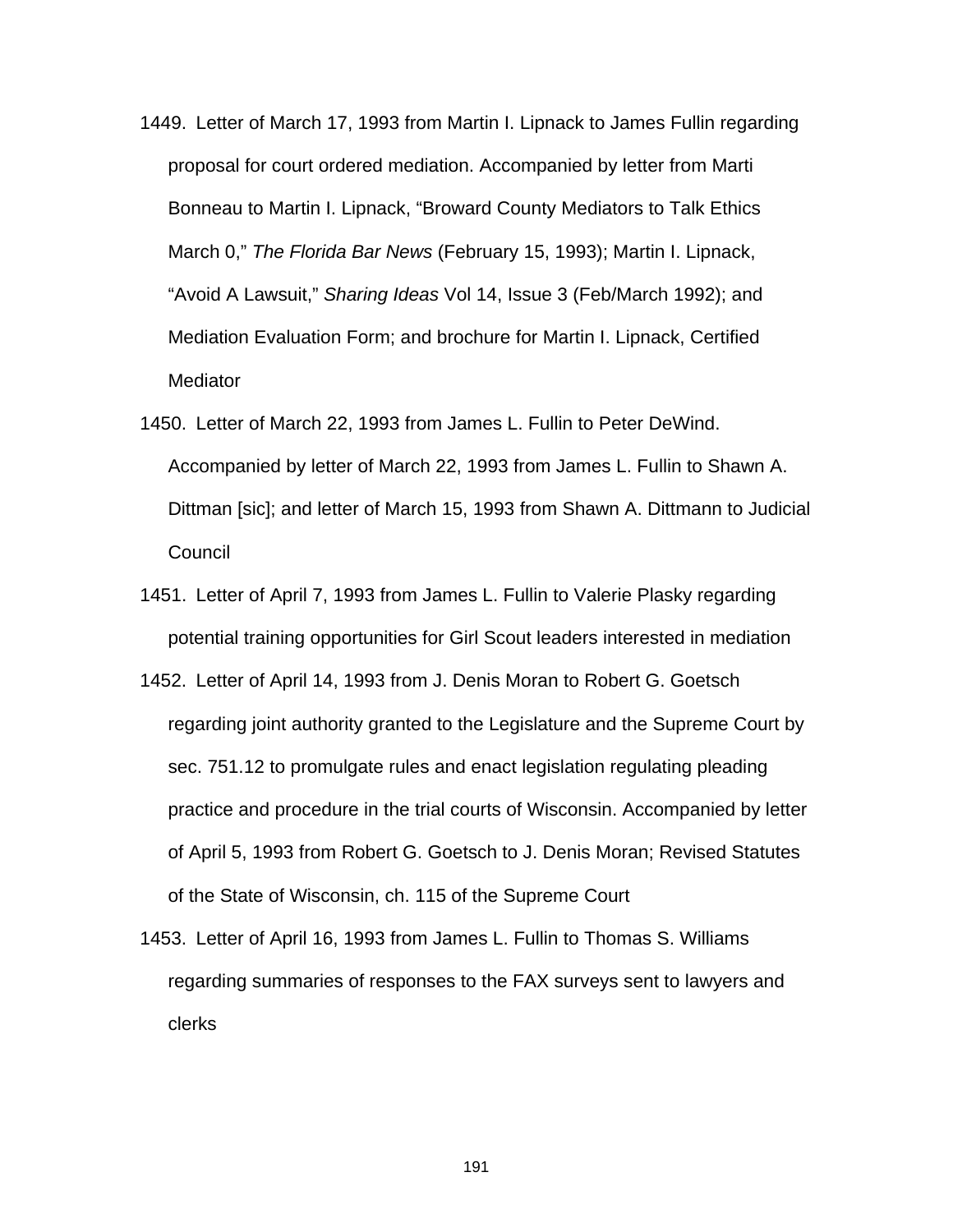- 1454. Letter of April 20, 1993 from James Evenson to James Fullin mediation of small claims actions
- 1455. Letter of April 27, 1993 from Stephen D. Willett to James L. Fullin regarding Agency Impact On Practice and Procedure. Accompanied by Completing the Wisconsin Certificate of Divorce or Annulment; Detailed Instructions for Completing A Certificate of Divorce or Annulment; letter of April 27, 1993 from Stephen D. Willett to James L. Fullin regarding Agency Impact On Practice and Procedure Completing the Wisconsin Certificate of Divorce or Annulment; Detailed Instructions for Completing a Certificate of Divorce or Annulment
- 1456. Letter of April 30, 1993 from James L. Fullin to Nathan S. Heffernan, Roland H. Day, Shirley S. Abrahamson, Donald W. Steinmetz, Louis G. Ceci, William A. Bablitch, and Jon P. Wilcox regarding requesting the Court to extend the time for the filing of the Judicial Council's report on the rules adopted two years ago, permitting the filing and service of legal papers by FAX transmission
- 1457. Letter of May 4, 1993 from Ralph Adam Fine to William Eich resigning from the Judicial Council. Accompanied by letter of May 14, 1993 from Jim Fullin to Judicial Council regarding Pay Adjustments for Judicial Council Employes; letter of June 11, 1993 from Jim Fullin to Judicial Council regarding Pay Adjustment for Judicial Council Employes; letter of June 11, 1993 from Jim Fullin to Judicial Council regarding Proposed 1993-1994 Meeting Schedule; letter of September 20, 1993 from Eva M. Soeka to James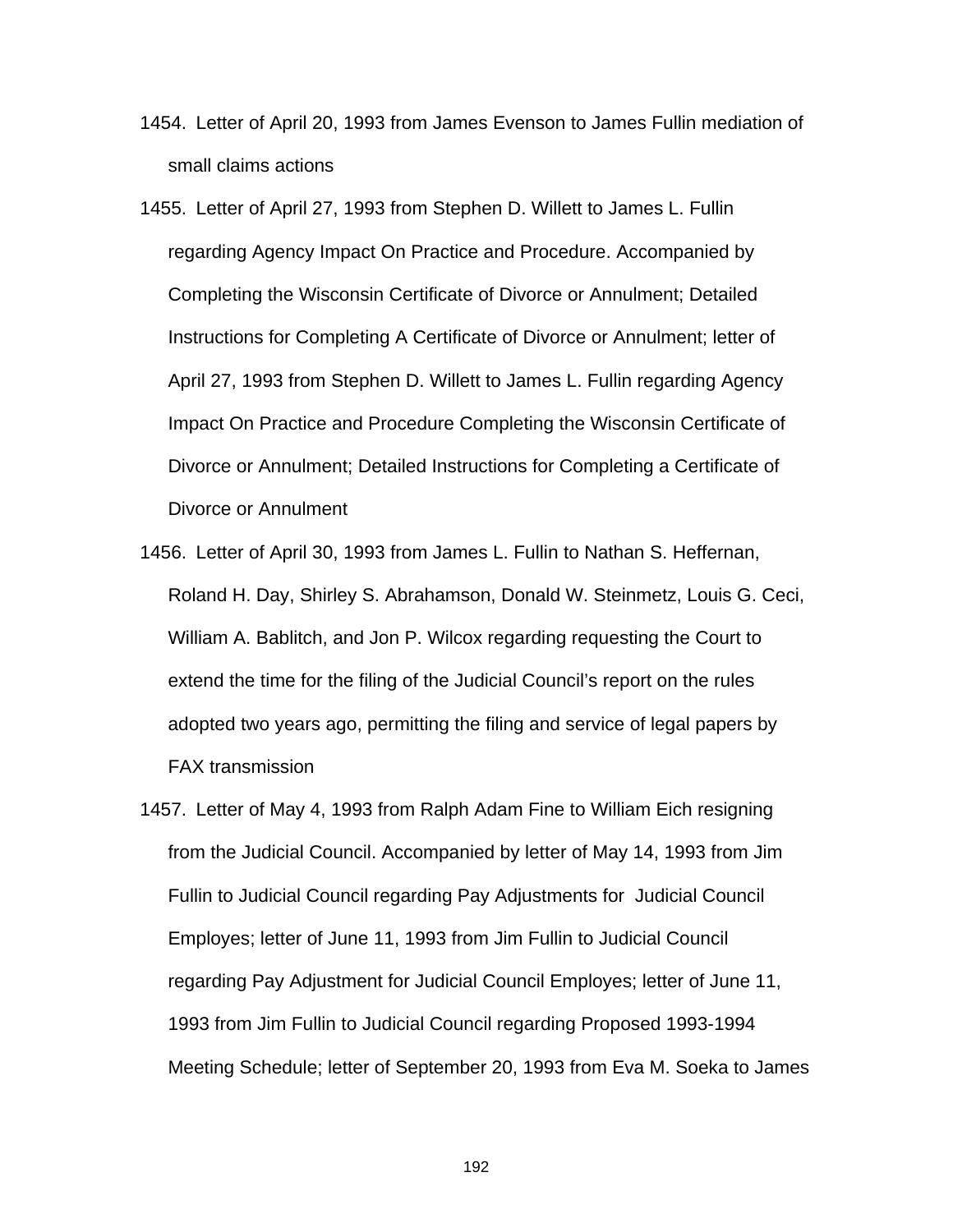L. Fullin; letter of November 10, 1993 from Jim Fullin to Judicial Council Members regarding Judicial Council January Breakfast Meeting; and Hotel Reservation Form

- 1458. State of Wisconsin Department of Industry, labor and Human Relations, Worker's Compensation Division, Clarence Yelk v. John Hennes Trucking **Company**
- 1459. Letter of May 26, 1993 from James L. Fullin to Gary E. Sherman regarding membership on the Judicial Council. Accompanied by letter of June 30, 1993 from Gary E. Sherman to James L. Fullin regarding membership on the Judicial Council; letter of June 22, 1993 from James L. Fullin to Daniel L. Shneidman regarding status as Gary Sherman's designee on the Judicial Council; letter of September 20, 1993 from Daniel L. Shneidman to James Fullin regarding absence at Judicial Council meeting
- 1460. Letter of May 26, 1993 from James L. Fullin to Lynn S. Adelman regarding recognition of Lynn S. Adelman at Judicial Council Breakfast Meeting
- 1461. Letter of June 7, 1993 from Nathan S. Heffernan to James L. Fullin regarding proposed amendment of sec. (Rule) 809.62, stats.
- 1462. Letter of June 16, 1993 from James Rutkowski to James L. Fullin regarding 1993 Assembly Bill 211. Accompanied by 1993 Assembly Bill 211; and letter of April 29, 1993 from V.H. Steinhorst to Robert G. Goetsch regarding Assembly Bill 211
- 1463. Letter of June 28, 1993 from Thomas J. Gallagher to James L. Fullin regarding Procedural Omission in § 767.025 Wis. Stats.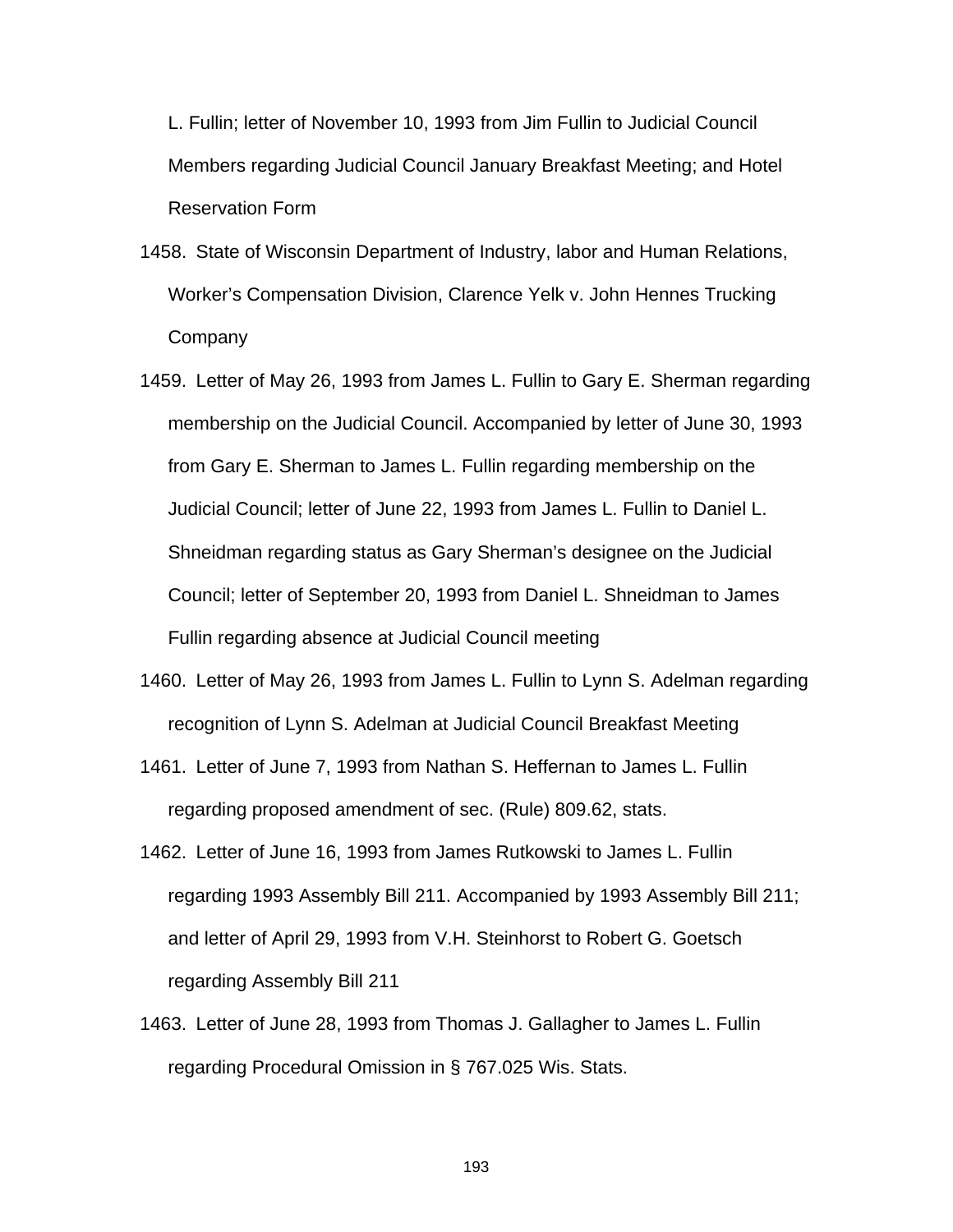- 1464. Letter of July 6, 1993 from James L. Fullin to Daniel A. Noonan regarding ADR referral petition
- 1465. Letter of August 2, 1993 from Bette Jo Mikalowsky to Jury Clerks regarding Jury Clerk survey. Accompanied by results of Jury Clerk survey

1466. Letter of August 5, 1993 from James L. Fullin to Doug Roberts

- 1467. Letter of August 10, 1993 from James L. Fullin to Daniel P. Anderson regarding membership on the Judicial Council
- 1468. Letter of September 3, 1993 from Robert Selk to James Fullin regarding In the matter of the Amendment of the Rules of Appellate Procedure: Sec. (Rule) 809.62, Stats. – Petition for Review
- 1469. Letter of September 11, 1993 from Daniel P. Anderson to James L. Fullin proposing amendments to secs. 801.15, 805.20 and 230.35(4)(a), Stats., 1991-92. Accompanied by In the Interest of Chad R.

1470. Letter of September 15, 1993 from James L. Fullin to Ron Hofer

1471. Letter of September 15, 1993 from Jon P. Axelrod to Carolyn Lazar Butler regarding Bench Bar Committee. Accompanied by Burkes v. Klauser (case NO. 89-CV-4227) – Order Regarding Telephone Records; Burkes v. Klauser (case NO. 89-CV-4227) – Motion and Affidavit of Jon P. Axelrod to Quash Unlawful Subpoena to Century Telephone of Wisconsin, to Require Plaintiff to Immediately Return to M. William Gerrard Records Obtained Pursuant to the Unlawful Deposition Subpoena, Requiring Plaintiff to Limit Discovery of Telephone Records to Specific Telephone Numbers Relating to this Action, and For Sanctions; Burkes v. Klauser (case NO. 89-CV-4227)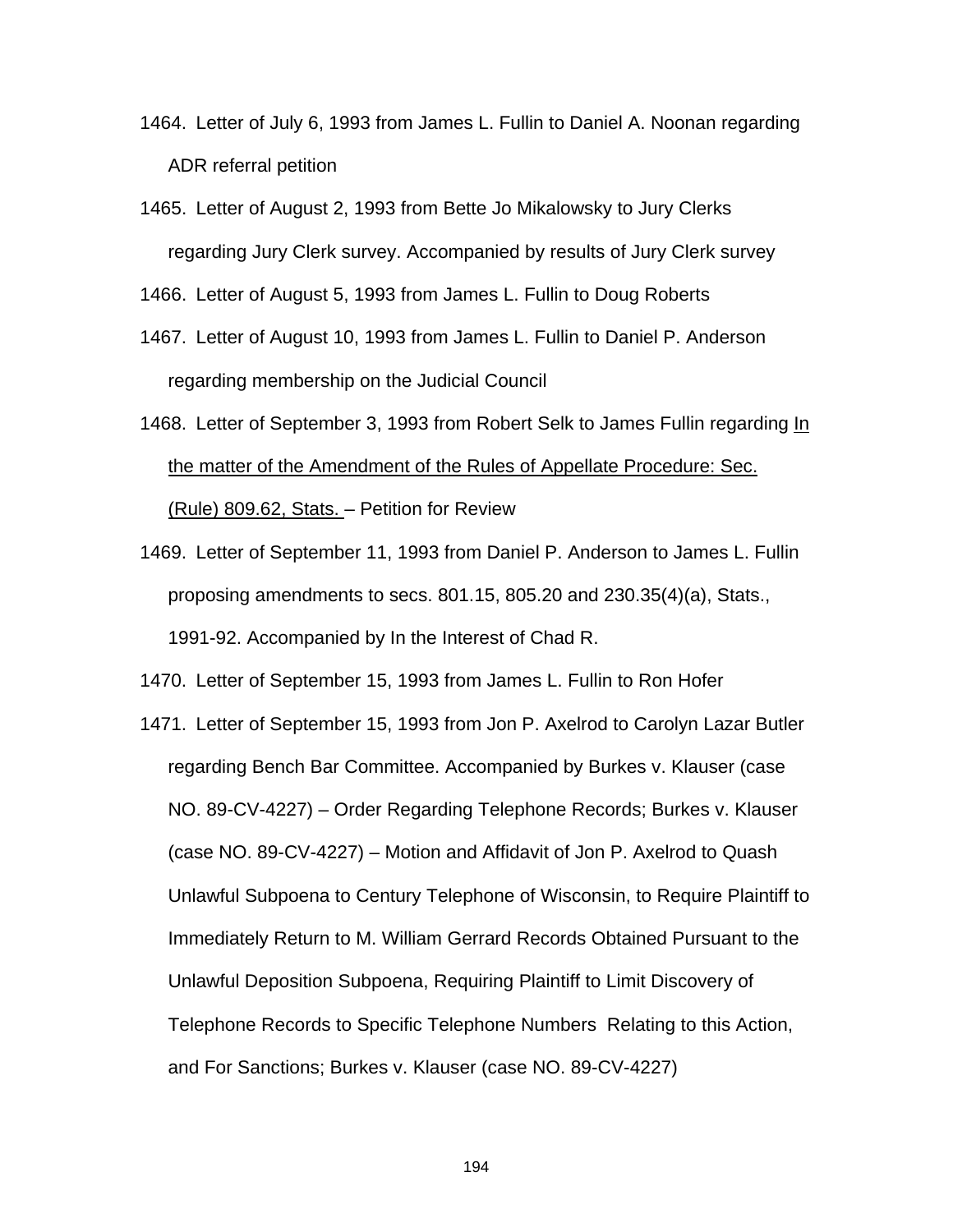- 1472. Letter of September 13, 1993 from Gregg Herman to Carolyn Lazar-Butler regarding notice of depositions/subpoenas which are served solely to secure information. Accompanied by Ethics Column by Keith Kapp, *Wisconsin Journal of Family Law* (April 1993); and Respondent's Order to Show Cause for Contempt and Other Relief with supporting affidavit
- 1472.1 Letter of September 20, 1993 from Eva M. Soeka to James L. Fullin
- 1473. Letter of September 22, 1993 from James L. Fullin to Nathan S. Heffernan, Roland D. Day, Shirley S. Abrahamson, Donald W. Steinmetz, William A. Bablitch, Jon P. Wilcox, and Janine Geske regarding Rulemaking petition to create s. 802.11, relating to settlement alternatives. Accompanied by pages 5 through 7 of the petition
- 1474. Letter of September 22, 1993 from James L. Fullin to Nathan S. Heffernan, Roland B. Day, Shirley S. Abrahamson, Donald W. Steinmetz, William A. Bablitch, Jon P. Wilcox, and Janine P. Geske regarding Rulemaking petition regarding ss. 814.29 and 814.30, relating to waiver of court fees and costs for indigent persons. Accompanied by Judicial Council Affidavit of Indigency Rulemaking Petition (April 1, 1993), Alternative Draft (September 22, 1993)
- 1475. Letter of September 23, 1993 from James L. Fullin to Joanne Haas
- 1476. Handwritten letter of September 23, 1993 from Walter Baritsky to James L. Fullin
- 1477. Letter of October 1, 1993 from James L. Fullin to James A. Rutkowski regarding Assembly Bill 211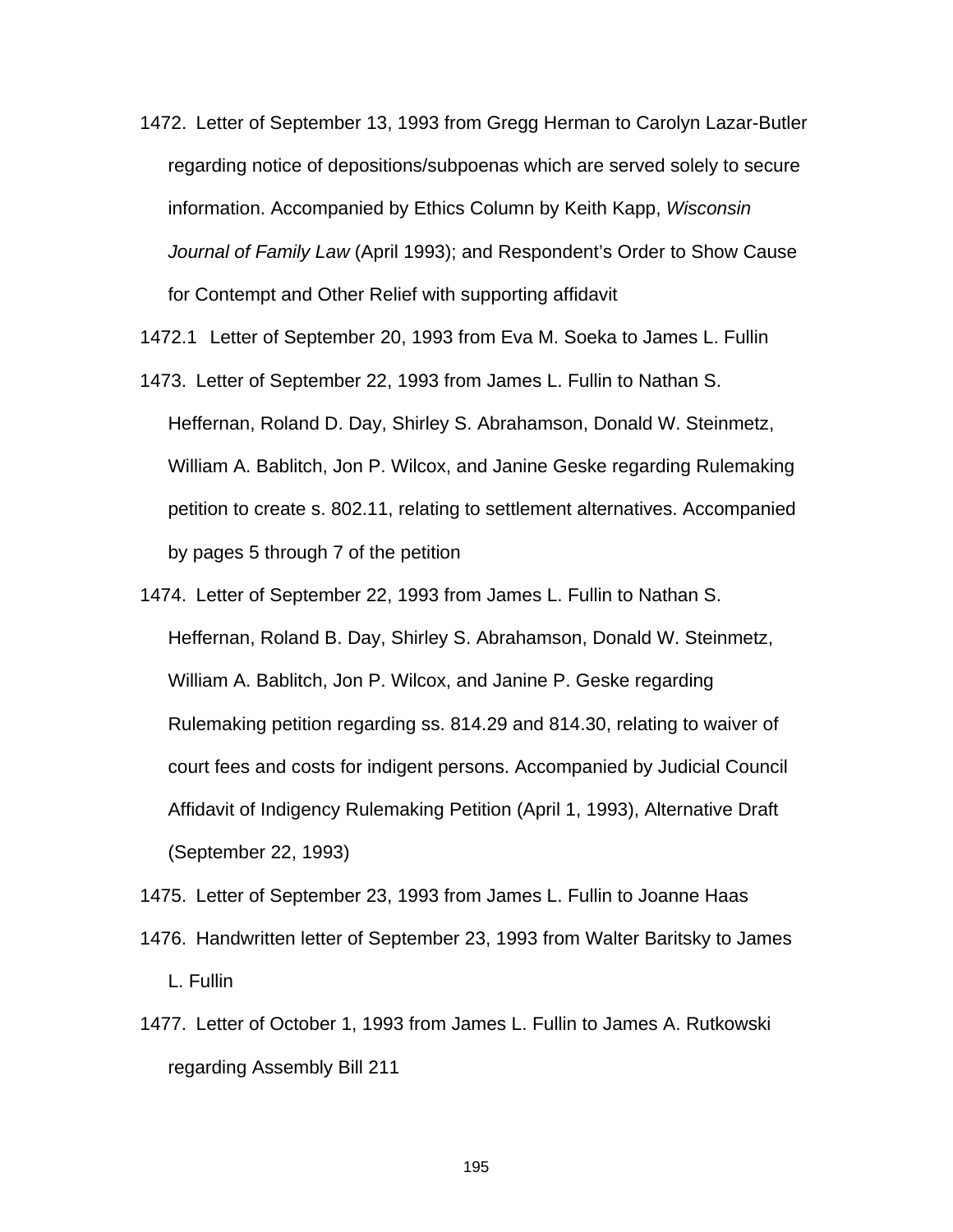- 1478. Letter of October 1, 1993 from James L. Fullin to Daniel T. Flaherty replying to Daniel T. Flaherty's letter of August 18 relating to s. 804.01, Wis. Stats. Accompanied by letter of April 7, 1993 from James L. Fullin to Kourosh Farsad replying to letter of April 5; Letter of April 5, 1993 from Kourosh Farsad to James L. Fullin regarding Opinion of Wisconsin Legislation Council in regard of Wis. Statute 425.209 relating to restrictions on deficiency judgments; letter of October 8, 1993 from Russ Whitesel to Kourosh Farsad regarding requested statutory provisions
- 1479. Letter of October 7, 1993 from James T. Bayorgeon to James L. Fullin regarding State of Arizona's rule of civil procedure requiring mutual disclosure of various information and evidence. Accompanied by Rule 26.1 Prompt Disclosure of Information, Rule 27 Depositions Before Action or Pending Appeal, Rule 33.1 Uniform and Non-Uniform Interrogatories, Limitations, Procedures, and Rule 34 Production of Documents and Things and Entry Upon Land for inspection and other Purposes; and Order in In the Matter of the Amendment of the Rules of Civil Procedure: Chapter 802 – Settlement Alternatives
- 1480. Letter of October 29, 1993 from Marilyn L. Graves to John R. Hoaglund regarding Section 887.24. Accompanied by letter of September 29, 1993 from John B. Hoaglund to Marilyn L. Graves regarding § 997.24, Wis. Stats.
- 1481. Letter of November 9, 1993 from James L. Fullin to Ronald Van De Hey, James P. Schuette, and James D. Hensel regarding Outagamie County Board Resolution Number 107-1993-1994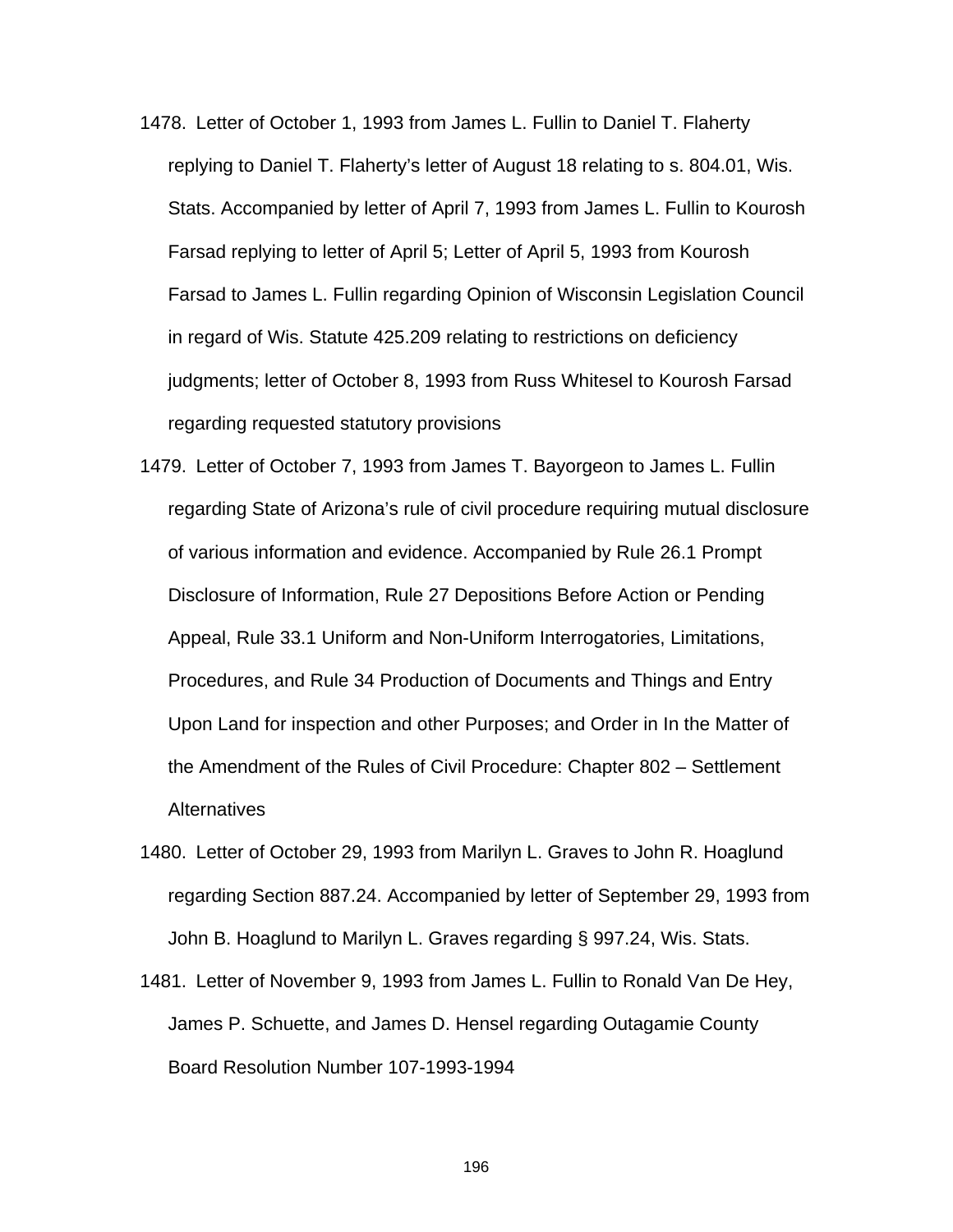- 1482. Letter of November 19, 1993 from Stephen D. Willett to James L. Fullin forwarding attached memo of November 12, 1993 from Shawn M. Mutter to All Attorneys Handling Cases in Taylor County regarding Discovery Requests/Demands
- 1483. Letter of December 1, 1993 from James L. Fullin to Thomas S. Williams regarding Judicial Council FAX rules impact report
- 1484. Letter of December 7, 1993 from James R. Klausen to State Agency Heads regarding Global Positioning Systems Task Force Recommendations
- 1485. Letter of December 9, 1993 from Rhonda Menor to Members or Wisconsin Judicial Council regarding Court Reporters "contracting." Accompanied by proposed change to Section 804.03(3); and letter of December 16, 1993 from Carmelo A. Puglisi to The Wisconsin Judicial Council regarding Court Reporters Contracting
- 1486. Letter of December 16, 1993 from Carmelo A. Puglisi to Wisconsin judicial Council regarding Court Reporters Contracting.
- 1487. Handwritten note of December 22, 1993 from Bruce Munson to Jim Fullin. Accompanied by letter of December 21, 1993 from Larry Barish to Bruce Munson regarding Background Information on Report; LRB-93-IB-1; Newsclipping titled "Theobald Honored;" "H. Rupert Theobald Appointed Chief of Legislative Library;" Theobald Named Director of Legislative Library;" Council of State Governments Presents Information Awards; Frank Ryan, "For a guy who went AWOL, Theobald has done all right;" William D. Zaferos, "'Blue Book' generations guard Wisconsin history; Biography of H. Rupert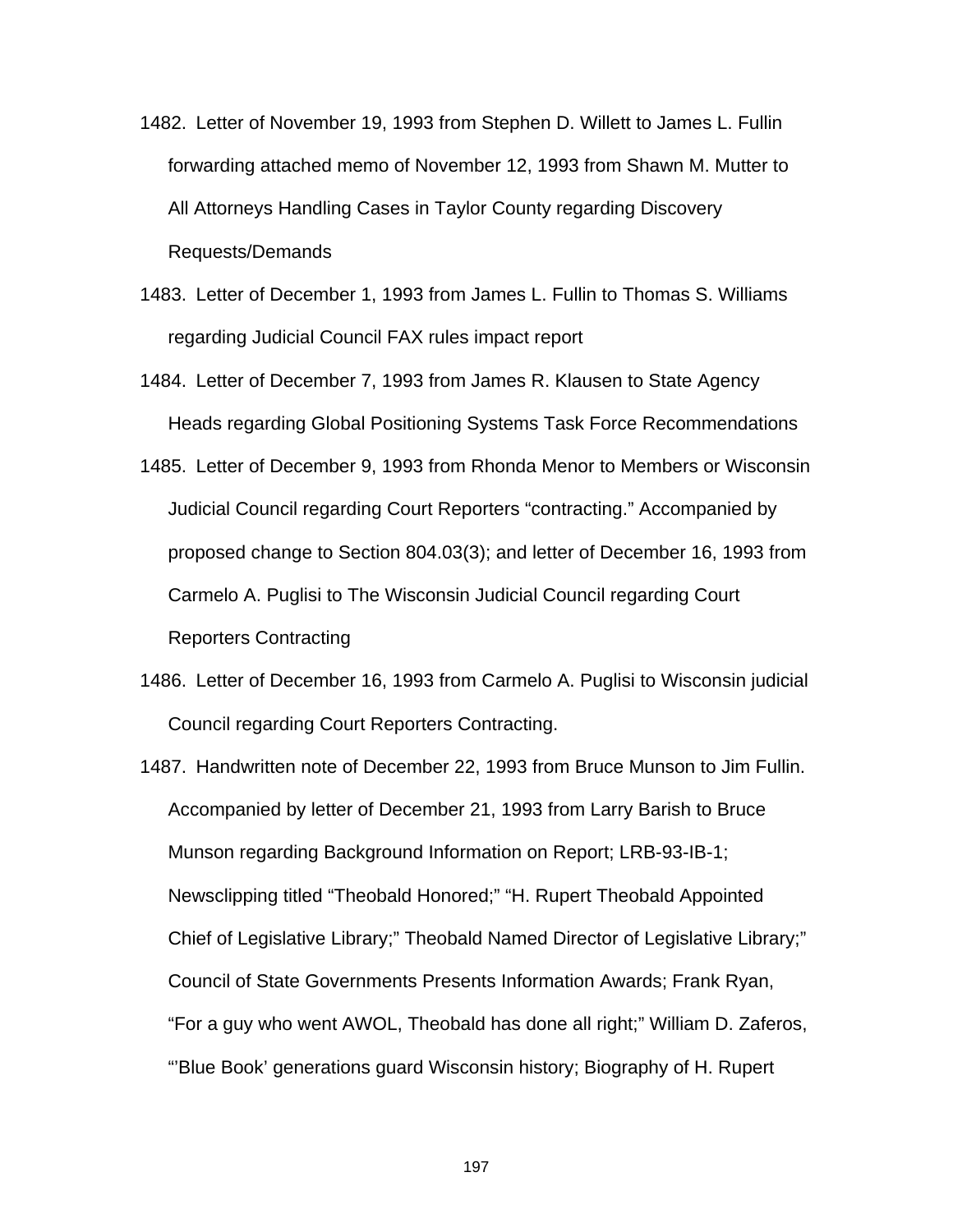Theobald; "Matter of dividing proves to be divisive issue for legislators;" and

"The Reference Bureau Chief"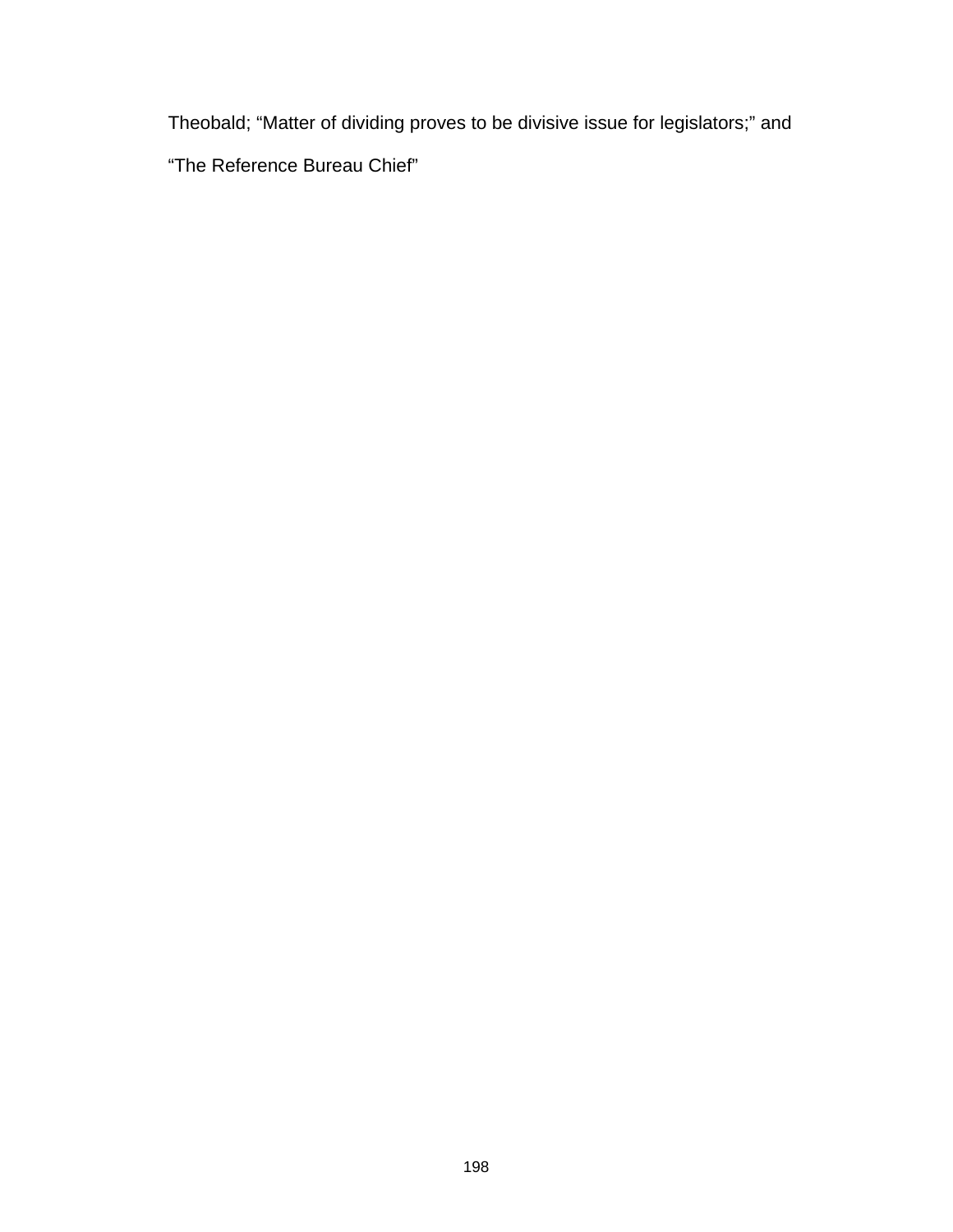## **Judicial Council Collection**

Subject: Correspondence, 1994 Folder No.: 13 of 14 1488. Letter of January 4, 1994 from Jim Fullin to Carri Jakel regarding Carri Jakel's paper describing the Wisconsin Legal Process. Accompanied by cover page of January 4, 1995 from Carri Jakel to Jim Fullin with "The Wisconsin Legal Process" attached.

1489. Letter of January 6, 1994 from James L. Fullin to Corey R. Buelow replying to Corey R. Buelow's letter of January 4. Accompanied by handwritten letter of January 4, 1994 from Corey R. Buelow to Wisconsin Judicial Council

1490. Handwritten letter of January 24, 1993 from Milorad Zakula

- 1491. Letter of February 11, 1994 from Diane Keleher to The Subscription Department of the Michie Company replying to attached letter of February 4, 1994 from Subscription Department of the Michie Company to Wisconsin Judicial Council regarding Judicial Council exempt status
- 1492. Letter of February 11, 1994 from Diane Keleher to Subscription Department of The MIchie Company replying to attached letter of February 4, 1994 from Subscription Department of the Michie Company to Wisconsin Judicial Council regarding Judicial Council exempt status
- 1493. Letter of February 28, 1994 from Brian D. Rude to James L. Fullin regarding constituent request for changes in the present laws regarding plea bargains
- 1494. Letter of March 2, 1994 from H. Rupert Theobald to David E. Schultz regarding Rupert Theobald's retirement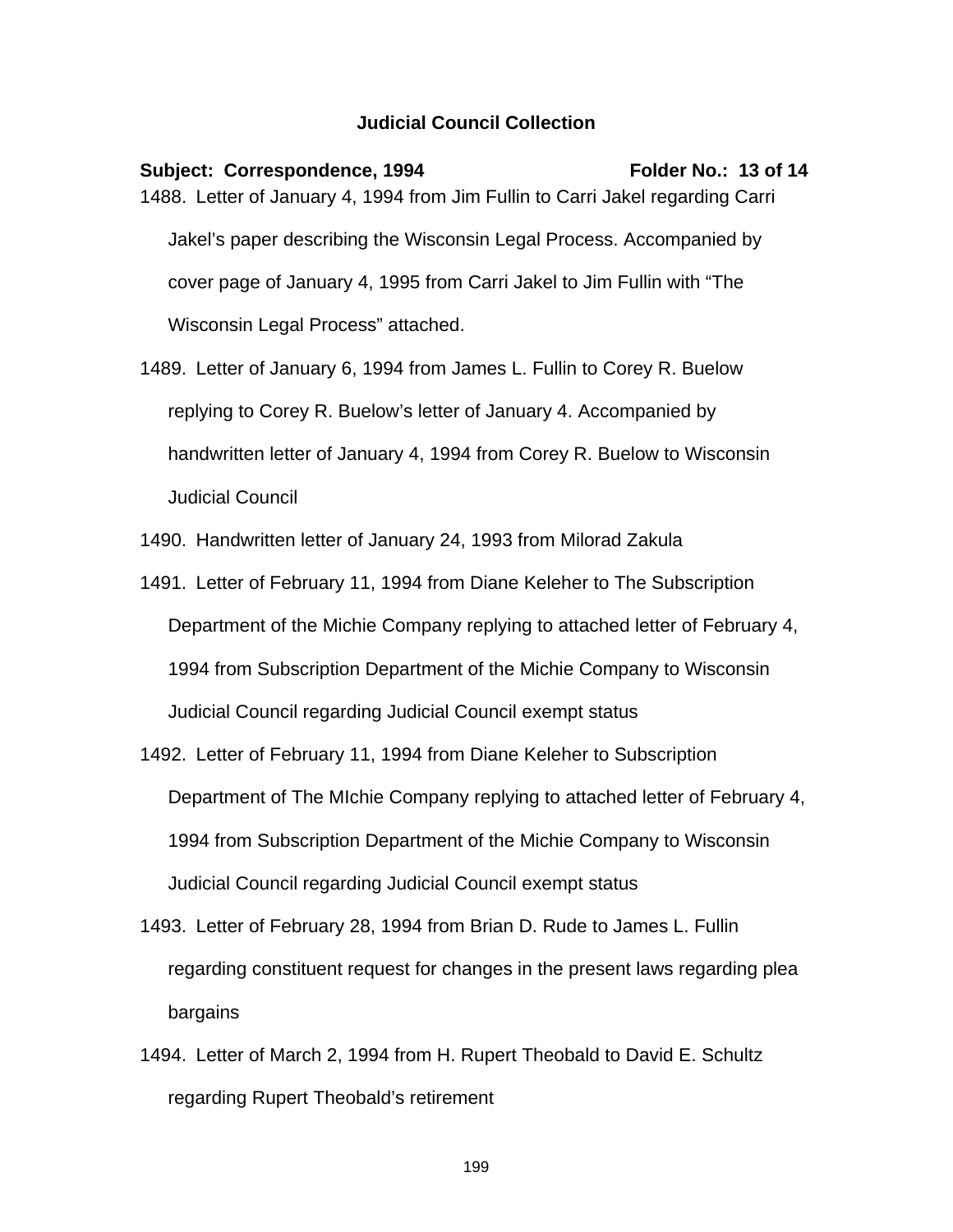- 1495. Letter of March 3, 1994 from Donald Kenneth Jewell to James L. Fullin missing materials at the Racine Correctional Institute
- 1496. Handwritten letter with original mailing envelope of March 9, 1994 from Milorad Zakula to James L. Fullin
- 1497. Letter of March 10, 1994 from James L. Fullin to Donald Kenneth Mewell replying to request for replacements of missing materials at the Racine Correctional Institute
- 1498. Letter of March 18, 1994 from Bruce Munson to Members of the Wisconsin Judicial Council regarding Proposed Amendment of SCR 80.02 "Proper Citation"
- 1499. Letter of March 31, 1994 from David E. Schultz to Steve Willett regarding Judicial Council Secretary's Salary Level
- 1500. Letter of April 1, 1994 from James L. Fullin to Brian D. Rude regarding Brian D. Rude's letter of February 28 relating to process for determining that a guilty plea is knowing and voluntary
- 1501. Letter of April 5, 1994 from Joseph Leean and Walter Kunicki to Briand D. Rude suggesting a study of guardians ad litem
- 1502. Letter of April 7, 1993 from James L. Fullin to Adrian S. Williams replying to attached letter of March 28, 1994 from Adrian S. Williams to James Fullin relating to "legal loopholes."
- 1503. renewal loan form for paintings loaned from the State Historical Society of Wisconsin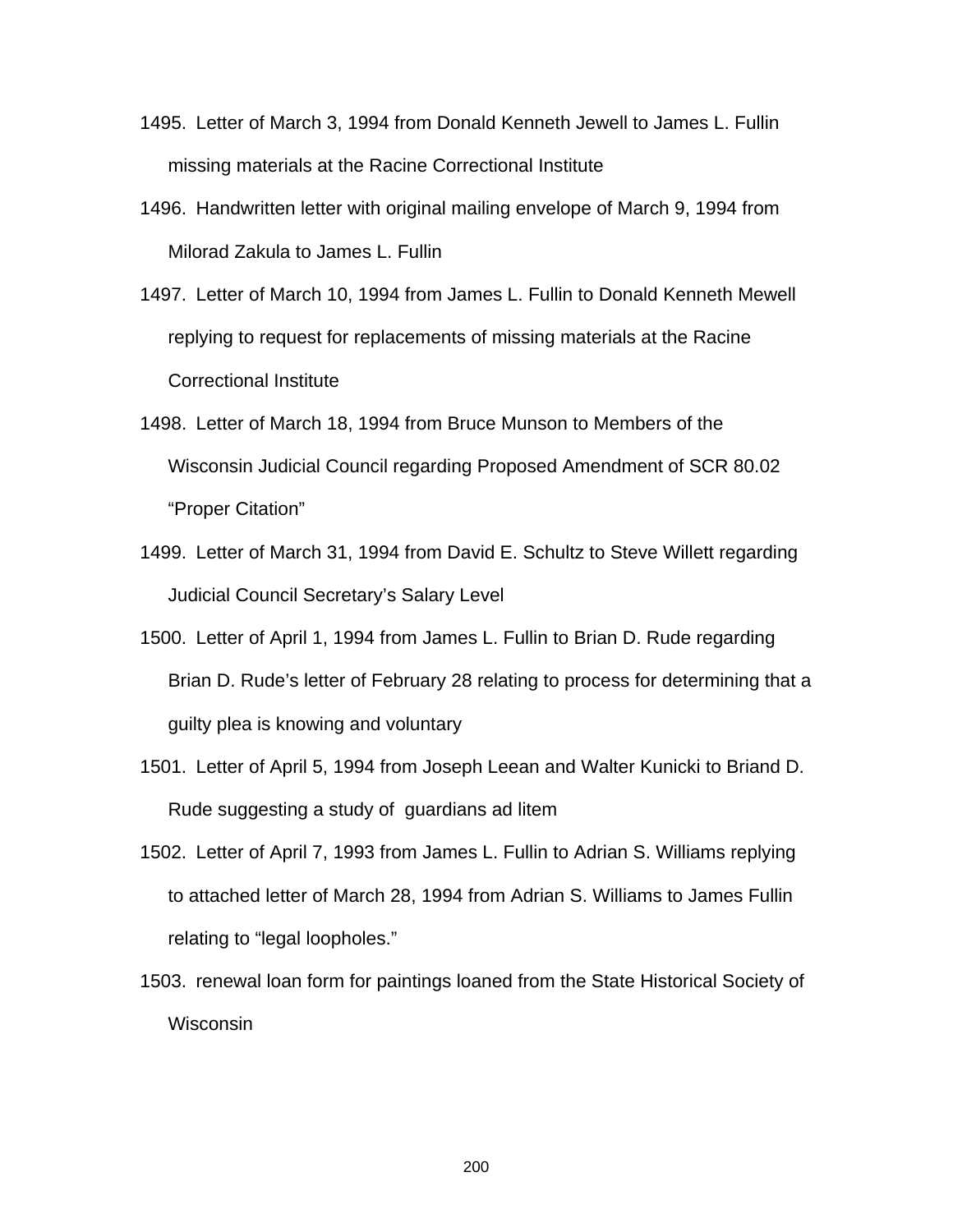- 1504. Letter of April 22, 1994 from James L. Fullin to Daniel D. Blinka regarding repeal of the Dead Man's Statute
- 1505. Letter of May 2, 1994 from Ralph Adam Fine to Nathan S. Heffernan regarding Order 93-13 establishing alternative dispute resolution in Wisconsin and Daniel Noon's undisclosed personal financial interest in Wisconsin's adoption of alternative dispute resolution. Accompanied by letter of April 11, 1994 from Ralph Adam Fine to James L. Fullin regarding Daniel Noonan's financial gain by adoption of mediation in Wisconsin; "Mildred Freese, "Mediation service plans to sell stock: State franchise expects increase in demand," *The Milwaukee Journal* (April 1, 1994); "Lawyers' Marketplace, Classified Ads," *Wisconsin Lawyer*; letter of May 20, 1994 from James L. Fullin to Ralph Adam Fine replying to Ralph Adam Fine's letter of April 11; Letter of October 15, 1990 from Daniel A. Noonan to Judicial Council Alternate Dispute Resolution Committee Members; Daniel A. Noonan, "Alternative Dispute Resolution – Mediation Emphasis"
- 1506. Letter of May 12, 1994 from Stephen L. Smay to Gretchen Viney regarding membership on the Judicial Council
- 1507. Letter of May 12, 1994 from Joseph M. Wilson to James L. Fullin regarding request for the court to require that sentence modification motions be heard by the sentencing judge if that judge is still in office. Accompanied by State of Wisconsin v. Fountas, Nos. 93-1467-CR, 93-1468-CR, and 93- 1469-CR (Court of Appeals, February 9, 1994)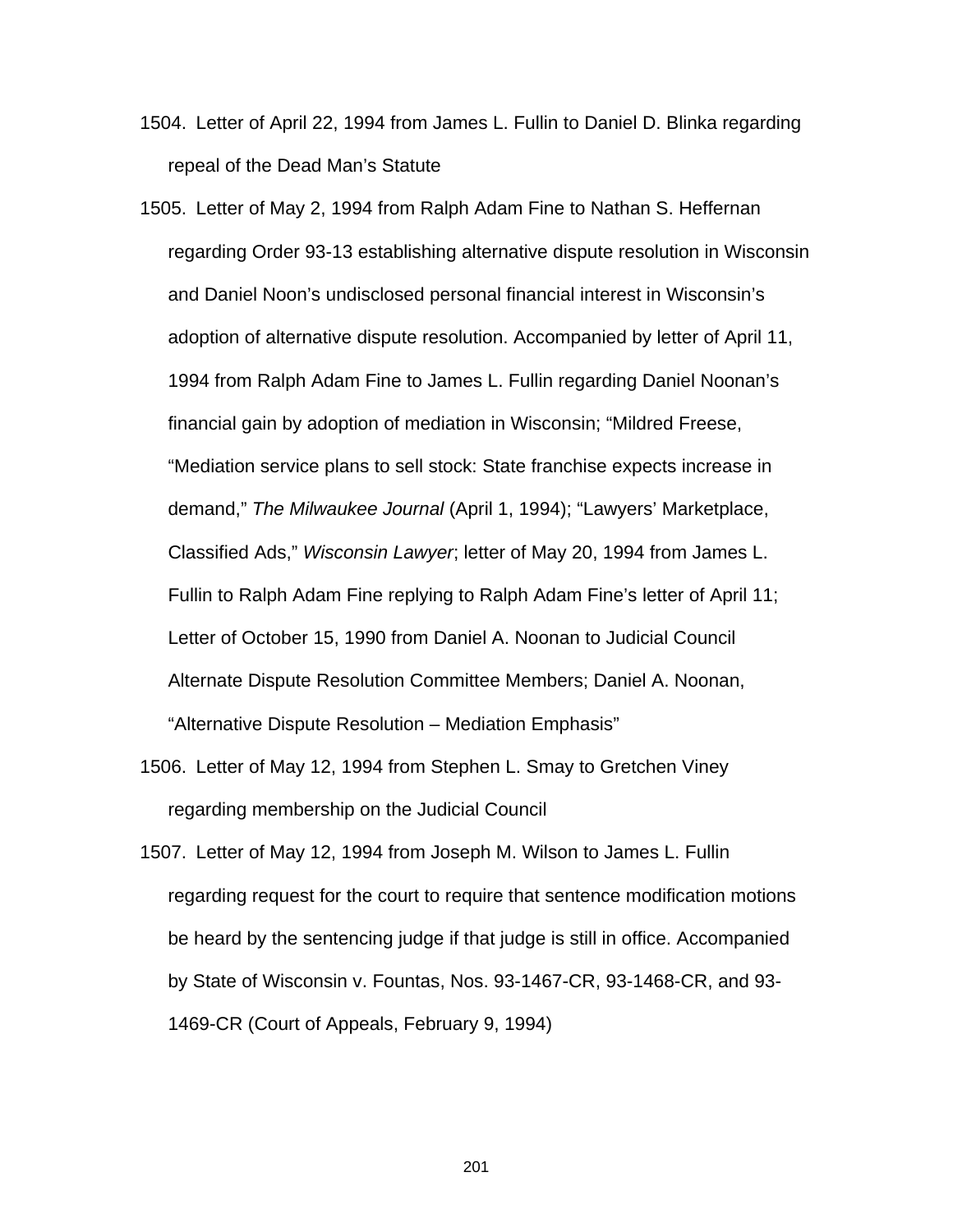1508. Letter of May 12, 1994 from James L. Fullin to John Skilton regarding membership on the Judicial Council

1509. missing

- 1510. Letter of May 14, 1994 from John S. Skilton to James L. Fullin regarding membership on the Judicial Council
- 1511. Letter of May 18, 1994 from Brian Burke and Mary Hubler to James L. Fullin regarding Law Revision Committee. Accompanied by Item 17 State v. Krause, 161 Wis. 2d 919, 469 N.W. 2d 241 (Ct. App,. 1991) relating to ss. 871.04(2) and 971.08(1)(a), Stats.; Committee Alternatives; and Item 25 Westport Sand & Gravel v. Holdmann, 159 Wis. 2d 613, 464 N.W. 2d 676 (Ct. App. 1990), relating to ss. 808.03(1) and 808.04, Stats
- 1512. Letter of May 20, 1994 from James L. Fullin to Ralph Adam Fine replying to Ralph Adam Fine's letter of April 11. Accompanied by letter of October 15, 1990 from Daniel A. Noon to Judicial Council Alternate Dispute Resolution Committee Members; and Daniel A. Noonan, "Alternative Dispute Resolution – Mediation Emphasis"
- 1513. Letter of May 26, 1994 from Ralph Adam Fine to Jim Fullin regarding Financial interest of Daniel Noonan in adoption of mediation in Wisconsin. Accompanied by letter of October 6, 1994 from Robert Hagness to James L. Fullin regarding Proposed joint citation petition
- 1514. Letter of July 1, 1994 from Dave Schultz to Joe Thrasher
- 1515. Letter of July 7, 1994 from James L. Fullin to Brian Burke regarding Brian Burke's letter of May 18 relating to State v. Krause, 161 Wis. 2d 919, 469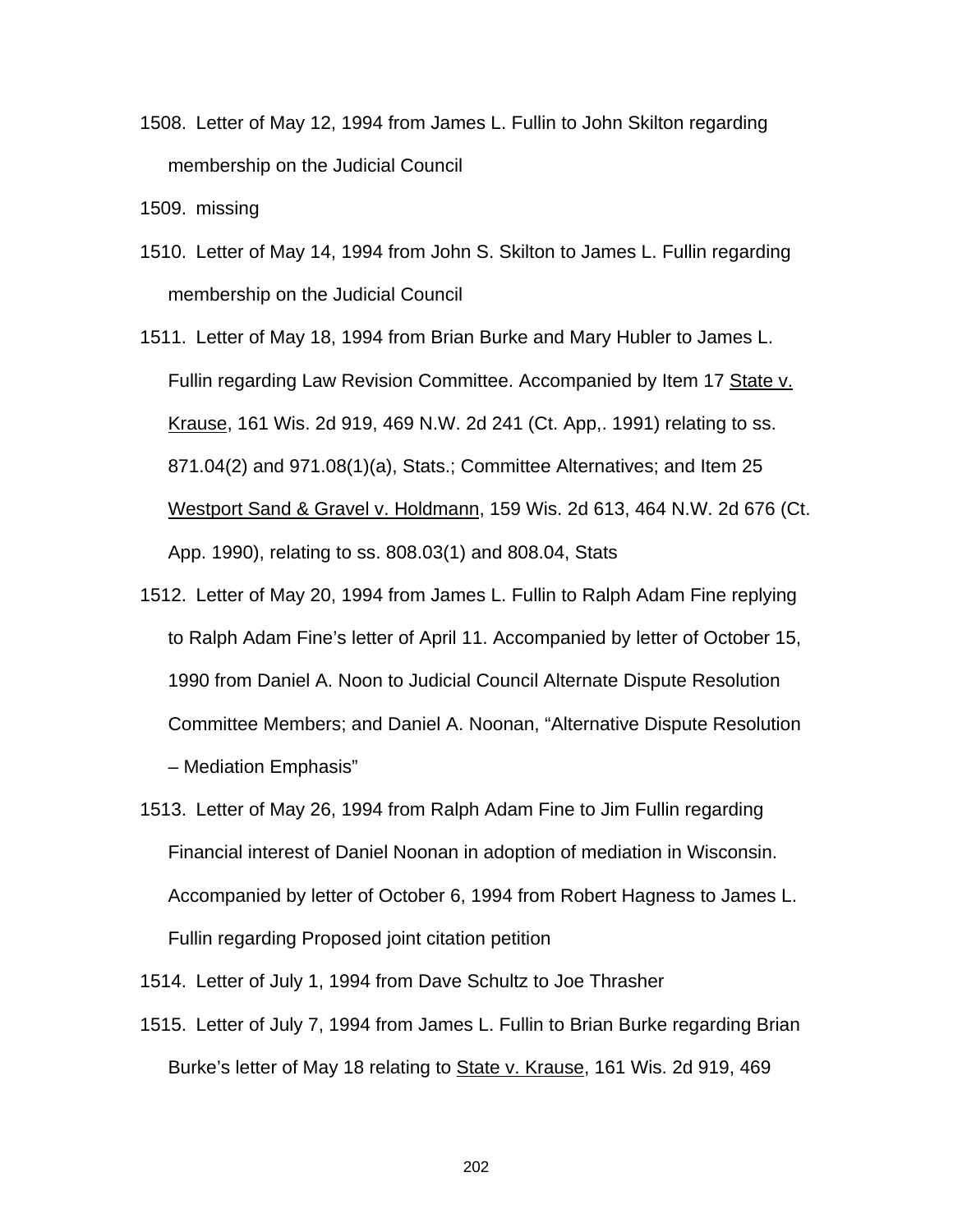N.W. 2d 241 (Ct. App,. 1991) and Westport Sand & Gravel v. Holdmann, 159 Wis. 2d 613, 464 N.W. 2d 676 (Ct. App. 1990)

- 1516. Letter of July 14, 1994 from James L. Fullin to Wayne W. Wood regarding constituent Terry Seitz's complaints about the small claims system. Accompanied by letter of June 16, 1994 from Wayne W. Wood to James L. Fullin forwarding attached letter of June 9, 1994 from Terry Seltz to Wayne Wood regarding the small claims system
- 1517. Facsimile Cover Sheet of July 29, 1994 from Jim Fullin to Sherri Geck regarding 260.23(4), 1942. Accompanied by Report of the Advisory Committee of Rules of Pleading, Practice and Procedure (June 12, 1941); sec. 260.23 (stats. 1943); and The State Historical Society of Wisconsin Archives Reading Room Rules and Registration for James L. Fullin for research on s. 260.24(4)(1942) (July 29, 1994)
- 1518. Letter of June 29, 1994 from Jim Fullin to Robin Lewis regarding Interest as item of restitution damages. Accompanied by letter of October 15, 1985 from Jim Fullin to Restitution Committee; letter of October 15, 1985 from Jim Fullin to Restitution Committee regarding Comparison of Federal & Wisconsin Restitution Laws; Summary of Proceedings for the October 18, 1985 meeting of the Judicial Council Restitution Committee
- 1519. Letter of July 1, 1994 from James L. Fullin to Ralph Adam Fine regarding Ralph Adam Fine's letter of May 26
- 1520. Letter of July 8, 1994 from James L. Fullin to Janice Fleischer regarding Janice Fleischer's request for copies of Wisconsin statues relating to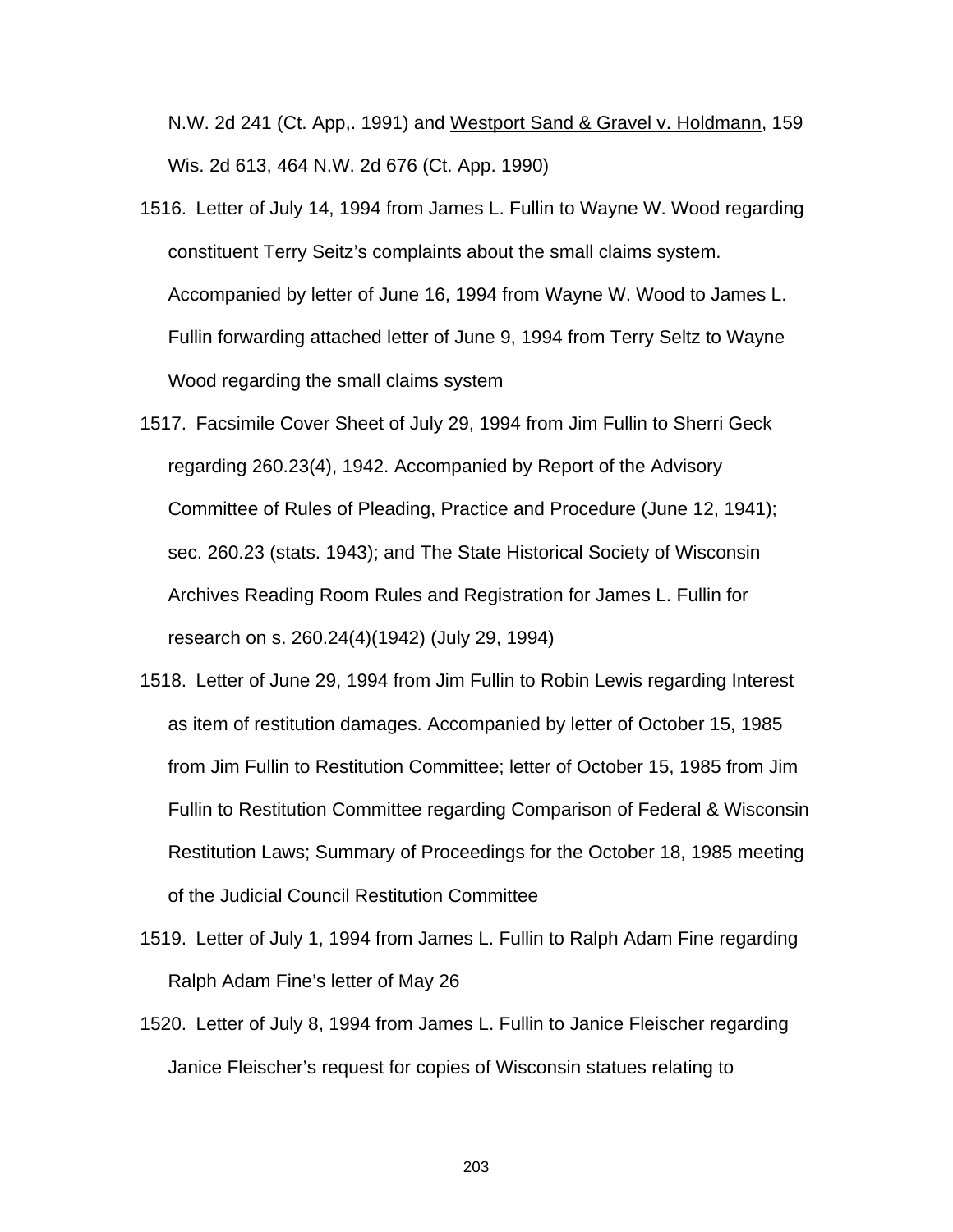mediation. Accompanied by letter of July 1, 1994 from Janice Fleischer to James L. Fullin requesting information relating to mediation in Wisconsin; Resume of Janice M. Fleischer; Chapter 44 Mediation Alternatives to judicial Action; Rule 1.700. Rules Common to Mediation and Arbitration, Rule 1.710 Mediation Rules, Rule 1.720 Mediation Procedures, Rule 1.730 Completion of Mediation, Rule 1.740 Family Mediation, and Rule 1.750 Small Claims Matters; and Rules 10.020 through 10.290 relating to Mediator Qualifications, Standards of Professional Conduct, and Discipline

- 1521. Letter of July 12, 1994 from Donald Victor Kozlovsky to Judicial Council regarding Section 814.61(7), Stats. Accompanied by letter of June 28, 1994 from Donald Victor Kozlowsky to James E. Doyle regarding Section 814.61(7), Stats.; letter of July 5, 1994 from Thomas L. Dosch to Donald Victor Kozlovksy regarding Sec. 815.61(6), Stats.; Letter of June 1, 1989 from Sherwood K. Zink to County Child Support Agencies, Prosecutors and Clerks of Court regarding Legal Opinion on Court Filing Fees for Certain Stipulations
- 1522. Museum Property Loan List, State Historical Society of Wisconsin for James L. Fullin (July 21, 1994)
- 1523. Letter of July 28, 1994 from Robert D. Sundby to Judicial Council regarding monetary penalties or costs and remedial sanctions. Accompanied by notice of order in 94-0922-CR State v. Gregory J. Crapp (L.C. #93-CR-0321) sent to Bronson C. Lafollette, Marguerite M. Moeller, and Gary L. Luhman (July 20, 1994); notice of ordered entered in 94-0167 – In the Interest of Amber H. (L.C. No. 93JV141), 94-0168 – In the Interest of Ashley H. (L.C.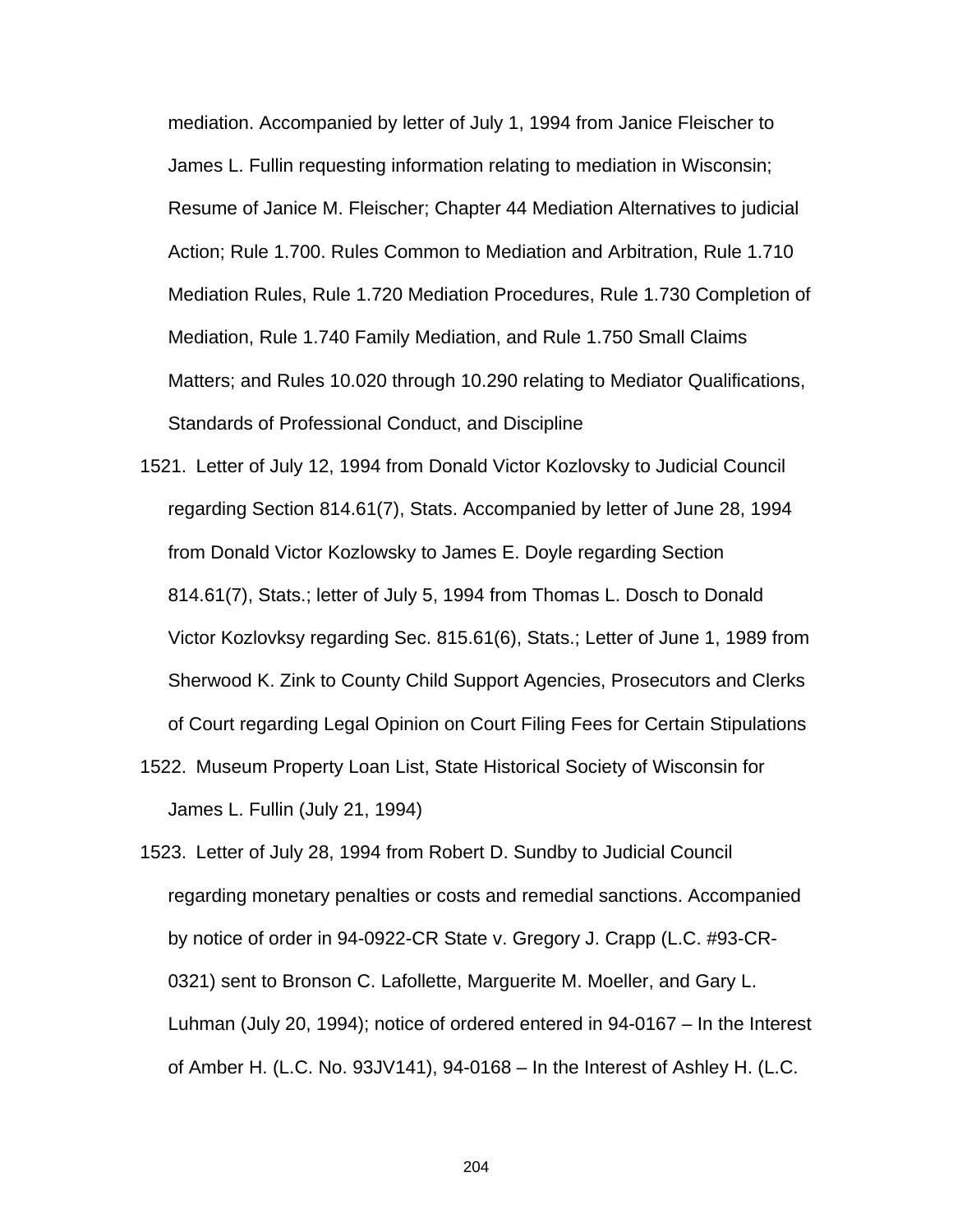No. 93JV142) sent to Lee J. Leverton, Tris M. Baker, Rosemary miller, Mark Gempeler, Pam Radloff, Alysis E. La Counte, Michael D. Onheiber, Jennifer Vallier, John Ullsvik, and J. Denis Moran (July 19, 1994); notice of ordered entered in 94-0167 – In the Interest of Amber H. (L.C. No. 93JV141), 94-0168 – In the Interest of Ashley H. (L.C. No. 93JV142), XX-5028-CR State of Wisconsin v. Charles H. Knoebel (L.C. # 93-CR-448), XX-5215 In the Interest of Chantell O., a person under the age of 18: Dawn A. v. State of Wisconsin (L.C. # 93-JV-196), XX-5358-CR State of Wisconsin v. Darlene M. Coy (L.C. #92-CF-302) sent to Lee J. Leverton, Tris M. Baker, Rosemary miller, Mark Gempeler, Pam Radloff, Jackie R. Erwin, Alysis E. La Counte, Michael D. Onheiber, Jennifer Vallier, John Ullsvik, J. Denis Moran, Kenneth Schopen, Elizabeth Kennebeck, Jennifer L. Huebner, Sally L. Wellman, Norman L. Goeschko, Arnold Schumann, and Larry Steen (July 27, 1994)

- 1524. Letter of August 15, 1994 from James L. Fullin to Robert Hagness regarding State Bar's petition to amend SCR 80.01 and 80.02, relating to establishing an archive of appellate opinions, rules and orders, and to revise the format of citations to Wisconsin appellate opinions
- 1525. Letter of August 29, 1994 from Diane Keleher to Howard Southerland regarding Information Technology Directors' Council Minutes
- 1526. Letter of September 19, 1994 from James L. Fullin to Robert Sundby regarding Sanctions/Contempt
- 1527. Letter of September 19, 1994 from James L. Fullin to J. Denis Moran regarding Filing fee for stipulated revision of support. Accompanied by letter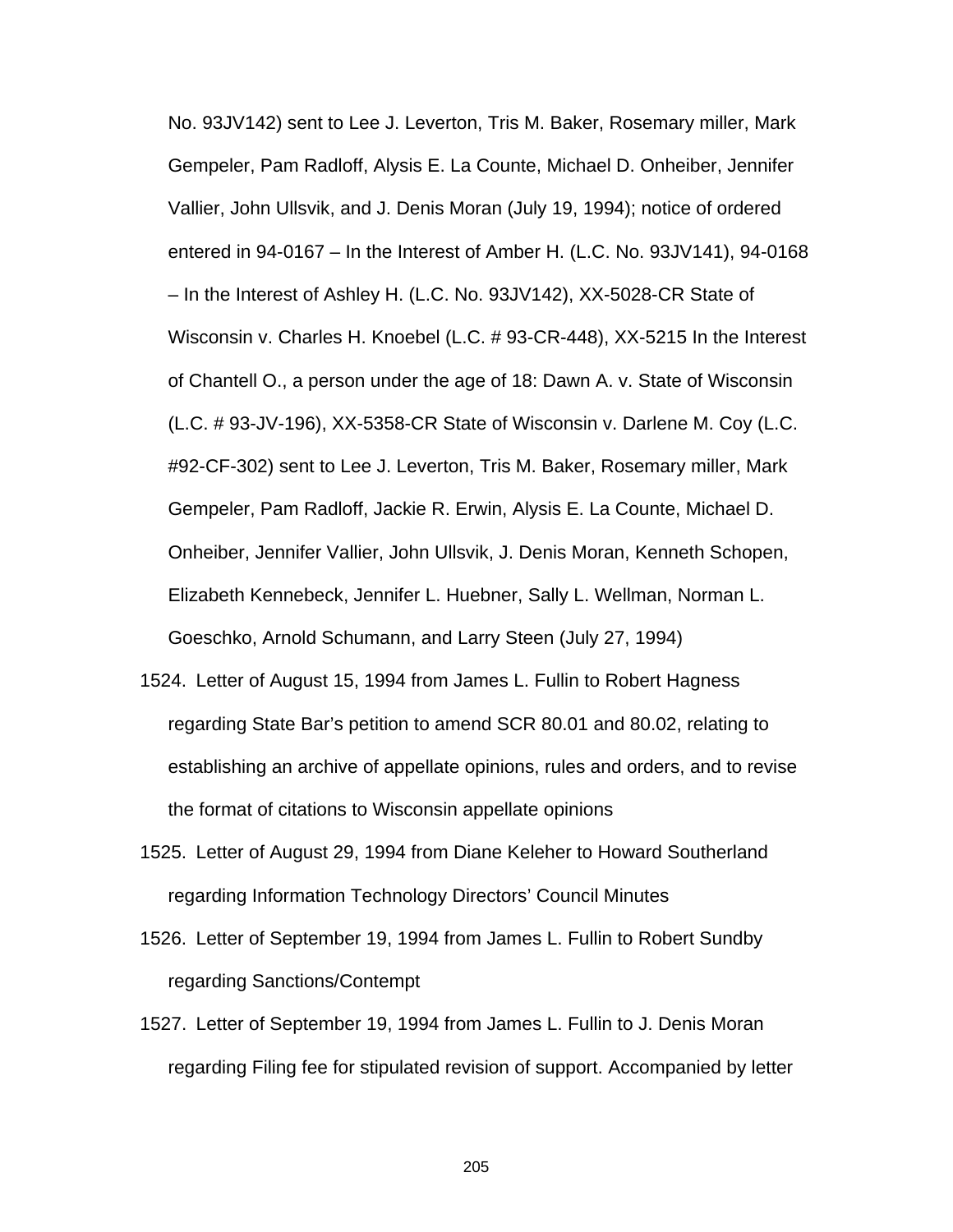of July 12, 1994 from Donald Victor Kozlovsky to Judicial Council regarding Section 814.61(7), Stats.; letter of July 5, 1994 from Thomas L. Dosch to Donald Victor Kozlovsky regarding Sec. 814.61(7), Stats.; letter of June 1, 19899 from Sherwood K. Zink to County Child Support Agencies, Prosecutors and Clerks of Court regarding Legal Opinion of Court Filing Fees for Certain Stipulations; letter of July 12, 1994 from Donald Victor Kozlovsky to Judicial Council regarding Section 814.61(7), Stats.; letter of June 28, 1994 from Donald Victor Kozlovsky to James E. Doyle regarding Section 814.61(7), Stats; letter of July 5, 1994 from Thomas L. Dosch to Donald Victor Kozlovsky regarding Sec. 814.61(7), Stats.; and memo of October 22, 1993 from Victoria Kies to Phyllis Nielsen regarding Sec. 814.61(7)

- 1528. Letter of September 19, 1994 from Waring R. Fincke to James L. Fullin regarding August 23, 1994 request on behalf of the Wisconsin State Bar's Criminal Law Section for materials related to the Judicial Council's work on the revision of Wisconsin's Criminal Procedure. Accompanied by letter of August 23, 1994 from Waring R. Fincke to James L. Fullin regarding Judicial Council's revisions to Wisconsin's criminal procedure
- 1529. Letter of October 5, 1994 from James L. Fullin to Terry J. Winter replying to attached letter of September 22, 1994 from Terry J. Winter to Wisconsin Judicial Council regarding list of all the criminal lawyers on sexual assault cases and question relating to Small Claims actions
- 1530. Letter of October 10, 1994 from James L. Fullin to Timothy L. Vocke regarding LRB-6053. Accompanied by letter of September 30, 1994 from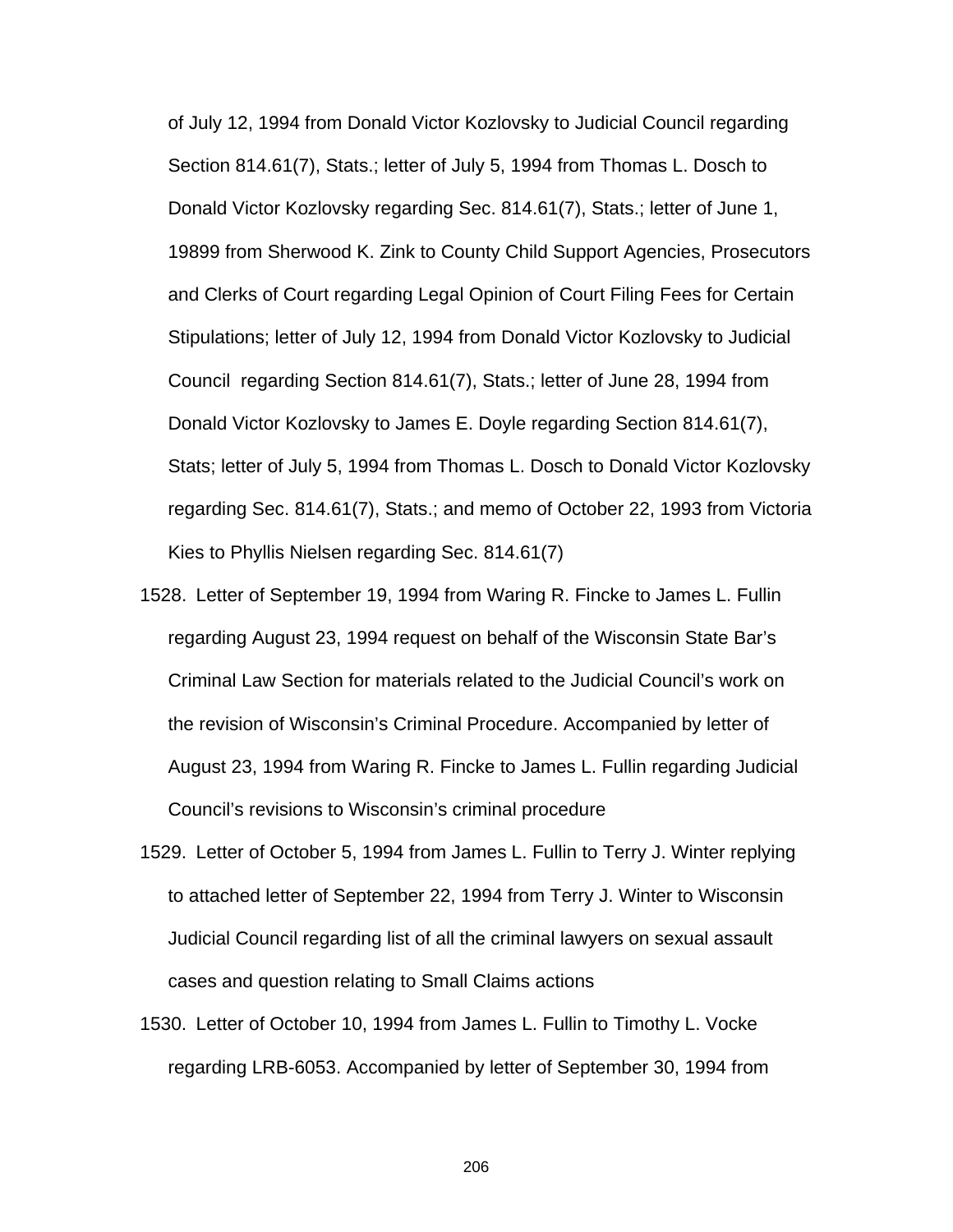Timothy L. Vocke to Stephen D. Willett regarding draft of statutory changes relating to abolishing the preliminary examination and information; Letter of October 4, 1994 from Stephen D. Willett to James L. Fullin regarding Judicial **Council** 

- 1531. Letter of November 2, 1994 from Nathan S. Heffernan to James Fullin regarding adoption of the American Bar Association's Standards Relating to Juror Use and Management. Accompanied by In re the Study for Possible Adoption of the ABA Standards Relating to Jury Use and Management – Petition (June 3, 1994)
- 1532. Letter of November 10, 1994 from Richard Auerbach to Robert Sundby regarding §809.107
- 1533. Letter of November 16, 1994 from James L. Fullin to David Prosser regarding David Prosser's appointment to the Judiciary Committee
- 1534. Letter of November 17, 1994 from James L. Fullin to Nathan Heffernan regarding Nathan Heffernan's letter of November 2 referring the ABA Standards relating to Juror Use and Management to the Judicial Council for study and preparation of implementing statutes and rules
- 1535. Letter of November 17, 1884 from James L. Fullin to J. Denis Moran regarding Assignment of motions after verdict and postjudgment motions
- 1536. Letter of November 17, 1994 from James L. Fullin to Gina Frank-Reece regarding Reductions in base
- 1537. Letter of November 25, 1994 from James R. Klauser to All State Agency Heads regarding 1995-1997 Bill Analysis Procedures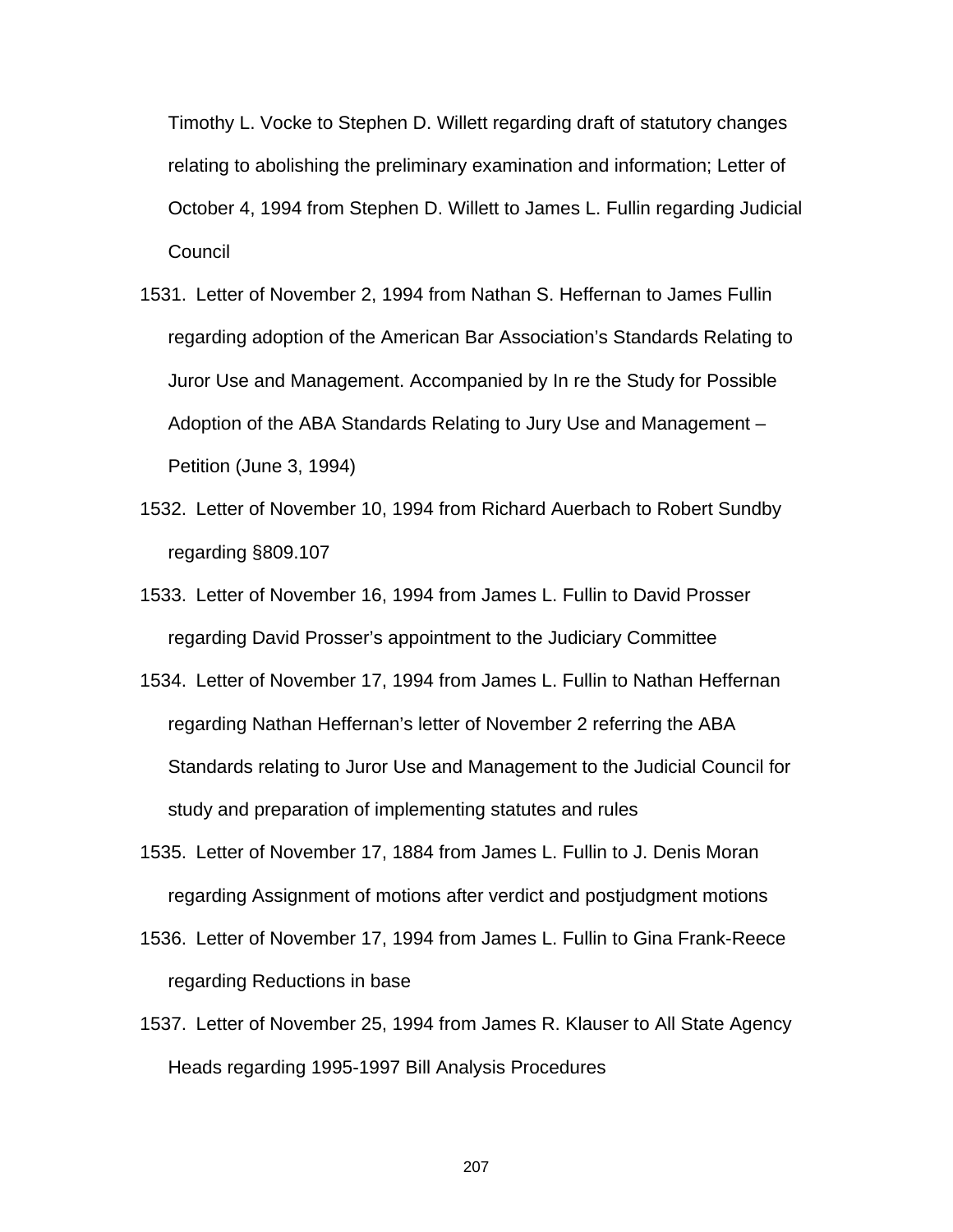- 1538. Letter of November 28, 1994 from Robert A. Ramsell to Jim Fullin regarding Proposed Change to Chapter 799
- 1538.1 Letter of December 1, 1994 from James L. Fullin to John Montgomery regarding Judicial Council legislation
- 1539. Handwritten note. Accompanied by handwritten letter of December 5, 1994 to Jim Fullin regarding SCR 61 "Paper Trail" during developement [sic]
- 1540. Letter of December 6, 1994 from James L. Fullin to Judicial Council regarding Travel Expense Guidelines and Voucher Instructions
- 1541. Letter of December 9, 1994 from James L. Fullin to Mark Green regarding Judicial Council membership
- 1542. Letter of December 9, 1994 from David Prosser to James Fullin replying to James Fullin letter. Accompanied by December 9, 1994 Press release, "Crime Committee Chairs Announced;" Report to the Joint Audit Committee by the State Public Defender; letter of January 3, 1990 from Nicholas L. Chiarkas to James L. Fullin regarding Judicial Council; letter of June 27, 1990 from William Eich to James L. Fullin regarding Judicial Council; letter of November 12, 1990 from Raymond E. Gieringer to James L. Fullin regarding Judicial Council; Letter of March 1, 1991 from Thomas L. Frenn to James Fullin regarding Appellate Procedure relating to CHIPS cases and juvenile law cases and the sub-committee of the Special Committee on Children and the Law of the State Bar; letter of April 1, 1991 from Ralph Adam Fine to Richard S. Brown regarding Judicial Council; letter of May 13, 1991 from Don R. Herrling to James L. Fullin regarding Judicial Council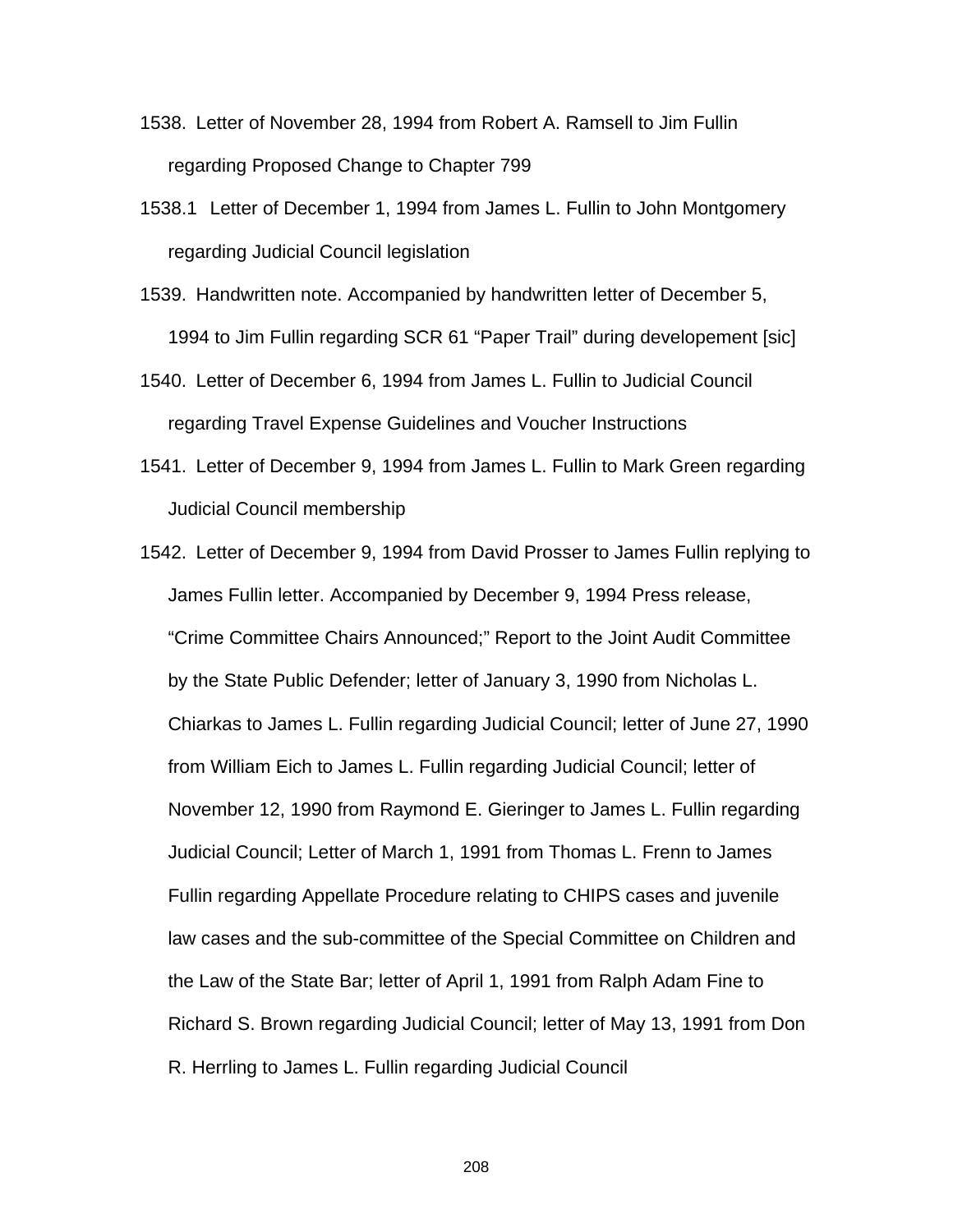- 1543. Letter of December 20, 1994 from James L. Fullin to John Birdsall regarding attendance at the January 26 meeting of the Criminal Law Section Legislative Committee. Accompanied by letter of December 20, 1994 from John Birdsall to James Fullin inviting James Fullin to meeting of the Criminal Law Section Legislative Committee
- 1544. Letter of December 22, 1994 from Paul C. Gartzke to James L. Fullin suggesting the council discuss a constitutional amendment to allow the supreme court to appoint a member o the court of appeals to site on the supreme court when a justice is recused or unable to sit. Accompanied by "Chapter 10. Judicial Review: Supreme Court Justice Charged with misconduct"; letter of June 27, 1990 from Judicial Council to Members of the Supreme Court regarding Judicial Council study of issues relating to discipline and disability of members of the Supreme Court; letter of September 22, 1988 from Elena A. Cappella to Thomas S. Williams regarding disability of justices; letter of April 5, 1990 from Richard E. Aretz to Walter J. Dickey regarding John J. Todd, Associate Justice of the Minnesota Supreme Court and public complaint by Board on judicial Standards; In re Complaint Concerning the Honorable John J. Todd, Associate Justice of the Minnesota Supreme Court – Order (C9-83-1744) (December 29, 1983); Memorandum of December 29, 1983; Summary of Proceedings for January 19, 1990 meeting of the Judicial Council Disability of Justice Committee; Summary of Proceedings for the February 16, 1990 meeting to the Judicial Council Disability of Justice Committee; Summary of Proceedings for the March 16, 1990 meeting of the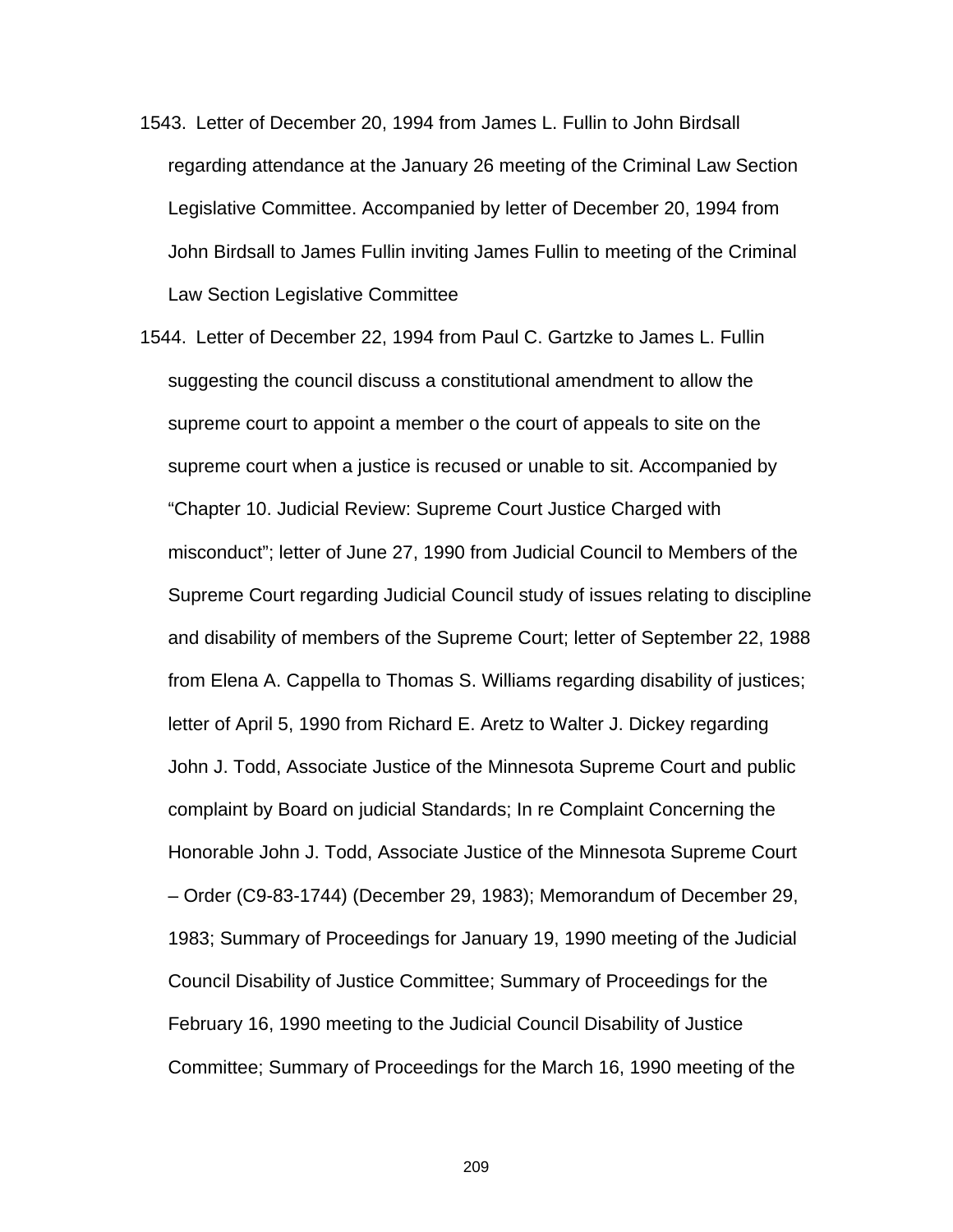Judicial Council Disability of Justice Committee; Summary of Proceedings for the April 20, 1990 meeting of the Disability of Justice Committee ; and Summary of Proceedings for the May 18, 1990 meeting of the Judicial Council Disability of Justice Committee; and Judicial Council Disability of Justice Committee membership list (February 1990)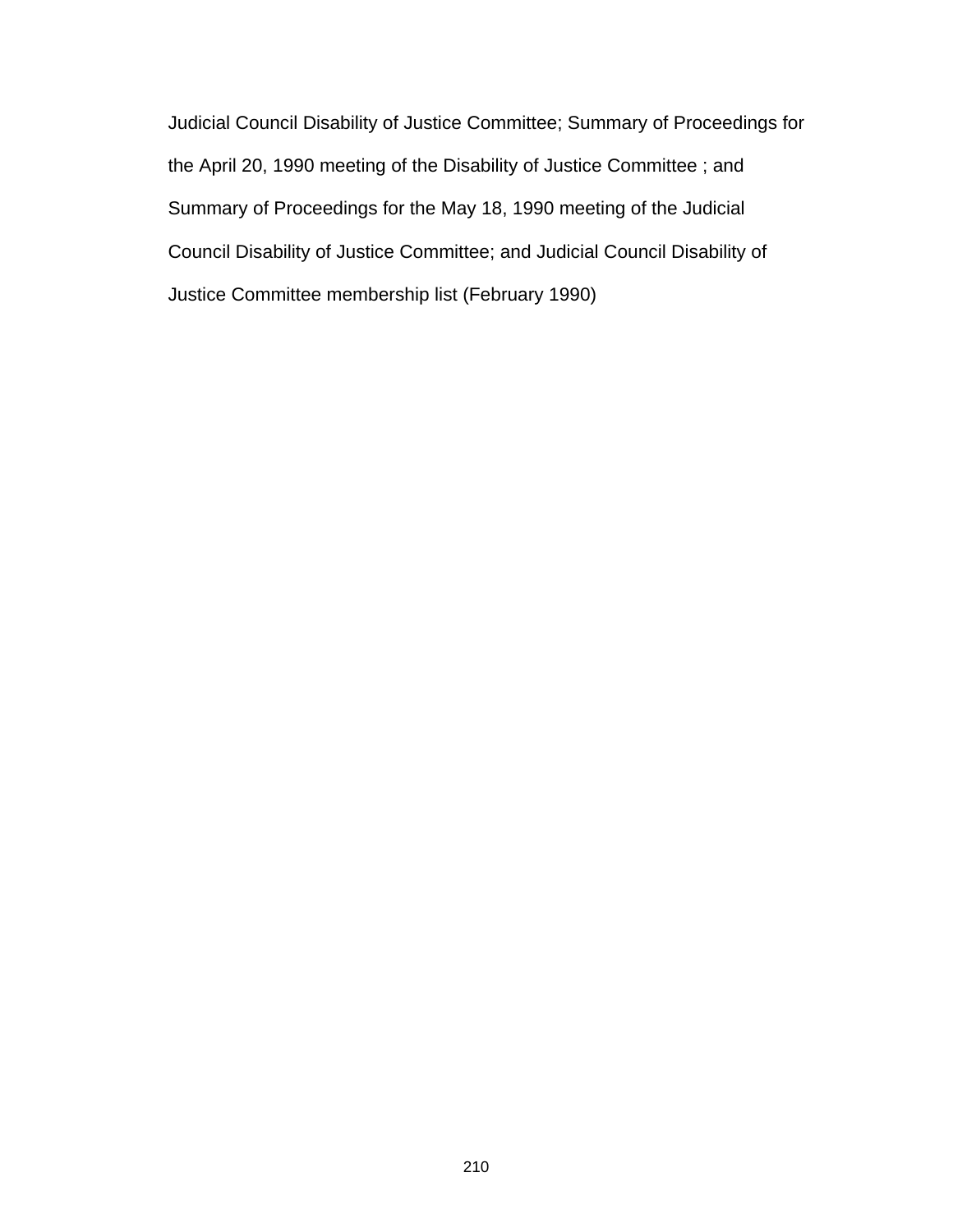## **Judicial Council Collection**

## Subject: Correspondence, 1995 Folder No.: 14 of 14 1545. Budget in Brief (1995-1997), State of Wisconsin

1546. Letter of February 1, 1995 from James E. Doyle to James L. Fullin Attorney General's appointment of Robert Selk as the Department of Justice representative to the Judicial Council

1547. Letter of February 6, 195 from Michael W. Brennan to James L. Fullin. Accompanied by letter of January 31, 1995 from Andrew P. Bissonnette to Michael W. Brennan Regarding ABA Juror Management Standards

- 1548. Letter of February 10, 1995 from Jim Fullin to Judicial Council regarding American Bar Association, Juror Use and Management Standard 5. Accompanied by Term of Service Draft A, relating to sec. 756.28(2) (February 10, 1995); letter of August 2, 1993 from Bette Jo Mikalowsky to Jury Clerks regarding results of Jury Clerk survey; Letter of April 21, 1995 from Jim Fullin to Criminal Procedure Committee regarding Discovery Deposition in Florida Criminal Procedure
- 1549. Facsimile Cover Sheet of February 15, 1995 from Jim Fullin to Andrew Bissonnette regarding ABA Juror Standards. Accompanied by "Standards Relating to Juror Use and management
- 1550. Memorandum of February 17, 1995 from John SKilton to Executive Committee (Pam Barker, Cheryl Daniel, Joan Kessler, Gary Sherman, Steven Sorenson, Thom Boykoff, Kathleen Grant, John Macy, and John SKilton) regarding Governor's Proposed Abolition of the Judicial Council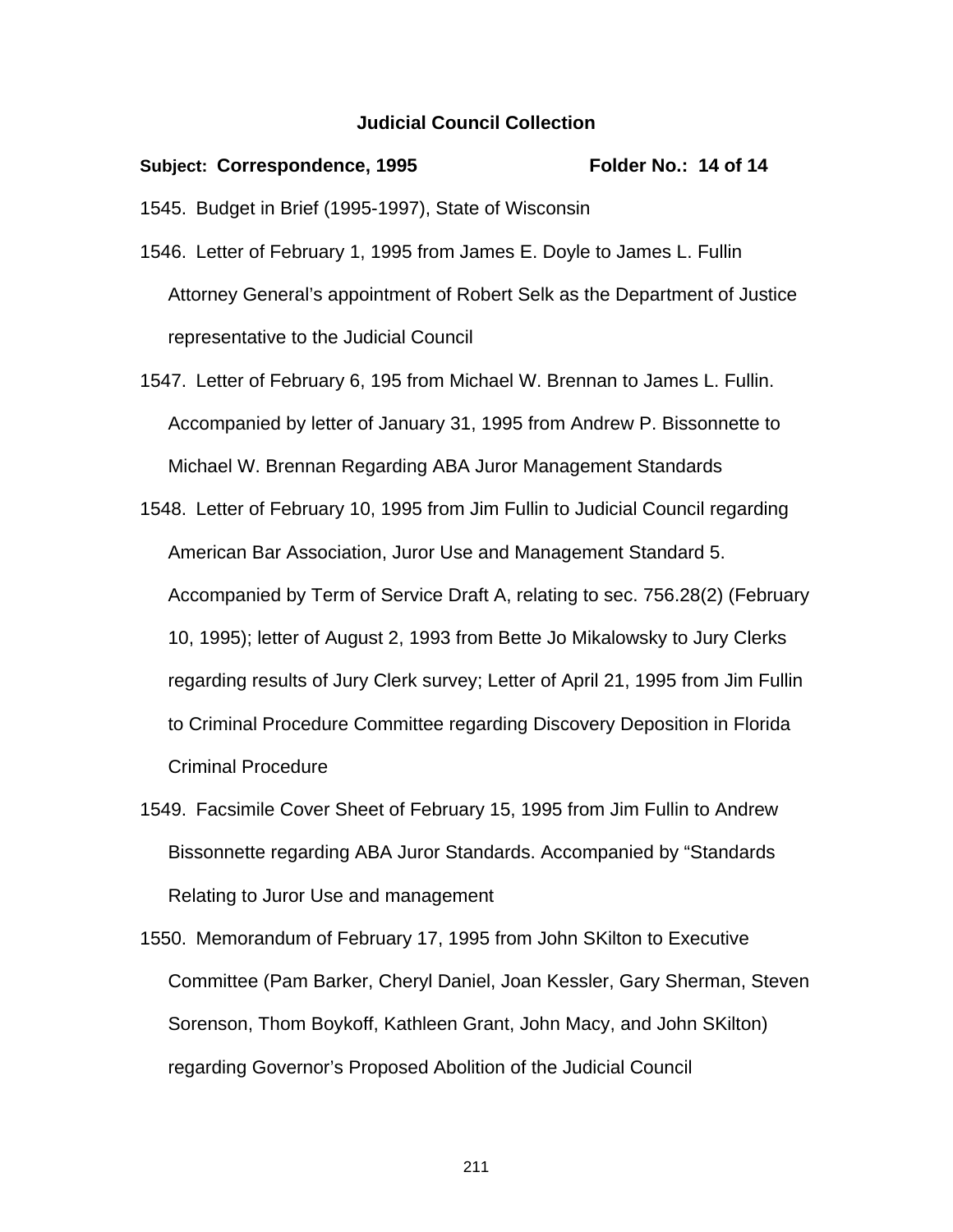- 1551. Memorandum of February 17, 1998 from John SKilton to Executive Committee (Pam Barker, Cheryl Daniel, Joan Kessler, Gary Sherman, Steven Sorenson, Thom Boykoff, Kathleen Grant, John Macy, and John SKilton) regarding Governor's Proposed Abolition of the Judicial Council
- 1552. Memorandum of February 21, 1995 from Stephen L. Smay to Board of Governors regarding Governor's Budget Proposal
- 1553. Memorandum of February 21, 1995 from Stephen L. Smay to Board of Governors regarding Governor's Budget Proposal
- 1554. Letter of February 22, 1995 from Dave Schultz to Jim Fullin regarding future of the Judicial Council
- 1555. Letter of February 22, 1995 from Dave Schultz to Jim Fullin regarding future of the Judicial Council

1556. Form letter of February 24, 1995 regarding future of Judicial Council

- 1557. Letter of February 24, 1995 from Dave Schultz to Judge Anderson, Sherri McNamara, Judge Doherty, and Hon Skilton regarding Executive Committee to Restore the Council's Staff
- 1558. Letter of February 28, 1995 from David E. Schultz regarding future of the Judicial Council

1559. Letter of March 2, 1995 from Jeffrey E. Hall to James Fullin regarding reprinting of Judicial Council's "Teleconferencing Comes to Wisconsin Courts" in *Standards and Procedures or the Use of Electronic Communications by the Courts of Washington State*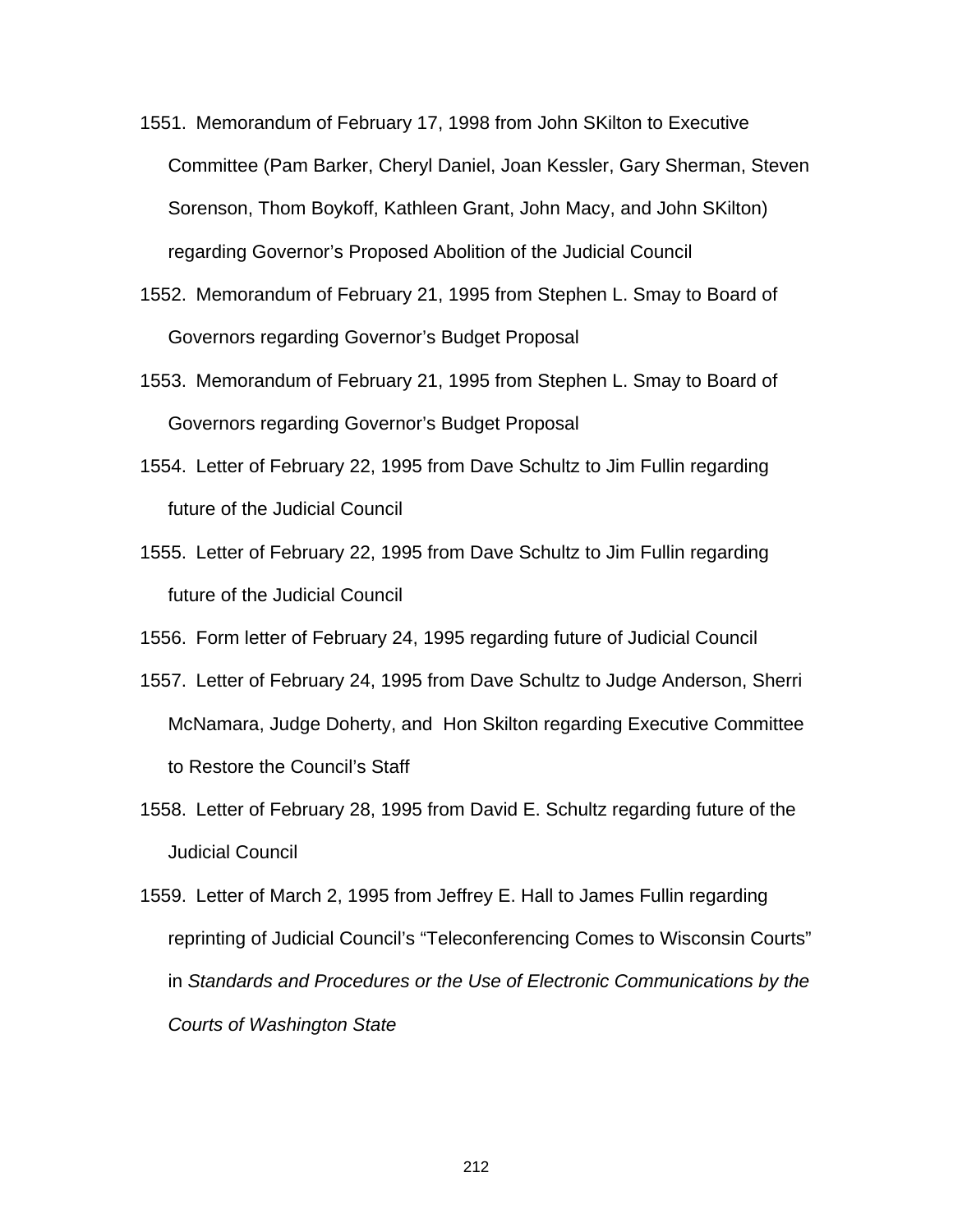- 1560. Letter of March 6, 1995 from David Pritchard regarding future of the Judicial Council
- 1561. Letter of March 8, 1995 from Mary Lynne Donohue to James Fullin regarding Legal Services Corporation. Accompanied by Resolution for continued support of the Legal Services Corporation
- 1562. Letter of March 9, 1995 from Mike Powers to avid Shultz regarding Judicial Council
- 1563. Letter of March 13, 1995 from Thomas P. Doherty to Charles J. Chvala regarding restoration of the Judicial Council's budget
- 1564. Letter of March 13, 1995 from Mark S. Gempeler to Margaret A. Farrow regarding future of the Judicial Council
- 1565. Letter of March 13, 1995 from Mark S. Gempeler to Lolita Schneiders regarding future of the Judicial Council
- 1566. Letter of march 13, 1995 from Mark S. Gempeler to Steven Foti regarding future of the Judicial Council
- 1567. Letter of March 14, 1995 from Rebecca Young to David E. Schultz regarding Budget and Elimination of funding for Judicial Council
- 1568. Letter of March 14, 1995 from Earl W. Schmidt to Robert L. Cowles regarding future of the Judicial Council
- 1569. Letter of March 14, 1995 from Earl W. Schmidt to Mary E. Panzer regarding future of the Judicial Council
- 1570. Letter of March 14, 1995 from Earl W. Schmidt to Joseph Leean regarding future of the Judicial Council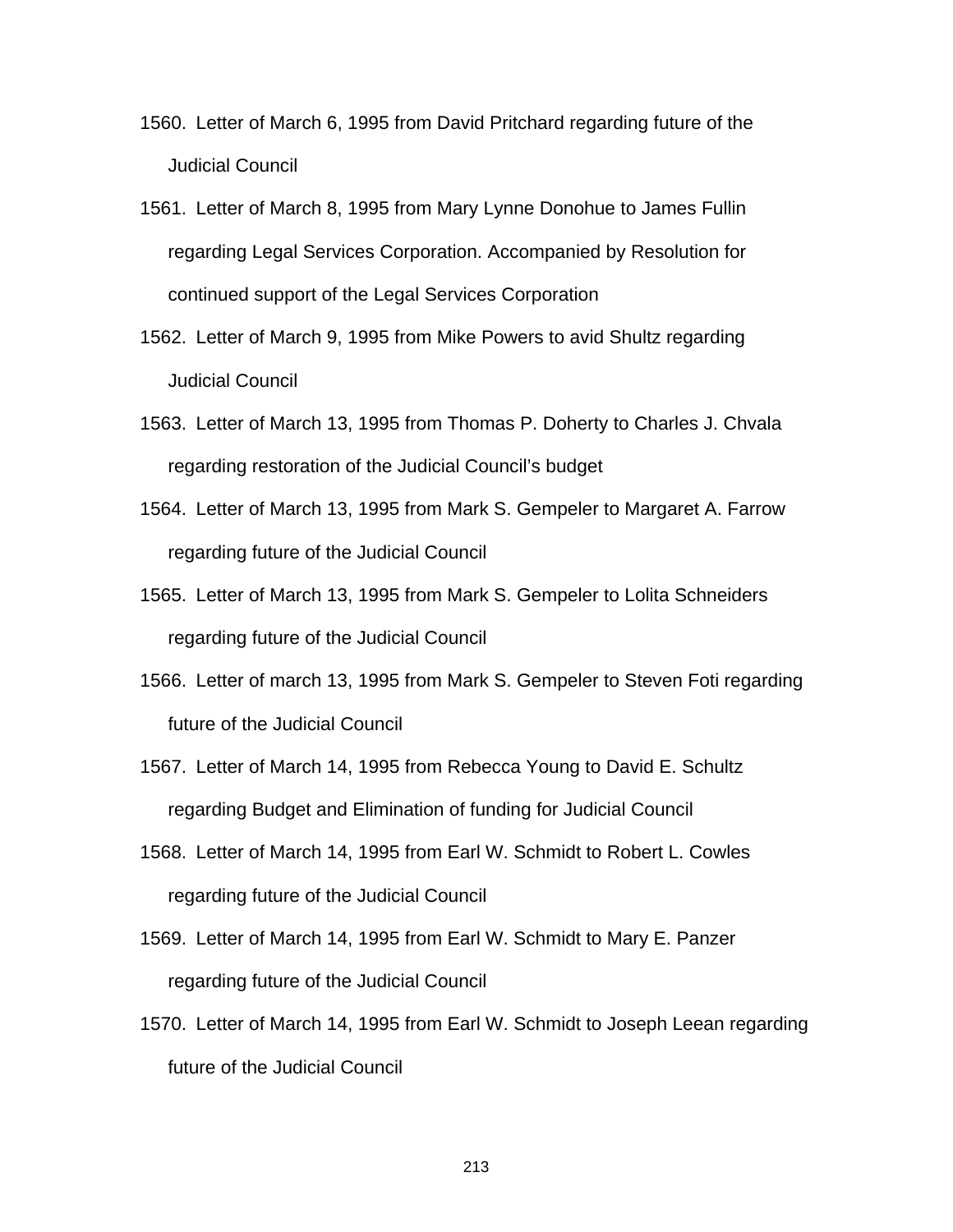- 1571. Letter of March 14, 1995 from Earl W. Schmidt to Lolita Schneiders regarding future of the Judicial Council
- 1572. Letter of March 14, 1995 from Earl W. Schmidt to Cloyd A. Porter regarding future of the Judicial Council
- 1573. Letter of March 14, 1995 from Earl W. Schmidt to Thomas P. Ourada regarding future of the Judicial Council
- 1574. Nathan S. Heffernan, "Presentation to Joint Finance Committee," March 15, 1995
- 1575. 1995 Assembly Bill 150, Executive Budget, 1995-1997 "Testimony of James L. Fullin, Jr., Executive Secretary, Wisconsin Judicial Council." Accompanied by letter of March 7, 1995 from David E. Schultz regarding future of the Judicial Council
- 1576. Letter of March 15, 1995 regarding Wisconsin Voluntary Judges Association support for the restoration of staff positions and budget of the Judicial Council
- 1577. Draft letter dated March 15, 1995 from Harold V. Froelich regarding Wisconsin Voluntary Judges Association support for the restoration of the staff positions and budget of the Judicial Council
- 1578. Letter of March 16, 1995 from Frank Nikolay to David E. Schultz replying to David E. Schultz's letter of March 7, 1995 concerning the Governor's budget proposal for 1995-1997, which eliminates the entire budget for the Judicial Council and its two staff positions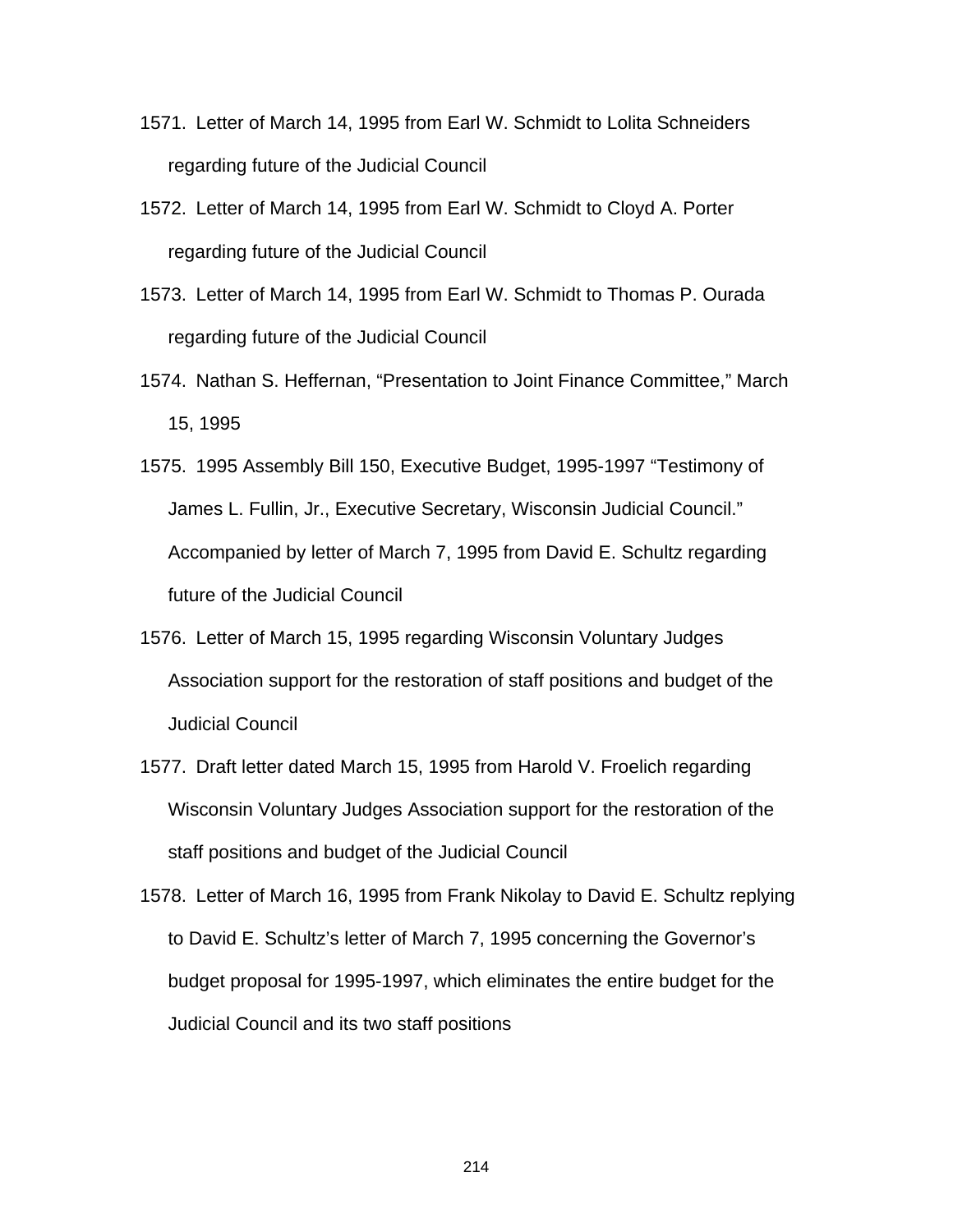- 1579. Letter of march 16, 1995 from Dave Schultz to Jim Fullin. Accompanied by letter of March 16, 1995 from Vivi L. Dilweg to Harold V. Froehlich regarding Executive Committee/Wis. Voluntary Judges Assoc. Support or Assembly Bill 150
- 1580. Letter of March 16, 1995 from Francis J. Wilcox to David E. Schultz replying to David E. Schultz's letter of March 7 relating merging the Judicial Council with the Judicial Commission
- 1581. Letter of March 16, 1995 from Francis J. Wilcox to Joseph Leean and Ben Brancel regarding proposal to merge Judicial Council with Judicial **Commission**
- 1582. Letter of March 20, 1995 from Harold V. Froehlich to WTJA Executive Committee regarding Follow up on Motions. Accompanied by Letter of March 20, 1995 from Harold V. Froehlich to Joseph Leean regarding support of the Executive Committee of the Wisconsin Trial Judges Association for the restoration of the budget and staff positions in Assembly Bill 150; and "Wisconsin Trial Judges Association, Inc Executive Committee Meeting Minutes (march 15, 1995)
- 1583. Testimony by Judge Vivi L. Dilweg, Brown County Circuit Court
- 1584. Letter of March 21, 1995 from Daniel T. Flaherty to Tommy Thompson regarding future of the Judicial Council
- 1585. Letter of March 21, 1995 from John A. Decker to Margaret A. Farrow regarding future of the Judicial Council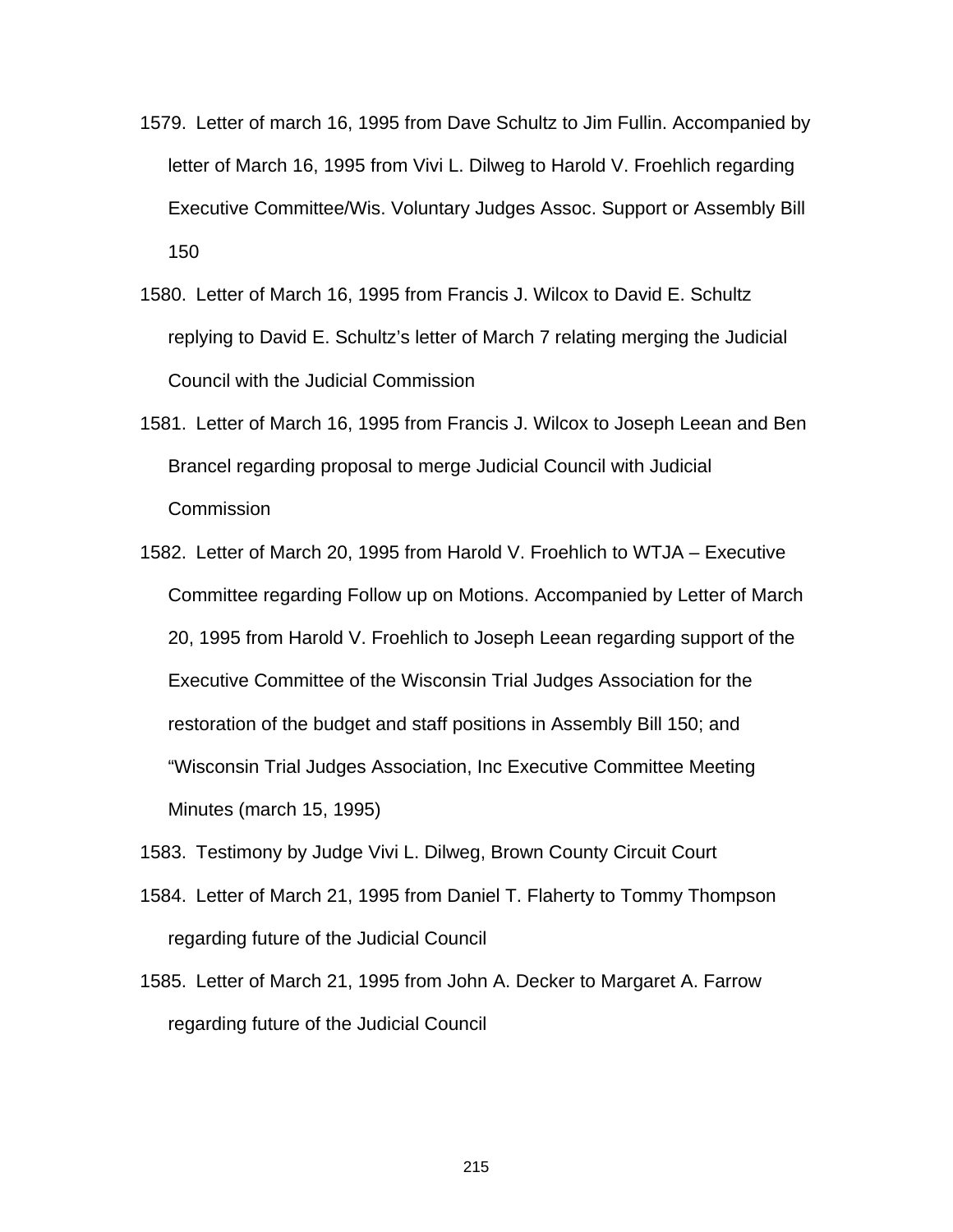- 1586. Letter of March 21, 1995 from John A. Decker to Margaret A. Farrow regarding future of the Judicial Council
- 1587. Letter of march 22, 1995 from Robert D. Sundby to Brian D. Rude regarding future of the Judicial Council

1588. Letter of march 22, 1995 from Wayne J. Marik to James L. Fullin

- 1589. Letter of march 23, 1995 from Gretchen Viney to Members of the Joint Committee on Finance regarding the Judicial Council
- 1590. Letter of March 24, 1995 from Frank Boyle regarding Judicial Council budget
- 1591. *Presentation to Joint Finance Committee*, March 27, 1995
- 1592. Letter of March 27, 1995 from B. Ann Neviaser to Ben Brancel regarding Judicial Council/Gov. Budget

1593. Letter of march 27, 1995 from B. Ann Neviaser to Jim Fullin

- 1594. Letter of March 27, 1995 from Jack R. DeWitt to Joint Committee on Finance regarding Judicial Council staff positions
- 1595. Letter of March 27, 1995 from Walter J. Dickey to Joint Finance Members (Ben Brancel, Alvin Ott, G. Spencer, Sheila Harsdorf, Barbara Linton, Thomas Ourada, Cloyd Porter, Lolita Schneiders, Joseph Leean, Charles Chvala, Robert Cowles, Margaret Farrow, Gary R. George, Mary Panzer, Dale Schultz, and Timothy Weeden) regarding Governor's Budget and Judicial **Council**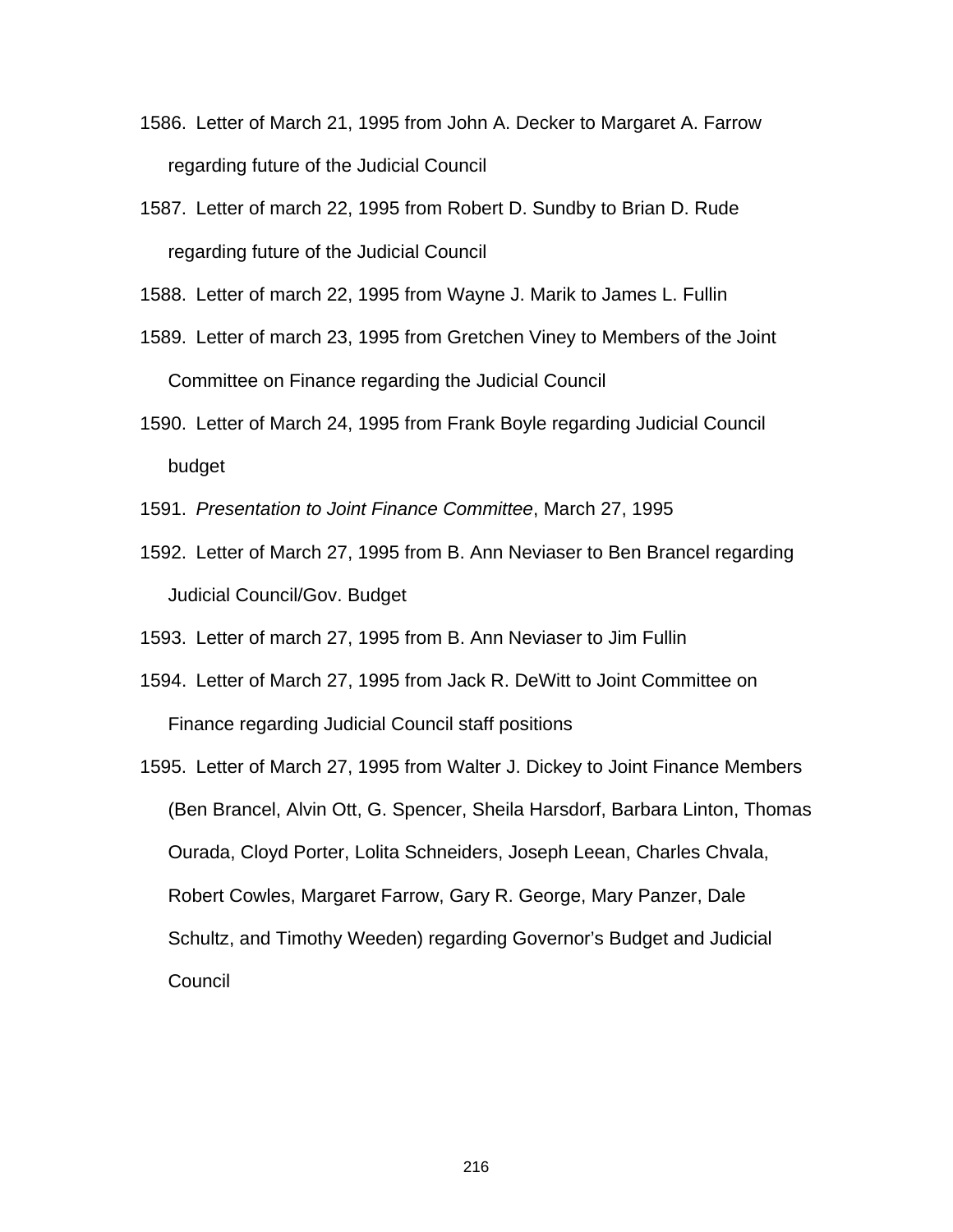- 1596. Letter of March 29, 1995 from Scott R. Jensen to David E. Schultz regarding proposed consolidation of the Judicial Council into the Judicial **Commission**
- 1597. Letter of March 29, 1995 from John Matthews to Daniel T. Flaherty regarding Governor's Budget
- 1598. Letter of April 5, 1995 from Michael J. Barron to Joseph Leean and Ben Brancel regarding Wisconsin Judicial Council
- 1599. Letter of April 6, 1995 from James L. Fullin to Nathan S. Heffernan regarding request for the Judicial Council to consider and recommend to the Supreme Court a rule requiring attorneys to obtain specified training in order to be eligible for appointment as guardian ad litem for children in actions affecting the family and proceedings under the Children's Code
- 1600. Letter of April 11, 1995 from Daniel T. Flaherty to Tommy Thompson regarding Governor's Budget and the Judicial Council
- 1601. Letter of April 20, 1995 from Spencer Black to David Schultz regarding Judicial Council
- 1602. Letter of May 4, 1995 from Susan Ross Steingass to James L. Fullin
- 1603. Letter of May 8, 1995 from Don R. Herrling to David Prosser regarding Wisconsin Judicial Council
- 1604. Letter of May 17, 1995 from Susan Jomp to S & A Trophy
- 1605. Letter of May 30, 1995 from John D. Day to David Zien and Robert Zukowski regarding State of Wisconsin Judicial Counsel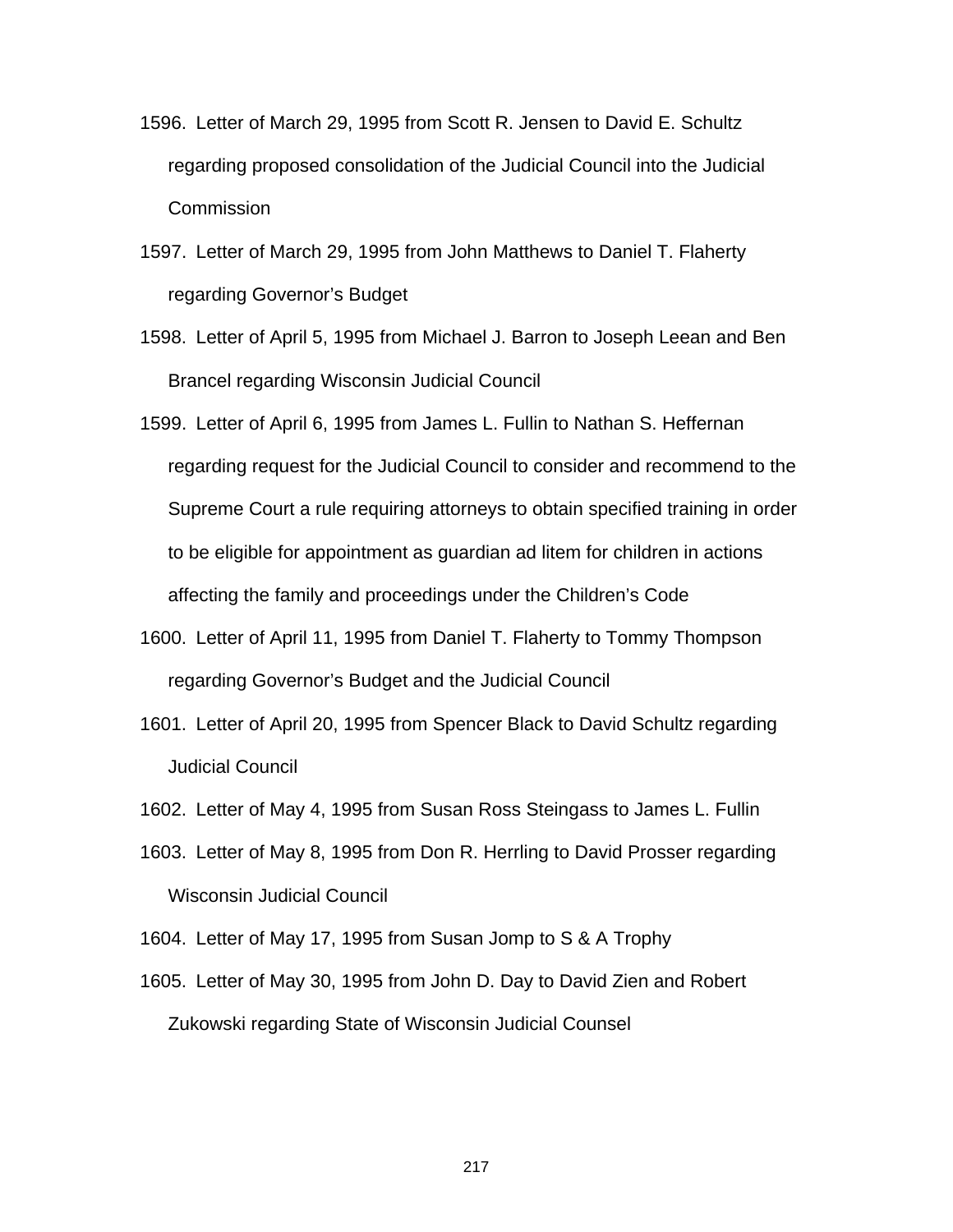- 1606. Letter of May 31, 1995 from Vivi L. Dilweg to Ben Brancel regarding Judicial Council
- 1607. Letter of May 31, 1995 from Vivi L. Dilweg to Thomas D. Ourada regarding Judicial Council
- 1608. Letter of May 31, 1995 from Vivi L. Dilweg to Lolita Schneiders regarding Judicial Council
- 1609. Letter of May 31, 1995 from Vivi L. Dilweg to Robert L. Cowles regarding Judicial Council
- 1610. Letter of May 31, 1995 from Vivi L. Dilweg to Frank G. Lasee; regarding Judicial Council
- 1610.1 Letter of May 31, 1995 from Vivi L. Dilweg to John G. Gard regarding Judicial Council. Accompanied by
- 1611. Letter of May 31, 1995 from Vivi L. Dilweg to Mark A. Green regarding Judicial Council
- 1612. Letter of May 31, 1995 from Vivi. L. Dilweg to Carol R. Kelso regarding Judicial Council
- 1613. Handwritten letter o June 5, 1995 from Louise Beneux to Wisconsin Judicial Council. Accompanied by "New Lisbon writer seeks way off dole" *Star Times Newspaper* (Week of May 17, 1995) and "Beneux has more to say after first letter" *Star Times News Paper* (week of May 31, 1995)
- 1614. Letter of June 28, 1995 from David Saichek to Thomas S. Hornig regarding State of Wisconsin Judicial Council